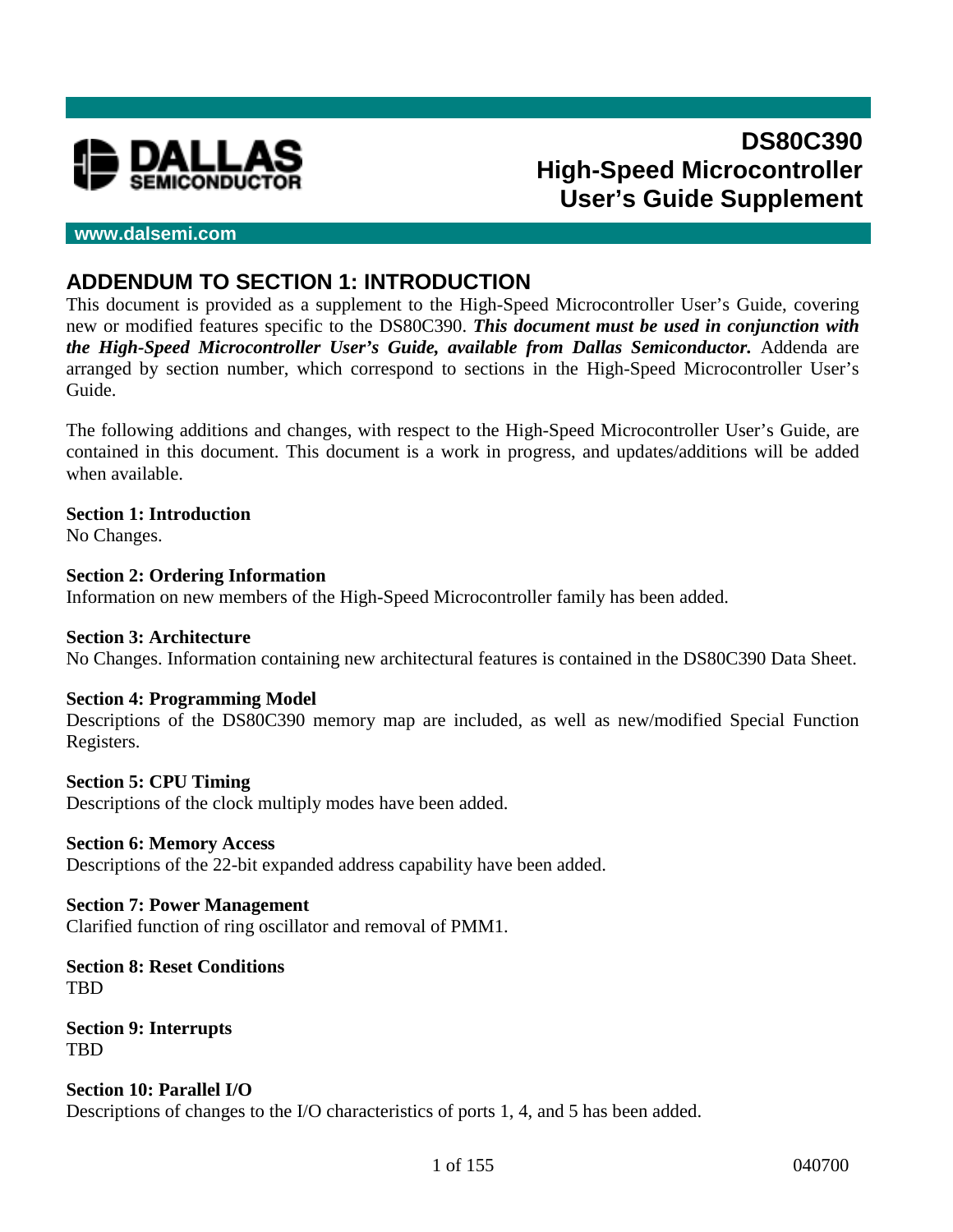### **Section 11: Programmable Timers**

Information on the new divide by 13 mode has been added, as well as updated figures showing the effect of the clock multiplier modes on the timers.

### **Section 12: Serial I/O**

No Changes.

**Section 13: Timed Access Protection** Additional/changed Timed Access bits in the DS80C390 are listed.

**Section 14: Real Time Clock** No Changes.

**Section 15: Battery Backup** No Changes.

#### **Section 16: Instruction Set Details**

Modified timing and cycle count of select instructions in paged and contiguous addressing modes is listed.

# **Section 17: Troubleshooting**

No Changes.

### **Section 18: Controller Area (CAN) Module**

Information on the features and use of the CAN module is provided.

#### **Section 19: Arithmetic Accelerator**

Information on the features and use of the DS80C390 arithmetic accelerator is provided.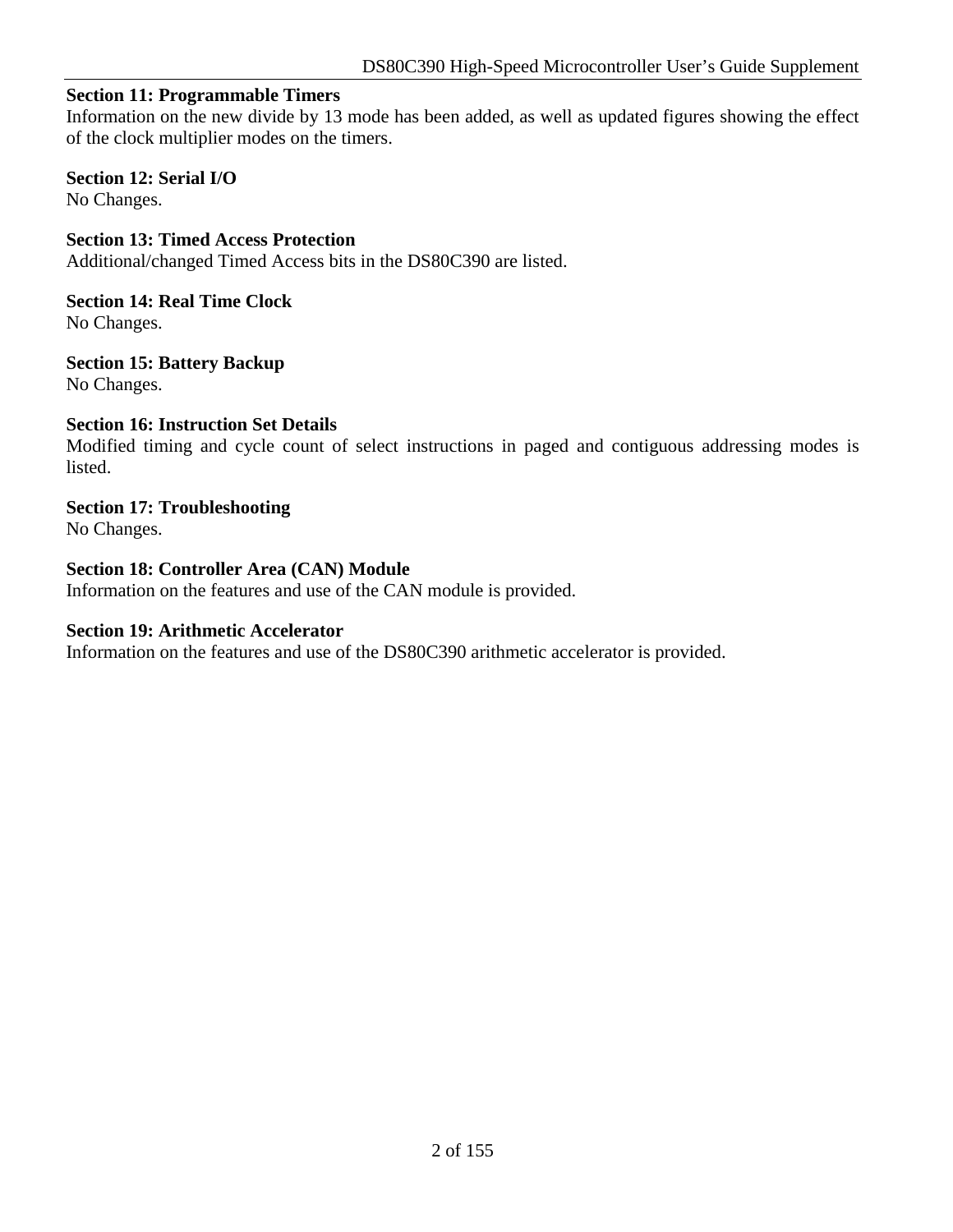# **ADDENDUM TO SECTION 2: ORDERING INFORMATION**

The High-Speed Microcontroller family follows the part numbering convention shown below. Note that all combinations of devices are not currently available. Please refer to individual data sheets for the available versions.

| DS80C390-FCR |                           |                   |                                              |
|--------------|---------------------------|-------------------|----------------------------------------------|
|              | SPEED:                    | D                 | 18 MHz                                       |
|              |                           | G                 | 25 MHz                                       |
|              |                           | L                 | 33 MHz                                       |
|              |                           | $\mathbf{R}$      | 40 MHz                                       |
|              | TEMPERATURE:              | $\mathbf C$       | $0^{\circ}$ C to 70 $^{\circ}$ C             |
|              |                           | N                 | -40 $\rm{^{\circ}C}$ to +85 $\rm{^{\circ}C}$ |
|              | PACKAGE:                  | M                 | <b>PLASTIC</b>                               |
|              |                           | Q                 | <b>PLCC</b>                                  |
|              |                           | E                 | THIN PLASTIC QUAD FLAT PACK (TQFP)           |
|              |                           | $\mathbf{F}$      | PLASTIC QUAD FLAT PACK (PQFP)                |
|              |                           | W                 | <b>WINDOWED CERDIP</b>                       |
|              |                           | $\bf K$           | WINDOWED CERQUAD                             |
|              | <b>OPERATING VOLTAGE:</b> | $\overline{0}$    | $+5V$                                        |
|              |                           | 3                 | +3V OR WIDE VOLTAGE                          |
|              | <b>MEMORY TYPE:</b>       | $\mathbf{0}$<br>3 | <b>ROMless</b><br><b>ROM</b>                 |
|              |                           | 7                 | <b>EPROM</b>                                 |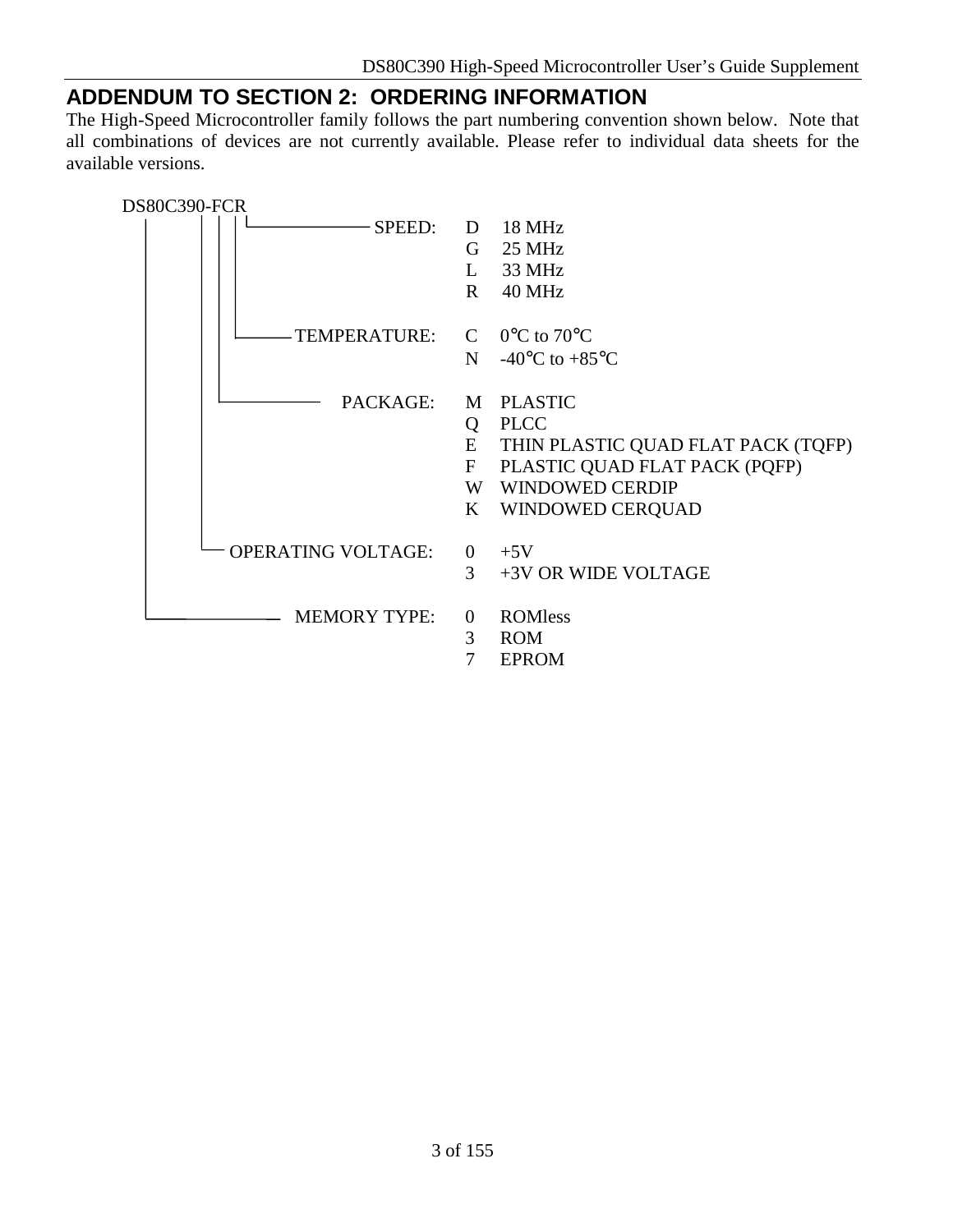# **SECTION 4: PROGRAMMING MODEL**

The DS80C390 microprocessor is based on the industry standard 80C52. The core is an accumulatorbased architecture using internal registers for data storage and peripheral control. It executes the standard 8051 instruction set. This section provides a brief description of each architecture feature. Details concerning the programming model, instruction set, and register description are provided in Section 4.

The High-Speed Microcontroller, uses several distinct memory areas. These are registers, program memory, and data memory. Registers serve to control on-chip peripherals and as RAM. Note that registers (on-chip RAM) are separate from data memory. Registers are divided into three categories including directly addressed on-chip RAM, indirectly addressed on-chip RAM, and Special Function Registers. The program and data memory areas are discussed under Memory Map. The Registers are discussed under Registers Map.

# **MEMORY MAP**

The DS80C390 microprocessor uses a memory addressing scheme that separates program memory (ROM) from data memory (RAM). Each area is accessed via a 20-bit address bus and 4 chip enables, allowing a maximum address space of 4 MB of program memory and 4 MB of data memory. The program and data segments can overlap since they are accessed in different ways. Program memory is fetched by the microprocessor automatically. These addresses are never written by software. There is one instruction (MOVC) that is used to explicitly read the program area. This is commonly used to read lookup tables. The data memory area is accessed explicitly using the MOVX instruction. This instruction provides multiple ways of specifying the target address

### **REGISTER MAP**

The register map is separate from the program and data memory areas mentioned above. A separate class of instructions is used to access the registers. There are 256 potential register location values. In practice, the High-Speed Microcontroller has 256 bytes of Scratchpad RAM and up to 128 Special Function Registers (SFRs). This is possible since the upper 128 Scratchpad RAM locations can only be accessed indirectly. That is, the contents of a Working Register (described below) will designate the RAM location. Thus a direct reference to one of the upper 128 locations must be an SFR access. Direct RAM is reached at locations 0 to 7Fh (0 to 127). SFRs are accessed directly between 80h and FFh (128 to 255). The RAM locations between 128 and 255 can be reached through an indirect reference to those locations.

Scratchpad RAM is available for general-purpose data storage. It is commonly used in place of off-chip RAM when the total data contents are small. When off-chip RAM is needed, the Scratchpad area will still provide the fastest general-purpose access. Within the 256 bytes of RAM, there are several special purpose areas. These are described as follows:

# **Bit Addressable Locations**

In addition to direct register access, some individual bits in both the RAM and SFR area are also accessible. In the Scratchpad RAM area, registers 20h to 2Fh are bit addressable. This provides 126 (16 \* 8) individual bits available to software. The type of instruction distinguishes a bit access from a full register access. In the SFR area, any register location ending in a 0 or 8 is bit addressable.

### **Working Registers**

As part of the lower 128 bytes of RAM, there are four banks of general-purpose Working Registers, each bank containing registers R0 through R7. The bank is selected via bits in the Program Status Word register. Since there are four banks, the currently selected bank will be used by any instruction using R0- R7. This allows software to change context by simply switching banks. The Working Registers also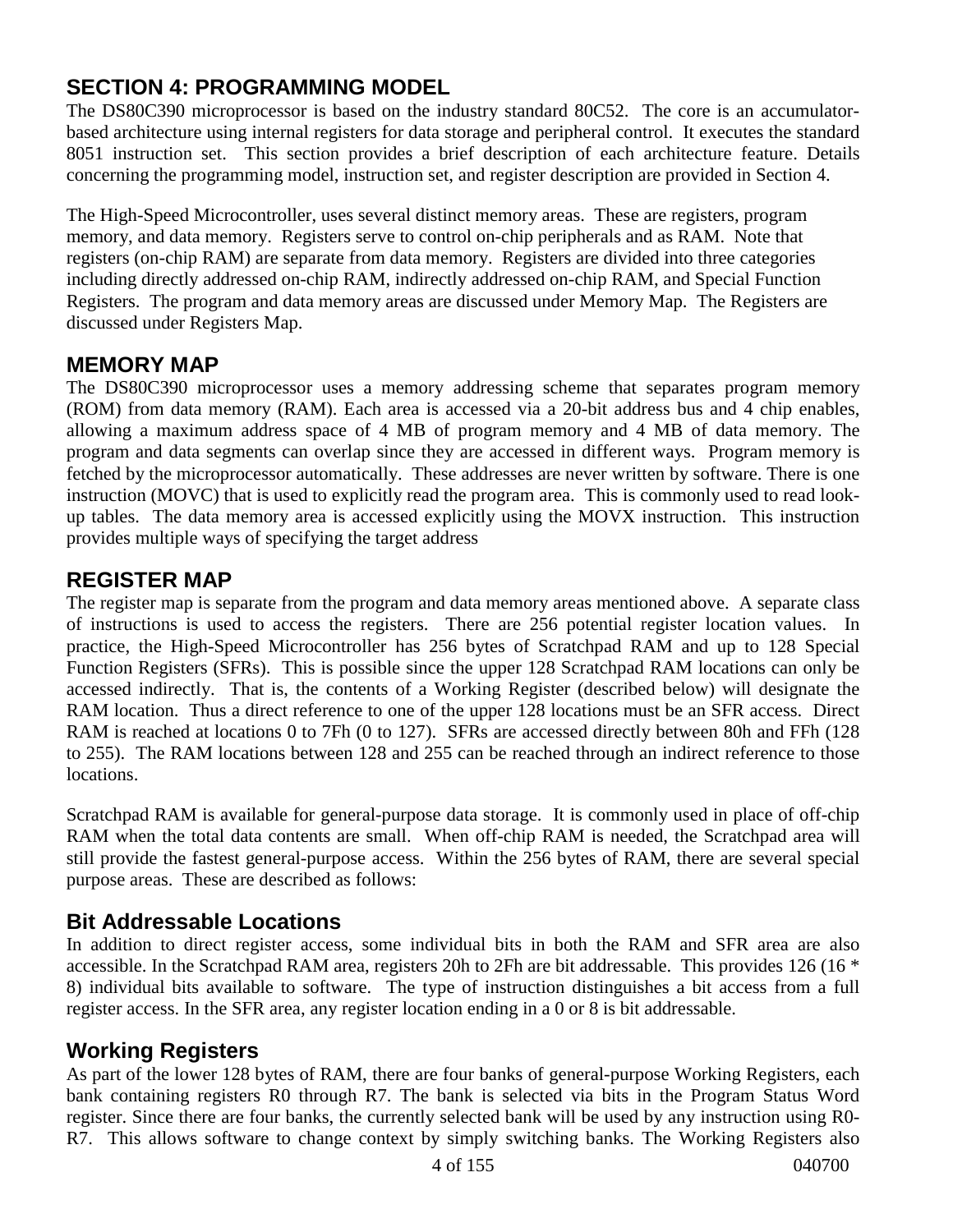allow their contents to be used for indirect addressing of the upper 128 bytes of RAM. Thus an instruction can designate the value stored in R0 (for example) to address the upper RAM. This value might be the result of another calculation.

# **Stack**

Another use of the Scratchpad area is for the programmer's stack. This area is selected using the Stack Pointer (SP,81h) SFR. Whenever a call or interrupt is invoked, the return address is placed on the stack. It also is available to the programmer for variables, etc. The Stack Pointer will default to 07h on reset, but can be relocated as needed. A convenient location would be the upper RAM area (>7Fh) since this is only available indirectly. The SP will point to the last used value. Therefore, the next value placed on the Stack is put at  $SP + 1$ . Each PUSH or CALL will increment the SP by the appropriate value. Each POP or RET will decrement as well.

The DS80C390 supports an optional 10-bit (1 KB) stack. This greatly increases programming efficiency and allows the device to support large programs. When enabled by setting the Stack Address (SA) bit in the ACON register, the lower 1 KB of the 4 KB internal SRAM becomes the memory location used by all instructions that affect the stack. The 10-bit address is formed by concatenating the lower 2 bits of the Extended Stack Pointer (ESP;9Bh) and the 8-bit Stack Pointer (SP;81h). The exact address of the 1 KB is dependent on the setting of the IDM1-0 bits. The 10-bit stack feature is not supported when the 4 KB SRAM is configured as combined program/data memory (IDM1=IDM0=1)



**Figure 4- 1 DS80C390 Memory Map (Default Settings)**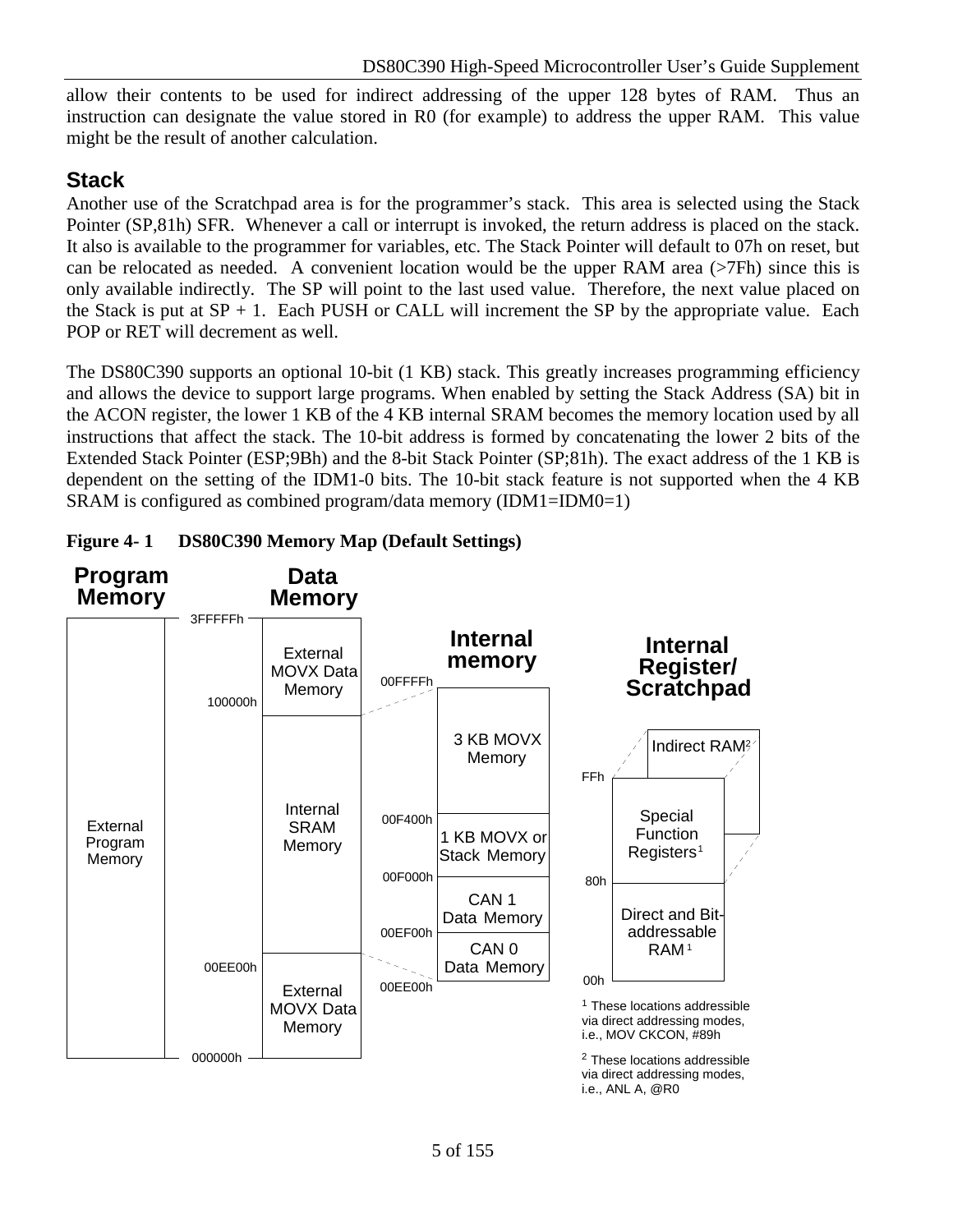### **SPECIAL FUNCTION REGISTERS**

Most of the unique features of the High-Speed Microcontroller family are controlled by bits in special function registers (SFRs) located in unused locations in the 8051 SFR map. This allows for increased functionality while maintaining complete instruction set compatibility. The SFRs reside in register locations 80h-FFh and are accessed using direct addressing. SFRs that end in 0 or 8 are bit addressable.

The first table indicates the names and locations of the SFRs used by the DS80C390 and individual bits in those registers. Bits protected by the Timed Access function are shaded. The second table indicates the reset state of all SFR bits. Following these tables is a complete description of DS80C390 SFRs that are new to the 8051 architecture or have new or modified functionality.

|                         | ы всим генетон месцентноситон тажет п |                        |                  |                         |                                  |                  |                  |                      |                 |
|-------------------------|---------------------------------------|------------------------|------------------|-------------------------|----------------------------------|------------------|------------------|----------------------|-----------------|
| <b>Register</b>         | Bit 7                                 | Bit 6                  | Bit 5            | Bit 4                   | Bit 3                            | Bit 2            | Bit 1            | Bit 0                | <b>Address</b>  |
| P <sub>4</sub>          | A19/P4.7                              | A18/P4.6               | A17/P4.5         | A16/P4.4                | CE3/P4.3                         | CE2/P4.2         | CE1/P4.1         | CE0/P4.0             | 80h             |
| $\overline{\text{SP}}$  |                                       |                        |                  |                         |                                  |                  |                  |                      | 81h             |
| <b>DPL</b>              |                                       |                        |                  |                         |                                  |                  |                  |                      | 82h             |
| <b>DPH</b>              |                                       |                        |                  |                         |                                  |                  |                  |                      | 83h             |
| DPL1                    |                                       |                        |                  |                         |                                  |                  |                  |                      | 84h             |
| DPH1                    |                                       |                        |                  |                         |                                  |                  |                  |                      | 85h             |
| <b>DPS</b>              | ID1                                   | ID0                    | <b>TSL</b>       | $\mathbb{Z}^2$          | $\omega$                         | $\mathbb{Z}^2$   | $\mathbf{r}$     | <b>SEL</b>           | 86h             |
| <b>PCON</b>             | SMOD_0                                | SMOD0                  | <b>OFDF</b>      | <b>OFDE</b>             | GF1                              | GF <sub>0</sub>  | <b>STOP</b>      | <b>IDLE</b>          | 87h             |
| <b>TCON</b>             | TF1                                   | TR1                    | TF <sub>0</sub>  | TR <sub>0</sub>         | IE1                              | IT1              | IE <sub>0</sub>  | IT <sub>0</sub>      | 88h             |
| <b>TMOD</b>             | <b>GATE</b>                           | $C/\overline{T}$       | M1               | M <sub>0</sub>          | <b>GATE</b>                      | $C/\overline{T}$ | M1               | M <sub>0</sub>       | 89h             |
| TL <sub>0</sub>         |                                       |                        |                  |                         |                                  |                  |                  |                      | 8Ah             |
| TL1                     |                                       |                        |                  |                         |                                  |                  |                  |                      | $8\mathrm{Bh}$  |
| TH <sub>0</sub>         |                                       |                        |                  |                         |                                  |                  |                  |                      | 8Ch             |
| TH1                     |                                       |                        |                  |                         |                                  |                  |                  |                      | 8Dh             |
| <b>CKCON</b>            | WD1                                   | WD <sub>0</sub>        | T <sub>2</sub> M | T <sub>1</sub> M        | T <sub>0</sub> M                 | MD2              | MD1              | MD0                  | 8Eh             |
| P <sub>1</sub>          | <b>INT5/P1.7</b>                      | <b>INT4/P1.6</b>       | INT3/P1.5        | INT2/P1.4               | $TXD1/P1.3$ RXD1/P1.2            |                  | <b>T2EX/P1.1</b> | $\overline{T2/P1.0}$ | 90h             |
| <b>EXIF</b>             | IE5                                   | IE4                    | IE3              | IE <sub>2</sub>         | <b>CKRY</b>                      | <b>RGMD</b>      | <b>RGSL</b>      | <b>BGS</b>           | 91h             |
| P4CNT                   | $\blacksquare$                        | <b>SBCAN</b>           | P4CNT.5          | P4CNT.4                 | P4CNT.3                          | P4CNT.2          | P4CNT.1          | P4CNT.0              | 92h             |
| $\overline{DPX}$        |                                       |                        |                  |                         |                                  |                  |                  |                      | 93h             |
| DPX1                    |                                       |                        |                  |                         |                                  |                  |                  |                      | 95h             |
| C0RMS0                  |                                       |                        |                  |                         |                                  |                  |                  |                      | 96h             |
| C0RMS1                  |                                       |                        |                  |                         |                                  |                  |                  |                      | 97h             |
| SCON <sub>0</sub>       | SM0/FE_0                              | $\text{SM1}\_\text{0}$ | $SM2_0$          | $REN_0$                 | TB8_0                            | <b>RB8_0</b>     | $TI_0$           | $RI_0$               | 98h             |
| <b>SBUF0</b>            |                                       |                        |                  |                         |                                  |                  |                  |                      | 99h             |
| <b>ESP</b>              |                                       | $\blacksquare$         | $\blacksquare$   | $\blacksquare$          | $\blacksquare$                   |                  | ESP.1            | ESP.0                | 9Bh             |
| AP                      |                                       |                        |                  |                         |                                  |                  |                  |                      | 9 <sub>Ch</sub> |
| <b>ACON</b>             | $\omega$                              | $\blacksquare$         | $\omega$         | $\blacksquare$          | $\blacksquare$                   | <b>SA</b>        | AM1              | AM0                  | 9Dh             |
| C0TMA0                  |                                       |                        |                  |                         |                                  |                  |                  |                      | 9Eh             |
| C0TMA1                  |                                       |                        |                  |                         |                                  |                  |                  |                      | 9Fh             |
| P2                      | A15/P2.7                              | A14/P2.6               | A13/P2.5         | A12/P2.4                | A11/P2.3                         | A10/P2.2         | A9/P2.1          | A8/P2.0              | $A0$ h          |
| P <sub>5</sub>          | <b>PCE3/P5.7</b>                      | PCE2/P5.6              | PCE1/P5.5        | PCE0/P5.4               | C1TX/P5.3                        | C1RX/P5.2        | CORX/P5.1        | COTX/P5.0            | A1h             |
| P5CNT                   | CAN1BA                                | <b>CAN0BA</b>          | SP1EC            | $Cl$ <sub>_</sub> $I/O$ | $CO$ <sub><math>I/O</math></sub> | P5CNT.2          | P5CNT.1          | P5CNT.0              | A2h             |
| C0C                     | <b>ERIE</b>                           | <b>STIE</b>            | <b>PDE</b>       | <b>SIESTA</b>           | <b>CRST</b>                      | <b>AUTOB</b>     | <b>ERCS</b>      | <b>SWINT</b>         | A3h             |
| $\overline{\text{C}0S}$ | <b>BUSOFF</b>                         | <b>CECE</b>            | <b>WKS</b>       | <b>RXS</b>              | <b>TXS</b>                       | ER <sub>2</sub>  | ER1              | ER0                  | A4h             |
| COIR                    | <b>INTIN7</b>                         | INTIN6                 | INTIN5           | INTIN4                  | INTIN3                           | INTIN2           | <b>INTIN1</b>    | <b>INTINO</b>        | A5h             |
| <b>COTE</b>             |                                       |                        |                  |                         |                                  |                  |                  |                      | A6h             |
| $\sf{CORE}$             |                                       |                        |                  |                         |                                  |                  |                  |                      | A7h             |
| $\overline{I}$          | EA                                    | ES1                    | ET <sub>2</sub>  | ES <sub>0</sub>         | ET1                              | EX1              | ET <sub>0</sub>  | EX <sub>0</sub>      | A8h             |
| SADDR0                  |                                       |                        |                  |                         |                                  |                  |                  |                      | A9h             |

### **SPECIAL FUNCTION REGISTER LOCATION** Table 4-1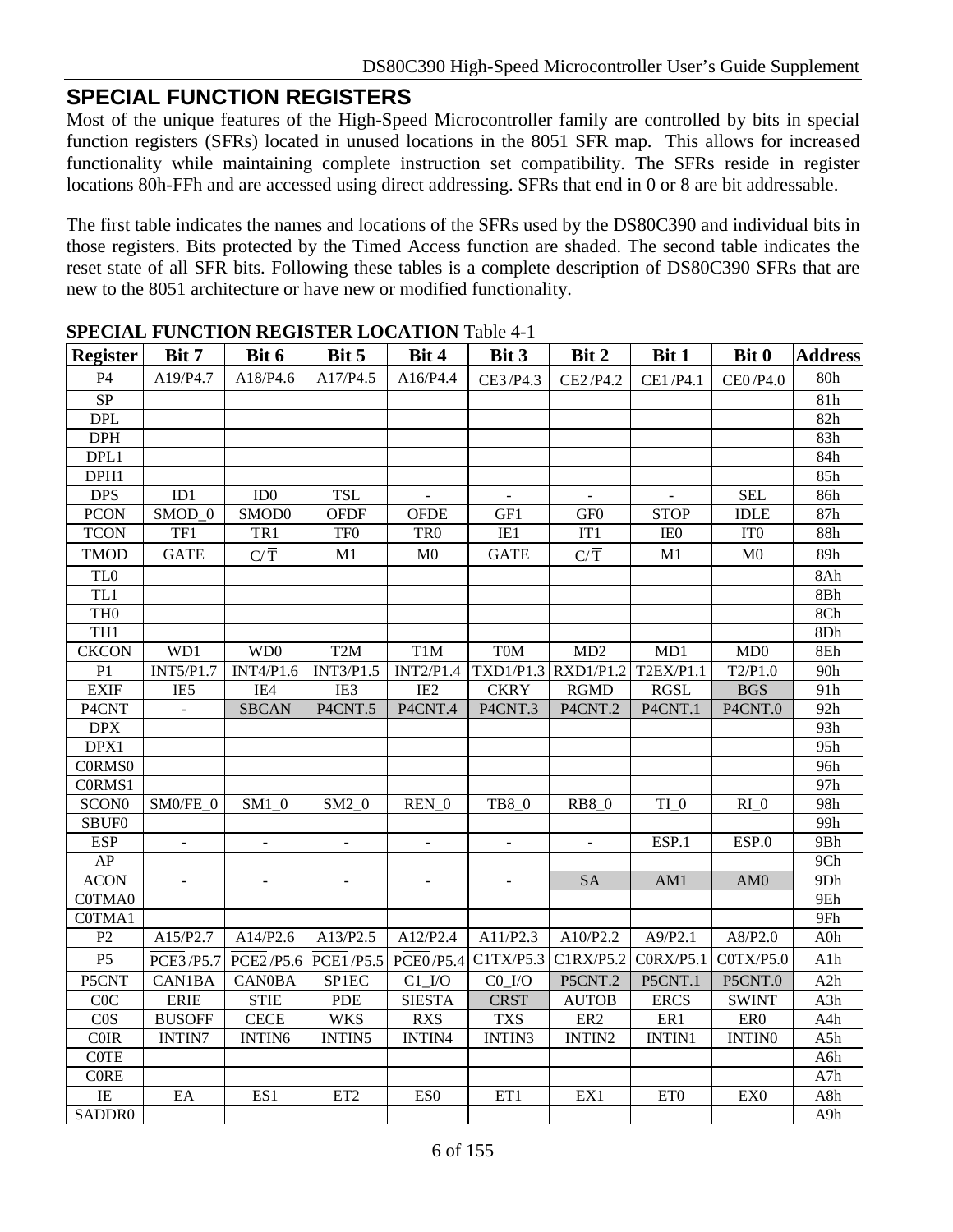DS80C390 High-Speed Microcontroller User's Guide Supplement

| <b>Register</b>    | Bit 7           | Bit 6                        | Bit 5           | Bit 4           | Bit 3              | Bit 2            | Bit 1             | Bit 0                  | <b>Address</b>        |
|--------------------|-----------------|------------------------------|-----------------|-----------------|--------------------|------------------|-------------------|------------------------|-----------------------|
| SADDR1             |                 |                              |                 |                 |                    |                  |                   |                        | AAh                   |
| C0M1C              | <b>MSRDY</b>    | ETI                          | ERI             | <b>INTRQ</b>    | <b>EXTRQ</b>       | <b>MTRQ</b>      | <b>ROW/TIH</b>    | <b>DTUP</b>            | ABh                   |
| C0M2C              | <b>MSRDY</b>    | ETI                          | ERI             | <b>INTRQ</b>    | <b>EXTRQ</b>       | <b>MTRQ</b>      | <b>ROW/TIH</b>    | <b>DTUP</b>            | ACh                   |
| C0M3C              | <b>MSRDY</b>    | ETI                          | ERI             | <b>INTRQ</b>    | <b>EXTRQ</b>       | <b>MTRQ</b>      | ROW/TIH           | <b>DTUP</b>            | ADh                   |
| C0M4C              | <b>MSRDY</b>    | ETI                          | ERI             | <b>INTRQ</b>    | <b>EXTRQ</b>       | <b>MTRQ</b>      | ROW/TIH           | <b>DTUP</b>            | AEh                   |
| C0M5C              | <b>MSRDY</b>    | ETI                          | ERI             | <b>INTRQ</b>    | <b>EXTRQ</b>       | <b>MTRQ</b>      | <b>ROW/TIH</b>    | <b>DTUP</b>            | AFh                   |
| P <sub>3</sub>     | RD /P3.7        | $\overline{\text{WR}}$ /P3.6 | T1/P3.5         | T0/P3.4         | <b>INT1/P3.3</b>   | <b>INT0/P3.2</b> | TXD0/P3.1         | <b>RXD0/P3.0</b>       | B0h                   |
| C0M6C              | <b>MSRDY</b>    | ETI                          | ERI             | <b>INTRQ</b>    | <b>EXTRQ</b>       | <b>MTRQ</b>      | ROW/TIH           | <b>DTUP</b>            | B <sub>3</sub> h      |
| C0M7C              | <b>MSRDY</b>    | ETI                          | ERI             | <b>INTRQ</b>    | <b>EXTRQ</b>       | <b>MTRQ</b>      | <b>ROW/TIH</b>    | <b>DTUP</b>            | B4h                   |
| C0M8C              | <b>MSRDY</b>    | ETI                          | ERI             | <b>INTRQ</b>    | <b>EXTRQ</b>       | <b>MTRQ</b>      | <b>ROW/TIH</b>    | <b>DTUP</b>            | B5h                   |
| C0M9C              | <b>MSRDY</b>    | ETI                          | ERI             | <b>INTRQ</b>    | <b>EXTRQ</b>       | <b>MTRQ</b>      | <b>ROW/TIH</b>    | <b>DTUP</b>            | B6h                   |
| C0M10C             | <b>MSRDY</b>    | ETI                          | ERI             | <b>INTRQ</b>    | <b>EXTRQ</b>       | <b>MTRQ</b>      | <b>ROW/TIH</b>    | <b>DTUP</b>            | B7h                   |
| IP                 |                 | PS1                          | PT <sub>2</sub> | PS <sub>0</sub> | PT1                | PX1              | PT <sub>0</sub>   | PX <sub>0</sub>        | B8h                   |
| <b>SADEN0</b>      |                 |                              |                 |                 |                    |                  |                   |                        | B9h                   |
| SADEN1             |                 |                              |                 |                 |                    |                  |                   |                        | <b>BAh</b>            |
| C0M11C             | <b>MSRDY</b>    | ETI                          | ERI             | <b>INTRQ</b>    | <b>EXTRQ</b>       | <b>MTRQ</b>      | <b>ROW/TIH</b>    | <b>DTUP</b>            | <b>BBh</b>            |
| C0M12C             | <b>MSRDY</b>    | ETI                          | ERI             | <b>INTRQ</b>    | <b>EXTRQ</b>       | <b>MTRQ</b>      | <b>ROW/TIH</b>    | <b>DTUP</b>            | <b>BCh</b>            |
| C0M13C             | <b>MSRDY</b>    | ETI                          | ERI             | <b>INTRQ</b>    | <b>EXTRQ</b>       | <b>MTRQ</b>      | <b>ROW/TIH</b>    | <b>DTUP</b>            | <b>BDh</b>            |
| C0M14C             | <b>MSRDY</b>    | ETI                          | ERI             | <b>INTRQ</b>    | <b>EXTRQ</b>       | <b>MTRQ</b>      | <b>ROW/TIH</b>    | <b>DTUP</b>            | <b>BEh</b>            |
| C0M15C             | <b>MSRDY</b>    | ETI                          | ERI             | <b>INTRQ</b>    | <b>EXTRQ</b>       | <b>MTRQ</b>      | <b>ROW/TIH</b>    | <b>DTUP</b>            | <b>BFh</b>            |
| SCON1              | $SM0/FE_1$      | $SM1_1$                      | $SM2_1$         | $REN_1$         | TB8_1              | <b>RB8</b> 1     | $TI_1$            | $RI_1$                 | $C0$ h                |
| SBUF1              |                 |                              |                 |                 |                    |                  |                   |                        | C1h                   |
| <b>PMR</b>         | CD1             | CD0                          | <b>SWB</b>      | <b>CTM</b>      | $4X/\overline{2X}$ | <b>ALEOFF</b>    | $\blacksquare$    |                        | C4h                   |
| <b>STATUS</b>      | PIP             | <b>HIP</b>                   | <b>LIP</b>      |                 | SPTA1              | SPRA1            | SPTA0             | SPRA0                  | C5h                   |
| <b>MCON</b>        | IDM1            | IDM <sub>0</sub>             | <b>CMA</b>      |                 | PDCE3              | PDCE2            | PDCE1             | PDCE <sub>0</sub>      | C6h                   |
| <b>TA</b>          |                 |                              |                 |                 |                    |                  |                   |                        | C7h                   |
| T <sub>2</sub> CON | TF <sub>2</sub> | EXF <sub>2</sub>             | <b>RCLK</b>     | <b>TCLK</b>     | EXEN2              | TR <sub>2</sub>  | $C/\overline{T2}$ | $CP/$ $\overline{RL2}$ | C8h                   |
| T <sub>2</sub> MOD |                 |                              |                 | D13T1           | D13T2              |                  | T <sub>2</sub> OE | <b>DCEN</b>            | C <sub>9</sub> h      |
| RCAP2L             |                 |                              |                 |                 |                    |                  |                   |                        | CAh                   |
| RCAP2H             |                 |                              |                 |                 |                    |                  |                   |                        | CBh                   |
| TL <sub>2</sub>    |                 |                              |                 |                 |                    |                  |                   |                        | CCh                   |
| TH <sub>2</sub>    |                 |                              |                 |                 |                    |                  |                   |                        | CDh                   |
| <b>COR</b>         | <b>IRDACK</b>   | C1BPR7                       | C1BPR6          | C0BPR7          | C0BPR6             | COD1             | COD <sub>0</sub>  | <b>CLKOE</b>           | $\overline{\text{C}}$ |
| <b>PSW</b>         | <b>CY</b>       | AC                           | F <sub>0</sub>  | RS1             | RS <sub>0</sub>    | OV               | F1                | $\mathbf P$            | D <sub>0</sub>        |
| <b>MCNT0</b>       | <b>LSHIFT</b>   | <b>CSE</b>                   | <b>SCB</b>      | MAS4            | MAS3               | MAS <sub>2</sub> | MAS1              | MAS <sub>0</sub>       | D <sub>1</sub> h      |
| MCNT1              | <b>MST</b>      | <b>MOF</b>                   |                 | CLM             |                    |                  |                   |                        | D2h                   |
| MA                 |                 |                              |                 |                 |                    |                  |                   |                        | D <sub>3</sub> h      |
| MB                 |                 |                              |                 |                 |                    |                  |                   |                        | D <sub>4</sub> h      |
| MC                 |                 |                              |                 |                 |                    |                  |                   |                        | D5h                   |
| C1RMS0             |                 |                              |                 |                 |                    |                  |                   |                        | D <sub>6</sub> h      |
| C1RMS1             |                 |                              |                 |                 |                    |                  |                   |                        | D7h                   |
| <b>WDCON</b>       | SMOD_1          | <b>POR</b>                   | EPF1            | PF1             | <b>WDIF</b>        | <b>WTRF</b>      | <b>EWT</b>        | <b>RWT</b>             | D8h                   |
| C1TMA0             |                 |                              |                 |                 |                    |                  |                   |                        | DEh                   |
| C1TMA1             |                 |                              |                 |                 |                    |                  |                   |                        | DFh                   |
| <b>ACC</b>         |                 |                              |                 |                 |                    |                  |                   |                        | <b>E0h</b>            |
| C <sub>1</sub> C   | <b>ERIE</b>     | <b>STIE</b>                  | <b>PDE</b>      | <b>SIESTA</b>   | <b>CRST</b>        | <b>AUTOB</b>     | <b>ERCS</b>       | <b>SWINT</b>           | E3h                   |
| C1S                | <b>BUSOFF</b>   | <b>CECE</b>                  | <b>WKS</b>      | <b>RXS</b>      | <b>TXS</b>         | ER <sub>2</sub>  | ER1               | ER <sub>0</sub>        | E4h                   |
| C1IR               | <b>INTIN7</b>   | <b>INTIN6</b>                | INTIN5          | <b>INTIN4</b>   | INTIN3             | INTIN2           | <b>INTIN1</b>     | <b>INTINO</b>          | E5h                   |
| C1TE               |                 |                              |                 |                 |                    |                  |                   |                        | E6h                   |
| C1RE               |                 |                              |                 |                 |                    |                  |                   |                        | E7h                   |
| EIE                | <b>CANBIE</b>   | <b>COIE</b>                  | C1IE            | <b>EWDI</b>     | EX5                | EX4              | EX3               | EX <sub>2</sub>        | E8h                   |
| <b>MXAX</b>        |                 |                              |                 |                 |                    |                  |                   |                        | EAh                   |
| C1M1C              | <b>MSRDY</b>    | ETI                          | ERI             | <b>INTRQ</b>    | <b>EXTRQ</b>       | <b>MTRQ</b>      | ROW/TIH           | <b>DTUP</b>            | EBh                   |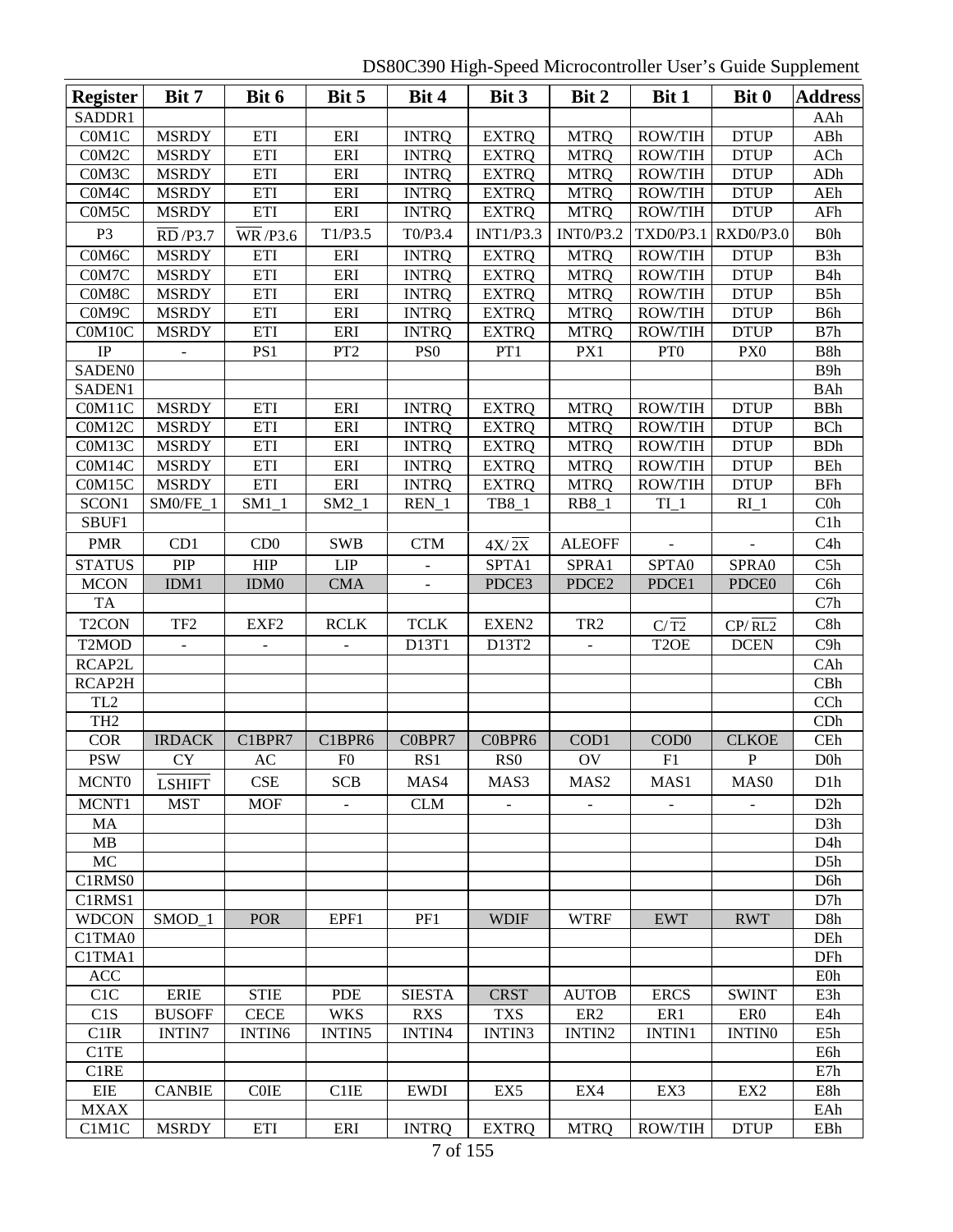DS80C390 High-Speed Microcontroller User's Guide Supplement

| <b>Register</b>                  | Bit 7         | Bit 6      | Bit 5             | Bit 4        | Bit 3        | Bit 2       | Bit 1          | Bit 0           | <b>Address</b>   |
|----------------------------------|---------------|------------|-------------------|--------------|--------------|-------------|----------------|-----------------|------------------|
| C <sub>1</sub> M <sub>2</sub> C  | <b>MSRDY</b>  | <b>ETI</b> | ERI               | <b>INTRO</b> | <b>EXTRQ</b> | <b>MTRQ</b> | <b>ROW/TIH</b> | <b>DTUP</b>     | ECh              |
| C <sub>1</sub> M <sub>3</sub> C  | <b>MSRDY</b>  | ETI        | ERI               | <b>INTRO</b> | <b>EXTRQ</b> | <b>MTRQ</b> | <b>ROW/TIH</b> | <b>DTUP</b>     | EDh              |
| C <sub>1</sub> M <sub>4</sub> C  | <b>MSRDY</b>  | ETI        | ERI               | <b>INTRO</b> | <b>EXTRQ</b> | <b>MTRQ</b> | <b>ROW/TIH</b> | <b>DTUP</b>     | EEh              |
| C1M5C                            | <b>MSRDY</b>  | <b>ETI</b> | ERI               | <b>INTRQ</b> | <b>EXTRQ</b> | <b>MTRQ</b> | <b>ROW/TIH</b> | <b>DTUP</b>     | EFh              |
| B                                |               |            |                   |              |              |             |                |                 | <b>F0h</b>       |
| C <sub>1</sub> M <sub>6</sub> C  | <b>MSRDY</b>  | <b>ETI</b> | ERI               | <b>INTRQ</b> | <b>EXTRQ</b> | <b>MTRQ</b> | <b>ROW/TIH</b> | <b>DTUP</b>     | F3h              |
| C <sub>1</sub> M <sub>7</sub> C  | <b>MSRDY</b>  | <b>ETI</b> | ERI               | <b>INTRO</b> | <b>EXTRQ</b> | <b>MTRQ</b> | <b>ROW/TIH</b> | <b>DTUP</b>     | F4h              |
| C <sub>1</sub> M <sub>8</sub> C  | <b>MSRDY</b>  | ETI        | ERI               | <b>INTRO</b> | <b>EXTRQ</b> | <b>MTRQ</b> | <b>ROW/TIH</b> | <b>DTUP</b>     | F <sub>5</sub> h |
| C1M9C                            | <b>MSRDY</b>  | <b>ETI</b> | ERI               | <b>INTRO</b> | <b>EXTRQ</b> | <b>MTRQ</b> | <b>ROW/TIH</b> | <b>DTUP</b>     | F6h              |
| C1M10C                           | <b>MSRDY</b>  | <b>ETI</b> | ERI               | <b>INTRO</b> | <b>EXTRQ</b> | <b>MTRQ</b> | <b>ROW/TIH</b> | <b>DTUP</b>     | F7h              |
| EIP                              | <b>CANBIP</b> | COP        | C <sub>1</sub> IP | <b>PWDI</b>  | PX5          | PX4         | PX3            | PX <sub>2</sub> | F8h              |
| C <sub>1</sub> M <sub>11</sub> C | <b>MSRDY</b>  | <b>ETI</b> | ERI               | <b>INTRQ</b> | <b>EXTRQ</b> | <b>MTRQ</b> | <b>ROW/TIH</b> | <b>DTUP</b>     | FBh              |
| C1M12C                           | <b>MSRDY</b>  | ETI        | <b>ERI</b>        | <b>INTRO</b> | <b>EXTRO</b> | <b>MTRO</b> | <b>ROW/TIH</b> | <b>DTUP</b>     | FCh              |
| C1M13C                           | <b>MSRDY</b>  | ETI        | ERI               | <b>INTRQ</b> | <b>EXTRQ</b> | <b>MTRQ</b> | <b>ROW/TIH</b> | <b>DTUP</b>     | FDh              |
| C1M14C                           | <b>MSRDY</b>  | ETI        | ERI               | <b>INTRO</b> | <b>EXTRQ</b> | <b>MTRQ</b> | <b>ROW/TIH</b> | <b>DTUP</b>     | FEh              |
| C1M15C                           | <b>MSRDY</b>  | <b>ETI</b> | ERI               | INTRO        | <b>EXTRO</b> | <b>MTRQ</b> | <b>ROW/TIH</b> | <b>DTUP</b>     | FFh              |

### **SPECIAL FUNCTION REGISTER RESET VALUES** Table 4-2

| <b>Register</b>    | Bit 7            | Bit 6            | Bit 5            | Bit 4            | Bit 3            | Bit 2            | Bit 1            | Bit 0            | <b>Address</b> |
|--------------------|------------------|------------------|------------------|------------------|------------------|------------------|------------------|------------------|----------------|
| <b>P4</b>          |                  |                  | 1                | 1                | 1                |                  | 1                | 1                | 80h            |
| $\rm SP$           | $\overline{0}$   | $\boldsymbol{0}$ | $\boldsymbol{0}$ | $\boldsymbol{0}$ | $\boldsymbol{0}$ | $\mathbf{1}$     | 1                | $\mathbf{1}$     | 81h            |
| <b>DPL</b>         | $\overline{0}$   | $\overline{0}$   | $\overline{0}$   | $\boldsymbol{0}$ | $\mathbf{0}$     | $\overline{0}$   | $\mathbf{0}$     | $\boldsymbol{0}$ | 82h            |
| <b>DPH</b>         | $\boldsymbol{0}$ | $\boldsymbol{0}$ | $\boldsymbol{0}$ | $\boldsymbol{0}$ | $\boldsymbol{0}$ | $\boldsymbol{0}$ | $\mathbf{0}$     | $\boldsymbol{0}$ | 83h            |
| DPL1               | $\Omega$         | $\boldsymbol{0}$ | $\boldsymbol{0}$ | $\theta$         | $\Omega$         | $\Omega$         | $\boldsymbol{0}$ | $\overline{0}$   | 84h            |
| DPH1               | $\boldsymbol{0}$ | $\boldsymbol{0}$ | $\boldsymbol{0}$ | $\mathbf{0}$     | $\mathbf{0}$     | $\overline{0}$   | $\boldsymbol{0}$ | $\boldsymbol{0}$ | 85h            |
| <b>DPS</b>         | $\Omega$         | $\boldsymbol{0}$ | $\overline{0}$   | $\Omega$         | $\overline{0}$   | $\mathbf{1}$     | $\mathbf{0}$     | $\boldsymbol{0}$ | 86h            |
| <b>PCON</b>        | $\overline{0}$   | $\boldsymbol{0}$ | <b>SPECIAL</b>   | <b>SPECIAL</b>   | $\boldsymbol{0}$ | $\boldsymbol{0}$ | $\boldsymbol{0}$ | $\boldsymbol{0}$ | 87h            |
| <b>TCON</b>        | $\Omega$         | $\boldsymbol{0}$ | $\overline{0}$   | $\theta$         | $\Omega$         | $\boldsymbol{0}$ | $\boldsymbol{0}$ | $\boldsymbol{0}$ | 88h            |
| <b>TMOD</b>        | $\overline{0}$   | $\boldsymbol{0}$ | $\mathbf{0}$     | $\boldsymbol{0}$ | $\mathbf{0}$     | $\boldsymbol{0}$ | $\mathbf{0}$     | $\overline{0}$   | 89h            |
| TL0                | $\Omega$         | $\overline{0}$   | $\mathbf{0}$     | $\mathbf{0}$     | $\mathbf{0}$     | $\boldsymbol{0}$ | $\mathbf{0}$     | $\boldsymbol{0}$ | 8Ah            |
| TL1                | $\boldsymbol{0}$ | $\boldsymbol{0}$ | $\boldsymbol{0}$ | $\mathbf{0}$     | $\boldsymbol{0}$ | $\boldsymbol{0}$ | $\boldsymbol{0}$ | $\boldsymbol{0}$ | 8Bh            |
| TH <sub>0</sub>    | $\boldsymbol{0}$ | $\boldsymbol{0}$ | $\boldsymbol{0}$ | $\boldsymbol{0}$ | $\boldsymbol{0}$ | $\boldsymbol{0}$ | $\mathbf{0}$     | $\boldsymbol{0}$ | 8Ch            |
| TH <sub>1</sub>    | $\overline{0}$   | $\overline{0}$   | $\mathbf{0}$     | $\overline{0}$   | $\overline{0}$   | $\overline{0}$   | $\overline{0}$   | $\boldsymbol{0}$ | 8Dh            |
| <b>CKCON</b>       | $\Omega$         | $\boldsymbol{0}$ | $\mathbf{0}$     | $\boldsymbol{0}$ | $\mathbf{0}$     | $\mathbf{0}$     | $\overline{0}$   | $\mathbf{1}$     | 8Eh            |
| P <sub>1</sub>     | 1                | $\mathbf{1}$     | $\mathbf{1}$     | 1                |                  |                  |                  | $\mathbf{1}$     | 90h            |
| <b>EXIF</b>        | $\Omega$         | $\boldsymbol{0}$ | $\overline{0}$   | $\overline{0}$   | <b>SPECIAL</b>   | <b>SPECIAL</b>   | <b>SPECIAL</b>   | $\boldsymbol{0}$ | 91h            |
| P4CNT              | 1                | $\boldsymbol{0}$ | $\mathbf{1}$     | 1                | 1                |                  |                  | 1                | 92h            |
| <b>DPX</b>         | $\boldsymbol{0}$ | $\boldsymbol{0}$ | $\mathbf{0}$     | $\theta$         | $\mathbf{0}$     | $\overline{0}$   | $\mathbf{0}$     | $\boldsymbol{0}$ | 93h            |
| DPX1               | $\overline{0}$   | $\boldsymbol{0}$ | $\boldsymbol{0}$ | $\boldsymbol{0}$ | $\mathbf{0}$     | $\boldsymbol{0}$ | $\boldsymbol{0}$ | $\boldsymbol{0}$ | 95h            |
| C0RMS <sub>0</sub> | $\Omega$         | $\boldsymbol{0}$ | $\boldsymbol{0}$ | $\boldsymbol{0}$ | $\mathbf{0}$     | $\boldsymbol{0}$ | $\mathbf{0}$     | $\boldsymbol{0}$ | 96h            |
| C0RMS1             | $\Omega$         | $\theta$         | $\boldsymbol{0}$ | $\theta$         | $\theta$         | $\mathbf{0}$     | $\overline{0}$   | $\boldsymbol{0}$ | 97h            |
| SCON <sub>0</sub>  | $\Omega$         | $\boldsymbol{0}$ | $\boldsymbol{0}$ | $\boldsymbol{0}$ | $\mathbf{0}$     | $\overline{0}$   | $\boldsymbol{0}$ | $\boldsymbol{0}$ | 98h            |
| SBUF0              | $\Omega$         | $\boldsymbol{0}$ | $\mathbf{0}$     | $\theta$         | $\Omega$         | $\boldsymbol{0}$ | $\overline{0}$   | $\overline{0}$   | 99h            |
| <b>ESP</b>         | 1                | 1                | $\mathbf{1}$     | 1                | $\mathbf{1}$     | $\mathbf{1}$     | $\mathbf{0}$     | $\boldsymbol{0}$ | 9Bh            |
| AP                 | $\boldsymbol{0}$ | $\boldsymbol{0}$ | $\boldsymbol{0}$ | $\overline{0}$   | $\mathbf{0}$     | $\boldsymbol{0}$ | $\boldsymbol{0}$ | $\boldsymbol{0}$ | 9Ch            |
| <b>ACON</b>        | 1                | $\mathbf{1}$     | $\mathbf{1}$     | 1                | 1                | $\overline{0}$   | $\mathbf{0}$     | $\boldsymbol{0}$ | 9Dh            |
| C0TMA0             | $\Omega$         | $\boldsymbol{0}$ | $\overline{0}$   | $\theta$         | $\theta$         | $\mathbf{0}$     | $\mathbf{0}$     | $\boldsymbol{0}$ | 9Eh            |
| C0TMA1             | $\boldsymbol{0}$ | $\boldsymbol{0}$ | $\boldsymbol{0}$ | $\mathbf{0}$     | $\boldsymbol{0}$ | $\overline{0}$   | $\boldsymbol{0}$ | $\boldsymbol{0}$ | 9Fh            |
| P <sub>2</sub>     |                  | 1                | 1                | 1                | 1                | 1                | 1                | 1                | A0h            |
| P <sub>5</sub>     | 1                | $\mathbf{1}$     | $\mathbf{1}$     | $\mathbf{1}$     | $\mathbf{1}$     | 1                | 1                | $\mathbf{1}$     | A1h            |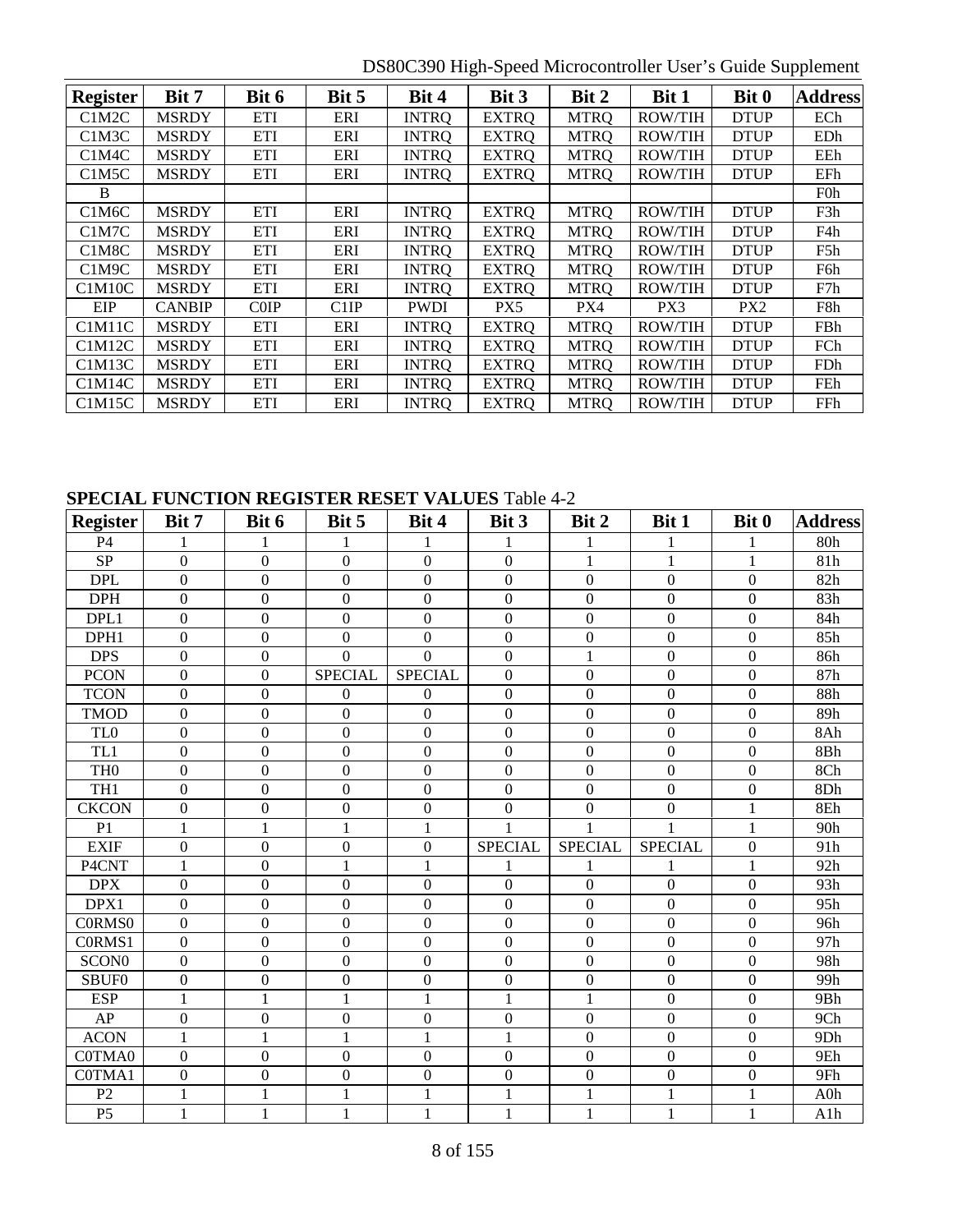DS80C390 High-Speed Microcontroller User's Guide Supplement

| <b>Register</b>    | Bit 7            | Bit 6            | Bit 5            | Bit 4            | Bit 3            | Bit 2            | Bit 1            | Bit 0            | <b>Address</b>   |
|--------------------|------------------|------------------|------------------|------------------|------------------|------------------|------------------|------------------|------------------|
| P5CNT              | 0                | $\mathbf{0}$     | $\boldsymbol{0}$ | $\boldsymbol{0}$ | $\boldsymbol{0}$ | $\boldsymbol{0}$ | $\boldsymbol{0}$ | $\boldsymbol{0}$ | A2h              |
| COC                | $\mathbf{0}$     | $\boldsymbol{0}$ | $\mathbf{0}$     | $\boldsymbol{0}$ | $\mathbf{1}$     | $\overline{0}$   | $\mathbf{0}$     | $\mathbf{1}$     | A3h              |
| COS                | $\boldsymbol{0}$ | $\mathbf{0}$     | $\boldsymbol{0}$ | $\mathbf{0}$     | $\mathbf{0}$     | $\boldsymbol{0}$ | $\boldsymbol{0}$ | $\boldsymbol{0}$ | A4h              |
| <b>COIR</b>        | $\overline{0}$   | $\overline{0}$   | $\boldsymbol{0}$ | $\mathbf{0}$     | $\mathbf{0}$     | $\overline{0}$   | $\mathbf{0}$     | $\boldsymbol{0}$ | A5h              |
| <b>COTE</b>        | $\overline{0}$   | $\overline{0}$   | $\boldsymbol{0}$ | $\mathbf{0}$     | $\mathbf{0}$     | $\overline{0}$   | $\mathbf{0}$     | $\boldsymbol{0}$ | A6h              |
| <b>CORE</b>        | $\overline{0}$   | $\boldsymbol{0}$ | $\boldsymbol{0}$ | $\boldsymbol{0}$ | $\boldsymbol{0}$ | $\mathbf{0}$     | $\mathbf{0}$     | $\boldsymbol{0}$ | A7h              |
| IE                 | $\boldsymbol{0}$ | $\boldsymbol{0}$ | $\boldsymbol{0}$ | $\boldsymbol{0}$ | $\boldsymbol{0}$ | $\boldsymbol{0}$ | $\boldsymbol{0}$ | $\boldsymbol{0}$ | A8h              |
| SADDR0             | $\boldsymbol{0}$ | $\boldsymbol{0}$ | $\boldsymbol{0}$ | $\boldsymbol{0}$ | $\boldsymbol{0}$ | $\boldsymbol{0}$ | $\boldsymbol{0}$ | $\boldsymbol{0}$ | A9h              |
| SADDR1             | $\boldsymbol{0}$ | $\boldsymbol{0}$ | $\boldsymbol{0}$ | $\boldsymbol{0}$ | $\boldsymbol{0}$ | $\boldsymbol{0}$ | $\boldsymbol{0}$ | $\boldsymbol{0}$ | AAh              |
| C0M1C              | $\boldsymbol{0}$ | $\boldsymbol{0}$ | $\boldsymbol{0}$ | $\boldsymbol{0}$ | $\mathbf{0}$     | $\boldsymbol{0}$ | $\boldsymbol{0}$ | $\boldsymbol{0}$ | ABh              |
| C0M2C              | $\boldsymbol{0}$ | $\overline{0}$   | $\boldsymbol{0}$ | $\boldsymbol{0}$ | $\boldsymbol{0}$ | $\boldsymbol{0}$ | $\mathbf{0}$     | $\boldsymbol{0}$ | ACh              |
| C0M3C              | $\boldsymbol{0}$ | $\boldsymbol{0}$ | $\boldsymbol{0}$ | $\boldsymbol{0}$ | $\boldsymbol{0}$ | $\boldsymbol{0}$ | $\boldsymbol{0}$ | $\boldsymbol{0}$ | ADh              |
| C0M4C              | $\boldsymbol{0}$ | $\boldsymbol{0}$ | $\boldsymbol{0}$ | $\boldsymbol{0}$ | $\mathbf{0}$     | $\boldsymbol{0}$ | $\boldsymbol{0}$ | $\boldsymbol{0}$ | AEh              |
| C0M5C              | $\boldsymbol{0}$ | $\boldsymbol{0}$ | $\boldsymbol{0}$ | $\boldsymbol{0}$ | $\boldsymbol{0}$ | $\boldsymbol{0}$ | $\boldsymbol{0}$ | $\boldsymbol{0}$ | AFh              |
| P <sub>3</sub>     | 1                | $\mathbf{1}$     | $\mathbf{1}$     | 1                | 1                | 1                | 1                | $\mathbf{1}$     | B <sub>0</sub> h |
| C0M6C              | $\boldsymbol{0}$ | $\boldsymbol{0}$ | $\boldsymbol{0}$ | $\mathbf{0}$     | $\mathbf{0}$     | $\boldsymbol{0}$ | $\boldsymbol{0}$ | $\boldsymbol{0}$ | B <sub>3</sub> h |
| C0M7C              | $\boldsymbol{0}$ | $\boldsymbol{0}$ | $\boldsymbol{0}$ | $\boldsymbol{0}$ | $\mathbf{0}$     | $\boldsymbol{0}$ | $\boldsymbol{0}$ | $\boldsymbol{0}$ | B <sub>4</sub> h |
| C0M8C              | $\boldsymbol{0}$ | $\boldsymbol{0}$ | $\boldsymbol{0}$ | $\boldsymbol{0}$ | $\mathbf{0}$     | $\boldsymbol{0}$ | $\boldsymbol{0}$ | $\boldsymbol{0}$ | B5h              |
| C0M9C              | $\boldsymbol{0}$ | $\boldsymbol{0}$ | $\boldsymbol{0}$ | $\boldsymbol{0}$ | $\boldsymbol{0}$ | $\boldsymbol{0}$ | $\boldsymbol{0}$ | $\boldsymbol{0}$ | B <sub>6</sub> h |
| C0M10C             | $\boldsymbol{0}$ | $\boldsymbol{0}$ | $\boldsymbol{0}$ | $\boldsymbol{0}$ | $\boldsymbol{0}$ | $\boldsymbol{0}$ | $\mathbf{0}$     | $\boldsymbol{0}$ | B7h              |
| $\rm IP$           | 1                | $\boldsymbol{0}$ | $\boldsymbol{0}$ | $\boldsymbol{0}$ | $\boldsymbol{0}$ | $\boldsymbol{0}$ | $\boldsymbol{0}$ | $\boldsymbol{0}$ | B8h              |
| <b>SADENO</b>      | $\boldsymbol{0}$ | $\boldsymbol{0}$ | $\boldsymbol{0}$ | $\boldsymbol{0}$ | $\mathbf{0}$     | $\boldsymbol{0}$ | $\mathbf{0}$     | $\boldsymbol{0}$ | B <sub>9</sub> h |
| SADEN1             | $\boldsymbol{0}$ | $\boldsymbol{0}$ | $\boldsymbol{0}$ | $\boldsymbol{0}$ | $\boldsymbol{0}$ | $\mathbf{0}$     | $\overline{0}$   | $\boldsymbol{0}$ | <b>BAh</b>       |
| C0M11C             | $\mathbf{0}$     | $\boldsymbol{0}$ | $\boldsymbol{0}$ | $\boldsymbol{0}$ | $\boldsymbol{0}$ | $\mathbf{0}$     | $\boldsymbol{0}$ | $\boldsymbol{0}$ | <b>BBh</b>       |
| C0M12C             | $\mathbf{0}$     | $\boldsymbol{0}$ | $\boldsymbol{0}$ | $\boldsymbol{0}$ | $\boldsymbol{0}$ | $\boldsymbol{0}$ | $\boldsymbol{0}$ | $\boldsymbol{0}$ | <b>BCh</b>       |
| C0M13C             | $\mathbf{0}$     | $\overline{0}$   | $\overline{0}$   | $\overline{0}$   | $\mathbf{0}$     | $\mathbf{0}$     | $\mathbf{0}$     | $\overline{0}$   | <b>BDh</b>       |
| C0M14C             | $\boldsymbol{0}$ | $\boldsymbol{0}$ | $\boldsymbol{0}$ | $\boldsymbol{0}$ | $\mathbf{0}$     | $\boldsymbol{0}$ | $\mathbf{0}$     | $\boldsymbol{0}$ | <b>BEh</b>       |
| C0M15C             | $\mathbf{0}$     | $\boldsymbol{0}$ | $\boldsymbol{0}$ | $\boldsymbol{0}$ | $\mathbf{0}$     | $\mathbf{0}$     | $\mathbf{0}$     | $\boldsymbol{0}$ | <b>BFh</b>       |
| SCON1              | $\mathbf{0}$     | $\boldsymbol{0}$ | $\boldsymbol{0}$ | $\mathbf{0}$     | $\mathbf{0}$     | $\overline{0}$   | $\boldsymbol{0}$ | $\boldsymbol{0}$ | C <sub>0</sub> h |
| SBUF1              | $\overline{0}$   | $\boldsymbol{0}$ | $\boldsymbol{0}$ | $\mathbf{0}$     | $\mathbf{0}$     | $\mathbf{0}$     | $\boldsymbol{0}$ | $\boldsymbol{0}$ | C1h              |
| <b>PMR</b>         | 1                | $\boldsymbol{0}$ | $\boldsymbol{0}$ | $\boldsymbol{0}$ | $\boldsymbol{0}$ | $\boldsymbol{0}$ | $\mathbf{1}$     | $\mathbf{1}$     | C4h              |
| <b>STATUS</b>      | $\boldsymbol{0}$ | $\boldsymbol{0}$ | $\boldsymbol{0}$ | 1                | $\boldsymbol{0}$ | $\mathbf{0}$     | $\boldsymbol{0}$ | $\boldsymbol{0}$ | C5h              |
| <b>MCON</b>        | $\overline{0}$   | $\boldsymbol{0}$ | $\boldsymbol{0}$ | 1                | $\mathbf{0}$     | $\boldsymbol{0}$ | $\boldsymbol{0}$ | $\boldsymbol{0}$ | C <sub>6</sub> h |
| <b>TA</b>          | 1                | 1                | $\mathbf{1}$     | 1                | 1                | 1                | 1                | $\mathbf{1}$     | C7h              |
| T <sub>2</sub> CON | $\overline{0}$   | $\boldsymbol{0}$ | $\overline{0}$   | $\boldsymbol{0}$ | $\boldsymbol{0}$ | $\boldsymbol{0}$ | $\mathbf{0}$     | $\overline{0}$   | C8h              |
| T2MOD              | $\perp$          | 1                | 1                | $\theta$         | $\theta$         | 1                | $\theta$         | 0                | C9h              |
| RCAP2L             | $\overline{0}$   | $\mathbf{0}$     | $\boldsymbol{0}$ | $\boldsymbol{0}$ | $\boldsymbol{0}$ | $\boldsymbol{0}$ | $\boldsymbol{0}$ | $\boldsymbol{0}$ | CAh              |
| RCAP2H             | $\mathbf{0}$     | $\overline{0}$   | $\boldsymbol{0}$ | $\boldsymbol{0}$ | $\boldsymbol{0}$ | $\mathbf{0}$     | $\boldsymbol{0}$ | $\overline{0}$   | CBh              |
| TL <sub>2</sub>    | $\overline{0}$   | $\boldsymbol{0}$ | $\boldsymbol{0}$ | $\boldsymbol{0}$ | $\overline{0}$   | $\boldsymbol{0}$ | $\boldsymbol{0}$ | $\mathbf{0}$     | CCh              |
| TH <sub>2</sub>    | $\overline{0}$   | $\overline{0}$   | $\boldsymbol{0}$ | $\mathbf{0}$     | $\mathbf{0}$     | $\boldsymbol{0}$ | $\mathbf{0}$     | $\boldsymbol{0}$ | CDh              |
| <b>COR</b>         | $\boldsymbol{0}$ | $\overline{0}$   | $\boldsymbol{0}$ | $\mathbf{0}$     | $\boldsymbol{0}$ | $\boldsymbol{0}$ | $\mathbf{0}$     | $\boldsymbol{0}$ | CEh              |
| <b>PSW</b>         | $\boldsymbol{0}$ | $\overline{0}$   | $\boldsymbol{0}$ | $\mathbf{0}$     | $\boldsymbol{0}$ | $\boldsymbol{0}$ | $\boldsymbol{0}$ | $\boldsymbol{0}$ | D <sub>0</sub>   |
| MCNT <sub>0</sub>  | $\boldsymbol{0}$ | $\overline{0}$   | $\boldsymbol{0}$ | $\boldsymbol{0}$ | $\boldsymbol{0}$ | $\boldsymbol{0}$ | $\boldsymbol{0}$ | $\boldsymbol{0}$ | D <sub>1</sub> h |
| MCNT1              | $\boldsymbol{0}$ | $\overline{0}$   | $\mathbf{1}$     | $\boldsymbol{0}$ | $\mathbf{1}$     | $\mathbf{1}$     | 1                | $\mathbf{1}$     | D2h              |
| MA                 | $\boldsymbol{0}$ | $\mathbf{0}$     | $\boldsymbol{0}$ | $\boldsymbol{0}$ | $\boldsymbol{0}$ | $\boldsymbol{0}$ | $\boldsymbol{0}$ | $\boldsymbol{0}$ | D <sub>3</sub> h |
| MB                 | $\boldsymbol{0}$ | $\mathbf{0}$     | $\boldsymbol{0}$ | $\boldsymbol{0}$ | $\boldsymbol{0}$ | $\boldsymbol{0}$ | $\boldsymbol{0}$ | $\boldsymbol{0}$ | D <sub>4</sub> h |
| MC                 | $\boldsymbol{0}$ | $\overline{0}$   | $\boldsymbol{0}$ | $\boldsymbol{0}$ | $\boldsymbol{0}$ | $\boldsymbol{0}$ | $\mathbf{0}$     | $\boldsymbol{0}$ | D5h              |
| C1RMS0             | $\boldsymbol{0}$ | $\boldsymbol{0}$ | $\boldsymbol{0}$ | $\boldsymbol{0}$ | $\boldsymbol{0}$ | $\boldsymbol{0}$ | $\boldsymbol{0}$ | $\boldsymbol{0}$ | D <sub>6</sub> h |
| C1RMS1             | $\boldsymbol{0}$ | $\overline{0}$   | $\boldsymbol{0}$ | $\mathbf{0}$     | $\boldsymbol{0}$ | $\overline{0}$   | $\mathbf{0}$     | $\boldsymbol{0}$ | D7h              |
| <b>WDCON</b>       | $\boldsymbol{0}$ | <b>SPECIAL</b>   | $\mathbf{0}$     | <b>SPECIAL</b>   | $\mathbf{0}$     | <b>SPECIAL</b>   | <b>SPECIAL</b>   | $\overline{0}$   | D8h              |
| C1TMA0             | $\boldsymbol{0}$ | $\overline{0}$   | $\boldsymbol{0}$ | $\overline{0}$   | $\mathbf{0}$     | $\overline{0}$   | $\overline{0}$   | $\boldsymbol{0}$ | DEh              |
| C1TMA1             | $\overline{0}$   | $\overline{0}$   | $\boldsymbol{0}$ | $\mathbf{0}$     | $\mathbf{0}$     | $\overline{0}$   | $\mathbf{0}$     | $\overline{0}$   | DFh              |
| ACC                | $\overline{0}$   | $\overline{0}$   | $\boldsymbol{0}$ | $\mathbf{0}$     | $\mathbf{0}$     | $\overline{0}$   | $\mathbf{0}$     | $\boldsymbol{0}$ | <b>E0h</b>       |
| C <sub>1</sub> C   | $\boldsymbol{0}$ | $\boldsymbol{0}$ | $\boldsymbol{0}$ | $\overline{0}$   | 1                | $\boldsymbol{0}$ | $\boldsymbol{0}$ | 1                | E3h              |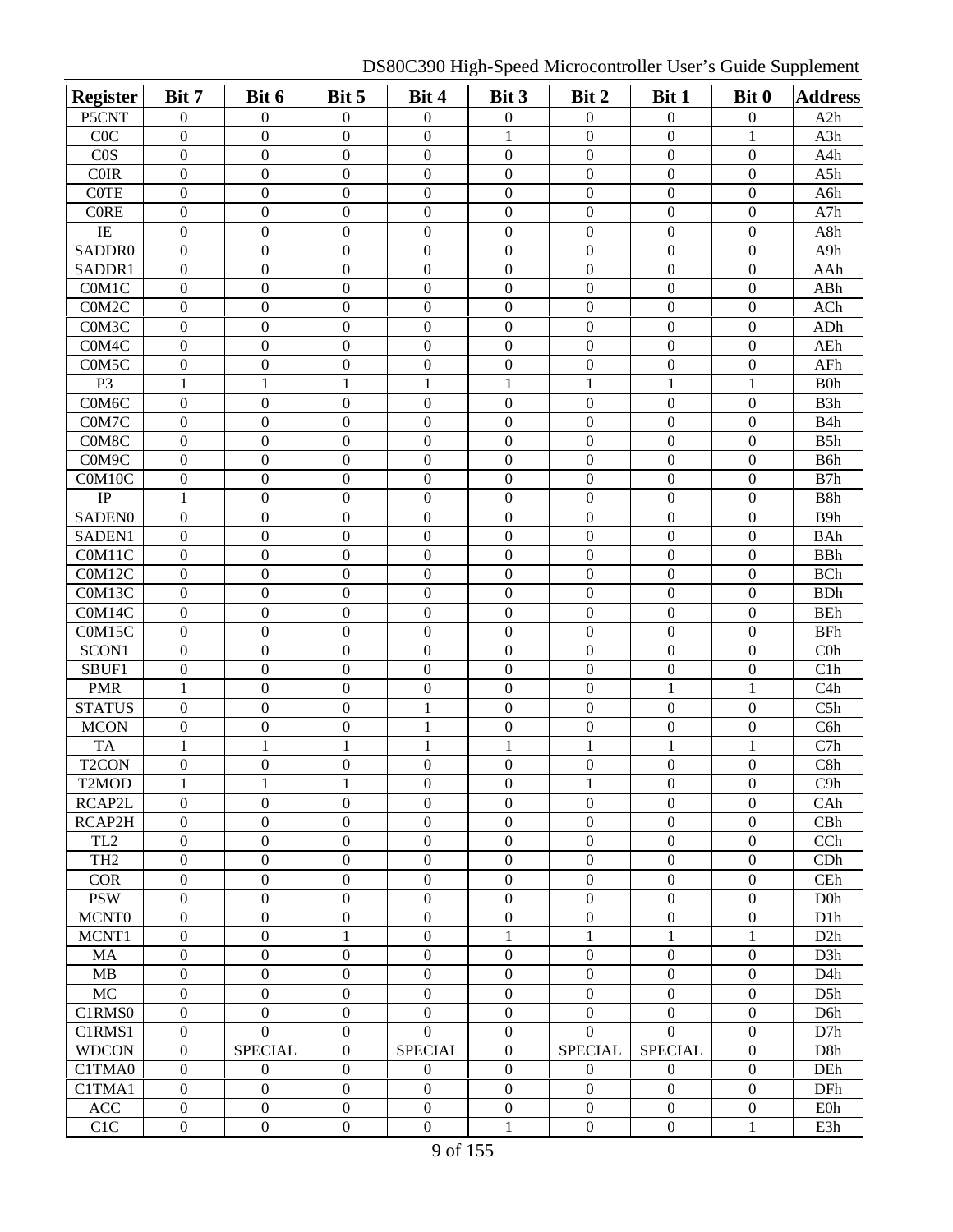DS80C390 High-Speed Microcontroller User's Guide Supplement

|                 | Bit 7            | Bit 6            | Bit 5            | Bit 4            | Bit 3            | Bit 2            | Bit 1            | Bit 0            | <b>Address</b>   |
|-----------------|------------------|------------------|------------------|------------------|------------------|------------------|------------------|------------------|------------------|
| <b>Register</b> |                  |                  |                  |                  |                  |                  |                  |                  |                  |
| C1S             | $\mathbf{0}$     | $\overline{0}$   | 0                | $\theta$         | $\theta$         | $\mathbf{0}$     | $\boldsymbol{0}$ | $\overline{0}$   | E4h              |
| C1IR            | $\theta$         | $\boldsymbol{0}$ | $\boldsymbol{0}$ | $\boldsymbol{0}$ | $\boldsymbol{0}$ | $\Omega$         | $\Omega$         | $\boldsymbol{0}$ | E5h              |
| C1TE            | $\mathbf{0}$     | $\boldsymbol{0}$ | $\overline{0}$   | $\boldsymbol{0}$ | $\boldsymbol{0}$ | $\boldsymbol{0}$ | $\boldsymbol{0}$ | $\boldsymbol{0}$ | E6h              |
| C1RE            | $\theta$         | $\boldsymbol{0}$ | $\boldsymbol{0}$ | $\overline{0}$   | $\boldsymbol{0}$ | $\overline{0}$   | $\theta$         | $\boldsymbol{0}$ | E7h              |
| <b>EIE</b>      | $\Omega$         | $\boldsymbol{0}$ | $\boldsymbol{0}$ | $\theta$         | $\boldsymbol{0}$ | $\theta$         | $\Omega$         | $\boldsymbol{0}$ | E8h              |
| <b>MXAX</b>     | $\Omega$         | $\boldsymbol{0}$ | $\boldsymbol{0}$ | $\boldsymbol{0}$ | $\boldsymbol{0}$ | $\theta$         | $\theta$         | $\boldsymbol{0}$ | EAh              |
| C1M1C           | $\boldsymbol{0}$ | $\boldsymbol{0}$ | $\boldsymbol{0}$ | $\theta$         | $\boldsymbol{0}$ | $\Omega$         | $\boldsymbol{0}$ | $\boldsymbol{0}$ | EBh              |
| C1M2C           | $\mathbf{0}$     | $\overline{0}$   | $\boldsymbol{0}$ | $\theta$         | $\boldsymbol{0}$ | $\overline{0}$   | $\overline{0}$   | $\boldsymbol{0}$ | ECh              |
| C1M3C           | $\mathbf{0}$     | $\overline{0}$   | $\boldsymbol{0}$ | $\theta$         | $\mathbf{0}$     | $\mathbf{0}$     | $\boldsymbol{0}$ | $\overline{0}$   | EDh              |
| C1M4C           | $\mathbf{0}$     | $\overline{0}$   | $\boldsymbol{0}$ | $\overline{0}$   | $\mathbf{0}$     | $\mathbf{0}$     | $\boldsymbol{0}$ | $\overline{0}$   | EEh              |
| C1M5C           | $\mathbf{0}$     | $\boldsymbol{0}$ | $\boldsymbol{0}$ | $\overline{0}$   | $\mathbf{0}$     | $\boldsymbol{0}$ | $\boldsymbol{0}$ | 0                | EFh              |
| B               | $\Omega$         | $\boldsymbol{0}$ | $\boldsymbol{0}$ | $\overline{0}$   | $\boldsymbol{0}$ | $\boldsymbol{0}$ | $\boldsymbol{0}$ | $\boldsymbol{0}$ | F <sub>0</sub> h |
| C1M6C           | $\Omega$         | $\boldsymbol{0}$ | $\boldsymbol{0}$ | $\overline{0}$   | $\boldsymbol{0}$ | $\Omega$         | $\boldsymbol{0}$ | $\boldsymbol{0}$ | F3h              |
| C1M7C           | $\mathbf{0}$     | $\boldsymbol{0}$ | $\boldsymbol{0}$ | $\overline{0}$   | $\boldsymbol{0}$ | $\boldsymbol{0}$ | $\boldsymbol{0}$ | $\boldsymbol{0}$ | F4h              |
| C1M8C           | $\mathbf{0}$     | $\boldsymbol{0}$ | $\boldsymbol{0}$ | $\Omega$         | $\Omega$         | $\Omega$         | $\overline{0}$   | $\boldsymbol{0}$ | F5h              |
| C1M9C           | $\Omega$         | $\boldsymbol{0}$ | $\boldsymbol{0}$ | $\overline{0}$   | $\mathbf{0}$     | $\mathbf{0}$     | $\boldsymbol{0}$ | $\overline{0}$   | F6h              |
| <b>C1M10C</b>   | $\mathbf{0}$     | $\boldsymbol{0}$ | $\boldsymbol{0}$ | $\Omega$         | $\boldsymbol{0}$ | $\boldsymbol{0}$ | $\boldsymbol{0}$ | $\boldsymbol{0}$ | F7h              |
| <b>EIP</b>      | $\boldsymbol{0}$ | $\boldsymbol{0}$ | $\boldsymbol{0}$ | $\mathbf{0}$     | $\boldsymbol{0}$ | $\boldsymbol{0}$ | $\boldsymbol{0}$ | $\boldsymbol{0}$ | F8h              |
| C1M11C          | $\theta$         | $\boldsymbol{0}$ | $\boldsymbol{0}$ | $\overline{0}$   | $\boldsymbol{0}$ | $\Omega$         | $\boldsymbol{0}$ | $\boldsymbol{0}$ | FBh              |
| C1M12C          | $\mathbf{0}$     | $\mathbf{0}$     | $\overline{0}$   | $\overline{0}$   | $\theta$         | $\Omega$         | $\overline{0}$   | $\overline{0}$   | FCh              |
| <b>C1M13C</b>   | $\Omega$         | $\overline{0}$   | $\boldsymbol{0}$ | $\Omega$         | $\Omega$         | $\Omega$         | $\theta$         | $\overline{0}$   | FDh              |
| C1M14C          | $\Omega$         | $\boldsymbol{0}$ | $\boldsymbol{0}$ | $\overline{0}$   | $\Omega$         | $\Omega$         | $\boldsymbol{0}$ | $\boldsymbol{0}$ | FEh              |
| <b>C1M15C</b>   | $\overline{0}$   | $\boldsymbol{0}$ | $\boldsymbol{0}$ | $\boldsymbol{0}$ | $\boldsymbol{0}$ | $\overline{0}$   | $\boldsymbol{0}$ | $\boldsymbol{0}$ | FFh              |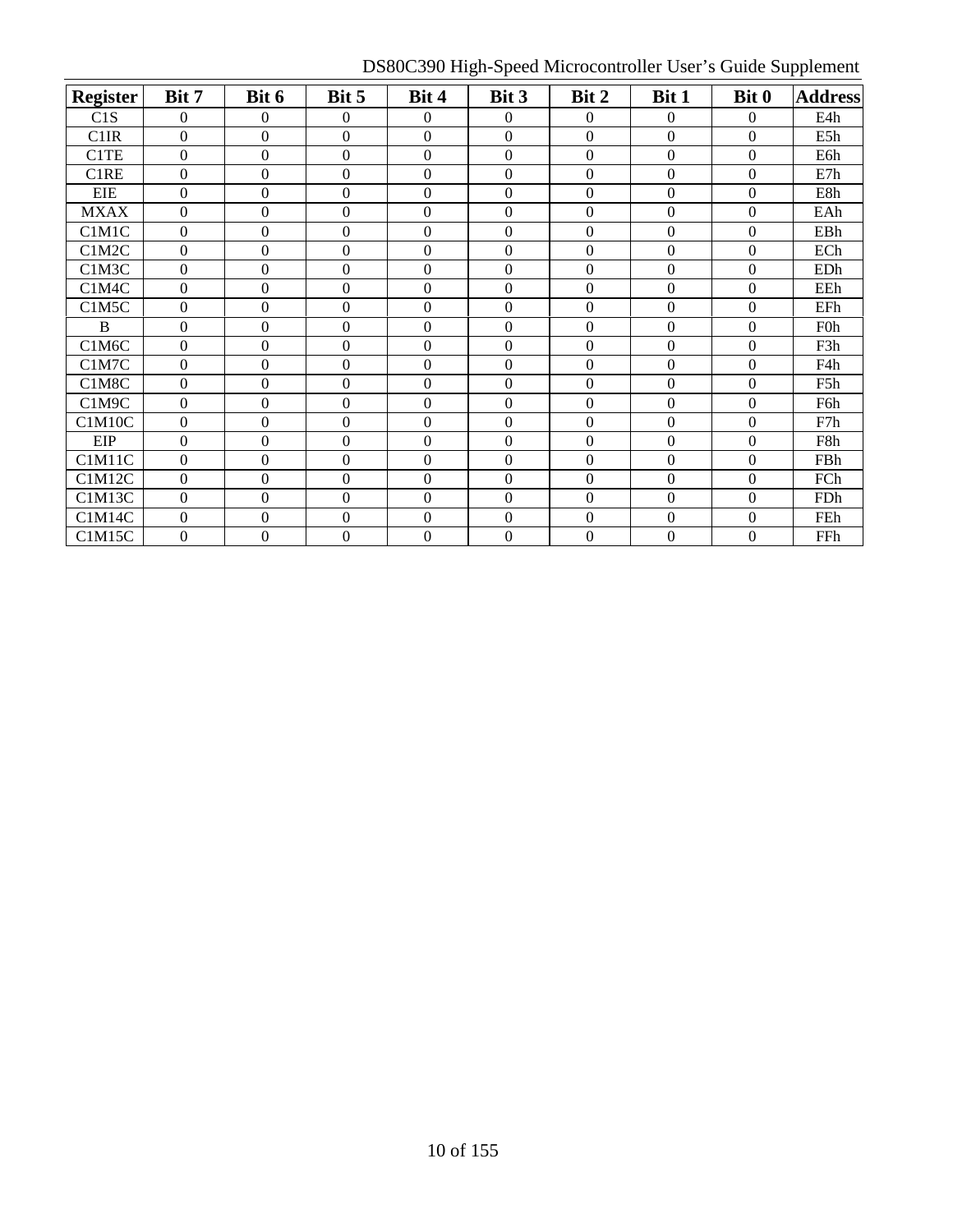# **Port 4 (P4)**

|              | $\tau$                                                                                                                                                                                                                                                                                                                                                                                                                                                                                                                                                                                                                                                                                                                                                                                                                                                                      | 6                                                                                                                                                                                                                     | 5        | $\overline{4}$ | 3                             | $\overline{2}$                | 1                             | $\boldsymbol{0}$              |  |  |
|--------------|-----------------------------------------------------------------------------------------------------------------------------------------------------------------------------------------------------------------------------------------------------------------------------------------------------------------------------------------------------------------------------------------------------------------------------------------------------------------------------------------------------------------------------------------------------------------------------------------------------------------------------------------------------------------------------------------------------------------------------------------------------------------------------------------------------------------------------------------------------------------------------|-----------------------------------------------------------------------------------------------------------------------------------------------------------------------------------------------------------------------|----------|----------------|-------------------------------|-------------------------------|-------------------------------|-------------------------------|--|--|
| SFR 80h      | A19/P4.7                                                                                                                                                                                                                                                                                                                                                                                                                                                                                                                                                                                                                                                                                                                                                                                                                                                                    | A18/P4.6                                                                                                                                                                                                              | A17/P4.5 | A18/P4.4       | $\overline{\text{CE3}}$ /P4.3 | $\overline{\text{CE2}}$ /P4.2 | $\overline{\text{CE1}}$ /P4.1 | $\overline{\text{CE0}}$ /P4.0 |  |  |
|              | $RW-0$                                                                                                                                                                                                                                                                                                                                                                                                                                                                                                                                                                                                                                                                                                                                                                                                                                                                      | $RW-0$                                                                                                                                                                                                                | $RW-0$   | $RW-0$         | $RW-1$                        | $RW-1$                        | $RW-1$                        | $RW-1$                        |  |  |
|              |                                                                                                                                                                                                                                                                                                                                                                                                                                                                                                                                                                                                                                                                                                                                                                                                                                                                             | R=Unrestricted Read, W=Unrestricted Write, -n=Value after Reset                                                                                                                                                       |          |                |                               |                               |                               |                               |  |  |
| $P4.7 - 0$   | <b>Port 4.</b> This port functions as a general-purpose I/O port. In addition, all the pins<br>have an alternative function associated with the memory interface described<br>below. The selection of general I/O or memory interface function for the Port 4<br>pins is controlled via the P4CNT(92h) register. Port pins configured as I/O will<br>reflect the state of the corresponding port pin. Port pins assigned to memory<br>interface functions will appear as 1 when read. The associated SFR bit must be<br>programmed to a logic one before the pin can be used in its alternate function<br>capacity. The reset state of this register and the P4CNT register will configure the<br>device to so that A19-A16 function as address lines and CE0–CE3 are active.<br>The first opcode fetch following a reset will therefore be at 00000h with CEO<br>asserted. |                                                                                                                                                                                                                       |          |                |                               |                               |                               |                               |  |  |
| A19<br>Bit 7 |                                                                                                                                                                                                                                                                                                                                                                                                                                                                                                                                                                                                                                                                                                                                                                                                                                                                             | <b>Program/Data Memory Address 19.</b> When this bit is set to a logic one and the<br>P4CNT register is configured correctly, the corresponding device pin will<br>represent the A19 memory signal.                   |          |                |                               |                               |                               |                               |  |  |
| A18<br>Bit 6 |                                                                                                                                                                                                                                                                                                                                                                                                                                                                                                                                                                                                                                                                                                                                                                                                                                                                             | <b>Program/Data Memory Address 18.</b> When this bit is set to a logic one and the<br>P4CNT register is configured correctly, the corresponding device pin will<br>represent the A18 memory signal.                   |          |                |                               |                               |                               |                               |  |  |
| A17<br>Bit 5 |                                                                                                                                                                                                                                                                                                                                                                                                                                                                                                                                                                                                                                                                                                                                                                                                                                                                             | Program/Data Memory Address 17. When this bit is set to a logic one and the<br>P4CNT register is configured correctly, the corresponding device pin will<br>represent the A17 memory signal.                          |          |                |                               |                               |                               |                               |  |  |
| A16<br>Bit 4 |                                                                                                                                                                                                                                                                                                                                                                                                                                                                                                                                                                                                                                                                                                                                                                                                                                                                             | <b>Program/Data Memory Address 16.</b> When this bit is set to a logic one and the<br>P4CNT register is configured correctly, the corresponding device pin will<br>represent the A16 memory signal.                   |          |                |                               |                               |                               |                               |  |  |
| CE3<br>Bit 3 |                                                                                                                                                                                                                                                                                                                                                                                                                                                                                                                                                                                                                                                                                                                                                                                                                                                                             | Program Memory Chip Enable 3. When this bit is set to a logic one and the<br>P4CNT register is configured correctly, the corresponding device pin will<br>represent the CE3 memory signal.                            |          |                |                               |                               |                               |                               |  |  |
| CE2<br>Bit 2 |                                                                                                                                                                                                                                                                                                                                                                                                                                                                                                                                                                                                                                                                                                                                                                                                                                                                             | Program Memory Chip Enable 2. When this bit is set to a logic one and the<br>P4CNT register is configured correctly, the corresponding device pin will<br>represent the $\overline{\text{CE2}}$ memory signal.        |          |                |                               |                               |                               |                               |  |  |
| CE1<br>Bit 1 |                                                                                                                                                                                                                                                                                                                                                                                                                                                                                                                                                                                                                                                                                                                                                                                                                                                                             | <b>Program Memory Chip Enable 1.</b> When this bit is set to a logic one and the<br>P4CNT register is configured correctly, the corresponding device pin will<br>represent the $\overline{\text{CE1}}$ memory signal. |          |                |                               |                               |                               |                               |  |  |
| CE0<br>Bit 0 |                                                                                                                                                                                                                                                                                                                                                                                                                                                                                                                                                                                                                                                                                                                                                                                                                                                                             | <b>Program Memory Chip Enable 0.</b> When this bit is set to a logic one and the<br>P4CNT register is configured correctly, the corresponding device pin will<br>represent the $\overline{\text{CE0}}$ memory signal. |          |                |                               |                               |                               |                               |  |  |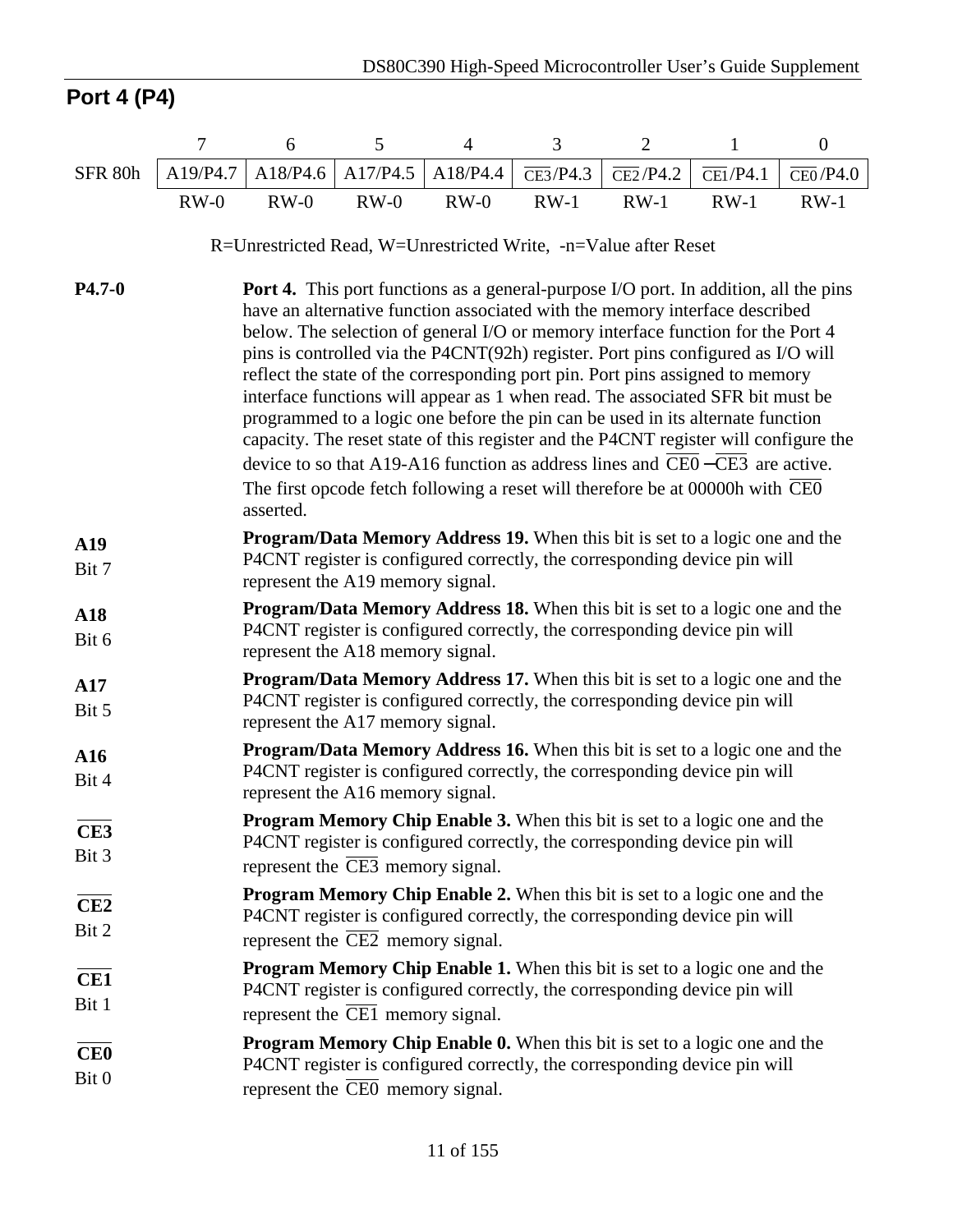| Stack Pointer (SP) |        |                 |          |                                                                 |       |        |
|--------------------|--------|-----------------|----------|-----------------------------------------------------------------|-------|--------|
|                    |        | $\frac{1}{2}$ 6 | $\sim$ 4 |                                                                 | 3 2 1 |        |
|                    |        |                 |          | SFR 81h   SP.7   SP.6   SP.5   SP.4   SP.3   SP.2   SP.1   SP.0 |       |        |
|                    | $RW-0$ | $RW-0$          |          | RW-0 RW-0 RW-0 RW-1 RW-1                                        |       | $RW-1$ |

R=Unrestricted Read, W=Unrestricted Write, -n=Value after Reset

**SP.7-0** Bits 7-0 **Stack Pointer.** This stack pointer identifies current location of the stack. The stack pointer is incremented before every PUSH operation. This register defaults to 07h after reset. When the 10-bit stack is enabled (SA=1), this register will be combined with the extended stack pointer (ESP;9Bh) to form the 10-bit address.

# **Data Pointer Low 0 (DPL)**

**Stack Pointer (SP)**

|  |  |  | 6 5 4 3 2 1                                                             |  |
|--|--|--|-------------------------------------------------------------------------|--|
|  |  |  | SFR 82h   PDL.7   PDL.6   PDL.5   PDL.4   PDL.3   PDL.2   PDL.1   PDL.0 |  |
|  |  |  | RW-0 RW-0 RW-0 RW-0 RW-0 RW-0 RW-0 RW-0                                 |  |

R=Unrestricted Read, W=Unrestricted Write, -n=Value after Reset

**DPL.7-0**  $Rits 7-0$ **Data Pointer Low 0.** This register is the low byte of the standard 80C32 16-bit data pointer. DPL and DPH are used to point to non-scratchpad data RAM.

# **Data Pointer High 0 (DPH)**

| SFR 83h | DPH.7  |        |        | DPH.6   DPH.5   DPH.4   DPH.3  DPH.2 |        |        | DPH.1  | DPH.0  |
|---------|--------|--------|--------|--------------------------------------|--------|--------|--------|--------|
|         | $RW-0$ | $RW-0$ | $RW-0$ | $RW-0$                               | $RW-0$ | $RW-0$ | $RW-0$ | $RW-0$ |

R=Unrestricted Read, W=Unrestricted Write, -n=Value after Reset

**DPH.7-0** Bits 7-0 **Data Pointer High 0.** This register is the high byte of the standard 80C32 16-bit data pointer. DPL and DPH are used to point to non-scratchpad data RAM.

# **Data Pointer Low 1 (DPL1)**

|        |        |        | SFR 84h   DPL1.7   DPL1.6   DPL1.5   DPL1.4   DPL1.3   DPL1.2   DPL1.1   DL1H.0 |        |        |        |        |
|--------|--------|--------|---------------------------------------------------------------------------------|--------|--------|--------|--------|
| $RW-0$ | $RW-0$ | $RW-0$ | $RW-0$                                                                          | $RW-0$ | $RW-0$ | $RW-0$ | $RW-0$ |

R=Unrestricted Read, W=Unrestricted Write, -n=Value after Reset

**DPL1.7-0** Bits 7-0 **Data Pointer Low 1.** This register is the low byte of the auxiliary 16-bit data pointer. When the SEL bit (DPS.0) is set, DPL1 and DPH1 are used in place of DPL and DPH during DPTR operations.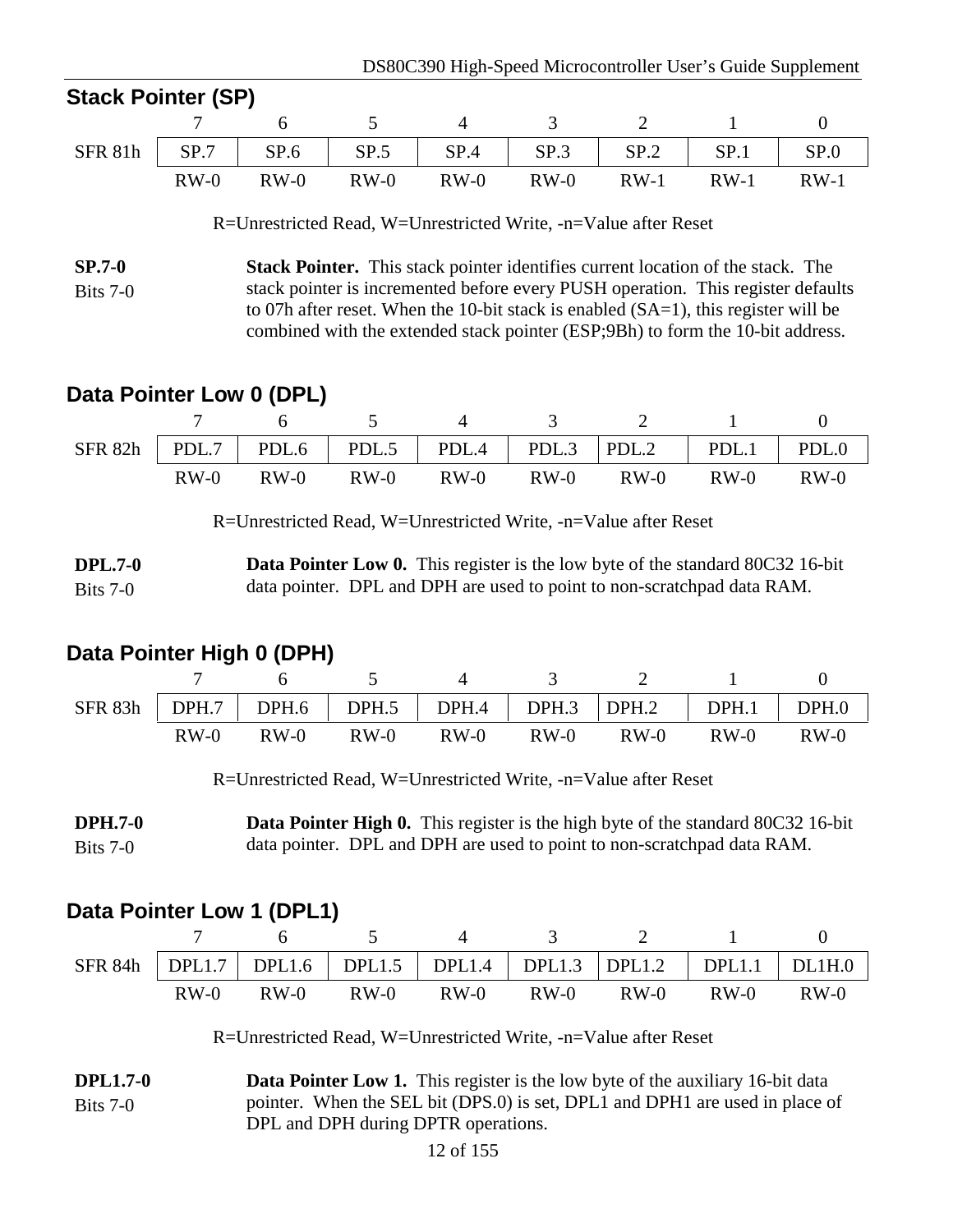| Data Pointer High 1 (DPH1)  |                                                                       |                                                                                |                 |                                                                                                                                                                                                                                                                                            |                |                        |                  |                  |  |  |
|-----------------------------|-----------------------------------------------------------------------|--------------------------------------------------------------------------------|-----------------|--------------------------------------------------------------------------------------------------------------------------------------------------------------------------------------------------------------------------------------------------------------------------------------------|----------------|------------------------|------------------|------------------|--|--|
|                             | 7                                                                     | 6                                                                              | 5               | $\overline{4}$                                                                                                                                                                                                                                                                             | 3              | $\overline{2}$         | $\mathbf{1}$     | $\boldsymbol{0}$ |  |  |
| <b>SFR 85h</b>              | <b>DPH1.7</b>                                                         | DPH1.6                                                                         | <b>DPH1.5</b>   | <b>DPH1.4</b>                                                                                                                                                                                                                                                                              | <b>DPH1.3</b>  | DPH1.2                 | <b>DPH1.1</b>    | <b>DPH1.0</b>    |  |  |
|                             | $RW-0$                                                                | $RW-0$                                                                         | $RW-0$          | $RW-0$                                                                                                                                                                                                                                                                                     | $RW-0$         | $RW-0$                 | $RW-0$           | $RW-0$           |  |  |
|                             |                                                                       |                                                                                |                 | R=Unrestricted Read, W=Unrestricted Write, -n=Value after Reset                                                                                                                                                                                                                            |                |                        |                  |                  |  |  |
| <b>DPH1.7-0</b><br>Bits 7-0 |                                                                       |                                                                                |                 | <b>Data Pointer High 1.</b> This register is the high byte of the auxiliary 16-bit data<br>pointer. When the SEL bit (DPS.0) is set, DPL1 and DPH1 are used in place of<br>DPL and DPH during DPTR operations.                                                                             |                |                        |                  |                  |  |  |
| Data Pointer Select (DPS)   |                                                                       |                                                                                |                 |                                                                                                                                                                                                                                                                                            |                |                        |                  |                  |  |  |
|                             | 7                                                                     | 6                                                                              | 5               | $\overline{4}$                                                                                                                                                                                                                                                                             | 3              | $\overline{2}$         | 1                | $\overline{0}$   |  |  |
| SFR 86h                     | ID1                                                                   | ID <sub>0</sub>                                                                | <b>TSL</b>      | $\overline{0}$                                                                                                                                                                                                                                                                             | $\overline{0}$ | 1                      | $\boldsymbol{0}$ | <b>SEL</b>       |  |  |
|                             | $RW-0$                                                                | $RW-0$                                                                         | $RW-0$          | $R-0$                                                                                                                                                                                                                                                                                      | $R-0$          | $R-1$                  | $R-0$            | $RW-0$           |  |  |
|                             |                                                                       |                                                                                |                 | R=Unrestricted Read, W=Unrestricted Write, -n=Value after Reset                                                                                                                                                                                                                            |                |                        |                  |                  |  |  |
| ID1, ID0<br><b>Bits 7-6</b> |                                                                       | by the SEL bit.                                                                |                 | <b>Increment/Decrement Function Select.</b> These bits define whether the INC<br>DTPR instruction will increment or decrement the active data pointer as selected                                                                                                                          |                |                        |                  |                  |  |  |
|                             |                                                                       | ID1                                                                            | ID <sub>0</sub> | $SEL=0$                                                                                                                                                                                                                                                                                    |                | $SEL=1$                |                  |                  |  |  |
|                             |                                                                       | $\overline{0}$                                                                 | $\theta$        | <b>Increment DPTR</b>                                                                                                                                                                                                                                                                      |                | <b>Increment DPTR1</b> |                  |                  |  |  |
|                             |                                                                       | $\overline{0}$                                                                 | $\mathbf{1}$    | Decrement DPTR                                                                                                                                                                                                                                                                             |                | Increment DPTR1        |                  |                  |  |  |
|                             |                                                                       | $\mathbf{1}$                                                                   | $\overline{0}$  | <b>Increment DPTR</b>                                                                                                                                                                                                                                                                      |                | <b>Decrement DPTR1</b> |                  |                  |  |  |
|                             |                                                                       | $\mathbf{1}$                                                                   | $\mathbf{1}$    | <b>Decrement DPTR</b>                                                                                                                                                                                                                                                                      |                | Decrement DPTR1        |                  |                  |  |  |
| TSL<br>Bit 5                |                                                                       |                                                                                |                 | <b>Toggle Select Enable.</b> When set, this bit allows the following five DPTR-<br>related instructions to toggle the SEL bit following execution of the<br>instruction. When TSL=0, DPTR-related instructions will not affect the state<br>of the SEL bit. DPTR-related instructions are: |                |                        |                  |                  |  |  |
|                             |                                                                       | <b>DPTR</b><br>INC<br>MOV<br>MOVC A, @A+DPTR<br>MOVX @DPTR, A<br>MOVX A, @DPTR | DPTR, #data16   |                                                                                                                                                                                                                                                                                            |                |                        |                  |                  |  |  |
| Bits $4-1$                  |                                                                       | Reserved.                                                                      |                 |                                                                                                                                                                                                                                                                                            |                |                        |                  |                  |  |  |
| <b>SEL</b>                  | <b>Data Pointer Select.</b> This bit selects the active data pointer. |                                                                                |                 |                                                                                                                                                                                                                                                                                            |                |                        |                  |                  |  |  |
| Bit 0                       |                                                                       |                                                                                |                 | $0 =$ Instructions that use the DPTR will use DPL, DPH, DPX.<br>1= Instructions that use the DPTR will use DPL1 and DPH1, DPX1.                                                                                                                                                            |                |                        |                  |                  |  |  |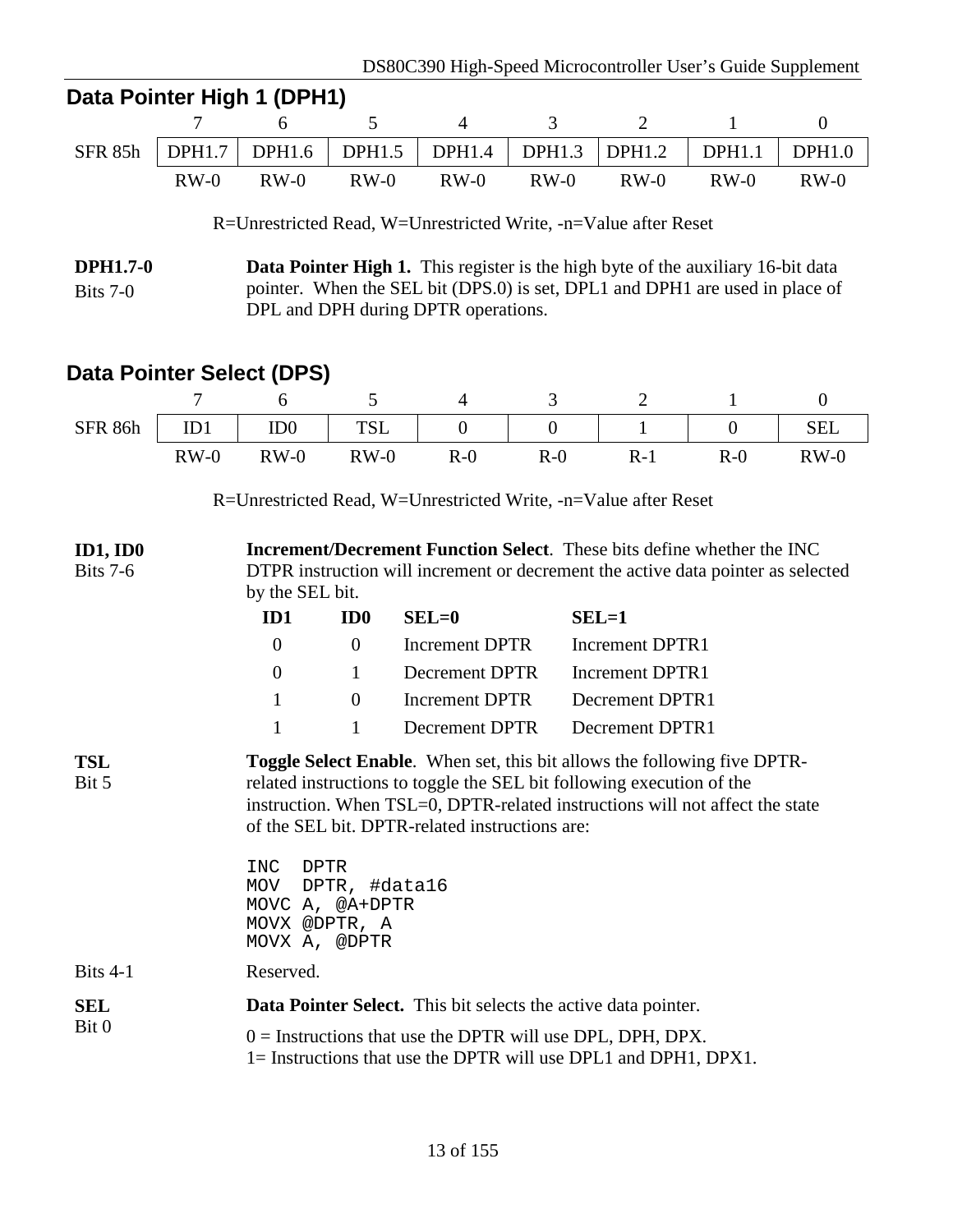| <b>Power Control (PCON)</b> |                   |                                                                                                                                                                                                                                                                                                                                                                  |                         |                            |        |                 |              |              |
|-----------------------------|-------------------|------------------------------------------------------------------------------------------------------------------------------------------------------------------------------------------------------------------------------------------------------------------------------------------------------------------------------------------------------------------|-------------------------|----------------------------|--------|-----------------|--------------|--------------|
|                             | 7                 | 6                                                                                                                                                                                                                                                                                                                                                                | 5                       | $\overline{4}$             | 3      | $\overline{2}$  | $\mathbf{1}$ | $\mathbf{0}$ |
| SFR 87h                     | SMOD <sub>0</sub> | SMOD0                                                                                                                                                                                                                                                                                                                                                            | <b>OFDF</b>             | <b>ODFE</b>                | FG1    | FG <sub>0</sub> | <b>STOP</b>  | <b>IDLE</b>  |
|                             | $RW-0$            | $RW-0$                                                                                                                                                                                                                                                                                                                                                           | $RW-0*$                 | $RW-0*$                    | $RW-0$ | $RW-0$          | $RW-0$       | $RW-0$       |
|                             |                   | R=Unrestricted Read, W=Unrestricted Write, -n=Value after Reset, *=See description                                                                                                                                                                                                                                                                               |                         |                            |        |                 |              |              |
| SMOD <sub>-0</sub><br>Bit 7 |                   | Serial Port 0 Baud Rate Doubler Enable. This bit enables/disables the<br>serial baud rate doubling function for Serial Port 0.                                                                                                                                                                                                                                   |                         |                            |        |                 |              |              |
|                             |                   | $0 =$ Serial Port 0 baud rate will be that defined by baud rate generation<br>equation.                                                                                                                                                                                                                                                                          |                         |                            |        |                 |              |              |
|                             |                   | $1 =$ Serial Port 0 baud rate will be double that defined by baud rate generation<br>equation.                                                                                                                                                                                                                                                                   |                         |                            |        |                 |              |              |
| <b>SMOD0</b>                |                   | <b>Framing Error Detection Enable.</b> This bit selects function of the                                                                                                                                                                                                                                                                                          |                         |                            |        |                 |              |              |
| Bit 6                       |                   | SCON0.7 and SCON1.7 bits.<br>$0 = SCON0.7$ and SCON1.7 control the SM0 function defined for the                                                                                                                                                                                                                                                                  |                         | SCON0 and SCON1 registers. |        |                 |              |              |
|                             |                   | $1 =$ SCON0.7 and SCON1.7 are converted to the Framing Error (FE) flag for the                                                                                                                                                                                                                                                                                   | respective Serial Port. |                            |        |                 |              |              |
| <b>OFDF</b><br>Bit 5        |                   | <b>Oscillator Fail Detect Flag.</b> When set, this bit indicates that the preceding reset<br>was caused by the detection of the crystal oscillator frequency falling below<br>approximately 30 kHz while the OFDE bit was set. This bit must be cleared by<br>software. This bit not altered (and no reset will be generated) under the following<br>conditions: |                         |                            |        |                 |              |              |
|                             |                   | $OFDE=0$<br>1.<br>2. An oscillator halt associated with entering STOP mode.<br>3. An oscillator halt associated with running from the internal ring oscillator.                                                                                                                                                                                                  |                         |                            |        |                 |              |              |
| <b>OFDE</b><br>Bit 4        |                   | <b>Oscillator Fail Detect Enable.</b> When the OFDE=1, a system reset will be<br>generated any time the crystal oscillator frequency falls below approximately 30<br>kHz. When the OFDE bit is cleared to a logic 0, no reset will be issued when the<br>crystal falls below 30 kHz. The OFDE is cleared to a logic 0 by any reset source.                       |                         |                            |        |                 |              |              |
| GF1<br>Bit 3                |                   | <b>General Purpose User Flag 1.</b> This is a bit-addressable, general-purpose flag<br>for software control.                                                                                                                                                                                                                                                     |                         |                            |        |                 |              |              |
| GF <sub>0</sub><br>Bit 2    |                   | <b>General Purpose User Flag 0.</b> This is a bit-addressable, general-purpose flag<br>for software control.                                                                                                                                                                                                                                                     |                         |                            |        |                 |              |              |
| <b>STOP</b><br>Bit 1        |                   | <b>Stop Mode Select.</b> Setting this bit will stop program execution, halt the CPU<br>oscillator, and internal timers, and place the CPU in a low-power mode. This bit<br>will always be read as a $0$ . Setting this bit while the IDLE=1 will place the<br>device in an undefined state.                                                                      |                         |                            |        |                 |              |              |
| <b>IDLE</b><br>Bit 0        |                   | <b>Idle Mode Select.</b> Setting this bit will stop program execution but leave the CPU<br>oscillator, timers, serial ports, and interrupts active. This bit will always be read<br>as a 0.                                                                                                                                                                      |                         |                            |        |                 |              |              |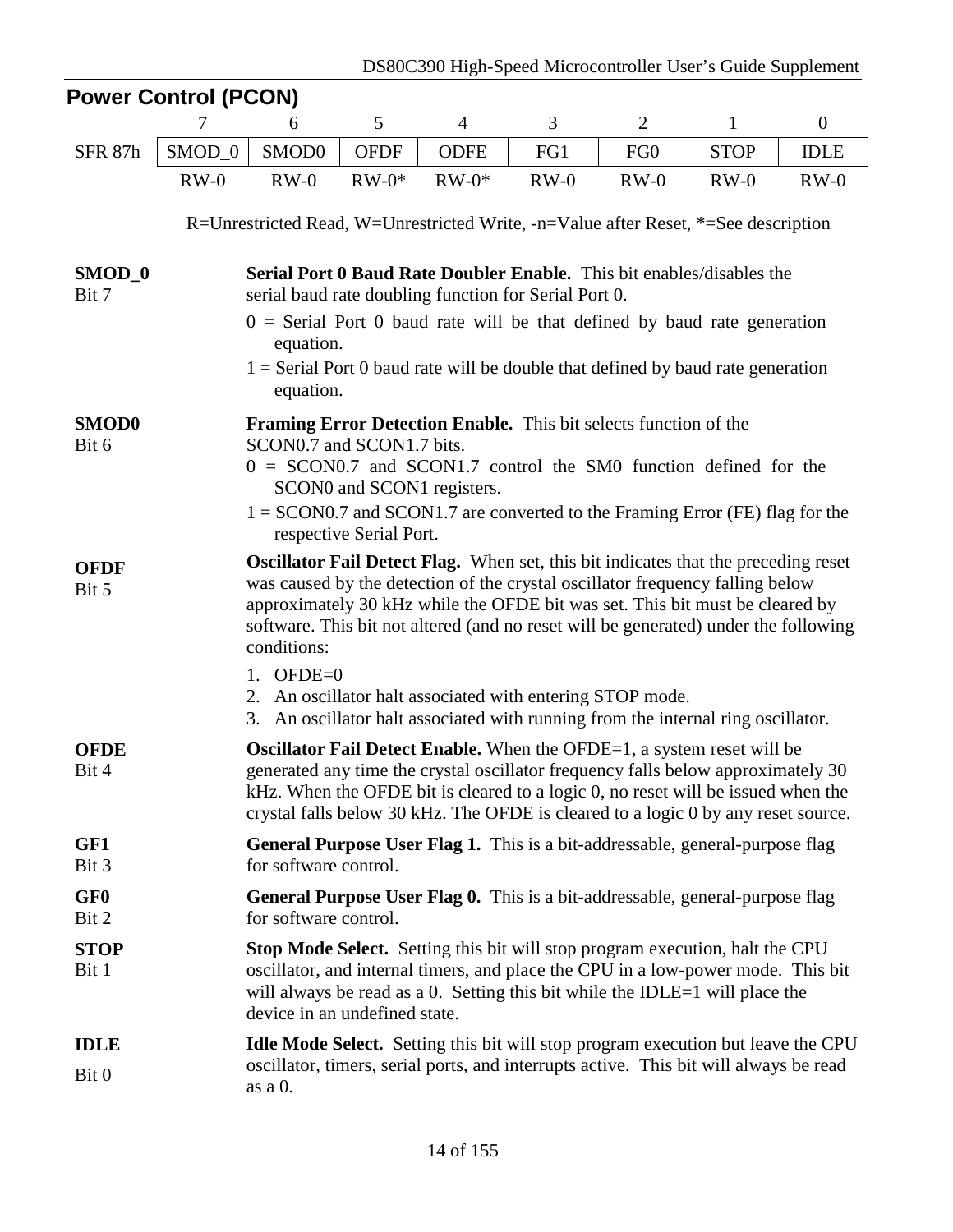| <b>Timer/Counter Control (TCON)</b> |                                                                                                                                                                                                                                                                                                                                                                                      |                          |                                                                            |                                                                                                                                                                                                                                                                                                                                 |        |                |                 |                 |  |  |
|-------------------------------------|--------------------------------------------------------------------------------------------------------------------------------------------------------------------------------------------------------------------------------------------------------------------------------------------------------------------------------------------------------------------------------------|--------------------------|----------------------------------------------------------------------------|---------------------------------------------------------------------------------------------------------------------------------------------------------------------------------------------------------------------------------------------------------------------------------------------------------------------------------|--------|----------------|-----------------|-----------------|--|--|
|                                     | 7                                                                                                                                                                                                                                                                                                                                                                                    | 6                        | 5                                                                          | $\overline{4}$                                                                                                                                                                                                                                                                                                                  | 3      | $\overline{2}$ | 1               | $\mathbf{0}$    |  |  |
| SFR 88h                             | TF1                                                                                                                                                                                                                                                                                                                                                                                  | TR1                      | TF <sub>0</sub>                                                            | TR <sub>0</sub>                                                                                                                                                                                                                                                                                                                 | IE1    | IT1            | IE <sub>0</sub> | IT <sub>0</sub> |  |  |
|                                     | $RW-0$                                                                                                                                                                                                                                                                                                                                                                               | $RW-0$                   | $RW-0$                                                                     | $RW-0$                                                                                                                                                                                                                                                                                                                          | $RW-0$ | $RW-0$         | $RW-0$          | $RW-0$          |  |  |
|                                     |                                                                                                                                                                                                                                                                                                                                                                                      |                          |                                                                            | R=Unrestricted Read, W=Unrestricted Write, -n=Value after Reset                                                                                                                                                                                                                                                                 |        |                |                 |                 |  |  |
| TF1<br>Bit 7                        |                                                                                                                                                                                                                                                                                                                                                                                      |                          | interrupt service routine.                                                 | <b>Timer 1 Overflow Flag.</b> This bit indicates when Timer 1 overflows its<br>maximum count as defined by the current mode. This bit can be cleared by<br>software and is automatically cleared when the CPU vectors to the Timer 1                                                                                            |        |                |                 |                 |  |  |
|                                     | $0 = No$ Timer 1 overflow has been detected.<br>$1 =$ Timer 1 has overflowed its maximum count.                                                                                                                                                                                                                                                                                      |                          |                                                                            |                                                                                                                                                                                                                                                                                                                                 |        |                |                 |                 |  |  |
| TR1                                 |                                                                                                                                                                                                                                                                                                                                                                                      |                          |                                                                            | <b>Timer 1 Run Control.</b> This bit enables/disables the operation of Timer 1.                                                                                                                                                                                                                                                 |        |                |                 |                 |  |  |
| Bit 6                               | $0 =$ Timer 1 is halted.<br>$1 =$ Timer 1 is enabled.                                                                                                                                                                                                                                                                                                                                |                          |                                                                            |                                                                                                                                                                                                                                                                                                                                 |        |                |                 |                 |  |  |
| <b>TF0</b><br>Bit 5                 | <b>Timer 0 Overflow Flag.</b> This bit indicates when Timer 0 overflows its<br>maximum count as defined by the current mode. This bit can be cleared by<br>software and is automatically cleared when the CPU vectors to the Timer 0<br>interrupt service routine or by software.<br>$0 = No$ Timer 0 overflow has been detected.<br>$1 =$ Timer 0 has overflowed its maximum count. |                          |                                                                            |                                                                                                                                                                                                                                                                                                                                 |        |                |                 |                 |  |  |
| TR <sub>0</sub><br>Bit 4            |                                                                                                                                                                                                                                                                                                                                                                                      | $0 =$ Timer 0 is halted. | $1 =$ Timer 0 is enabled.                                                  | <b>Timer 0 Run Control.</b> This bit enables/disables the operation of Timer 0.                                                                                                                                                                                                                                                 |        |                |                 |                 |  |  |
| IE1<br>Bit 3                        |                                                                                                                                                                                                                                                                                                                                                                                      |                          |                                                                            | <b>Interrupt 1 Edge Detect.</b> This bit is set when an edge/level of the type defined<br>by IT1 is detected. If IT1=1, this bit will remain set until cleared in software or<br>the start of the External Interrupt 1 service routine. If $IT1=0$ , this bit will<br>inversely reflect the state of the $\overline{INT1}$ pin. |        |                |                 |                 |  |  |
| IT <sub>1</sub><br>Bit 2            |                                                                                                                                                                                                                                                                                                                                                                                      |                          | or level triggered interrupts.                                             | <b>Interrupt 1 Type Select.</b> This bit selects whether the INT1 pin will detect edge                                                                                                                                                                                                                                          |        |                |                 |                 |  |  |
|                                     |                                                                                                                                                                                                                                                                                                                                                                                      |                          | $0 = INT1$ is level triggered.<br>$1 = \overline{INT1}$ is edge triggered. |                                                                                                                                                                                                                                                                                                                                 |        |                |                 |                 |  |  |
| IE <sub>0</sub><br>Bit 1            |                                                                                                                                                                                                                                                                                                                                                                                      |                          |                                                                            | Interrupt 0 Edge Detect. This bit is set when an edge/level of the type defined<br>by ITO is detected. If ITO=1, this bit will remain set until cleared in software or<br>the start of the External Interrupt $0$ service routine. If IT0=0, this bit will<br>inversely reflect the state of the INT0 pin.                      |        |                |                 |                 |  |  |
| IT <sub>0</sub><br>Bit 0            |                                                                                                                                                                                                                                                                                                                                                                                      |                          | or level triggered interrupts.                                             | <b>Interrupt 0 Type Select.</b> This bit selects whether the INTO pin will detect edge                                                                                                                                                                                                                                          |        |                |                 |                 |  |  |
|                                     |                                                                                                                                                                                                                                                                                                                                                                                      |                          | $0 = INT0$ is level triggered.<br>$1 = \overline{INT0}$ is edge triggered. |                                                                                                                                                                                                                                                                                                                                 |        |                |                 |                 |  |  |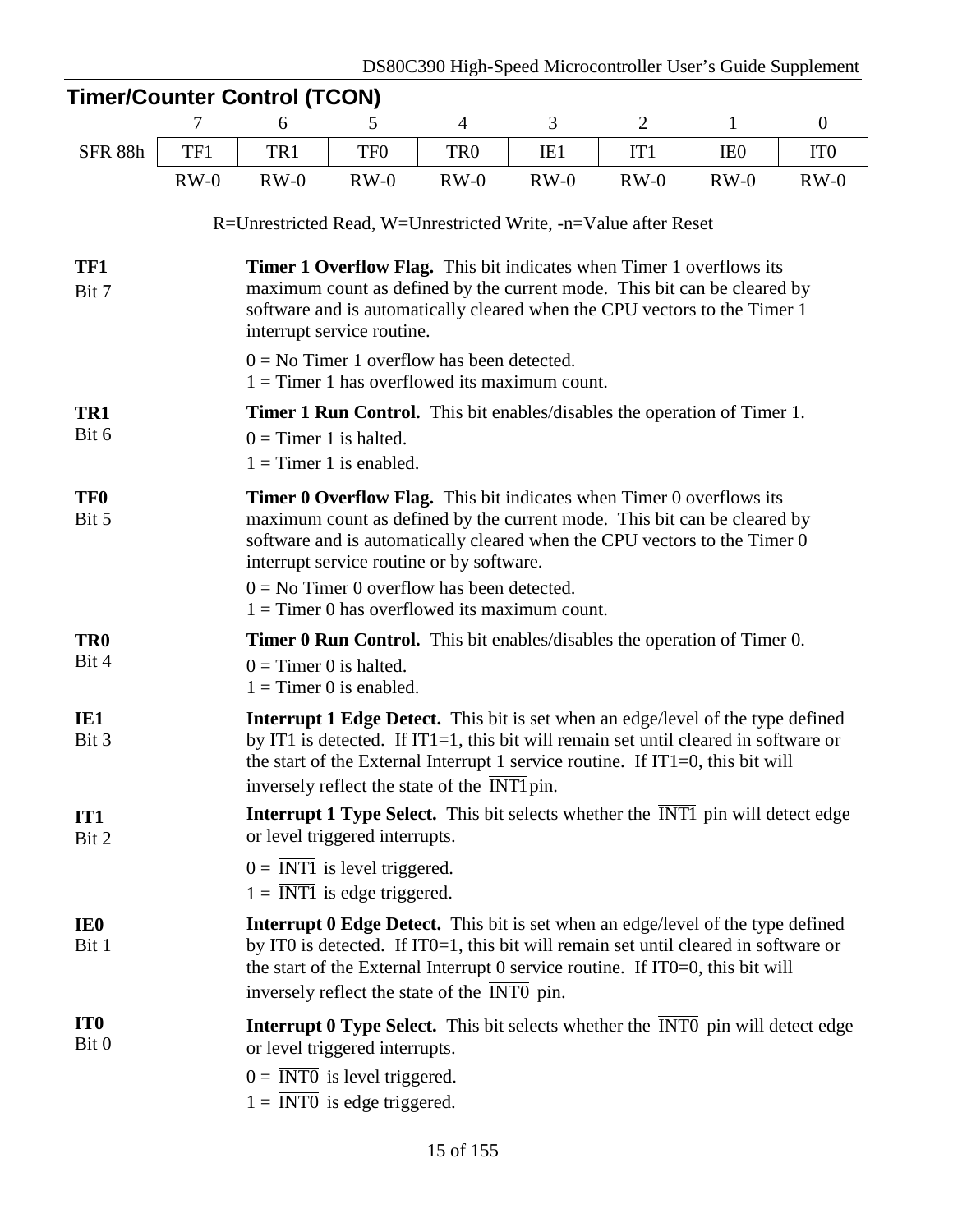|                                    | 7                                                                                                                                                                                                                                                                                                                                               | 6                | 5                                                                      | 4                            | 3                                                                                                                                                                                                                                                                                                 | $\mathbf{2}$     | $\mathbf{1}$ | $\boldsymbol{0}$ |
|------------------------------------|-------------------------------------------------------------------------------------------------------------------------------------------------------------------------------------------------------------------------------------------------------------------------------------------------------------------------------------------------|------------------|------------------------------------------------------------------------|------------------------------|---------------------------------------------------------------------------------------------------------------------------------------------------------------------------------------------------------------------------------------------------------------------------------------------------|------------------|--------------|------------------|
| SFR 89h                            | <b>GATE</b>                                                                                                                                                                                                                                                                                                                                     | $C/\overline{T}$ | M1                                                                     | M <sub>0</sub>               | <b>GATE</b>                                                                                                                                                                                                                                                                                       | $C/\overline{T}$ | M1           | M <sub>0</sub>   |
|                                    | $RW-0$                                                                                                                                                                                                                                                                                                                                          | $RW-0$           | $RW-0$                                                                 | $RW-0$                       | $RW-0$                                                                                                                                                                                                                                                                                            | $RW-0$           | $RW-0$       | $RW-0$           |
|                                    |                                                                                                                                                                                                                                                                                                                                                 |                  |                                                                        |                              | R=Unrestricted Read, W=Unrestricted Write, -n=Value after Reset                                                                                                                                                                                                                                   |                  |              |                  |
| <b>GATE</b><br>Bit 7               |                                                                                                                                                                                                                                                                                                                                                 | increment.       |                                                                        |                              | <b>Timer 1 Gate Control.</b> This bit enable/disables the ability of Timer 1 to                                                                                                                                                                                                                   |                  |              |                  |
|                                    |                                                                                                                                                                                                                                                                                                                                                 |                  |                                                                        |                              | $0 =$ Timer 1 will clock when TR1=1, regardless of the state of INT1.<br>$1 =$ Timer 1 will clock only when TR1=1 and INT1=1.                                                                                                                                                                     |                  |              |                  |
| $C/\overline{T}$                   |                                                                                                                                                                                                                                                                                                                                                 |                  | <b>Timer 1 Counter/Timer Select.</b>                                   |                              |                                                                                                                                                                                                                                                                                                   |                  |              |                  |
| Bit 6                              |                                                                                                                                                                                                                                                                                                                                                 |                  | $0 =$ Timer 1 is incremented by internal clocks.                       |                              | $1 =$ Timer 1 is incremented by pulses on T1 when TR1 (TCON.6) is 1.                                                                                                                                                                                                                              |                  |              |                  |
| <b>M1, M0</b><br>Bits 5-4          | <b>Timer 1 Mode Select.</b> These bits select the operating mode of Timer 1.<br>M <sub>0</sub><br>$M1$<br><b>Mode</b><br>Mode 0: 8 bits with 5-bit prescale<br>$\theta$<br>$\mathbf{0}$<br>Mode 1: 16 bits<br>$\theta$<br>1<br>Mode 2: 8 bits with auto-reload<br>1<br>$\mathbf{0}$<br>1<br>Mode 3: Timer 1 is halted, but holds its count<br>1 |                  |                                                                        |                              |                                                                                                                                                                                                                                                                                                   |                  |              |                  |
| <b>GATE</b><br>Bit 3               |                                                                                                                                                                                                                                                                                                                                                 | increment.       |                                                                        |                              | <b>Timer 0 Gate Control.</b> This bit enables/disables that ability of Timer 0 to                                                                                                                                                                                                                 |                  |              |                  |
| $C/\overline{T}$                   |                                                                                                                                                                                                                                                                                                                                                 |                  | <b>Timer 0 Counter/Timer Select.</b>                                   |                              | $0 =$ Timer 0 will clock when TR0=1, regardless of the state of INT0.<br>$1 =$ Timer 0 will clock only when TR0=1 and INT0=1.                                                                                                                                                                     |                  |              |                  |
| Bit 2<br><b>M1, M0</b><br>Bits 1-0 |                                                                                                                                                                                                                                                                                                                                                 |                  | $0 =$ Timer incremented by internal clocks.<br>Timer 1 mode selection. |                              | $1 =$ Timer 1 is incremented by pulses on T0 when TR0 (TCON.4) is 1.<br>Timer 0 Mode Select. These bits select the operating mode of Timer 0.<br>When Timer 0 is in mode 3, TL0 is started/stopped by TR0 and TH0 is<br>started/stopped by TR1. Run control from Timer 1 is then provided via the |                  |              |                  |
|                                    |                                                                                                                                                                                                                                                                                                                                                 | $\mathbf{M1}$    |                                                                        | <b>Mode</b><br>$\mathbf{M0}$ |                                                                                                                                                                                                                                                                                                   |                  |              |                  |
|                                    |                                                                                                                                                                                                                                                                                                                                                 | $\boldsymbol{0}$ | $\mathbf{0}$                                                           |                              | Mode 0: 8 bits with 5-bit prescale                                                                                                                                                                                                                                                                |                  |              |                  |
|                                    |                                                                                                                                                                                                                                                                                                                                                 | $\boldsymbol{0}$ | 1<br>$\theta$                                                          |                              | Mode 1: 16 bits<br>Mode 2: 8 bits with auto-reload                                                                                                                                                                                                                                                |                  |              |                  |
|                                    |                                                                                                                                                                                                                                                                                                                                                 | 1                |                                                                        |                              |                                                                                                                                                                                                                                                                                                   |                  |              |                  |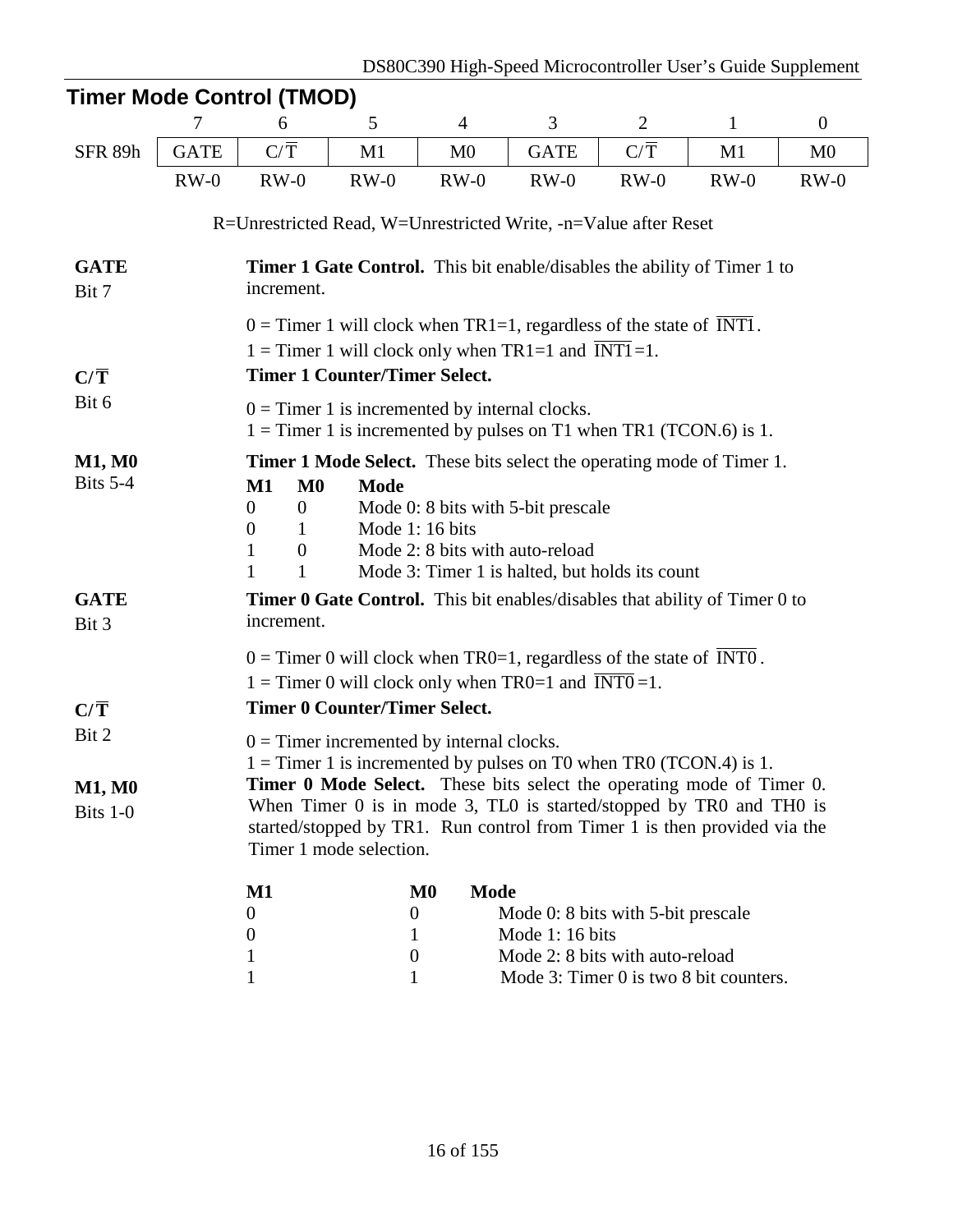| Timer 0 LSB (TL0)                                                                                   |                                                                 |        |                                                                 |                |                   |                   |              |              |  |  |
|-----------------------------------------------------------------------------------------------------|-----------------------------------------------------------------|--------|-----------------------------------------------------------------|----------------|-------------------|-------------------|--------------|--------------|--|--|
|                                                                                                     |                                                                 | 6      | 5                                                               | $\overline{4}$ | 3                 | 2                 | $\mathbf{1}$ | $\mathbf{0}$ |  |  |
| SFR 8Ah                                                                                             | TL <sub>0.7</sub>                                               | TL0.6  | <b>TL0.5</b>                                                    | <b>TL0.4</b>   | TL <sub>0.3</sub> | TL <sub>0.2</sub> | <b>TL0.1</b> | TL0.0        |  |  |
|                                                                                                     | $RW-0$                                                          | $RW-0$ | $RW-0$                                                          | $RW-0$         | $RW-0$            | $RW-0$            | $RW-0$       | $RW-0$       |  |  |
|                                                                                                     |                                                                 |        | R=Unrestricted Read, W=Unrestricted Write, -n=Value after Reset |                |                   |                   |              |              |  |  |
| <b>TL0.7-0</b><br><b>Timer 0 LSB.</b> This register contains the least significant byte of Timer 0. |                                                                 |        |                                                                 |                |                   |                   |              |              |  |  |
| Bits $7-0$                                                                                          |                                                                 |        |                                                                 |                |                   |                   |              |              |  |  |
|                                                                                                     |                                                                 |        |                                                                 |                |                   |                   |              |              |  |  |
| Timer 1 LSB (TL1)                                                                                   |                                                                 |        |                                                                 |                |                   |                   |              |              |  |  |
|                                                                                                     |                                                                 | 6      | 5                                                               | $\overline{4}$ | 3                 | 2                 | 1            | $\mathbf{0}$ |  |  |
| SFR 8Bh                                                                                             | TL1.7                                                           | TL1.6  | TL1.5                                                           | <b>TL1.4</b>   | TL1.3             | TL1.2             | <b>TL1.1</b> | TL1.0        |  |  |
|                                                                                                     | $RW-0$                                                          | $RW-0$ | $RW-0$                                                          | $RW-0$         | $RW-0$            | $RW-0$            | $RW-0$       | $RW-0$       |  |  |
|                                                                                                     | R=Unrestricted Read, W=Unrestricted Write, -n=Value after Reset |        |                                                                 |                |                   |                   |              |              |  |  |

| <b>TL1.7-0</b> | <b>Timer 1 LSB.</b> This register contains the least significant byte of Timer 1. |  |  |  |
|----------------|-----------------------------------------------------------------------------------|--|--|--|
| Bits $7-0$     |                                                                                   |  |  |  |

# **Timer 0 MSB (TH0)**

| SFR 8Ch | <b>TH0.7</b> | TH <sub>0.6</sub> | TH <sub>0.5</sub> | <b>TH0.4</b> | <b>TH0.3</b> | TH0.2  | <b>TH0.1</b> | <b>TH0.0</b> |
|---------|--------------|-------------------|-------------------|--------------|--------------|--------|--------------|--------------|
|         | $RW-0$       | $RW-0$            | $RW-0$            | $RW-0$       | $RW-0$       | $RW-0$ | $RW-0$       | $RW-0$       |

R=Unrestricted Read, W=Unrestricted Write, -n=Value after Reset

**TH0.7-0** Bits 7-0 **Timer 0 MSB.** This register contains the most significant byte of Timer 0.

# **Timer 1 MSB (TH1)**

| SFR 8Dh |        |        | TH1.7   TH1.6   TH1.5   TH1.4   TH1.3   TH1.2   TH1.1   TH1.0 |        |        |        |        |        |
|---------|--------|--------|---------------------------------------------------------------|--------|--------|--------|--------|--------|
|         | $RW-0$ | $RW-0$ | $RW-0$                                                        | $RW-0$ | $RW-0$ | $RW-0$ | $RW-0$ | $RW-0$ |

R=Unrestricted Read, W=Unrestricted Write, -n=Value after Reset

| <b>TH1.7-0</b> | <b>Timer 1 MSB.</b> This register contains the most significant byte of Timer 1. |  |  |  |
|----------------|----------------------------------------------------------------------------------|--|--|--|
| Bits $7-0$     |                                                                                  |  |  |  |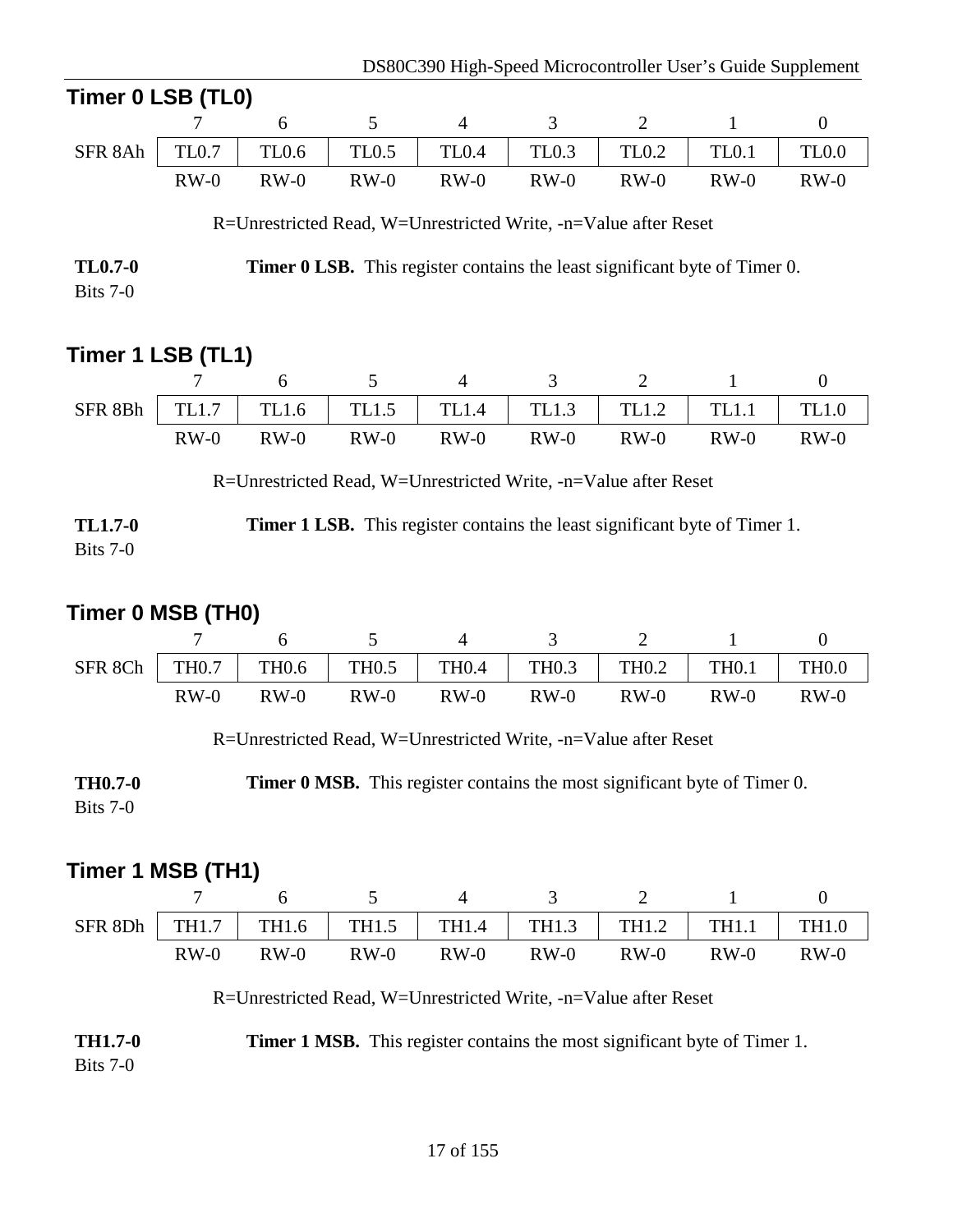| <b>Clock Control (CKCON)</b> |                                                                 |                                                                                                                              |                |                                              |                                  |                                                              |                  |  |  |  |
|------------------------------|-----------------------------------------------------------------|------------------------------------------------------------------------------------------------------------------------------|----------------|----------------------------------------------|----------------------------------|--------------------------------------------------------------|------------------|--|--|--|
| 7                            | 6                                                               | 5                                                                                                                            | $\overline{4}$ | $\mathfrak{Z}$                               | $\overline{2}$                   | $\mathbf{1}$                                                 | $\boldsymbol{0}$ |  |  |  |
| SFR 8Eh<br>WD1               | WD <sub>0</sub>                                                 | T <sub>2</sub> M                                                                                                             | T1M            | <b>TOM</b>                                   | MD2                              | MD1                                                          | MD0              |  |  |  |
| $RW-0$                       | $RW-0$                                                          | $RW-0$                                                                                                                       | $RW-0$         | $RW-0$                                       | $RW-0$                           | $RW-0$                                                       | $RW-1$           |  |  |  |
|                              | R=Unrestricted Read, W=Unrestricted Write, -n=Value after Reset |                                                                                                                              |                |                                              |                                  |                                                              |                  |  |  |  |
| WD1, WD0                     |                                                                 | <b>Watchdog Timer Mode Select 1-0.</b> These bits select the watchdog timer time-                                            |                |                                              |                                  |                                                              |                  |  |  |  |
| <b>Bits 7-6</b>              |                                                                 | out period, which determines the timing of the watchdog timer interrupt and the                                              |                |                                              |                                  |                                                              |                  |  |  |  |
|                              |                                                                 | watchdog timer reset.                                                                                                        |                |                                              |                                  |                                                              |                  |  |  |  |
|                              | WD1<br>$\overline{0}$                                           | WD <sub>0</sub><br>$\boldsymbol{0}$                                                                                          |                | Interrupt time-out<br>$2^{17}$ system clocks |                                  | <b>Reset time-out</b>                                        |                  |  |  |  |
|                              | $\boldsymbol{0}$                                                | $\mathbf{1}$                                                                                                                 |                | $2^{20}$ system clocks                       |                                  | $2^{17}$ + 512 system clocks<br>$2^{20}$ + 512 system clocks |                  |  |  |  |
|                              | $\mathbf{1}$                                                    | $\boldsymbol{0}$                                                                                                             |                | $2^{23}$ system clocks                       |                                  | $2^{23}$ + 512 system clocks                                 |                  |  |  |  |
|                              | $\mathbf{1}$                                                    | $\mathbf{1}$                                                                                                                 |                | $2^{26}$ system clocks                       |                                  | $2^{26}$ + 512 system clocks                                 |                  |  |  |  |
|                              |                                                                 | The system clock relates to the external clock as follows:                                                                   |                |                                              |                                  |                                                              |                  |  |  |  |
|                              |                                                                 | <b>Clock Mode</b>                                                                                                            |                |                                              | External clocks per system clock |                                                              |                  |  |  |  |
|                              |                                                                 | Frequency Multiplier (4x)                                                                                                    |                |                                              | 0.25                             |                                                              |                  |  |  |  |
|                              |                                                                 | Frequency Multiplier $(2x)$                                                                                                  |                |                                              | 0.5                              |                                                              |                  |  |  |  |
|                              |                                                                 | Divide by 4                                                                                                                  |                |                                              | 1                                |                                                              |                  |  |  |  |
|                              |                                                                 | <b>Power Management Mode</b>                                                                                                 |                |                                              | 256                              |                                                              |                  |  |  |  |
| T <sub>2</sub> M             |                                                                 | <b>Timer 2 Clock Select.</b> This bit controls the division of the system clock that                                         |                |                                              |                                  |                                                              |                  |  |  |  |
| Bit 5                        |                                                                 | drives Timer 2. This bit has no effect when the timer is in baud rate generator or                                           |                |                                              |                                  |                                                              |                  |  |  |  |
|                              |                                                                 | clock output modes. Clearing this bit to 0 maintains 80C32 compatibility. This bit                                           |                |                                              |                                  |                                                              |                  |  |  |  |
|                              |                                                                 | has no effect on instruction cycle timing.                                                                                   |                |                                              |                                  |                                                              |                  |  |  |  |
|                              |                                                                 | $0 =$ Timer 2 uses a divide by 12 of the crystal frequency.                                                                  |                |                                              |                                  |                                                              |                  |  |  |  |
|                              |                                                                 | $1 =$ Timer 2 uses a divide by 4 of the crystal frequency.                                                                   |                |                                              |                                  |                                                              |                  |  |  |  |
| T1M                          |                                                                 | Timer 1 Clock Select. This bit controls the division of the system clock that                                                |                |                                              |                                  |                                                              |                  |  |  |  |
| Bit 4                        |                                                                 | drives Timer 1. Clearing this bit to 0 maintains 80C32 compatibility. This bit<br>has no effect on instruction cycle timing. |                |                                              |                                  |                                                              |                  |  |  |  |
|                              |                                                                 |                                                                                                                              |                |                                              |                                  |                                                              |                  |  |  |  |
|                              |                                                                 | $0 =$ Timer 1 uses a divide by 12 of the crystal frequency.<br>$1 =$ Timer 1 uses a divide by 4 of the crystal frequency.    |                |                                              |                                  |                                                              |                  |  |  |  |
| <b>T0M</b>                   |                                                                 | <b>Timer 0 Clock Select.</b> This bit controls the division of the system clock that                                         |                |                                              |                                  |                                                              |                  |  |  |  |
| Bit 3                        |                                                                 | drives Timer 0. Clearing this bit to 0 maintains 80C32 compatibility. This bit                                               |                |                                              |                                  |                                                              |                  |  |  |  |
|                              |                                                                 | has no effect on instruction cycle timing.                                                                                   |                |                                              |                                  |                                                              |                  |  |  |  |
|                              |                                                                 | $0 =$ Timer 0 uses a divide by 12 of the crystal frequency.                                                                  |                |                                              |                                  |                                                              |                  |  |  |  |
|                              |                                                                 | $1 =$ Timer 0 uses a divide by 4 of the crystal frequency.                                                                   |                |                                              |                                  |                                                              |                  |  |  |  |
|                              |                                                                 |                                                                                                                              |                |                                              |                                  |                                                              |                  |  |  |  |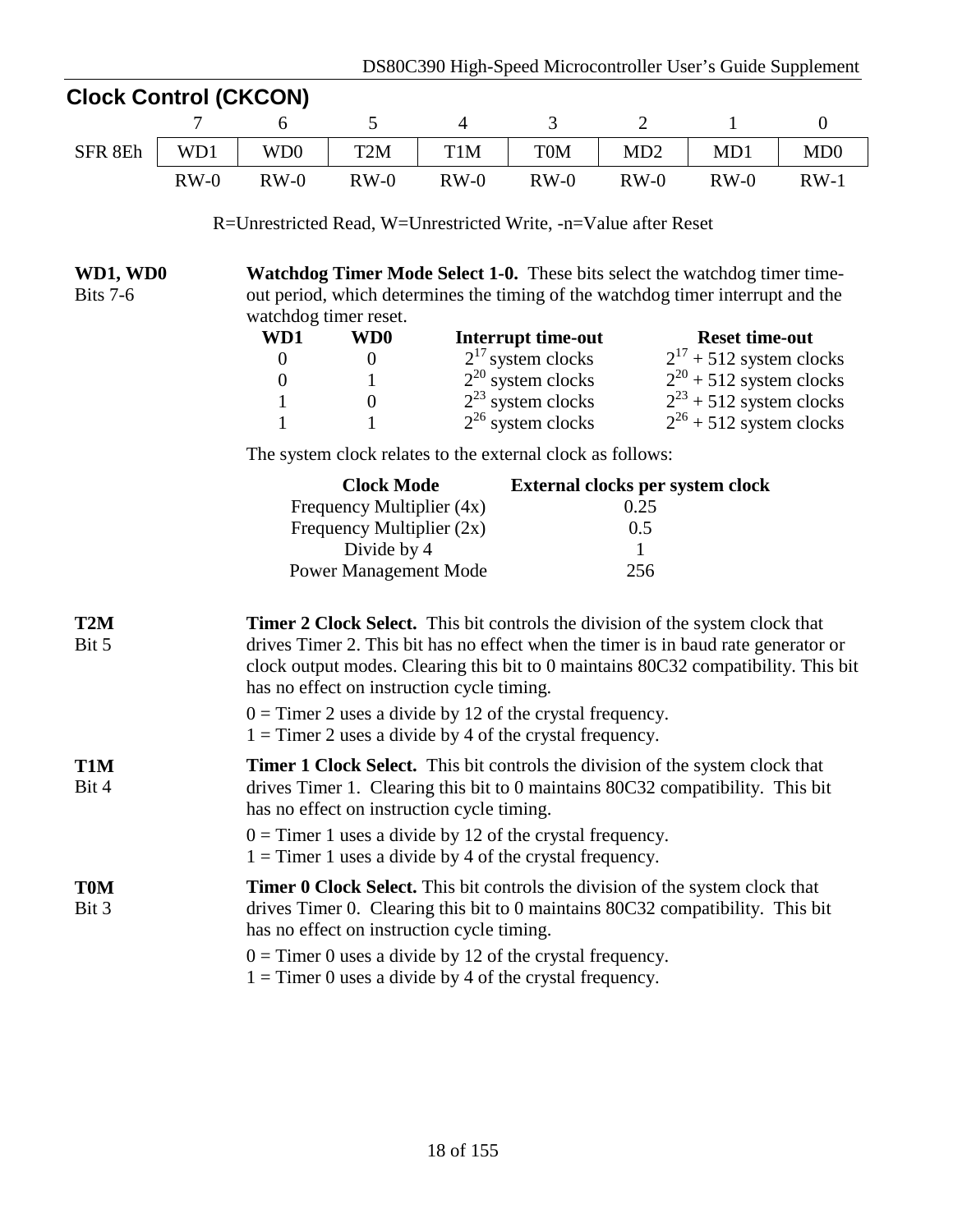**MD2, MD1, MD0** Bits 2-0 **Stretch MOVX Select 2-0.** These bits select the time by which external MOVX cycles are to be stretched. This allows slower memory or peripherals to be accessed without using ports or manual software intervention. The  $\overline{RD}$  or  $\overline{WR}$ strobe will be stretched by the specified interval, which will be transparent to the software except for the increased time to execute to MOVX instruction. All internal MOVX instructions are performed at the 2 machine cycle rate.

| MD2 | MD1 | MD <sub>0</sub> | <b>Stretch Value</b> | <b>MOVX Duration</b>             |
|-----|-----|-----------------|----------------------|----------------------------------|
|     |     |                 |                      | 2 Machine Cycles                 |
|     |     |                 |                      | 3 Machine Cycles (reset default) |
|     |     |                 |                      | 4 Machine Cycles                 |
|     |     |                 |                      | 5 Machine Cycles                 |
|     |     |                 |                      | 9 Machine Cycles                 |
|     |     |                 |                      | 10 Machine Cycles                |
|     |     |                 |                      | 11 Machine Cycles                |
|     |     |                 |                      | 12 Machine Cycles                |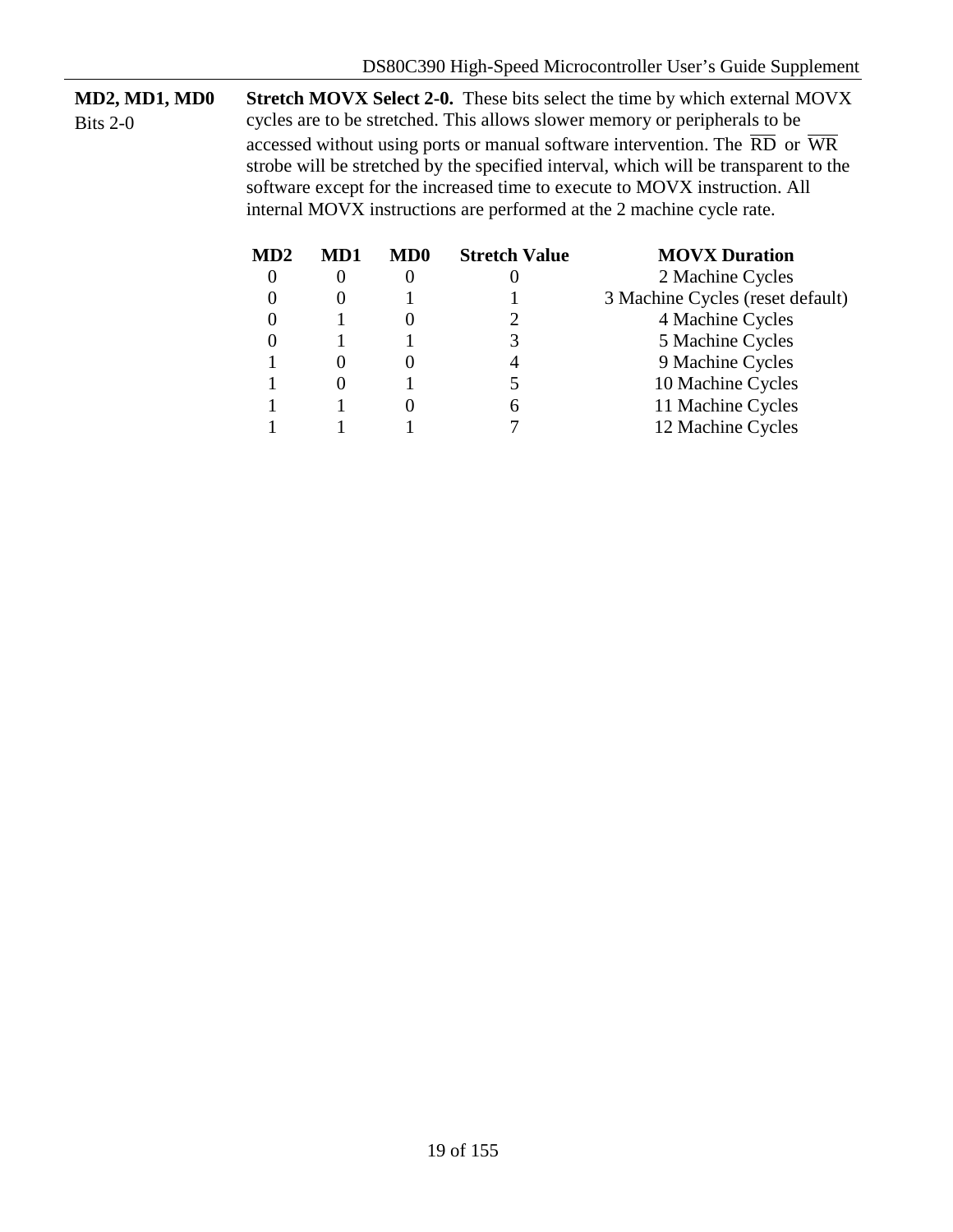| <b>Port 1 (P1)</b>                |                           |               |                                  |                                                                                                                                                                                                                                                                                                                                                                                                                                                                                                                                                                                                                                                                                |              |                |                           |                        |
|-----------------------------------|---------------------------|---------------|----------------------------------|--------------------------------------------------------------------------------------------------------------------------------------------------------------------------------------------------------------------------------------------------------------------------------------------------------------------------------------------------------------------------------------------------------------------------------------------------------------------------------------------------------------------------------------------------------------------------------------------------------------------------------------------------------------------------------|--------------|----------------|---------------------------|------------------------|
|                                   | $\overline{7}$            | 6             | 5                                | $\overline{4}$                                                                                                                                                                                                                                                                                                                                                                                                                                                                                                                                                                                                                                                                 | 3            | $\overline{2}$ | $\mathbf{1}$              | $\boldsymbol{0}$       |
| SFR 90h                           | P1.7<br>$\overline{INT5}$ | P1.6<br>INT4  | P1.7<br>$\overline{\text{INT3}}$ | P1.4<br>INT <sub>2</sub>                                                                                                                                                                                                                                                                                                                                                                                                                                                                                                                                                                                                                                                       | P1.3<br>TXD1 | P1.2<br>RXD1   | P1.1<br>T <sub>2</sub> EX | P1.0<br>T <sub>2</sub> |
|                                   | $RW-0$                    | $RW-0$        | $RW-0$                           | $RW-0$                                                                                                                                                                                                                                                                                                                                                                                                                                                                                                                                                                                                                                                                         | $RW-0$       | $RW-0$         | $RW-0$                    | $RW-1$                 |
|                                   |                           |               |                                  | R=Unrestricted Read, W=Unrestricted Write, -n=Value after Reset                                                                                                                                                                                                                                                                                                                                                                                                                                                                                                                                                                                                                |              |                |                           |                        |
| $P1.7-0$<br>Bits 7-0              |                           |               |                                  | <b>General Purpose I/O Port 1.</b> This register functions as the A0-A7 of the non-<br>multiplexed address bus (when the $\overline{MUX}$ pin=1) or a general purpose I/O port<br>(when the $\overline{MUX}$ pin=0). When serving as a general purpose I/O port all the pins<br>have an alternative function listed below. P1.2-7 contain functions that are new<br>to the 80C32 architecture. The Timer 2 functions on pins P1.1-0 are available on<br>the 80C32, but not the 80C31. Each of the functions is controlled by several<br>other SFRs. The associated Port 1 latch bit must contain a logic one before the<br>pin can be used in its alternate function capacity. |              |                |                           |                        |
| $\overline{INT5}$<br>Bit 7        |                           | 5 if enabled. |                                  | <b>External Interrupt 5.</b> A falling edge on this pin will cause an external interrupt                                                                                                                                                                                                                                                                                                                                                                                                                                                                                                                                                                                       |              |                |                           |                        |
| INT4<br>Bit 6                     |                           | if enabled.   |                                  | <b>External Interrupt 4.</b> A rising edge on this pin will cause an external interrupt 4                                                                                                                                                                                                                                                                                                                                                                                                                                                                                                                                                                                      |              |                |                           |                        |
| $\overline{\text{INT3}}$<br>Bit 5 |                           | 3 if enabled. |                                  | <b>External Interrupt 3.</b> A falling edge on this pin will cause an external interrupt                                                                                                                                                                                                                                                                                                                                                                                                                                                                                                                                                                                       |              |                |                           |                        |
| INT <sub>2</sub><br>Bit 4         |                           | if enabled.   |                                  | <b>External Interrupt 2.</b> A rising edge on this pin will cause an external interrupt 2                                                                                                                                                                                                                                                                                                                                                                                                                                                                                                                                                                                      |              |                |                           |                        |
| TXD1<br>Bit 3                     |                           |               |                                  | <b>Serial Port 1 Transmit.</b> This pin transmits the serial port 1 data in serial port<br>modes 1, 2, 3 and emits the synchronizing clock in serial port mode 0.                                                                                                                                                                                                                                                                                                                                                                                                                                                                                                              |              |                |                           |                        |
| <b>RXD1</b><br>Bit 2              |                           |               |                                  | <b>Serial Port 1 Receive.</b> This pin receives the serial port 1 data in serial port<br>modes 1, 2, 3 and is a bi-directional data transfer pin in serial port mode 0.                                                                                                                                                                                                                                                                                                                                                                                                                                                                                                        |              |                |                           |                        |
| T2EX<br>Bit 1                     |                           |               | enabled by EXEN2 (T2CON.3).      | <b>Timer 2 Capture/Reload Trigger.</b> A 1 to 0 transition on this pin will cause the<br>value in the T2 registers to be transferred into the capture registers if enabled by<br>EXEN2 (T2CON.3). When in auto–reload mode, a 1 to 0 transition on this pin<br>will reload the timer 2 registers with the value in RCAP2L and RCAP2H if                                                                                                                                                                                                                                                                                                                                        |              |                |                           |                        |
| <b>T2</b><br>Bit 0                |                           |               |                                  | <b>Timer 2 External Input.</b> A 1 to 0 transition on this pin will cause timer 2<br>increment or decrement depending on the timer configuration.                                                                                                                                                                                                                                                                                                                                                                                                                                                                                                                              |              |                |                           |                        |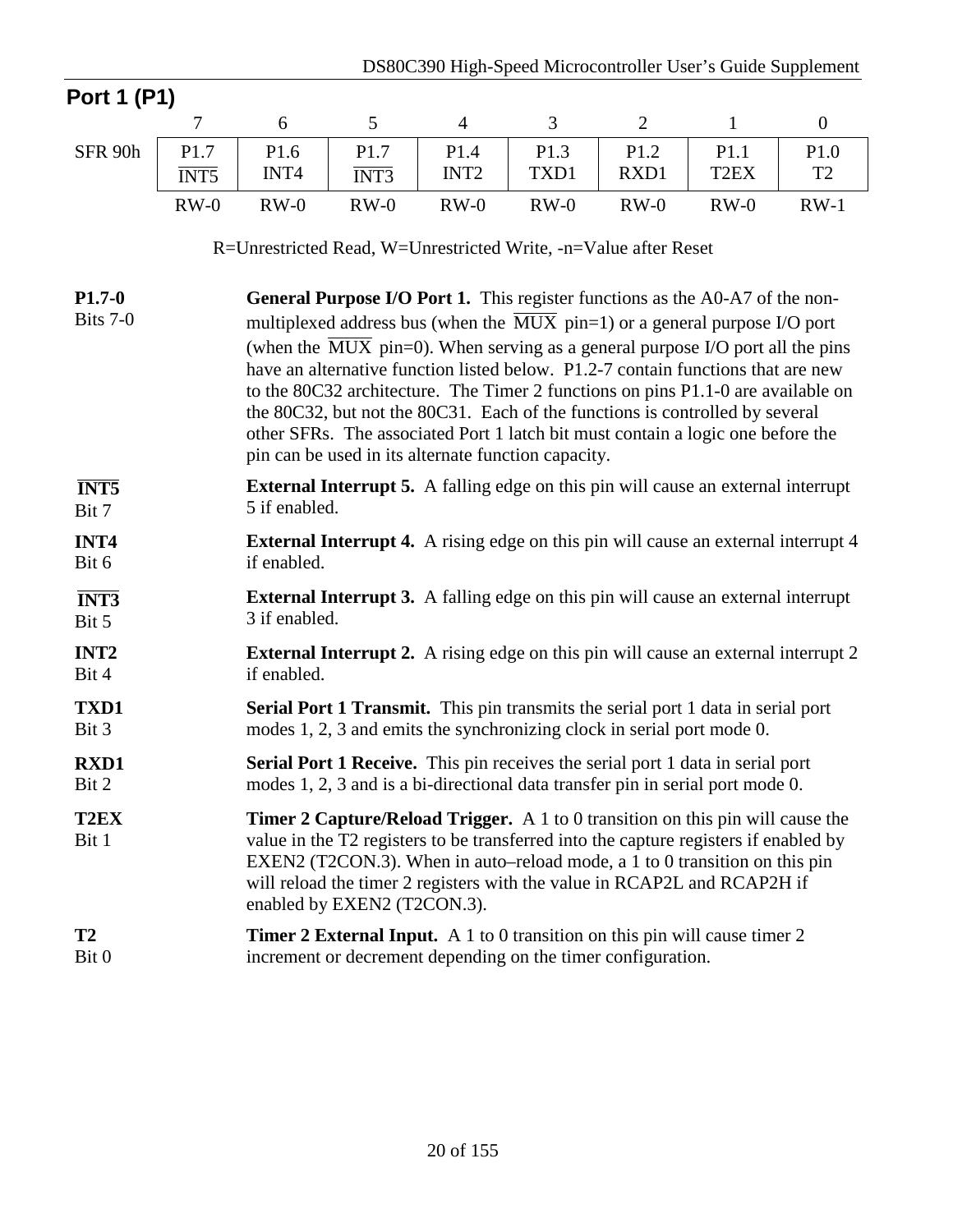|                          |                                                                                                                                                                                                                                                                                                                                                                                                                                                                                                                                                                                                                                                            | - $\alpha$ una muundo nag $\alpha$ un j                                                                                                                                                |                 |                 |             |                |              |                  |  |  |  |  |  |
|--------------------------|------------------------------------------------------------------------------------------------------------------------------------------------------------------------------------------------------------------------------------------------------------------------------------------------------------------------------------------------------------------------------------------------------------------------------------------------------------------------------------------------------------------------------------------------------------------------------------------------------------------------------------------------------------|----------------------------------------------------------------------------------------------------------------------------------------------------------------------------------------|-----------------|-----------------|-------------|----------------|--------------|------------------|--|--|--|--|--|
|                          | 7                                                                                                                                                                                                                                                                                                                                                                                                                                                                                                                                                                                                                                                          | 6                                                                                                                                                                                      | 5               | $\overline{4}$  | 3           | $\overline{2}$ | $\mathbf{1}$ | $\boldsymbol{0}$ |  |  |  |  |  |
| SFR 91h                  | IE <sub>5</sub>                                                                                                                                                                                                                                                                                                                                                                                                                                                                                                                                                                                                                                            | IE4                                                                                                                                                                                    | IE <sub>3</sub> | IE <sub>2</sub> | <b>CKRY</b> | <b>RGMD</b>    | <b>RGSL</b>  | <b>BGS</b>       |  |  |  |  |  |
|                          | $RW-0$                                                                                                                                                                                                                                                                                                                                                                                                                                                                                                                                                                                                                                                     | $RW-0$                                                                                                                                                                                 | $RW-0$          | $RW-0$          | $R-*$       | $R-*$          | $RW-*$       | $RT-0$           |  |  |  |  |  |
|                          | R=Unrestricted Read, W=Unrestricted Write, T=Timed Access Write Only<br>$-n=Value$ after Reset, *=See description                                                                                                                                                                                                                                                                                                                                                                                                                                                                                                                                          |                                                                                                                                                                                        |                 |                 |             |                |              |                  |  |  |  |  |  |
| IE5<br>Bit 7             | <b>External Interrupt 5 Flag.</b> This bit will be set when a falling edge is detected on<br>INT5. This bit must be cleared manually by software. Setting this bit in software<br>will cause an interrupt if enabled.                                                                                                                                                                                                                                                                                                                                                                                                                                      |                                                                                                                                                                                        |                 |                 |             |                |              |                  |  |  |  |  |  |
| IE4<br>Bit 6             | <b>External Interrupt 4 Flag.</b> This bit will be set when a rising edge is detected on<br>INT4. This bit must be cleared manually by software. Setting this bit in software<br>will cause an interrupt if enabled.                                                                                                                                                                                                                                                                                                                                                                                                                                       |                                                                                                                                                                                        |                 |                 |             |                |              |                  |  |  |  |  |  |
| IE3<br>Bit 5             | <b>External Interrupt 3 Flag.</b> This bit will be set when a falling edge is detected<br>on INT3 This bit must be cleared manually by software. Setting this bit in<br>software will cause an interrupt if enabled.                                                                                                                                                                                                                                                                                                                                                                                                                                       |                                                                                                                                                                                        |                 |                 |             |                |              |                  |  |  |  |  |  |
| IE <sub>2</sub><br>Bit 4 | <b>External Interrupt 2 Flag.</b> This bit will be set when a rising edge is detected on<br>INT2. This bit must be cleared manually by software. Setting this bit in software<br>will cause an interrupt if enabled.                                                                                                                                                                                                                                                                                                                                                                                                                                       |                                                                                                                                                                                        |                 |                 |             |                |              |                  |  |  |  |  |  |
| <b>CKRY</b><br>Bit 3     | Clock Ready. The CKRY bit indicates the status of the start-up period delay<br>used by the crystal oscillator and the crystal clock multiplier warm-up period.<br>$CKRY=0$ indicates the start-up delay is still counting. When the $CKRY=1$ the<br>counter has completed. This bit is cleared each time the CTM bit in the PMR<br>register is changed from low to high to start the crystal multiplier. Once the<br>CKRY is set, the lockout is removed on the CD1, CD0 bits to select the<br>multiplied crystal clock as a system clock source. This status bit is also cleared<br>each time the crystal oscillator is restarted when exiting Stop mode. |                                                                                                                                                                                        |                 |                 |             |                |              |                  |  |  |  |  |  |
| <b>RGMD</b><br>Bit 2     |                                                                                                                                                                                                                                                                                                                                                                                                                                                                                                                                                                                                                                                            | <b>Ring Mode Status.</b> This bit indicates the current clock source for the<br>device. This bit is cleared to 0 after a power-on reset, and unchanged by all<br>other forms of reset. |                 |                 |             |                |              |                  |  |  |  |  |  |
|                          |                                                                                                                                                                                                                                                                                                                                                                                                                                                                                                                                                                                                                                                            | $0 =$ Device is operating from the external crystal or oscillator.<br>$1 =$ Device is operating from the ring oscillator.                                                              |                 |                 |             |                |              |                  |  |  |  |  |  |

# **External Interrupt Flag (EXIF)**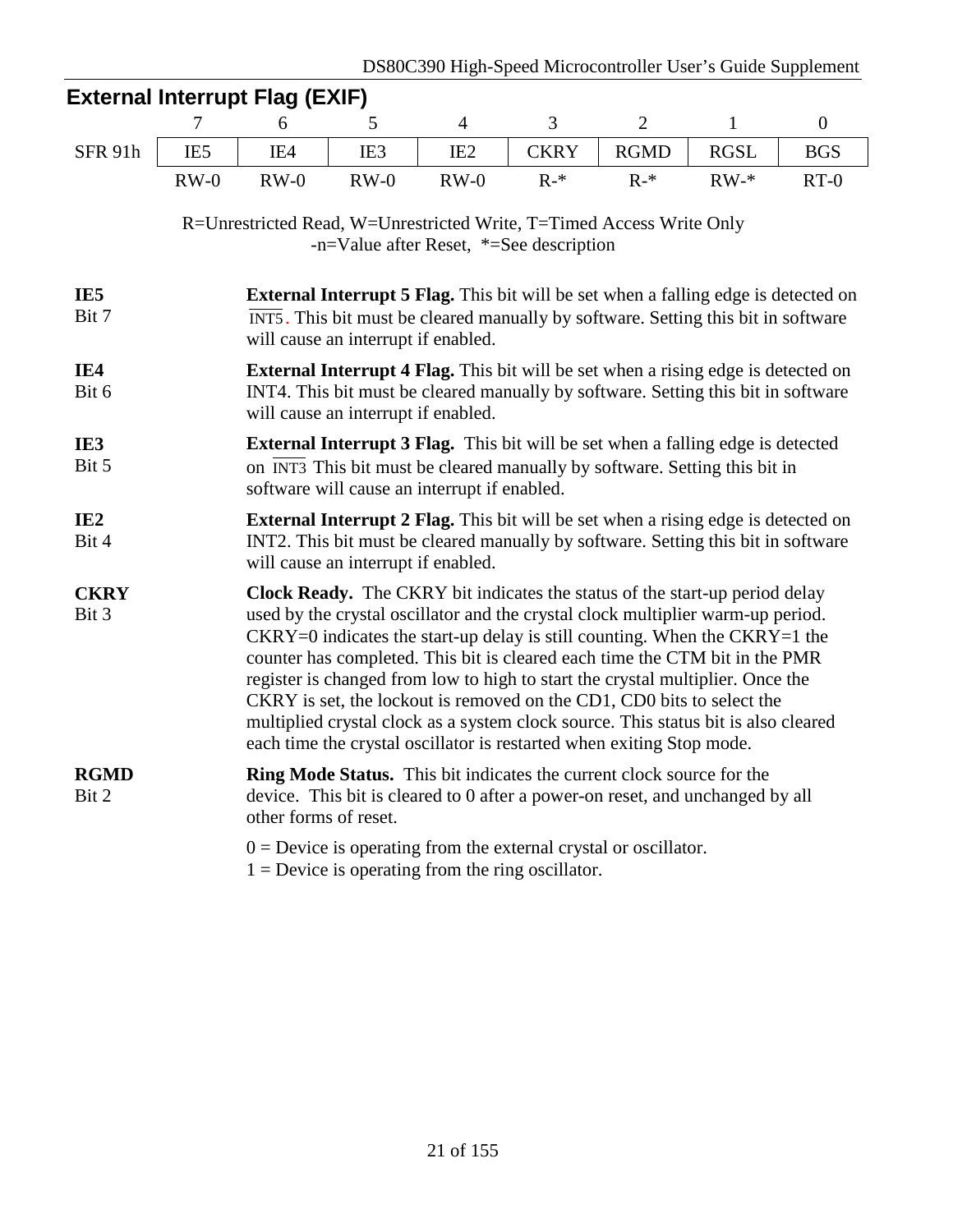| <b>RGSL</b><br>Bit 1 | <b>Ring Oscillator Select.</b> This bit selects the clock source following a resume from<br>Stop mode. Using the ring oscillator to resume from Stop mode allows almost<br>instantaneous start-up. This bit is cleared to 0 after a power-on reset, and<br>unchanged by all other forms of reset. The state of this bit will be undefined on<br>devices which do not incorporate a ring oscillator.<br>$0 =$ The device will hold operation until the crystal oscillator has warmed-up.<br>$1 =$ The device will begin operating from the ring oscillator, and when the crystal<br>warm-up is complete, will switch to the clock source indicated by the $XT/\overline{RG}$<br>bit. |
|----------------------|-------------------------------------------------------------------------------------------------------------------------------------------------------------------------------------------------------------------------------------------------------------------------------------------------------------------------------------------------------------------------------------------------------------------------------------------------------------------------------------------------------------------------------------------------------------------------------------------------------------------------------------------------------------------------------------|
| <b>BGS</b><br>Bit 0  | <b>Band-gap Select.</b> This bit enables/disables the band-gap reference during Stop<br>mode. Disabling the band-gap reference provides significant power savings in<br>Stop mode, but sacrifices the ability to perform a power fail interrupt or power-<br>fail reset while stopped. This bit can only be modified with a Timed Access<br>procedure.<br>$0 =$ The band-gap reference is disabled in Stop mode but will function during<br>normal operation.<br>$1 =$ The band-gap reference will operate in Stop mode.                                                                                                                                                            |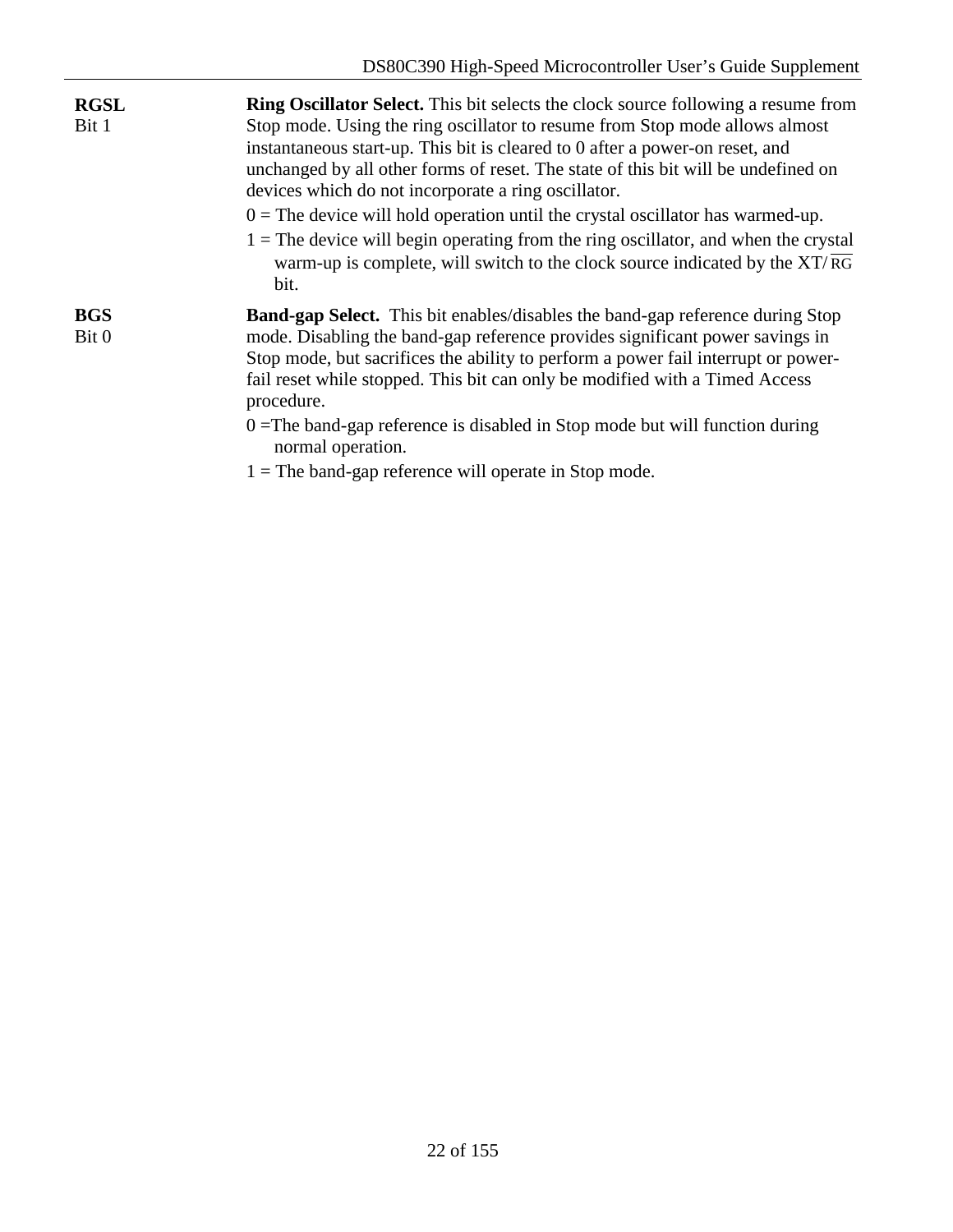|                 |                                                                                                                                                         | Port 4 Control Register (P4CNT)                                                                                                                                                                                                                                                                                                    |           |                |                            |                            |         |                     |  |  |  |
|-----------------|---------------------------------------------------------------------------------------------------------------------------------------------------------|------------------------------------------------------------------------------------------------------------------------------------------------------------------------------------------------------------------------------------------------------------------------------------------------------------------------------------|-----------|----------------|----------------------------|----------------------------|---------|---------------------|--|--|--|
|                 | 7                                                                                                                                                       | 6                                                                                                                                                                                                                                                                                                                                  | 5         | $\overline{4}$ | 3                          | $\overline{2}$             | 1       | $\boldsymbol{0}$    |  |  |  |
| SFR 92h         | 1                                                                                                                                                       | <b>SBCAN</b>                                                                                                                                                                                                                                                                                                                       | P4CNT.5   | P4CNT.4        | P4CNT.3                    | P4CNT.2                    | P4CNT.1 | P4CNT.0             |  |  |  |
|                 | $R-1$                                                                                                                                                   | $RT-0$                                                                                                                                                                                                                                                                                                                             | $RT-1$    | $RT-1$         | $RT-1$                     | $RT-1$                     | $RT-1$  | $RT-1$              |  |  |  |
|                 |                                                                                                                                                         | R=Unrestricted Read, T=Timed Access Write Only, -n=Value after Reset                                                                                                                                                                                                                                                               |           |                |                            |                            |         |                     |  |  |  |
| $P4.7-0$        |                                                                                                                                                         | Port 4 Control Register. This register controls the alternate addressing modes<br>function of Port 4. Programming this register as shown below will assign the<br>alternate functions of Port 4. The associated Port 4 SFR bit must be programmed to<br>a logic one before the pin can be used in its alternate function capacity. |           |                |                            |                            |         |                     |  |  |  |
| Bit 7           |                                                                                                                                                         | Reserved                                                                                                                                                                                                                                                                                                                           |           |                |                            |                            |         |                     |  |  |  |
| <b>SBCAN</b>    |                                                                                                                                                         | <b>Single Bus CAN.</b> Setting this bit connects both CAN receive inputs (CORX and                                                                                                                                                                                                                                                 |           |                |                            |                            |         |                     |  |  |  |
| Bit 6           |                                                                                                                                                         | C1RX) to P5.1 and drives P5.0 with the logical AND of both CAN transmit outputs<br>(COTX and C1TX). SBCAN=0 disables the feature and allows the CAN modules to<br>receive/transmit through their respective bus pins. This can be used to create a<br>single "super" CAN module with 30 message centers.                           |           |                |                            |                            |         |                     |  |  |  |
| <b>P4CNT.5-</b> |                                                                                                                                                         | Port Pin P4.7-P4.4 Configuration Control Bits                                                                                                                                                                                                                                                                                      |           |                |                            |                            |         |                     |  |  |  |
| <b>P4CNT.3</b>  | Various settings of bits 5-0 will configure the Chip Enable and A19-A16 address                                                                         |                                                                                                                                                                                                                                                                                                                                    |           |                |                            |                            |         |                     |  |  |  |
|                 | signals of Port 4. $\overline{\text{CE0}} - \overline{\text{CE3}}$ can be individually configured as program or data                                    |                                                                                                                                                                                                                                                                                                                                    |           |                |                            |                            |         |                     |  |  |  |
|                 | memory, via the MCON SFR. When CE0-CE3 are converted from program to                                                                                    |                                                                                                                                                                                                                                                                                                                                    |           |                |                            |                            |         |                     |  |  |  |
|                 | data memory, the respective $\overline{PCE0} - \overline{PCE3}$ will be disabled. The number of                                                         |                                                                                                                                                                                                                                                                                                                                    |           |                |                            |                            |         |                     |  |  |  |
|                 | external address lines (A19-A16) enabled by the P4CNT.5 - P4CNT.3 control bits<br>establishes the internally decoded range for each program chip enable |                                                                                                                                                                                                                                                                                                                                    |           |                |                            |                            |         |                     |  |  |  |
|                 | (PCE0 – PCE3). When the external address bus is limited to A15-A0, the chip                                                                             |                                                                                                                                                                                                                                                                                                                                    |           |                |                            |                            |         |                     |  |  |  |
|                 | enables are internally decoded on a 32KB block boundary.                                                                                                |                                                                                                                                                                                                                                                                                                                                    |           |                |                            |                            |         |                     |  |  |  |
|                 |                                                                                                                                                         |                                                                                                                                                                                                                                                                                                                                    |           |                | <b>Port 4 Pin Function</b> |                            |         | <b>Max. Memory</b>  |  |  |  |
|                 |                                                                                                                                                         | <b>P4CNT.5-3</b>                                                                                                                                                                                                                                                                                                                   | P4.7      | P4.6           | P4.5                       | P4.4                       |         | <b>Size per CEx</b> |  |  |  |
|                 |                                                                                                                                                         | 000                                                                                                                                                                                                                                                                                                                                | $\rm LO$  | $\rm LO$       | ${\rm I/O}$                | I/O                        |         | 32 kbytes           |  |  |  |
|                 |                                                                                                                                                         | 100                                                                                                                                                                                                                                                                                                                                | $\rm LO$  | $\rm LO$       | $\rm LO$                   | A16                        |         | 128 kbytes          |  |  |  |
|                 |                                                                                                                                                         | 101                                                                                                                                                                                                                                                                                                                                | $\rm I/O$ | $\rm LO$       | A17                        | A16                        |         | 256 kbytes          |  |  |  |
|                 |                                                                                                                                                         | 110                                                                                                                                                                                                                                                                                                                                | $\rm LO$  | A18            | A17                        | A16                        |         | 512 kbytes          |  |  |  |
|                 |                                                                                                                                                         | 111                                                                                                                                                                                                                                                                                                                                | A19       | A18            | A17                        | A16                        |         | 1 Mbytes            |  |  |  |
| <b>P4CNT.2-</b> |                                                                                                                                                         |                                                                                                                                                                                                                                                                                                                                    |           |                |                            |                            |         |                     |  |  |  |
| <b>P4CNT.0</b>  |                                                                                                                                                         | Port Pin P4.3-P4.0 Configuration Control Bits                                                                                                                                                                                                                                                                                      |           |                |                            |                            |         |                     |  |  |  |
|                 |                                                                                                                                                         |                                                                                                                                                                                                                                                                                                                                    |           |                |                            | <b>Port 4 Pin Function</b> |         |                     |  |  |  |
|                 |                                                                                                                                                         | <b>P4CNT.2-0</b>                                                                                                                                                                                                                                                                                                                   |           | P4.3           | P4.2                       | P4.1                       |         | P4.0                |  |  |  |
|                 |                                                                                                                                                         | 000                                                                                                                                                                                                                                                                                                                                |           | $\rm LO$       | $\rm LO$                   | $\rm LO$                   |         | $\rm LO$            |  |  |  |
|                 |                                                                                                                                                         | 100                                                                                                                                                                                                                                                                                                                                |           | $\rm LO$       | $\rm LO$                   | $\rm LO$                   |         | CE0                 |  |  |  |
|                 |                                                                                                                                                         | 101                                                                                                                                                                                                                                                                                                                                |           | $\rm LO$       | $\rm LO$                   | CE1                        |         | CE0                 |  |  |  |
|                 |                                                                                                                                                         | 110                                                                                                                                                                                                                                                                                                                                |           | $\rm LO$       | CE2                        | $\overline{\text{CE1}}$    |         | CE0                 |  |  |  |

111  $\overline{CE3}$   $\overline{CE2}$   $\overline{CE1}$   $\overline{CE0}$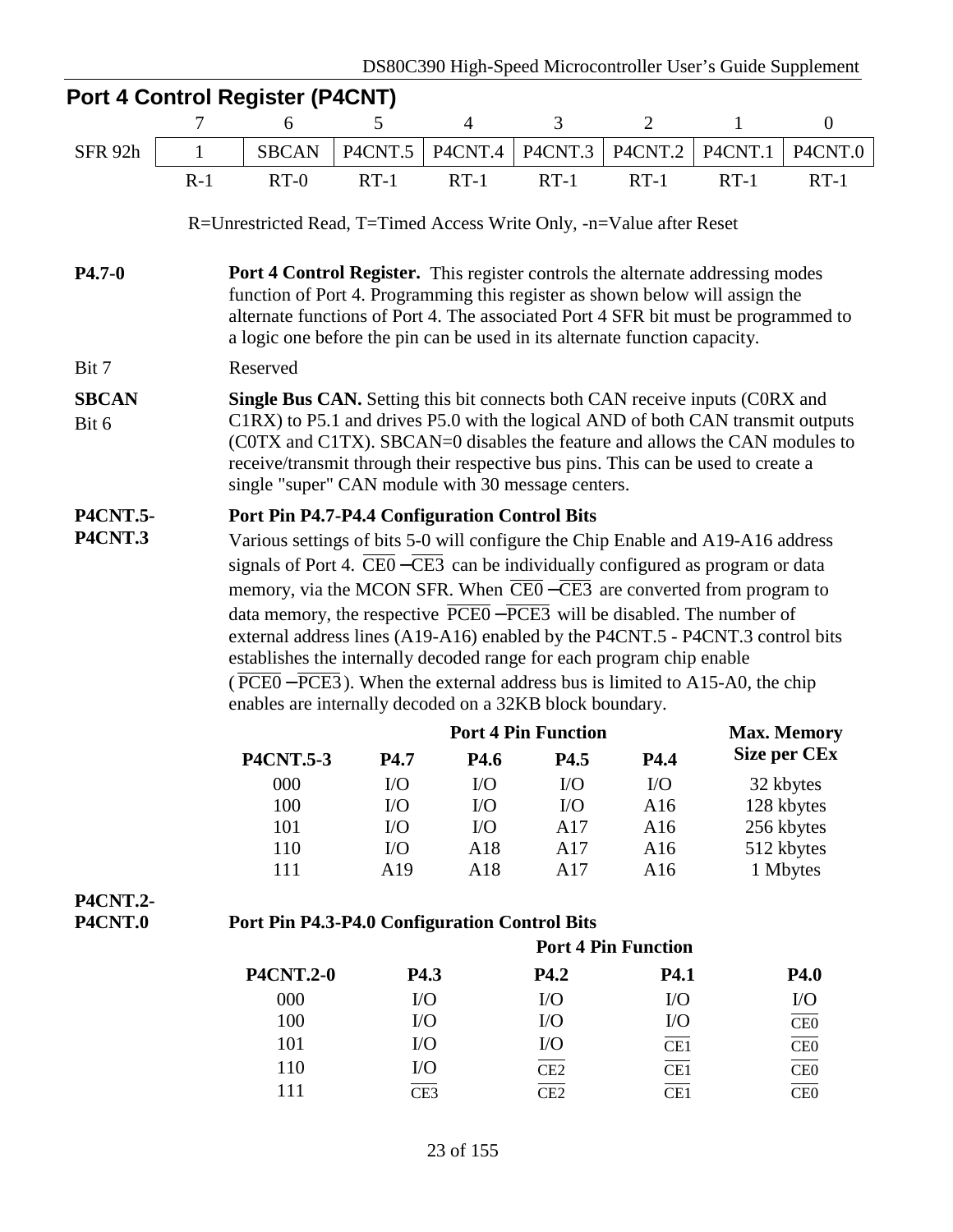| Data Pointer Extended Register 0 (DPX) |        |        |        |                                                                 |        |        |        |        |  |  |  |
|----------------------------------------|--------|--------|--------|-----------------------------------------------------------------|--------|--------|--------|--------|--|--|--|
|                                        |        |        |        |                                                                 |        |        |        |        |  |  |  |
| SFR 93h                                |        |        |        |                                                                 |        |        |        |        |  |  |  |
|                                        | $RW-0$ | $RW-0$ | $RW-0$ | $RW-0$                                                          | $RW-0$ | $RW-0$ | $RW-0$ | $RW-0$ |  |  |  |
|                                        |        |        |        | R=Unrestricted Read, W=Unrestricted Write, -n=Value after Reset |        |        |        |        |  |  |  |

**DPL.7-0** Bits 7-0 **Data Pointer Extended Register 0.** This register contains the high-order byte of the 22-bit address (or 23-bit address when CMA=1) when performing operations with Data Pointer 0. This register is ignored when addressing data memory in the 16-bit addressing mode.

# **Data Pointer Extended Register 1 (DPX1)**



R=Unrestricted Read, W=Unrestricted Write, -n=Value after Reset

**DPL.7-0** Bits 7-0 **Data Pointer Extended Register 1.** This register contains the high-order byte of the 22-bit address (or 23-bit address when CMA=1) when performing operations with Data Pointer 1. This register is ignored when addressing data memory in the 16-bit addressing mode.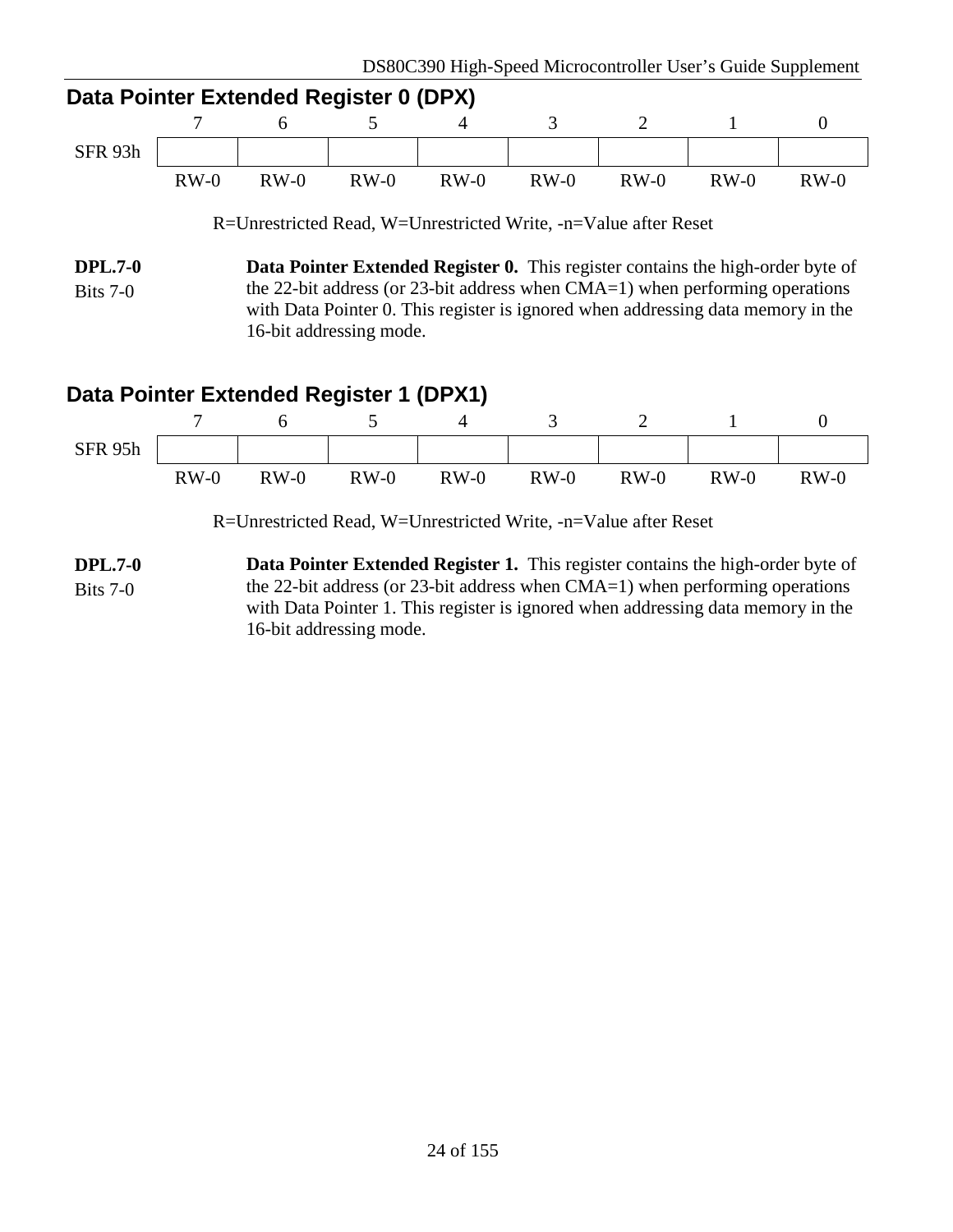|                          | 7     | 6                                                                                                                                                                                                                                                                                                                                                                                                                                                                                                           | 5     | 4     | 3                                         | $\overline{2}$ | 1     | $\theta$ |  |  |
|--------------------------|-------|-------------------------------------------------------------------------------------------------------------------------------------------------------------------------------------------------------------------------------------------------------------------------------------------------------------------------------------------------------------------------------------------------------------------------------------------------------------------------------------------------------------|-------|-------|-------------------------------------------|----------------|-------|----------|--|--|
| SFR 96h                  |       |                                                                                                                                                                                                                                                                                                                                                                                                                                                                                                             |       |       |                                           |                |       |          |  |  |
|                          | $R-0$ | $R-0$                                                                                                                                                                                                                                                                                                                                                                                                                                                                                                       | $R-0$ | $R-0$ | $R-0$                                     | $R-0$          | $R-0$ | $R-0$    |  |  |
|                          |       |                                                                                                                                                                                                                                                                                                                                                                                                                                                                                                             |       |       | R=Unrestricted Read, -n=Value after Reset |                |       |          |  |  |
|                          |       | <b>CAN 0 Receive Message Stored Register 0.</b> This register indicates which of<br>CAN 0 message centers 1-8 have successfully received and stored a message<br>since the last read of this register. A logic one in a location indicates a message<br>has been received and stored for that message center. This register is<br>automatically cleared to 00h when read. This register should always be read in<br>conjunction with the CORMS1 register to ascertain the status of all message<br>centers. |       |       |                                           |                |       |          |  |  |
| <b>C0RMS0.7</b><br>Bit 7 |       | <b>Message Center 8, Message Received and Stored</b>                                                                                                                                                                                                                                                                                                                                                                                                                                                        |       |       |                                           |                |       |          |  |  |
| <b>C0RMS0.6</b><br>Bit 6 |       | <b>Message Center 7, Message Received and Stored</b>                                                                                                                                                                                                                                                                                                                                                                                                                                                        |       |       |                                           |                |       |          |  |  |
| <b>C0RMS0.5</b><br>Bit 5 |       | <b>Message Center 6, Message Received and Stored</b>                                                                                                                                                                                                                                                                                                                                                                                                                                                        |       |       |                                           |                |       |          |  |  |
| <b>C0RMS0.4</b><br>Bit 4 |       | <b>Message Center 5, Message Received and Stored</b>                                                                                                                                                                                                                                                                                                                                                                                                                                                        |       |       |                                           |                |       |          |  |  |
| <b>C0RMS0.3</b><br>Bit 3 |       | <b>Message Center 4, Message Received and Stored</b>                                                                                                                                                                                                                                                                                                                                                                                                                                                        |       |       |                                           |                |       |          |  |  |
| <b>C0RMS0.2</b><br>Bit 2 |       | <b>Message Center 3, Message Received and Stored</b>                                                                                                                                                                                                                                                                                                                                                                                                                                                        |       |       |                                           |                |       |          |  |  |
| <b>C0RMS0.1</b><br>Bit 1 |       | <b>Message Center 2, Message Received and Stored</b>                                                                                                                                                                                                                                                                                                                                                                                                                                                        |       |       |                                           |                |       |          |  |  |
| <b>C0RMS0.0</b><br>Bit 0 |       | <b>Message Center 1, Message Received and Stored</b>                                                                                                                                                                                                                                                                                                                                                                                                                                                        |       |       |                                           |                |       |          |  |  |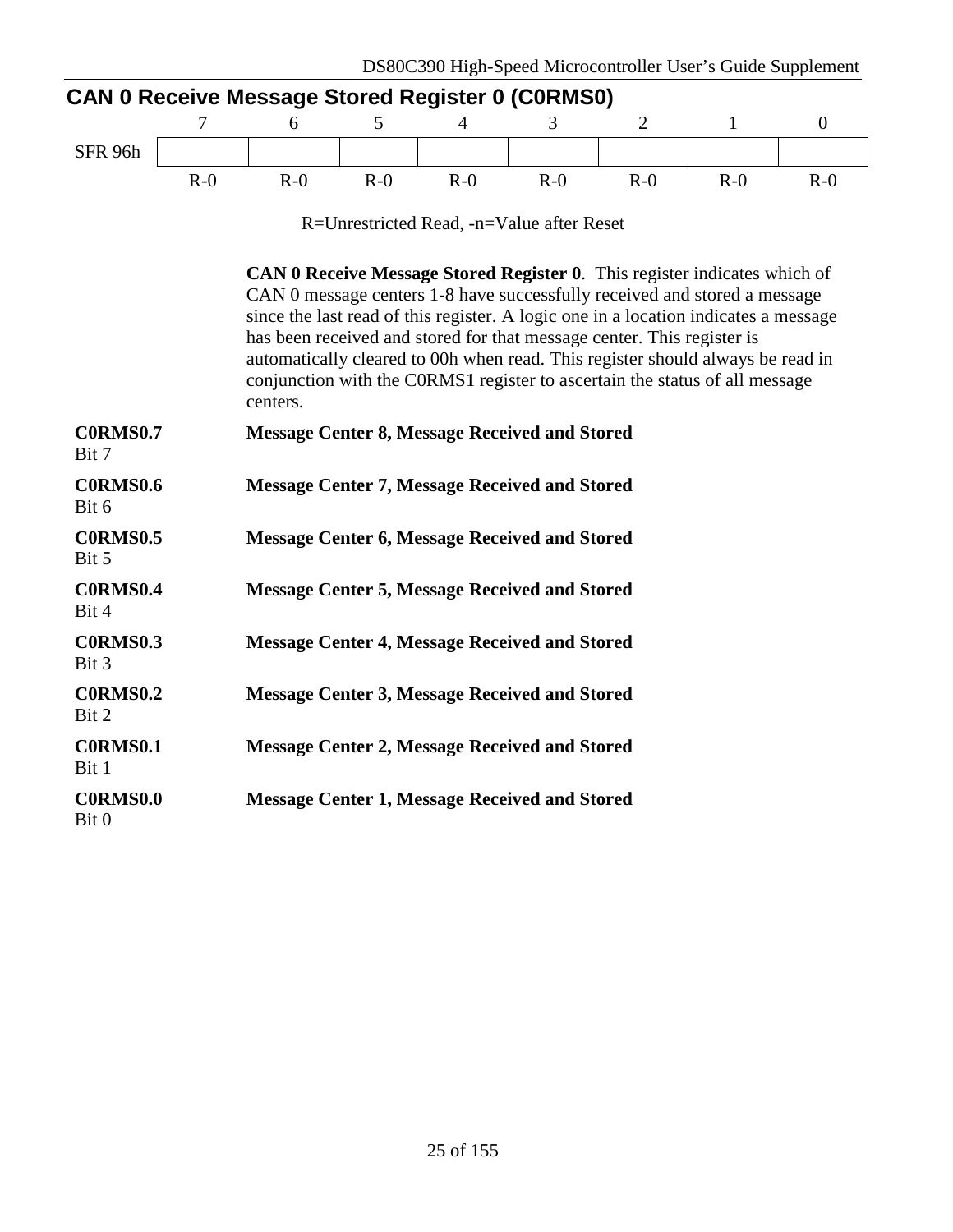|                                                                                                                                                                                                                                                                                                                                                                                                                                                                                                              |       | <b>CAN 0 Receive Message Stored Register 1 (CORMS1)</b> |       | DD00C370 Then Dpcca Microcontroller OSCI 5 Outde Dupplement |       |                |              |                  |  |
|--------------------------------------------------------------------------------------------------------------------------------------------------------------------------------------------------------------------------------------------------------------------------------------------------------------------------------------------------------------------------------------------------------------------------------------------------------------------------------------------------------------|-------|---------------------------------------------------------|-------|-------------------------------------------------------------|-------|----------------|--------------|------------------|--|
|                                                                                                                                                                                                                                                                                                                                                                                                                                                                                                              | 7     | 6                                                       | 5     | 4                                                           | 3     | $\overline{2}$ | $\mathbf{1}$ | $\boldsymbol{0}$ |  |
| SFR 97h                                                                                                                                                                                                                                                                                                                                                                                                                                                                                                      |       |                                                         |       |                                                             |       |                |              |                  |  |
|                                                                                                                                                                                                                                                                                                                                                                                                                                                                                                              | $R-0$ | $R-0$                                                   | $R-0$ | $R-0$                                                       | $R-0$ | $R-0$          | $R-0$        | $R-0$            |  |
|                                                                                                                                                                                                                                                                                                                                                                                                                                                                                                              |       |                                                         |       | R=Unrestricted Read, -n=Value after Reset                   |       |                |              |                  |  |
| <b>CAN 0 Receive Message Stored Register 1.</b> This register indicates which of<br>CAN 0 message centers 9-15 have successfully received and stored a message<br>since the last read of this register. A logic one in a location indicates a message<br>has been received and stored for that message center. This register is<br>automatically cleared to 00h when read. This register should always be read in<br>conjunction with the CORMSO register to ascertain the status of all message<br>centers. |       |                                                         |       |                                                             |       |                |              |                  |  |
| Bit 7                                                                                                                                                                                                                                                                                                                                                                                                                                                                                                        |       | Reserved                                                |       |                                                             |       |                |              |                  |  |
| <b>C0RMS1.6</b><br>Bit 6                                                                                                                                                                                                                                                                                                                                                                                                                                                                                     |       | <b>Message Center 15, Message Received and Stored</b>   |       |                                                             |       |                |              |                  |  |
| <b>C0RMS1.5</b><br>Bit 5                                                                                                                                                                                                                                                                                                                                                                                                                                                                                     |       | <b>Message Center 14, Message Received and Stored</b>   |       |                                                             |       |                |              |                  |  |
| <b>C0RMS1.4</b><br>Bit 4                                                                                                                                                                                                                                                                                                                                                                                                                                                                                     |       | <b>Message Center 13, Message Received and Stored</b>   |       |                                                             |       |                |              |                  |  |
| <b>C0RMS1.3</b><br>Bit 3                                                                                                                                                                                                                                                                                                                                                                                                                                                                                     |       | <b>Message Center 12, Message Received and Stored</b>   |       |                                                             |       |                |              |                  |  |
| <b>C0RMS1.2</b><br>Bit 2                                                                                                                                                                                                                                                                                                                                                                                                                                                                                     |       | <b>Message Center 11, Message Received and Stored</b>   |       |                                                             |       |                |              |                  |  |
| <b>C0RMS1.1</b><br>Bit 1                                                                                                                                                                                                                                                                                                                                                                                                                                                                                     |       | <b>Message Center 10, Message Received and Stored</b>   |       |                                                             |       |                |              |                  |  |
| <b>C0RMS1.0</b><br>Bit 0                                                                                                                                                                                                                                                                                                                                                                                                                                                                                     |       | <b>Message Center 9, Message Received and Stored</b>    |       |                                                             |       |                |              |                  |  |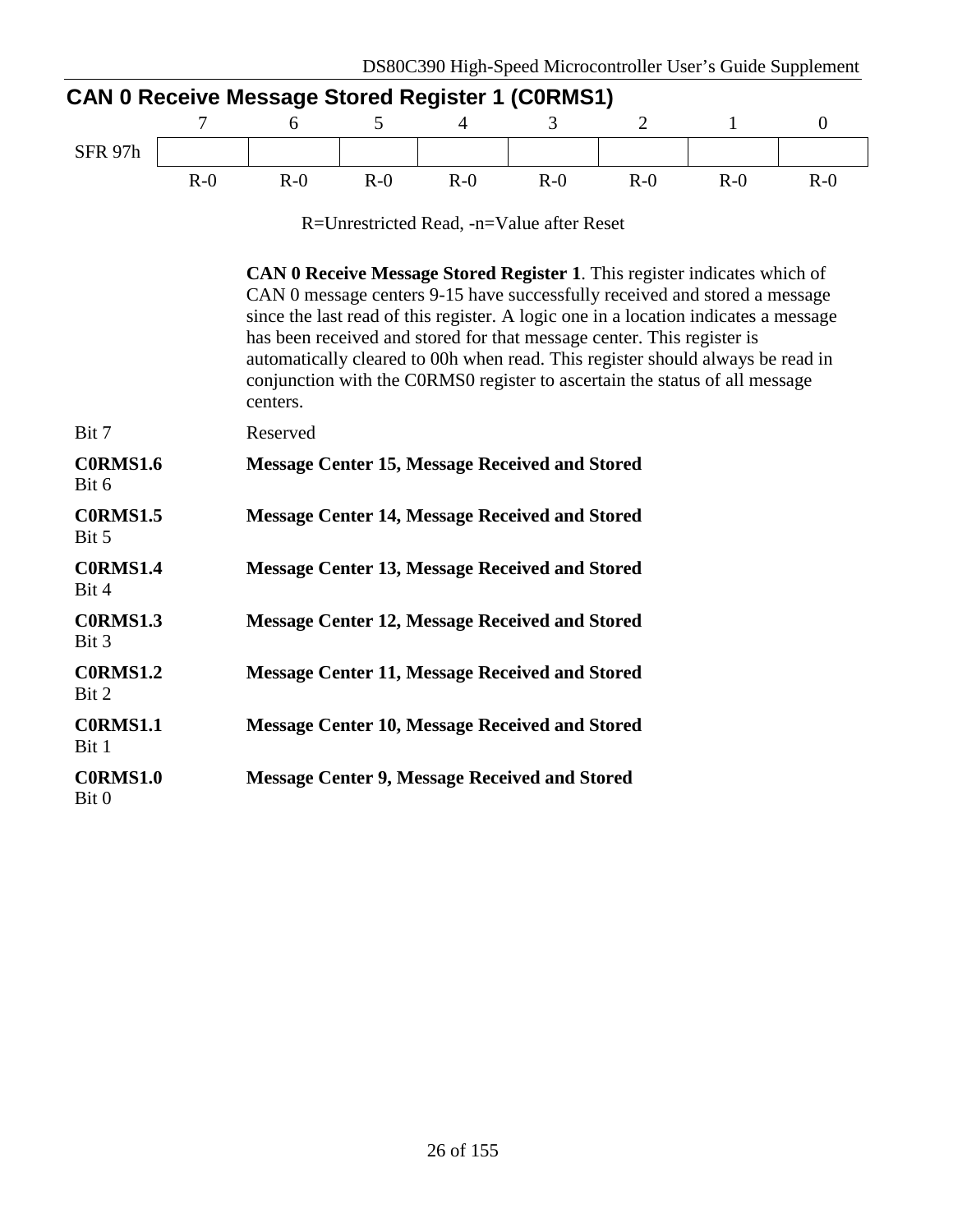| <b>Serial Port 0 Control (SCON0)</b> |                                                                          |     |  |                               |  |       |  |        |  |  |
|--------------------------------------|--------------------------------------------------------------------------|-----|--|-------------------------------|--|-------|--|--------|--|--|
|                                      |                                                                          | 765 |  | 4                             |  | 3 2 1 |  |        |  |  |
|                                      | SFR 98h   SM0/FE_0   SM1_0   SM2_0   REN_0   TB8_0   RB8_0   T1_0   R1_0 |     |  |                               |  |       |  |        |  |  |
|                                      | $RW-0$                                                                   |     |  | RW-0 RW-0 RW-0 RW-0 RW-0 RW-0 |  |       |  | $RW-0$ |  |  |

R=Unrestricted Read, W=Unrestricted Write, -n=Value after Reset

**SM0-2** Bits 7-5 **Serial Port Mode** These bits control the mode of serial port 0. In addition the SM0 and SM2\_0 bits have secondary functions as shown below.

| SM0      | SM1      | SM2      | <b>MODE</b> | <b>FUNCTION</b>                                 | <b>LENGTH</b> | <b>PERIOD</b>                                                |
|----------|----------|----------|-------------|-------------------------------------------------|---------------|--------------------------------------------------------------|
| $\Omega$ | 0        | 0        | 0           | Synchronous                                     | 8 bits        | 12 t <sub>CLK</sub>                                          |
| $\Omega$ | $\Omega$ |          | $\Omega$    | Synchronous                                     | 8 bits        | $4t_{CLK}$                                                   |
| $\Omega$ |          | X        |             | Asynchronous                                    | 10 bits       | Timer 1 or 2<br>baud rate equation                           |
|          | $\Omega$ | $\theta$ | 2           | Asynchronous                                    | 11 bits       | 64 t <sub>CLK</sub> (SMOD=0)<br>32 t <sub>CLK</sub> (SMOD=1) |
|          | $\Omega$ |          |             | Asynchronous w/<br>Multiprocessor communication | 11 bits       | 64 t <sub>CLK</sub> (SMOD=0)<br>32 t <sub>CLK</sub> (SMOD=1) |
|          |          | $\theta$ | 3           | Asynchronous                                    | 11 bits       | Timer 1 or 2<br>baud rate equation                           |
|          |          |          | 3           | Asynchronous w/<br>Multiprocessor communication | 11 bits       | Timer 1 or 2<br>baud rate equation                           |

| SM0/FE_0<br>Bit 7         | <b>Framing Error Flag.</b> When SMOD0 (PCON.6)=0, this bit (SM0) is used to<br>select the mode for serial port 0. When SMOD0 (PCON.6)=1, this bit (FE) will<br>be set upon detection of an invalid stop bit. When used as FE, this bit must be<br>cleared in software. Once the SMOD0 bit is set, modifications to this bit will not<br>affect the serial port mode settings. Although accessed from the same register,<br>internally the data for bits SM0 and FE are stored in different locations. |
|---------------------------|-------------------------------------------------------------------------------------------------------------------------------------------------------------------------------------------------------------------------------------------------------------------------------------------------------------------------------------------------------------------------------------------------------------------------------------------------------------------------------------------------------|
| $SM1_0$<br>Bit 6          | No alternate function.                                                                                                                                                                                                                                                                                                                                                                                                                                                                                |
| $SM2_0$<br>Bit 5          | <b>Multiple CPU Communications.</b> The function of this bit is dependent on the<br>serial port 0 mode.<br>Mode 0: Selects 12 t <sub>CLK</sub> or 4 t <sub>CLK</sub> period for synchronous serial port 0 data<br>transfers.                                                                                                                                                                                                                                                                          |
|                           | Mode 1: When set, reception is ignored $(RI_0)$ is not set) if invalid stop bit<br>received.                                                                                                                                                                                                                                                                                                                                                                                                          |
|                           | Mode 2/3: When this bit is set, multiprocessor communications are enabled in<br>modes 2 and 3. This will prevent the RI_0 bit from being set, and an<br>interrupt being asserted, if the $9th$ bit received is not 1.                                                                                                                                                                                                                                                                                 |
| REN <sub>0</sub><br>Bit 4 | <b>Receiver Enable.</b> This bit enable/disables the serial port 0 receiver shift register.<br>$0 =$ Serial port 0 reception disabled.<br>$l =$ Serial port 0 receiver enabled (modes 1, 2, 3). Initiate synchronous reception<br>(mod 0).                                                                                                                                                                                                                                                            |
|                           |                                                                                                                                                                                                                                                                                                                                                                                                                                                                                                       |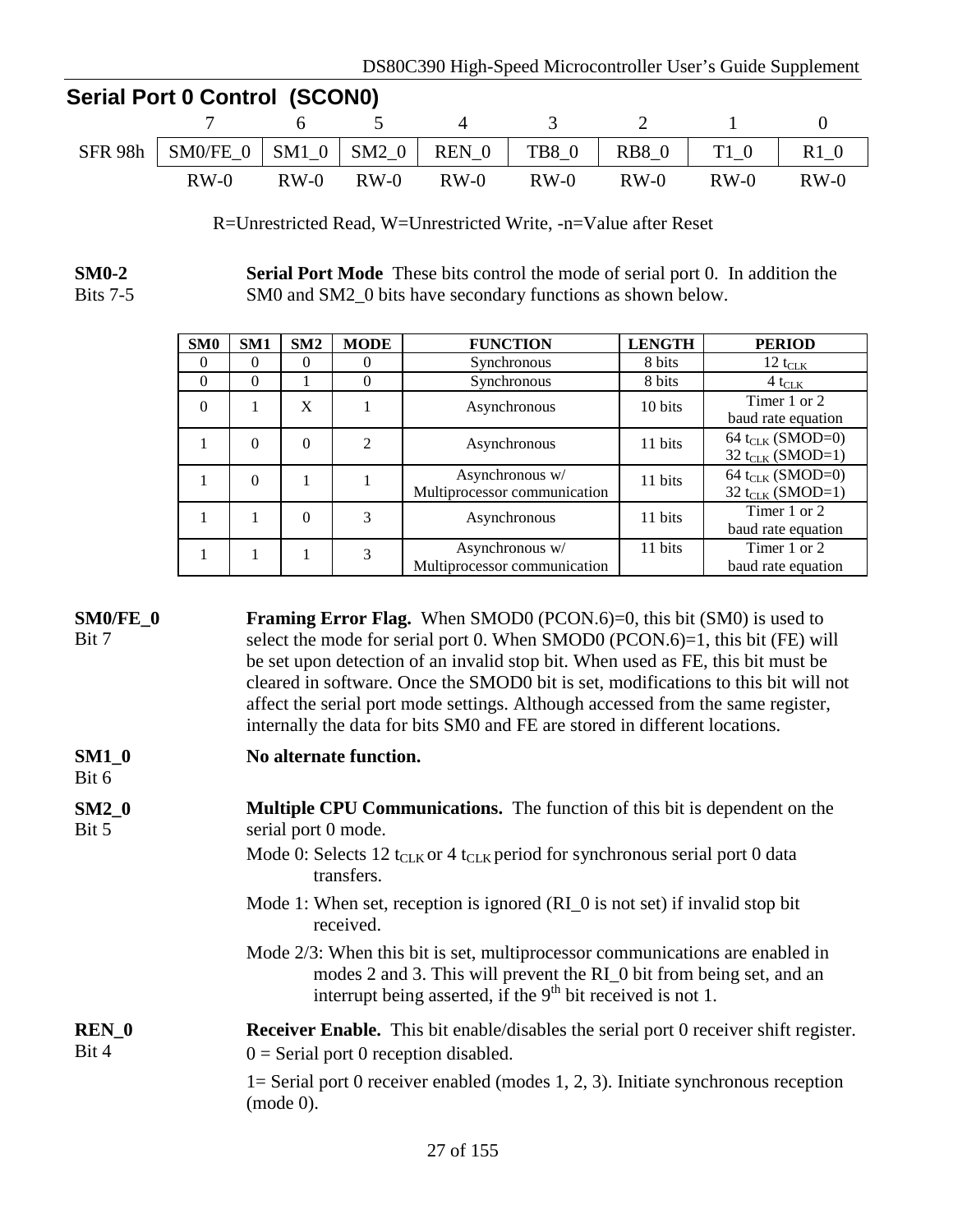| <b>TB8 0</b><br>Bit 3 | $9th$ Transmission Bit State. This bit defines the state of the $9th$ transmission bit<br>in serial port 0 modes 2 and 3.                                                                                                                                                                                                                                                                                                         |
|-----------------------|-----------------------------------------------------------------------------------------------------------------------------------------------------------------------------------------------------------------------------------------------------------------------------------------------------------------------------------------------------------------------------------------------------------------------------------|
| <b>RB8_0</b><br>Bit 2 | $9th$ Received Bit State. This bit identifies that state of the $9th$ reception bit of<br>received data in serial port 0 modes 2 and 3. In serial port mode 1, when<br>$SM2_0=0$ , RB8 0 is the state of the stop bit. RB8 0 is not used in mode 0.                                                                                                                                                                               |
| TI 0<br>Bit 1         | <b>Transmitter Interrupt Flag.</b> This bit indicates that data in the serial port 0<br>buffer has been completely shifted out. In serial port mode 0, TI 0 is set at the<br>end of the 8 <sup>th</sup> data bit. In all other modes, this bit is set at the end of the last data<br>bit. This bit must be manually cleared by software.                                                                                          |
| $RI_0$<br>Bit 0       | <b>Receiver Interrupt Flag.</b> This bit indicates that a byte of data has been received<br>in the serial port 0 buffer. In serial port mode 0, $RI_0$ is set at the end of the $8th$<br>bit. In serial port mode 1, RI_0 is set after the last sample of the incoming stop bit<br>subject to the state of SM2_0. In modes 2 and 3, RI_0 is set after the last sample<br>of RB8_0. This bit must be manually cleared by software. |

# **Serial Data Buffer 0 (SBUF0)**

|        |        |        |        |        |        |        | SFR 99h   SBUF0.7   SBUF0.6   SBUF0.5   SBUF0.4   SBUF0.3   SBUF0.2   SBUF0.1   SBUF0.0 |
|--------|--------|--------|--------|--------|--------|--------|-----------------------------------------------------------------------------------------|
| $RW-0$ | $RW-0$ | $RW-0$ | $RW-0$ | $RW-0$ | $RW-0$ | $RW-0$ | $RW-0$                                                                                  |

R=Unrestricted Read, W=Unrestricted Write, -n=Value after Reset

**SBUF0.7-0** Bits 7-0 **Serial Data Buffer 0.** Data for serial port 0 is read from or written to this location. The serial transmit and receive buffers are separate registers, but both are addressed at this location.

# **Extended Stack Pointer Register (ESP)**

| SFR 9Bh |              |          |           | $1 \quad 1 \quad 1 \quad 1 \quad 1 \quad 1 \quad 1 \quad 1$ |     |         | ESP1   | ESP <sub>0</sub> |
|---------|--------------|----------|-----------|-------------------------------------------------------------|-----|---------|--------|------------------|
|         | $\mathbf{r}$ | $R_{-1}$ | $R_{\pm}$ | $R_{-}$                                                     | R-1 | $R - 1$ | $RW-0$ | $RW-0$           |

R=Unrestricted Read, W=Unrestricted Write, -n=Value after Reset

Bits 7-2 Reserved

**ESP.1-0** Bits 1-0 **Extended Stack Pointer.** This register contains the upper 2 bits of the 10-bit stack pointer. When the SA bit is set, any overflow of the SP from FFh to 00h will increment the ESP by 1, and any underflow of the SP from 00h to FFh will decrement the ESP by 1. The ESP register is ignored when  $SA = 0$ , but is still read/write accessible. Configuring the 4K block of SRAM as program and/or data memory (IDM1,IDM0=11b) will disable the extended stack mode. Internal logic will take into consideration the programming conditions imposed by the SA, IDM1 and IDM0 bits within the MCON register, to allow access to the 1K Stack Memory. See ACON register for more detail.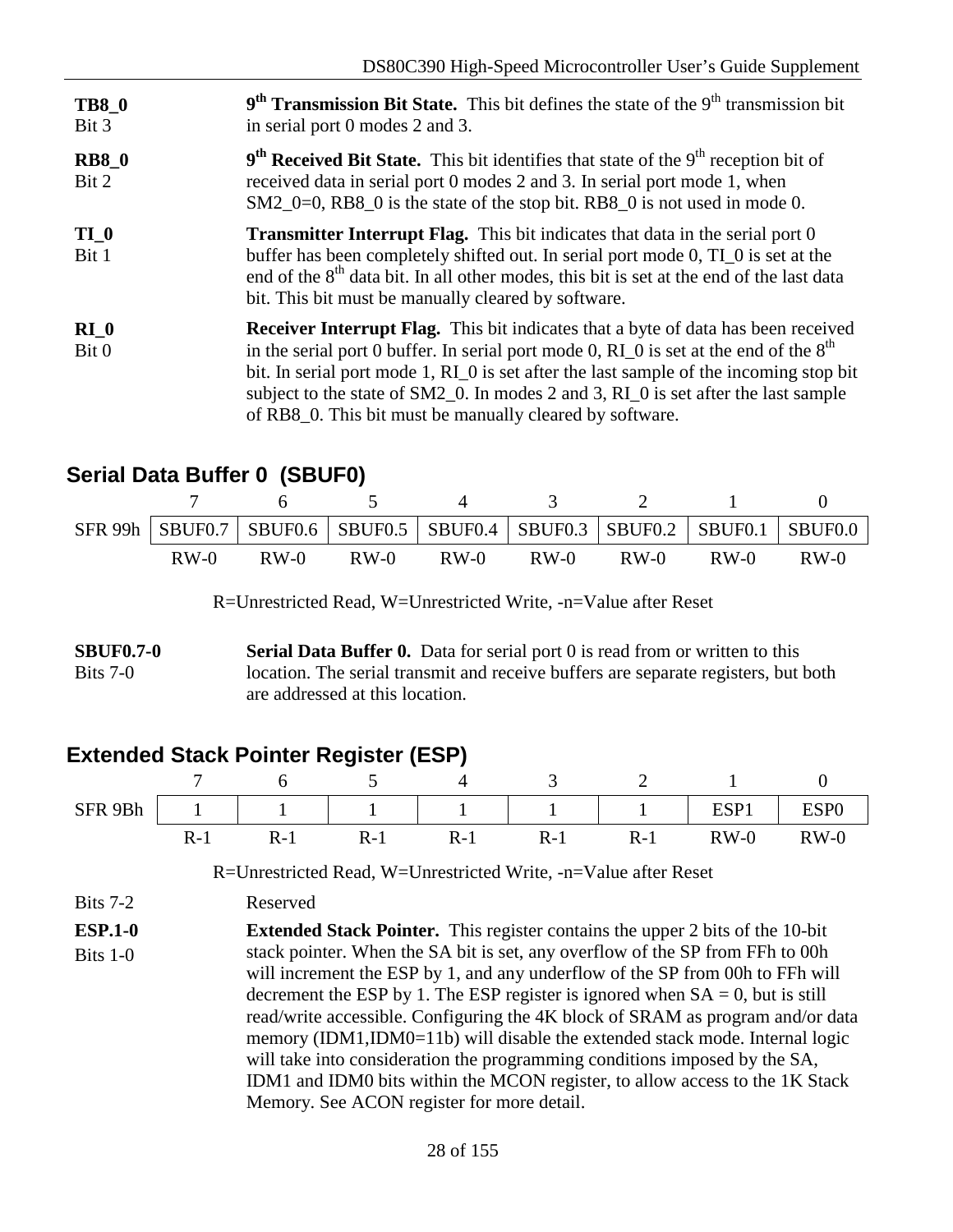### **Address Page Register (AP)**

|         |        |        | ___    |        |        |        |        |        |
|---------|--------|--------|--------|--------|--------|--------|--------|--------|
| SFR 9Ch |        |        |        |        |        |        |        |        |
|         | $RW-0$ | $RW-0$ | $RW-0$ | $RW-0$ | $RW-0$ | $RW-0$ | $RW-0$ | $RW-0$ |

R=Unrestricted Read, W=Unrestricted Write, -n=Value after Reset

**AP.7-0** Bits 7-0 **Address Page Register.** The AP Register (AP) supports extended program and data addressing (>64KB) capabilities in the 22-bit paged addressing mode (AM1,  $AM0 = 01b$ , and is fully compatible with the original 8052 16-bit addressing mode. When executing LJMP, ACALL, or LCALL instructions in paged addressing mode, the microcontroller automatically loads bits 23:16 of the program counter with the contents of the AP register to calculate the new CALL or JMP address. The AP register affects only the previous instruction, and is not incremented during a program counter rollover from FFFFh to 0000h. This register is a general purpose SFR when not operating in 22-bit paged mode.

> Executing interrupts while in 22-bit paged addressing mode pushes the three bytes of the program counter onto the stack, but not the AP register itself. The AP register should be saved at the beginning of the ISR if it will be modified inside the ISR. Following the execution of a RETI instruction, the processor will automatically reload the entire 24 value of the PC with the original address from the stack, again leaving the contents of the AP register unchanged.

# **Address Control Register (ACON)**

|                    |                                                                                                                                                                                                                                                                                                                                                                                                                                                                                                         | 6                | 5               | 4                                                                                  | 3                            | $\overline{2}$                    |        | $\theta$        |  |  |  |  |
|--------------------|---------------------------------------------------------------------------------------------------------------------------------------------------------------------------------------------------------------------------------------------------------------------------------------------------------------------------------------------------------------------------------------------------------------------------------------------------------------------------------------------------------|------------------|-----------------|------------------------------------------------------------------------------------|------------------------------|-----------------------------------|--------|-----------------|--|--|--|--|
| SFR 9Dh            |                                                                                                                                                                                                                                                                                                                                                                                                                                                                                                         | 1                | 1               | 1                                                                                  |                              | SA                                | AM1    | AM <sub>0</sub> |  |  |  |  |
|                    | $R-1$                                                                                                                                                                                                                                                                                                                                                                                                                                                                                                   | $R-1$            | $R-1$           | $R-1$                                                                              | $R-1$                        | $RT-0$                            | $RT-0$ | $RT-0$          |  |  |  |  |
|                    | R=Unrestricted Read, T=Timed Access Write Only, -n=Value after Reset                                                                                                                                                                                                                                                                                                                                                                                                                                    |                  |                 |                                                                                    |                              |                                   |        |                 |  |  |  |  |
| Bits $7-3$         |                                                                                                                                                                                                                                                                                                                                                                                                                                                                                                         | Reserved         |                 |                                                                                    |                              |                                   |        |                 |  |  |  |  |
| <b>SA</b><br>Bit 2 | <b>Extended Stack Address Mode Enable.</b> This bit can only be modified via the<br>Timed Access procedure.<br>$0 =$ All instructions will utilize the traditional 8-bit 8051 stack pointer (SP;81h).<br>$1 =$ All instructions will utilize the 10-bit stack pointer formed by concatenating<br>the 2 least significant bits of the ESP register with the SP register. Lower 1<br>KB of internal MOVX memory is used as the stack when this bit is set. This<br>bit cannot be set while IDM1:IDM0=11b. |                  |                 |                                                                                    |                              |                                   |        |                 |  |  |  |  |
| AM1, AM0           |                                                                                                                                                                                                                                                                                                                                                                                                                                                                                                         |                  |                 | <b>Address Mode Control bits.</b> These bits establish the addressing mode for the |                              |                                   |        |                 |  |  |  |  |
| Bits $1-0$         |                                                                                                                                                                                                                                                                                                                                                                                                                                                                                                         |                  |                 | device. These bits can only be modified via the Timed Access procedure.            |                              |                                   |        |                 |  |  |  |  |
|                    |                                                                                                                                                                                                                                                                                                                                                                                                                                                                                                         | AM1              | AM <sub>0</sub> | <b>Addressing Mode</b>                                                             |                              |                                   |        |                 |  |  |  |  |
|                    |                                                                                                                                                                                                                                                                                                                                                                                                                                                                                                         | $\overline{0}$   | $\mathbf{0}$    |                                                                                    | 16-bit Addressing Mode       |                                   |        |                 |  |  |  |  |
|                    |                                                                                                                                                                                                                                                                                                                                                                                                                                                                                                         | $\boldsymbol{0}$ | 1               |                                                                                    | 22-bit Paged Addressing Mode |                                   |        |                 |  |  |  |  |
|                    |                                                                                                                                                                                                                                                                                                                                                                                                                                                                                                         |                  | X               |                                                                                    |                              | 22-bit Contiguous Addressing Mode |        |                 |  |  |  |  |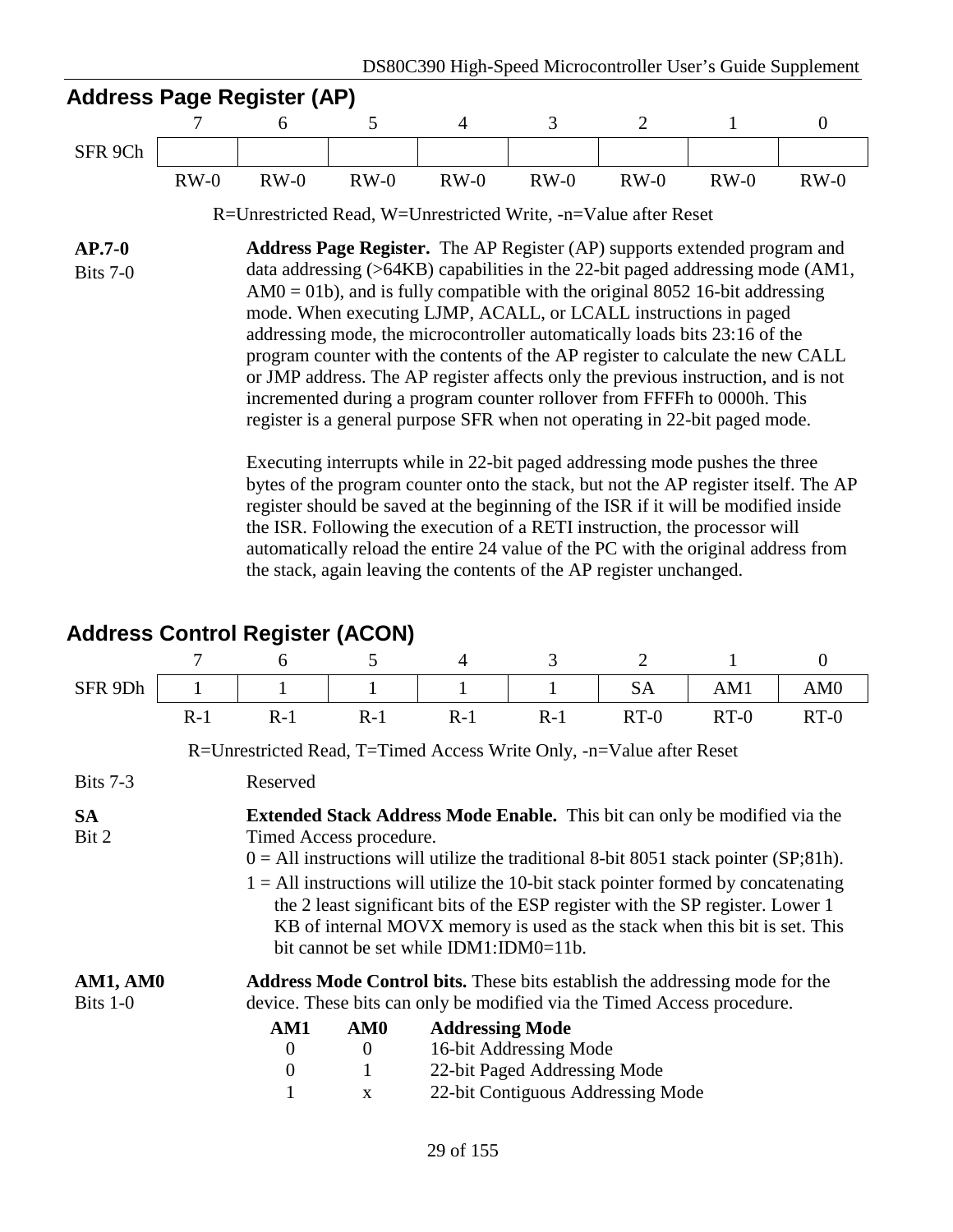| <b>CAN 0 Transmit Message Acknowledgement Register 0 (C0TMA0)</b> |       |       |       |       |       |        |        |       |  |  |
|-------------------------------------------------------------------|-------|-------|-------|-------|-------|--------|--------|-------|--|--|
|                                                                   |       |       |       |       |       |        |        |       |  |  |
| SFR 9Eh                                                           |       |       |       |       |       |        |        |       |  |  |
|                                                                   | $R-0$ | $R-0$ | $R-0$ | $R-0$ | $R-0$ | $R-()$ | $R-()$ | $R-0$ |  |  |

R=Unrestricted Read, -n=Value after Reset

**CAN 0 Transmit Message Acknowledgement Register 0**. This register indicates which of CAN 0 message centers 1-8 have successfully transmitted a message since the last read of this register. A logic one in a location indicates a message has been transmitted from that message center. This register is automatically cleared to 00h when read. This register should always be read in conjunction with the C0TMA1 register to ascertain the status of all message centers.

| C0TMA0.7<br>Bit 7        | <b>Message Center 8, Message Transmitted</b> |
|--------------------------|----------------------------------------------|
| C0TMA0.6<br>Bit 6        | <b>Message Center 7, Message Transmitted</b> |
| C0TMA0.5<br>Bit 5        | <b>Message Center 6, Message Transmitted</b> |
| C0TMA0.4<br>Bit 4        | <b>Message Center 5, Message Transmitted</b> |
| C0TMA0.3<br>Bit 3        | <b>Message Center 4, Message Transmitted</b> |
| COTMA0.2<br>Bit 2        | <b>Message Center 3, Message Transmitted</b> |
| C0TMA0.1<br>Bit 1        | <b>Message Center 2, Message Transmitted</b> |
| <b>COTMA0.0</b><br>Bit 0 | <b>Message Center 1, Message Transmitted</b> |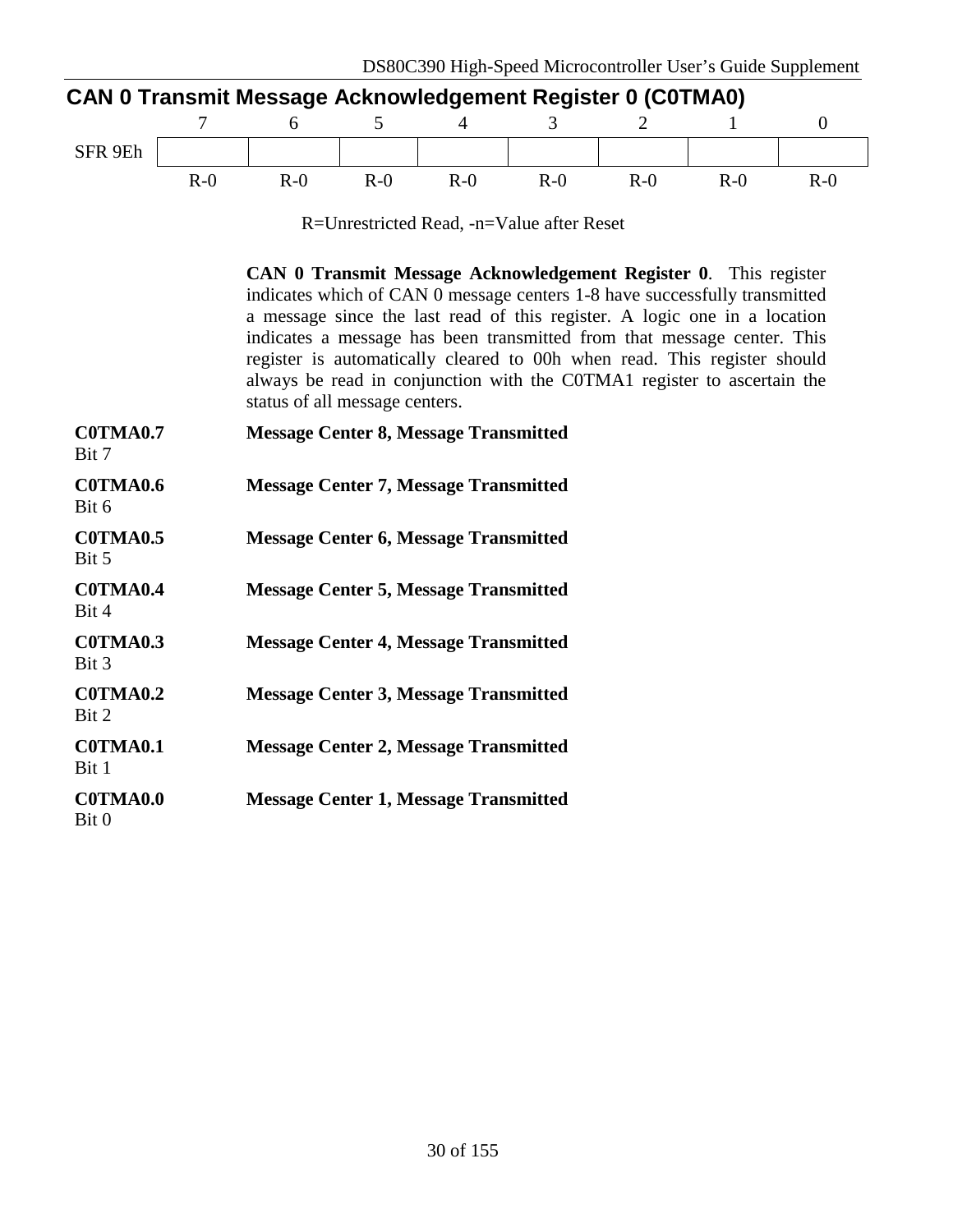| <b>CAN 0 Transmit Message Acknowledgement Register 1 (C0TMA1)</b> |       |       |       |       |       |       |        |       |  |  |
|-------------------------------------------------------------------|-------|-------|-------|-------|-------|-------|--------|-------|--|--|
|                                                                   |       |       |       |       |       |       |        |       |  |  |
| SFR 9Fh                                                           |       |       |       |       |       |       |        |       |  |  |
|                                                                   | $R-0$ | $R-0$ | $R-0$ | $R-0$ | $R-0$ | $R-0$ | $R-()$ | $R-0$ |  |  |

R=Unrestricted Read, -n=Value after Reset

**CAN 0 Transmit Message Acknowledgement Register 1**. This register indicates which of CAN 0 message centers 9-15 have successfully transmitted a message since the last read of this register. A logic one in a location indicates a message has been transmitted for that message center. This register is automatically cleared to 00h when read. This register should always be read in conjunction with the C0TMA0 register to ascertain the status of all message centers.

| Bit 7                    | Reserved                                      |
|--------------------------|-----------------------------------------------|
| <b>COTMA1.6</b><br>Bit 6 | <b>Message Center 15, Message Transmitted</b> |
| COTMA1.5<br>Bit 5        | <b>Message Center 14, Message Transmitted</b> |
| <b>COTMA1.4</b><br>Bit 4 | <b>Message Center 13, Message Transmitted</b> |
| C0TMA1.3<br>Bit 3        | <b>Message Center 12, Message Transmitted</b> |
| COTMA1.2<br>Bit 2        | <b>Message Center 11, Message Transmitted</b> |
| <b>COTMA1.1</b><br>Bit 1 | <b>Message Center 10, Message Transmitted</b> |
| <b>COTMA1.0</b><br>Bit 0 | <b>Message Center 9, Message Transmitted</b>  |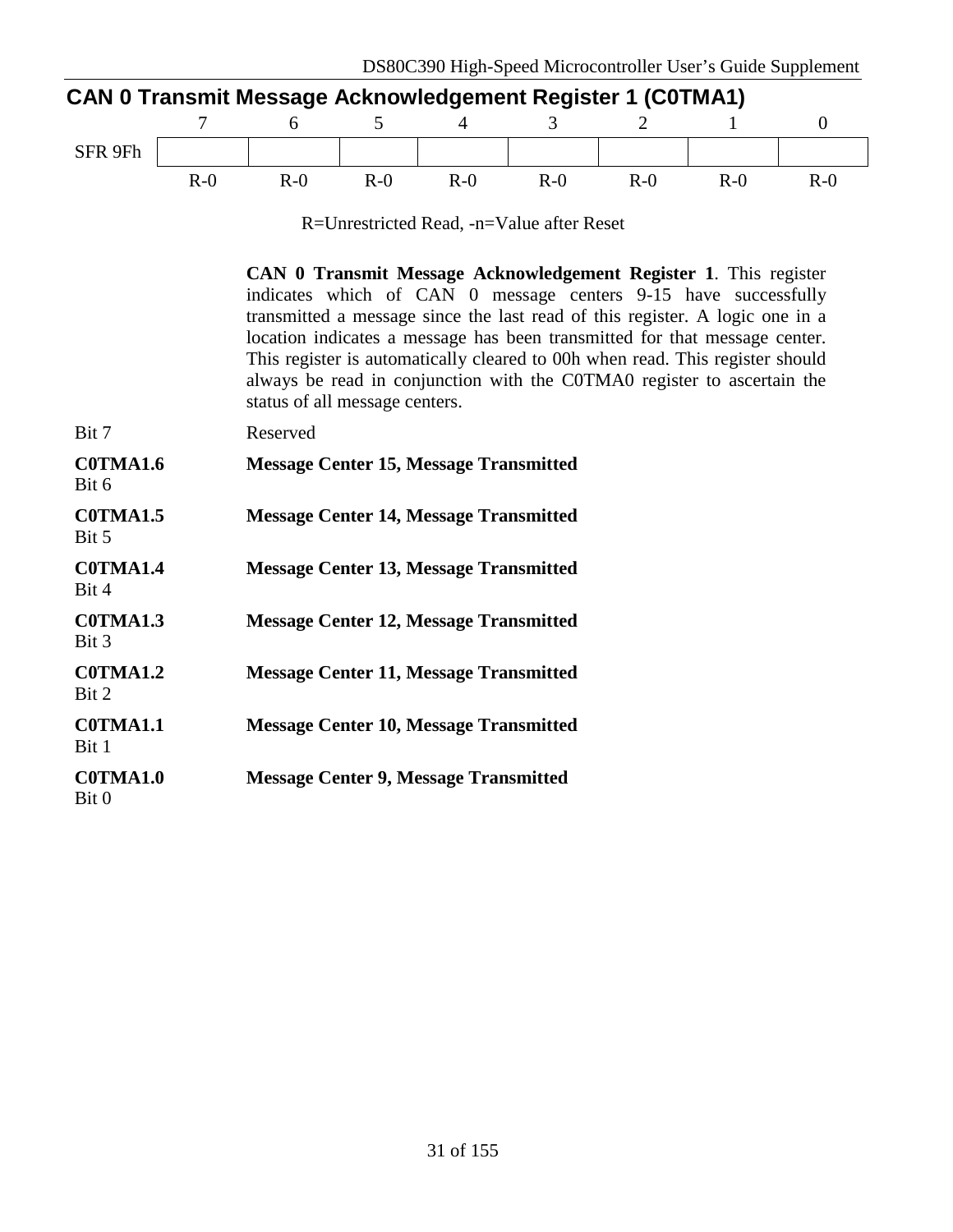| <b>Port 2 (P2)</b> |                                                                                               |  |  |                                         |  |
|--------------------|-----------------------------------------------------------------------------------------------|--|--|-----------------------------------------|--|
|                    |                                                                                               |  |  | 7 6 5 4 3 2 1 0                         |  |
|                    | SFR A0h   A15/P2.7   A14/P2.6   A13/P2.5   A12/P2.4   A11/P2.3   A10/P2.2   A9/P2.1   A8/P2.0 |  |  |                                         |  |
|                    |                                                                                               |  |  | RW-1 RW-1 RW-1 RW-1 RW-1 RW-1 RW-1 RW-1 |  |

R=Unrestricted Read, W=Unrestricted Write, -n=Value after Reset

**P2.7-0** Bits 7-0 **Port 2.** The Port 2 pins function as an address bus during external memory accesses, and a general purpose I/O port when executing code memory from the internal 4KB SRAM (IDM1, IDM0 = 00b). When executing programs from the internal 4KB SRAM, the contents of this SFR will be driven onto the Port 2 pins. When executing programs from external memory, writes to P2 will have no effect on the state of the Port 2 pins (except during register-indirect MOVX operations).

> When executing register-indirect instructions such as MOVX A, @R1, this register supplies the address MSB during data memory operations.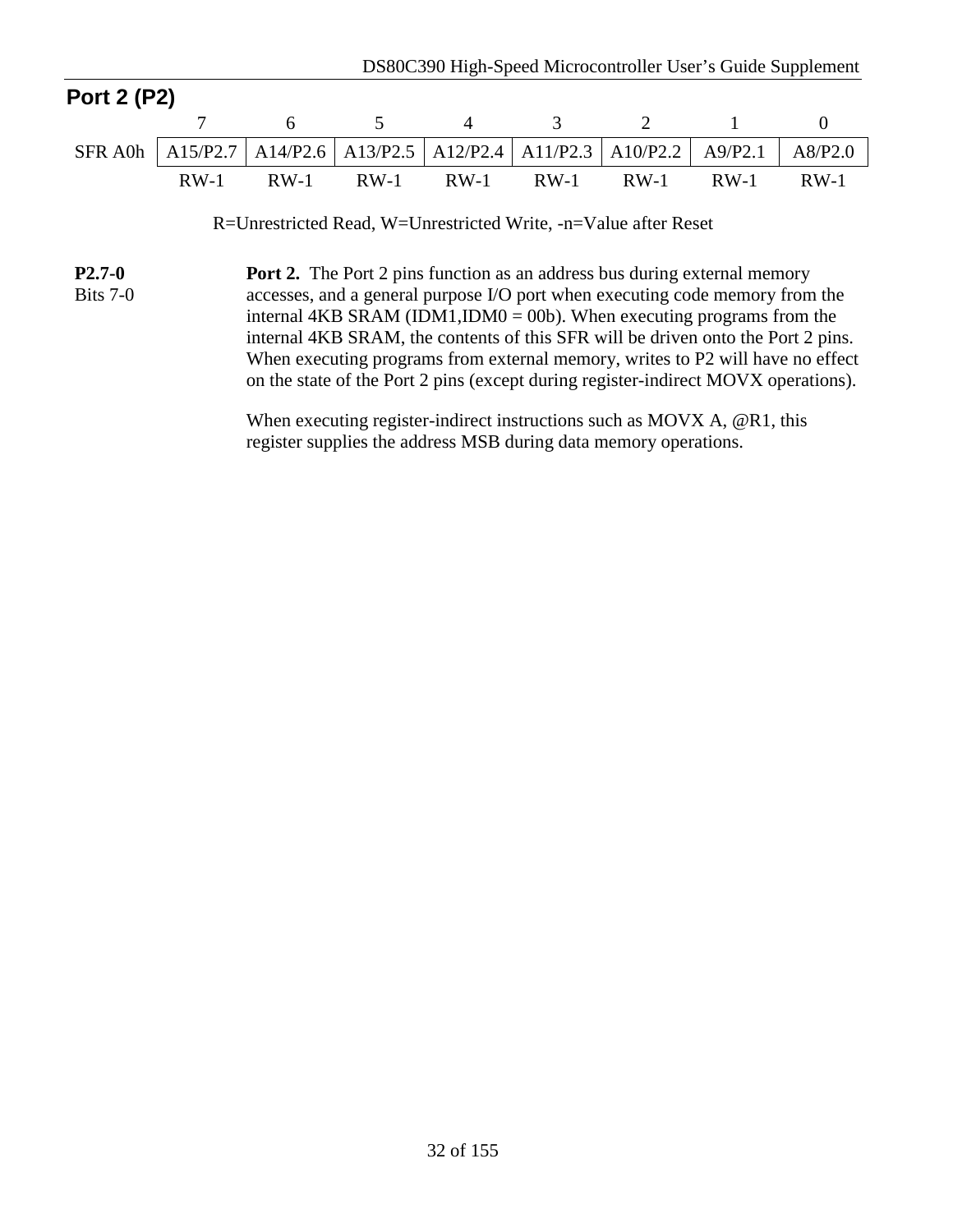| Port 5 (P5)                                                     |        |                                                                                                                                                                                                                                                                                                                                                                            |                                                                                                                              |                  |                               |                               |                  |                  |  |  |
|-----------------------------------------------------------------|--------|----------------------------------------------------------------------------------------------------------------------------------------------------------------------------------------------------------------------------------------------------------------------------------------------------------------------------------------------------------------------------|------------------------------------------------------------------------------------------------------------------------------|------------------|-------------------------------|-------------------------------|------------------|------------------|--|--|
|                                                                 | 7      | 6                                                                                                                                                                                                                                                                                                                                                                          | 5                                                                                                                            | $\overline{4}$   | $\mathfrak{Z}$                | $\overline{2}$                | $\mathbf{1}$     | $\overline{0}$   |  |  |
| SFR A1h                                                         | P5.7   | P <sub>5.6</sub>                                                                                                                                                                                                                                                                                                                                                           | P <sub>5.5</sub>                                                                                                             | P5.4             | P5.3                          | P <sub>5.2</sub>              | P <sub>5.1</sub> | P <sub>5.0</sub> |  |  |
|                                                                 | PCE3   | PCE <sub>2</sub>                                                                                                                                                                                                                                                                                                                                                           | PCE1                                                                                                                         | PCE <sub>0</sub> | C <sub>1</sub> T <sub>X</sub> | C <sub>1</sub> R <sub>X</sub> | <b>CORX</b>      | <b>COTX</b>      |  |  |
|                                                                 | $RW-1$ | $RW-1$                                                                                                                                                                                                                                                                                                                                                                     | $RW-1$                                                                                                                       | $RW-1$           | $RW-1$                        | $RW-1$                        | $RW-1$           | $RW-1$           |  |  |
| R=Unrestricted Read, W=Unrestricted Write, -n=Value after Reset |        |                                                                                                                                                                                                                                                                                                                                                                            |                                                                                                                              |                  |                               |                               |                  |                  |  |  |
|                                                                 |        | General Purpose I/O Port 5. This register functions as a general purpose<br>I/O port. In addition, all the pins have an alternate function listed below.<br>Each of the alternate functions is controlled by and/or influences other SFRs.<br>The associated Port 5 latch bit must contain a logic one before the pin can be<br>used in its alternate function capability. |                                                                                                                              |                  |                               |                               |                  |                  |  |  |
| PCE3<br>Bit 7                                                   |        |                                                                                                                                                                                                                                                                                                                                                                            | <b>Peripheral Chip Enable 3.</b> When enabled via the P5CNT register, this pin<br>will assert the fourth chip enable signal. |                  |                               |                               |                  |                  |  |  |
| PCE <sub>2</sub><br>Bit 6                                       |        | <b>Peripheral Chip Enable 2.</b> When enabled via the P5CNT register, this pin<br>will assert the third chip enable signal.                                                                                                                                                                                                                                                |                                                                                                                              |                  |                               |                               |                  |                  |  |  |
| PCE1<br>Bit 5                                                   |        | <b>Peripheral Chip Enable 1.</b> When enabled via the P5CNT register, this pin<br>will assert the second chip enable signal.                                                                                                                                                                                                                                               |                                                                                                                              |                  |                               |                               |                  |                  |  |  |
| PCE <sub>0</sub><br>Bit 4                                       |        | Peripheral Chip Enable 0. When enabled via the P5CNT register, this pin<br>will assert the first chip enable signal.                                                                                                                                                                                                                                                       |                                                                                                                              |                  |                               |                               |                  |                  |  |  |
| C1TX/TXD1<br>Bit 3                                              |        | CAN 1 Transmit / Serial Port 1 Transmit. This pin is connected to the<br>transmit data input pin of the CAN 1 transceiver device. Setting the Serial<br>Port 1 External Connection bit (SP1EC, P5CNT.5) configures this pin as the<br>Serial Port 1 transmit signal, disabling the corresponding CAN 1 function.                                                           |                                                                                                                              |                  |                               |                               |                  |                  |  |  |
| <b>C1RX/RXD1</b><br>Bit 2                                       |        | CAN 1 Receive / Serial Port 1 Receive. This pin is connected to the receive<br>data output pin of the CAN 1 transceiver device. Setting the Serial Port 1<br>External Connection bit (SP1EC, P5CNT.5) configures this pin as the Serial<br>Port 1 receive signal, disabling the corresponding CAN 1 function.                                                              |                                                                                                                              |                  |                               |                               |                  |                  |  |  |
| <b>CORX</b><br>Bit 1                                            |        | <b>CAN 0 Receive.</b> This pin is connected to the receive data output pin of the<br>CAN 0 transceiver device.                                                                                                                                                                                                                                                             |                                                                                                                              |                  |                               |                               |                  |                  |  |  |
| <b>COTX</b><br>Bit 0                                            |        | CAN 0 Transmit. This pin is connected to the transmit data input pin of the<br>CAN 0 transceiver device.                                                                                                                                                                                                                                                                   |                                                                                                                              |                  |                               |                               |                  |                  |  |  |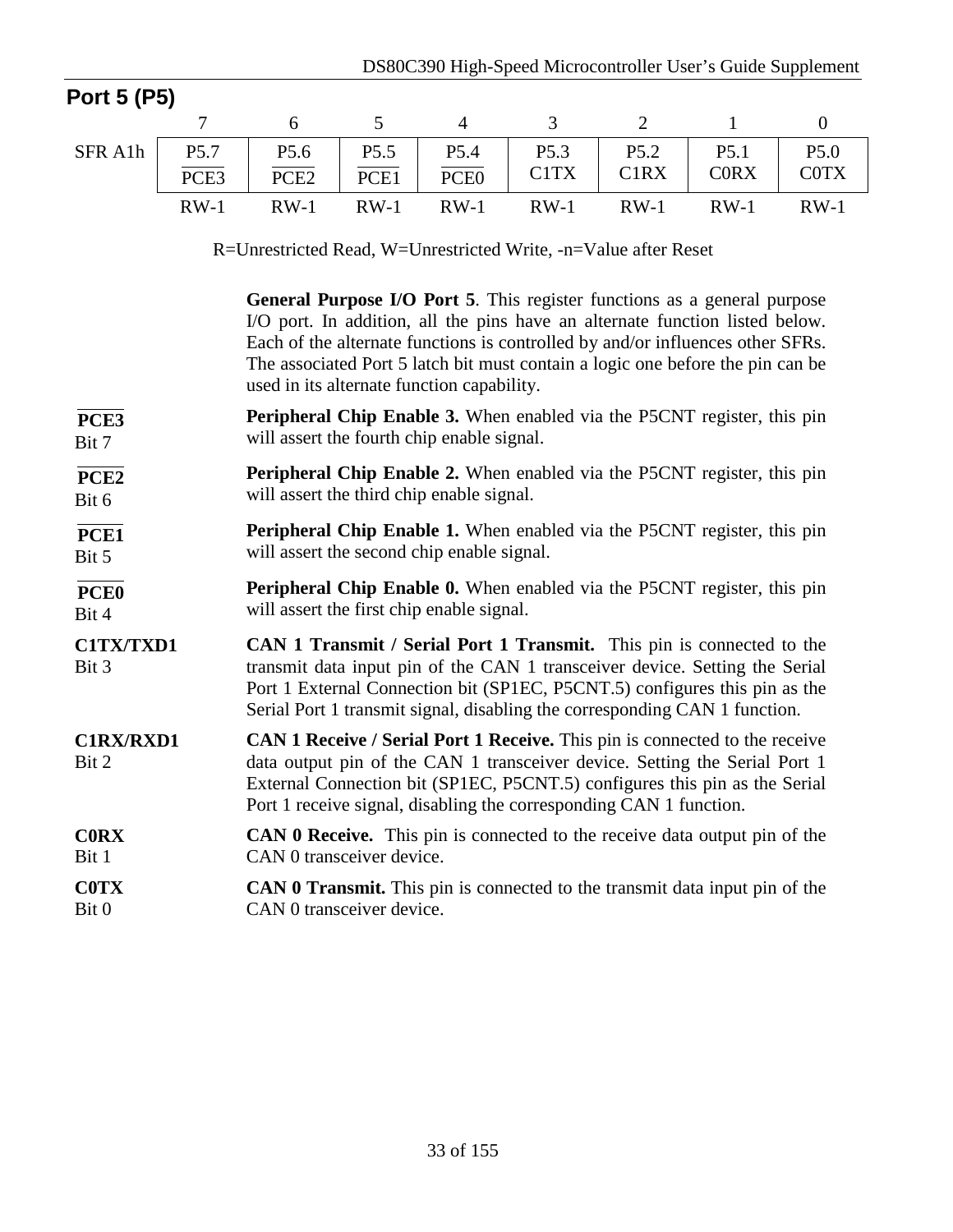|                                                                                            |        | <b>Port 5 Control Register (P5CNT)</b>                                                                                                                                                                                                                                                                                                                                                                                                                                            |        |                         |                     |                                                                       |              |                  |  |  |  |
|--------------------------------------------------------------------------------------------|--------|-----------------------------------------------------------------------------------------------------------------------------------------------------------------------------------------------------------------------------------------------------------------------------------------------------------------------------------------------------------------------------------------------------------------------------------------------------------------------------------|--------|-------------------------|---------------------|-----------------------------------------------------------------------|--------------|------------------|--|--|--|
|                                                                                            | 7      | 6                                                                                                                                                                                                                                                                                                                                                                                                                                                                                 | 5      | $\overline{4}$          | 3                   | $\overline{2}$                                                        | $\mathbf{1}$ | $\boldsymbol{0}$ |  |  |  |
| SFR A2h                                                                                    | CAN1BA | <b>CAN0BA</b>                                                                                                                                                                                                                                                                                                                                                                                                                                                                     | SP1EC  | $C1$ <sub>_</sub> $I/O$ | $CO$ <sub>I/O</sub> | P5CNT.2                                                               | P5CNT.1      | P5CNT.0          |  |  |  |
|                                                                                            | $RW-0$ | $RW-0$                                                                                                                                                                                                                                                                                                                                                                                                                                                                            | $RW-0$ | $RW-0$                  | $RW-0$              | $RT-1$                                                                | $RT-1$       | $RT-1$           |  |  |  |
| R=Unrestricted Read, W=Unrestricted Write, T=Timed Access Write Only, -n=Value after Reset |        |                                                                                                                                                                                                                                                                                                                                                                                                                                                                                   |        |                         |                     |                                                                       |              |                  |  |  |  |
| <b>CAN1BA</b><br>Bit 7                                                                     |        | <b>CAN 1 Bus Active.</b> The CAN1BA signal is a latched status bit that will be<br>set if the respective CAN1 I/O Enabled (P5CNT.4) bit is set and bus activity<br>detected on the CAN 1 bus. Once activity is detected and the bit is set, it will<br>remain set until cleared via application software or a reset.                                                                                                                                                              |        |                         |                     |                                                                       |              |                  |  |  |  |
| <b>CAN0BA</b><br>Bit 6                                                                     |        | <b>CAN 0 Bus Active.</b> The CAN0BA signal is a latched status bit that will be<br>set if the respective CAN0 I/O Enabled (P5CNT.3) bit is set and bus activity<br>detected on the CAN 0 bus. Once activity is detected and the bit is set, it will<br>remain set until cleared via application software or a reset.                                                                                                                                                              |        |                         |                     |                                                                       |              |                  |  |  |  |
| <b>SP1EC</b><br>Bit 5                                                                      |        | Serial Port 1 External Connections. This bit controls whether the Serial<br>Port 1 signals are asserted on P1.2/P1.3 or P5.2/P5.3. Rerouting the serial<br>port signals to Port 5 allows the use of both serial ports (but with the loss of<br>the CAN 1 interface) when Port 1 becomes a dedicated address bus during<br>demultiplexed addressing mode. Note that the corresponding port pins must<br>be set to 1 before they can be used in their serial port or CAN functions. |        |                         |                     |                                                                       |              |                  |  |  |  |
|                                                                                            |        | $0 =$ Serial Port 1 signals are routed to P1.2/P1.3.                                                                                                                                                                                                                                                                                                                                                                                                                              |        |                         |                     | Conditions: $\overline{MUX} = 0$ , SFR bit P1.2 = 1, SFR bit P1.3 = 1 |              |                  |  |  |  |
|                                                                                            |        | $1 =$ Serial Port 1 signals are routed to P5.2/P5.3                                                                                                                                                                                                                                                                                                                                                                                                                               |        |                         |                     | Conditions: $\overline{MUX} = 0$ , SFR bit P5.2 = 1, SFR bit P5.3 = 1 |              |                  |  |  |  |
| $C1$ <sub>I</sub> /O                                                                       |        |                                                                                                                                                                                                                                                                                                                                                                                                                                                                                   |        |                         |                     |                                                                       |              |                  |  |  |  |
| Bit 4                                                                                      |        | <b>CAN 1 I/O Enable.</b> This bit controls the function of port pins P5.2 and P5.3.<br>$0 =$ Port pins P5.2 and P5.3 function as general-purpose I/O pins. The alternate<br>Serial Port 1 transmit and receive functions on Port 5 are only possible when<br>this bit is cleared to 0.                                                                                                                                                                                            |        |                         |                     |                                                                       |              |                  |  |  |  |
|                                                                                            |        | $1 =$ Port pins P5.2 and P5.3 are dedicated to the CAN 1 receive and transmit<br>functions.                                                                                                                                                                                                                                                                                                                                                                                       |        |                         |                     |                                                                       |              |                  |  |  |  |
| $C0$ <sub>I/O</sub>                                                                        |        | <b>CAN 0 I/O Enable.</b> This bit controls the function of port pins P5.0 and P5.1.                                                                                                                                                                                                                                                                                                                                                                                               |        |                         |                     |                                                                       |              |                  |  |  |  |
| Bit 3                                                                                      |        | $0 =$ Port pins P5.0 and P5.1 function as general-purpose I/O pins.                                                                                                                                                                                                                                                                                                                                                                                                               |        |                         |                     |                                                                       |              |                  |  |  |  |
|                                                                                            |        | $1 =$ Port pins P5.0 and P5.1 are dedicated to the CAN 0 receive and transmit<br>functions.                                                                                                                                                                                                                                                                                                                                                                                       |        |                         |                     |                                                                       |              |                  |  |  |  |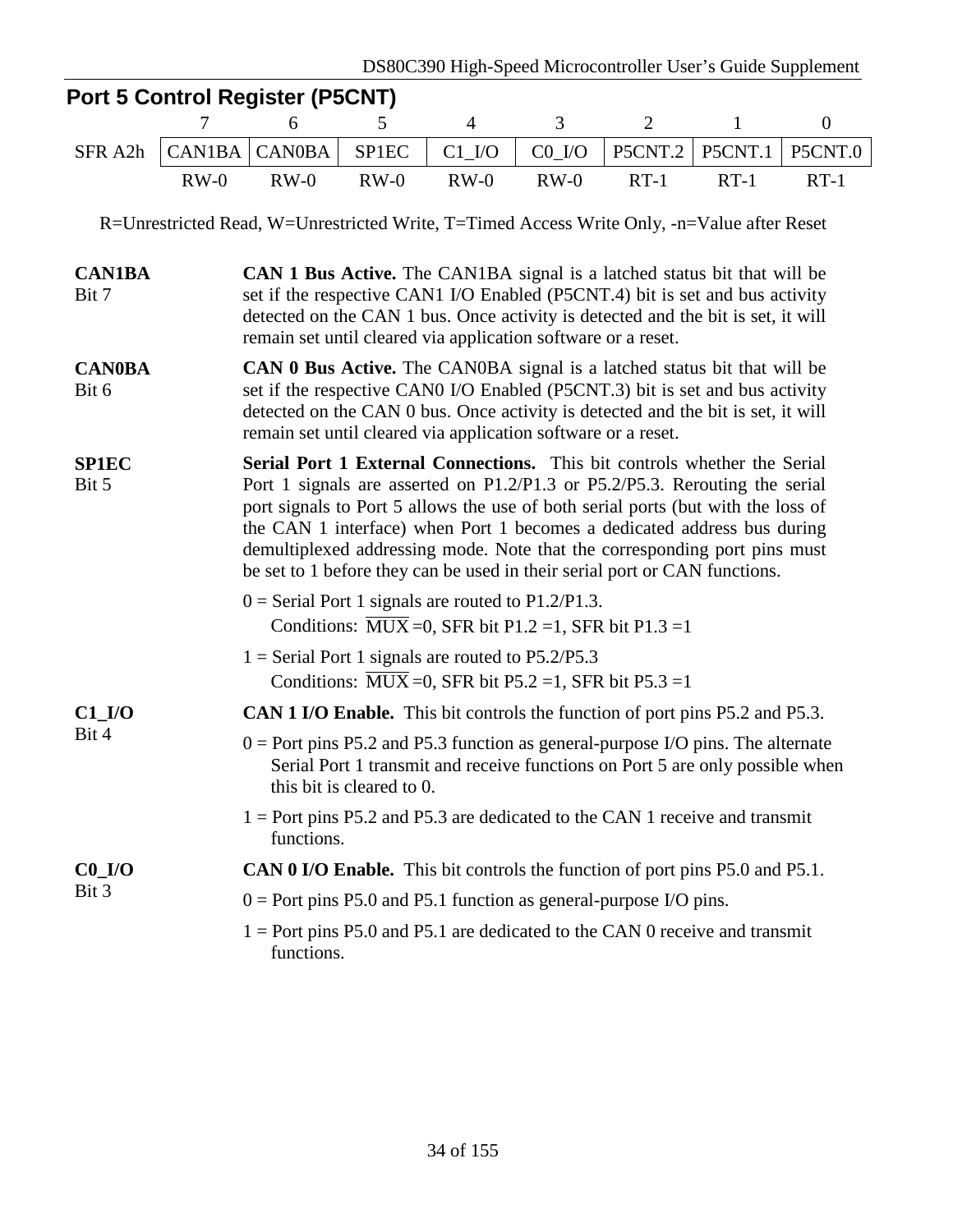# **P5CNT.2-**

**P4CNT.0**

### **Port Pin P5.7-P5.4 Configuration Control Bits**

These bits, in conjunction with the P4CNT register, control which Port 5 pins (if any) are used for PCEx decoding as shown in the table below. The memory range addressable by each PCEx signal is a function of the total number of address lines (A19-A16) established by the P4CNT register. Note that the chip enable range when using A0-A15 is 32 KB instead of the expected 64 KB. This is to allow the use of more common 32 KB memory devices rather than 64 KB devices.

| <b>P5CNT.2-0</b> |                  |                  |                  |                  |
|------------------|------------------|------------------|------------------|------------------|
|                  | P <sub>5.7</sub> | <b>P5.6</b>      | P5.5             | P4.4             |
| 000              | $\rm LO$         | $\rm LO$         | $\rm LO$         | $VO$             |
| 100              | $\rm LO$         | $VO$             | $\rm LO$         | PCE <sub>0</sub> |
| 101              | I/O              | $\rm LO$         | PCE <sub>1</sub> | PCE <sub>0</sub> |
| 110              | I/O              | PCE <sub>2</sub> | PCE <sub>1</sub> | PCE <sub>0</sub> |
| 111              | PCE3             | PCE2             | PCE <sub>1</sub> |                  |

The memory range addressable by each PCEx signal is a function of the total number of address lines (A19-A16) established by the P4CNT register. Note that the chip enable range when using A0-A15 is 32 KB instead of the expected 64 KB. This is to allow the use of more common 32 KB memory devices rather than 64 KB devices.

|                  | <b>Port 4 Pin Function</b> |                  |                  |                  |  |  |  |  |
|------------------|----------------------------|------------------|------------------|------------------|--|--|--|--|
| <b>P4CNT.5-3</b> | PCE <sub>0</sub>           | PCE <sub>1</sub> | PCE <sub>2</sub> | PCE <sub>3</sub> |  |  |  |  |
| 000              | $0 - 32KB$                 | $32 - 64KB$      | 64 - 96KB        | 96 - 128KB       |  |  |  |  |
| 100              | $0 - 128KB$                | 128 - 256KB      | 256 - 384KB      | 384 - 512KB      |  |  |  |  |
| 101              | $0 - 256KB$                | 256 - 512KB      | 512 - 768KB      | 768KB - 1MB      |  |  |  |  |
| 110              | $0 - 512KB$                | $512 - 1MB$      | $1 - 1.5MB$      | $1.5 - 2MB$      |  |  |  |  |
| 111              | 0 - 1MB                    | $1 - 2M$         | $2 - 3MB$        | $3 - 4MB$        |  |  |  |  |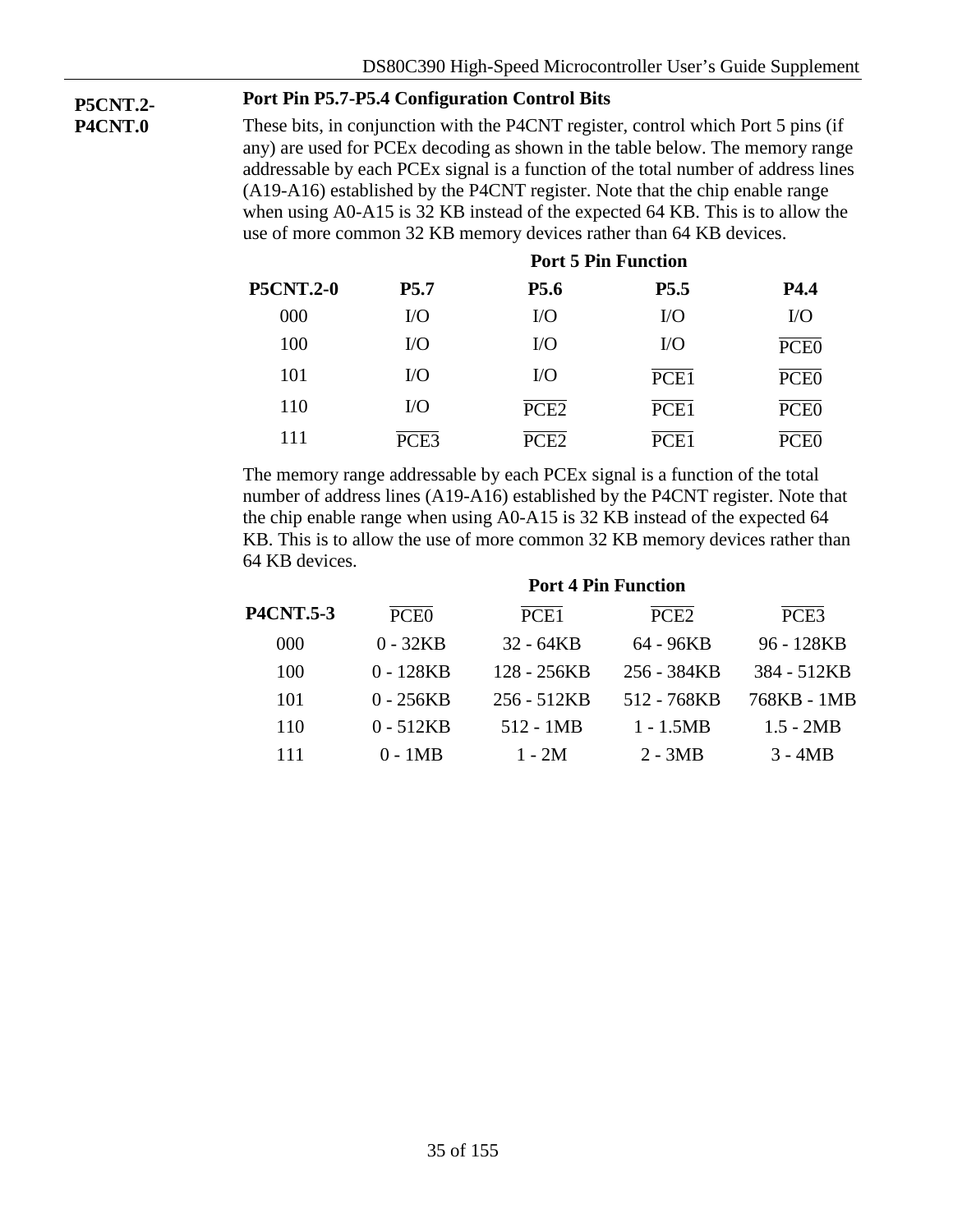|                        |             | <b>CAN 0 Control Register (C0C)</b>                                                                                                                                                                                                                                                                                                                                                                                                                                                                                             |            |                |             |                |              |                  |  |  |  |
|------------------------|-------------|---------------------------------------------------------------------------------------------------------------------------------------------------------------------------------------------------------------------------------------------------------------------------------------------------------------------------------------------------------------------------------------------------------------------------------------------------------------------------------------------------------------------------------|------------|----------------|-------------|----------------|--------------|------------------|--|--|--|
|                        |             | 6                                                                                                                                                                                                                                                                                                                                                                                                                                                                                                                               | 5          | $\overline{4}$ | 3           | $\overline{2}$ | $\mathbf{1}$ | $\boldsymbol{0}$ |  |  |  |
| SFR A3h                | <b>ERIE</b> | <b>STIE</b>                                                                                                                                                                                                                                                                                                                                                                                                                                                                                                                     | <b>PDE</b> | <b>SIESTA</b>  | <b>CRST</b> | <b>AUTOB</b>   | <b>ERCS</b>  | <b>SWINT</b>     |  |  |  |
|                        | $RW-0$      | $RW-0$                                                                                                                                                                                                                                                                                                                                                                                                                                                                                                                          | $RW-0$     | $RW-0$         | $RT-1$      | $RW-0$         | $RW-0$       | $RW-1$           |  |  |  |
|                        |             | R=Unrestricted Read, W=Unrestricted Write, T=Timed Access Write Only, -n=Value after Reset                                                                                                                                                                                                                                                                                                                                                                                                                                      |            |                |             |                |              |                  |  |  |  |
| <b>ERIE</b>            |             | <b>CAN 0 Error Interrupt Enable.</b>                                                                                                                                                                                                                                                                                                                                                                                                                                                                                            |            |                |             |                |              |                  |  |  |  |
| Bit 7                  |             | $0 = CAN$ 0 Error Interrupt is disabled.                                                                                                                                                                                                                                                                                                                                                                                                                                                                                        |            |                |             |                |              |                  |  |  |  |
|                        |             | $1 =$ Setting this bit while the COIE bit (EIE.6) and Global Interrupt Enable<br>bits (IE.7) are set will generate an interrupt if the CAN 0 Bus Off<br>(BUSOFF) or CAN 0 Error Count Exceeded bit (CECE) bits are set.                                                                                                                                                                                                                                                                                                         |            |                |             |                |              |                  |  |  |  |
| <b>STIE</b>            |             | <b>CAN 0 Status Interrupt Enable.</b>                                                                                                                                                                                                                                                                                                                                                                                                                                                                                           |            |                |             |                |              |                  |  |  |  |
| Bit 6                  |             | $0 = CAN$ 0 Status Interrupt is disabled.                                                                                                                                                                                                                                                                                                                                                                                                                                                                                       |            |                |             |                |              |                  |  |  |  |
|                        |             | $1 =$ If the COIE bit (EIE.6) is set, an interrupt will be generated if the CAN 0<br>Transmit Status bit (TXS), Receive Status bit (RXS) or the Wake-Up<br>Status bit (WKS) is set. An interrupt will also be generated if the Status<br>Error bits (ER2-0) changes to a non-000b or non-111b state.                                                                                                                                                                                                                            |            |                |             |                |              |                  |  |  |  |
| <b>PDE</b><br>Bit 5    |             | <b>CAN 0 Power Down Enable.</b> Setting this bit places the CAN 0 module into its<br>lowest power mode. The module will enter Power Down mode immediately upon<br>setting this bit, or following the completion of the current reception, transmission,<br>arbitration failure, or error condition on CAN 0. Software can poll the PDE bit to<br>ascertain whether the microcontroller has entered Power Down mode (PDE=1) or<br>is waiting for a current CAN operation to complete (PDE=0) before entering<br>Power Down Mode. |            |                |             |                |              |                  |  |  |  |
|                        |             | Power Down mode is exited by clearing the PDE bit or by any reset of the<br>microcontroller. The CAN 0 module will resume operation after the receipt of 11<br>consecutive recessive bits.                                                                                                                                                                                                                                                                                                                                      |            |                |             |                |              |                  |  |  |  |
|                        |             | The Wake-Up Status bit, WKS, is a logical OR of this bit and the SIESTA bit.                                                                                                                                                                                                                                                                                                                                                                                                                                                    |            |                |             |                |              |                  |  |  |  |
| <b>SIESTA</b><br>Bit 4 |             | <b>CAN 0 Siesta Mode Enable.</b> Setting this bit places the CAN 0 module into a low<br>power mode. The module will enter Siesta mode immediately upon setting this<br>bit, or following the completion of the current reception, transmission, arbitration<br>failure, or error condition on CAN 0. Software can poll the SIESTA bit to<br>ascertain whether the microcontroller has entered Siesta mode (SIESTA = 1) or is<br>waiting for a current CAN operation to complete (SIESTA $=$ 0) before entering<br>Siesta Mode.  |            |                |             |                |              |                  |  |  |  |
|                        |             | Siesta mode is exited by clearing the Siesta bit, detecting CAN 0 bus activity, or<br>setting either the CRST or SWINT bits to 1. The CAN 0 module will begin<br>operation after the receipt of 11 consecutive recessive bits.                                                                                                                                                                                                                                                                                                  |            |                |             |                |              |                  |  |  |  |
|                        |             | The Wake-Up Status bit, WKS, is a logical OR of this bit and the PDE bit.                                                                                                                                                                                                                                                                                                                                                                                                                                                       |            |                |             |                |              |                  |  |  |  |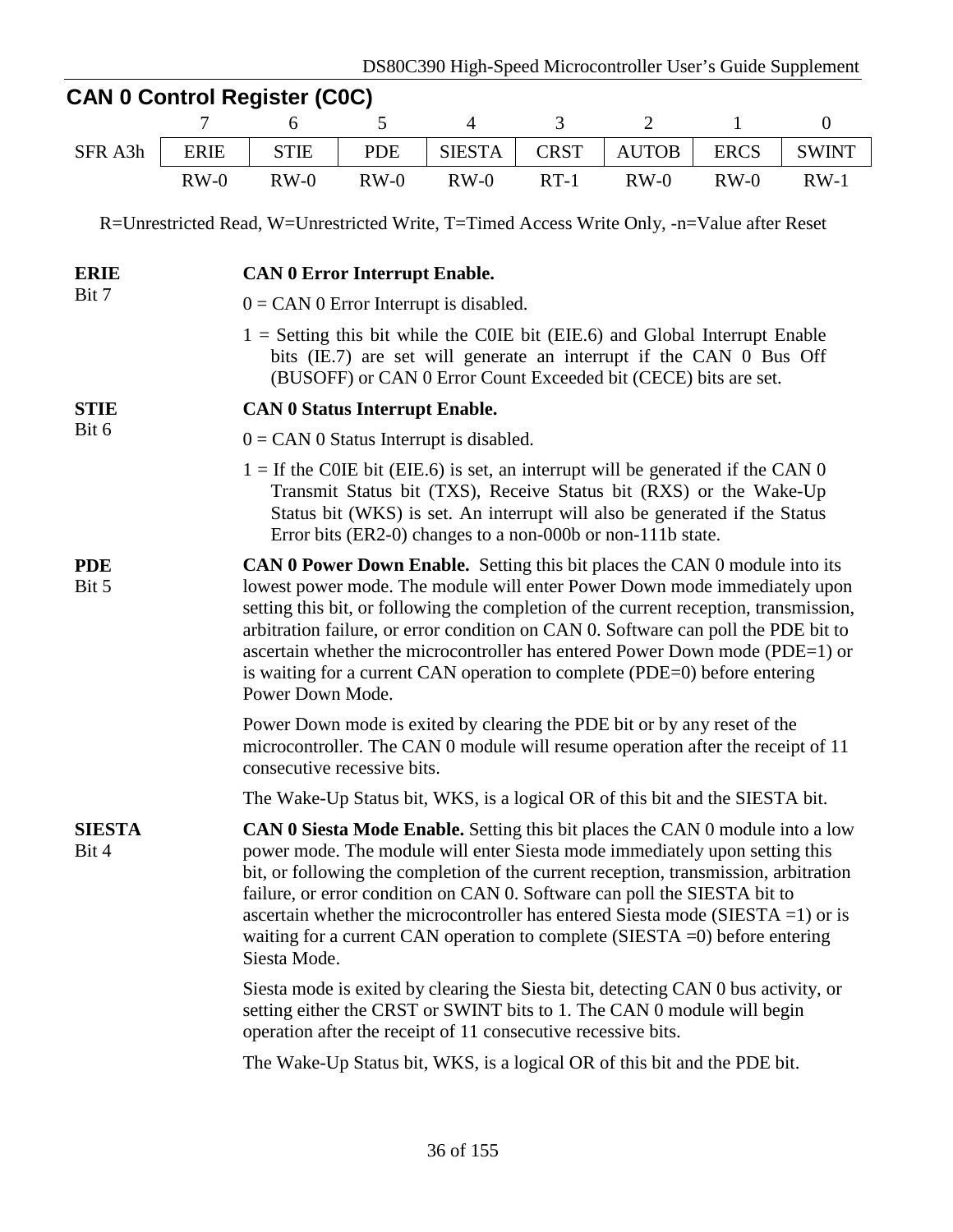| <b>CRST</b><br>Bit 3  | CAN 0 Reset. Setting this bit via a Timed Access write will reset all CAN 0<br>registers in the SFR map to their reset default states. The module will reset the<br>registers immediately upon setting this bit, or following the completion of the<br>current reception, transmission, arbitration failure, or error condition on CAN 0.<br>Software can poll the CRST bit to ascertain whether the microcontroller has<br>successfully reset the registers $(CRST = 1)$ or is waiting for a current CAN<br>operation to complete (CRST $=0$ ) before resetting the registers. Setting the CRST<br>bit also clears the transmit and receive error counters and sets the SWINT bit.                                                                                                                                                                                                                                                                                                                                                                                                                                                             |
|-----------------------|-------------------------------------------------------------------------------------------------------------------------------------------------------------------------------------------------------------------------------------------------------------------------------------------------------------------------------------------------------------------------------------------------------------------------------------------------------------------------------------------------------------------------------------------------------------------------------------------------------------------------------------------------------------------------------------------------------------------------------------------------------------------------------------------------------------------------------------------------------------------------------------------------------------------------------------------------------------------------------------------------------------------------------------------------------------------------------------------------------------------------------------------------|
|                       | CRST must be cleared by software to remove the CAN reset. The state of the<br>SWINT and BUSOFF bits determines the action of the device when the CRST bit<br>is cleared.                                                                                                                                                                                                                                                                                                                                                                                                                                                                                                                                                                                                                                                                                                                                                                                                                                                                                                                                                                        |
| <b>AUTOB</b><br>Bit 2 | <b>CAN 0 Autobaud.</b> Setting this bit allows the CAN 0 module to establish proper<br>CAN bus timing without disrupting the normal data flow between other nodes on<br>the CAN Bus. When in the autobaud mode, incoming data on the CORX pin is<br>internally ANDed with transmit data generated by the CAN 0 module. An internal<br>loop back feeds this combined data stream back into the input of the CAN 0<br>module. At the same time, COTX pin is placed into a recessive state to prevent<br>driving non-synchronized data (creating CAN Bus errors to other nodes) while<br>attempting to synchronize the processor with the CAN Bus.                                                                                                                                                                                                                                                                                                                                                                                                                                                                                                 |
|                       | With $AUTOB = 1$ , the microcontroller auto-baud algorithm will make use of the<br>CAN 0 Status Register RXS and error status bits to determine when a message is<br>successfully received (when $AUTOB = 1$ , a successful receive does not require a<br>store). Each successive baud rate attempt is proceeded by the microcontroller<br>clearing the transmit and receive error counters via a write of 00h to the Transmit<br>Error SFR Register and a read of the CAN 0 Status Register to clear the previous<br>Status Change Interrupt. Note that a write to the Transmit Error SFR Register<br>automatically resets the CAN fault confinement state machine to an initial (error<br>active) state if the error counters are cleared to 00h. If, however, the error counters<br>are programmed to a value greater than 128, the CAN module will be in a error<br>passive state. Appropriate flags are set when the error counter is written with any<br>value. A write of the Status Register is also used to remove the previous error<br>value in the ER2-0 bits. Clearing the error counters will also clear the CECE bit, if<br>set. |
|                       | When BUSOFF $= 1$ , software is prohibited from writing to the error counters by<br>virtue of the fact that the SWINT bit is also forced to a 0 state during the period<br>that the CAN module performs a bus recovery and power up sequence. Once the<br>CAN module has removed itself from the Bus Off condition it will also clear<br>$BUSOFF = 0$ , set SWINT = 1, and will clear both the transmit and receive error<br>counters to 00h.                                                                                                                                                                                                                                                                                                                                                                                                                                                                                                                                                                                                                                                                                                   |
| <b>ERCS</b><br>Bit 1  | <b>CAN 0 Error Count Select.</b> This bit selects the number of transmit or receive<br>errors that will cause the CAN 0 Error Count Exceeded bit, CECE (C0S.6), to be<br>set.                                                                                                                                                                                                                                                                                                                                                                                                                                                                                                                                                                                                                                                                                                                                                                                                                                                                                                                                                                   |
|                       | $0 =$ CECE bit set when the transmit or receive error counters exceed 95 errors.<br>$1 =$ CECE bit set when the transmit or receive error counters exceed 127 errors.                                                                                                                                                                                                                                                                                                                                                                                                                                                                                                                                                                                                                                                                                                                                                                                                                                                                                                                                                                           |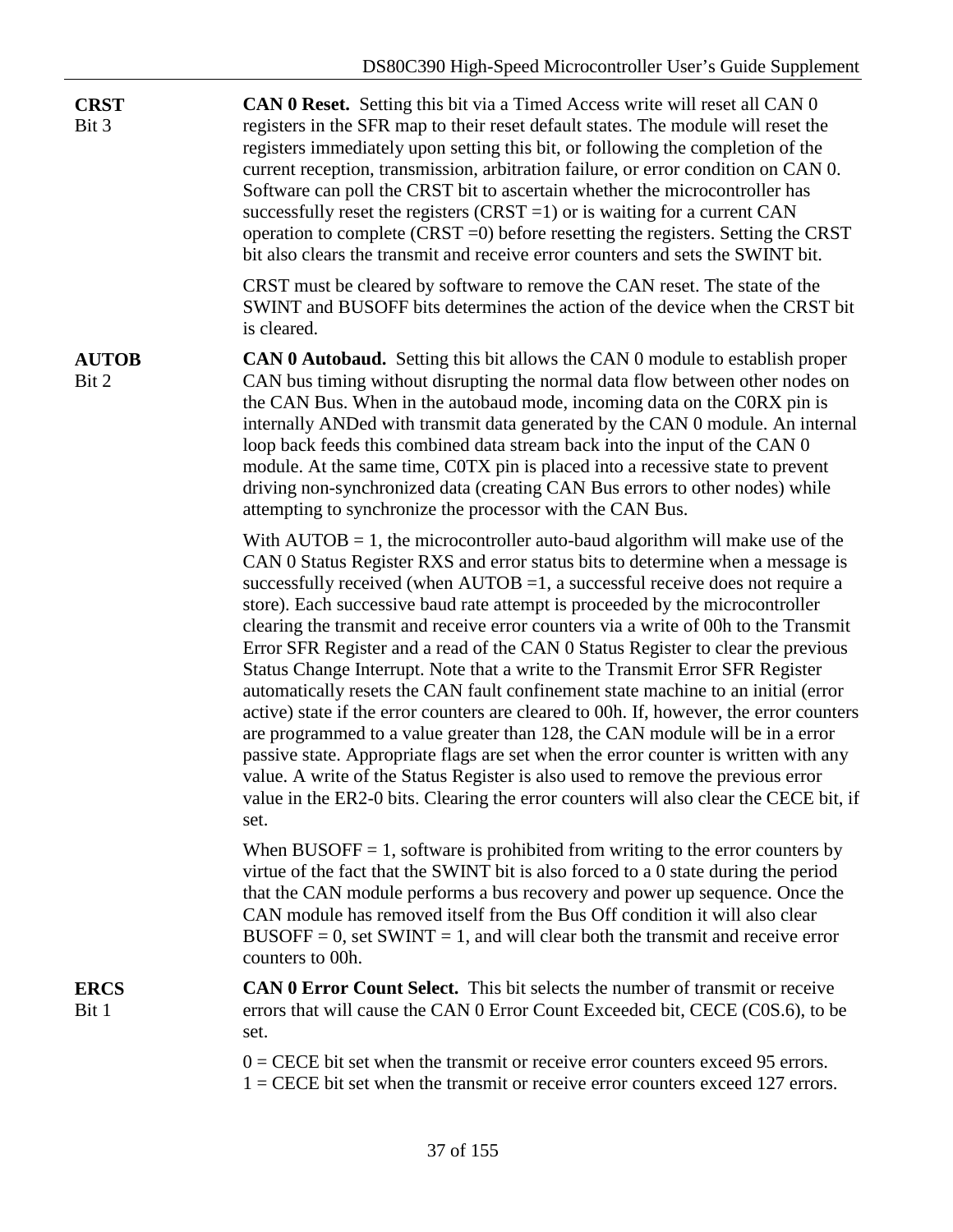| <b>SWINT</b><br>Bit 0 | <b>CAN 0 Software Initialization Enable.</b> This bit enables $(SWINT=1)$ and<br>disables (SWINT=0) software write access to the first 16 bytes of the CAN 0<br>MOVX SRAM. These bytes contain the CAN 0 Control/Status/Mask Registers.<br>Read access to all bytes in the CAN 0 MOVX SRAM is permitted at all times,<br>regardless of the state of the SWINT bit.                                                                                                                                                                                                    |  |  |  |  |  |  |
|-----------------------|-----------------------------------------------------------------------------------------------------------------------------------------------------------------------------------------------------------------------------------------------------------------------------------------------------------------------------------------------------------------------------------------------------------------------------------------------------------------------------------------------------------------------------------------------------------------------|--|--|--|--|--|--|
|                       | Setting SWINT=1 disables CAN 0 Bus activity, allowing software access to the<br>CAN 0 Control/Status/Mask Registers without corrupting CAN Bus transmission<br>or reception. A special lockout procedure delays the internal assertion of the<br>SWINT bit until all CAN 0 activity has ceased. The following procedure must be<br>followed when setting the SWINT bit to prevent the accidental corruption of CAN<br>Bus activity:                                                                                                                                   |  |  |  |  |  |  |
|                       | 1. Write a 1 to the SWINT bit, starting the internal process to enter the software<br>initialization process.                                                                                                                                                                                                                                                                                                                                                                                                                                                         |  |  |  |  |  |  |
|                       | 2. Poll the SWINT bit until it is set. The lockout circuit will hold SWINT=0 if it<br>detects a reception, transmission, or arbitration in progress. When one of these<br>conditions ceases, or if an error occurs, the CAN module will set SWINT=1,<br>indicating that the CAN module is disabled and software can now write to the<br>first 16 bytes of the CAN 0 MOVX SRAM. Attempts to modify the first 16<br>bytes of the CAN 0 MOVX SRAM while SWINT=0 will fail, leaving the<br>bytes unchanged.                                                               |  |  |  |  |  |  |
|                       | The SWINT bit controls access to several other bits and registers. The CAN 0<br>Transmit Error Register (C0TE; A6h) and CAN 0 Receive Error Register<br>(C0RE;A7h) are only modifiable while SWINT=1. Setting SWINT=1<br>automatically clears the SIESTA bit, and attempts to set SWINT=1 and<br>SIESTA=1 in the same write to the COC register will result in SWINT=1 and<br>SIESTA=0.                                                                                                                                                                               |  |  |  |  |  |  |
|                       | The BUSOFF bit has a direct interaction with the SWINT bit. When a Bus Off<br>condition is detected (BUSOFF=1), the CAN module will automatically clear<br>SWINT=0 and initiate a bus recovery and power-up sequence. Write access to the<br>SWINT bit is prohibited until the Bus Off condition has been cleared and<br>BUSOFF has been reset to 0.                                                                                                                                                                                                                  |  |  |  |  |  |  |
|                       | The SWINT bit is also set automatically following a system reset, the setting of<br>the CRST bit in the CAN 0 Control Register, or programming the CAN Bus<br>Timing Registers (C0BT0, C0BT1 in the MOVX SRAM) to 00h (an invalid<br>state). As a precaution against utilizing the CAN with invalid bus timing, the<br>SWINT bit cannot be cleared while C0BT0=C0BT1=00h. When this bit is<br>cleared, the CAN 0 module will initiate a CAN Bus synchronization after the<br>CAN module executes a power-up sequence (reception of 11 consecutive<br>recessive bits.) |  |  |  |  |  |  |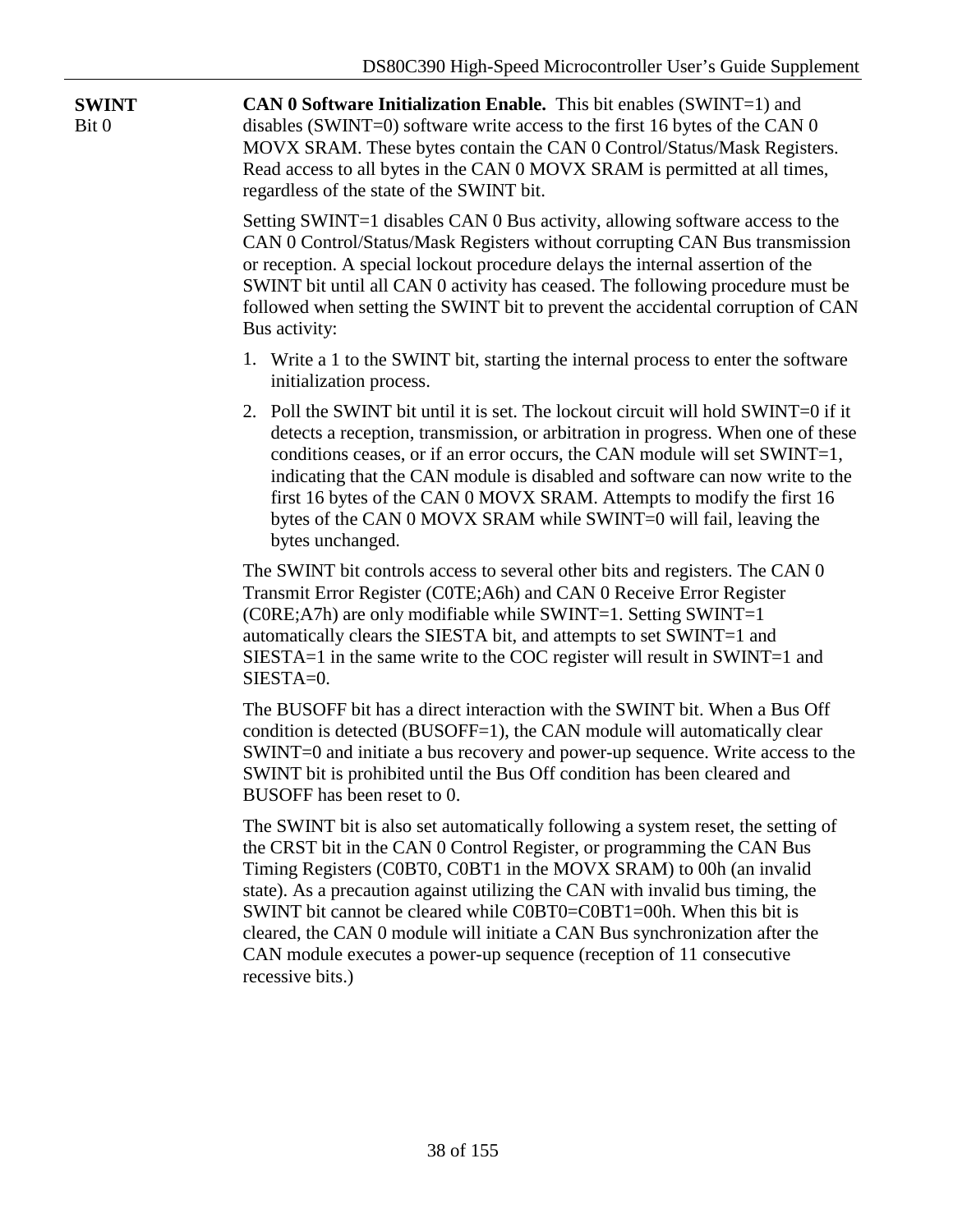| <b>CAN 0 Status Register (C0S)</b> |                                                                                                                                                                                                                                                                                                                                                                                                                                                                                                                                                          |                      |            |                |                                                                                                                                                                                                                                                                                                                                                                                                                                                                                                                                                                                                                                                                                                                                                                                                                                                             |                 |                 |                  |  |  |
|------------------------------------|----------------------------------------------------------------------------------------------------------------------------------------------------------------------------------------------------------------------------------------------------------------------------------------------------------------------------------------------------------------------------------------------------------------------------------------------------------------------------------------------------------------------------------------------------------|----------------------|------------|----------------|-------------------------------------------------------------------------------------------------------------------------------------------------------------------------------------------------------------------------------------------------------------------------------------------------------------------------------------------------------------------------------------------------------------------------------------------------------------------------------------------------------------------------------------------------------------------------------------------------------------------------------------------------------------------------------------------------------------------------------------------------------------------------------------------------------------------------------------------------------------|-----------------|-----------------|------------------|--|--|
|                                    |                                                                                                                                                                                                                                                                                                                                                                                                                                                                                                                                                          | 6                    | 5          | $\overline{4}$ | 3                                                                                                                                                                                                                                                                                                                                                                                                                                                                                                                                                                                                                                                                                                                                                                                                                                                           | $\mathfrak{2}$  | $\mathbf{1}$    | $\boldsymbol{0}$ |  |  |
| SFR A4h                            | <b>BUSOFF</b>                                                                                                                                                                                                                                                                                                                                                                                                                                                                                                                                            | <b>CECE</b>          | <b>WKS</b> | <b>RXS</b>     | <b>TXS</b>                                                                                                                                                                                                                                                                                                                                                                                                                                                                                                                                                                                                                                                                                                                                                                                                                                                  | ER <sub>2</sub> | ER <sub>1</sub> | ER <sub>0</sub>  |  |  |
|                                    | $R-0$                                                                                                                                                                                                                                                                                                                                                                                                                                                                                                                                                    | $R-0$                | $R-0$      | $RW-0$         | $RW-0$                                                                                                                                                                                                                                                                                                                                                                                                                                                                                                                                                                                                                                                                                                                                                                                                                                                      | $R-0$           | $R-0$           | $R-0$            |  |  |
|                                    |                                                                                                                                                                                                                                                                                                                                                                                                                                                                                                                                                          |                      |            |                | R=Unrestricted Read, W=Unrestricted Write, -n=Value after Reset                                                                                                                                                                                                                                                                                                                                                                                                                                                                                                                                                                                                                                                                                                                                                                                             |                 |                 |                  |  |  |
| <b>BUSOFF</b><br>Bit 7             | <b>CAN 0 Bus Off.</b> When BUSOFF = 1, the CAN 0 Bus is disabled and is not<br>capable of receiving or transmitting messages. This condition is the result of the<br>transmit error counter reaching a count of 256. When the CAN 0 module detects<br>an error count of 256 the CAN module will automatically set BUSOFF $= 1$ and<br>clear SWINT = $0$ .<br>BUSOFF is cleared to a 0 to enable CAN 0 Bus activity when the CAN module                                                                                                                   |                      |            |                |                                                                                                                                                                                                                                                                                                                                                                                                                                                                                                                                                                                                                                                                                                                                                                                                                                                             |                 |                 |                  |  |  |
|                                    |                                                                                                                                                                                                                                                                                                                                                                                                                                                                                                                                                          |                      |            |                | completes both the busoff recovery $(128 \times 11)$ consecutive recessive bits) and the<br>power-up sequence (11 consecutive recessive bits). Once the CAN module has<br>completed this relationship it will set $SWINT = 1$ and will enter into the software<br>initialization state. Once software has cleared SWINT to a 0, the CAN module<br>will be enabled to transmit and receive messages. When BUSOFF = 0, the CAN $0$<br>Bus is enabled to receive or transmit messages. A change in the state of BUSOFF<br>from a previous 0 to a 1 will generate an interrupt if the ERIE, COIE and EA<br>register bits are set. All microcontroller writes to the SWINT bit are disabled<br>when $\text{BUSOFF} = 1$ . Both the transmit and receive error counters are cleared to<br>00h when the Bus Off condition is cleared by the CAN module (BUSOFF=0). |                 |                 |                  |  |  |
| <b>CECE</b><br>Bit 6               |                                                                                                                                                                                                                                                                                                                                                                                                                                                                                                                                                          |                      |            |                | <b>CAN 0 Error Count Exceeded.</b> This bit operates in one of two modes,                                                                                                                                                                                                                                                                                                                                                                                                                                                                                                                                                                                                                                                                                                                                                                                   |                 |                 |                  |  |  |
|                                    | depending on the state of the ERCS bit in the CAN 0 Control Register.<br><b>ERCS</b> = $\theta$ (Error count limit=96) In this mode when CECE=1, the interrupt<br>flag indicates that either the CAN 0 Transmit Error Counter or the CAN 0<br>Receive Error Counter has reached an error count of 96, which represents an<br>exceptionally high number of errors. CECE=0 indicates that both error<br>counters have an error count of less than 96. A 0 to 1 transition of CECE will<br>generate an interrupt if the ERIE, COIE and IE SFR bits are set. |                      |            |                |                                                                                                                                                                                                                                                                                                                                                                                                                                                                                                                                                                                                                                                                                                                                                                                                                                                             |                 |                 |                  |  |  |
|                                    |                                                                                                                                                                                                                                                                                                                                                                                                                                                                                                                                                          | IE SFR bits are set. |            |                | <b>ERCS</b> = 1 (Error count limit=128) In this mode when CECE=1, the interrupt<br>flag indicates that either the CAN 0 Transmit Error Counter or the CAN 0<br>Receive Error Counter has reached an error count of 128, which represents an<br>exceptionally high number of errors. CECE $= 0$ indicates that the current<br>Transmit Error Counter and Receive Error Counter both have an error count<br>of less than 128. A change in the state of CECE from either a previous 0 to a<br>1 or from a previous 1 to 0 will generate an interrupt if the ERIE, COIE and                                                                                                                                                                                                                                                                                     |                 |                 |                  |  |  |
| <b>WKS</b><br>Bit 5                |                                                                                                                                                                                                                                                                                                                                                                                                                                                                                                                                                          |                      |            |                | <b>CAN 0 Wake-up Status.</b> When WKS=1, the CAN 0 module is in either SIESTA<br>or Power Down mode. Clearing both the SIESTA and PDE bits will force the<br>WKS=0. A change in the state of WKS from a previous 1 to 0 will generate an<br>interrupt if the STIE, COIE and IE SFR bits are set.                                                                                                                                                                                                                                                                                                                                                                                                                                                                                                                                                            |                 |                 |                  |  |  |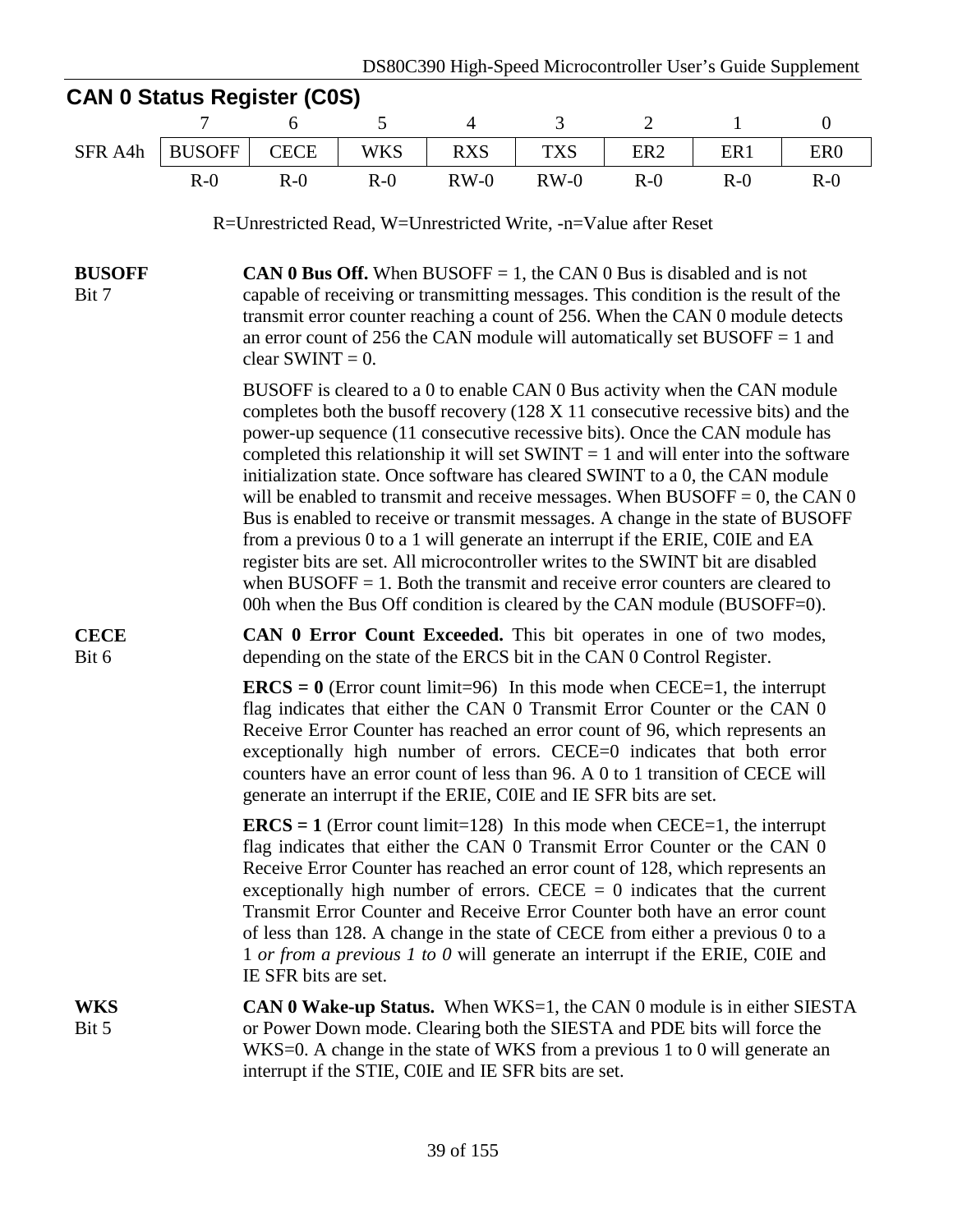**CAN 0 Receive Status.** This bit indicates whether or not messages have been received since the last read of the CAN 0 Status Register. RXS is only set by the CAN 0 logic and must be cleared by the Microcontroller software, the CRST bit, or a system Reset.

**RXS** Bit 4

- $1 =$ The meaning of RXS=1 is dependent on the Autobaud bit, AUTOB.
	- $AUTOB=0$ ,  $RXS = 1$  indicates that a message has been both successfully received and stored in one of the message centers by CAN 0 since the last read of the CAN 0 Status Register.
	- $AUTOB=1$ ,  $RXS = 1$  indicates that a message has been successfully received by CAN 0 since the last read of the CAN 0 Status Register. Note that messages that are successfully received without errors but do not pass the arbitration filtering will still set the RXS bit.
- $0 = No$  messages have been successfully received since the last read of the CAN 0 Status Register.

When STIE= 1 and the RXS bit transitions from 0 to 1, the CAN Interrupt Register (C0IR;A5h) will change to 01h to indicate a pending interrupt due to a change in the CAN Status Register(C0S;A4h). Reading any bit in the C0S register will clear the pending interrupt, causing the COIR register to change to 00h if no interrupts are pending or the appropriate value if a lower priority message center interrupt is pending. If a second successful reception is detected prior to or after the clearing of the RXS bit in the Status Register, a second status change interrupt flag will be set, issuing a second interrupt. Each new successful reception will generate an interrupt request independent of the previous state of the RXS bit, as long as the CAN Status Register has been read to clear the previous status change interrupt flag. Note that if software changes RXS from 0 to 1, an artificial Status Change Interrupt (STIE=1) will be generated. Thus, if RXS was previously set to 0 and a reception was successful, RXS will be set to 1 and an enabled interrupt may be asserted. An interrupt may be asserted (if enabled) if software changes RXS from 0 to 1. If RXS was previously set to 1 and a reception was successful, RXS remains set and an interrupt may be asserted if enabled. No interrupt will be asserted if software attempts to set RXS=1 while the bit is already set.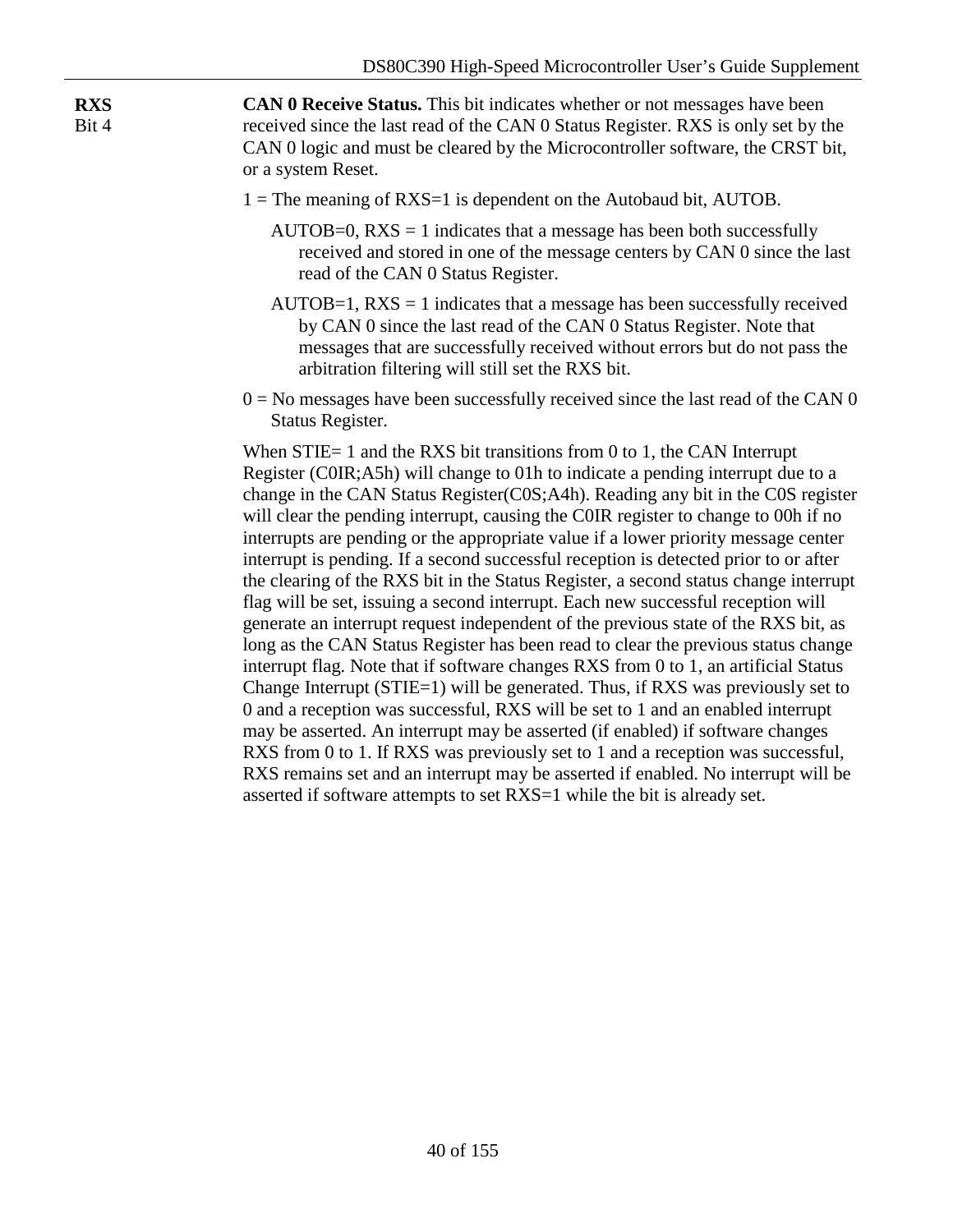**TXS** Bit 3

**CAN 0 Transmit Status.** This bit indicates whether or not one or more messages have been successfully transmitted since the last read of the CAN 0 Status Register. TXS is only set by the CAN 0 logic and is not cleared by the CAN controller but is only cleared via software, the CRST bit, or a system Reset.

- $1 = A$  message has been successfully transmitted by CAN 0 (error free and acknowledged) since the last read of the CAN 0 Status Register.
- $0 = No$  messages have been successfully transmitted since the last read of the CAN 0 Status Register.

When STIE= 1 and the TXS bit transitions from 0 to 1, the CAN Interrupt Register (C0IR;A5h) will change to 01h to indicate a pending interrupt due to a change in the CAN Status Register. Reading any bit in the C0S register will clear the pending interrupt, causing C0IR to change to 00h if no interrupts are pending or the appropriate value if a lower priority message center interrupt is pending. If a second successful reception is detected prior to or after the clearing of the RXS bit in the Status Register, a second status change interrupt flag will be set, issuing a second interrupt. Each new successful reception will generate an interrupt request independent of the previous state of the RXS bit, as long as the CAN Status Register has been read to clear the previous status change interrupt flag. Note that if software changes TXS from 0 to 1, an artificial Status Change Interrupt (STIE=1) will be generated. Thus, if TXS was previously set to 0 and a reception was successful, TXS will be set to 1 and an enabled interrupt may be asserted. An interrupt may be asserted (if enabled) if software changes TXS from 0 to 1. If TXS was previously set to 1 and a reception was successful, TXS remains set and an interrupt may be asserted if enabled. No interrupt will be asserted if software attempts to set TXS while it is already set.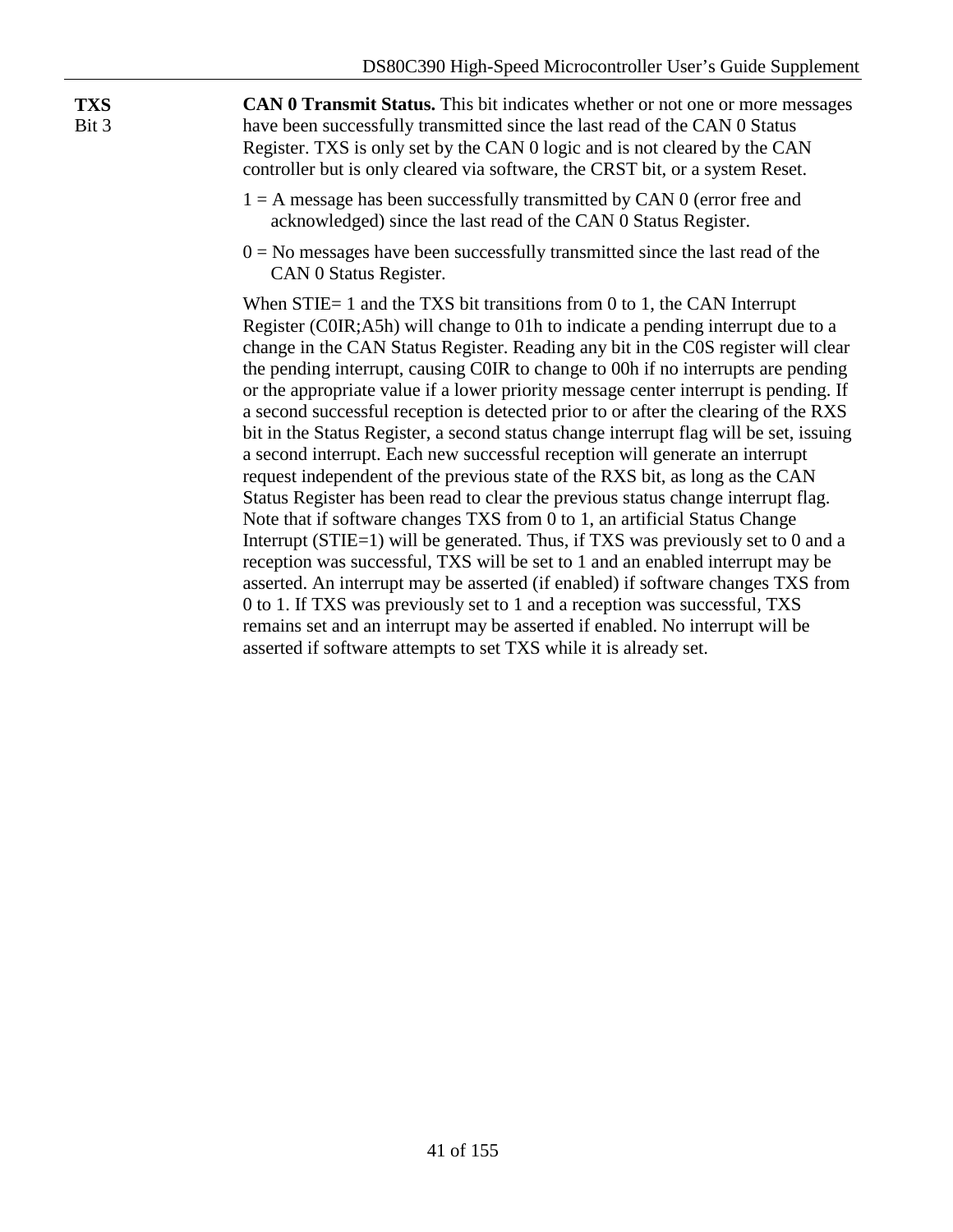Bit 2-0 **CAN 0 Bus Error Status.** These bits indicate the type of error, if any, detected in the last CAN 0 Bus Frame. These bits will be reset to the 111b state following any read of the C0S register (when SWINT=0), allowing software to determine if a new error has been received since the last read of this register. The ER2-0 bits are read only.

**ER2-0**

If enabled, an interrupt will be generated any time the ER2-0 bits change from 000b or 111b to another value. Errors received while the ER2-0 bits are in a non-000b or 111b state will be ignored, leaving ER2-0 unchanged and no additional interrupts will be generated. This ensures that error conditions will not be lost/overwritten before software has a chance to read the C0S register. Once the C0S register is read and the ER2-0 bits return to 111b, new errors will be processed normally. In the case of simultaneous errors in multiple CAN 0 message centers, only the highest priority error is indicated.

| ER2 |          |                | <b>ER1 ER0 Priority</b> | <b>Error Conditions</b>                |
|-----|----------|----------------|-------------------------|----------------------------------------|
| 0   | $\theta$ | $\Omega$       | N/A                     | No Error in Last Frame                 |
| 0   | $\Omega$ | $\mathbf{1}$   | $\mathcal{D}_{\cdot}$   | <b>Bit Stuff Error</b>                 |
| 0   | 1        | $\theta$       | 5.                      | <b>Format Error</b>                    |
| 0   | 1        | 1              | 4                       | <b>Transmit Not Acknowledged Error</b> |
| 1   | $\theta$ | $\overline{0}$ |                         | 6(lowest) Bit 1 Error                  |
| 1   | $\theta$ | $\mathbf{1}$   | 1(highest)              | Bit 0 Error                            |
|     | 1        | $\Omega$       | 3                       | <b>CRC</b> Error                       |
|     |          |                | N/A                     | No change since last C0S read          |

The following is a description of the different error types:

*Bit Stuff Error*: Occurs when the CAN controller detects more than 5 consecutive bits of an identical state are received in an incoming message.

*Format Error*: Generated when a received message has the wrong format.

- *Transmit Not Acknowledged Error*: Indicates that a data frame was sent and the requested node did not acknowledged the message.
- *Bit 1 Error*: Indicates that the CAN attempted to transmit a message and that when a recessive bit was transmitted, the CAN bus was found to have a dominant bit level. This error is not generated when the bit is a part of the arbitration field (identifier and remote retransmission request).
- *Bit 0 Error*: Indicates that the CAN attempted to transmit a message and that when a dominant bit was transmitted, the CAN bus was found to have a recessive bit level. This error is not generated when the bit is a part of the arbitration field. The Bit 0 Error is set each time a recessive bit is received during the Busoff recovery period.
- *CRC Error*: Generated whenever the calculated CRC of a received message does not match the CRC embedded in the message.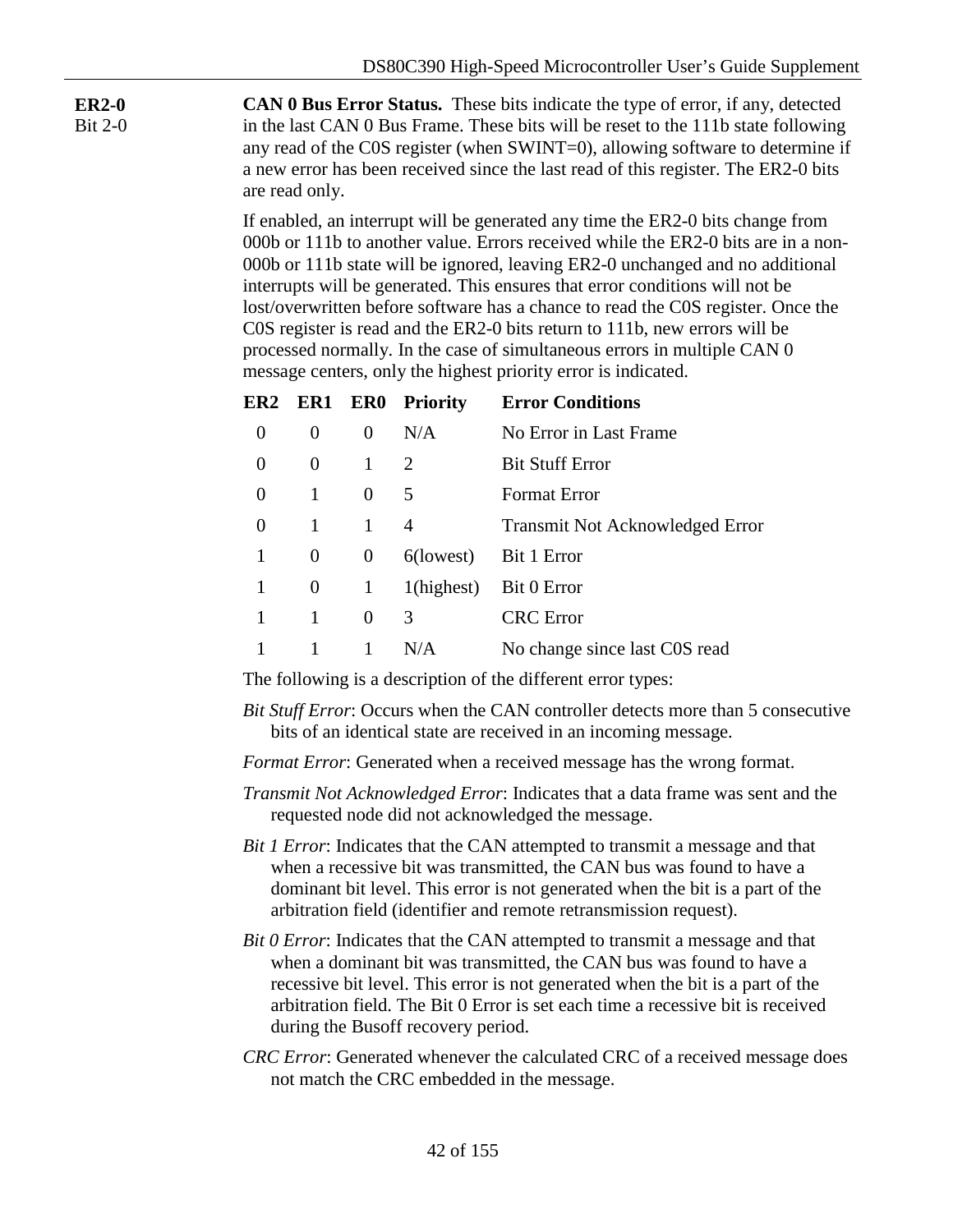

R=Unrestricted Read, W=Unrestricted Write, -n=Value after Reset

**C0IR.7-0** Bit 7-5 **CAN 0 Interrupt Indicator 7-0** This register indicates the status of the interrupt source associated with the CAN 0 module. Reading this register after the generation of a CAN 0 Interrupt will identify the interrupt source as shown in the table below. This register is cleared to 00h following a reset.

| <b>C0IR.7-0</b> | <b>Priority</b> | <b>Interrupt Source</b>             |
|-----------------|-----------------|-------------------------------------|
| 00 <sub>h</sub> | N/A             | No Pending Interrupt                |
| 01 <sub>h</sub> | 1 (highest)     | Change in the CAN 0 Status Register |
| 02h             | 2               | Message 15                          |
| 03h             | 3               | Message 1                           |
| 04h             | 4               | Message 2                           |
| 05h             | 5               | Message 3                           |
| 06h             | 6               | Message 4                           |
| 07h             | 7               | Message 5                           |
| 08h             | 8               | Message 6                           |
| 09h             | 9               | Message 7                           |
| 0Ah             | 10              | Message 8                           |
| 0Bh             | 11              | Message 9                           |
| 0Ch             | 12              | Message 10                          |
| 0 <sub>Dh</sub> | 13              | Message 11                          |
| 0Eh             | 14              | Message 12                          |
| 0Fh             | 15              | Message 13                          |
| 10 <sub>h</sub> | 16 (lowest)     | Message 14                          |

The C0IR value will not change unless the previous interrupt source has been acknowledged and removed (i.e., software read of the C0S register or clearing of the appropriate INTRQ bit), even if the new interrupt has a higher priority. If two enabled interrupt sources become active simultaneously, the interrupt of higher priority will be reflected in the C0IR value.

The CAN 0 interrupt source into the interrupt logic is active whenever C0IR is not equal to 00h. Changes in the C0IR value from 00h to a non-zero state, indicate the first interrupt source detected by the CAN module following the non-active interrupt state. The C0IR interrupt values will remain in place until the interrupt source is removed, independent of other higher (or lower) priority interrupts that become active prior to clearing the currently displayed interrupt source.

When the current CAN interrupt source is cleared, C0IR will change to reflect the next active interrupt with the highest priority. The Status Change interrupt will be asserted if there has been a change in the Can 0 Status Register (if enabled by the appropriate ERIE and/or STIE bit) and the CAN Status Interrupt state is set. A message center interrupt will be indicated if the INTRQ bit in the respective CAN Message Control Register is set.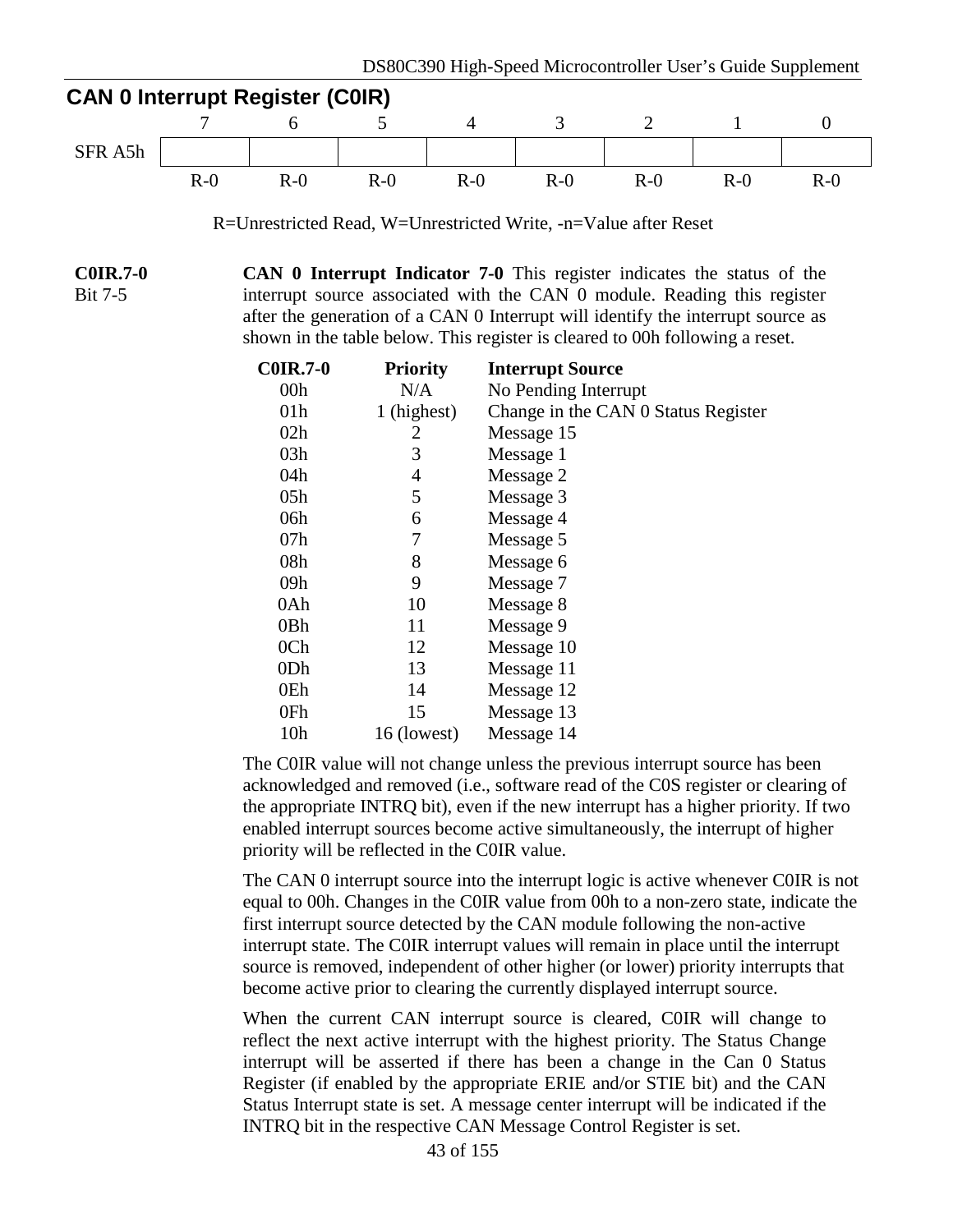|                             | 7        | <b>CAN 0 Transmit Error Register (COTE)</b><br>6                                                                                                                                                             | 5        | 4                                                                                                                                                                                                                                                                                                                                                                                                                                                                      | 3        | $\overline{2}$ | $\mathbf{1}$ | $\boldsymbol{0}$ |  |  |  |
|-----------------------------|----------|--------------------------------------------------------------------------------------------------------------------------------------------------------------------------------------------------------------|----------|------------------------------------------------------------------------------------------------------------------------------------------------------------------------------------------------------------------------------------------------------------------------------------------------------------------------------------------------------------------------------------------------------------------------------------------------------------------------|----------|----------------|--------------|------------------|--|--|--|
| SFR A6h                     |          |                                                                                                                                                                                                              |          |                                                                                                                                                                                                                                                                                                                                                                                                                                                                        |          |                |              |                  |  |  |  |
|                             | $R*-0$   | $R*-0$                                                                                                                                                                                                       | $R^*$ -0 | $R*-0$                                                                                                                                                                                                                                                                                                                                                                                                                                                                 | $R^*$ -0 | $R*-0$         | $R^*$ -0     | $R^*$ -0         |  |  |  |
|                             |          |                                                                                                                                                                                                              |          | R=Unrestricted Read, $*$ = Write only when SWINT=1 and BUSOFF=0, -n=Value after Reset                                                                                                                                                                                                                                                                                                                                                                                  |          |                |              |                  |  |  |  |
| <b>COTE.7-0</b><br>Bits 7-0 |          | <b>CAN 0 Transmit Error Register.</b> This register indicates the number of<br>accumulated CAN 0 transmit errors. The CAN 0 module responds in different<br>ways to varying number of errors as shown below. |          |                                                                                                                                                                                                                                                                                                                                                                                                                                                                        |          |                |              |                  |  |  |  |
|                             |          | Register.                                                                                                                                                                                                    |          | This register can only be modified via software when SWINT=1 and<br>BUSOFF=0. All software writes to this register simultaneously load the same<br>value into the CAN 0 Transmit Error Register and the CAN 0 Receive Error<br>Register. Writing 00h to this register will also clear the CAN 0 Error Count<br>Exceeded bit, CECE (C0S.6). This register is cleared following all hardware<br>Resets and software resets enabled via the CRST bit in the CAN 0 Control |          |                |              |                  |  |  |  |
|                             |          | <b>C0TE Value</b><br><b>CAN 0 State</b>                                                                                                                                                                      |          |                                                                                                                                                                                                                                                                                                                                                                                                                                                                        |          |                |              |                  |  |  |  |
|                             |          | Value $< 96$                                                                                                                                                                                                 |          | Error active mode, CAN 0 Bus on (BUSOFF=0)                                                                                                                                                                                                                                                                                                                                                                                                                             |          |                |              |                  |  |  |  |
|                             |          | $128 >$ Value $\geq 96$                                                                                                                                                                                      |          | Error active mode, CAN $0$ Bus on (BUSOFF=0), warning<br>level                                                                                                                                                                                                                                                                                                                                                                                                         |          |                |              |                  |  |  |  |
|                             |          | $255 \geq$ Value $\geq$ 128                                                                                                                                                                                  |          | Error passive mode, CAN $0$ Bus on (BUSOFF=0)                                                                                                                                                                                                                                                                                                                                                                                                                          |          |                |              |                  |  |  |  |
|                             |          | Value $>$ 255                                                                                                                                                                                                |          | CAN 0 Bus off (BUSOFF=1)                                                                                                                                                                                                                                                                                                                                                                                                                                               |          |                |              |                  |  |  |  |
|                             |          | <b>CAN 0 Receive Error Register (CORE)</b>                                                                                                                                                                   |          |                                                                                                                                                                                                                                                                                                                                                                                                                                                                        |          |                |              |                  |  |  |  |
|                             | 7        | 6                                                                                                                                                                                                            | 5        | 4                                                                                                                                                                                                                                                                                                                                                                                                                                                                      | 3        | $\overline{2}$ | $\mathbf{1}$ | $\boldsymbol{0}$ |  |  |  |
| SFR A7h                     |          |                                                                                                                                                                                                              |          |                                                                                                                                                                                                                                                                                                                                                                                                                                                                        |          |                |              |                  |  |  |  |
|                             | $R^*$ -0 | $R^*$ -0                                                                                                                                                                                                     | $R^*$ -0 | $R^*$ -0                                                                                                                                                                                                                                                                                                                                                                                                                                                               | $R^*$ -0 | $R^*$ -0       | $R^*$ -0     | $R^* - 0$        |  |  |  |
|                             |          |                                                                                                                                                                                                              |          | R=Unrestricted Read, $*$ = Write only via COTE register, -n=Value after Reset                                                                                                                                                                                                                                                                                                                                                                                          |          |                |              |                  |  |  |  |
| <b>C0RE.7-0</b><br>Bits 7-0 |          |                                                                                                                                                                                                              |          | CAN 0 Receive Error Register. This register indicates the number of<br>accumulated CAN 0 receive errors. All writes to the COTE register are                                                                                                                                                                                                                                                                                                                           |          |                |              |                  |  |  |  |

accumulated CAN 0 receive errors. All writes to the C0TE register are simultaneously loaded into this register. This register is cleared following all hardware Resets and software resets enabled via the CRST bit in the CAN 0 Control Register.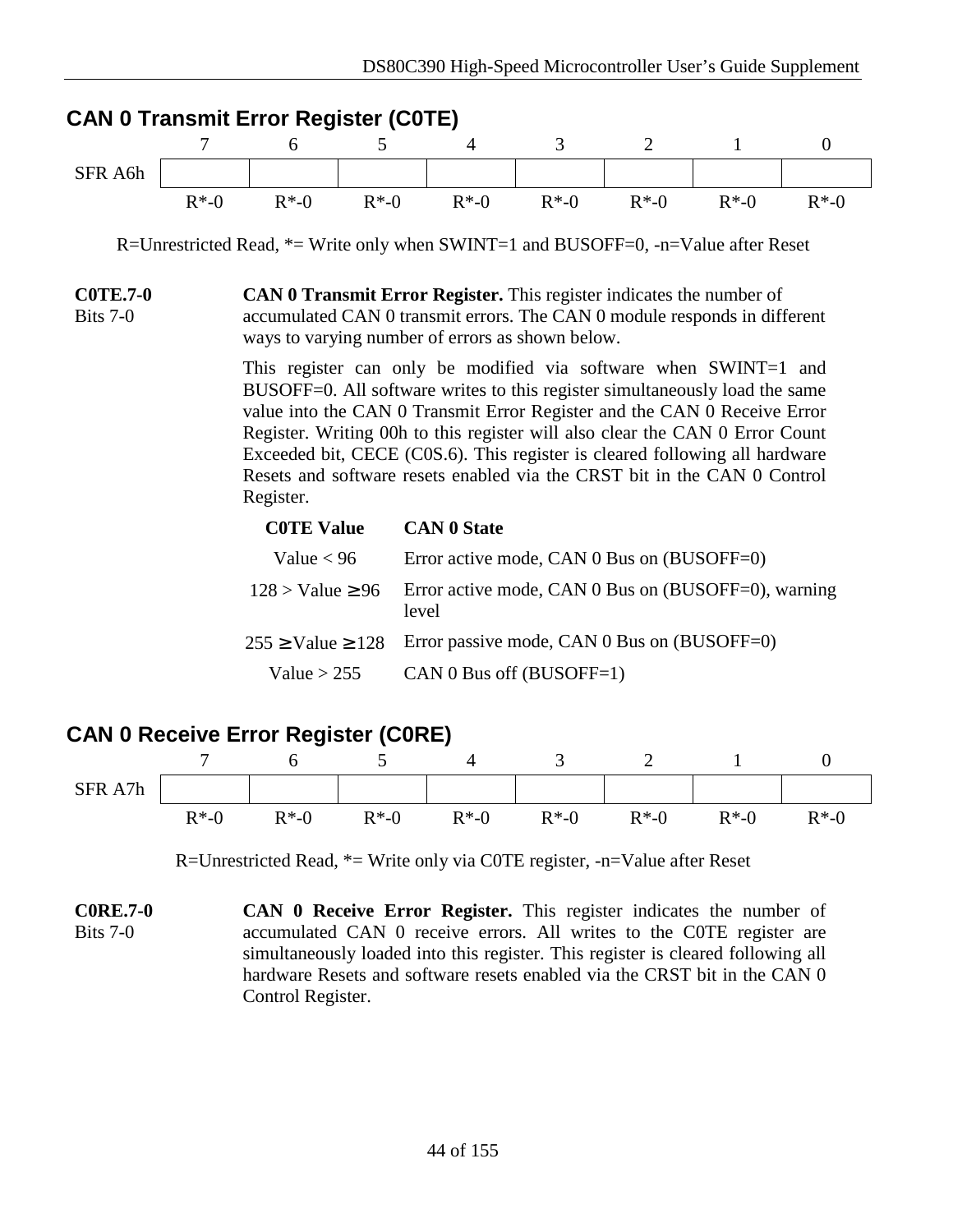| Interrupt Enable (IE)                                           |                                                                                                |                                                                                                         |                    |                 |        |                |                 |                  |  |  |  |
|-----------------------------------------------------------------|------------------------------------------------------------------------------------------------|---------------------------------------------------------------------------------------------------------|--------------------|-----------------|--------|----------------|-----------------|------------------|--|--|--|
|                                                                 | 7                                                                                              | 6                                                                                                       | 5                  | 4               | 3      | $\overline{2}$ | $\mathbf{1}$    | $\boldsymbol{0}$ |  |  |  |
| SFR A8h                                                         | EA                                                                                             | ES1                                                                                                     | ET <sub>2</sub>    | ES <sub>0</sub> | ET1    | EX1            | ET <sub>0</sub> | EX <sub>0</sub>  |  |  |  |
|                                                                 | $RW-0$                                                                                         | $RW-0$                                                                                                  | $RW-0$             | $RW-0$          | $RW-0$ | $RW-0$         | $RW-0$          | $RW-0$           |  |  |  |
|                                                                 |                                                                                                |                                                                                                         |                    |                 |        |                |                 |                  |  |  |  |
| R=Unrestricted Read, W=Unrestricted Write, -n=Value after Reset |                                                                                                |                                                                                                         |                    |                 |        |                |                 |                  |  |  |  |
| EA                                                              | Global Interrupt Enable. This bit controls the global masking of all interrupts                |                                                                                                         |                    |                 |        |                |                 |                  |  |  |  |
| Bit 7                                                           | except Power-Fail Interrupt, which is enabled by the EPFI bit (WDCON.5).                       |                                                                                                         |                    |                 |        |                |                 |                  |  |  |  |
|                                                                 | $0 =$ Disable all interrupt sources. This bit overrides individual interrupt mask<br>settings. |                                                                                                         |                    |                 |        |                |                 |                  |  |  |  |
|                                                                 | $1 =$ Enable all individual interrupt masks. Individual interrupts will occur if<br>enabled.   |                                                                                                         |                    |                 |        |                |                 |                  |  |  |  |
| ES1<br>Bit 6                                                    |                                                                                                | <b>Enable Serial Port 1 Interrupt.</b> This bit controls the masking of the serial port 1<br>interrupt. |                    |                 |        |                |                 |                  |  |  |  |
|                                                                 |                                                                                                | $0 =$ Disable all serial port 1 interrupts.                                                             |                    |                 |        |                |                 |                  |  |  |  |
|                                                                 |                                                                                                | $1 =$ Enable interrupt requests generated by the RI_1 (SCON1.0) or TI_1                                 | (SCON1.1) flags.   |                 |        |                |                 |                  |  |  |  |
| ET <sub>2</sub>                                                 | <b>Enable Timer 2 Interrupt.</b> This bit controls the masking of the Timer 2 interrupt.       |                                                                                                         |                    |                 |        |                |                 |                  |  |  |  |
| Bit 5                                                           |                                                                                                | $0 =$ Disable all Timer 2 interrupts.                                                                   |                    |                 |        |                |                 |                  |  |  |  |
|                                                                 |                                                                                                | $1 =$ Enable interrupt requests generated by the TF2 flag (T2CON.7).                                    |                    |                 |        |                |                 |                  |  |  |  |
| ES <sub>0</sub><br>Bit 4                                        |                                                                                                | <b>Enable Serial Port 0 Interrupt.</b> This bit controls the masking of the serial port 0<br>interrupt. |                    |                 |        |                |                 |                  |  |  |  |
|                                                                 |                                                                                                | $0 =$ Disable all serial port 0 interrupts.                                                             |                    |                 |        |                |                 |                  |  |  |  |
|                                                                 |                                                                                                | $1 =$ Enable interrupt requests generated by the RI_0 (SCON0.0) or TI_0                                 | $(SCON0.1)$ flags. |                 |        |                |                 |                  |  |  |  |
| ET1                                                             |                                                                                                | <b>Enable Timer 1 Interrupt.</b> This bit controls the masking of the Timer 1 interrupt.                |                    |                 |        |                |                 |                  |  |  |  |
| Bit 3                                                           |                                                                                                | $0 =$ Disable all Timer 1 interrupts.                                                                   |                    |                 |        |                |                 |                  |  |  |  |
|                                                                 |                                                                                                | $1 =$ Enable all interrupt requests generated by the TF1 flag (TCON.7).                                 |                    |                 |        |                |                 |                  |  |  |  |
| EX1<br>Bit 2                                                    |                                                                                                | <b>Enable External Interrupt 1.</b> This bit controls the masking of external interrupt<br>1.           |                    |                 |        |                |                 |                  |  |  |  |
|                                                                 |                                                                                                | $0 =$ Disable external interrupt 1.                                                                     |                    |                 |        |                |                 |                  |  |  |  |
|                                                                 |                                                                                                | $1 =$ Enable all interrupt requests generated by the INT1 pin.                                          |                    |                 |        |                |                 |                  |  |  |  |
| ET <sub>0</sub>                                                 |                                                                                                | Enable Timer 0 Interrupt. This bit controls the masking of the Timer 0 interrupt.                       |                    |                 |        |                |                 |                  |  |  |  |
| Bit 1                                                           |                                                                                                | $0 =$ Disable all Timer 0 interrupts.                                                                   |                    |                 |        |                |                 |                  |  |  |  |
|                                                                 |                                                                                                | $1 =$ Enable all interrupt requests generated by the TF0 flag (TCON.5).                                 |                    |                 |        |                |                 |                  |  |  |  |
| EX <sub>0</sub><br>Bit 0                                        |                                                                                                | Enable External Interrupt 0. This bit controls the masking of external interrupt<br>$\theta$ .          |                    |                 |        |                |                 |                  |  |  |  |
|                                                                 |                                                                                                | $0 =$ Disable external interrupt 0.                                                                     |                    |                 |        |                |                 |                  |  |  |  |
|                                                                 |                                                                                                | $1 =$ Enable all interrupt requests generated by the INT0 pin.                                          |                    |                 |        |                |                 |                  |  |  |  |
|                                                                 |                                                                                                |                                                                                                         |                    |                 |        |                |                 |                  |  |  |  |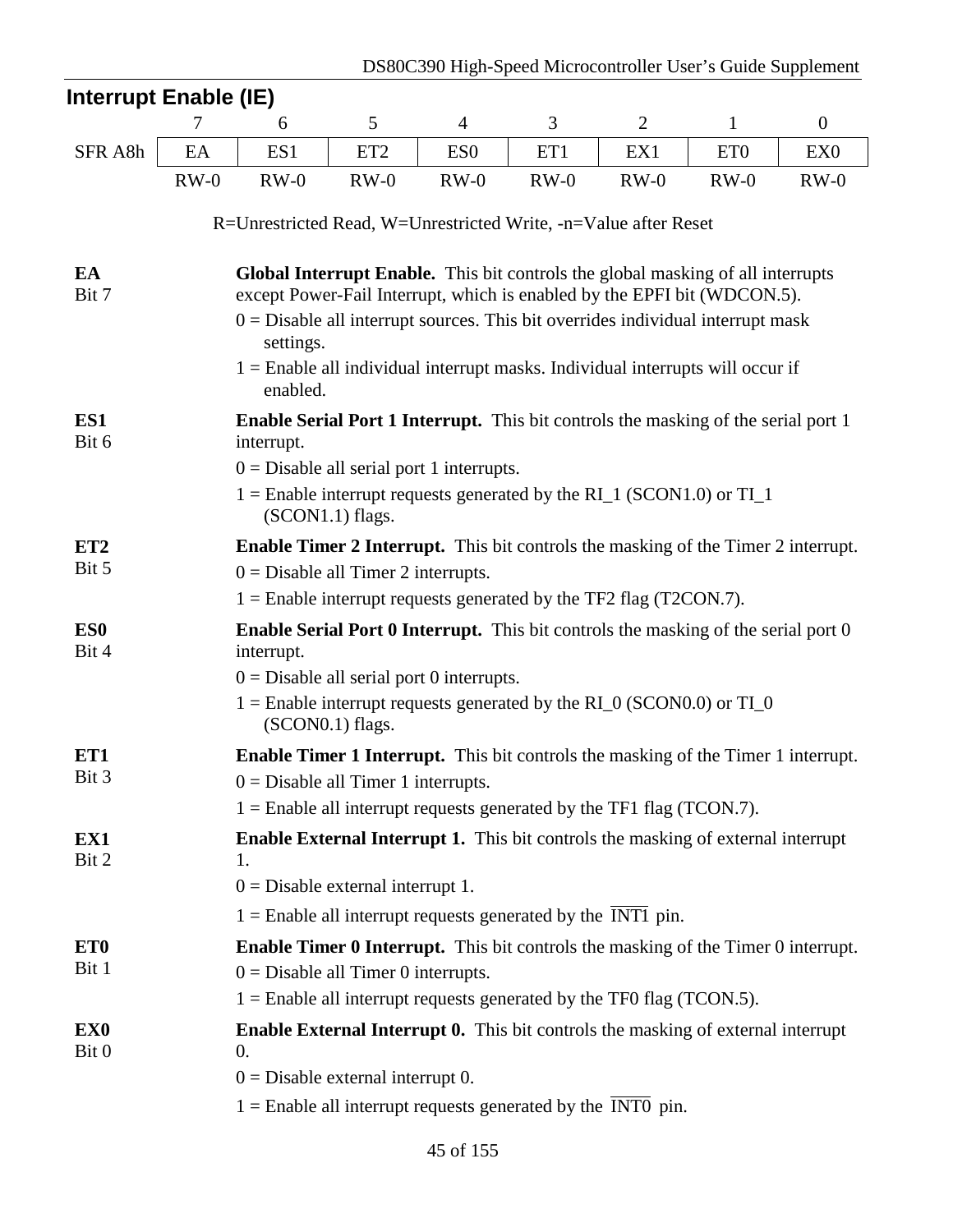|        |               | 0.000 AUGU 000 AUGU 0000 V 0000 V 000 |                                             |                             |                                                                               |
|--------|---------------|---------------------------------------|---------------------------------------------|-----------------------------|-------------------------------------------------------------------------------|
|        |               |                                       | 7 6 5 4                                     | $\frac{3}{2}$ $\frac{2}{1}$ |                                                                               |
|        |               |                                       |                                             |                             | SFR A9h SADDRO   SADDRO   SADDRO   SADDRO   SADDRO   SADDRO   SADDRO   SADDRO |
|        |               |                                       | $7 \t 6 \t 5 \t 4 \t 3 \t 2 \t 1 \t 1 \t 0$ |                             |                                                                               |
| $RW-0$ | $RW-0$ $RW-0$ |                                       | $RW-0$ $RW-0$ $RW-0$ $RW-0$ $RW-0$          |                             | $RW-0$                                                                        |

#### **Slave Address Register 0 (SADDR0)**

R=Unrestricted Read, W=Unrestricted Write, -n=Value after Reset

#### **SADDR0.7-0** Bits 7-0 **Slave Address Register 0.** This register is programmed with the given or broadcast address assigned to serial port 0.

# **Slave Address Register 1 (SADDR1)**

|        |        |                                                                                         |        |                                       |        |        | SFR AAh SADDR1   SADDR1   SADDR1   SADDR1   SADDR1   SADDR1   SADDR1   SADDR1 |
|--------|--------|-----------------------------------------------------------------------------------------|--------|---------------------------------------|--------|--------|-------------------------------------------------------------------------------|
|        |        | $\begin{array}{ccccccc} .6 & & \end{array}$ $\begin{array}{ccccccc} .5 & & \end{array}$ |        | $.4 \quad 3 \quad 2 \quad 1 \quad .1$ |        |        |                                                                               |
| $RW-0$ | $RW-0$ | $RW-0$                                                                                  | $RW-0$ | $RW-0$                                | $RW-0$ | $RW-0$ | $RW-0$                                                                        |

R=Unrestricted Read, W=Unrestricted Write, -n=Value after Reset

**SADDR1.7-0** Bits 7-0 **Slave Address Register 1.** This register is programmed with the given or broadcast address assigned to serial port 1.

### **CAN 0 Message Center 1 Control Register (C0M1C)**

| SFR ABh   MSRDY |        | ETI    |        |        |        |          | ERI   INTRQ   EXTRQ   MTRQ   ROW/TIH   DTUP |          |
|-----------------|--------|--------|--------|--------|--------|----------|---------------------------------------------|----------|
|                 | $RW-0$ | $RW-0$ | $RW-0$ | $RW-0$ | $RC-0$ | $R^*$ -0 | $R*.0$                                      | $R^*$ -0 |

R=Unrestricted Read, C=Clear Only, \*= See description below, -n=Value after Reset

**MSRDY** Bit 7 **CAN 0 Message Center 1 Ready.** This bit is used by the Microcontroller to prevent the CAN module from accessing message center 1 while the microcontroller is updating message attributes. These include as identifiers (arbitration registers 0-3), data byte registers 0-7, data byte count (DTBYC3- DTBYC0), direction control (T/R), the extended or standard mode bit (EX/ST), and the mask enables (MEME and MDME) associated with this message center. When this bit is 0, the CAN 0 processor will ignore this message center for transmit, receive, or remote frame request operations.

> MSRDY is cleared following a microcontroller hardware reset or a reset generated by the CRST bit in the CAN 0 Control Register, and must also remain in a cleared mode until all the CAN 0 initialization has been completed. Individual message MSRDY controls can be changed after initialization to reconfigure specific messages, without interrupting the communication of other messages on the CAN 0 Bus.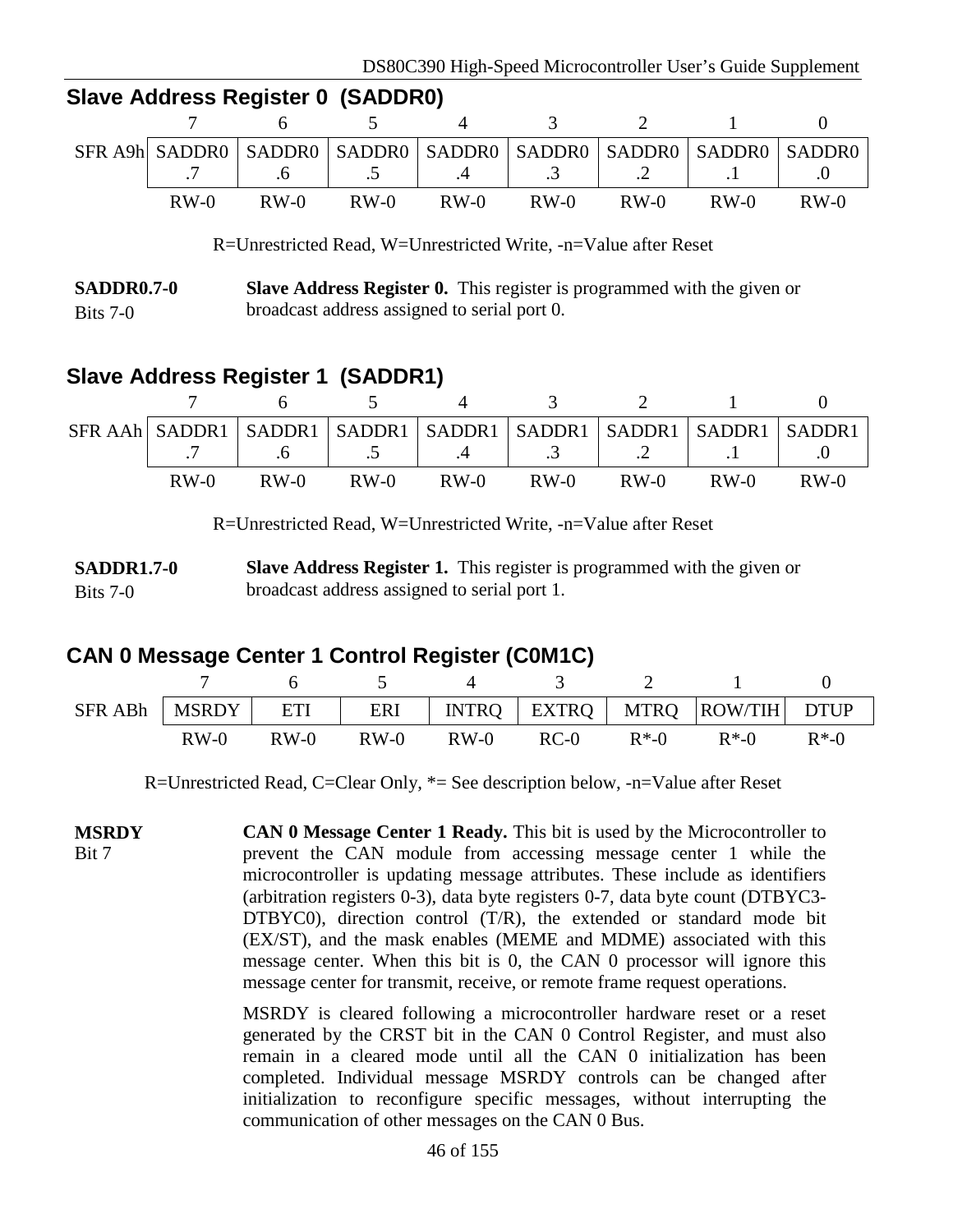- **ETI** Bit 6 **CAN 0 Message Center 1 Enable Transmit Interrupt.** Setting ETI to a 1 will enable a successful CAN 0 transmission in message center 1 to set the INTRQ bit for this message center which in turn will issue an interrupt to the microcontroller. When ETI is cleared to 0 a successful transmission will not set INTRQ bit and will not generate an interrupt. Note that the ETI bit located in Message Center 15 is ignored by the CAN module, since the message center 15 is a receive only message center.
- **ERI** Bit 5 **CAN 0 Message Center 1 Enable Receive Interrupt.** Setting ERI to a 1 will enable a successful CAN 0 reception and storage in message center 1 to set the INTRQ bit for this message center which in turn will issue an interrupt to the microcontroller. When ERI is cleared to 0 a successful reception will not set the INTRQ bit and as such will not generate an interrupt.
- **INTRQ** Bit 4 **CAN 0 Message Center 1 Interrupt Request.** This bit serves as a CAN interrupt flag, indicating the successful transmission or reception of a message in this message center. INTRQ is automatically set when ERI=1 and message center 1 successfully receives and stores a message. The INTRQ bit is also set to a 1 when ETI is set and the CAN 1 logic completes a successful transmission. The INTRQ interrupt request must be also enabled via the EA global mask in the IE SFR register if the interrupt is to be acknowledged by the microcontroller interrupt logic. This flag must be cleared via software.
- **EXTRQ** Bit 3 **CAN 0 Message Center 1 External Transmit Request.** When EXTRQ is cleared to a 0, there are no pending requests by external CAN nodes for this message. When EXTRQ is set to a 1, a request has been made for this message by an external CAN node, but the CAN 0 controller has not yet completed the service request. Following the completion of a requested transmission by a message center programmed for transmission (T/R = 1), the EXTRQ bit will be cleared by the CAN 0 controller. A remote request is only answered by a message center programmed for transmission  $(T/R = 1)$ when  $DTUP = 1$  and  $THI = 0$ , i.e. when new data was loaded and is not being currently modified by the micro. Note that a message center programmed for a receive mode ( $T/R = 0$ ) will also detect a remote frame request and will set the EXTRQ bit in a similar manner, but will not automatically transmit a data frame and as such will not automatically clear the EXTRQ bit.
- **MTRQ** Bit 2 **CAN 0 Message Center 1 Microcontroller Transmit Request.** When set, this bit indicates that the message center is requesting that a message be transmitted. The bit is cleared when the transmission is complete, allowing this bit to be used to both initiate and monitor the progress of the transmission. The bit can be set via software or the CAN module, depending on the state of the Transmit/Receive bit in the CAN 0 Message 1 Format Register (located in MOVX space). This bit is cleared when the CRST bit is set, the CAN module experiences a system reset, or the conditions described below. Note that the MTRQ bit located in Message Center 15 is ignored by the CAN module, since the Message Center 15 is a receive only message center.

 $T/\overline{R} = 0$  (receive)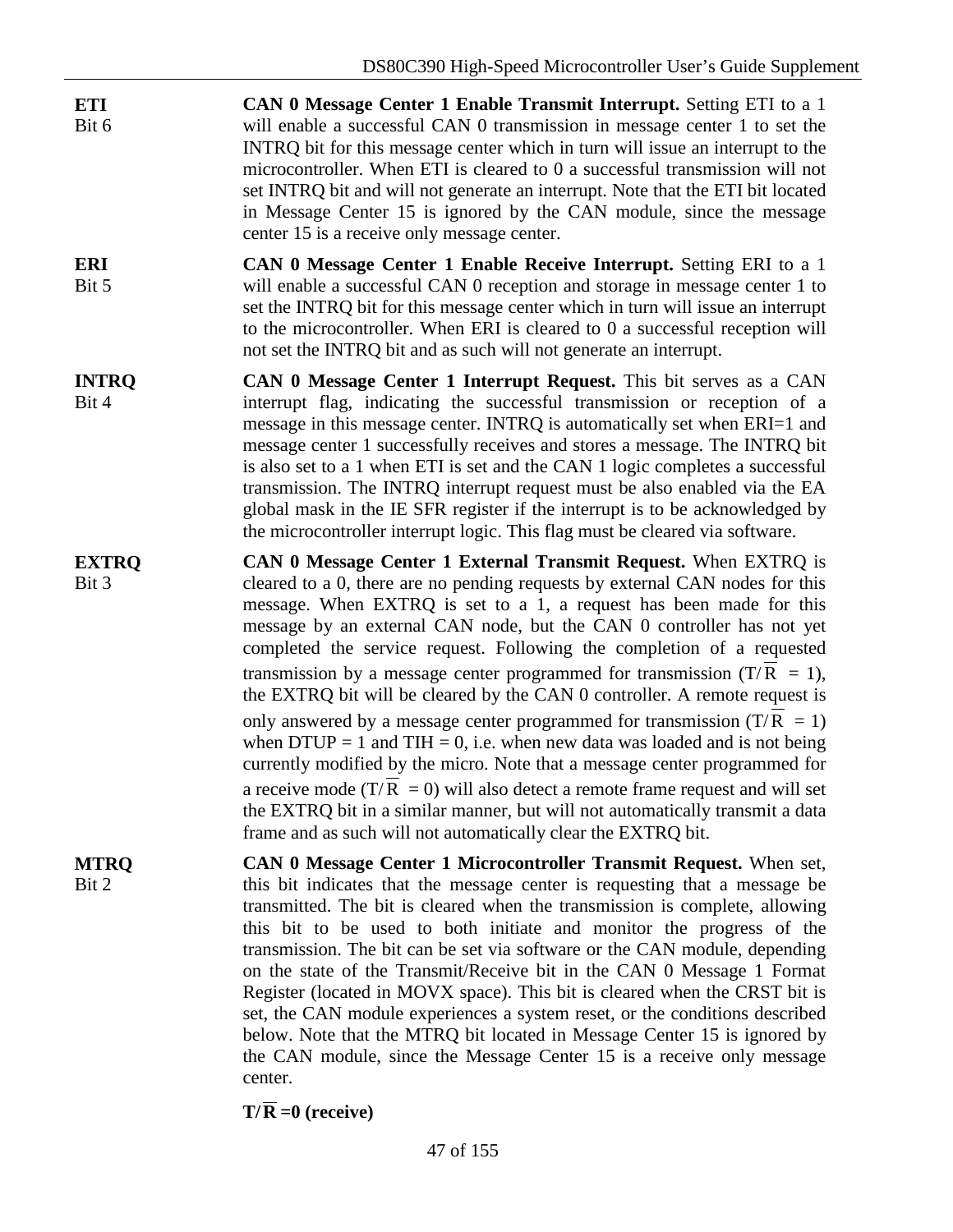When software sets this bit, a remote frame request previously loaded into the message center will be transmitted. The CAN 0 Module will clear this bit following the successful transmission of the frame request message.

#### $T/\overline{R}$  =1 (transmit)

When software sets this bit, a data frame previously loaded into the message center will be transmitted. When  $T/\overline{R} = 1$ , the MTRQ bit will also be set by the CAN 0 controller at the same time that the EXTRQ bit is set by a message request from an external node.

**ROW/TIH** Bit 1 **CAN 0 Message Center 1 Receive Overwrite/Transmit Inhibit.** The Receive Overwrite (ROW) and Transmit Inhibit (TIH) bits share the same bit location. When  $T/\overline{R} = 0$  the bit has the ROW function, serving as a flag that an overwrite of incoming data may have occurred. When  $T/\overline{R} = 1$  the bit has the Transmit Inhibit function, allowing software to disable the transmission of a message while the data contents are being updated.

#### **Receive Overwrite: (T/R = 0, ROW is Read Only)**

The CAN 0 controller automatically sets this bit 0 if a new message is received and stored while the DTUP bit was still set. When set, ROW indicates that the previous message was potentially lost and may not have been read, since the microcontroller had not cleared the DTUP bit prior to the new load. When ROW  $= 0$ , no new message has been received and stored while DTUP was set to '1' since this bit was last cleared. Note that the ROW bit will not be set when the WTOE bit is cleared to a 0, since all overwrites are disabled. This is due to the fact that even if the incoming message matches the respective message center that as long as  $DTUP = 1$  in the respective message center, the combination of WTOE  $= 0$  and DTUP  $= 1$  will force the CAN module to ignore the respective message center when the CAN is processing the incoming data.

ROW is cleared by the CAN module when software clears the DTUP bit associated with that message center. INTRQ is automatically set when the ERI=1 and message center 1 successfully receives and stores a message.

ROW will reflect the actual message center relationships for message centers 1 to 14. Message center 15 utilizes a special shadow message buffer, and the ROW bit for that message center indicates an overwrite of the buffer as opposed to the actual message center 15. The ROW bit for message center 15 is cleared once the shadow buffer is loaded into the message center 15, and the shadow buffer is cleared to allow a new message to be loaded. The shadow buffer is automatically loaded into message center 15 when the microcontroller clears the DTUP and EXTRQ bits in message center 15.

#### **Transmit Inhibit: (T/R = 1, TIH is unrestricted Read/Write)**

The TIH allows the microcontroller to disable the transmission of the message when the data contents of the message are being updated. TIH  $= 1$ directs the CAN 0 controller not to transmit the associated message. TIH  $= 0$ enables the CAN 0 controller to transmit the message. If  $THH = 1$  when a remote frame request is received by the message center, EXTRQ will be set to a 1. Following the Remote Frame Request and after the microcontroller has established the proper data to be sent, the microcontroller will clear the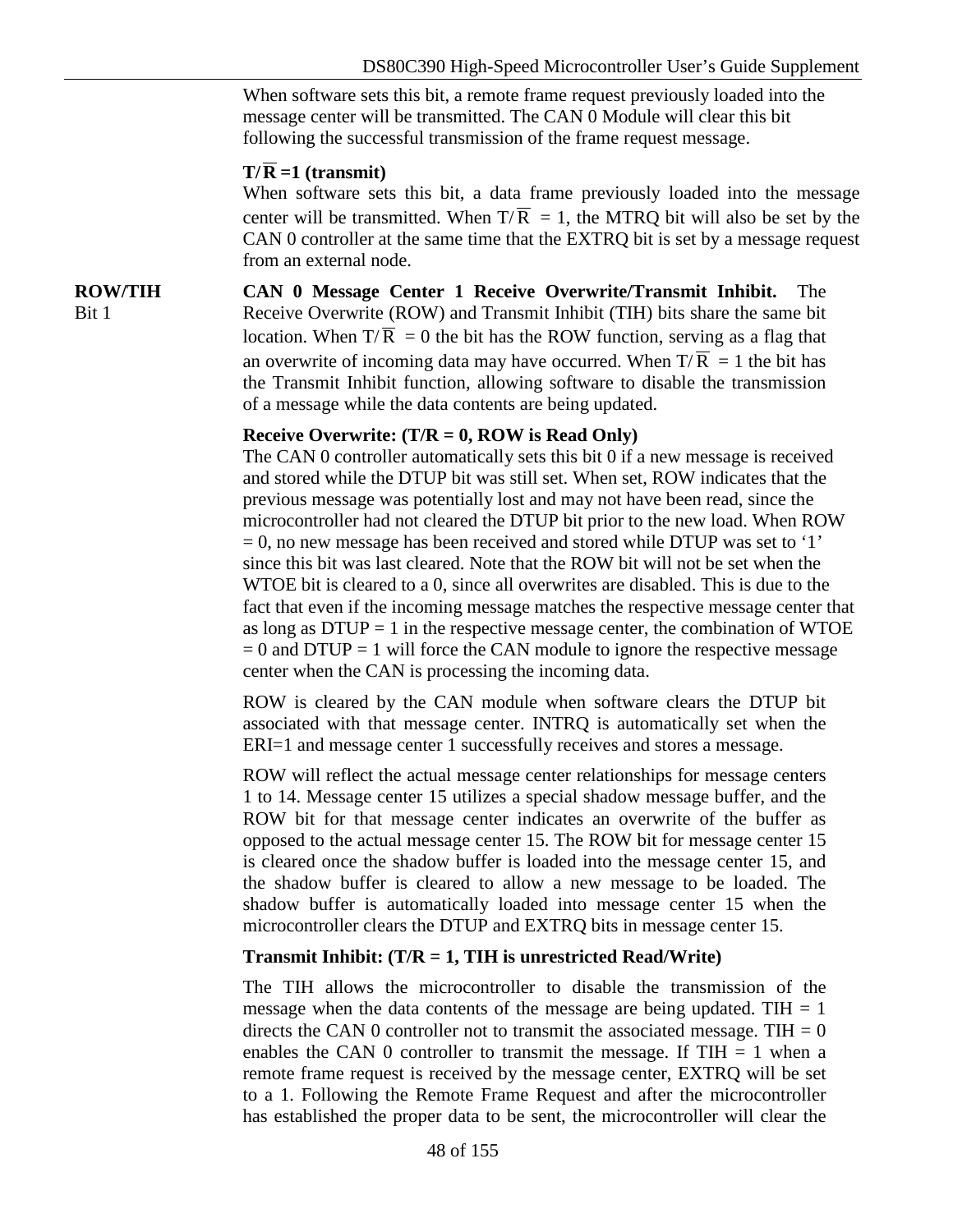TIH bit to a 0, which will allow the CAN module to send the data requested by the previous Remote Frame Request. Note that the TIH bit associated with Message Center 15 is ignored because it is a receive only message center.

**DTUP** Bit 0 **CAN 0 Message Center 1 Data Updated.** This bit indicates that new data has been loaded into the data portion of the message center. The exact function of the DTUP bit is dependent on whether the message center is configured in a receive  $(T/\overline{R} = 0)$  or transmit  $(T/\overline{R} = 1)$  mode. Some functions are also dependent on the state of the WTOE bit. The DTUP bit is only cleared by a software write to the bit, a system reset, or the setting of the CRST bit.

#### $T/R = 0$  (receive)

In this mode  $(T/R = 0)$  the DTUP bit is set when new data has been successfully received and is ready to be read by the microcontroller. The exact meaning of the DTUP bit during a message center read is determined by the WTOE bit in the CAN 0 Control Register.

If WTOE  $= 1$  (message center overwrite enabled), DTUP should be polled before and after reading the message center to ascertain if an overwrite of the data occurred during the read. For example, software should clear DTUP before reading the message center and then again after the message center read. If DTUP has been set, then a new message was received and software should read the message center again to read the new data. If DTUP remained cleared, no additional data was received and the data is complete.

If WTOE=0 the processor is not permitted to overwrite this message center, so it is only necessary to clear the DTUP bit after reading the message center.

The state of the DTUP bit in the receive mode does not inhibit remote frame request transmission in the receive mode. The only gating item for remote frame transmission in the receive mode is that the MSRDY and MTRQ bits must both be set.

#### $T/R = 1$  (transmit)

In this mode, software must set TIH  $=1$  and clear DTUP  $= 0$  prior to doing an update of the associated message center. This prevents the CAN module from transmitting the data while the microcontroller is updating it. Once the microcontroller has finished configuring the message center, software must clear  $TH = 0$  and set MSRDY=MTRQ =DTUP =1, to enable the CAN module to transmit the data.

The CAN module will **not** clear the DTUP after the transmission, but the microcontroller can verify that the transmission has been completed, by checking the MTRQ bit, which will be cleared (MTRQ  $= 0$ ) after the transmission has been successfully completed.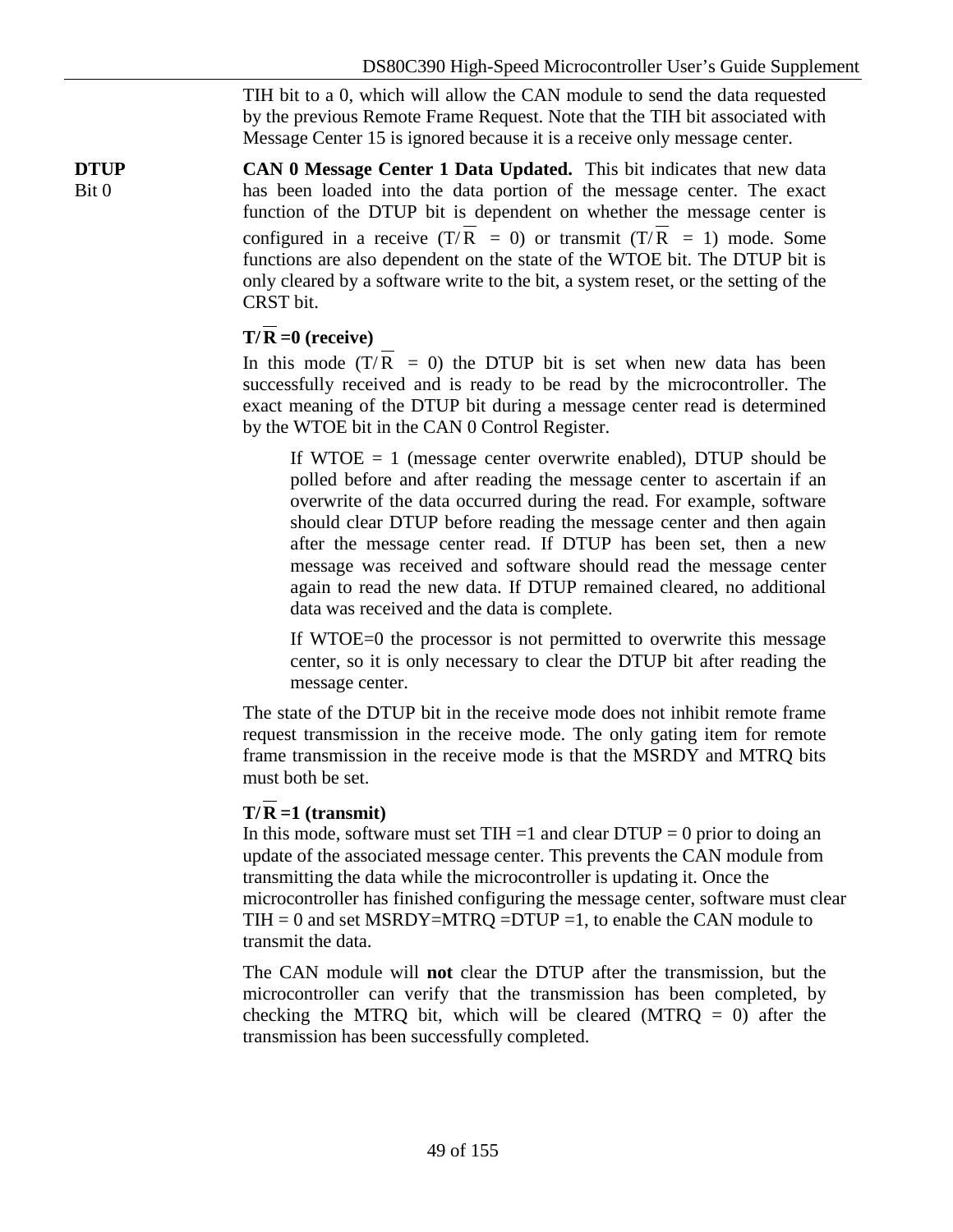| CAN U MESSAYE CENTER Z CONTROL REGISTER (CUMIZO) |        |        |  |  |               |  |                                                                     |  |  |
|--------------------------------------------------|--------|--------|--|--|---------------|--|---------------------------------------------------------------------|--|--|
|                                                  |        |        |  |  | 7 6 5 4 3 2 1 |  |                                                                     |  |  |
|                                                  |        |        |  |  |               |  | SFR ACh   MSRDY   ETI   ERI   INTRO   EXTRO   MTRO   ROW/TIH   DTUP |  |  |
|                                                  | $RW-0$ | $RW-0$ |  |  |               |  | $RW-0$ $RW-0$ $RC-0$ $R*-0$ $R*-0$ $R*-0$                           |  |  |

**CAN 0 Message Center 2 Control Register (C0M2C)**

R=Unrestricted Read, C=Clear Only, \*= See description below, -n=Value after Reset

# **CAN 0 Message Center 3 Control Register (C0M3C)**

|        |        |      |        |        |          | SFR ADh   MSRDY   ETI   ERI   INTRQ   EXTRQ   MTRQ   ROW/TIH   DTUP |          |
|--------|--------|------|--------|--------|----------|---------------------------------------------------------------------|----------|
| $RW-0$ | $RW-0$ | RW-0 | $RW-0$ | $RC-0$ | $R^*$ -0 | $R^*$ -0                                                            | $R^*$ -0 |

R=Unrestricted Read, C=Clear Only, \*= See description below, -n=Value after Reset

**C0M3C** Bits 7-0 Operation of the bits in this register are identical to those found in the CAN 0 Message One Control Register (C0M1C;ABh). Please consult the description of that register for more information.

# **CAN 0 Message Center 4 Control Register (C0M4C)**

| SFR AEh   MSRDY |        | ETI    |        |        |      |          | ERI   INTRQ   EXTRQ   MTRQ   ROW/TIH   DTUP |          |
|-----------------|--------|--------|--------|--------|------|----------|---------------------------------------------|----------|
|                 | $RW-0$ | $RW-0$ | $RW-0$ | $RW-0$ | RC-0 | $R^*$ -0 | $R^*$ -0                                    | $R^*$ -0 |

R=Unrestricted Read, C=Clear Only, \*= See description below, -n=Value after Reset

**C0M4C** Bits 7-0 Operation of the bits in this register are identical to those found in the CAN 0 Message One Control Register (C0M1C;ABh). Please consult the description of that register for more information.

# **CAN 0 Message Center 5 Control Register (C0M5C)**

|        |        |        |        |        |          | SFR AFh   MSRDY   ETI   ERI   INTRQ   EXTRQ   MTRQ   ROW/TIH   DTUP |          |
|--------|--------|--------|--------|--------|----------|---------------------------------------------------------------------|----------|
| $RW-0$ | $RW-0$ | $RW-0$ | $RW-0$ | $RC-0$ | $R^*$ -0 | $R^*$ -0                                                            | $R^*$ -0 |

R=Unrestricted Read, C=Clear Only, \*= See description below, -n=Value after Reset

**C0M5C** Bits 7-0 Operation of the bits in this register are identical to those found in the CAN 0 Message One Control Register (C0M1C;ABh). Please consult the description of that register for more information.

**C0M2C** Bits 7-0 Operation of the bits in this register are identical to those found in the CAN 0 Message One Control Register (C0M1C;ABh). Please consult the description of that register for more information.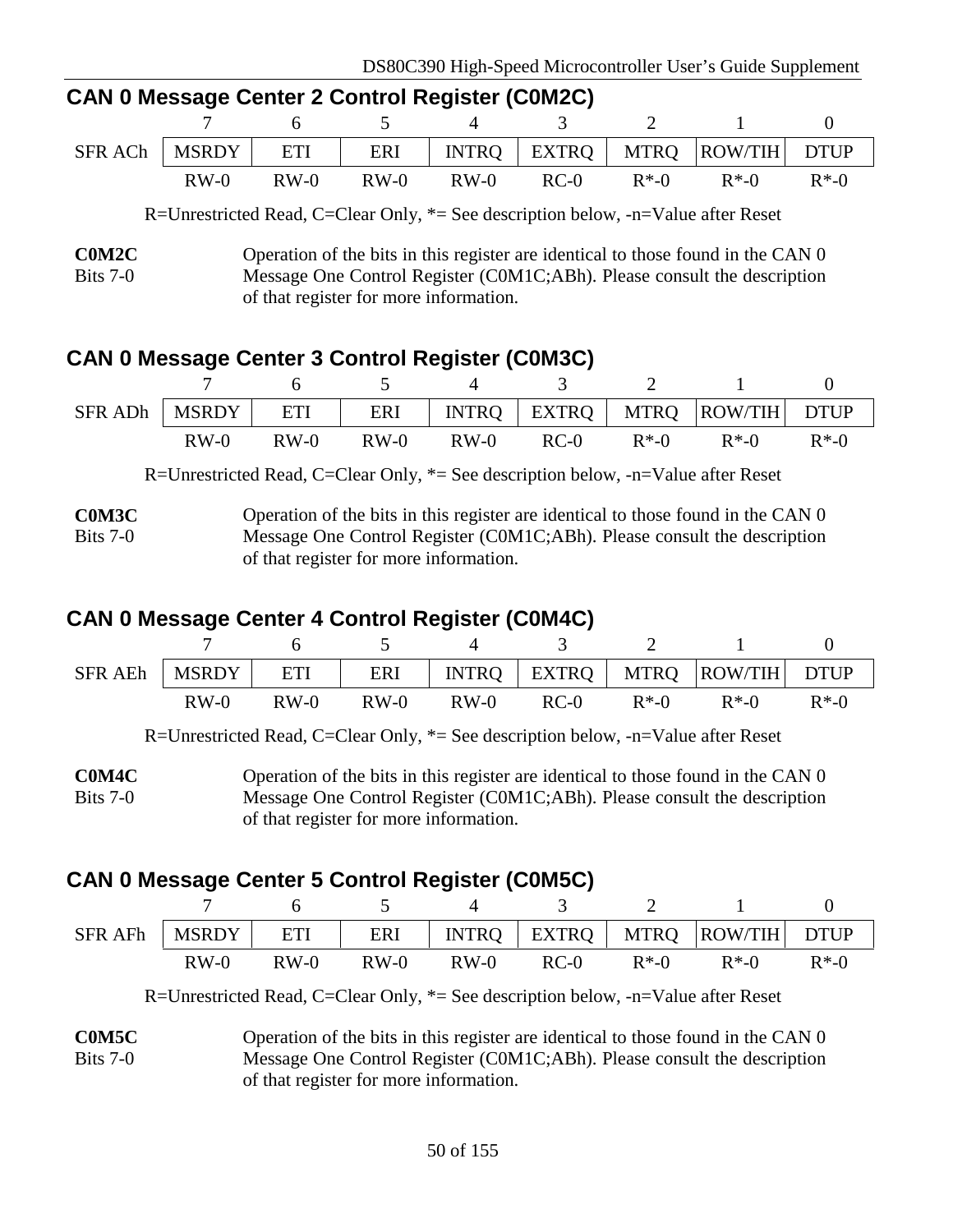| Port 3 (P3)                                           |                 |                                                                                                                                                                                                                                                                                                                                                    |                |                |                          |                          |                  |                  |  |  |
|-------------------------------------------------------|-----------------|----------------------------------------------------------------------------------------------------------------------------------------------------------------------------------------------------------------------------------------------------------------------------------------------------------------------------------------------------|----------------|----------------|--------------------------|--------------------------|------------------|------------------|--|--|
|                                                       | 7               | 6                                                                                                                                                                                                                                                                                                                                                  | 5              | $\overline{4}$ | 3                        | $\overline{2}$           | $\mathbf{1}$     | $\boldsymbol{0}$ |  |  |
| SFR B0h                                               | P3.7            | P3.6                                                                                                                                                                                                                                                                                                                                               | P3.5           | P3.4           | P3.3                     | P3.2                     | P3.1             | P3.0             |  |  |
|                                                       | $\overline{RD}$ | $\overline{\text{WR}}$                                                                                                                                                                                                                                                                                                                             | T <sub>1</sub> | T <sub>0</sub> | $\overline{\text{INT1}}$ | $\overline{\text{INT0}}$ | TXD <sub>0</sub> | RXD <sub>0</sub> |  |  |
|                                                       | $RW-1$          | $RW-1$                                                                                                                                                                                                                                                                                                                                             | $RW-1$         | $RW-1$         | $RW-1$                   | $RW-1$                   | $RW-1$           | $RW-1$           |  |  |
|                                                       |                 | R=Unrestricted Read, W=Unrestricted Write, -n=Value after Reset                                                                                                                                                                                                                                                                                    |                |                |                          |                          |                  |                  |  |  |
| $P3.7-0$<br>Bits 7-0                                  |                 | <b>Purpose I/O Port 3.</b> This register functions as a general purpose I/O port. In<br>addition, all the pins have an alternative function listed below. Each of the<br>functions is controlled by several other SFRs. The associated Port 1 latch bit must<br>contain a logic one before the pin can be used in its alternate function capacity. |                |                |                          |                          |                  |                  |  |  |
| $\overline{\mathbf{R}}\overline{\mathbf{D}}$<br>Bit 7 |                 | <b>External Data Memory Read Strobe.</b> This pin provides an active low read<br>strobe to an external memory device.                                                                                                                                                                                                                              |                |                |                          |                          |                  |                  |  |  |
| $\overline{\text{WR}}$<br>Bit 6                       |                 | <b>External Data Memory Write Strobe.</b> This pin provides an active low write<br>strobe to an external memory device.                                                                                                                                                                                                                            |                |                |                          |                          |                  |                  |  |  |
| <b>T1</b><br>Bit 5                                    |                 | <b>Timer/Counter External Input.</b> A 1 to 0 transition on this pin will increment<br>Timer 1.                                                                                                                                                                                                                                                    |                |                |                          |                          |                  |                  |  |  |
| T <sub>0</sub><br>Bit 4                               |                 | <b>Counter External Input.</b> A 1 to 0 transition on this pin will increment Timer 0.                                                                                                                                                                                                                                                             |                |                |                          |                          |                  |                  |  |  |
| $\overline{\text{INT1}}$<br>Bit 3                     |                 | <b>External Interrupt 1.</b> A falling edge/low level on this pin will cause an external<br>interrupt 1 if enabled.                                                                                                                                                                                                                                |                |                |                          |                          |                  |                  |  |  |
| <b>INTO</b><br>Bit 2                                  |                 | <b>External Interrupt 0.</b> A falling edge/low level on this pin will cause an external<br>interrupt 0 if enabled.                                                                                                                                                                                                                                |                |                |                          |                          |                  |                  |  |  |
| TXD <sub>0</sub><br>Bit 1                             |                 | <b>Serial Port 0 Transmit.</b> This pin transmits the serial port 0 data in serial port<br>modes 1, 2, 3 and emits the synchronizing clock in serial port mode 0.                                                                                                                                                                                  |                |                |                          |                          |                  |                  |  |  |
| <b>RXD0</b><br>Bit 0                                  |                 | <b>Serial Port 0 Receive.</b> This pin receives the serial port 0 data in serial port<br>modes 1, 2, 3 and is a bi-directional data transfer pin in serial port mode 0.                                                                                                                                                                            |                |                |                          |                          |                  |                  |  |  |

### **CAN 0 Message Center 6 Control Register (C0M6C)**

| SFR B3h | <b>MSRDY</b> | ETI    |        |        |        |          | ERI   INTRQ   EXTRQ   MTRQ  ROW/TIH   DTUP |          |
|---------|--------------|--------|--------|--------|--------|----------|--------------------------------------------|----------|
|         | $RW-0$       | $RW-0$ | $RW-0$ | $RW-0$ | $RC-0$ | $R^*$ -0 | $R*.0$                                     | $R^*$ -0 |

R=Unrestricted Read, C=Clear Only, \*= See description below, -n=Value after Reset

**C0M6C** Bits 7-0 Operation of the bits in this register are identical to those found in the CAN 0 Message One Control Register (C0M1C;ABh). Please consult the description of that register for more information.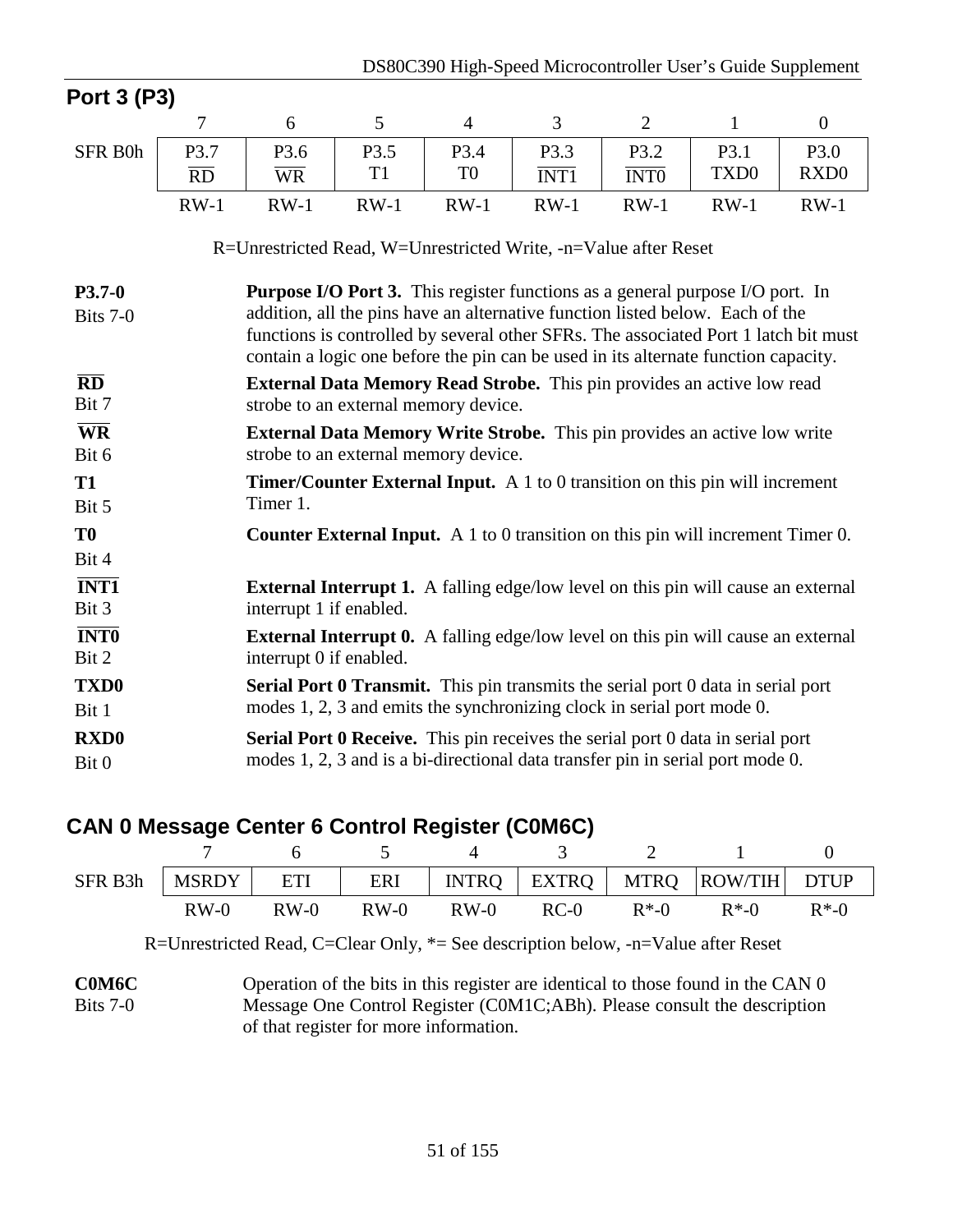| <u>CAN U MCSSAYE CENTER TEQUITION NEQISTER (CUMPLE)</u> |        |        |        |        |        |          |                                                           |          |
|---------------------------------------------------------|--------|--------|--------|--------|--------|----------|-----------------------------------------------------------|----------|
|                                                         |        |        |        |        |        |          | $7 \t 6 \t 5 \t 4 \t 3 \t 2 \t 1$                         |          |
| SFR B4h                                                 |        |        |        |        |        |          | MSRDY   ETI   ERI   INTRQ   EXTRQ   MTRQ   ROW/TIH   DTUP |          |
|                                                         | $RW-0$ | $RW-0$ | $RW-0$ | $RW-0$ | $RC-0$ | $R^*$ -0 | $R^*$ -0                                                  | $R^*$ -0 |

# **CAN 0 Message Center 7 Control Register (C0M7C)**

R=Unrestricted Read, C=Clear Only, \*= See description below, -n=Value after Reset

### **CAN 0 Message Center 8 Control Register (C0M8C)**

| SFR B5h |        |        |        |        |        |          | MSRDY   ETI   ERI   INTRQ   EXTRQ   MTRQ   ROW/TIH   DTUP |          |
|---------|--------|--------|--------|--------|--------|----------|-----------------------------------------------------------|----------|
|         | $RW-0$ | $RW-0$ | $RW-0$ | $RW-0$ | $RC-0$ | $R^*$ -0 | $R*.0$                                                    | $R^*$ -0 |

R=Unrestricted Read, C=Clear Only, \*= See description below, -n=Value after Reset

**C0M8C** Bits 7-0 Operation of the bits in this register are identical to those found in the CAN 0 Message One Control Register (C0M1C;ABh). Please consult the description of that register for more information.

# **CAN 0 Message Center 9 Control Register (C0M9C)**

| SFR B6h | MSRDY   ETI |        |        |        |        |          | ERI   INTRQ   EXTRQ   MTRQ  ROW/TIH   DTUP |          |
|---------|-------------|--------|--------|--------|--------|----------|--------------------------------------------|----------|
|         | $RW-0$      | $RW-0$ | $RW-0$ | $RW-0$ | $RC-0$ | $R^*$ -0 | $R^*$ -0                                   | $R^*$ -0 |

R=Unrestricted Read, C=Clear Only, \*= See description below, -n=Value after Reset

**C0M9C** Bits 7-0 Operation of the bits in this register are identical to those found in the CAN 0 Message One Control Register (C0M1C;ABh). Please consult the description of that register for more information.

# **CAN 0 Message Center 10 Control Register (C0M10C)**

| SFR B7h | <b>MSRDY</b> | ETI    |        |        |      |          | ERI   INTRQ   EXTRQ   MTRQ   ROW/TIH   DTUP |          |
|---------|--------------|--------|--------|--------|------|----------|---------------------------------------------|----------|
|         | $RW-0$       | $RW-0$ | $RW-0$ | $RW-0$ | RC-0 | $R^*$ -0 | $R*.0$                                      | $R^*$ -0 |

R=Unrestricted Read, C=Clear Only, \*= See description below, -n=Value after Reset

**C0M10C** Bits 7-0 Operation of the bits in this register are identical to those found in the CAN 0 Message One Control Register (C0M1C;ABh). Please consult the description of that register for more information.

**C0M7C** Bits 7-0 Operation of the bits in this register are identical to those found in the CAN 0 Message One Control Register (C0M1C;ABh). Please consult the description of that register for more information.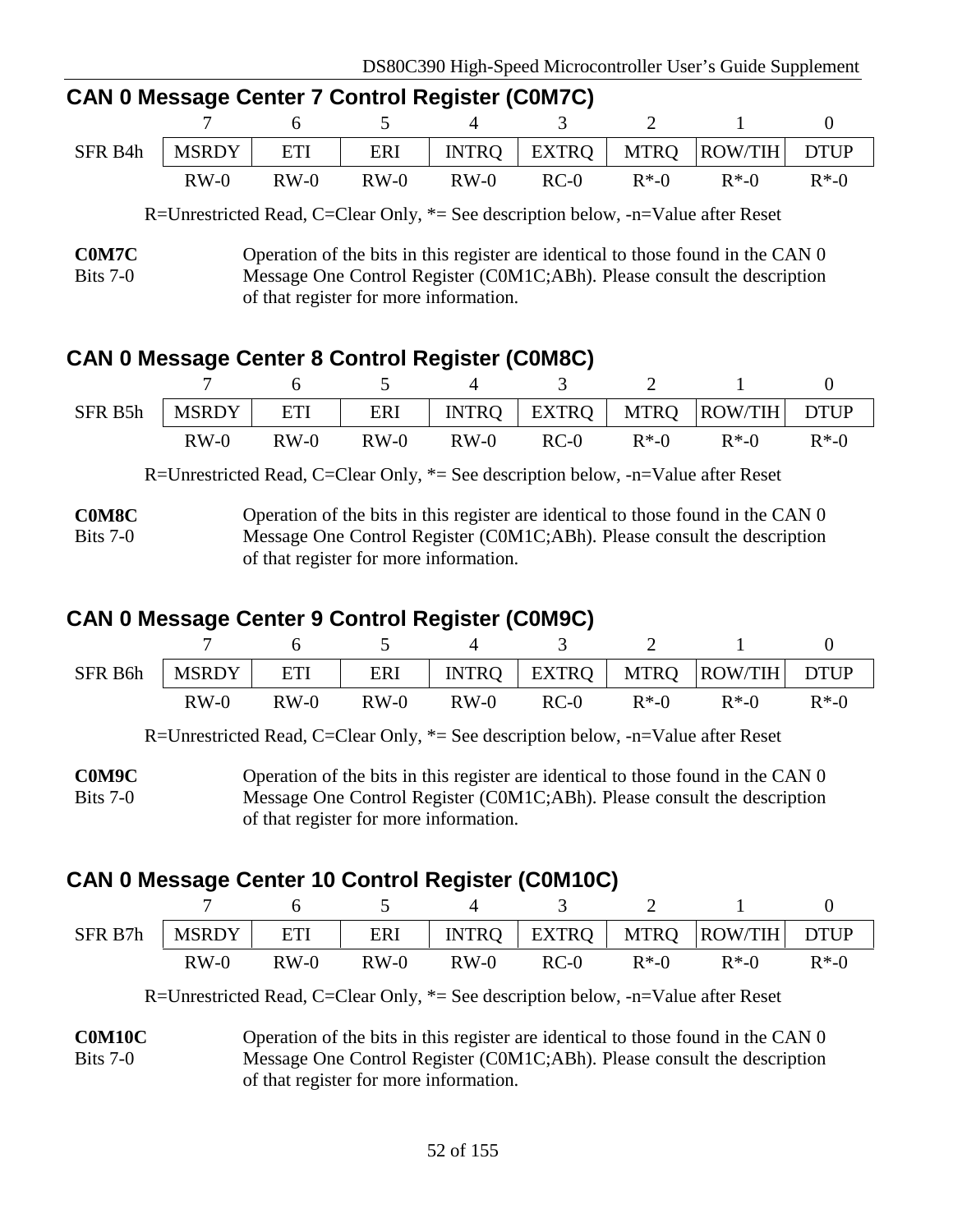| <b>Interrupt Priority (IP)</b> |   |                                                                 |                 |                                                                                                                                                                                                                             |        |                |                 |                  |
|--------------------------------|---|-----------------------------------------------------------------|-----------------|-----------------------------------------------------------------------------------------------------------------------------------------------------------------------------------------------------------------------------|--------|----------------|-----------------|------------------|
|                                | 7 | 6                                                               | 5               | $\overline{4}$                                                                                                                                                                                                              | 3      | $\overline{2}$ | $\mathbf{1}$    | $\boldsymbol{0}$ |
| SFR B8h                        |   | PS1                                                             | PT <sub>2</sub> | PS <sub>0</sub>                                                                                                                                                                                                             | PT1    | PX1            | PT <sub>0</sub> | PX <sub>0</sub>  |
|                                |   | $RW-0$                                                          | $RW-0$          | $RW-0$                                                                                                                                                                                                                      | $RW-0$ | $RW-0$         | $RW-0$          | $RW-0$           |
|                                |   | R=Unrestricted Read, W=Unrestricted Write, -n=Value after Reset |                 |                                                                                                                                                                                                                             |        |                |                 |                  |
| Bit 7                          |   |                                                                 |                 | Reserved. Read data is indeterminate.                                                                                                                                                                                       |        |                |                 |                  |
| PS1<br>Bit 6                   |   | interrupt.                                                      |                 | <b>Serial Port 1 Interrupt.</b> This bit controls the priority of the serial port 1                                                                                                                                         |        |                |                 |                  |
|                                |   |                                                                 |                 | $0 =$ Serial port 1 priority is determined by the natural priority order.<br>$1 =$ Serial port 1 is a high priority interrupt.                                                                                              |        |                |                 |                  |
| PT <sub>2</sub><br>Bit 5       |   |                                                                 |                 | <b>Timer 2 Interrupt.</b> This bit controls the priority of Timer 2 interrupt.<br>$0 =$ Timer 2 is determined by the natural priority order.<br>$1 =$ Timer 2 is a high priority interrupt.                                 |        |                |                 |                  |
| PS <sub>0</sub><br>Bit 4       |   | interrupt.                                                      |                 | Serial Port 0 Interrupt. This bit controls the priority of the serial port 0<br>$0 =$ Serial port 0 priority is determined by the natural priority order.<br>$1 =$ Serial port 0 is a high priority interrupt.              |        |                |                 |                  |
| PT1<br>Bit 3                   |   |                                                                 |                 | <b>Timer 1 Interrupt.</b> This bit controls the priority of Timer 1 interrupt.<br>$0 =$ Timer 1 is determined by the natural priority order.<br>$1 =$ Timer 1 is a high priority interrupt.                                 |        |                |                 |                  |
| PX1<br>Bit 2                   |   |                                                                 |                 | <b>External Interrupt 1.</b> This bit controls the priority of external interrupt 1.<br>$0 =$ External interrupt 1 is determined by the natural priority order.<br>$1 =$ External interrupt 1 is a high priority interrupt. |        |                |                 |                  |
| PT <sub>0</sub><br>Bit 1       |   |                                                                 |                 | <b>Timer 0 Interrupt.</b> This bit controls the priority of Timer 0 interrupt.<br>$0 =$ Timer 0 is determined by the natural priority order.<br>$1 =$ Timer 0 is a high priority interrupt.                                 |        |                |                 |                  |
| PX <sub>0</sub><br>Bit 0       |   |                                                                 |                 | <b>External Interrupt 0.</b> This bit controls the priority of external interrupt 0.<br>$0 =$ External interrupt 0 is determined by the natural priority order.<br>$1 =$ External interrupt 0 is a high priority interrupt. |        |                |                 |                  |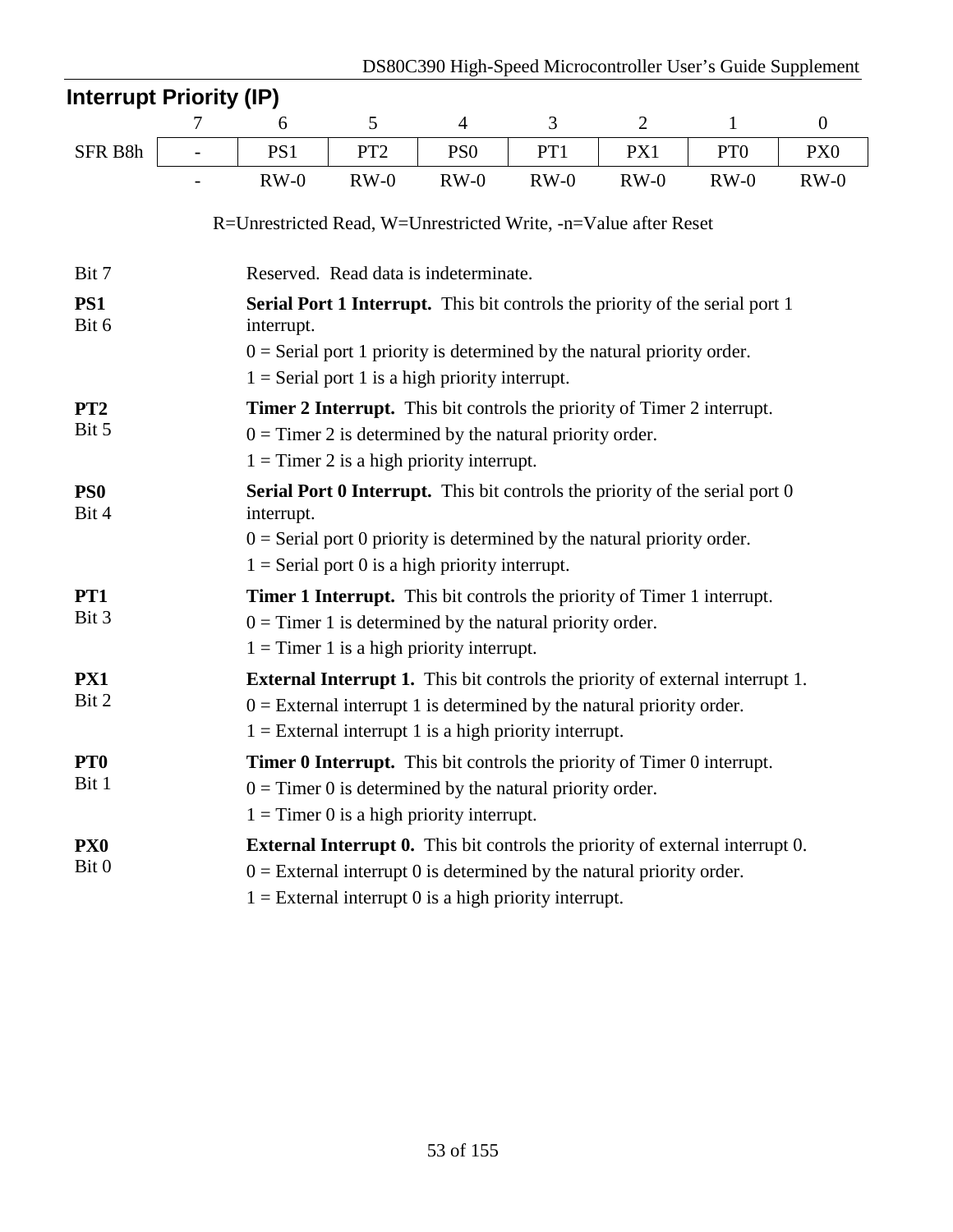| Slave Address Mask Enable Register 0 (SADEN0) |        |  |  |  |                                    |  |  |                                                                                                 |  |
|-----------------------------------------------|--------|--|--|--|------------------------------------|--|--|-------------------------------------------------------------------------------------------------|--|
|                                               |        |  |  |  | 7 6 5 4 3 2 1                      |  |  |                                                                                                 |  |
|                                               |        |  |  |  |                                    |  |  | SFR B9h   SADENO.7   SADENO.6   SADENO.5   SADENO.4   SADENO.3   SADENO.2   SADENO.1   SADENO.0 |  |
|                                               | $RW-0$ |  |  |  | RW-0 RW-0 RW-0 RW-0 RW-0 RW-0 RW-0 |  |  |                                                                                                 |  |

R=Unrestricted Read, W=Unrestricted Write, -n=Value after Reset

**SADEN0.7-0** Bits 7-0 **Slave Address Mask Enable Register 0.** This register functions as a mask when comparing serial port 0 addresses for automatic address recognition. When a bit in this register is set, the corresponding bit location in the SADDR0 register will be exactly compared with the incoming serial port 0 data to determine if a receiver interrupt should be generated. When a bit in this register is cleared, the corresponding bit in the SADDR0 register becomes a don't care and is not compared against the incoming data. All incoming data will generate a receiver interrupt when this register is cleared.

# **Slave Address Mask Enable Register 1 (SADEN1)**

|        |        |        |        |        |        |        | SFR BAh SADEN1.7   SADEN1.6   SADEN1.5   SADEN1.4   SADEN1.3   SADEN1.2   SADEN1.1   SADEN1.0 |
|--------|--------|--------|--------|--------|--------|--------|-----------------------------------------------------------------------------------------------|
| $RW-0$ | $RW-0$ | $RW-0$ | $RW-0$ | $RW-0$ | $RW-0$ | $RW-0$ | $RW-0$                                                                                        |

R=Unrestricted Read, W=Unrestricted Write, -n=Value after Reset

**SADEN1.7-0** Bits 7-0 **Slave Address Mask Enable Register 1.** This register functions as a mask when comparing serial port 1 addresses for automatic address recognition. When a bit in this register is set, the corresponding bit location in the SADDR1 register will be exactly compared with the incoming serial port 1 data to determine if a receiver interrupt should be generated. When a bit in this register is cleared, the corresponding bit in the SADDR1 register becomes a don't care and is not compared against the incoming data. All incoming data will generate a receiver interrupt when this register is cleared.

# **CAN 0 Message Center 11 Control Register (C0M11C)**

| SFR BBh | <b>MSRDY</b> | ETI    |        |        |        |          | ERI   INTRQ   EXTRQ   MTRQ   ROW/TIH   DTUP |          |
|---------|--------------|--------|--------|--------|--------|----------|---------------------------------------------|----------|
|         | $RW-0$       | $RW-0$ | $RW-0$ | $RW-0$ | $RC-0$ | $R^*$ -0 | $R*.0$                                      | $R^*$ -0 |

R=Unrestricted Read, C=Clear Only, \*= See description below, -n=Value after Reset

**C0M11C** Bits 7-0 Operation of the bits in this register are identical to those found in the CAN 0 Message One Control Register (C0M1C;ABh). Please consult the description of that register for more information.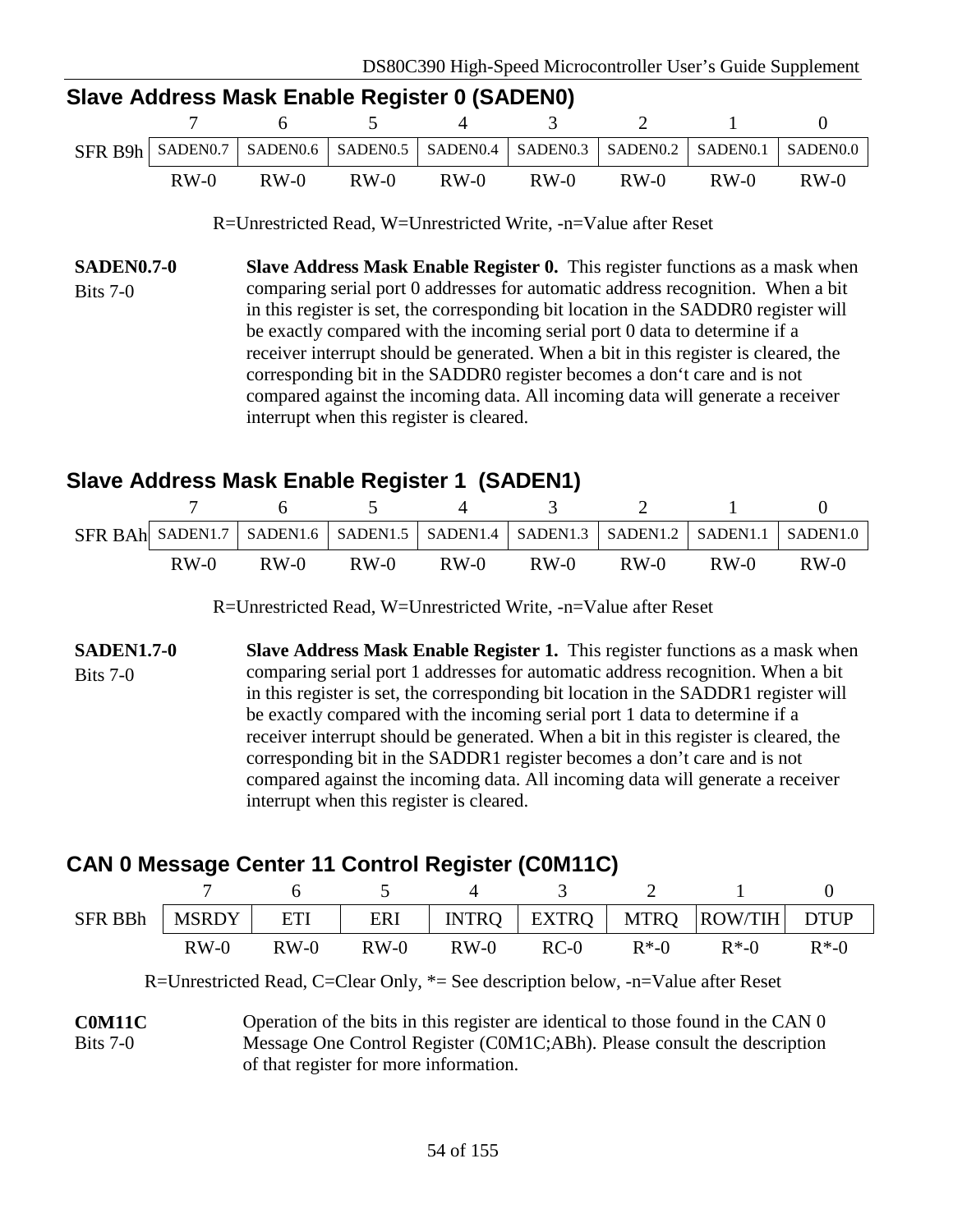| <b>CAN 0 Message Center 12 Control Register (CUM12C)</b> |  |  |  |  |  |  |                                                                        |  |  |  |  |
|----------------------------------------------------------|--|--|--|--|--|--|------------------------------------------------------------------------|--|--|--|--|
|                                                          |  |  |  |  |  |  | 7 6 5 4 3 2 1                                                          |  |  |  |  |
|                                                          |  |  |  |  |  |  | SFR BCh   MSRDY   ETI   ERI   INTRQ   EXTRQ   MTRQ   ROW/TIH   DTUP    |  |  |  |  |
|                                                          |  |  |  |  |  |  | $RW-0$ $RW-0$ $RW-0$ $RW-0$ $RC-0$ $R^*$ -0 $R^*$ -0 $R^*$ -0 $R^*$ -0 |  |  |  |  |

# **CAN 0 Message Center 12 Control Register (C0M12C)**

R=Unrestricted Read, C=Clear Only, \*= See description below, -n=Value after Reset

### **CAN 0 Message Center 13 Control Register (C0M13C)**

|        |        |        |        |        |          | SFR BDh   MSRDY   ETI   ERI   INTRQ   EXTRQ   MTRQ   ROW/TIH   DTUP |          |
|--------|--------|--------|--------|--------|----------|---------------------------------------------------------------------|----------|
| $RW-0$ | $RW-0$ | $RW-0$ | $RW-0$ | $RC-0$ | $R^*$ -0 | $R^*$ -0                                                            | $R^*$ -0 |

R=Unrestricted Read, C=Clear Only, \*= See description below, -n=Value after Reset

**C0M13C** Bits 7-0 Operation of the bits in this register are identical to those found in the CAN 0 Message One Control Register (C0M1C;ABh). Please consult the description of that register for more information.

### **CAN 0 Message Center 14 Control Register (C0M14C)**

| <b>SFR BEh</b> | MSRDY  | ETI    |        |        |      |          | ERI   INTRQ   EXTRQ   MTRQ   ROW/TIH   DTUP |          |
|----------------|--------|--------|--------|--------|------|----------|---------------------------------------------|----------|
|                | $RW-0$ | $RW-0$ | $RW-0$ | $RW-0$ | RC-0 | $R^*$ -0 | $R*.0$                                      | $R^*$ -0 |

R=Unrestricted Read, C=Clear Only, \*= See description below, -n=Value after Reset

**C0M14C** Bits 7-0 Operation of the bits in this register are identical to those found in the CAN 0 Message One Control Register (C0M1C;ABh). Please consult the description of that register for more information.

# **CAN 0 Message Center 15 Control Register (C0M15C)**

| SFR BFh | I MSRDY | ETI    |        |        |      |          | ERI   INTRQ   EXTRQ   MTRQ  ROW/TIH   DTUP |          |
|---------|---------|--------|--------|--------|------|----------|--------------------------------------------|----------|
|         | $RW-0$  | $RW-0$ | $RW-0$ | $RW-0$ | RC-0 | $R^*$ -0 | $R*.0$                                     | $R^*$ -0 |

R=Unrestricted Read, C=Clear Only, \*= See description below, -n=Value after Reset

**C0M15C**  $Rits 7-0$ Operation of the bits in this register are identical to those found in the CAN 0 Message One Control Register (C0M1C;ABh). Please consult the description of that register for more information.

**C0M12C** Bits 7-0 Operation of the bits in this register are identical to those found in the CAN 0 Message One Control Register (C0M1C;ABh). Please consult the description of that register for more information.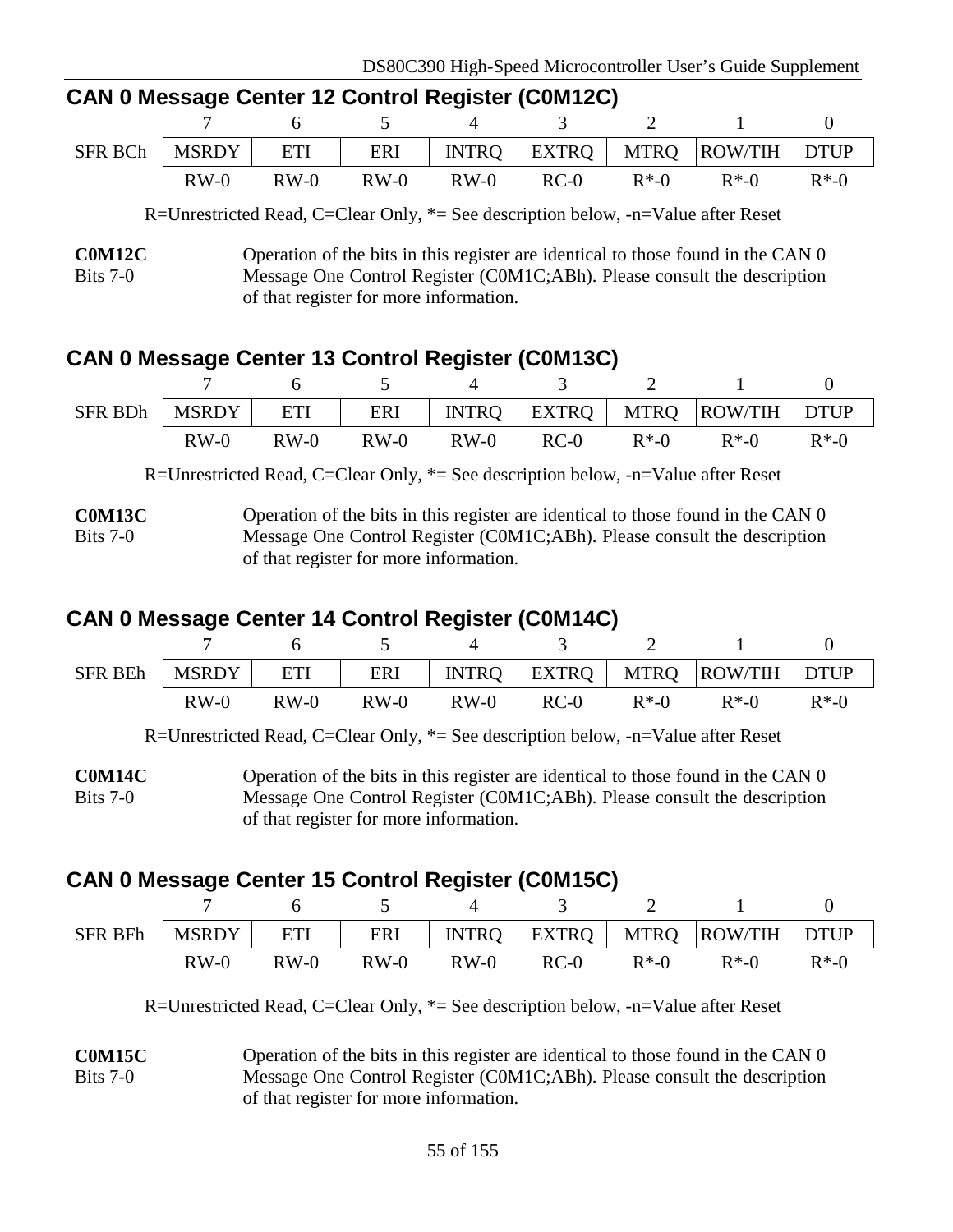# **Serial Port Control (SCON1)**

| SFR C0h   SM0/FE_1   SM1_1   SM2_1   REN_1   TB8_1   RB8_1   TI_1   RI_1 |               |        |               |        |        |
|--------------------------------------------------------------------------|---------------|--------|---------------|--------|--------|
| $RW-0$                                                                   | $RW-0$ $RW-0$ | $RW-0$ | $RW-0$ $RW-0$ | $RW-0$ | $RW-0$ |

R=Unrestricted Read, W=Unrestricted Write, -n=Value after Reset

**SM0-2** Bits 7-5 **Serial Port 1 Mode.** These bits control the mode of serial port 1 as shown below. In addition, the SM0 and SM2 bits have secondary functions as shown below.

| SM0      | SM1      | SM2      | <b>MODE</b> | <b>FUNCTION</b>                                 | <b>LENGTH</b> | <b>PERIOD</b>                                                |
|----------|----------|----------|-------------|-------------------------------------------------|---------------|--------------------------------------------------------------|
| $\Omega$ | $\Omega$ | $\Omega$ | $\theta$    | Synchronous                                     | 8 bits        | $12 t_{CLK}$                                                 |
| $\Omega$ | $\Omega$ |          | 0           | Synchronous                                     | 8 bits        | $4t_{\text{CLK}}$                                            |
| $\Omega$ |          | X        |             | Asynchronous                                    | 10 bits       | Timer 1 or 2<br>baud rate equation                           |
|          | $\Omega$ | $\theta$ | 2           | Asynchronous                                    | 11 bits       | 64 t <sub>CLK</sub> (SMOD=0)<br>32 t <sub>CLK</sub> (SMOD=1) |
|          | $\Omega$ |          |             | Asynchronous w/<br>Multiprocessor communication | 11 bits       | 64 t <sub>CLK</sub> (SMOD=0)<br>32 t <sub>CLK</sub> (SMOD=1) |
|          |          | $\theta$ | 3           | Asynchronous                                    | 11 bits       | Timer 1 or 2<br>baud rate equation                           |
|          |          |          | 3           | Asynchronous w/<br>Multiprocessor communication | 11 bits       | Timer 1 or 2<br>baud rate equation                           |

| SM0/FE_1<br>Bit 7 | <b>Framing Error Flag.</b> When SMOD0 (PCON.6)=0, this bit (SM0) is used to<br>select the mode for serial port 1. When SMOD0 (PCON.6)=1, this bit (FE) will<br>be set upon detection of an invalid stop bit. When used as FE, this bit must be<br>cleared in software. Once the SMOD0 bit is set, modifications to this bit will not<br>affect the serial port mode settings. Although accessed from the same register,<br>internally the data for bits SM0 and FE are stored in different locations. |
|-------------------|-------------------------------------------------------------------------------------------------------------------------------------------------------------------------------------------------------------------------------------------------------------------------------------------------------------------------------------------------------------------------------------------------------------------------------------------------------------------------------------------------------|
| $SM1_1$<br>Bit 6  | No alternate function.                                                                                                                                                                                                                                                                                                                                                                                                                                                                                |
| $SM2-2$<br>Bit 5  | Multiple CPU Communications. The function of this bit is dependent on the<br>serial port 0 mode.<br>Mode 0: Selects 12 t <sub>CLK</sub> or 4 t <sub>CLK</sub> period for synchronous serial port 0 data<br>transfers.                                                                                                                                                                                                                                                                                 |
|                   | Mode 1: When set, reception is ignored (RI_1 is not set) if invalid stop bit<br>received.                                                                                                                                                                                                                                                                                                                                                                                                             |
|                   | Mode 2/3: When this bit is set, multiprocessor communications are enabled in<br>modes 2 and 3. This will prevent the RI_1 bit from being set, and an<br>interrupt being asserted, if the $9th$ bit received is not 1.                                                                                                                                                                                                                                                                                 |
| $REN_1$<br>Bit 4  | <b>Receive Enable.</b> This bit enables/disables the serial port 1 receiver shift register.<br>$0 =$ Serial port 1 reception disabled.                                                                                                                                                                                                                                                                                                                                                                |
|                   | $1 =$ Serial port 1 receiver enabled (modes 1, 2, 3). Initiate synchronous reception                                                                                                                                                                                                                                                                                                                                                                                                                  |
|                   |                                                                                                                                                                                                                                                                                                                                                                                                                                                                                                       |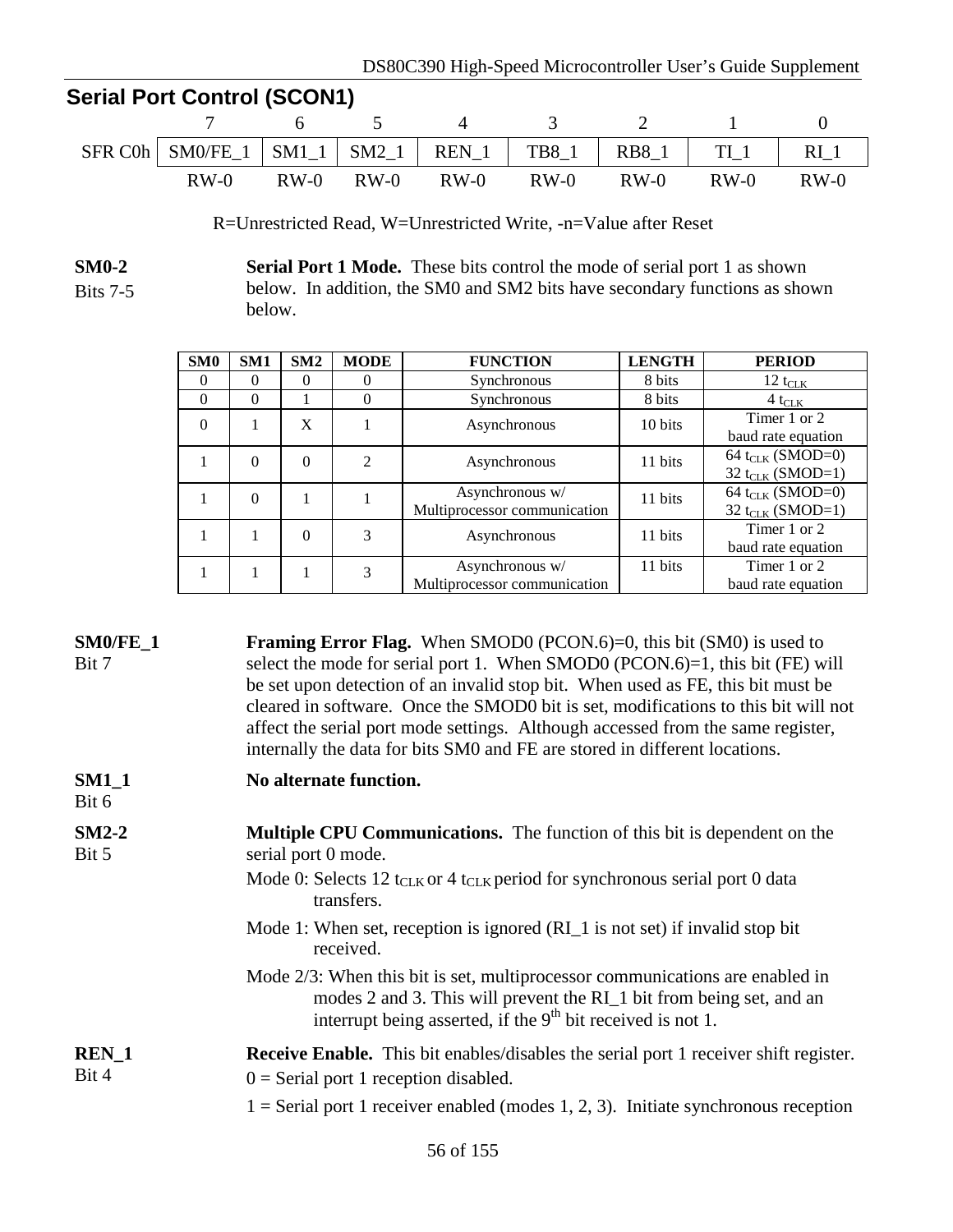(mode 0).

- **TB8\_1** Bit 3 9<sup>th</sup> Transmission Bit State. This bit defines the state of the 9<sup>th</sup> transmission bit in serial port 1 modes 2 and 3.
- **RB8\_1** Bit 2 9<sup>th</sup> Received Bit State. This bit identifies the state for the 9<sup>th</sup> reception bit received data in serial pot 1 modes 2 and 3. In serial port mode 1, when SM2\_1=0, RB8\_1 is the state of the stop bit. RB8\_1 is not used in mode 0.
- **TI\_1** Bit 1 **Transmitter Interrupt Flag.** This bit indicates that data in the serial port 1 buffer has been completely shifted out. In serial port mode 0, TI\_1 is set at the end of the  $8<sup>th</sup>$  data bit. In all other modes, this bit is set at the end of the last data bit. This bit must be manually cleared by software.
- **RI\_1** Bit 0 **Transmitter Interrupt Flag.** This bit indicates that a byte of data has been received in the serial port 1 buffer. In serial port mode 1, RI\_1 is set at the end of the  $8<sup>th</sup>$  bit. In serial port mode 1, RI is set after the last sample of the incoming stop bit subject to the state of SM2\_1. In modes 2 and 3, RI\_1 is set after the last sample of RB8\_1. This bit must be manually cleared by software.

# **Serial Data Buffer 1 (SBUF1)**

|        |        |        |        |        |        |        | SFR C1h SBUF1.7   SBUF1.6   SBUF1.5   SBUF1.4   SBUF1.3   SBUF1.2   SBUF1.1   SBUF1.0 |
|--------|--------|--------|--------|--------|--------|--------|---------------------------------------------------------------------------------------|
| $RW-0$ | $RW-0$ | $RW-0$ | $RW-0$ | $RW-0$ | $RW-0$ | $RW-0$ | $RW-0$                                                                                |

R=Unrestricted Read, W=Unrestricted Write, -n=Value after Reset

**SBUF1.7-0** Bits 7-0 **Serial Data Buffer 1.** Data for serial port 1 is read from or written to this location. The serial transmit and receive buffers are separate registers, but both are addressed at this location.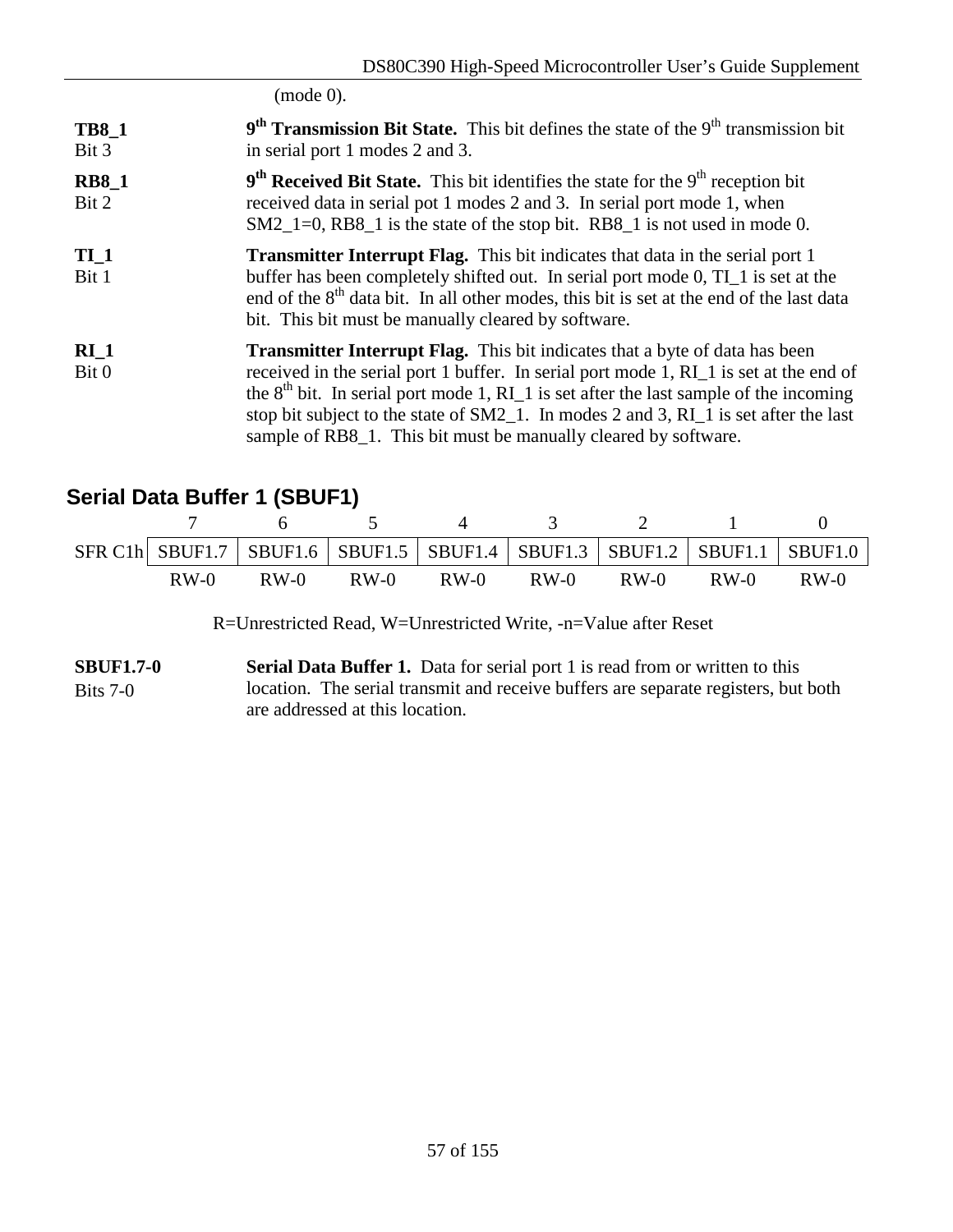|                                                                       |          | $\sim$ 6         | $\overline{5}$ | $\sim$ 3 |                                   |       |
|-----------------------------------------------------------------------|----------|------------------|----------------|----------|-----------------------------------|-------|
| SFR C4h   CD1   CD0   SWB   CTM   $4X/\overline{2X}$   ALEOFF   1   1 |          |                  |                |          |                                   |       |
|                                                                       | $R^*$ -1 | $R^*$ - $\Omega$ |                |          | $RW-0$ $R*-0$ $R*-0$ $RW-0$ $R-1$ | $R-1$ |

#### **Power Management Register (PMR)**

R=Unrestricted Read, W= Unrestricted Write, \*= See description below, -n=Value after Reset

**CD1, CD0** Bits 7-6 **Clock Divide Control 1-0.** These bits select the number of crystal oscillator clocks required to generate one machine cycle. Switching between modes requires a transition through the divide by 4 mode (CD1, CD0=01). For example, to go from 1 to 1024 clocks per machine cycle the device must first go from 1 to 4 clocks per cycle, and then from 4 to 1024 clocks per cycle. Attempts to perform an invalid transition will be ignored. The setting of these bits will effect the timers and serial ports as shown below.

> Attempts to change these bits to the frequency multiplier (1 or 2 clocks per cycle) setting will fail when running from the internal ring oscillator. In addition, it is not possible to change these bits to the 1024 clocks per machine cycle setting while the switchback enable bit (SWB) is set and any of the switchback sources (external interrupts or serial port transmit or receive activity) are active.

|       |       | <b>OSCILLATOR</b><br><b>CYCLES PER</b><br><b>MACHINE.</b><br><b>CYCLE</b> | CLOCK.  | <b>OSC CYCLES</b> | <b>OSC CYCLES</b><br><b>CLK, BAUD</b><br>RATE GEN. | <b>OSC CYCLES PER</b><br><b>PER TIMER 0/1/2 PER TIMER 2 SERIAL PORT CLK,</b><br><b>MODE 0</b> |         | <b>OSC CYCLES PER</b><br><b>SERIAL PORT CLK,</b><br><b>MODE 2</b> |          |
|-------|-------|---------------------------------------------------------------------------|---------|-------------------|----------------------------------------------------|-----------------------------------------------------------------------------------------------|---------|-------------------------------------------------------------------|----------|
| CD1:0 | 4X/2X |                                                                           | $TxM=0$ | $TxM=1$           |                                                    | $SM2=0$                                                                                       | $SM2=1$ | $SMOD=0$                                                          | $SMOD=1$ |
| 00    |       |                                                                           | 12      |                   |                                                    |                                                                                               |         | 64                                                                | 32       |
| 00    |       |                                                                           | 12      | ◠                 |                                                    | h                                                                                             |         | 64                                                                | 32       |
| 01    | X     |                                                                           |         |                   | Reserved                                           |                                                                                               |         |                                                                   |          |
| 10    | X     |                                                                           | 12      |                   |                                                    | 12                                                                                            |         | 64                                                                | 32       |
| 11    |       | 1024                                                                      | 3072    | 1024              | 512                                                | 3072                                                                                          | 1024    | 64                                                                | 32       |

**SWB** Bit 5

**Switchback Enable.** This bit allows an enabled external interrupt or serial port activity to force the Clock Divide Control bits to the divide by 4 state (10) when the microcontroller is in the divide by 1024 state. Upon internal acknowledgement of an external interrupt, the device will switch modes at the start of the jump to the interrupt service routine. Note that this means that an external interrupt must actually be recognized (i.e., be enabled and not masked by higher priority interrupts) for the switchback to occur. For serial port reception, the switch occurs at the start of the instructions following the falling edge of the start bit.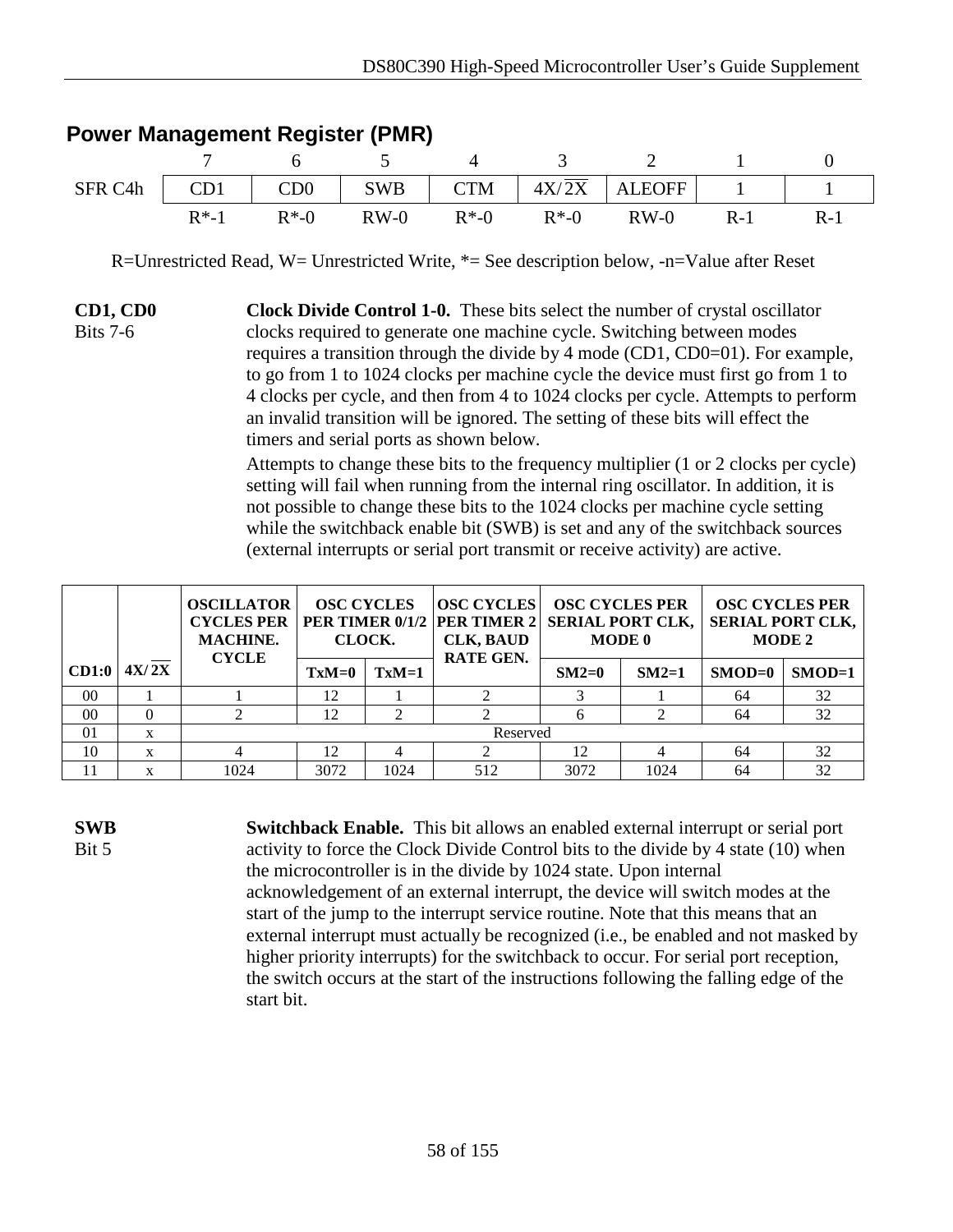| <b>CTM</b><br>Bit 4    | Crystal Multiplier Enable. The CTM bit enables/disables the Crystal Clock<br>Multiplier. The CTM bit can be changed only when the CD1 and CD0 bits are set<br>to divide by 4 mode and the RGMD is cleared to 0. When cleared this bit disables<br>the Crystal Clock Multiplier to save energy. Setting this bit enables the Crystal<br>Clock Multiplier, permitting the use of the 1 or 2 clock per machine cycle speeds.<br>The following procedure must be performed when setting the CTM bit.<br>1. Select the desired clock rate via the $4X/\overline{2X}$ bit. $(4X/\overline{2X} = 1, 1 \text{ clock per cycle},$ |
|------------------------|--------------------------------------------------------------------------------------------------------------------------------------------------------------------------------------------------------------------------------------------------------------------------------------------------------------------------------------------------------------------------------------------------------------------------------------------------------------------------------------------------------------------------------------------------------------------------------------------------------------------------|
|                        | $4X/\overline{2X} = 0$ , 2 clocks per cycle).                                                                                                                                                                                                                                                                                                                                                                                                                                                                                                                                                                            |
|                        | 2. Set the CTM bit. At this point the CKRY bit (EXIF.3) will be cleared,<br>indicating the internal clock stabilization period has commenced. Software is<br>prohibited from modifying the CD1, CD0 bits while the CKRY bit is cleared.                                                                                                                                                                                                                                                                                                                                                                                  |
|                        | 3. Poll the CKRY bit until it is set.                                                                                                                                                                                                                                                                                                                                                                                                                                                                                                                                                                                    |
|                        | 4. Change CD0, CD1 bits to 00b.                                                                                                                                                                                                                                                                                                                                                                                                                                                                                                                                                                                          |
|                        | CTM cannot be changed from a 1 to a 0 while the Crystal Clock Multiplier option<br>is selected via the CD1 and CD0 clock control bits. The CTM is also<br>automatically cleared to a logic 0 when the processor enters into a Stop mode.                                                                                                                                                                                                                                                                                                                                                                                 |
| 4X/2X<br>Bit 3         | System Clock Multiplier. This bit selects the internal crystal oscillator<br>multiplier setting, which in turn establishes a speed of one or two clocks per<br>machine cycle. This bit can only be altered when the CTM bit is cleared to<br>prevent the corruption of the system clock.                                                                                                                                                                                                                                                                                                                                 |
|                        | $0 =$ The device operates at a rate of two clocks per machine cycle.                                                                                                                                                                                                                                                                                                                                                                                                                                                                                                                                                     |
|                        | $1 =$ The device operates at a rate of one clock per machine cycle.                                                                                                                                                                                                                                                                                                                                                                                                                                                                                                                                                      |
| <b>ALEOFF</b><br>Bit 2 | ALE Disable. This bit disables the expression of the ALE signal on the device<br>pin during all on-board program and data memory accesses. External memory<br>accesses will automatically enable ALE independent of the ALEOFF bit.<br>$0 = ALE$ expression is enabled.<br>$1 = ALE$ expression is disabled.                                                                                                                                                                                                                                                                                                             |
| Bits 1-0               | Reserved. These bits will read 1                                                                                                                                                                                                                                                                                                                                                                                                                                                                                                                                                                                         |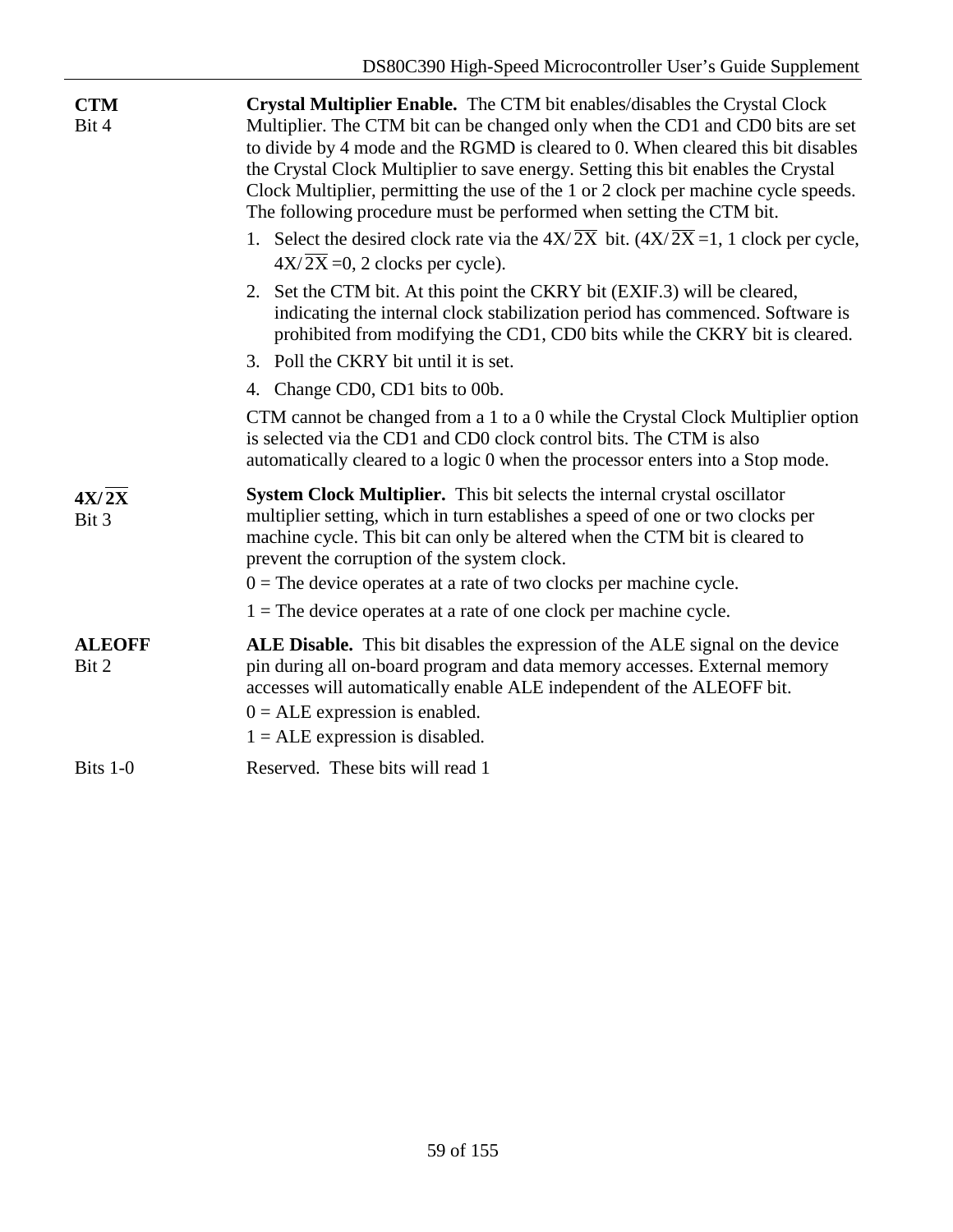|                                                                                    |                                                                                                                                                                                                                   | <b>Status Register (STATUS)</b> |       |                                                                                                                                                                                                                                                                                                                                                                  |       |                |              |                |
|------------------------------------------------------------------------------------|-------------------------------------------------------------------------------------------------------------------------------------------------------------------------------------------------------------------|---------------------------------|-------|------------------------------------------------------------------------------------------------------------------------------------------------------------------------------------------------------------------------------------------------------------------------------------------------------------------------------------------------------------------|-------|----------------|--------------|----------------|
|                                                                                    | 7                                                                                                                                                                                                                 | 6                               | 5     | $\overline{4}$                                                                                                                                                                                                                                                                                                                                                   | 3     | $\overline{2}$ | $\mathbf{1}$ | $\overline{0}$ |
| SFR <sub>C5</sub>                                                                  | PIP                                                                                                                                                                                                               | <b>HIP</b>                      | LIP   | $\overline{a}$                                                                                                                                                                                                                                                                                                                                                   | SPTA1 | SPRA1          | SPTA0        | SPRA0          |
|                                                                                    | $R-0$                                                                                                                                                                                                             | $R-0$                           | $R-0$ | $R-*$                                                                                                                                                                                                                                                                                                                                                            | $R-0$ | $R-0$          | $R-0$        | $R-0$          |
| R=Unrestricted Read, W=Unrestricted Write, -n=Value after Reset, *=See description |                                                                                                                                                                                                                   |                                 |       |                                                                                                                                                                                                                                                                                                                                                                  |       |                |              |                |
| <b>PIP</b><br>Bit 7                                                                | Power Fail Priority Interrupt Status. When set, this bit indicates that software<br>is currently servicing a power-fail interrupt. It is cleared when the program<br>executes the corresponding RETI instruction. |                                 |       |                                                                                                                                                                                                                                                                                                                                                                  |       |                |              |                |
| HP<br>Bit 6                                                                        |                                                                                                                                                                                                                   |                                 |       | High Priority Interrupt Status. When set, this bit indicates that software is<br>currently servicing a high priority interrupt. It is cleared when the program<br>executes the corresponding RETI instruction.                                                                                                                                                   |       |                |              |                |
| <b>LIP</b><br>Bit 5                                                                |                                                                                                                                                                                                                   |                                 |       | Low Priority Interrupt Status. When set, this bit indicates that software is<br>currently servicing a low priority interrupt. It is cleared when the program<br>executes the corresponding RETI instruction.                                                                                                                                                     |       |                |              |                |
| Bit 4<br><b>SPTA1</b><br>Bit 3                                                     |                                                                                                                                                                                                                   |                                 |       | Reserved. Read value will be indeterminate.<br>Serial Port 1 Transmit Activity Monitor. When set, this bit indicates that data<br>is currently being transmitted by serial port 1. It is cleared when the internal<br>hardware sets the TI_1 bit. Do not alter the Clock Divide Control bits (PMR.7-6)<br>while this bit is set or serial port data may be lost. |       |                |              |                |
| <b>SPRA1</b><br>Bit 2                                                              |                                                                                                                                                                                                                   |                                 |       | <b>Serial Port 1 Receive Activity Monitor.</b> When set, this bit indicates that data is<br>currently being received by serial port 1. It is cleared when the internal hardware<br>sets the RI_1 bit. Do not alter the Clock Divide Control bits (PMR.7–6) while this<br>bit is set or serial port data may be lost.                                             |       |                |              |                |
| <b>SPTA0</b><br>Bit 1                                                              |                                                                                                                                                                                                                   |                                 |       | Serial Port 0 Transmit Activity Monitor. When set, this bit indicates that data<br>is currently being transmitted by serial port 0. It is cleared when the internal<br>hardware sets the TI_1 bit. Do not alter the Clock Divide Control bits (PMR.7-6)<br>while this bit is set or serial port data may be lost.                                                |       |                |              |                |
| <b>SPRA0</b><br>Bit 0                                                              |                                                                                                                                                                                                                   |                                 |       | Serial Port 0 Receive Activity Monitor. When set, this bit indicates that data is<br>currently being received by serial port 0. It is cleared when the internal hardware<br>sets the RI_1 bit. Do not alter the Clock Divide Control bits (PMR.7-6) while this<br>bit is set or serial port data may be lost.                                                    |       |                |              |                |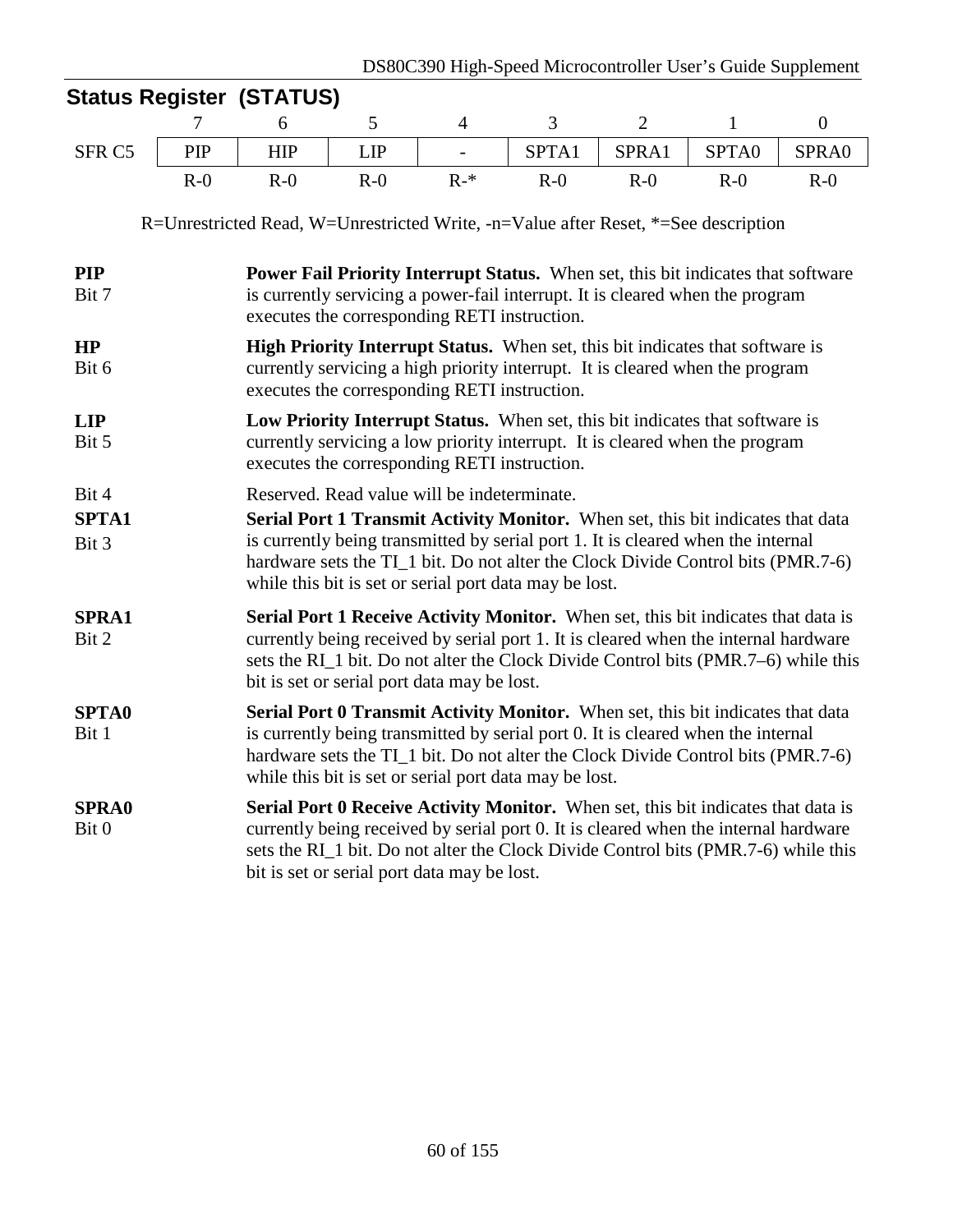|                                                                                                                                                                                                                                                                                                                                                                                                                                                                                                                                                                                                                                                   |                                                                                                                                                                                                                                                                                                                                                                                                                                                                                                                                                                                                       |                                                                                                                                                                                                | <b>Memory Control Register (MCON)</b>                                                                                                                                                                                                                                                                                                                                                                                                                              |                             |                 |                             |                 |                   |  |  |  |  |  |
|---------------------------------------------------------------------------------------------------------------------------------------------------------------------------------------------------------------------------------------------------------------------------------------------------------------------------------------------------------------------------------------------------------------------------------------------------------------------------------------------------------------------------------------------------------------------------------------------------------------------------------------------------|-------------------------------------------------------------------------------------------------------------------------------------------------------------------------------------------------------------------------------------------------------------------------------------------------------------------------------------------------------------------------------------------------------------------------------------------------------------------------------------------------------------------------------------------------------------------------------------------------------|------------------------------------------------------------------------------------------------------------------------------------------------------------------------------------------------|--------------------------------------------------------------------------------------------------------------------------------------------------------------------------------------------------------------------------------------------------------------------------------------------------------------------------------------------------------------------------------------------------------------------------------------------------------------------|-----------------------------|-----------------|-----------------------------|-----------------|-------------------|--|--|--|--|--|
|                                                                                                                                                                                                                                                                                                                                                                                                                                                                                                                                                                                                                                                   | 7                                                                                                                                                                                                                                                                                                                                                                                                                                                                                                                                                                                                     | 6                                                                                                                                                                                              | 5                                                                                                                                                                                                                                                                                                                                                                                                                                                                  | 4                           | 3               | $\overline{2}$              | $\mathbf{1}$    | $\boldsymbol{0}$  |  |  |  |  |  |
| SFR C6h                                                                                                                                                                                                                                                                                                                                                                                                                                                                                                                                                                                                                                           | IDM1                                                                                                                                                                                                                                                                                                                                                                                                                                                                                                                                                                                                  | IDM <sub>0</sub>                                                                                                                                                                               | <b>CMA</b>                                                                                                                                                                                                                                                                                                                                                                                                                                                         | $\mathbf{1}$                | PDCE3           | PDCE2                       | PDCE1           | PDCE <sub>0</sub> |  |  |  |  |  |
|                                                                                                                                                                                                                                                                                                                                                                                                                                                                                                                                                                                                                                                   | $RT-0$                                                                                                                                                                                                                                                                                                                                                                                                                                                                                                                                                                                                | $RT-0$                                                                                                                                                                                         | $RT-0$                                                                                                                                                                                                                                                                                                                                                                                                                                                             | $R-1$                       | $RT-0$          | $RT-0$                      | $RT-0$          | $RT-0$            |  |  |  |  |  |
|                                                                                                                                                                                                                                                                                                                                                                                                                                                                                                                                                                                                                                                   |                                                                                                                                                                                                                                                                                                                                                                                                                                                                                                                                                                                                       | R=Unrestricted Read, T=Timed Access Write Only, -n=Value after Reset                                                                                                                           |                                                                                                                                                                                                                                                                                                                                                                                                                                                                    |                             |                 |                             |                 |                   |  |  |  |  |  |
|                                                                                                                                                                                                                                                                                                                                                                                                                                                                                                                                                                                                                                                   |                                                                                                                                                                                                                                                                                                                                                                                                                                                                                                                                                                                                       |                                                                                                                                                                                                |                                                                                                                                                                                                                                                                                                                                                                                                                                                                    |                             |                 |                             |                 |                   |  |  |  |  |  |
| IDM1, IDM0<br><b>Bits 7-6</b>                                                                                                                                                                                                                                                                                                                                                                                                                                                                                                                                                                                                                     |                                                                                                                                                                                                                                                                                                                                                                                                                                                                                                                                                                                                       | <b>Internal Data Memory Configuration Bits 1-0.</b> These bits establish both the<br>address and type (data and/or program) of the internal 4 KB internal SRAM as<br>shown in the table below. |                                                                                                                                                                                                                                                                                                                                                                                                                                                                    |                             |                 |                             |                 |                   |  |  |  |  |  |
|                                                                                                                                                                                                                                                                                                                                                                                                                                                                                                                                                                                                                                                   |                                                                                                                                                                                                                                                                                                                                                                                                                                                                                                                                                                                                       |                                                                                                                                                                                                | Note that a special lockout feature prevents the use of the Program and/or Data<br>Memory configuration (IDM1, IDM0 = 11b) and the 10-bit stack pointer $(SA=1)$<br>at the same time. The IDM1, IDM0 bits can be set to 11b only when the SA bit<br>(ACON.2) is cleared, and the SA bit cannot be set while the IDM1, IDM0 bits are<br>equal to 11b. Attempts to modify the IDMx or SA bits in these situations will fail<br>and the bit(s) will remain unchanged. |                             |                 |                             |                 |                   |  |  |  |  |  |
|                                                                                                                                                                                                                                                                                                                                                                                                                                                                                                                                                                                                                                                   |                                                                                                                                                                                                                                                                                                                                                                                                                                                                                                                                                                                                       |                                                                                                                                                                                                |                                                                                                                                                                                                                                                                                                                                                                                                                                                                    | <b>4 KB Internal SRAM</b>   |                 |                             |                 |                   |  |  |  |  |  |
|                                                                                                                                                                                                                                                                                                                                                                                                                                                                                                                                                                                                                                                   |                                                                                                                                                                                                                                                                                                                                                                                                                                                                                                                                                                                                       | <b>IDM1</b>                                                                                                                                                                                    | <b>IDM0</b>                                                                                                                                                                                                                                                                                                                                                                                                                                                        | <b>Memory Location</b>      |                 | <b>Memory Assignment</b>    |                 |                   |  |  |  |  |  |
|                                                                                                                                                                                                                                                                                                                                                                                                                                                                                                                                                                                                                                                   |                                                                                                                                                                                                                                                                                                                                                                                                                                                                                                                                                                                                       | $\overline{0}$                                                                                                                                                                                 | $\overline{0}$                                                                                                                                                                                                                                                                                                                                                                                                                                                     | 00F000h-00FFFFh             |                 | Data Memory                 |                 |                   |  |  |  |  |  |
|                                                                                                                                                                                                                                                                                                                                                                                                                                                                                                                                                                                                                                                   |                                                                                                                                                                                                                                                                                                                                                                                                                                                                                                                                                                                                       | $\boldsymbol{0}$                                                                                                                                                                               | $\mathbf{1}$                                                                                                                                                                                                                                                                                                                                                                                                                                                       | 000000h-000FFFh             |                 | Data Memory                 |                 |                   |  |  |  |  |  |
|                                                                                                                                                                                                                                                                                                                                                                                                                                                                                                                                                                                                                                                   |                                                                                                                                                                                                                                                                                                                                                                                                                                                                                                                                                                                                       | 1                                                                                                                                                                                              | $\overline{0}$                                                                                                                                                                                                                                                                                                                                                                                                                                                     | 400000h-400FFFh             |                 | Data Memory                 |                 |                   |  |  |  |  |  |
|                                                                                                                                                                                                                                                                                                                                                                                                                                                                                                                                                                                                                                                   |                                                                                                                                                                                                                                                                                                                                                                                                                                                                                                                                                                                                       | $\mathbf{1}$                                                                                                                                                                                   | $\mathbf{1}$                                                                                                                                                                                                                                                                                                                                                                                                                                                       | 400000h-400FFFh             |                 | Program and/or Data Memory  |                 |                   |  |  |  |  |  |
| <b>CMA</b><br>Bit 5                                                                                                                                                                                                                                                                                                                                                                                                                                                                                                                                                                                                                               |                                                                                                                                                                                                                                                                                                                                                                                                                                                                                                                                                                                                       | <b>CAN Data Memory Assignment.</b> This bit selects the address of the 256 byte<br>blocks of CAN Data Memory associated with both CAN controllers.                                             |                                                                                                                                                                                                                                                                                                                                                                                                                                                                    |                             |                 |                             |                 |                   |  |  |  |  |  |
|                                                                                                                                                                                                                                                                                                                                                                                                                                                                                                                                                                                                                                                   |                                                                                                                                                                                                                                                                                                                                                                                                                                                                                                                                                                                                       |                                                                                                                                                                                                | <b>CMA</b>                                                                                                                                                                                                                                                                                                                                                                                                                                                         | <b>CAN 0 Memory Address</b> |                 | <b>CAN 1 Memory Address</b> |                 |                   |  |  |  |  |  |
|                                                                                                                                                                                                                                                                                                                                                                                                                                                                                                                                                                                                                                                   |                                                                                                                                                                                                                                                                                                                                                                                                                                                                                                                                                                                                       |                                                                                                                                                                                                | $0$ (default)                                                                                                                                                                                                                                                                                                                                                                                                                                                      |                             | 00EE00h-00EEFFh |                             | 00EF00h-00EFFFh |                   |  |  |  |  |  |
|                                                                                                                                                                                                                                                                                                                                                                                                                                                                                                                                                                                                                                                   |                                                                                                                                                                                                                                                                                                                                                                                                                                                                                                                                                                                                       |                                                                                                                                                                                                | 1                                                                                                                                                                                                                                                                                                                                                                                                                                                                  |                             | 401000h-4010FFh |                             | 401100h-4011FFh |                   |  |  |  |  |  |
| Bit 4                                                                                                                                                                                                                                                                                                                                                                                                                                                                                                                                                                                                                                             |                                                                                                                                                                                                                                                                                                                                                                                                                                                                                                                                                                                                       | Reserved                                                                                                                                                                                       |                                                                                                                                                                                                                                                                                                                                                                                                                                                                    |                             |                 |                             |                 |                   |  |  |  |  |  |
| PDCE3<br>Bit 3                                                                                                                                                                                                                                                                                                                                                                                                                                                                                                                                                                                                                                    | <b>Program/Data Chip Enable 3.</b> This bit selects whether the CE3 signal<br>functions as the chip enable for external program memory only (PDCE=0), or as<br>a merged chip enable for program and data memory (PDCE=1). When PDCE=1,<br>the microprocessor will use the $\overline{PSEN}$ signal instead of the $\overline{RD}$ signal when<br>reading from external MOVX memory. The Port 4 Control register (P4CNT)<br>determines the memory range associated with $\overline{CE3}$ . This bit is ignored if $\overline{CE3}$<br>has not been previously enabled via the Port 4 Control register. |                                                                                                                                                                                                |                                                                                                                                                                                                                                                                                                                                                                                                                                                                    |                             |                 |                             |                 |                   |  |  |  |  |  |
| <b>Program/Data Chip Enable 2.</b> This bit selects whether the CE2 signal<br>PDCE <sub>2</sub><br>functions as the chip enable for external program memory only (PDCE=0), or as<br>Bit 2<br>a merged chip enable for program and data memory (PDCE=1). When PDCE=1,<br>the microprocessor will use the $\overline{PSEN}$ signal instead of the $\overline{RD}$ signal when<br>reading from external MOVX memory. The Port 4 Control register (P4CNT)<br>determines the memory range associated with $\overline{\text{CE2}}$ . This bit is ignored if $\overline{\text{CE2}}$<br>has not been previously enabled via the Port 4 Control register. |                                                                                                                                                                                                                                                                                                                                                                                                                                                                                                                                                                                                       |                                                                                                                                                                                                |                                                                                                                                                                                                                                                                                                                                                                                                                                                                    |                             |                 |                             |                 |                   |  |  |  |  |  |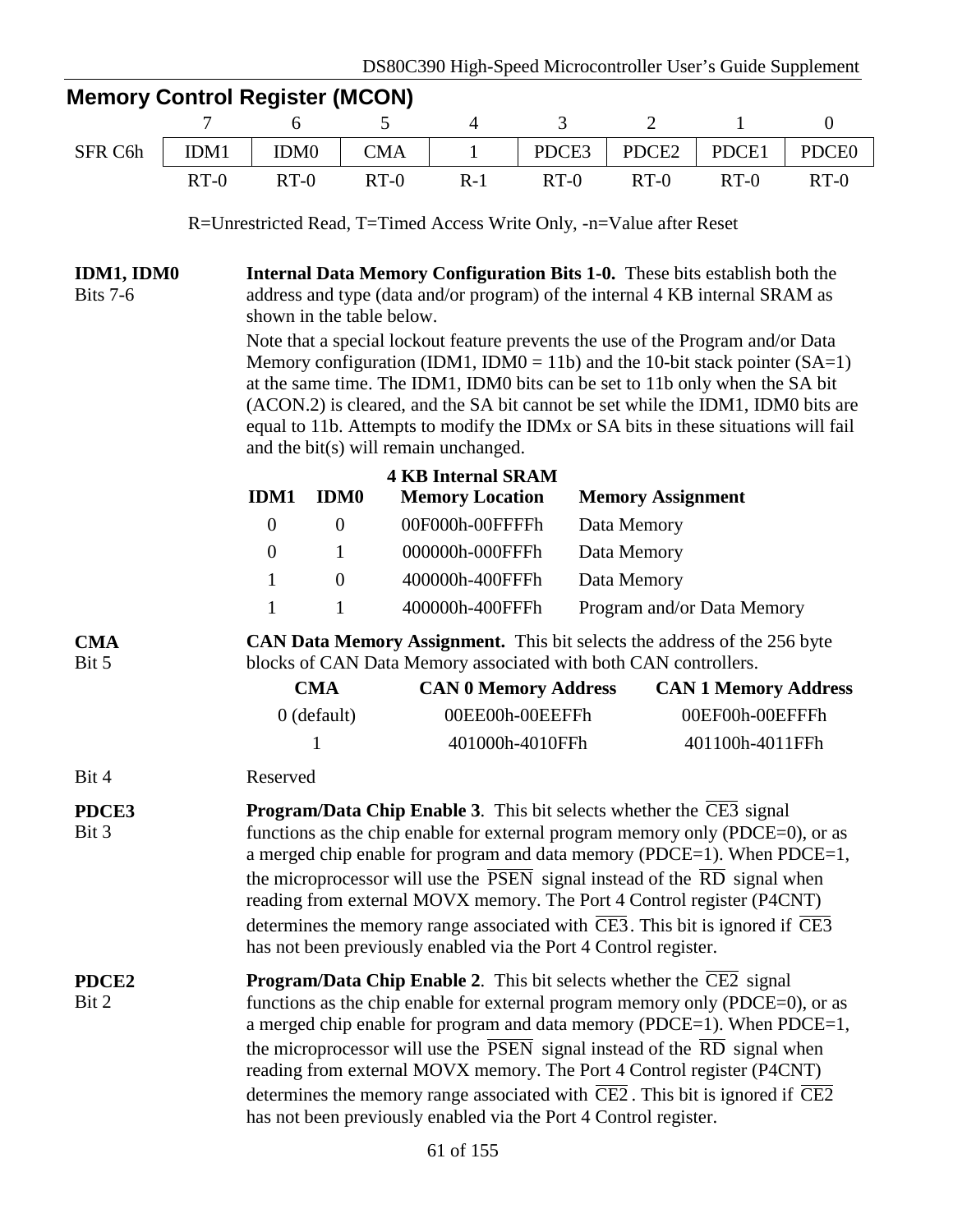- **PDCE1** Bit 1 **Program/Data Chip Enable 1**. This bit selects whether the CE1 signal functions as the chip enable for external program memory only (PDCE=0), or as a merged chip enable for program and data memory (PDCE=1). When PDCE=1, the microprocessor will use the  $\overline{PSEN}$  signal instead of the  $\overline{RD}$  signal when reading from external MOVX memory. The Port 4 Control register (P4CNT) determines the memory range associated with  $\overline{CE1}$ . This bit is ignored if  $\overline{CE1}$ has not been previously enabled via the Port 4 Control register.
- **PDCE0** Bit 0 **Program/Data Chip Enable 0.** This bit selects whether the  $\overline{CE0}$  signal functions as the chip enable for external program memory only (PDCE=0), or as a merged chip enable for program and data memory (PDCE=1). When PDCE=1, the microprocessor will use the  $\overline{PSEN}$  signal instead of the  $\overline{RD}$  signal when reading from external MOVX memory. The Port 4 Control register (P4CNT) determines the memory range associated with CE0 . This bit is ignored if CE0 has not been previously enabled via the Port 4 Control register.

# **Timed Access Register (TA)**

|       |       | 4 3 2 1     |       |                                                                 |       |
|-------|-------|-------------|-------|-----------------------------------------------------------------|-------|
|       |       |             |       | SFR C7h   TA.7   TA.6   TA.5   TA.4   TA.3   TA.2   TA.1   TA.0 |       |
| $W-1$ | $W-1$ | $W-1$ $W-1$ | $W-1$ | $W-1$ $W-1$                                                     | $W-1$ |

W=Unrestricted Write, -n=Value after Reset

**TA.7-0** Bits 7-0 **Timed Access.** Correctly accessing this register permits modification of timed access protected bits. Write AAh to this register first, followed within 3 cycles by writing 55h. Timed access protected bits can then be modified for a period of 3 cycles measured from the writing of the 55h.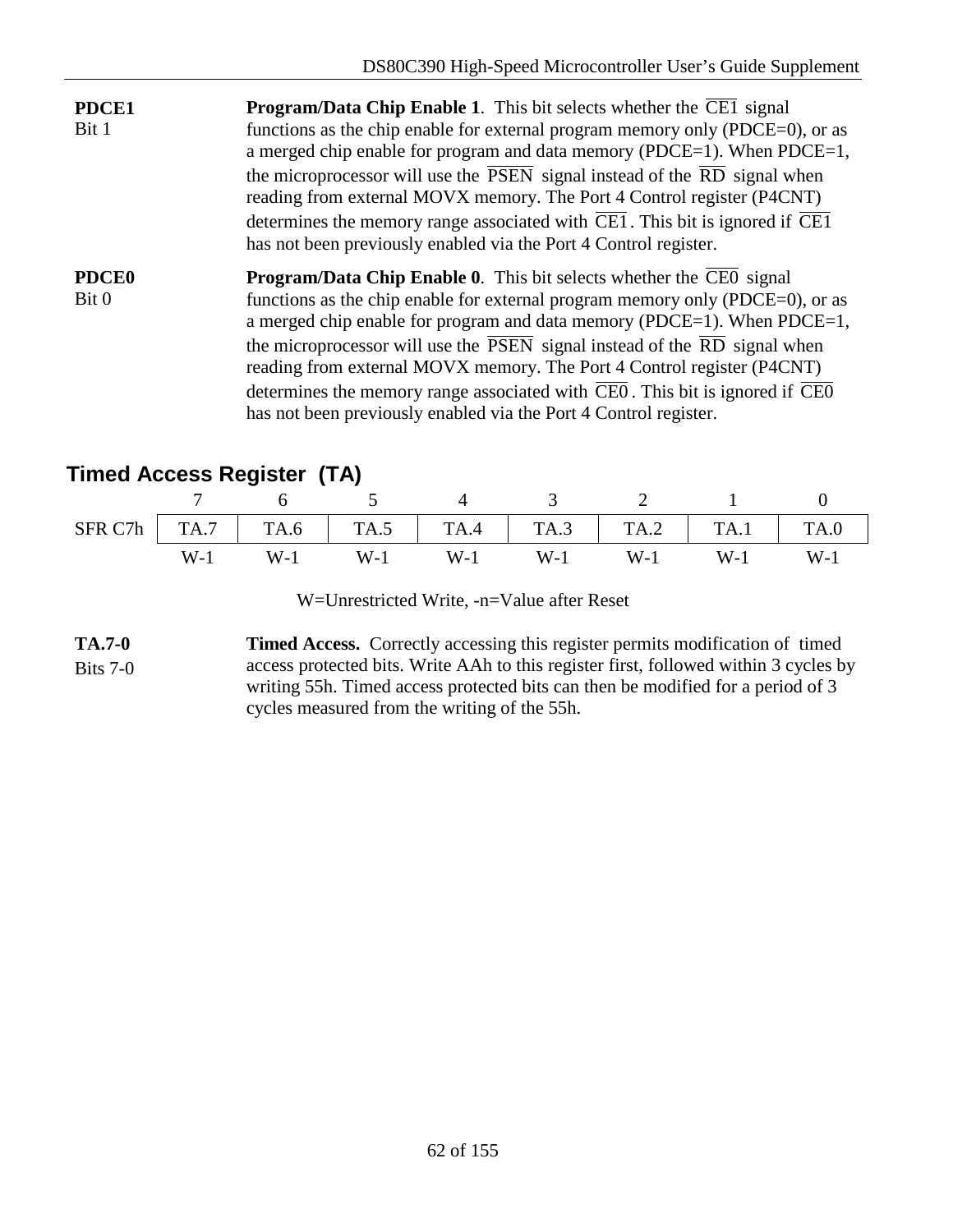mode, EXF2 will not cause an interrupt.

|                           |                                                                                                                                                                                                                                                                                                                                                                                                                                    | <b>Timer 2 Control (T2CON)</b>                                  |                  |                |                                                                                                             |                 |        |                |  |  |  |
|---------------------------|------------------------------------------------------------------------------------------------------------------------------------------------------------------------------------------------------------------------------------------------------------------------------------------------------------------------------------------------------------------------------------------------------------------------------------|-----------------------------------------------------------------|------------------|----------------|-------------------------------------------------------------------------------------------------------------|-----------------|--------|----------------|--|--|--|
|                           |                                                                                                                                                                                                                                                                                                                                                                                                                                    | 6                                                               | 5                | $\overline{4}$ | 3                                                                                                           | $\overline{2}$  | 1      | $\overline{0}$ |  |  |  |
| SFR C8h                   | TF <sub>2</sub>                                                                                                                                                                                                                                                                                                                                                                                                                    | EXF <sub>2</sub>                                                | <b>RCLK</b>      | <b>TCLK</b>    | EXEN2                                                                                                       | TR <sub>2</sub> | C/T2   | CP/RL2         |  |  |  |
|                           | $RW-0$                                                                                                                                                                                                                                                                                                                                                                                                                             | $RW-0$                                                          | $RW-0$           | $RW-0$         | $RW-0$                                                                                                      | $RW-0$          | $RW-0$ | $RW-0$         |  |  |  |
|                           |                                                                                                                                                                                                                                                                                                                                                                                                                                    | R=Unrestricted Read, W=Unrestricted Write, -n=Value after Reset |                  |                |                                                                                                             |                 |        |                |  |  |  |
| TF <sub>2</sub><br>Bit 7  | <b>Timer 2 Overflow Flag.</b> This flag will be set when Timer 2 overflows from<br>FFFFh or the count equal to the capture register in down count mode. It must be<br>cleared by software. TF2 will only be set if RCLK and TCLK are both cleared to<br>0.                                                                                                                                                                         |                                                                 |                  |                |                                                                                                             |                 |        |                |  |  |  |
| EXF <sub>2</sub><br>Bit 6 | <b>Timer 2 External Flag.</b> A negative transition on the T2EX pin (P1.1) or timer 2<br>underflow/overflow will cause this flag to set based on the CP/RL2 (T2CON.0),<br>EXEN2 (T2CON.3), and DCEN (T2MOD.0) bits. If set by a negative transition,<br>this flag must be cleared to 0 by software. Setting this bit in software or detection<br>of a negative transition on the T2EX pin will force a timer interrupt if enabled. |                                                                 |                  |                |                                                                                                             |                 |        |                |  |  |  |
|                           | $\frac{CP}{RL2}$                                                                                                                                                                                                                                                                                                                                                                                                                   | <b>EXEN2</b>                                                    | <b>DCEN</b>      | <b>RESULT</b>  |                                                                                                             |                 |        |                |  |  |  |
|                           |                                                                                                                                                                                                                                                                                                                                                                                                                                    | $\overline{0}$                                                  | X                |                | Negative transitions on P1.1 will not affect this bit.                                                      |                 |        |                |  |  |  |
|                           |                                                                                                                                                                                                                                                                                                                                                                                                                                    |                                                                 | X                |                | Negative transitions on P1.1 will set this bit.                                                             |                 |        |                |  |  |  |
|                           | $\overline{0}$                                                                                                                                                                                                                                                                                                                                                                                                                     | $\boldsymbol{0}$                                                | $\boldsymbol{0}$ |                | Negative transitions on P1.1 will not affect this bit.                                                      |                 |        |                |  |  |  |
|                           | $\boldsymbol{0}$                                                                                                                                                                                                                                                                                                                                                                                                                   | $\mathbf{1}$                                                    | $\boldsymbol{0}$ |                | Negative transitions on P1.1 will set this bit.                                                             |                 |        |                |  |  |  |
|                           | $\overline{0}$                                                                                                                                                                                                                                                                                                                                                                                                                     | X                                                               |                  |                | Bit toggles whenever timer 2 underflows/overflows<br>and can be used as a $17th$ bit of resolution. In this |                 |        |                |  |  |  |

| <b>RCLK</b><br>Bit 5 | <b>Receive Clock Flag.</b> This bit determines the serial port 0 timebase when<br>receiving data in serial modes 1 or 3.<br>$0 =$ Timer 1 overflow is used to determine receiver baud rate for serial port 0.<br>$1 =$ Timer 2 overflow is used to determine receiver baud rate for serial port 0.<br>Setting this bit will force timer 2 into baud rate generation mode. The timer<br>will operate from a divide by 2 of the external clock. |
|----------------------|-----------------------------------------------------------------------------------------------------------------------------------------------------------------------------------------------------------------------------------------------------------------------------------------------------------------------------------------------------------------------------------------------------------------------------------------------|
| <b>TCLK</b><br>Bit 4 | <b>Transmit Clock Flag.</b> This bit determines the serial port 0 timebase when<br>transmitting data in serial modes 1 or 3.<br>$0 =$ Timer 1 overflow is used to determine transmitter baud rate for serial port 0.<br>$1 =$ Timer 2 overflow is used to determine transmitter baud rate for serial port 0.<br>Setting this bit will force timer 2 into baud rate generation mode. The timer                                                 |
|                      | will operate from a divide by 2 of the external clock.                                                                                                                                                                                                                                                                                                                                                                                        |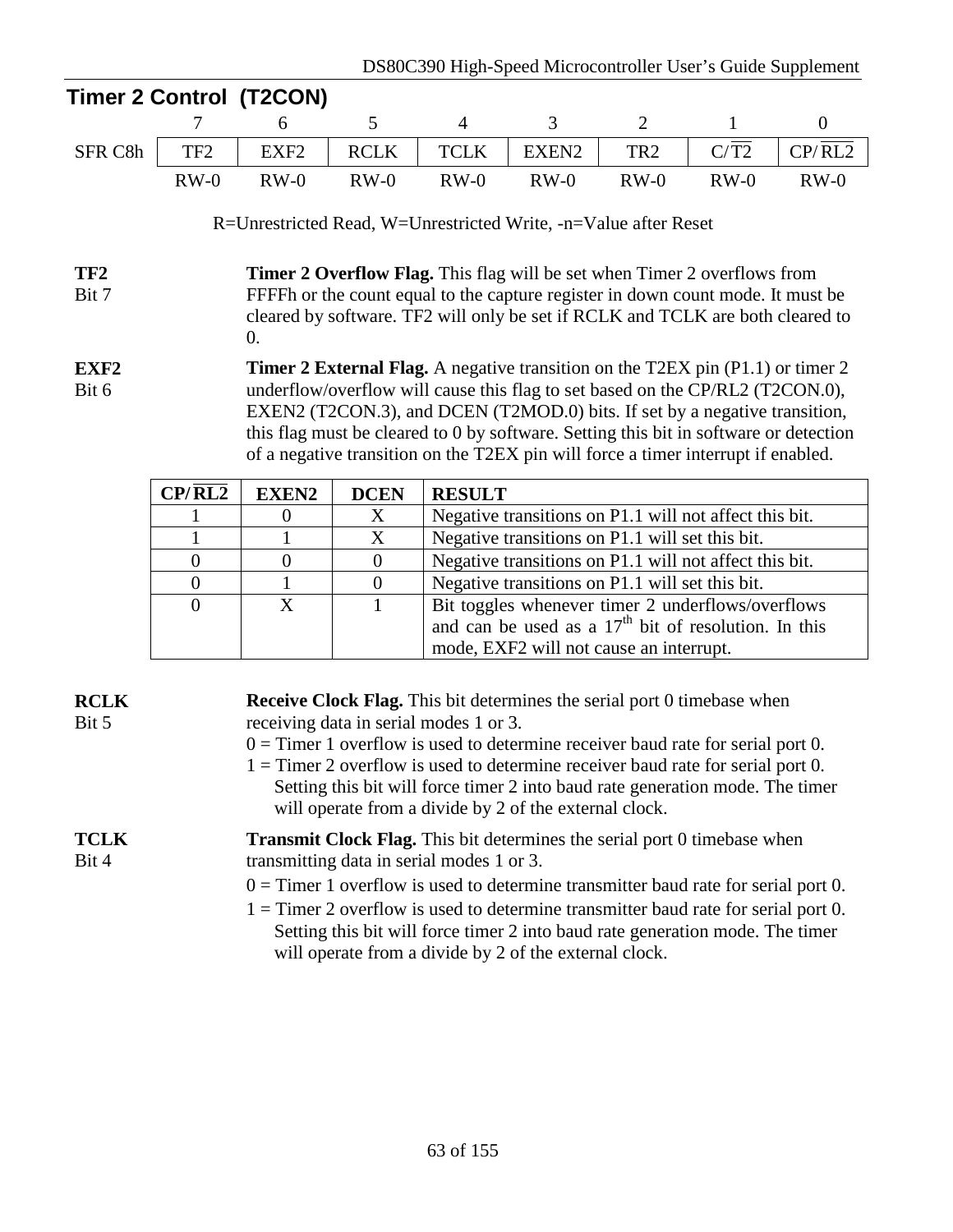| <b>EXEN2</b><br>Bit 3           | <b>Timer 2 External Enable.</b> This bit enables the capture/ reload function on the<br>T2EX pin if Timer 2 is not generating baud rates for the serial port.<br>$0 =$ Timer 2 will ignore all external events at T2EX.<br>$1 =$ Timer 2 will capture or reload a value if a negative transition is detected on<br>the T2EX pin.                                                                                                                                        |
|---------------------------------|-------------------------------------------------------------------------------------------------------------------------------------------------------------------------------------------------------------------------------------------------------------------------------------------------------------------------------------------------------------------------------------------------------------------------------------------------------------------------|
| TR <sub>2</sub><br>Bit 2        | Timer 2 Run Control. This bit enables/disables the operation of timer 2. Halting<br>this timer will preserve the current count in TH2, TL2.<br>$0 =$ Timer 2 is halted.<br>$1 =$ Timer 2 is enabled.                                                                                                                                                                                                                                                                    |
| $C/\overline{T2}$<br>Bit 1      | <b>Counter/Timer Select.</b> This bit determines whether timer 2 will function as a<br>timer or counter. Independent of this bit, timer 2 runs at 2 clocks per tick when<br>used in either baud rate generator or clock output mode.<br>$0 =$ Timer 2 function as a timer. The speed of timer 2 is determined by the T2M<br>bit (CKCON.5).<br>$1 =$ Timer 2 will count negative transitions on the T2 pin (P1.0).                                                       |
| $CP/$ $\overline{RL2}$<br>Bit 0 | Capture/Reload Select. This bit determines whether the capture or reload<br>function will be used for timer 2. If either RCLK or TCLK is set, this bit will not<br>function and the timer will function in an auto-reload mode following each<br>overflow.<br>$0 =$ Auto-reloads will occur when timer 2 overflows or a falling edge is detected<br>on T2EX if EXEN2=1.<br>$1 =$ Timer 2 captures will occur when a falling edge is detected on T2EX if<br>$EXEN2 = 1.$ |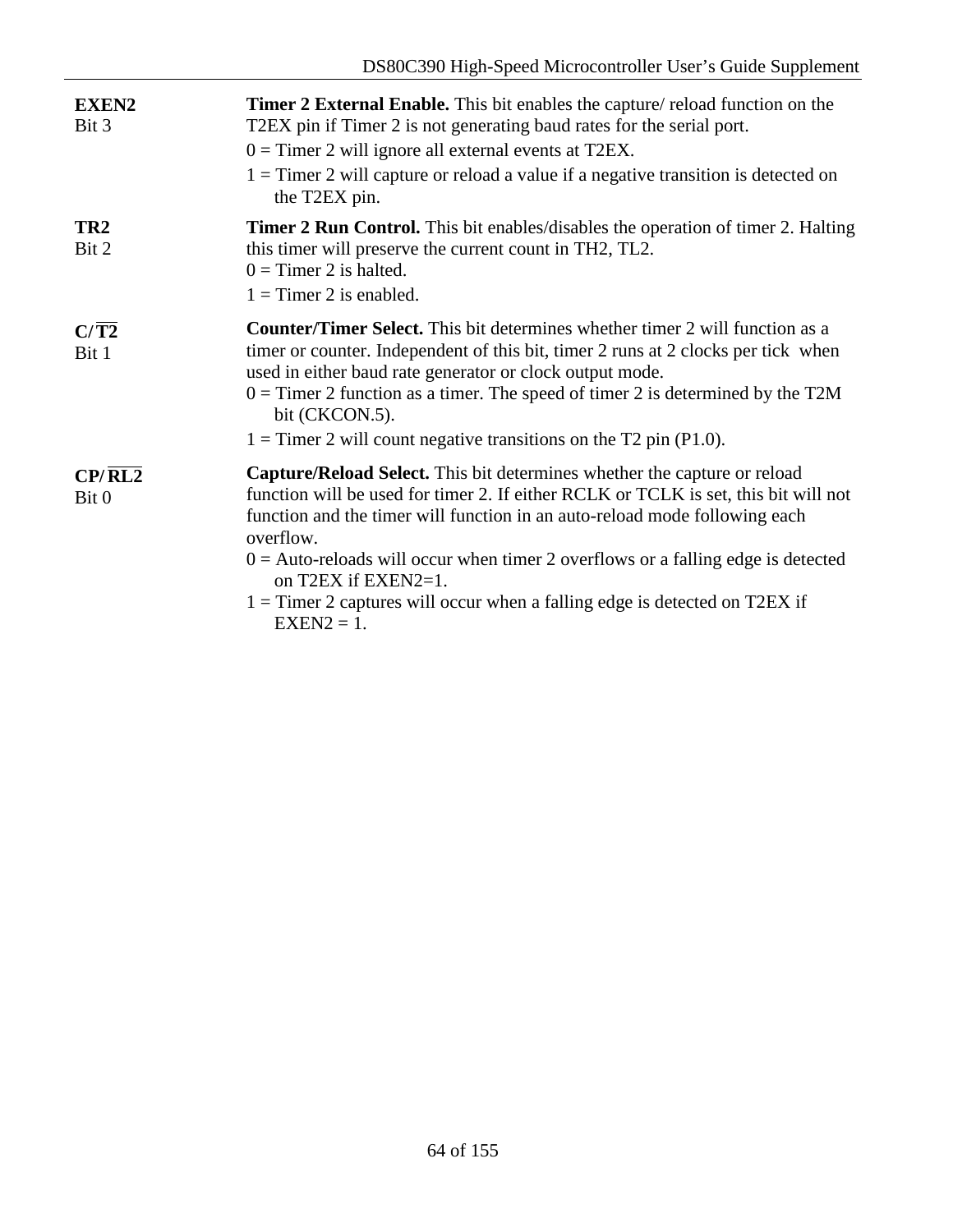| Timer 2 Mode (T2MOD)       |                                                                                                                                                                                                                                                                                                                                                                                                                                                                                                                                                                                                                                                                                           |                                                                                                                                                                                                                                                                                                                                                                                                                                                                                                                                                                                                                                                                                           |              |                                                                                                                                                                                                                                                                                                                                       |        |                  |                   |                  |  |  |
|----------------------------|-------------------------------------------------------------------------------------------------------------------------------------------------------------------------------------------------------------------------------------------------------------------------------------------------------------------------------------------------------------------------------------------------------------------------------------------------------------------------------------------------------------------------------------------------------------------------------------------------------------------------------------------------------------------------------------------|-------------------------------------------------------------------------------------------------------------------------------------------------------------------------------------------------------------------------------------------------------------------------------------------------------------------------------------------------------------------------------------------------------------------------------------------------------------------------------------------------------------------------------------------------------------------------------------------------------------------------------------------------------------------------------------------|--------------|---------------------------------------------------------------------------------------------------------------------------------------------------------------------------------------------------------------------------------------------------------------------------------------------------------------------------------------|--------|------------------|-------------------|------------------|--|--|
|                            | 7                                                                                                                                                                                                                                                                                                                                                                                                                                                                                                                                                                                                                                                                                         | 6                                                                                                                                                                                                                                                                                                                                                                                                                                                                                                                                                                                                                                                                                         | 5            | $\overline{4}$                                                                                                                                                                                                                                                                                                                        | 3      | $\overline{2}$   | $\mathbf{1}$      | $\boldsymbol{0}$ |  |  |
| SFR C9h                    | $\mathbf{1}$                                                                                                                                                                                                                                                                                                                                                                                                                                                                                                                                                                                                                                                                              | $\mathbf{1}$                                                                                                                                                                                                                                                                                                                                                                                                                                                                                                                                                                                                                                                                              | $\mathbf{1}$ | D13T1                                                                                                                                                                                                                                                                                                                                 | D13T2  | $\mathbf{1}$     | T <sub>2</sub> OE | <b>DCEN</b>      |  |  |
|                            | $R-1$                                                                                                                                                                                                                                                                                                                                                                                                                                                                                                                                                                                                                                                                                     | $R-1$                                                                                                                                                                                                                                                                                                                                                                                                                                                                                                                                                                                                                                                                                     | $R-1$        | $RW-0$                                                                                                                                                                                                                                                                                                                                | $RW-0$ | $R-1$            | $RW-0$            | $RW-0$           |  |  |
|                            |                                                                                                                                                                                                                                                                                                                                                                                                                                                                                                                                                                                                                                                                                           | R=Unrestricted Read, W= Unrestricted Write, -n=Value after Reset                                                                                                                                                                                                                                                                                                                                                                                                                                                                                                                                                                                                                          |              |                                                                                                                                                                                                                                                                                                                                       |        |                  |                   |                  |  |  |
| <b>Bits 7-5</b>            |                                                                                                                                                                                                                                                                                                                                                                                                                                                                                                                                                                                                                                                                                           | Reserved.                                                                                                                                                                                                                                                                                                                                                                                                                                                                                                                                                                                                                                                                                 |              |                                                                                                                                                                                                                                                                                                                                       |        |                  |                   |                  |  |  |
| <b>D13T1</b>               |                                                                                                                                                                                                                                                                                                                                                                                                                                                                                                                                                                                                                                                                                           |                                                                                                                                                                                                                                                                                                                                                                                                                                                                                                                                                                                                                                                                                           |              |                                                                                                                                                                                                                                                                                                                                       |        |                  |                   |                  |  |  |
| Bit 4                      | Divide by Thirteen Clock Option For Timer 1. The D13T1 bit provides an<br>alternate clock source to the Timer 1 in place of the normal external T1 input pin.<br>When D13T1 is cleared to 0 (the default Reset state), the clock source for Timer<br>1 is supplied through the standard T1 external input pin, the divide by 12 of the<br>oscillator (T1M = 0) or the divide by 4 of the oscillator (T1M = 1), as controlled<br>by T1M and C/T. When D13T1 is set to a 1 the clock source for Timer 1 is<br>supplied through a separate divide by 13 of the crystal oscillator independent of<br>T1M. The $C/T$ bit must also be programmed to a 1 to select the divide by 13<br>counter. |                                                                                                                                                                                                                                                                                                                                                                                                                                                                                                                                                                                                                                                                                           |              |                                                                                                                                                                                                                                                                                                                                       |        |                  |                   |                  |  |  |
| D13T2<br>Bit 3             |                                                                                                                                                                                                                                                                                                                                                                                                                                                                                                                                                                                                                                                                                           | Divide by Thirteen Clock Option For Timer 2. The D13T2 bit provides an<br>alternate clock source to the Timer 2 in place of the normal external T2 input pin.<br>When D13T2 is cleared to 0 (the default Reset state), the clock source for Timer<br>2 is supplied through the standard T2 external input pin, the divide by 12 of the<br>oscillator (T2M = 0) or the divide by 4 of the oscillator (T2M = 1), as controlled<br>by T2M and C/T2. When D13T2 is set to a 1 the clock source for Timer 2 is<br>supplied through a separate divide by 13 of the crystal oscillator independent of<br>T2M. The C/T2 bit must also be programmed to a 1 to select the divide by 13<br>counter. |              |                                                                                                                                                                                                                                                                                                                                       |        |                  |                   |                  |  |  |
| Bit 2                      |                                                                                                                                                                                                                                                                                                                                                                                                                                                                                                                                                                                                                                                                                           | Reserved.                                                                                                                                                                                                                                                                                                                                                                                                                                                                                                                                                                                                                                                                                 |              |                                                                                                                                                                                                                                                                                                                                       |        |                  |                   |                  |  |  |
| T <sub>2</sub> OE<br>Bit 1 |                                                                                                                                                                                                                                                                                                                                                                                                                                                                                                                                                                                                                                                                                           |                                                                                                                                                                                                                                                                                                                                                                                                                                                                                                                                                                                                                                                                                           |              | <b>Timer 2 Output Enable.</b> This bit enables/disables the clock output function of<br>the T2 pin (P1.0). $0 =$ The T2 pin functions as either a standard port pin or as a<br>counter input for timer 2. $1 =$ Timer 2 will drive the T2 pin with a clock output if<br>$C/T2=0$ . Also, timer 2 rollovers will not cause interrupts. |        |                  |                   |                  |  |  |
| <b>DCEN</b><br>Bit 0       |                                                                                                                                                                                                                                                                                                                                                                                                                                                                                                                                                                                                                                                                                           | <b>DCEN</b>                                                                                                                                                                                                                                                                                                                                                                                                                                                                                                                                                                                                                                                                               |              | <b>Down Count Enable.</b> This bit, in conjunction with the T2EX pin, controls the<br>direction that timer 2 counts in 16-bit auto-reload mode.<br>T2EX                                                                                                                                                                               |        | <b>DIRECTION</b> |                   |                  |  |  |
|                            |                                                                                                                                                                                                                                                                                                                                                                                                                                                                                                                                                                                                                                                                                           |                                                                                                                                                                                                                                                                                                                                                                                                                                                                                                                                                                                                                                                                                           |              |                                                                                                                                                                                                                                                                                                                                       |        | Up               |                   |                  |  |  |
|                            |                                                                                                                                                                                                                                                                                                                                                                                                                                                                                                                                                                                                                                                                                           | 1                                                                                                                                                                                                                                                                                                                                                                                                                                                                                                                                                                                                                                                                                         |              | $\Omega$                                                                                                                                                                                                                                                                                                                              |        | Down             |                   |                  |  |  |
|                            |                                                                                                                                                                                                                                                                                                                                                                                                                                                                                                                                                                                                                                                                                           | $\boldsymbol{0}$                                                                                                                                                                                                                                                                                                                                                                                                                                                                                                                                                                                                                                                                          |              | X                                                                                                                                                                                                                                                                                                                                     |        | Up               |                   |                  |  |  |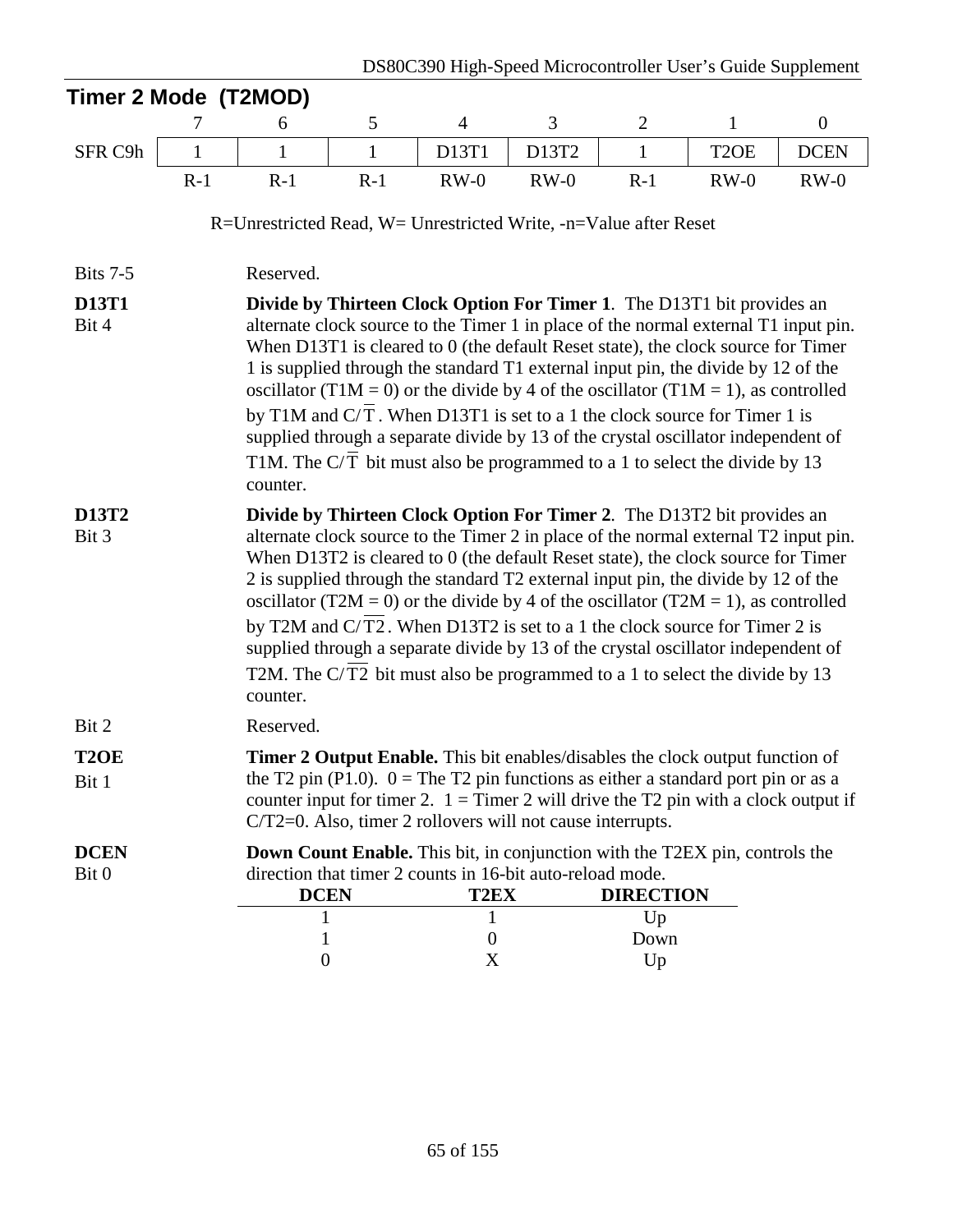|        | Timer 2 Capture LSB (RCAP2L) |        |                |                                                                               |        |        |
|--------|------------------------------|--------|----------------|-------------------------------------------------------------------------------|--------|--------|
|        | $7 \quad 6 \quad 5$          |        | $\overline{4}$ | 3 2 1                                                                         |        |        |
|        |                              |        |                | SFR CAH RCAP2L   RCAP2L   RCAP2L   RCAP2L   RCAP2L   RCAP2L   RCAP2L   RCAP2L |        |        |
|        |                              |        |                | $7 \t 6 \t 5 \t 4 \t 3 \t 2 \t 1 \t 1$                                        |        |        |
| $RW-0$ | $RW-0$                       | $RW-0$ | $RW-0$ $RW-0$  | $RW-0$                                                                        | $RW-0$ | $RW-0$ |

R=Unrestricted Read, W=Unrestricted Write, -n=Value after Reset

**RCAP2L.7-0**  $Bits 7-0$ **Timer 2 Capture LSB.** This register is used to capture the TL2 value when timer 2 is configured in capture mode. RCAP2L is also used as the LSB of a 16-bit reload value when timer 2 is configured in auto-reload mode.

# **Timer 2 Capture MSB (RCAP2H)**

 $T$ 

|        |        |        |        | SFR CBh RCAP2H   RCAP2H   RCAP2H   RCAP2H   RCAP2H   RCAP2H   RCAP2H   RCAP2H             |        |        |        |
|--------|--------|--------|--------|-------------------------------------------------------------------------------------------|--------|--------|--------|
|        |        |        |        | $.6 \quad   \quad .5 \quad   \quad .4 \quad   \quad .3 \quad   \quad .2 \quad   \quad .1$ |        |        |        |
| $RW-0$ | $RW-0$ | $RW-0$ | $RW-0$ | $RW-0$                                                                                    | $RW-0$ | $RW-0$ | $RW-0$ |

R=Unrestricted Read, W=Unrestricted Write, -n=Value after Reset

**RCAP2H.7-0** Bits 7-0 **Timer 2 Capture MSB.** This register is used to capture the TH2 value when timer 2 is configured in capture mode. RCAP2H is also used as the MSB of a 16 bit reload value when timer 2 is configured in auto-reload mode.

### **Timer 2 LSB (TL2)**

|        |        |        | SFR CCh   TL2.7   TL2.6   TL2.5   TL2.4   TL2.3   TL2.2   TL2.1 |        |        |        | TL2.0  |
|--------|--------|--------|-----------------------------------------------------------------|--------|--------|--------|--------|
| $RW-0$ | $RW-0$ | $RW-0$ | $RW-0$                                                          | $RW-0$ | $RW-0$ | $RW-0$ | $RW-0$ |

R=Unrestricted Read, W=Unrestricted Write, -n=Value after Reset

**TL2.7-0** Bits 7-0 **Timer 2 LSB.** This register contains the least significant byte of Timer 2.

### **Timer 2 MSB (TH2)**

|        |        |                                                                         |                      | 3 2 1 |        |        |
|--------|--------|-------------------------------------------------------------------------|----------------------|-------|--------|--------|
|        |        | SFR CDh   TH2.7   TH2.6   TH2.5   TH2.4   TH2.3   TH2.2   TH2.1   TH2.0 |                      |       |        |        |
| $RW-0$ | $RW-0$ | $RW-0$                                                                  | $RW-0$ $RW-0$ $RW-0$ |       | $RW-0$ | $RW-0$ |

R=Unrestricted Read, W=Unrestricted Write, -n=Value after Reset

**TL2.7-0** Bits 7-0 **Timer 2 MSB.** This register contains the least significant byte of Timer 2.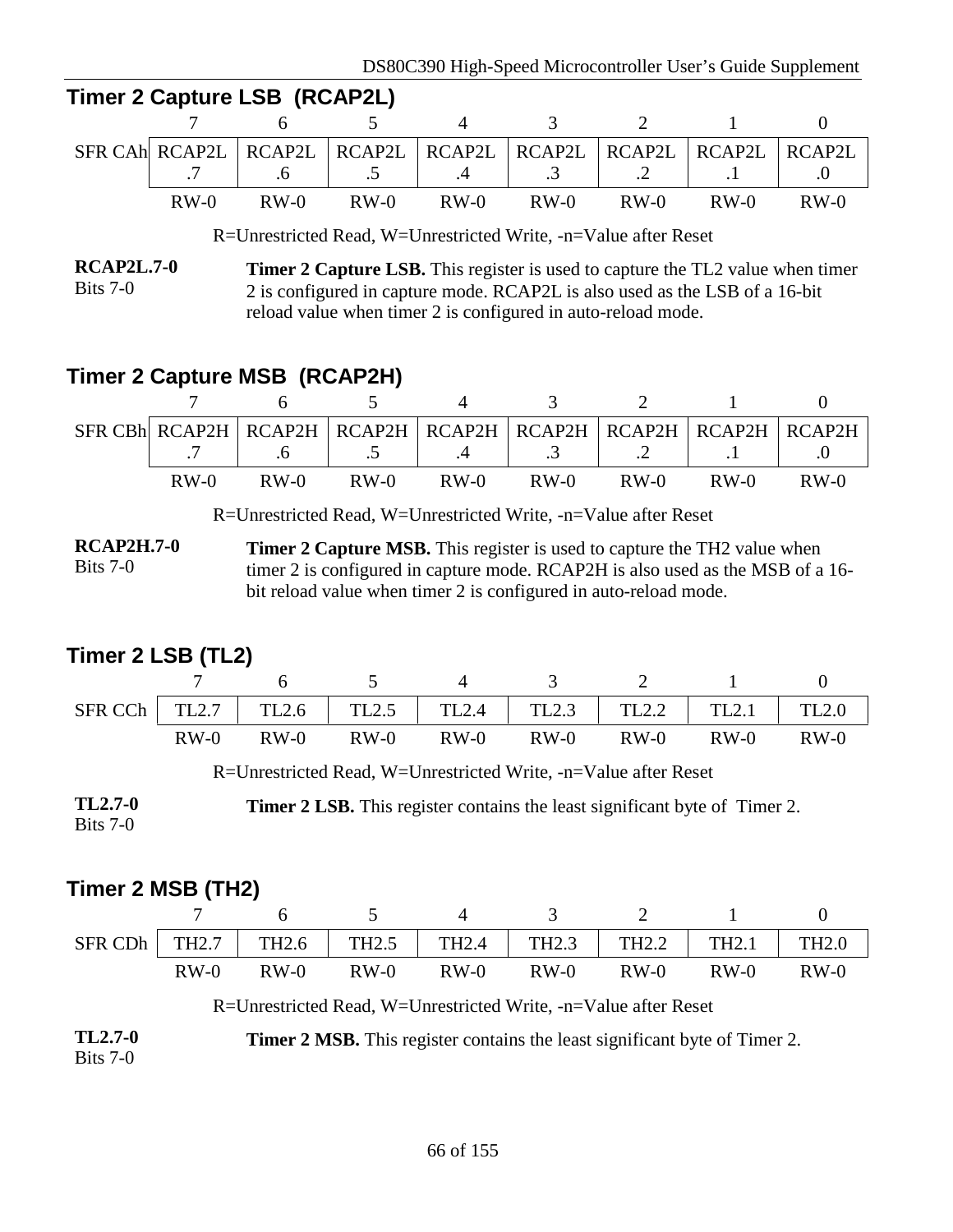|                                  |               | <b>Clock Output Register (COR)</b>                                                                                                                                                                                                                                                                                                                                                                                                                                                                                                              |                  |                |                                                                                                                                                                                                                                         |                |                  |                  |  |  |  |
|----------------------------------|---------------|-------------------------------------------------------------------------------------------------------------------------------------------------------------------------------------------------------------------------------------------------------------------------------------------------------------------------------------------------------------------------------------------------------------------------------------------------------------------------------------------------------------------------------------------------|------------------|----------------|-----------------------------------------------------------------------------------------------------------------------------------------------------------------------------------------------------------------------------------------|----------------|------------------|------------------|--|--|--|
|                                  | 7             | 6                                                                                                                                                                                                                                                                                                                                                                                                                                                                                                                                               | 5                | $\overline{4}$ | 3                                                                                                                                                                                                                                       | $\overline{2}$ | $\mathbf{1}$     | $\boldsymbol{0}$ |  |  |  |
| <b>SFR CEh</b>                   | <b>IRDACK</b> | C1BPR7                                                                                                                                                                                                                                                                                                                                                                                                                                                                                                                                          | C1BPR6           | C0BPR7         | C0BPR6                                                                                                                                                                                                                                  | COD1           | COD <sub>0</sub> | <b>CLKOE</b>     |  |  |  |
|                                  | $RT-0$        | $RT-0$                                                                                                                                                                                                                                                                                                                                                                                                                                                                                                                                          | $RT-0$           | $RT-0$         | $RT-0$                                                                                                                                                                                                                                  | $RT-0$         | $RT-0$           | $RT-0$           |  |  |  |
|                                  |               |                                                                                                                                                                                                                                                                                                                                                                                                                                                                                                                                                 |                  |                | R=Unrestricted Read, T=Timed Access Write Only, -n=Value after Reset                                                                                                                                                                    |                |                  |                  |  |  |  |
| <b>IRDACK</b><br>Bit 7           |               | <b>IRDA Clock Output Enable.</b> When IRDACK is set to 1, the Clock Output Pad<br>will issue a clock that is 16 times the programmed baud rate associated with<br>Serial Port 0. When IRDACK is cleared to a 0, the Clock Output Pad will be<br>controlled by the CLKOE bit in COR.0 and the associated clock supplied by the<br>Clock Output Divide Bits (COR.1 and COR.2) when enabled by the CLKOE bit.<br>Note that the appropriate baud rate must be established via the use of Timer 1,<br>programmed for the baud rate generator Mode 2. |                  |                |                                                                                                                                                                                                                                         |                |                  |                  |  |  |  |
| C1BPR7, C1BPR6<br>Bit 6-5        |               | <b>CAN 1 Baud Rate Prescaler Bits.</b> These bits establish bits 7 and 6 of the eight-<br>bit CAN 1 Baud Rate Pre-scaler. These bits can not be modified while the<br>SWINT bit in the CAN1 Control Register is cleared to 0. The remaining six bits<br>are located in the CAN 1 Bus Timing Register Zero (C1BT0) located in the CAN<br>MOVX memory.                                                                                                                                                                                            |                  |                |                                                                                                                                                                                                                                         |                |                  |                  |  |  |  |
| C0BPR7, C0BPR6<br><b>Bit 4-3</b> |               | CAN 0 Baud Rate Prescaler Bits. These bits establish bits 7 and 6 of the eight-<br>bit CAN 0 Baud Rate Pre-scaler. These bits can not be modified while the<br>SWINT bit in the CAN 0 Control Register is cleared to 0. The remaining six bits<br>are located in the CAN 0 Bus Timing Register Zero (C0BT0) located in the CAN<br>MOVX memory.                                                                                                                                                                                                  |                  |                |                                                                                                                                                                                                                                         |                |                  |                  |  |  |  |
| COD1, COD0<br><b>Bit 2-1</b>     |               | CLKO function on port pin P3.5.                                                                                                                                                                                                                                                                                                                                                                                                                                                                                                                 |                  |                | Clock Output Divide Select bits. These bits select the output frequency of the                                                                                                                                                          |                |                  |                  |  |  |  |
|                                  |               | <b>COD1</b>                                                                                                                                                                                                                                                                                                                                                                                                                                                                                                                                     | <b>COD0</b>      |                | <b>P3.5 Output Frequency</b>                                                                                                                                                                                                            |                |                  |                  |  |  |  |
|                                  |               | $\boldsymbol{0}$                                                                                                                                                                                                                                                                                                                                                                                                                                                                                                                                | $\boldsymbol{0}$ |                | System clock divided by 2                                                                                                                                                                                                               |                |                  |                  |  |  |  |
|                                  |               | $\overline{0}$                                                                                                                                                                                                                                                                                                                                                                                                                                                                                                                                  | $\mathbf{1}$     |                | System clock divided by 4                                                                                                                                                                                                               |                |                  |                  |  |  |  |
|                                  |               |                                                                                                                                                                                                                                                                                                                                                                                                                                                                                                                                                 | 0                |                | System clock divided by 6                                                                                                                                                                                                               |                |                  |                  |  |  |  |
|                                  |               | 1                                                                                                                                                                                                                                                                                                                                                                                                                                                                                                                                               |                  |                | System clock divided by 8                                                                                                                                                                                                               |                |                  |                  |  |  |  |
| <b>XCLKOE</b><br>Bit 0           |               |                                                                                                                                                                                                                                                                                                                                                                                                                                                                                                                                                 |                  |                | <b>External Clock Output Enable.</b> When XCLKOE=1, port pin P3.5 asserts a<br>clock signal of the frequency defined by COD1, COD2. When XCLKOE=0, port<br>pin P3.5 functions as a general purpose I/O or as the T1 alternate function. |                |                  |                  |  |  |  |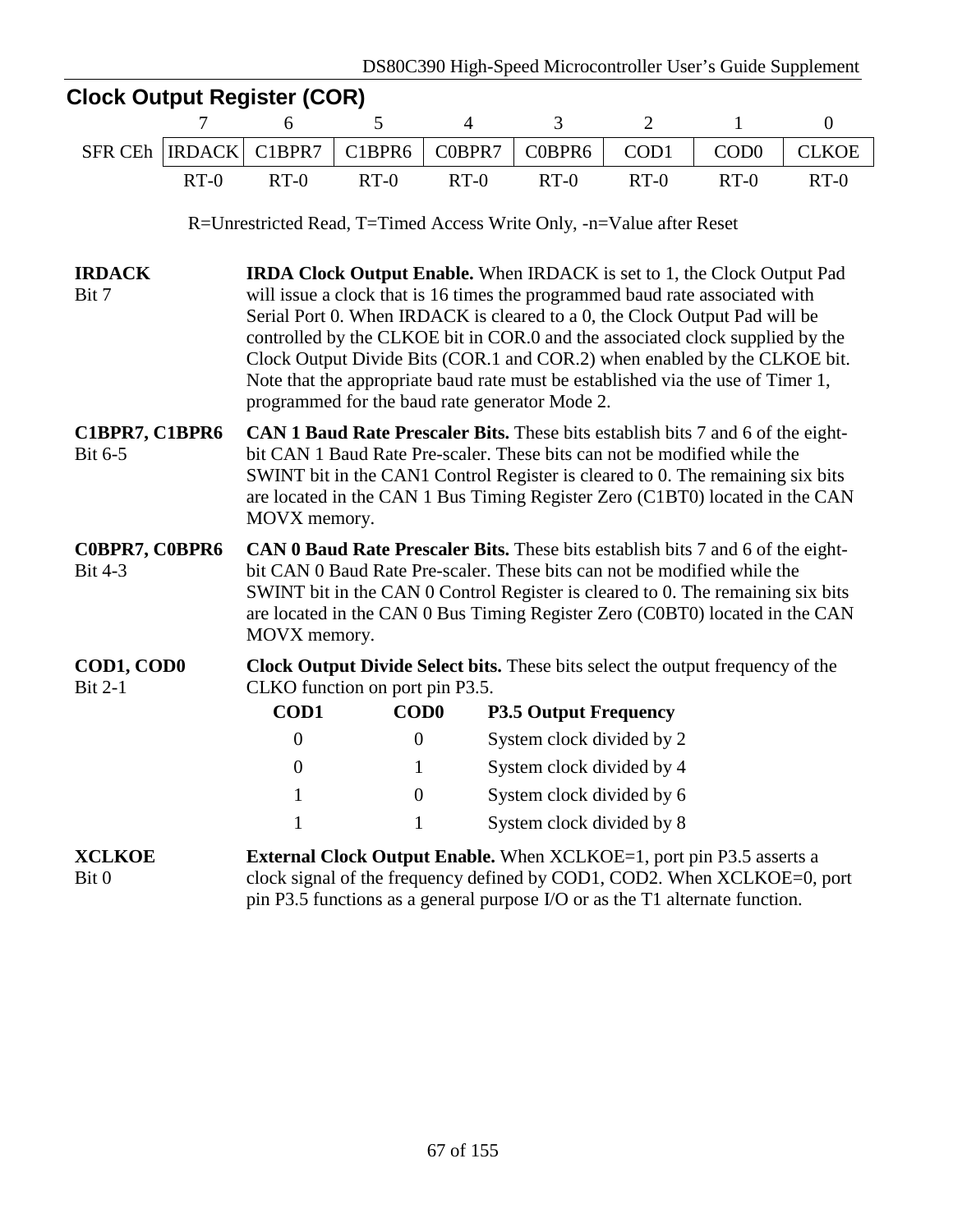| <b>Program Status Word (PSW)</b> |           |                                                                                                                                                               |                           |                                                                                                                                                                                                                                      |                      |                |                |                  |  |  |  |  |
|----------------------------------|-----------|---------------------------------------------------------------------------------------------------------------------------------------------------------------|---------------------------|--------------------------------------------------------------------------------------------------------------------------------------------------------------------------------------------------------------------------------------|----------------------|----------------|----------------|------------------|--|--|--|--|
|                                  | 7         | 6                                                                                                                                                             | 5                         | $\overline{4}$                                                                                                                                                                                                                       | $\overline{3}$       | $\overline{2}$ | $\mathbf{1}$   | $\boldsymbol{0}$ |  |  |  |  |
| SFR D0h                          | <b>CY</b> | <b>AC</b>                                                                                                                                                     | F <sub>0</sub>            | RS1                                                                                                                                                                                                                                  | RS <sub>0</sub>      | 0V             | F1             | <b>PARITY</b>    |  |  |  |  |
|                                  | $RW-0$    | $RW-0$                                                                                                                                                        | $RW-0$                    | $RW-0$                                                                                                                                                                                                                               | $RW-0$               | $RW-0$         | $RW-0$         | $RW-0$           |  |  |  |  |
|                                  |           | R=Unrestricted Read, W=Unrestricted Write, -n=Value after Reset                                                                                               |                           |                                                                                                                                                                                                                                      |                      |                |                |                  |  |  |  |  |
| CY                               |           |                                                                                                                                                               |                           | Carry Flag. This bit is set when if the last arithmetic operation resulted in a carry                                                                                                                                                |                      |                |                |                  |  |  |  |  |
| Bit 7                            |           | (during addition) or a borrow (during subtraction). Otherwise it is cleared to 0 by<br>all arithmetic operations.                                             |                           |                                                                                                                                                                                                                                      |                      |                |                |                  |  |  |  |  |
| <b>AC</b>                        |           |                                                                                                                                                               |                           | Auxiliary Carry Flag. This bit is set to 1 if the last arithmetic operation resulted                                                                                                                                                 |                      |                |                |                  |  |  |  |  |
| Bit 6                            |           | in a carry into (during addition), or a borrow (during subtraction) from the high<br>order nibble. Otherwise it is cleared to 0 by all arithmetic operations. |                           |                                                                                                                                                                                                                                      |                      |                |                |                  |  |  |  |  |
| F <sub>0</sub>                   |           | <b>User Flag 0.</b> This is a bit-addressable, general-purpose flag for software control.                                                                     |                           |                                                                                                                                                                                                                                      |                      |                |                |                  |  |  |  |  |
| Bit 5                            |           |                                                                                                                                                               |                           |                                                                                                                                                                                                                                      |                      |                |                |                  |  |  |  |  |
| <b>RS1, RS0</b><br>Bits 4-3      |           |                                                                                                                                                               | during register accesses. | <b>Register Bank Select 1–0.</b> These bits select which register bank is addressed                                                                                                                                                  |                      |                |                |                  |  |  |  |  |
|                                  |           | RS1                                                                                                                                                           | RS <sub>0</sub>           |                                                                                                                                                                                                                                      | <b>REGISTER BANK</b> |                | <b>ADDRESS</b> |                  |  |  |  |  |
|                                  |           | $\overline{0}$                                                                                                                                                | $\boldsymbol{0}$          |                                                                                                                                                                                                                                      | $\overline{0}$       |                | $00h - 07h$    |                  |  |  |  |  |
|                                  |           | $\boldsymbol{0}$                                                                                                                                              | $\mathbf{1}$              |                                                                                                                                                                                                                                      | $\mathbf 1$          |                | $08h - 0Fh$    |                  |  |  |  |  |
|                                  |           | 1                                                                                                                                                             | $\theta$                  |                                                                                                                                                                                                                                      | $\mathbf{2}$         | $10h - 17h$    |                |                  |  |  |  |  |
|                                  |           | 1                                                                                                                                                             | 1                         |                                                                                                                                                                                                                                      | 3                    |                | $18h - 1Fh$    |                  |  |  |  |  |
| OV<br>Bit 2                      |           |                                                                                                                                                               |                           | <b>Overflow Flag.</b> This bit is set to 1 if the last arithmetic operation resulted in a<br>carry (addition), borrow (subtraction), or overflow (multiply or divide).<br>Otherwise it is cleared to 0 by all arithmetic operations. |                      |                |                |                  |  |  |  |  |
| F1<br>Bit 1                      |           |                                                                                                                                                               |                           | User Flag 1. This is a bit-addressable, general-purpose flag for software control.                                                                                                                                                   |                      |                |                |                  |  |  |  |  |
| <b>PARITY</b><br>Bit 0           |           |                                                                                                                                                               |                           | Parity Flag. This bit is set to 1 if the modulo-2 sum of the eight bits of the<br>accumulator is 1 (odd parity); and cleared to 0 on even parity.                                                                                    |                      |                |                |                  |  |  |  |  |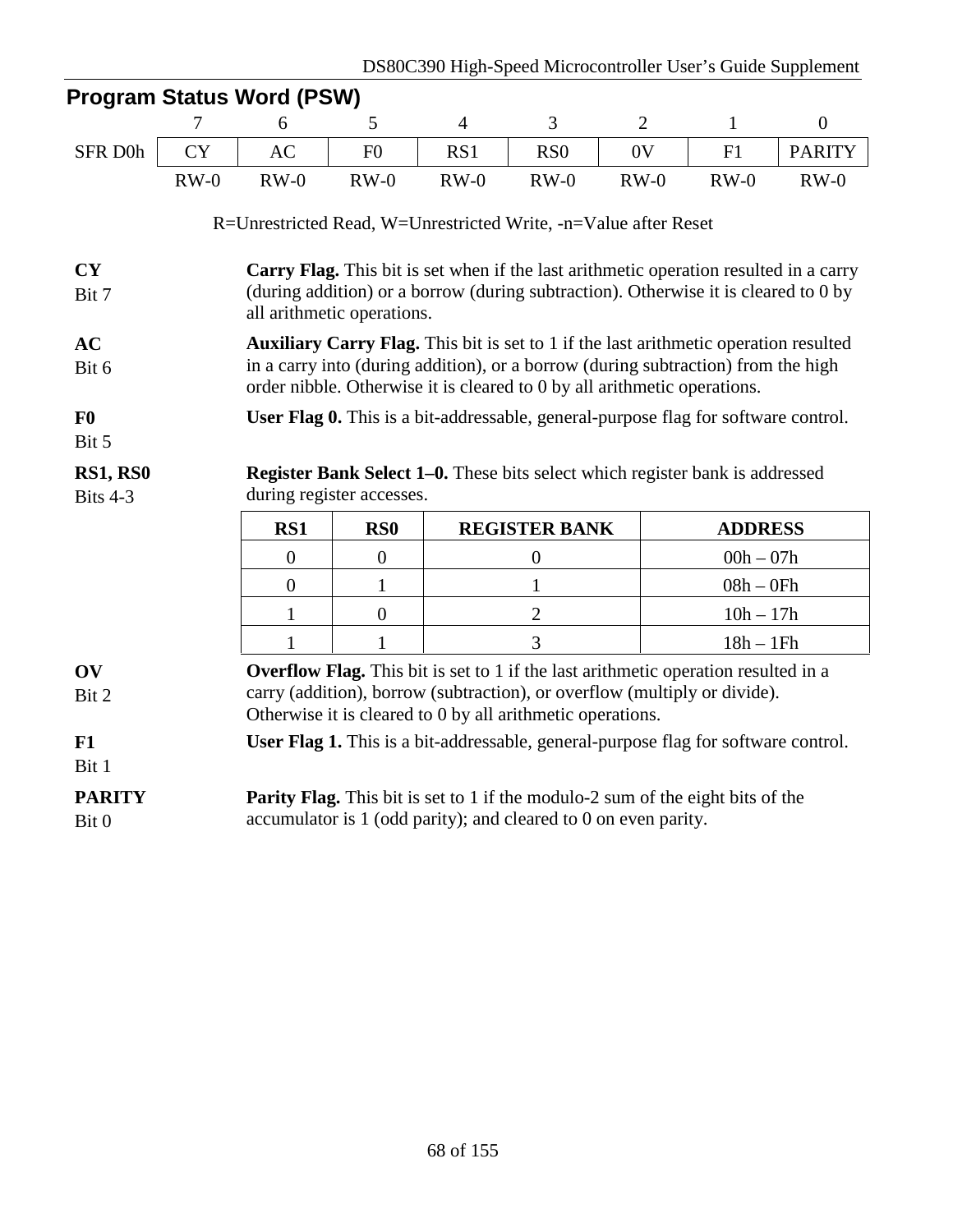| <b>Multiplier Control Register Zero (MCNT0)</b>                                                                                                                                                                                                                                                                                                                                                                                                                                                                                                                                                                                                                       |                                                              |                                                                                                                                                                                                                                                                                                                                                                                                                                            |                  |                  |                                                                                                                                                                                                                                                                                                                                         |                                                                |                  |                  |  |  |  |
|-----------------------------------------------------------------------------------------------------------------------------------------------------------------------------------------------------------------------------------------------------------------------------------------------------------------------------------------------------------------------------------------------------------------------------------------------------------------------------------------------------------------------------------------------------------------------------------------------------------------------------------------------------------------------|--------------------------------------------------------------|--------------------------------------------------------------------------------------------------------------------------------------------------------------------------------------------------------------------------------------------------------------------------------------------------------------------------------------------------------------------------------------------------------------------------------------------|------------------|------------------|-----------------------------------------------------------------------------------------------------------------------------------------------------------------------------------------------------------------------------------------------------------------------------------------------------------------------------------------|----------------------------------------------------------------|------------------|------------------|--|--|--|
|                                                                                                                                                                                                                                                                                                                                                                                                                                                                                                                                                                                                                                                                       | 7                                                            | 6                                                                                                                                                                                                                                                                                                                                                                                                                                          | 5                | 4                | 3                                                                                                                                                                                                                                                                                                                                       | $\overline{2}$                                                 | $\mathbf{1}$     | $\boldsymbol{0}$ |  |  |  |
| SFR D1h                                                                                                                                                                                                                                                                                                                                                                                                                                                                                                                                                                                                                                                               | <b>LSHIFT</b>                                                | <b>CSE</b>                                                                                                                                                                                                                                                                                                                                                                                                                                 | <b>SCE</b>       | MAS4             | MAS3                                                                                                                                                                                                                                                                                                                                    | MAS <sub>2</sub>                                               | MAS <sub>1</sub> | MAS <sub>0</sub> |  |  |  |
|                                                                                                                                                                                                                                                                                                                                                                                                                                                                                                                                                                                                                                                                       | $RW-0$                                                       | $RW-0$                                                                                                                                                                                                                                                                                                                                                                                                                                     | $RW-0$           | $RW-0$           | $RW-0$                                                                                                                                                                                                                                                                                                                                  | $RW-0$                                                         | $RW-0$           | $RW-0$           |  |  |  |
|                                                                                                                                                                                                                                                                                                                                                                                                                                                                                                                                                                                                                                                                       |                                                              |                                                                                                                                                                                                                                                                                                                                                                                                                                            |                  |                  |                                                                                                                                                                                                                                                                                                                                         | R=Unrestricted Read, W=Unrestricted Read, -n=Value after Reset |                  |                  |  |  |  |
| <b>LSHIFT</b><br>Bit 7                                                                                                                                                                                                                                                                                                                                                                                                                                                                                                                                                                                                                                                |                                                              | Left Shift. This bit works in conjunction with the SCE and CSE bits to<br>determine the direction and path of arithmetic accelerator shift operations as                                                                                                                                                                                                                                                                                   |                  |                  |                                                                                                                                                                                                                                                                                                                                         |                                                                |                  |                  |  |  |  |
|                                                                                                                                                                                                                                                                                                                                                                                                                                                                                                                                                                                                                                                                       |                                                              | shown below. When $\overline{LSHIFT}$ =0, shift operations will shift from the LSb to the                                                                                                                                                                                                                                                                                                                                                  |                  |                  |                                                                                                                                                                                                                                                                                                                                         |                                                                |                  |                  |  |  |  |
|                                                                                                                                                                                                                                                                                                                                                                                                                                                                                                                                                                                                                                                                       |                                                              | MSb, and vice versa when $\overline{LSHIFT}$ =1. $\overline{LSHIFT}$ does not alter any other type of<br>calculation other than the shift function. The $\overline{LSHIFT}$ bit is cleared to 0 following<br>a either a system reset or the initialization of the accelerator.                                                                                                                                                             |                  |                  |                                                                                                                                                                                                                                                                                                                                         |                                                                |                  |                  |  |  |  |
| CSE<br>Bit 6                                                                                                                                                                                                                                                                                                                                                                                                                                                                                                                                                                                                                                                          |                                                              |                                                                                                                                                                                                                                                                                                                                                                                                                                            |                  |                  | <b>Circular Shift Enable.</b> This bit works in conjunction with the SCE and LSHIFT<br>bits to determine the direction and path of arithmetic accelerator shift operations<br>as shown below. When CSE=1, shifts of the arithmetic accelerator will wrap bit<br>31 to bit 0 or vice versa depending on the settings of the LSHIFT bits. |                                                                |                  |                  |  |  |  |
|                                                                                                                                                                                                                                                                                                                                                                                                                                                                                                                                                                                                                                                                       |                                                              | When CSE is cleared to a 0, all left or right shifts will shift cleared bit values into<br>the most significant bit for a right shift and the least significant bit for a left shift.<br>When CSE is set to a 1 and SCB is set to a 1, the most significant bit will be<br>shifted into the 32 Bit Carry Bit when doing a left shift and least most significant<br>bit will be shifted into the 32 Bit Carry Bit when doing a right shift. |                  |                  |                                                                                                                                                                                                                                                                                                                                         |                                                                |                  |                  |  |  |  |
|                                                                                                                                                                                                                                                                                                                                                                                                                                                                                                                                                                                                                                                                       |                                                              | The CSE bit is cleared to 0 following a system reset.                                                                                                                                                                                                                                                                                                                                                                                      |                  |                  |                                                                                                                                                                                                                                                                                                                                         |                                                                |                  |                  |  |  |  |
| <b>SCE</b><br>Bit 5                                                                                                                                                                                                                                                                                                                                                                                                                                                                                                                                                                                                                                                   |                                                              | Shift Carry Enable. This bit works in conjunction with the CSE and LSHIFT<br>bits to determine the direction and path of arithmetic accelerator shift operations<br>as shown below.                                                                                                                                                                                                                                                        |                  |                  |                                                                                                                                                                                                                                                                                                                                         |                                                                |                  |                  |  |  |  |
| When SCE=1 the arithmetic accelerator carry bit will be shifted into the LSb for a<br>left shift and into the MSb for a right shift. When SCE=0, shifts will not<br>incorporate the arithmetic accelerator carry bit as a part of the shifting process. If<br>CSE=0 the arithmetic accelerator carry bit will remain unchanged during the shift<br>process. If CSE=1 the MSb will be shifted into the carry bit on a left shift and the<br>least most significant bit of the arithmetic accelerator will be shifted into the carry<br>bit on a right shift. The SCE bit is cleared to 0 following a system reset.<br><b>Arithmetic Accelerator Values After Shift</b> |                                                              |                                                                                                                                                                                                                                                                                                                                                                                                                                            |                  |                  |                                                                                                                                                                                                                                                                                                                                         |                                                                |                  |                  |  |  |  |
|                                                                                                                                                                                                                                                                                                                                                                                                                                                                                                                                                                                                                                                                       |                                                              | <b>SCE</b>                                                                                                                                                                                                                                                                                                                                                                                                                                 | CSE              | <b>LSHIFT</b>    | MSb (bit 31)                                                                                                                                                                                                                                                                                                                            | $LSb$ (bit $0$ )                                               |                  | <b>Carry bit</b> |  |  |  |
|                                                                                                                                                                                                                                                                                                                                                                                                                                                                                                                                                                                                                                                                       |                                                              | $\theta$                                                                                                                                                                                                                                                                                                                                                                                                                                   | $\boldsymbol{0}$ | $\boldsymbol{0}$ | Previous bit 30                                                                                                                                                                                                                                                                                                                         | Previous bit 0                                                 |                  | unchanged        |  |  |  |
|                                                                                                                                                                                                                                                                                                                                                                                                                                                                                                                                                                                                                                                                       |                                                              | $\overline{0}$                                                                                                                                                                                                                                                                                                                                                                                                                             | 0                | 1                | $\overline{0}$                                                                                                                                                                                                                                                                                                                          | Previous bit 1                                                 |                  | unchanged        |  |  |  |
|                                                                                                                                                                                                                                                                                                                                                                                                                                                                                                                                                                                                                                                                       |                                                              | $\boldsymbol{0}$                                                                                                                                                                                                                                                                                                                                                                                                                           |                  | $\boldsymbol{0}$ | Previous bit 30                                                                                                                                                                                                                                                                                                                         | Previous bit 31                                                |                  | unchanged        |  |  |  |
|                                                                                                                                                                                                                                                                                                                                                                                                                                                                                                                                                                                                                                                                       |                                                              | $\boldsymbol{0}$                                                                                                                                                                                                                                                                                                                                                                                                                           | 1                | 1                | Previous bit 0                                                                                                                                                                                                                                                                                                                          | Previous bit 1                                                 |                  | unchanged        |  |  |  |
|                                                                                                                                                                                                                                                                                                                                                                                                                                                                                                                                                                                                                                                                       |                                                              | 1                                                                                                                                                                                                                                                                                                                                                                                                                                          | $\boldsymbol{0}$ | $\boldsymbol{0}$ | Previous bit 30                                                                                                                                                                                                                                                                                                                         | Previous carry                                                 |                  | unchanged        |  |  |  |
|                                                                                                                                                                                                                                                                                                                                                                                                                                                                                                                                                                                                                                                                       |                                                              | 1                                                                                                                                                                                                                                                                                                                                                                                                                                          | $\theta$         | 1                | Previous carry                                                                                                                                                                                                                                                                                                                          | Previous bit 1                                                 |                  | unchanged        |  |  |  |
|                                                                                                                                                                                                                                                                                                                                                                                                                                                                                                                                                                                                                                                                       |                                                              | 1                                                                                                                                                                                                                                                                                                                                                                                                                                          | 1                | $\boldsymbol{0}$ | Previous bit 30                                                                                                                                                                                                                                                                                                                         | Previous carry                                                 |                  | Previous bit 31  |  |  |  |
|                                                                                                                                                                                                                                                                                                                                                                                                                                                                                                                                                                                                                                                                       | Previous carry<br>Previous bit 1<br>Previous bit 0<br>1<br>1 |                                                                                                                                                                                                                                                                                                                                                                                                                                            |                  |                  |                                                                                                                                                                                                                                                                                                                                         |                                                                |                  |                  |  |  |  |

69 of 155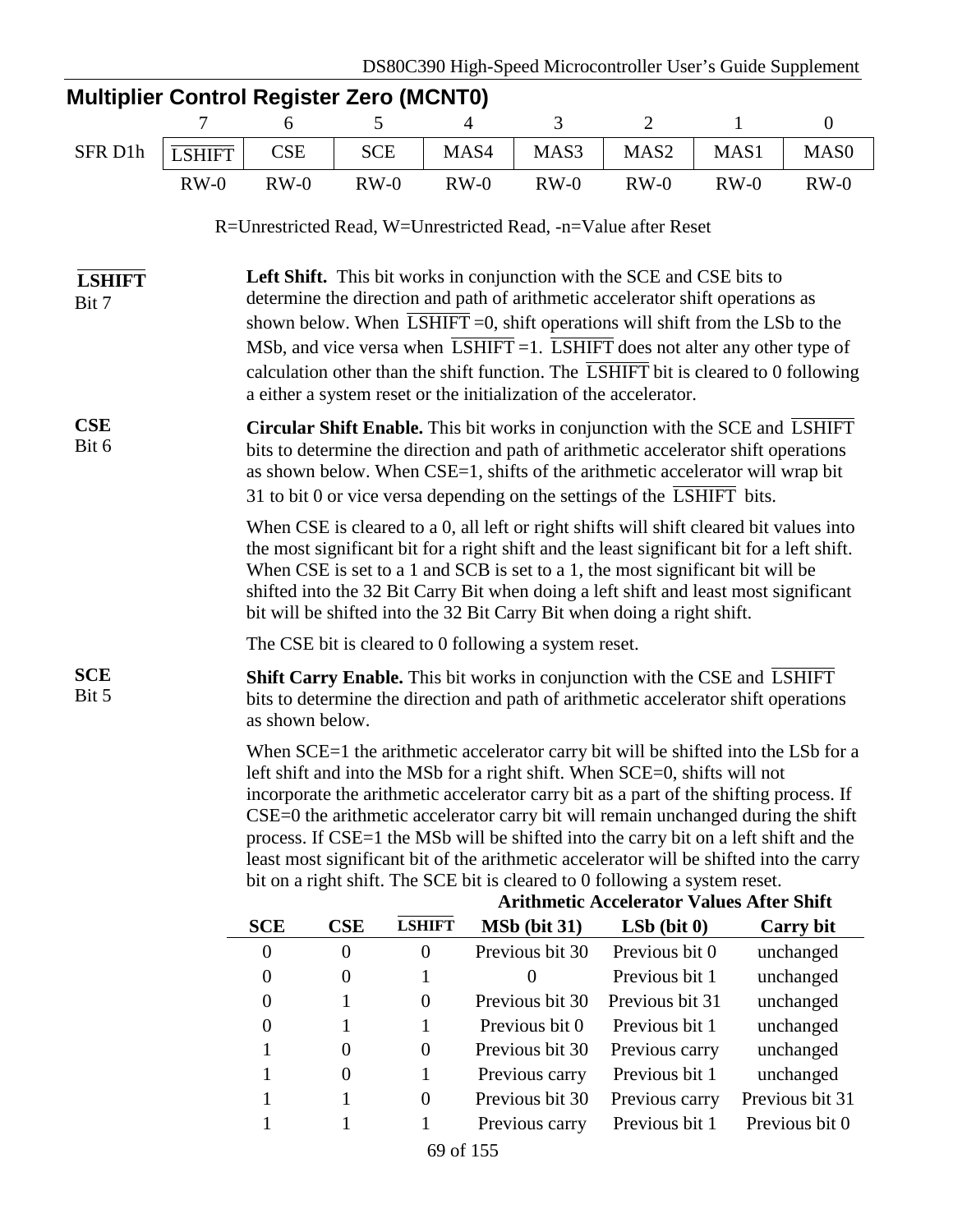**MAS4-0** Bits 4-0

**Multiplier Register Shift Bits.** These bits determine the number of shifts performed when a shift operation is performed with the arithmetic accelerator, and are also used to indicate how many shifts were performed during a previous normalization operation. These bits are cleared to 00000b following a system reset or the initialization of the arithmetic accelerator.

When these bits are cleared to 00000b after loading the arithmetic accelerator, the device will normalize the 32-bit value loaded into the arithmetic accelerator Accumulator, rather than shifting it. Following the normalization operation, the MAS4-0 bits will be modified to indicate how many shifts were performed.

| MAS4           | MAS3     | <b>MAS2</b>    | MAS1   | <b>MAS0</b> | <b>Number of shifts of Arithmetic</b><br><b>Accelerator Accumulator</b> |  |  |  |
|----------------|----------|----------------|--------|-------------|-------------------------------------------------------------------------|--|--|--|
| $\overline{0}$ | 0        | $\overline{0}$ | 0      | 0           | Normalization                                                           |  |  |  |
| $\theta$       | $\Omega$ | $\overline{0}$ | $_{0}$ |             | Shift by 1                                                              |  |  |  |
| $\overline{0}$ | $\Omega$ | $\overline{0}$ |        | $\theta$    | Shift by 2                                                              |  |  |  |
| $\Omega$       | $\Omega$ | $\Omega$       |        |             | Shift by 3                                                              |  |  |  |
|                |          |                |        | ٠           |                                                                         |  |  |  |
| $\bullet$      |          |                |        | ٠           | $\bullet$                                                               |  |  |  |
|                |          |                |        | 0           | Shift by 30                                                             |  |  |  |
|                |          |                |        |             | Shift by 31                                                             |  |  |  |
|                |          |                |        |             |                                                                         |  |  |  |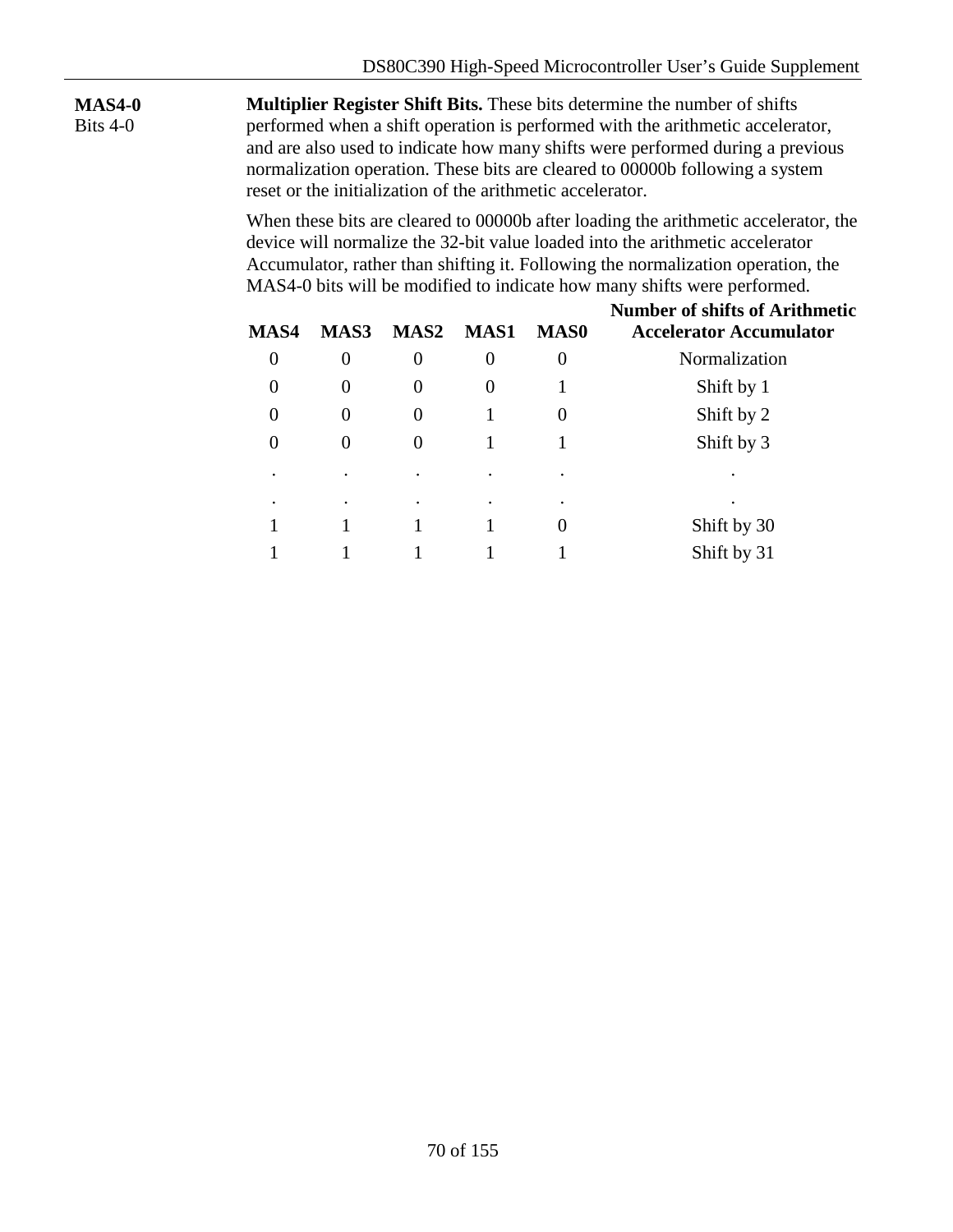| <b>Multiplier Control Register One (MCNT1)</b>                 |                                                                                                                                                                                                                                                                                                                                                                                                                                                                                                                                                                                                                                                                                                                                                                                       |                                                                                                                                                                                                                                                                                      |            |            |       |                |              |                |  |  |
|----------------------------------------------------------------|---------------------------------------------------------------------------------------------------------------------------------------------------------------------------------------------------------------------------------------------------------------------------------------------------------------------------------------------------------------------------------------------------------------------------------------------------------------------------------------------------------------------------------------------------------------------------------------------------------------------------------------------------------------------------------------------------------------------------------------------------------------------------------------|--------------------------------------------------------------------------------------------------------------------------------------------------------------------------------------------------------------------------------------------------------------------------------------|------------|------------|-------|----------------|--------------|----------------|--|--|
|                                                                | 7                                                                                                                                                                                                                                                                                                                                                                                                                                                                                                                                                                                                                                                                                                                                                                                     | 6                                                                                                                                                                                                                                                                                    | 5          | 4          | 3     | $\overline{2}$ | $\mathbf{1}$ | $\overline{0}$ |  |  |
| SFR D2h                                                        | <b>MST</b>                                                                                                                                                                                                                                                                                                                                                                                                                                                                                                                                                                                                                                                                                                                                                                            | <b>MOF</b>                                                                                                                                                                                                                                                                           | <b>SCB</b> | <b>CLM</b> | 1     | 1              | 1            | $\mathbf{1}$   |  |  |
|                                                                | $RW-0$                                                                                                                                                                                                                                                                                                                                                                                                                                                                                                                                                                                                                                                                                                                                                                                | $R-0$                                                                                                                                                                                                                                                                                | $RW-0$     | $RW-0$     | $R-1$ | $R-1$          | $R-1$        | $R-1$          |  |  |
| R=Unrestricted Read, W=Unrestricted Read, -n=Value after Reset |                                                                                                                                                                                                                                                                                                                                                                                                                                                                                                                                                                                                                                                                                                                                                                                       |                                                                                                                                                                                                                                                                                      |            |            |       |                |              |                |  |  |
| <b>MST</b><br>Bit 7                                            | Multiply/Accumulate Status Flag. The MST bit serves as a busy flag for the<br>multiplier/accumulate hardware. The bit is set automatically when the processor<br>begins loading data into the MA or MB register, and will remain set until the<br>assigned task is completed. MST is automatically cleared by the<br>multiplier/accumulate hardware once an assigned task is completed and the<br>results are ready for the processor to read. MST=0 also indicates that the<br>accelerator has been initialized and can be loaded with new values. Clearing this<br>bit via software from a previous high state will terminate the current operation<br>and initialize the multiplier, allowing the immediate loading of new data into MA<br>and/or MB to perform a new calculation. |                                                                                                                                                                                                                                                                                      |            |            |       |                |              |                |  |  |
| <b>MOF</b><br>Bit 6                                            |                                                                                                                                                                                                                                                                                                                                                                                                                                                                                                                                                                                                                                                                                                                                                                                       | Multiply Overflow Flag. The MOF flag bit is cleared following a either a<br>system reset or the initialization of the accelerator. The MOF bit is automatically<br>set when the accelerator detects a divide by zero, or when the result of the<br>calculation is larger than FFFFh. |            |            |       |                |              |                |  |  |
| <b>SCB</b><br>Bit 5                                            | Shift Carry Bit. The SCB bit is used as a carry bit for shift operation when SCE<br>bit is set to 1. Note that the SCB will not be cleared at the beginning of a new<br>operation and must be cleared by a write to this bit or a system reset.                                                                                                                                                                                                                                                                                                                                                                                                                                                                                                                                       |                                                                                                                                                                                                                                                                                      |            |            |       |                |              |                |  |  |
| <b>CLM</b><br>Bit 4                                            |                                                                                                                                                                                                                                                                                                                                                                                                                                                                                                                                                                                                                                                                                                                                                                                       | Clear Accelerator Registers. Writing a one to this bit will clear the MA, MB,<br>and MC registers. Reading this bit will always return a logic 0.                                                                                                                                    |            |            |       |                |              |                |  |  |
| <b>Bit 3-0</b>                                                 |                                                                                                                                                                                                                                                                                                                                                                                                                                                                                                                                                                                                                                                                                                                                                                                       | Reserved                                                                                                                                                                                                                                                                             |            |            |       |                |              |                |  |  |

### **Multiplier A Register (MA)**



The MA register can receive or hold up to a 32-bit result, accessed via a series of sequential writes to or reads from the register. Details of the sequencing are explained in the arithmetic accelerator section of the User's Guide.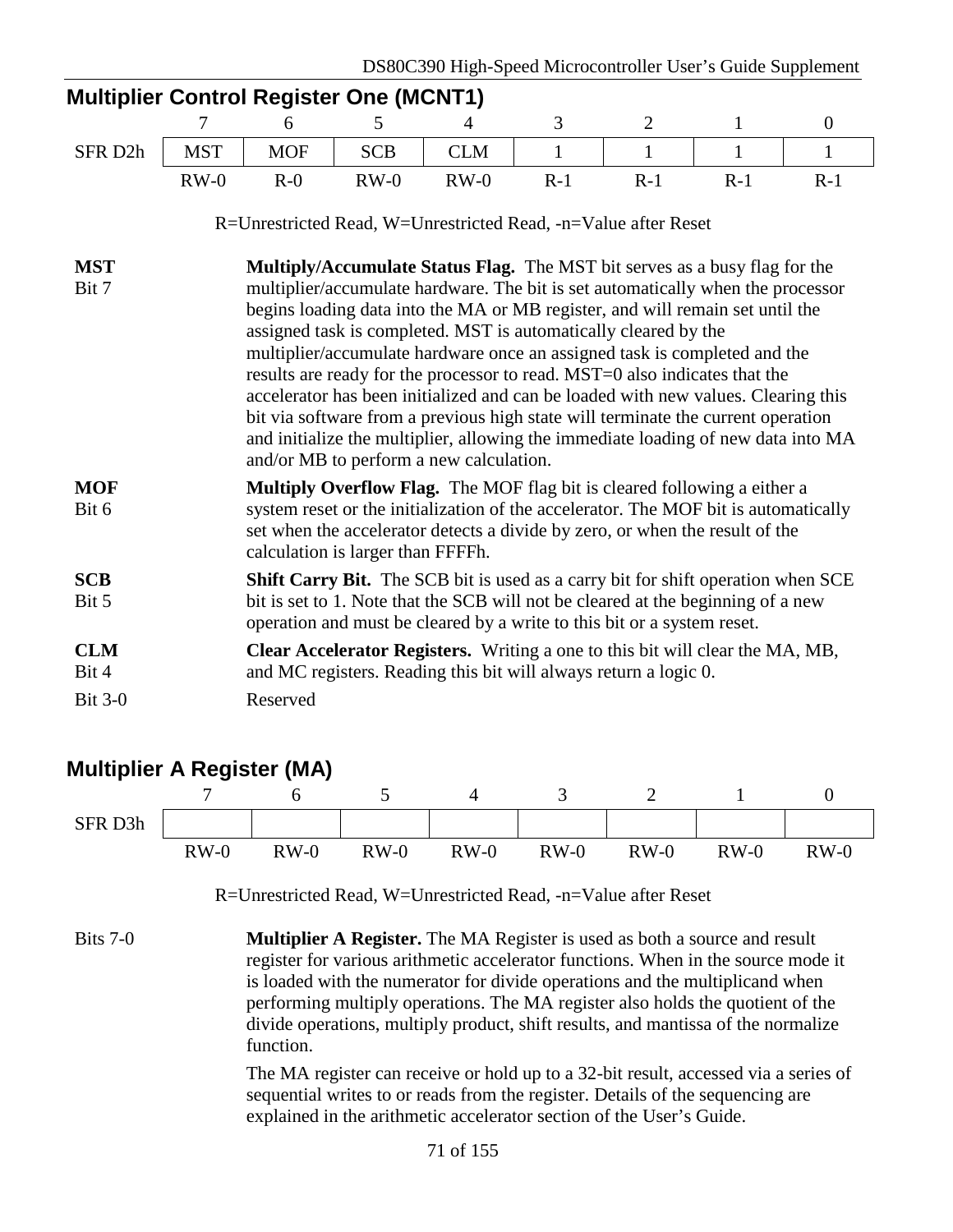



R=Unrestricted Read, W=Unrestricted Read, -n=Value after Reset

Bits 7-0 **Multiplier C Register.** The MC Register allows access to the 40-bit accumulator register for the arithmetic accelerator. Each time a multiply or divide (but not shift or normalization) function is performed with the arithmetic accelerator the result is added to the previous value in the MC register.

> Data is read from the 40-bit accumulator MSB first, and five read operations must be performed to read the entire value. Writes to the accumulator are performed LSB first, but software may write as few registers as needed (i.e., 2 in the case of a 16-bit value) provided the unloaded registers have been previously initialized to 00h. Details of the sequencing are explained in the arithmetic accelerator section of the User's Guide.

All 40 bits of the accumulator are cleared by a system reset, the setting of the CLM bit or the setting of the MST bit in the MCNT1 SFR. The register can also be cleared by performing five writes of 00h to the MC register.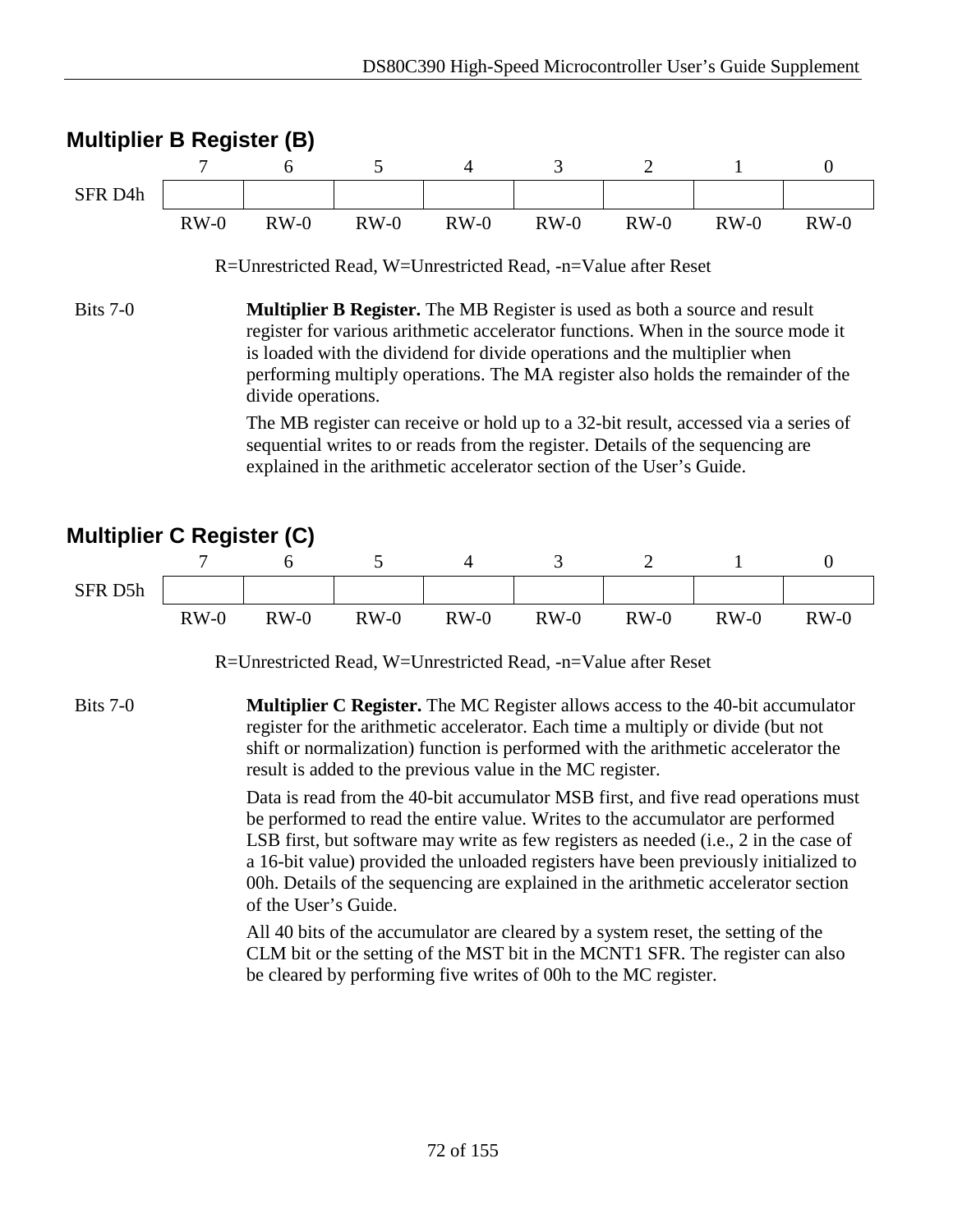| CAN 1 Receive Message Stored Register 0 (C1RMS0) |       |       |       |       |       |       |       |       |  |  |  |
|--------------------------------------------------|-------|-------|-------|-------|-------|-------|-------|-------|--|--|--|
|                                                  |       |       |       |       |       |       |       |       |  |  |  |
| SFR D <sub>6h</sub>                              |       |       |       |       |       |       |       |       |  |  |  |
|                                                  | $R-0$ | $R-0$ | $R-0$ | $R-0$ | $R-0$ | $R-0$ | $R-0$ | $R-0$ |  |  |  |

R=Unrestricted Read, -n=Value after Reset

**CAN 1 Receive Message Stored Register 0**. This register indicates which of CAN 1 message centers 1-8 have successfully received and stored a message since the last read of this register. A logic one in a location indicates a message has been received and stored for that message center. This register is automatically cleared to 00h when read. This register should always be read in conjunction with the C1RMS1 register to ascertain the status of all message centers.

| <b>C1RMS0.7</b><br>Bit 7 | <b>Message Center 8, Message Received and Stored</b> |
|--------------------------|------------------------------------------------------|
| <b>C1RMS0.6</b><br>Bit 6 | <b>Message Center 7, Message Received and Stored</b> |
| <b>C1RMS0.5</b><br>Bit 5 | <b>Message Center 6, Message Received and Stored</b> |
| <b>C1RMS0.4</b><br>Bit 4 | <b>Message Center 5, Message Received and Stored</b> |
| <b>C1RMS0.3</b><br>Bit 3 | <b>Message Center 4, Message Received and Stored</b> |
| <b>C1RMS0.2</b><br>Bit 2 | <b>Message Center 3, Message Received and Stored</b> |
| <b>C1RMS0.1</b><br>Bit 1 | <b>Message Center 2, Message Received and Stored</b> |
| <b>C1RMS0.0</b><br>Bit 0 | <b>Message Center 1, Message Received and Stored</b> |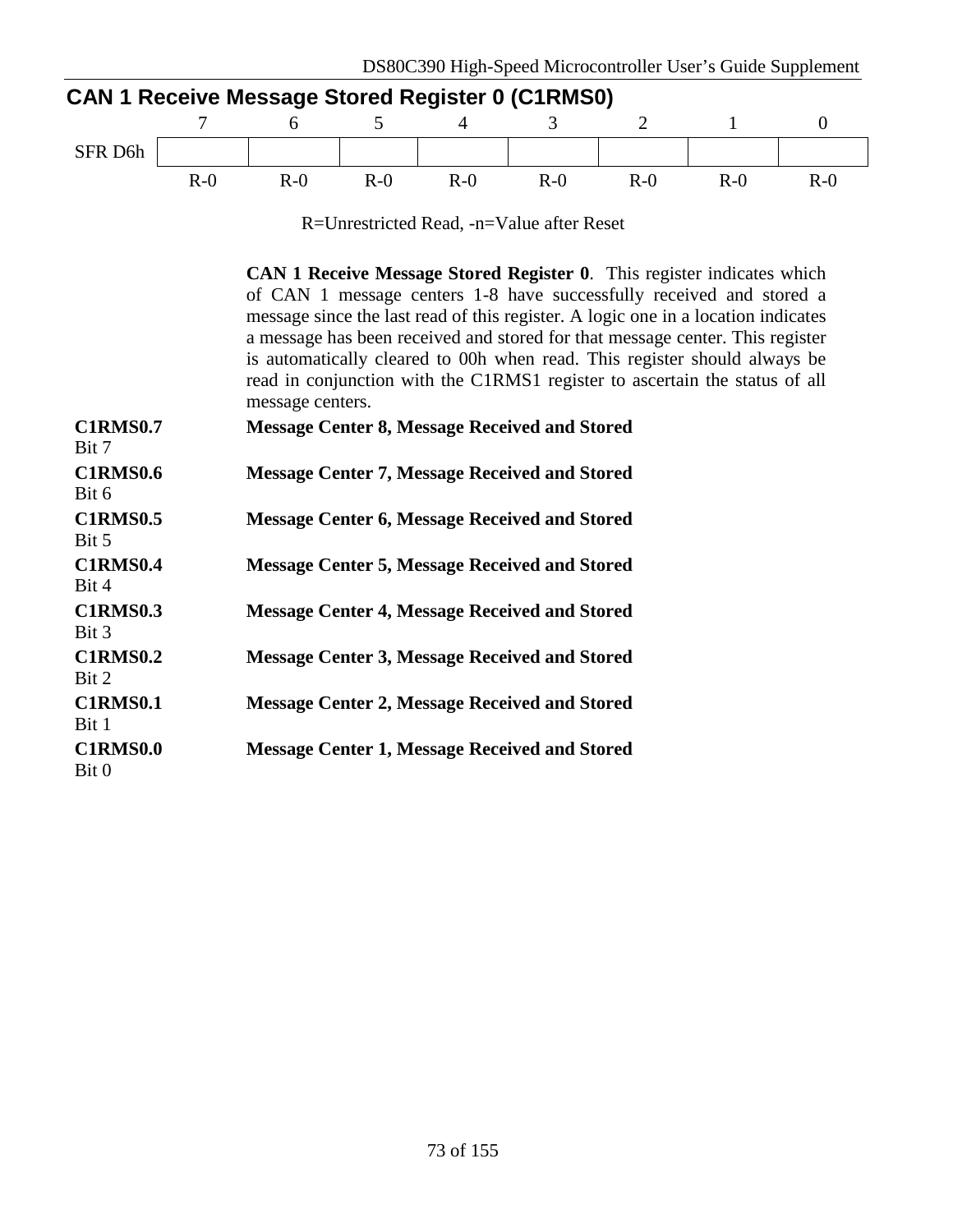|                          | 7     | 6                            | 5.    | <b>CAN 1 Receive Message Stored Register 1 (C1RMS1)</b><br>4 | 3                                                     | 2     | $\mathbf{1}$                                                                                                                                                                                                                                                                                                                                                                                                                                                                             | $\boldsymbol{0}$ |
|--------------------------|-------|------------------------------|-------|--------------------------------------------------------------|-------------------------------------------------------|-------|------------------------------------------------------------------------------------------------------------------------------------------------------------------------------------------------------------------------------------------------------------------------------------------------------------------------------------------------------------------------------------------------------------------------------------------------------------------------------------------|------------------|
| SFR D7h                  |       |                              |       |                                                              |                                                       |       |                                                                                                                                                                                                                                                                                                                                                                                                                                                                                          |                  |
|                          | $R-0$ | $R-0$                        | $R-0$ | $R-0$                                                        | $R-0$                                                 | $R-0$ | $R-0$                                                                                                                                                                                                                                                                                                                                                                                                                                                                                    | $R-0$            |
|                          |       |                              |       |                                                              | R=Unrestricted Read, -n=Value after Reset             |       |                                                                                                                                                                                                                                                                                                                                                                                                                                                                                          |                  |
| Bit 7                    |       | message centers.<br>Reserved |       |                                                              |                                                       |       | <b>CAN 1 Receive Message Stored Register 1.</b> This register indicates which of<br>CAN 1 message centers 9-15 have successfully received and stored a<br>message since the last read of this register. A logic one in a location indicates<br>a message has been received and stored for that message center. This register<br>is automatically cleared to 00h when read. This register should always be<br>read in conjunction with the C1RMS0 register to ascertain the status of all |                  |
| <b>C1RMS1.6</b><br>Bit 6 |       |                              |       |                                                              | <b>Message Center 15, Message Received and Stored</b> |       |                                                                                                                                                                                                                                                                                                                                                                                                                                                                                          |                  |
| <b>C1RMS1.5</b><br>Bit 5 |       |                              |       |                                                              | <b>Message Center 14, Message Received and Stored</b> |       |                                                                                                                                                                                                                                                                                                                                                                                                                                                                                          |                  |
| <b>C1RMS1.4</b><br>Bit 4 |       |                              |       |                                                              | <b>Message Center 13, Message Received and Stored</b> |       |                                                                                                                                                                                                                                                                                                                                                                                                                                                                                          |                  |
| <b>C1RMS1.3</b><br>Bit 3 |       |                              |       |                                                              | <b>Message Center 12, Message Received and Stored</b> |       |                                                                                                                                                                                                                                                                                                                                                                                                                                                                                          |                  |
| <b>C1RMS1.2</b><br>Bit 2 |       |                              |       |                                                              | <b>Message Center 11, Message Received and Stored</b> |       |                                                                                                                                                                                                                                                                                                                                                                                                                                                                                          |                  |
| <b>C1RMS1.1</b><br>Bit 1 |       |                              |       |                                                              | <b>Message Center 10, Message Received and Stored</b> |       |                                                                                                                                                                                                                                                                                                                                                                                                                                                                                          |                  |

**C1RMS1.0** Bit 0 **Message Center 9, Message Received and Stored**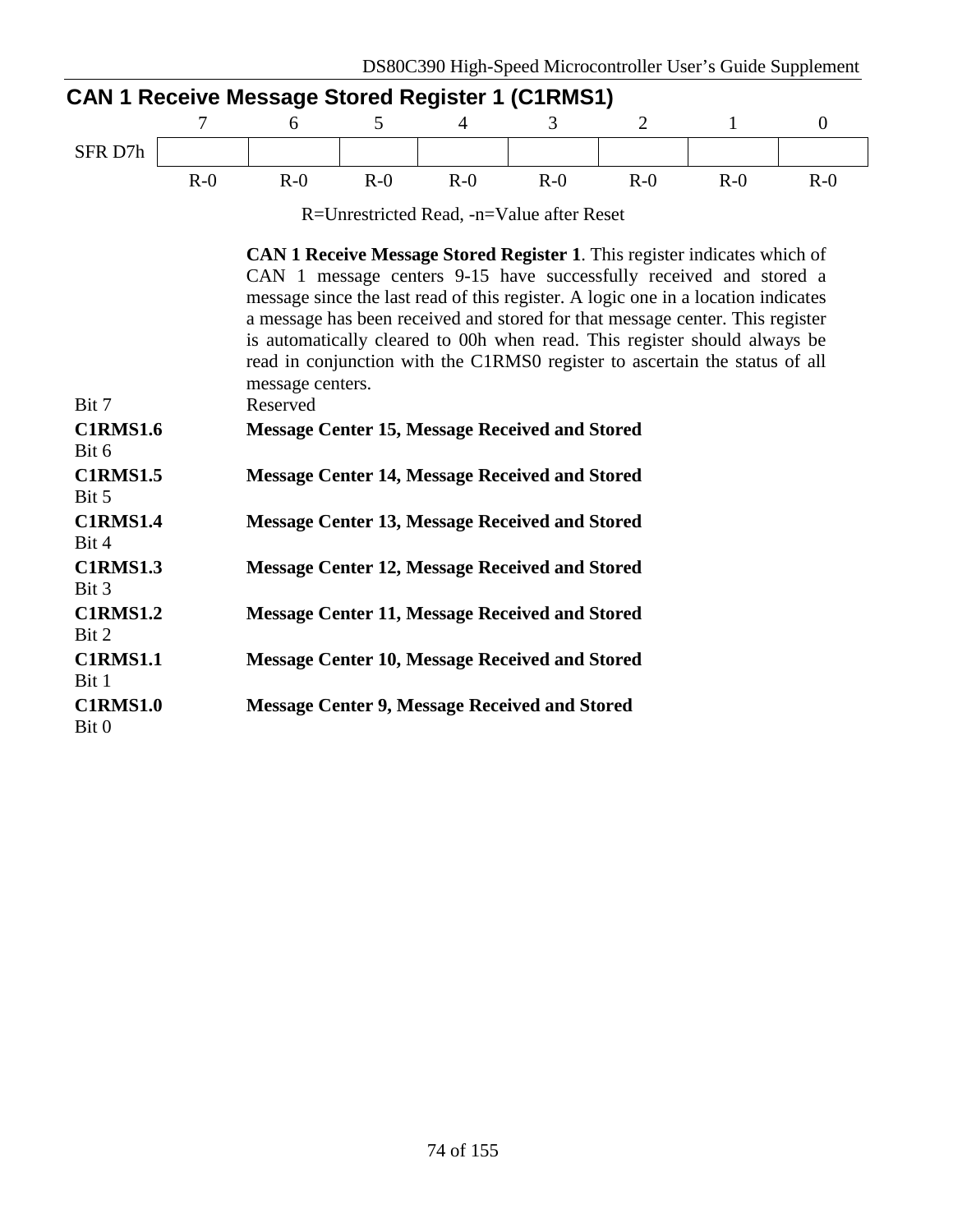|                      | $\overline{7}$                                                                                                                                                                                                                                                                                                                                                                                                                                                                               | 6                                                                                                                                                                                                                                                                                                                                                                                                                                                                                                                                          | 5      | $\overline{4}$                                                                                      | 3           | $\overline{2}$ | $\mathbf{1}$                                                                                                                                                                                                                                                    | $\boldsymbol{0}$ |  |  |  |
|----------------------|----------------------------------------------------------------------------------------------------------------------------------------------------------------------------------------------------------------------------------------------------------------------------------------------------------------------------------------------------------------------------------------------------------------------------------------------------------------------------------------------|--------------------------------------------------------------------------------------------------------------------------------------------------------------------------------------------------------------------------------------------------------------------------------------------------------------------------------------------------------------------------------------------------------------------------------------------------------------------------------------------------------------------------------------------|--------|-----------------------------------------------------------------------------------------------------|-------------|----------------|-----------------------------------------------------------------------------------------------------------------------------------------------------------------------------------------------------------------------------------------------------------------|------------------|--|--|--|
| SFR D8h              | <b>SMOD</b>                                                                                                                                                                                                                                                                                                                                                                                                                                                                                  | <b>POR</b>                                                                                                                                                                                                                                                                                                                                                                                                                                                                                                                                 | EPF1   | PFI                                                                                                 | <b>WDIF</b> | <b>WTRF</b>    | <b>EWT</b>                                                                                                                                                                                                                                                      | <b>RWT</b>       |  |  |  |
|                      | $RW-0$                                                                                                                                                                                                                                                                                                                                                                                                                                                                                       | $RW-*$                                                                                                                                                                                                                                                                                                                                                                                                                                                                                                                                     | $RW-0$ | $RW-*$                                                                                              | $RW-0$      | $RW-*$         | $RW-*$                                                                                                                                                                                                                                                          | $RW-0$           |  |  |  |
|                      | R=Unrestricted Read, W=Unrestricted Write, T=Timed Access Write Only,<br>-n=Value after Reset, *=See Description                                                                                                                                                                                                                                                                                                                                                                             |                                                                                                                                                                                                                                                                                                                                                                                                                                                                                                                                            |        |                                                                                                     |             |                |                                                                                                                                                                                                                                                                 |                  |  |  |  |
| <b>SMOD</b><br>Bit 7 |                                                                                                                                                                                                                                                                                                                                                                                                                                                                                              | in modes $1, 2$ , and $3$ .                                                                                                                                                                                                                                                                                                                                                                                                                                                                                                                |        |                                                                                                     |             |                | Serial Modification. This bit controls the doubling of the serial port 1 baud rate                                                                                                                                                                              |                  |  |  |  |
|                      |                                                                                                                                                                                                                                                                                                                                                                                                                                                                                              |                                                                                                                                                                                                                                                                                                                                                                                                                                                                                                                                            |        | $0 =$ Serial port 1 baud rate operates at normal speed<br>$1 =$ Serial port 1 baud rate is doubled. |             |                |                                                                                                                                                                                                                                                                 |                  |  |  |  |
| <b>POR</b><br>Bit 6  |                                                                                                                                                                                                                                                                                                                                                                                                                                                                                              | <b>Power-on Reset Flag.</b> This bit indicates whether the last reset was a power-on<br>reset. This bit is typically interrogated following a reset to determine if the reset<br>was caused by a power-on reset. It must be cleared by a Timed Access write<br>before the next reset of any kind or the software may erroneously determine that<br>another power-on reset has occurred. This bit is set following a power-on reset<br>and unaffected by all other resets. Note: This bit is not Timed Access protected<br>on the DS80C310. |        |                                                                                                     |             |                |                                                                                                                                                                                                                                                                 |                  |  |  |  |
| <b>EPFI</b><br>Bit 5 | $0 =$ Last reset was from a source other than a power-on reset<br>$1 =$ Last reset was a power-on reset.<br><b>Enable Power fail Interrupt.</b> This bit enables/disables the ability of the internal<br>band-gap reference to generate a power-fail interrupt when $V_{CC}$ falls below<br>approximately 4.5 volts. While in Stop mode, both this bit and the Band-gap<br>Select bit, BGS (EXIF.0), must be set to enable the power-fail interrupt.<br>$0 = Power-fail$ interrupt disabled. |                                                                                                                                                                                                                                                                                                                                                                                                                                                                                                                                            |        |                                                                                                     |             |                |                                                                                                                                                                                                                                                                 |                  |  |  |  |
|                      |                                                                                                                                                                                                                                                                                                                                                                                                                                                                                              |                                                                                                                                                                                                                                                                                                                                                                                                                                                                                                                                            |        | enabled in Stop mode if BGS is set.                                                                 |             |                | $1 = Power-fail$ interrupt enabled during normal operation. Power-fail interrupt                                                                                                                                                                                |                  |  |  |  |
| <b>PFI</b><br>Bit 4  |                                                                                                                                                                                                                                                                                                                                                                                                                                                                                              |                                                                                                                                                                                                                                                                                                                                                                                                                                                                                                                                            |        | will generate a power-fail interrupt, if enabled.                                                   |             |                | Power fail Interrupt Flag. When set, this bit indicates that a power-fail interrupt<br>has occurred. This bit must be cleared in software before exiting the interrupt<br>service routine, or another interrupt will be generated. Setting this bit in software |                  |  |  |  |

#### **Watchdog Control (WDCON)**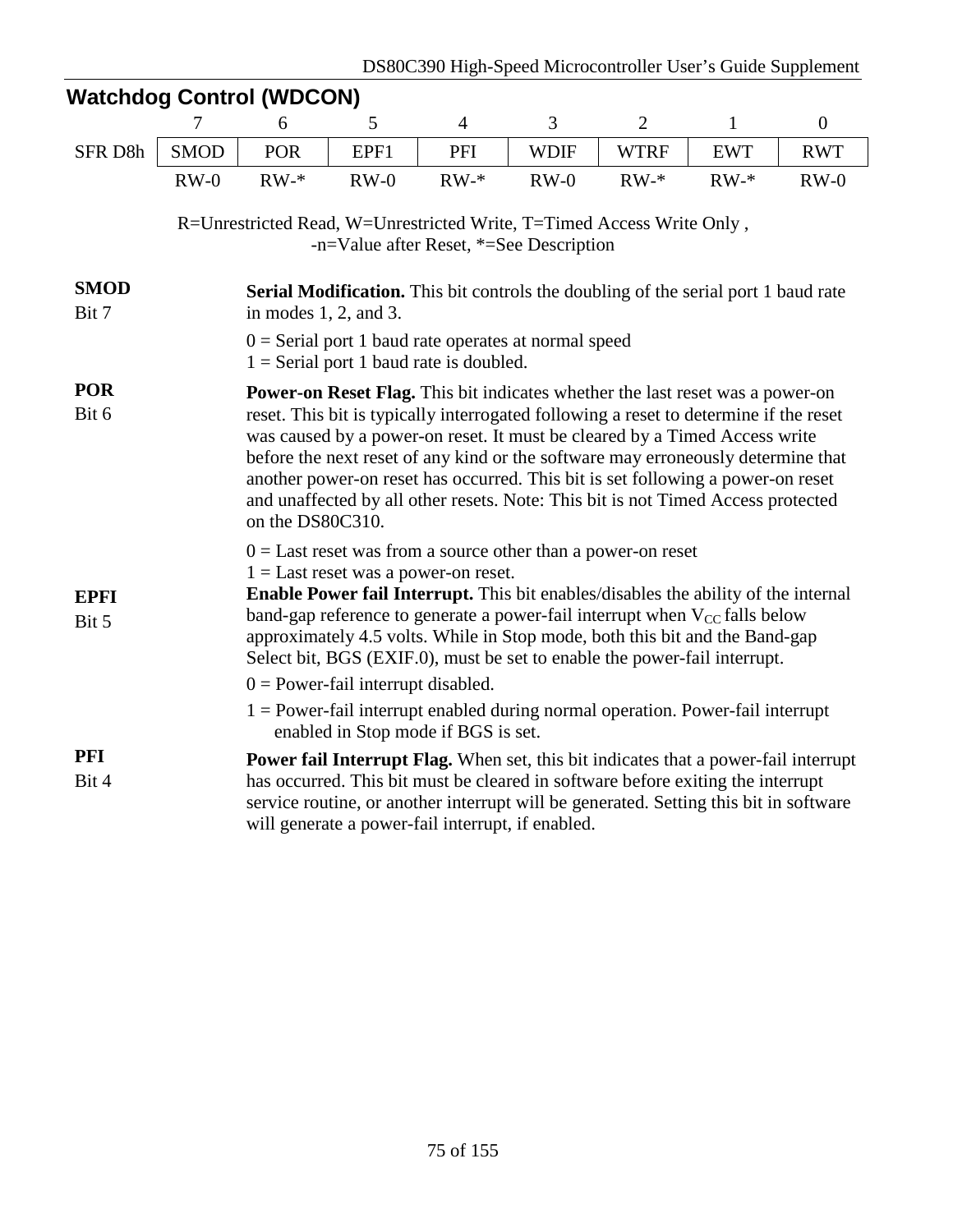**WDIF** Bit 3 **Watchdog Interrupt Flag.** This bit, in conjunction with the Watchdog Timer Interrupt Enable bit, EWDI (EIE.4), and Enable Watchdog Timer Reset bit (WDCON.1), indicates if a watchdog timer event has occurred and what action will be taken. This bit must be cleared in software before exiting the interrupt service routine, or another interrupt will be generated. Setting this bit in software will generate a watchdog interrupt if enabled. This bit can only be modified using a Timed Access Procedure.

| <b>EWT</b> | <b>EWDI</b> | WDIF | <b>RESULT</b>                                  |  |  |  |
|------------|-------------|------|------------------------------------------------|--|--|--|
| X          | X           |      | No watchdog event has occurred.                |  |  |  |
| $\theta$   |             |      | Watchdog time-out has expired. No interrupt    |  |  |  |
|            |             |      | has been generated.                            |  |  |  |
|            |             |      | Watchdog interrupt has occurred.               |  |  |  |
|            |             |      | Watchdog time-out has expired. No interrupt    |  |  |  |
|            |             |      | has been generated. Watchdog timer reset will  |  |  |  |
|            |             |      | occur in 512 cycles if RWT is not strobed.     |  |  |  |
|            |             |      | Watchdog interrupt has occurred. Watchdog      |  |  |  |
|            |             |      | timer reset will occur in 512 cycles if RWT is |  |  |  |
|            |             |      | not set using a Timed Access procedure.        |  |  |  |

**WTRF** Bit 2 **Watchdog Timer Reset Flag.** When set, this bit indicates that a watchdog timer reset has occurred. It is typically interrogated to determine if a reset was caused by watchdog timer reset. It is cleared by a power- on reset, but otherwise must be cleared by software before the next reset of any kind or software may erroneously determine that a watchdog timer reset has occurred. Setting this bit in software will not generate a watchdog timer reset. If the EWT bit is cleared, the watchdog timer will have no effect on this bit.

**EWT** Bit 1 **Enable Watchdog Timer Reset.** This bit enables/disables the ability of the watchdog timer to reset the device. This bit has no effect on the ability of the watchdog timer to generate a watchdog interrupt. The time-out period of the watchdog timer is controlled by the Watchdog Timer Mode Select bits (CKCON.7-6). Clearing this bit will disable the ability of the watchdog timer to generate a reset, but have no affect on the timer itself, or its ability to generate a watchdog timer interrupt. This bit can only be modified using a Timed Access Procedure. This bit is unaffected by all other resets.

> $0 = A$  timeout of the watchdog timer will not cause the device to reset.  $1 = A$  timeout of the watchdog timer will cause the device to reset.

**RWT** Bit 0 **Reset Watchdog Timer.** Setting this bit will reset the watchdog timer count. This bit must be set using a Timed Access procedure before the watchdog timer expires, or a watchdog timer reset and/or interrupt will be generated if enabled. The time-out period is defined by the Watchdog Timer Mode Select bits (CKCON.7-6). This bit will always be 0 when read.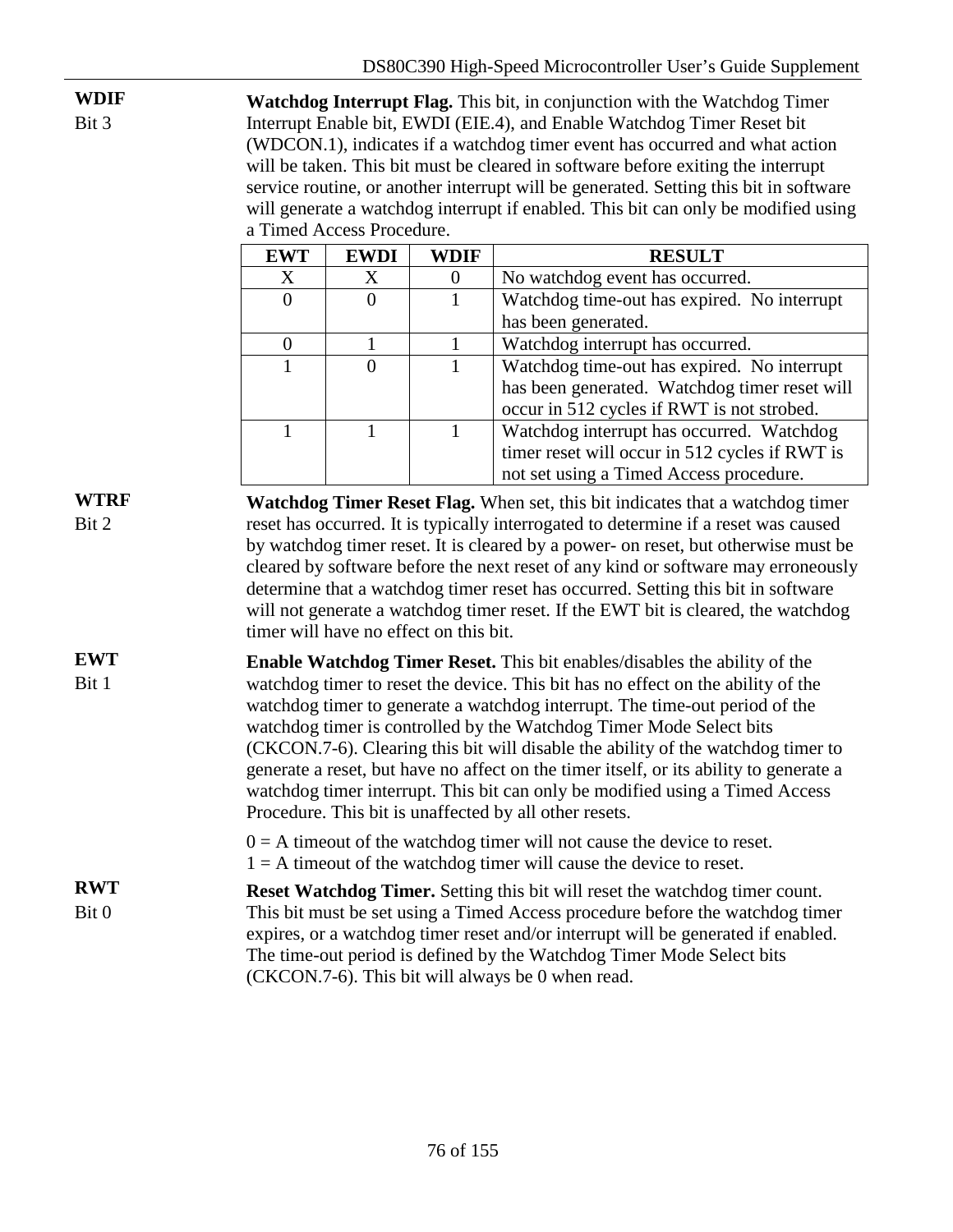| <b>CAN 1 Transmit Message Acknowledgement Register 0 (C1TMA0)</b> |       |       |       |       |       |         |       |       |  |  |
|-------------------------------------------------------------------|-------|-------|-------|-------|-------|---------|-------|-------|--|--|
|                                                                   |       |       |       |       |       |         |       |       |  |  |
| <b>SFR DEh</b>                                                    |       |       |       |       |       |         |       |       |  |  |
|                                                                   | $R-0$ | $R-0$ | $R-0$ | $R-0$ | $R-0$ | $R - 0$ | $R-0$ | $R-0$ |  |  |

R=Unrestricted Read, -n=Value after Reset

**CAN 1 Transmit Message Acknowledgement Register 0**. This register indicates which of CAN 1 message centers 1-8 have successfully transmitted a message since the last read of this register. A logic one in a location indicates a message has been transmitted from that message center. This register is automatically cleared to 00h when read. This register should always be read in conjunction with the C1TMA1 register to ascertain the status of all message centers.

| <b>C1TMA0.7</b><br>Bit 7 | <b>Message Center 8, Message Transmitted</b> |
|--------------------------|----------------------------------------------|
| <b>C1TMA0.6</b><br>Bit 6 | <b>Message Center 7, Message Transmitted</b> |
| <b>C1TMA0.5</b><br>Bit 5 | <b>Message Center 6, Message Transmitted</b> |
| <b>C1TMA0.4</b><br>Bit 4 | <b>Message Center 5, Message Transmitted</b> |
| <b>C1TMA0.3</b><br>Bit 3 | <b>Message Center 4, Message Transmitted</b> |
| <b>C1TMA0.2</b><br>Bit 2 | <b>Message Center 3, Message Transmitted</b> |
| <b>C1TMA0.1</b><br>Bit 1 | <b>Message Center 2, Message Transmitted</b> |
| <b>C1TMA0.0</b><br>Bit 0 | <b>Message Center 1, Message Transmitted</b> |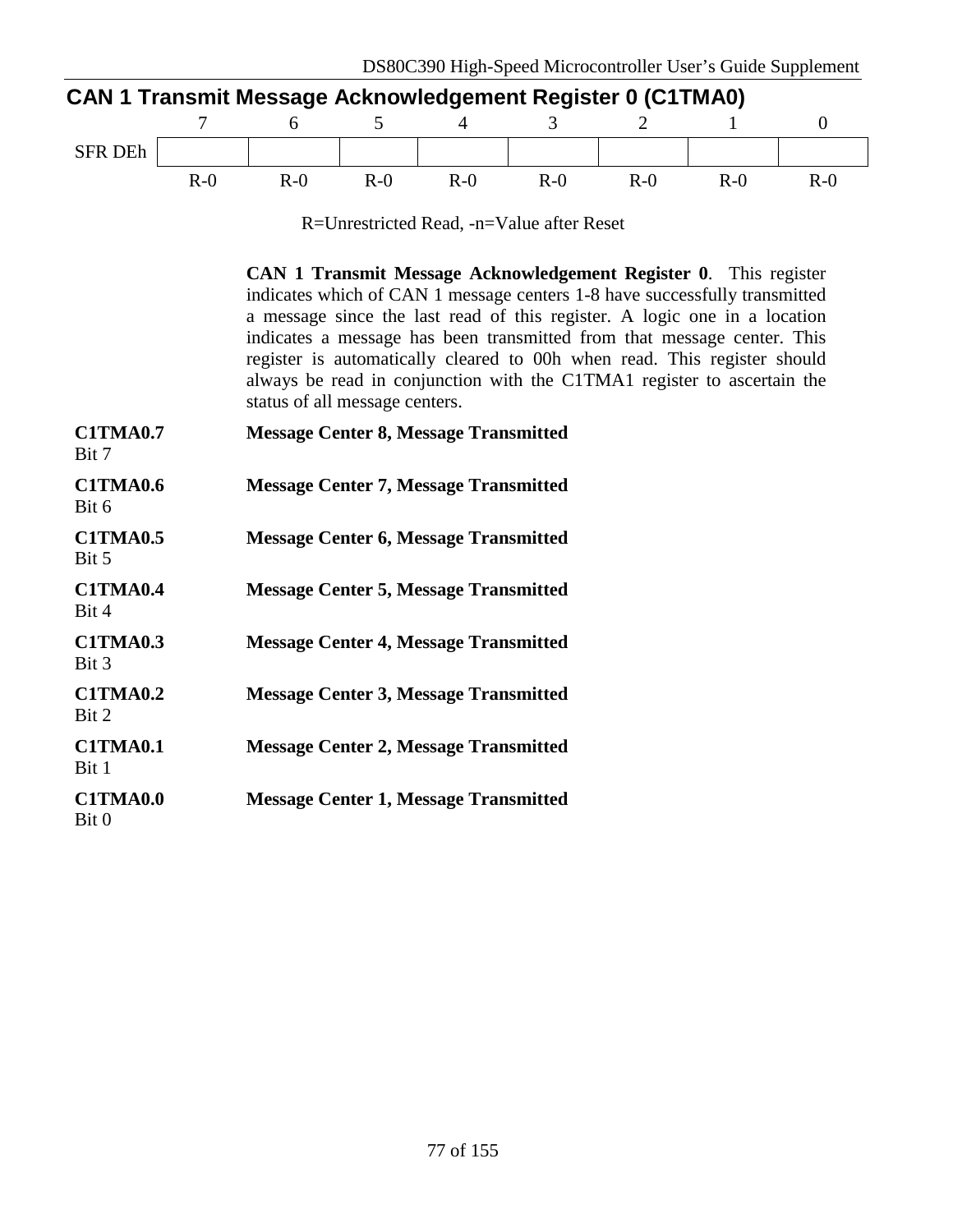| <b>CAN 1 Transmit Message Acknowledgement Register 1 (C1TMA1)</b> |       |       |       |       |       |       |        |       |  |  |
|-------------------------------------------------------------------|-------|-------|-------|-------|-------|-------|--------|-------|--|--|
|                                                                   |       |       |       |       |       |       |        |       |  |  |
| <b>SFR DFh</b>                                                    |       |       |       |       |       |       |        |       |  |  |
|                                                                   | $R-0$ | $R-0$ | $R-0$ | $R-0$ | $R-0$ | $R-0$ | $R-()$ | $R-0$ |  |  |

R=Unrestricted Read, -n=Value after Reset

|                          | CAN 1 Transmit Message Acknowledgement Register 1. This register<br>indicates which of CAN 1 message centers 9-15 have successfully<br>transmitted a message since the last read of this register. A logic one in a<br>location indicates a message has been transmitted for that message center.<br>This register is automatically cleared to 00h when read. This register should<br>always be read in conjunction with the C1TMA0 register to ascertain the<br>status of all message centers. |
|--------------------------|-------------------------------------------------------------------------------------------------------------------------------------------------------------------------------------------------------------------------------------------------------------------------------------------------------------------------------------------------------------------------------------------------------------------------------------------------------------------------------------------------|
| Bit 7                    | Reserved                                                                                                                                                                                                                                                                                                                                                                                                                                                                                        |
| <b>C1TMA1.6</b><br>Bit 6 | <b>Message Center 15, Message Transmitted</b>                                                                                                                                                                                                                                                                                                                                                                                                                                                   |
| <b>C1TMA1.5</b><br>Bit 5 | <b>Message Center 14, Message Transmitted</b>                                                                                                                                                                                                                                                                                                                                                                                                                                                   |
| <b>C1TMA1.4</b><br>Bit 4 | <b>Message Center 13, Message Transmitted</b>                                                                                                                                                                                                                                                                                                                                                                                                                                                   |
| <b>C1TMA1.3</b><br>Bit 3 | <b>Message Center 12, Message Transmitted</b>                                                                                                                                                                                                                                                                                                                                                                                                                                                   |
| <b>C1TMA1.2</b><br>Bit 2 | <b>Message Center 11, Message Transmitted</b>                                                                                                                                                                                                                                                                                                                                                                                                                                                   |
| <b>C1TMA1.1</b><br>Bit 1 | <b>Message Center 10, Message Transmitted</b>                                                                                                                                                                                                                                                                                                                                                                                                                                                   |
| <b>C1TMA1.0</b><br>Bit 0 | <b>Message Center 9, Message Transmitted</b>                                                                                                                                                                                                                                                                                                                                                                                                                                                    |

# **Accumulator (A or ACC)**

|  |  |  | 7 6 5 4 3 2 1                                                           |  |
|--|--|--|-------------------------------------------------------------------------|--|
|  |  |  | SFR E0h   ACC.7   ACC.6   ACC.5   ACC.4   ACC.3   ACC.2   ACC.1   ACC.0 |  |
|  |  |  | RW-0 RW-0 RW-0 RW-0 RW-0 RW-0 RW-0 RW-0                                 |  |

R=Unrestricted Read, W=Unrestricted Write, -n=Value after Reset

| $ACC.7-0$  | <b>Accumulator.</b> This register serves as the accumulator for arithmetic operations. |
|------------|----------------------------------------------------------------------------------------|
| Bits $7-0$ | It is functionally identical to the accumulator found in the 80C32.                    |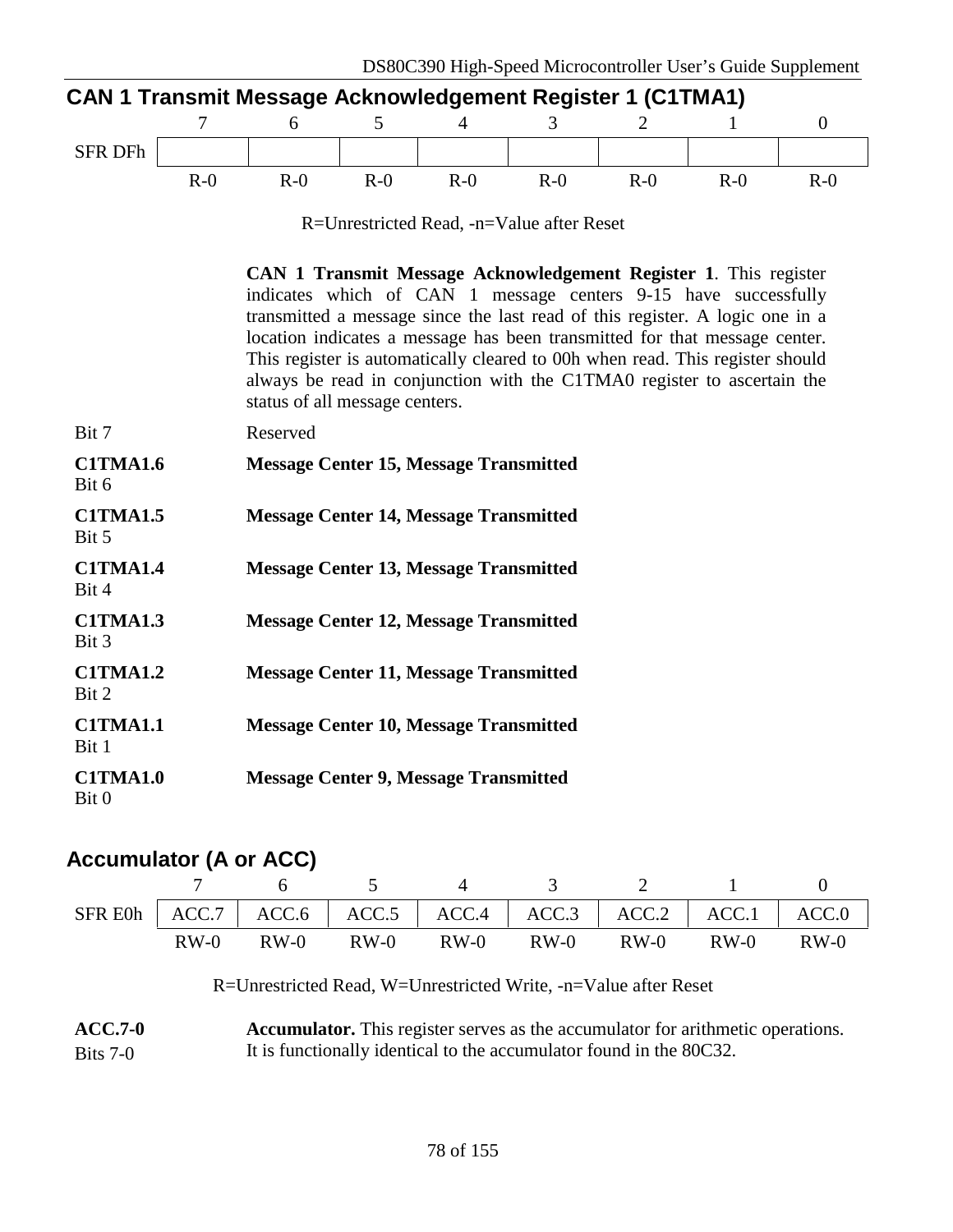|                        |             |                                                                                                                                                                                                                                                                                                                                                                                                                                                                                                                                 |            | DS80C390 High-Speed Microcontroller User's Guide Supplement                                                                                                                                                 |                                                                                                                                                            |                |              |                  |  |  |  |
|------------------------|-------------|---------------------------------------------------------------------------------------------------------------------------------------------------------------------------------------------------------------------------------------------------------------------------------------------------------------------------------------------------------------------------------------------------------------------------------------------------------------------------------------------------------------------------------|------------|-------------------------------------------------------------------------------------------------------------------------------------------------------------------------------------------------------------|------------------------------------------------------------------------------------------------------------------------------------------------------------|----------------|--------------|------------------|--|--|--|
|                        |             | <b>CAN 1 Control Register (C1C)</b>                                                                                                                                                                                                                                                                                                                                                                                                                                                                                             |            |                                                                                                                                                                                                             |                                                                                                                                                            |                |              |                  |  |  |  |
|                        | 7           | 6                                                                                                                                                                                                                                                                                                                                                                                                                                                                                                                               | 5          | $\overline{4}$                                                                                                                                                                                              | 3                                                                                                                                                          | $\overline{2}$ | $\mathbf{1}$ | $\boldsymbol{0}$ |  |  |  |
| SFR E3h                | <b>ERIE</b> | <b>STIE</b>                                                                                                                                                                                                                                                                                                                                                                                                                                                                                                                     | <b>PDE</b> | <b>SIESTA</b>                                                                                                                                                                                               | <b>CRST</b>                                                                                                                                                | <b>AUTOB</b>   | <b>ERCS</b>  | <b>SWINT</b>     |  |  |  |
|                        | $RW-0$      | $RW-0$                                                                                                                                                                                                                                                                                                                                                                                                                                                                                                                          | $RW-0$     | $RW-0$                                                                                                                                                                                                      | $RT-1$                                                                                                                                                     | $RW-0$         | $RW-0$       | $RW-1$           |  |  |  |
|                        |             | R=Unrestricted Read, W=Unrestricted Write, T=Timed Access Write Only, -n=Value after Reset                                                                                                                                                                                                                                                                                                                                                                                                                                      |            |                                                                                                                                                                                                             |                                                                                                                                                            |                |              |                  |  |  |  |
| <b>ERIE</b>            |             | <b>CAN 1 Error Interrupt Enable.</b>                                                                                                                                                                                                                                                                                                                                                                                                                                                                                            |            |                                                                                                                                                                                                             |                                                                                                                                                            |                |              |                  |  |  |  |
| Bit 7                  |             | $0 = CAN$ 1 Error Interrupt is disabled.                                                                                                                                                                                                                                                                                                                                                                                                                                                                                        |            |                                                                                                                                                                                                             |                                                                                                                                                            |                |              |                  |  |  |  |
|                        |             | $1 =$ Setting this bit while the C1IE bit (EIE.5) and Global Interrupt Enable                                                                                                                                                                                                                                                                                                                                                                                                                                                   |            | bits (IE.7) are set will generate an interrupt if the CAN 1 Bus Off<br>(BUSOFF) or CAN 1 Error Count Exceeded bit (CECE) bits are set.                                                                      |                                                                                                                                                            |                |              |                  |  |  |  |
| <b>STIE</b>            |             | <b>CAN 1 Status Interrupt Enable.</b>                                                                                                                                                                                                                                                                                                                                                                                                                                                                                           |            |                                                                                                                                                                                                             |                                                                                                                                                            |                |              |                  |  |  |  |
| Bit 6                  |             | $0 = CAN$ 1 Status Interrupt is disabled.                                                                                                                                                                                                                                                                                                                                                                                                                                                                                       |            |                                                                                                                                                                                                             |                                                                                                                                                            |                |              |                  |  |  |  |
|                        |             | $1 =$ If the C1IE bit (EIE.5) is set, an interrupt will be generated if the CAN 1                                                                                                                                                                                                                                                                                                                                                                                                                                               |            | Transmit Status bit (TXS), Receive Status bit (RXS) or the Wake-Up<br>Status bit (WKS) is set. An interrupt will also be generated if the Status<br>Error bits (ER2-0) change a non-000b or non-111b state. |                                                                                                                                                            |                |              |                  |  |  |  |
| <b>PDE</b><br>Bit 5    |             | <b>CAN 1 Power Down Enable.</b> Setting this bit places the CAN 1 module into its<br>lowest power mode. The module will enter Power Down mode immediately upon<br>setting this bit, or following the completion of the current reception, transmission,<br>arbitration failure, or error condition on CAN 1. Software can poll the PDE bit to<br>ascertain whether the microcontroller has entered Power Down mode (PDE=1) or<br>is waiting for a current CAN operation to complete (PDE=0) before entering<br>Power Down Mode. |            |                                                                                                                                                                                                             |                                                                                                                                                            |                |              |                  |  |  |  |
|                        |             | consecutive recessive bits.                                                                                                                                                                                                                                                                                                                                                                                                                                                                                                     |            |                                                                                                                                                                                                             | Power Down mode is exited by clearing the PDE bit or by any reset of the<br>microcontroller. The CAN 1 module will begin operation after the receipt of 11 |                |              |                  |  |  |  |
|                        |             | The Wake-Up Status bit, WKS, is a logical OR of this bit and the SIESTA bit.                                                                                                                                                                                                                                                                                                                                                                                                                                                    |            |                                                                                                                                                                                                             |                                                                                                                                                            |                |              |                  |  |  |  |
| <b>SIESTA</b><br>Bit 4 |             | <b>CAN 1 Siesta Mode Enable.</b> Setting this bit places the CAN 1 module into a low<br>power mode. The module will enter Siesta mode immediately upon setting this<br>bit, or following the completion of the current reception, transmission, arbitration<br>failure, or error condition on CAN 1. Software can poll the SIESTA bit to<br>ascertain whether the microcontroller has entered Siesta mode (SIESTA = 1) or is<br>waiting for a current CAN operation to complete (SIESTA $=$ 0) before entering<br>Siesta Mode.  |            |                                                                                                                                                                                                             |                                                                                                                                                            |                |              |                  |  |  |  |
|                        |             | Siesta mode is exited by clearing the Siesta bit, detecting CAN 1 bus activity, or<br>setting either the CRST or SWINT bits to 1. The CAN 1 module will begin<br>operation after the receipt of 11 consecutive recessive bits.                                                                                                                                                                                                                                                                                                  |            |                                                                                                                                                                                                             |                                                                                                                                                            |                |              |                  |  |  |  |
|                        |             | The Wake-Up Status bit, WKS, is a logical OR of this bit and the PDE bit.                                                                                                                                                                                                                                                                                                                                                                                                                                                       |            |                                                                                                                                                                                                             |                                                                                                                                                            |                |              |                  |  |  |  |
|                        |             |                                                                                                                                                                                                                                                                                                                                                                                                                                                                                                                                 |            |                                                                                                                                                                                                             |                                                                                                                                                            |                |              |                  |  |  |  |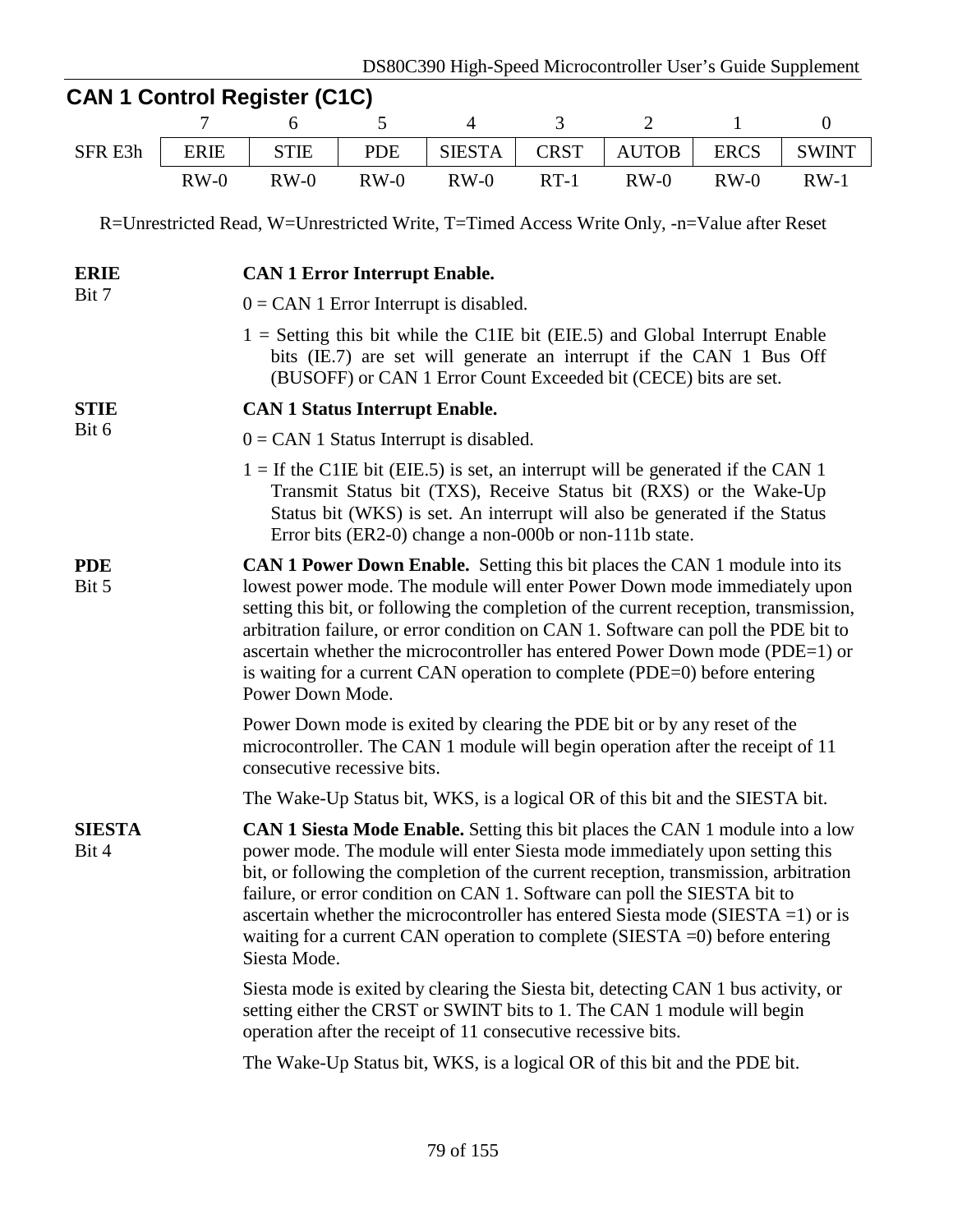| <b>CRST</b><br>Bit 3  | CAN 1 Reset. Setting this bit via a Timed Access write will reset all CAN 1<br>registers in the SFR map to their reset default states. The module will reset the<br>registers immediately upon setting this bit, or following the completion of the<br>current reception, transmission, arbitration failure, or error condition on CAN 1.<br>Software can poll the CRST bit to ascertain whether the microcontroller has<br>successfully reset the registers $(CRST = 1)$ or is waiting for a current CAN<br>operation to complete (CRST $=0$ ) before resetting the registers. Setting the CRST<br>bit also clears the transmit and receive error counters and sets the SWINT bit.                                                                                                                                                                                                                                                                                                                                                                                                                                                             |
|-----------------------|-------------------------------------------------------------------------------------------------------------------------------------------------------------------------------------------------------------------------------------------------------------------------------------------------------------------------------------------------------------------------------------------------------------------------------------------------------------------------------------------------------------------------------------------------------------------------------------------------------------------------------------------------------------------------------------------------------------------------------------------------------------------------------------------------------------------------------------------------------------------------------------------------------------------------------------------------------------------------------------------------------------------------------------------------------------------------------------------------------------------------------------------------|
|                       | CRST must be cleared by software to remove the CAN reset. The state of the<br>SWINT and BUSOFF bits determines the action of the device when the CRST bit<br>is cleared.                                                                                                                                                                                                                                                                                                                                                                                                                                                                                                                                                                                                                                                                                                                                                                                                                                                                                                                                                                        |
| <b>AUTOB</b><br>Bit 2 | <b>CAN 1 Autobaud.</b> Setting this bit allows the CAN 1 module to establish proper<br>CAN bus timing without disrupting the normal data flow between other nodes on<br>the CAN Bus. When in the autobaud mode, incoming data on the C1RX pin is<br>internally ANDed with transmit data generated by the CAN 1 module. An internal<br>loop back feeds this combined data stream back into the input of the CAN 1<br>module. At the same time, C1TX pin is placed into a recessive state to prevent<br>driving non-synchronized data (creating CAN Bus errors to other nodes) while<br>attempting to synchronize the processor with the CAN Bus.                                                                                                                                                                                                                                                                                                                                                                                                                                                                                                 |
|                       | With $AUTOB = 1$ , the microcontroller auto-baud algorithm will make use of the<br>CAN 1 Status Register RXS and error status bits to determine when a message is<br>successfully received (when $AUTOB = 1$ , a successful receive does not require a<br>store). Each successive baud rate attempt is proceeded by the microcontroller<br>clearing the transmit and receive error counters via a write of 00h to the Transmit<br>Error SFR Register and a read of the CAN 1 Status Register to clear the previous<br>Status Change Interrupt. Note that a write to the Transmit Error SFR Register<br>automatically resets the CAN fault confinement state machine to an initial (error<br>active) state if the error counters are cleared to 00h. If, however, the error counters<br>are programmed to a value greater than 128, the CAN module will be in a error<br>passive state. Appropriate flags are set when the error counter is written with any<br>value. A write of the Status Register is also used to remove the previous error<br>value in the ER2-0 bits. Clearing the error counters will also clear the EC96 bit, if<br>set. |
|                       | When BUSOFF $= 1$ , software is prohibited from writing to the error counters by<br>virtue of the fact that the SWINT bit is also forced to a 0 state during the period<br>that the CAN module performs a bus recovery and power up sequence. Once the<br>CAN module has removed itself from the Bus Off condition it will also clear<br>$BUSOFF = 0$ , set SWINT = 1, and will clear both the transmit and receive error<br>counters to 00h.                                                                                                                                                                                                                                                                                                                                                                                                                                                                                                                                                                                                                                                                                                   |
| <b>ERCS</b><br>Bit 1  | CAN 1 Error Count Select. This bit selects the number of transmit or receive<br>errors that will cause the CAN 1 Error Count Exceeded bit, CECE (C1S.6), to be<br>set.                                                                                                                                                                                                                                                                                                                                                                                                                                                                                                                                                                                                                                                                                                                                                                                                                                                                                                                                                                          |
|                       | $0 =$ CECE bit set when the transmit or receive error counters exceed 95 errors.<br>$1 =$ CECE bit set when the transmit or receive error counters exceed 127 errors.                                                                                                                                                                                                                                                                                                                                                                                                                                                                                                                                                                                                                                                                                                                                                                                                                                                                                                                                                                           |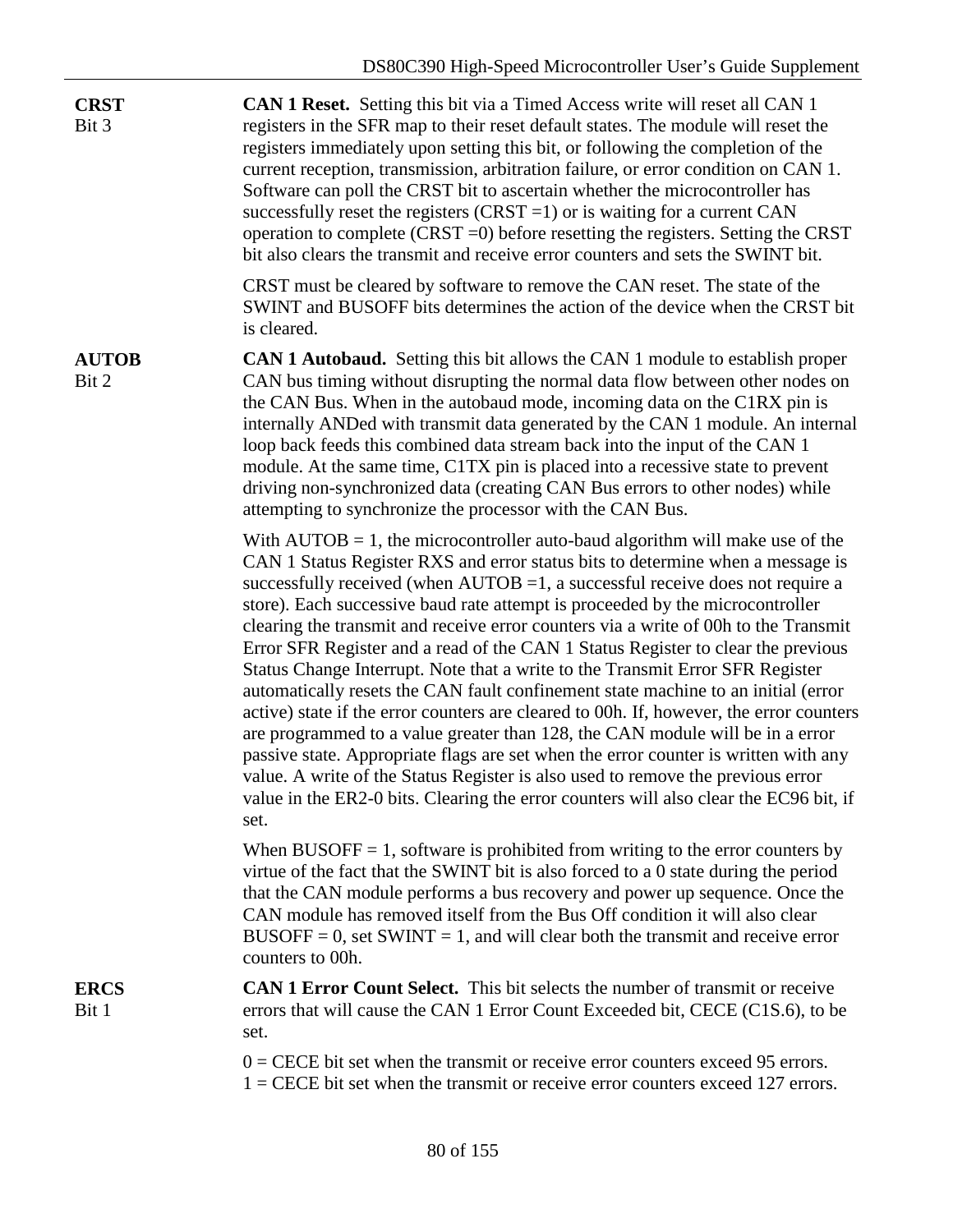| <b>SWINT</b><br>Bit 0 | CAN 1 Software Initialization Enable. This bit enables (SWINT=1) and<br>disables (SWINT=0) software write access to the first 16 bytes of the CAN 1<br>MOVX SRAM. These bytes contain the CAN 1 Control/Status/Mask Registers.<br>Read access to all bytes in the CAN 1 MOVX SRAM is permitted at all times,<br>regardless of the state of the SWINT bit.                                                                                                                                                                                                             |  |  |  |  |  |  |
|-----------------------|-----------------------------------------------------------------------------------------------------------------------------------------------------------------------------------------------------------------------------------------------------------------------------------------------------------------------------------------------------------------------------------------------------------------------------------------------------------------------------------------------------------------------------------------------------------------------|--|--|--|--|--|--|
|                       | Setting SWINT=1 disables CAN 1 Bus activity, allowing software access to the<br>CAN 1 Control/Status/Mask Registers without corrupting CAN Bus transmission<br>or reception. A special lockout procedure delays the internal assertion of the<br>SWINT bit until all CAN 1 activity has ceased. The following procedure must be<br>followed when setting the SWINT bit to prevent the accidental corruption of CAN<br>Bus activity:                                                                                                                                   |  |  |  |  |  |  |
|                       | 3. Write a 1 to the SWINT bit, starting the internal process to enter the software<br>initialization process.                                                                                                                                                                                                                                                                                                                                                                                                                                                         |  |  |  |  |  |  |
|                       | 4. Poll the SWINT bit until it is set. The lockout circuit will hold SWINT=0 if it<br>detects a reception, transmission, or arbitration in progress. When one of these<br>conditions ceases, or if an error occurs, the CAN module will set SWINT=1,<br>indicating that the CAN module is disabled and software can now write to the<br>first 16 bytes of the CAN 1 MOVX SRAM. Attempts to modify the first 16<br>bytes of the CAN 1 MOVX SRAM while SWINT=0 will fail, leaving the<br>bytes unchanged.                                                               |  |  |  |  |  |  |
|                       | The SWINT bit controls access to several other bits and registers. The CAN 1<br>Transmit Error Register (C1TE; A6h) and CAN 1 Receive Error Register<br>(C1RE;A7h) are only modifiable while SWINT=1. Setting SWINT=1<br>automatically clears the SIESTA bit, and attempts to set SWINT=1 and<br>SIESTA=1 in the same write to the C1C register will result in SWINT=1 and<br>SIESTA=0.                                                                                                                                                                               |  |  |  |  |  |  |
|                       | The BUSOFF bit has a direct interaction with the SWINT bit. When a Bus Off<br>condition is detected (BUSOFF=1), the CAN module will automatically clear<br>SWINT=0 and initiate a bus recovery and power-up sequence. Write access to the<br>SWINT bit is prohibited until the Bus Off condition has been cleared and<br>BUSOFF has been reset to 0.                                                                                                                                                                                                                  |  |  |  |  |  |  |
|                       | The SWINT bit is also set automatically following a system reset, the setting of<br>the CRST bit in the CAN 1 Control Register, or programming the CAN Bus<br>Timing Registers (C1BT0, C1BT1 in the MOVX SRAM) to 00h (an invalid<br>state). As a precaution against utilizing the CAN with invalid bus timing, the<br>SWINT bit cannot be cleared while C1BT0=C1BT1=00h. When this bit is<br>cleared, the CAN 1 module will initiate a CAN Bus synchronization after the<br>CAN module executes a power-up sequence (reception of 11 consecutive<br>recessive bits.) |  |  |  |  |  |  |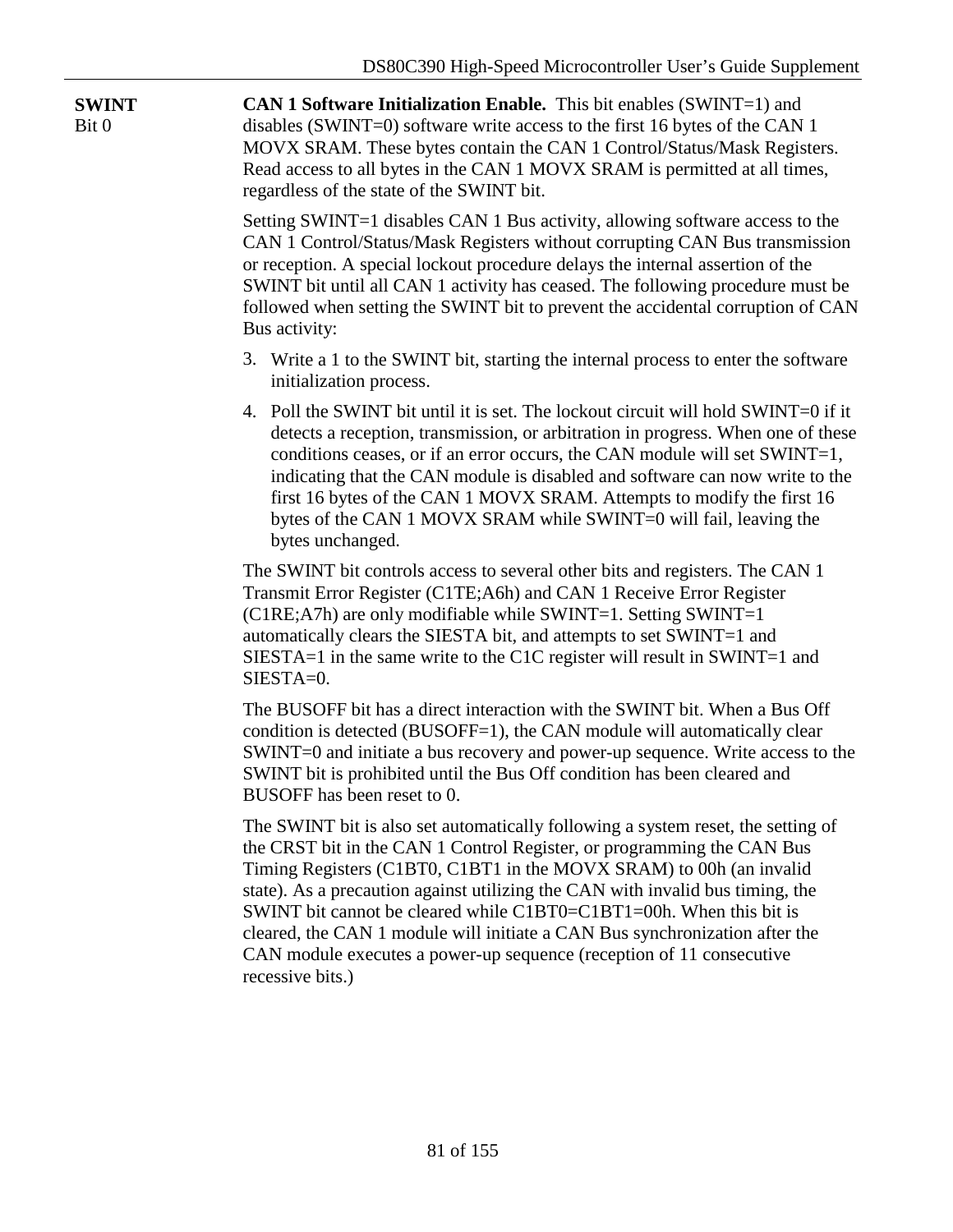|                        | <b>CAN 1 Status Register (C1S)</b>                                                                                                                                                                                                                                                                                                                                                                                                                                                                                                                                                                |                                                                                                                                                                                                                                                                                                                                                                                                                                                                                 |            |                |                                                                                                                                                                                                                                                                                                                                                                                                                                                                                                                                                                                                                                                                                                                                                                                                                                                                                                                                            |                 |              |                  |  |  |  |
|------------------------|---------------------------------------------------------------------------------------------------------------------------------------------------------------------------------------------------------------------------------------------------------------------------------------------------------------------------------------------------------------------------------------------------------------------------------------------------------------------------------------------------------------------------------------------------------------------------------------------------|---------------------------------------------------------------------------------------------------------------------------------------------------------------------------------------------------------------------------------------------------------------------------------------------------------------------------------------------------------------------------------------------------------------------------------------------------------------------------------|------------|----------------|--------------------------------------------------------------------------------------------------------------------------------------------------------------------------------------------------------------------------------------------------------------------------------------------------------------------------------------------------------------------------------------------------------------------------------------------------------------------------------------------------------------------------------------------------------------------------------------------------------------------------------------------------------------------------------------------------------------------------------------------------------------------------------------------------------------------------------------------------------------------------------------------------------------------------------------------|-----------------|--------------|------------------|--|--|--|
|                        | 7                                                                                                                                                                                                                                                                                                                                                                                                                                                                                                                                                                                                 | 6                                                                                                                                                                                                                                                                                                                                                                                                                                                                               | 5          | $\overline{4}$ | 3                                                                                                                                                                                                                                                                                                                                                                                                                                                                                                                                                                                                                                                                                                                                                                                                                                                                                                                                          | $\overline{2}$  | $\mathbf{1}$ | $\boldsymbol{0}$ |  |  |  |
| SFR E4h                | <b>BUSOFF</b>                                                                                                                                                                                                                                                                                                                                                                                                                                                                                                                                                                                     | <b>CECE</b>                                                                                                                                                                                                                                                                                                                                                                                                                                                                     | <b>WKS</b> | <b>RXS</b>     | <b>TXS</b>                                                                                                                                                                                                                                                                                                                                                                                                                                                                                                                                                                                                                                                                                                                                                                                                                                                                                                                                 | ER <sub>2</sub> | ER1          | ER <sub>0</sub>  |  |  |  |
|                        | $R-0$                                                                                                                                                                                                                                                                                                                                                                                                                                                                                                                                                                                             | $R-0$                                                                                                                                                                                                                                                                                                                                                                                                                                                                           | $R-0$      | $RW-0$         | $RW-0$                                                                                                                                                                                                                                                                                                                                                                                                                                                                                                                                                                                                                                                                                                                                                                                                                                                                                                                                     | $R-0$           | $R-0$        | $R-0$            |  |  |  |
|                        |                                                                                                                                                                                                                                                                                                                                                                                                                                                                                                                                                                                                   |                                                                                                                                                                                                                                                                                                                                                                                                                                                                                 |            |                | R=Unrestricted Read, W=Unrestricted Write, -n=Value after Reset                                                                                                                                                                                                                                                                                                                                                                                                                                                                                                                                                                                                                                                                                                                                                                                                                                                                            |                 |              |                  |  |  |  |
| <b>BUSOFF</b><br>Bit 7 | <b>CAN 1 Bus Off.</b> When BUSOFF $= 1$ , the CAN 1 Bus is disabled and is not<br>capable of receiving or transmitting messages. This condition is the result of the<br>transmit error counter reaching a count of 256. When the CAN 1 module detects<br>an error count of 256 the CAN module will automatically set BUSOFF $= 1$ and<br>clear SWINT = $0$ .                                                                                                                                                                                                                                      |                                                                                                                                                                                                                                                                                                                                                                                                                                                                                 |            |                |                                                                                                                                                                                                                                                                                                                                                                                                                                                                                                                                                                                                                                                                                                                                                                                                                                                                                                                                            |                 |              |                  |  |  |  |
|                        |                                                                                                                                                                                                                                                                                                                                                                                                                                                                                                                                                                                                   | cleared to 0.                                                                                                                                                                                                                                                                                                                                                                                                                                                                   |            |                | BUSOFF is cleared to a 0 to enable CAN 1 Bus activity when the CAN processor<br>completes both the busoff recovery (128 X 11 consecutive recessive bits) and the<br>power-up sequence (11 consecutive recessive bits). Once the CAN module has<br>completed this relationship it will set $SWINT = 1$ and will enter into the software<br>initialization state. Once software has cleared SWINT to a 0, the CAN module<br>will be enabled to transmit and receive messages. When BUSOFF = 0, the CAN 1<br>Bus is enabled to receive or transmit messages. A change in the state of BUSOFF<br>from a previous 0 to a 1 will generate an interrupt if the ERIE, C1IE and IE SFR<br>register bits are set. All microcontroller writes to the SWINT bit are disabled<br>when $\text{BUSOFF} = 1$ . Both the transmit and receive error counters are cleared to 00<br>hex when the Bus Off condition is cleared by the CAN module and BUSOFF is |                 |              |                  |  |  |  |
| <b>CECE</b><br>Bit 6   |                                                                                                                                                                                                                                                                                                                                                                                                                                                                                                                                                                                                   |                                                                                                                                                                                                                                                                                                                                                                                                                                                                                 |            |                | CAN 1 Error Count Exceeded. This bit operates in one of two modes,<br>depending on the state of the ERCS bit in the CAN 1 Control Register.                                                                                                                                                                                                                                                                                                                                                                                                                                                                                                                                                                                                                                                                                                                                                                                                |                 |              |                  |  |  |  |
|                        |                                                                                                                                                                                                                                                                                                                                                                                                                                                                                                                                                                                                   | <b>ERCS</b> = $\theta$ (Error count limit=96) In this mode when CECE=1, the interrupt<br>flag indicates that either the CAN 1 Transmit Error Counter or the CAN 1<br>Receive Error Counter has reached an error count of 96, which represents an<br>exceptionally high number of errors. CECE=0 indicates that both error<br>counters have an error count of less than 96. A 0 to 1 transition of CECE will<br>generate an interrupt if the ERIE, C1IE and IE SFR bits are set. |            |                |                                                                                                                                                                                                                                                                                                                                                                                                                                                                                                                                                                                                                                                                                                                                                                                                                                                                                                                                            |                 |              |                  |  |  |  |
|                        | $\text{ERCS} = 1$ (Error count limit=128) In this mode when CECE=1, the interrupt<br>flag indicates that either the CAN 1 Transmit Error Counter or the CAN 1<br>Receive Error Counter has reached an error count of 128, which represents an<br>exceptionally high number of errors. CECE $= 0$ indicates that the current<br>Transmit Error Counter and Receive Error Counter both have an error count<br>of less than 128. A change in the state of CECE from either a previous 0 to a<br>1 or from a previous 1 to 0 will generate an interrupt if the ERIE, C1IE and<br>IE SFR bits are set. |                                                                                                                                                                                                                                                                                                                                                                                                                                                                                 |            |                |                                                                                                                                                                                                                                                                                                                                                                                                                                                                                                                                                                                                                                                                                                                                                                                                                                                                                                                                            |                 |              |                  |  |  |  |
| WKS<br>Bit 5           |                                                                                                                                                                                                                                                                                                                                                                                                                                                                                                                                                                                                   |                                                                                                                                                                                                                                                                                                                                                                                                                                                                                 |            |                | <b>CAN 1 Wake-up Status.</b> When WKS=1, the CAN 1 module is in either SIESTA<br>or Power Down mode. Clearing both the SIESTA and PDE bits will force the<br>WKS=0. A change in the state of WKS from a previous 1 to 0 will generate an<br>interrupt if the STIE, C1IE and IE SFR bits are set.                                                                                                                                                                                                                                                                                                                                                                                                                                                                                                                                                                                                                                           |                 |              |                  |  |  |  |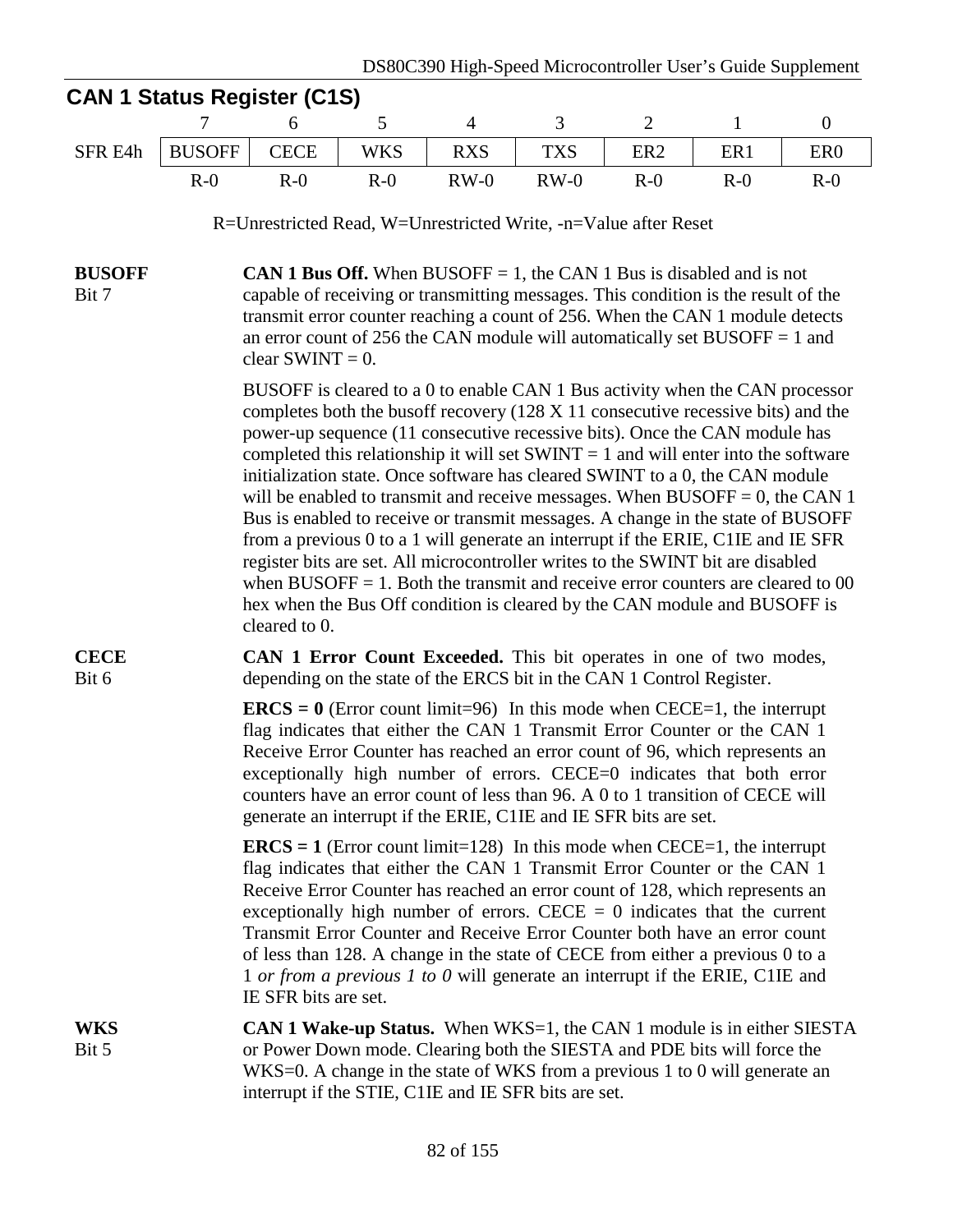**CAN 1 Receive Status.** This bit indicates whether or not messages have been received since the last read of the CAN 1 Status Register. RXS is only set by the CAN 1 logic and must be cleared by the Microcontroller software, the CRST bit, or a system Reset.

**RXS** Bit 4

- $1 =$ The meaning of RXS=1 is dependent on the Autobaud bit, AUTOB.
	- $AUTOB=0$ ,  $RXS = 1$  indicates that a message has been both successfully received and stored in one of the message centers by CAN 1 since the last read of the CAN 1 Status Register.
	- $AUTOB=1$ ,  $RXS = 1$  indicates that a message has been successfully received by CAN 1 since the last read of the CAN 1 Status Register. Note that messages that are successfully received without errors but do not pass the arbitration filtering will still set the RXS bit.
- $0 = No$  messages have been successfully received since the last read of the CAN 1 Status Register.

When STIE= 1 and the RXS bit transitions from 0 to 1, the CAN Interrupt Register (C1IE;A5h) will change to 01h to indicate a pending interrupt due to a change in the CAN Status Register. Reading any bit in the C1S register will clear the pending interrupt, causing the C1IE register to change to 00h if no interrupts are pending or the appropriate value if a lower priority message center interrupt is pending. If a second successful reception is detected prior to or after the clearing of the RXS bit in the Status Register, a second status change interrupt flag will be set, issuing a second interrupt. Each new successful reception will generate an interrupt request independent of the previous state of the RXS bit, as long as the CAN Status Register has been read to clear the previous status change interrupt flag. Note that if software changes RXS from 0 to 1, an artificial Status Change Interrupt (STIE=1) will be generated. Thus, if RXS was previously set to 0 and a reception was successful, RXS will be set to 1 and an enabled interrupt may be asserted. An interrupt may be asserted (if enabled) if software changes RXS from 0 to 1. If RXS was previously set to 1 and a reception was successful, RXS remains set and an interrupt may be asserted if enabled. No interrupt will be asserted if software attempts to set RXS=1 while the bit is already set.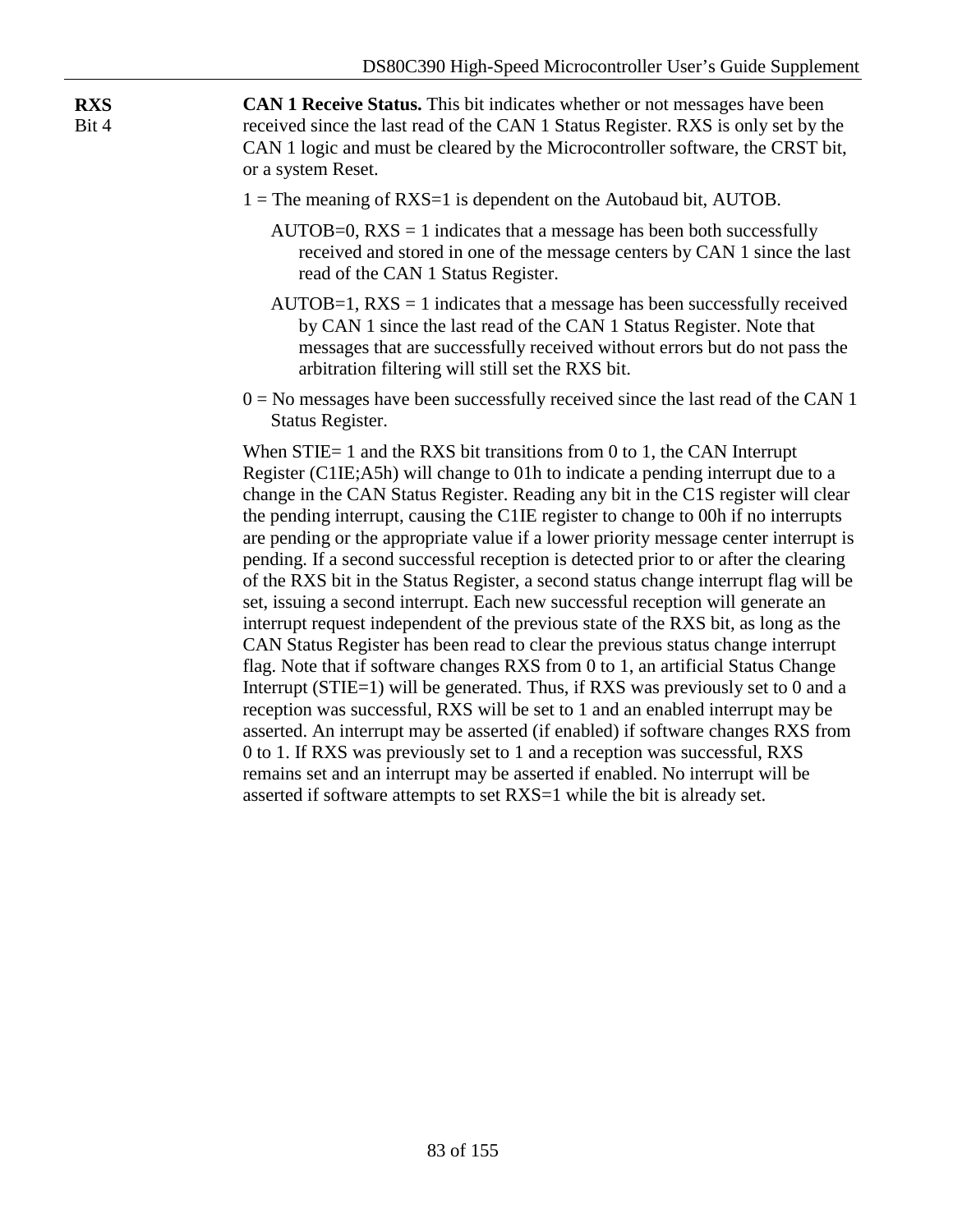**TXS** Bit 3

**CAN 1 Transmit Status.** This bit indicates whether or not one or more messages have been successfully transmitted since the last read of the CAN 1 Status Register. TXS is only set by the CAN 1 logic and is not cleared by the CAN controller but is only cleared via software, the CRST bit, or a system Reset.

- $1 = A$  message has been successfully transmitted by CAN 1 (error free and acknowledged) since the last read of the CAN 1 Status Register.
- $0 = No$  messages have been successfully transmitted since the last read of the CAN 1 Status Register.

When STIE= 1 and the TXS bit transitions from 0 to 1, the CAN 1 Interrupt Register (C1IE;A5h) will change to 01h to indicate a pending interrupt due to a change in the CAN Status Register. Reading any bit in the C1S register will clear the pending interrupt, causing the C1IE register to change to 00h if no interrupts are pending or the appropriate value if a lower priority message center interrupt is pending. If a second successful reception is detected prior to or after the clearing of the RXS bit in the Status Register, a second status change interrupt flag will be set, issuing a second interrupt. Each new successful reception will generate an interrupt request independent of the previous state of the RXS bit, as long as the CAN Status Register has been read to clear the previous status change interrupt flag. Note that if software changes TXS from 0 to 1, an artificial Status Change Interrupt (STIE=1) will be generated. Thus, if TXS was previously set to 0 and a reception was successful, TXS will be set to 1 and an enabled interrupt may be asserted. An interrupt may be asserted (if enabled) if software changes TXS from 0 to 1. If TXS was previously set to 1 and a reception was successful, TXS remains set and an interrupt may be asserted if enabled. No interrupt will be asserted if software attempts to set TXS while it is already set.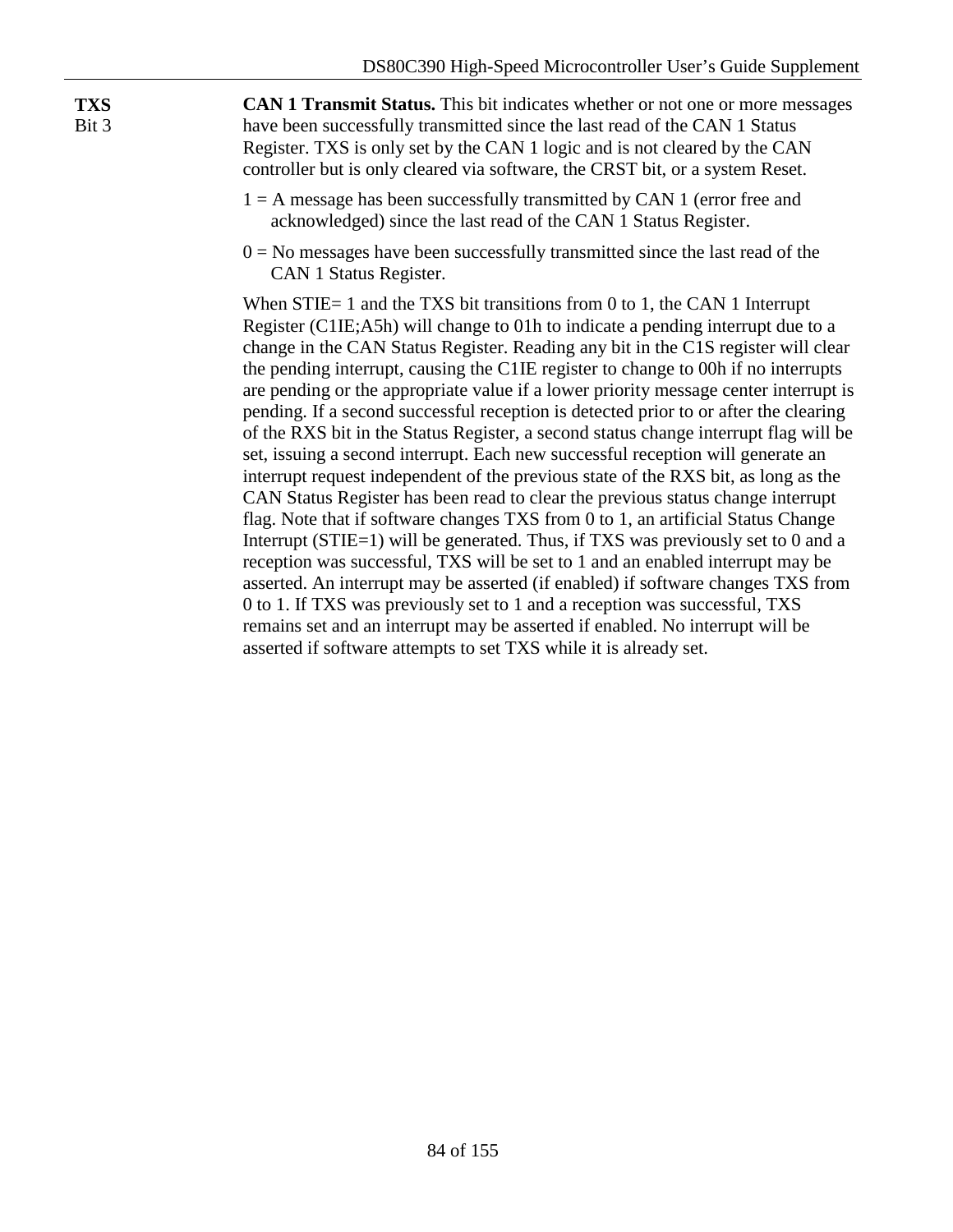**ER2-0** Bit 2-0 **CAN 1 Bus Error Status.** These bits indicate the type of error, if any, detected in the last CAN 1 Bus Frame. These bits will be reset to the 111b state following any read of the C1S register (when SWINT=0), allowing software to determine if a new error has been received since the last read of this register. The ER2-0 bits are read only.

> The ER2-0 bits are updated any time they change from 000b or 111b to another value. If enabled, an interrupt will be generated at this time. Errors received while the ER2-0 bits are in a non-000b or 111b state will be ignored, leaving ER2-0 unchanged and not generating enabled interrupts. This ensures that error conditions will not be lost/overwritten before software has a chance to read the C1S register. Once the C1S register is read and the ER2-0 bits return to 111b, new errors will be processed normally. In the case of simultaneous errors in multiple CAN 1 message centers, only the highest priority error is indicated.

|   |          |              | ER2 ER1 ER0 Priority | <b>Error Conditions</b>                |
|---|----------|--------------|----------------------|----------------------------------------|
| 0 | $\theta$ | $\Omega$     | N/A                  | No Error in Last Frame                 |
| 0 | $\Omega$ | $\mathbf{1}$ | 2                    | <b>Bit Stuff Error</b>                 |
| 0 | 1        | $\Omega$     | 5                    | <b>Format Error</b>                    |
| 0 | 1        | $\mathbf{1}$ | 4                    | <b>Transmit Not Acknowledged Error</b> |
| 1 | $\theta$ | $\Omega$     | $6$ (lowest)         | Bit 1 Error                            |
| 1 | $\theta$ | $\mathbf{1}$ | 1(highest)           | Bit 0 Error                            |
|   | 1        | $\Omega$     | 3                    | <b>CRC</b> Error                       |
|   |          |              | N/A                  | No change since last C1S read          |

The following is a description of the different error types:

*Bit Stuff Error*: Occurs when the CAN controller detects more than 5 consecutive bits of an identical state are received in an incoming message.

*Format Error*: Generated when a received message has the wrong format.

- *Transmit Not Acknowledged Error*: Indicates that a data request message was sent and the requested node did not acknowledged the message.
- *Bit 1 Error*: Indicates that the CAN attempted to transmit a message and that when a recessive bit was transmitted, the CAN bus was found to have a dominant bit level. This error is not generated when the bit is a part of the arbitration field (identifier and remote retransmission request).
- *Bit 0 Error*: Indicates that the CAN attempted to transmit a message and that when a dominant bit was transmitted, the CAN bus was found to have a recessive bit level. This error is not generated when the bit is a part of the arbitration field. The Bit 0 Error is set each time a recessive bit is received during the Busoff recovery period.
- *CRC Error*: Generated whenever the calculated CRC of a received message does not match the CRC embedded in the message.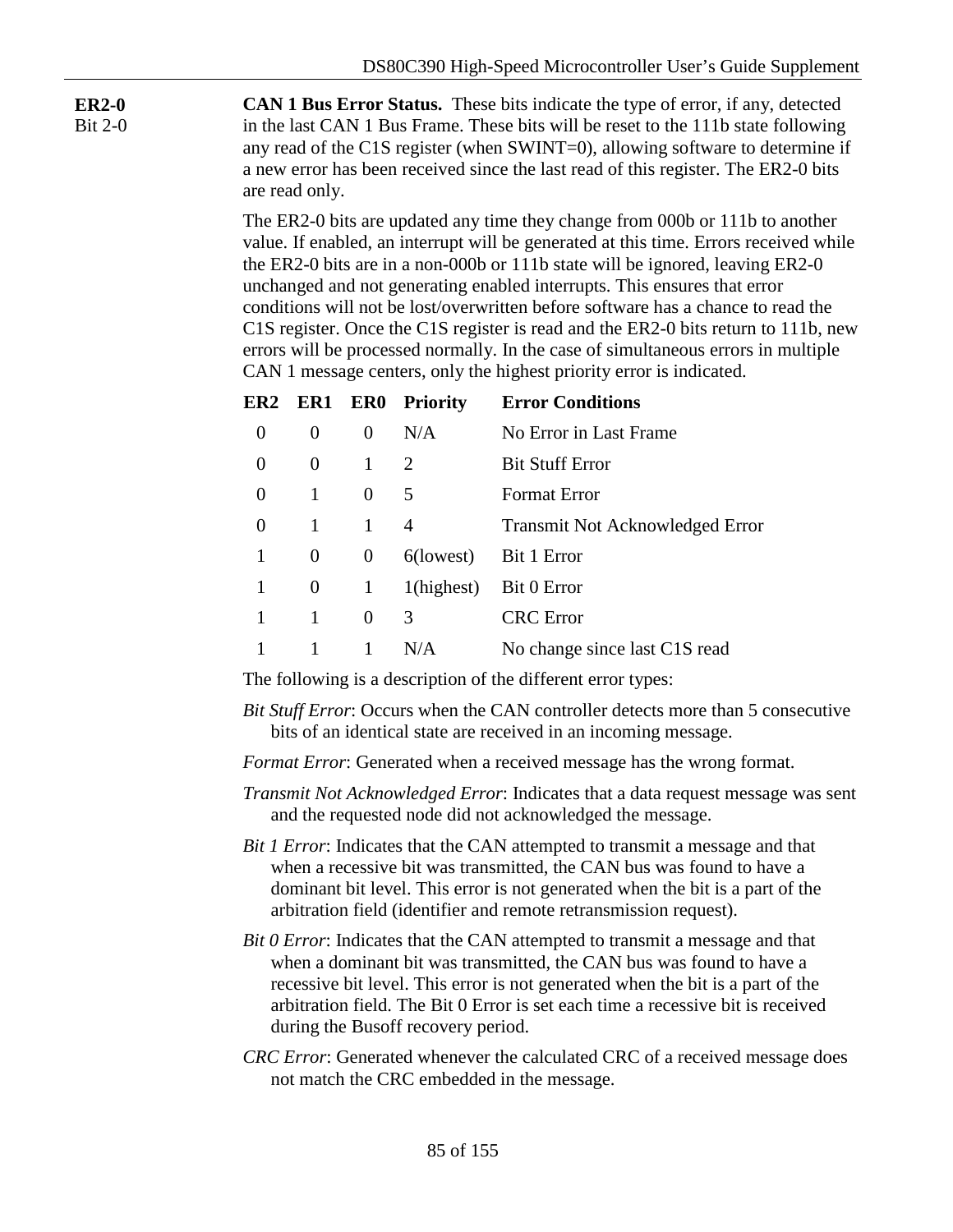

R=Unrestricted Read, W=Unrestricted Write, -n=Value after Reset

**C1IR.7-0** Bit 7-5 **CAN 1 Interrupt Indicator 7-0** This register indicates the status of the interrupt source associated with the CAN 1 module. Reading this register after the generation of a CAN 1 Interrupt will identify the interrupt source as shown in the table below. This register is cleared to 00h following a reset.

| <b>C1IR.7-0</b> | <b>Priority</b> | <b>Interrupt Source</b>             |
|-----------------|-----------------|-------------------------------------|
| 00 <sub>h</sub> | N/A             | No Pending Interrupt                |
| 01 <sub>h</sub> | 1 (highest)     | Change in the CAN 1 Status Register |
| 02h             | 2               | Message 15                          |
| 03h             | 3               | Message 1                           |
| 04h             | 4               | Message 2                           |
| 05h             | 5               | Message 3                           |
| 06h             | 6               | Message 4                           |
| 07h             | 7               | Message 5                           |
| 08h             | 8               | Message 6                           |
| 09h             | 9               | Message 7                           |
| 0Ah             | 10              | Message 8                           |
| 0Bh             | 11              | Message 9                           |
| 0 <sub>Ch</sub> | 12              | Message 10                          |
| 0 <sub>Dh</sub> | 13              | Message 11                          |
| 0Eh             | 14              | Message 12                          |
| 0Fh             | 15              | Message 13                          |
| 10 <sub>h</sub> | 16 (lowest)     | Message 14                          |

The C1IR value will not change unless the previous interrupt source has been acknowledged and removed (i.e., software read of the C1S register or clearing of the appropriate INTRQ bit), even if the new interrupt has a higher priority. If two enabled interrupt sources become active simultaneously, the interrupt of higher priority will be reflected in the C1IR value.

The CAN 1 interrupt source into the interrupt logic is active whenever C1IR is not equal to 00h. Changes in the C1IR value from 00h to a non-zero state, indicate the first interrupt source detected by the CAN module following the non-active interrupt state. The C1IR interrupt values displayed in C1IR will remain in place until the respective interrupt source is removed, independent of other higher (or lower) priority interrupts that become active prior to clearing the currently displayed interrupt source.

When the current CAN interrupt source is cleared, C1IR will change to reflect the next active interrupt with the highest priority. The Status Change interrupt will be asserted if there has been a change in the CAN 1 Status Register (if enabled by the appropriate ERIE and/or STIE bit) and the CAN Status Interrupt state is set. A message center interrupt will be indicated if the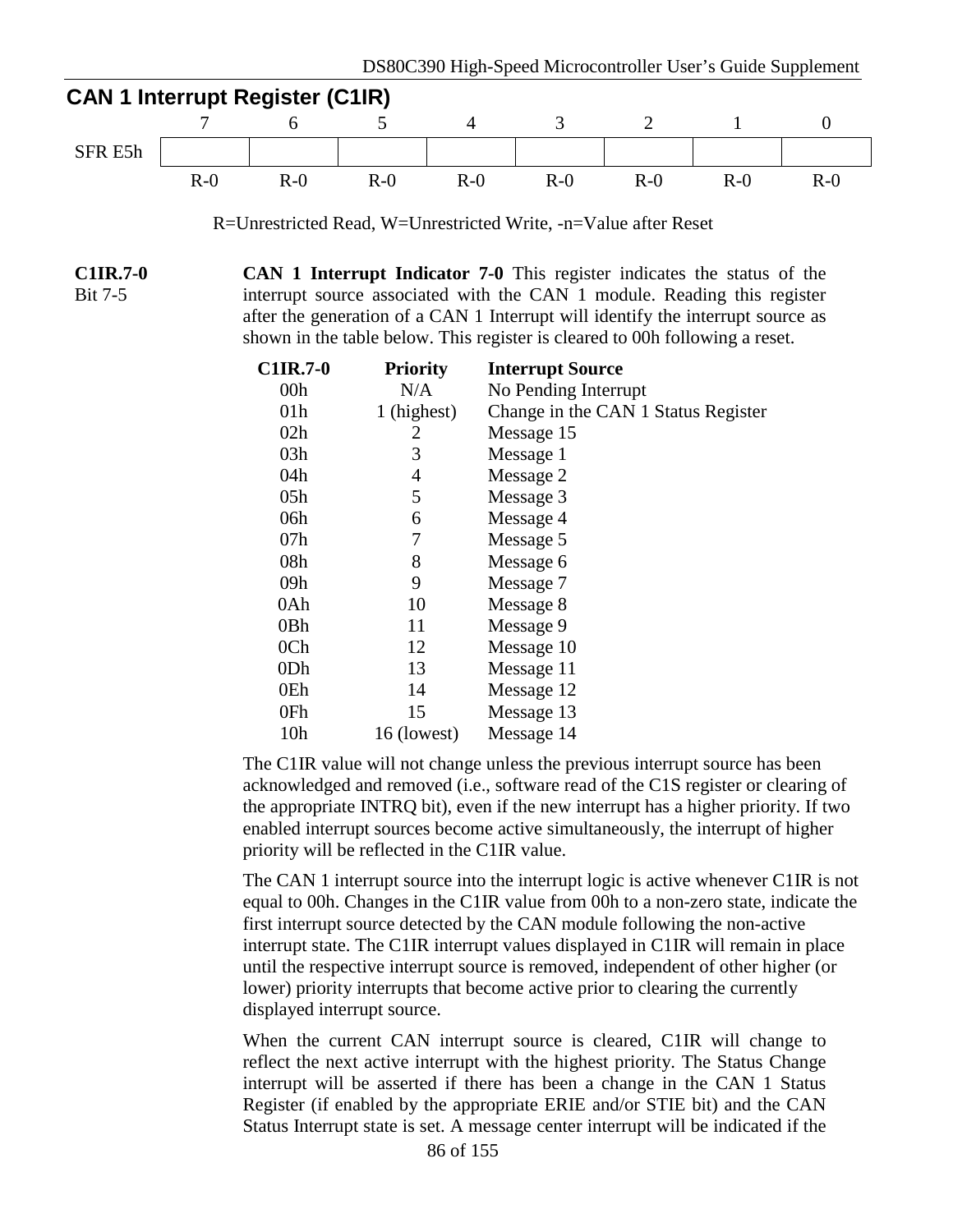INTRQ bit in the respective CAN Message Control Register is set.



|                     |                  | $\overline{\phantom{a}}$ | ັ      |        | ັ      | -      |              | $\overline{\phantom{a}}$ |
|---------------------|------------------|--------------------------|--------|--------|--------|--------|--------------|--------------------------|
| R E7h<br><b>SFR</b> |                  |                          |        |        |        |        |              |                          |
|                     | $R^*$ - $($<br>v | $R*-0$                   | $R*-0$ | $R*-0$ | $R*-0$ | $R*-0$ | $R*-0$<br>T. | $R*-0$                   |

R=Unrestricted Read, \*= Write only via C1TE register, -n=Value after Reset

**C1RE.7-0** Bits 7-0 **CAN 1 Receive Error Register.** This register indicates the number of accumulated CAN 1 receive errors. All writes to the C1TE register are simultaneously loaded into this register. This register is cleared following all hardware Resets and software resets enabled via the CRST bit in the CAN 1 Control Register.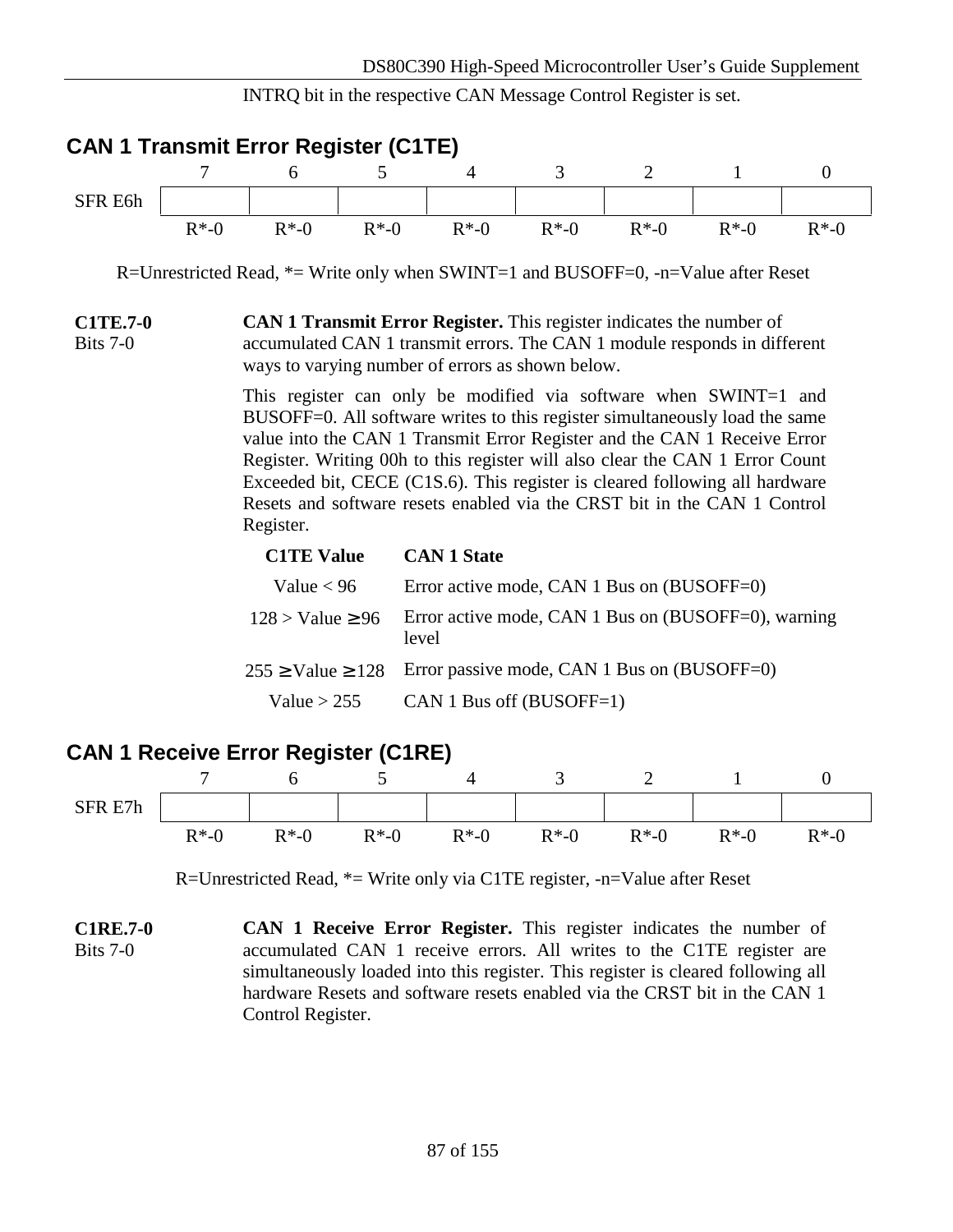|                 | <b>Extended Interrupt Enable (EIE)</b>                                       |                                                                                                                                                                                                                                     |                                   |                                                                                     |                 |                |              |                 |  |  |  |  |
|-----------------|------------------------------------------------------------------------------|-------------------------------------------------------------------------------------------------------------------------------------------------------------------------------------------------------------------------------------|-----------------------------------|-------------------------------------------------------------------------------------|-----------------|----------------|--------------|-----------------|--|--|--|--|
|                 | 7                                                                            | 6                                                                                                                                                                                                                                   | 5                                 | $\overline{4}$                                                                      | 3               | $\overline{2}$ | $\mathbf{1}$ | $\mathbf{0}$    |  |  |  |  |
| SFR E8h         | <b>CANBIE</b>                                                                | <b>COIE</b>                                                                                                                                                                                                                         | C <sub>1</sub> IE                 | <b>EWDI</b>                                                                         | EX <sub>5</sub> | EX4            | EX3          | EX <sub>2</sub> |  |  |  |  |
|                 | $RW-0$                                                                       | $RW-0$                                                                                                                                                                                                                              | $RW-0$                            | $RW-0$                                                                              | $RW-0$          | $RW-0$         | $RW-0$       | $RW-0$          |  |  |  |  |
|                 |                                                                              |                                                                                                                                                                                                                                     |                                   | R=Unrestricted Read, W=Unrestricted Write, $-n = Value$ after Reset                 |                 |                |              |                 |  |  |  |  |
| <b>CANBIE</b>   |                                                                              |                                                                                                                                                                                                                                     |                                   | CAN 0/1 Activity Interrupt Priority. This bit enables/disables the CAN 0/1          |                 |                |              |                 |  |  |  |  |
| Bit 7           |                                                                              | <b>Activity Interrupt</b>                                                                                                                                                                                                           |                                   |                                                                                     |                 |                |              |                 |  |  |  |  |
|                 | $0 =$ Disable the CAN 0/1 Activity Interrupt.                                |                                                                                                                                                                                                                                     |                                   |                                                                                     |                 |                |              |                 |  |  |  |  |
|                 | $1 =$ Enable the CAN 0/1 Activity Interrupt.                                 |                                                                                                                                                                                                                                     |                                   |                                                                                     |                 |                |              |                 |  |  |  |  |
| <b>COIE</b>     | <b>CAN 0 Interrupt Enable.</b> This bit enables/disables the CAN 0 Interrupt |                                                                                                                                                                                                                                     |                                   |                                                                                     |                 |                |              |                 |  |  |  |  |
| Bit 6           | $0 =$ Disable the CAN 0 Interrupt.                                           |                                                                                                                                                                                                                                     |                                   |                                                                                     |                 |                |              |                 |  |  |  |  |
|                 |                                                                              |                                                                                                                                                                                                                                     | $1 =$ Enable the CAN 0 Interrupt. |                                                                                     |                 |                |              |                 |  |  |  |  |
| <b>C1IE</b>     |                                                                              |                                                                                                                                                                                                                                     |                                   |                                                                                     |                 |                |              |                 |  |  |  |  |
| Bit 5           | $0 =$ Disable the CAN 1 Interrupt.                                           |                                                                                                                                                                                                                                     |                                   |                                                                                     |                 |                |              |                 |  |  |  |  |
|                 |                                                                              |                                                                                                                                                                                                                                     |                                   |                                                                                     |                 |                |              |                 |  |  |  |  |
| <b>EWDI</b>     |                                                                              | CAN 1 Interrupt Enable. This bit enables/disables the CAN 1 Interrupt<br>$1 =$ Enable the CAN 1 Interrupt.<br>Watchdog Interrupt Enable. This bit enables/disables the watchdog interrupt.<br>$0 =$ Disable the watchdog interrupt. |                                   |                                                                                     |                 |                |              |                 |  |  |  |  |
| Bit 4           |                                                                              |                                                                                                                                                                                                                                     |                                   |                                                                                     |                 |                |              |                 |  |  |  |  |
|                 |                                                                              |                                                                                                                                                                                                                                     |                                   | $1 =$ Enable interrupt requests generated by the watchdog timer.                    |                 |                |              |                 |  |  |  |  |
| EX <sub>5</sub> |                                                                              |                                                                                                                                                                                                                                     |                                   | <b>External Interrupt 5 Enable.</b> This bit enables/disables external interrupt 5. |                 |                |              |                 |  |  |  |  |
| Bit 3           |                                                                              | $0 =$ Disable external interrupt 5.                                                                                                                                                                                                 |                                   |                                                                                     |                 |                |              |                 |  |  |  |  |
|                 |                                                                              |                                                                                                                                                                                                                                     |                                   | $1 =$ Enable interrupt requests generated by the INT5 pin.                          |                 |                |              |                 |  |  |  |  |
| EX4             |                                                                              |                                                                                                                                                                                                                                     |                                   | <b>External Interrupt 4 Enable.</b> This bit enables/disables external interrupt 4. |                 |                |              |                 |  |  |  |  |
| Bit 2           |                                                                              | $0 =$ Disable external interrupt 4.                                                                                                                                                                                                 |                                   |                                                                                     |                 |                |              |                 |  |  |  |  |
|                 |                                                                              |                                                                                                                                                                                                                                     |                                   | $1 =$ Enable interrupt requests generated by the INT4 pin.                          |                 |                |              |                 |  |  |  |  |
| EX3             |                                                                              |                                                                                                                                                                                                                                     |                                   | <b>External Interrupt 3 Enable.</b> This bit enables/disables external interrupt 3. |                 |                |              |                 |  |  |  |  |
| Bit 1           |                                                                              | $0 =$ Disable external interrupt 3.                                                                                                                                                                                                 |                                   |                                                                                     |                 |                |              |                 |  |  |  |  |
|                 |                                                                              |                                                                                                                                                                                                                                     |                                   | $1 =$ Enable interrupt requests generated by the INT3 pin.                          |                 |                |              |                 |  |  |  |  |
| EX <sub>2</sub> |                                                                              |                                                                                                                                                                                                                                     |                                   | External Interrupt 2 Enable. This bit enables/disables external interrupt 2.        |                 |                |              |                 |  |  |  |  |
| Bit 0           |                                                                              | $0 =$ Disable external interrupt 2.                                                                                                                                                                                                 |                                   |                                                                                     |                 |                |              |                 |  |  |  |  |
|                 |                                                                              |                                                                                                                                                                                                                                     |                                   | $1 =$ Enable interrupt requests generated by the INT2 pin.                          |                 |                |              |                 |  |  |  |  |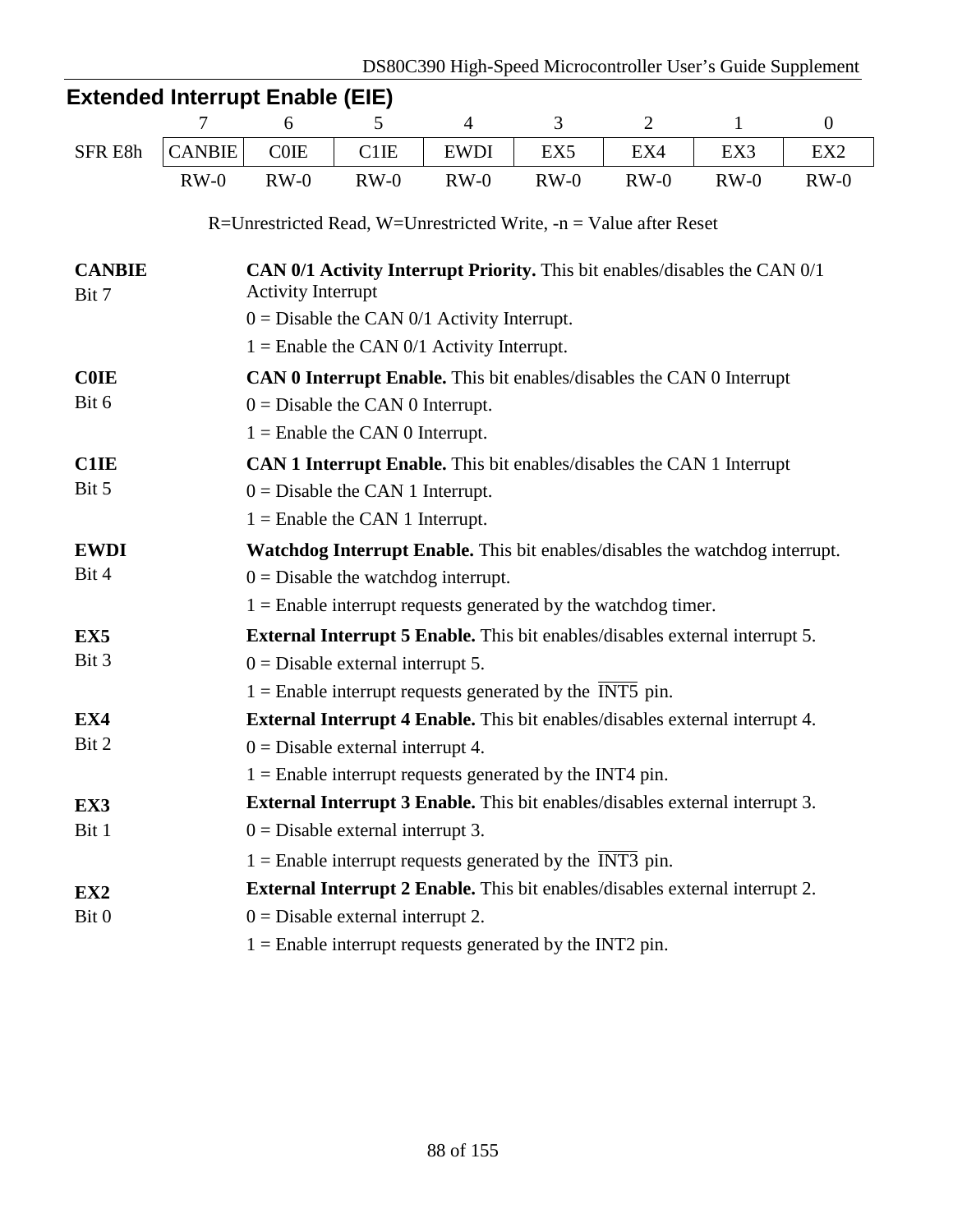|                | <b>MOVX Extended Address Register (MXAX)</b> |        |        |        |        |        |        |        |  |  |  |
|----------------|----------------------------------------------|--------|--------|--------|--------|--------|--------|--------|--|--|--|
|                |                                              |        |        |        |        |        |        |        |  |  |  |
| <b>SFR EAh</b> |                                              |        |        |        |        |        |        |        |  |  |  |
|                | $RW-0$                                       | $RW-0$ | $RW-0$ | $RW-0$ | $RW-0$ | $RW-0$ | $RW-0$ | $RW-0$ |  |  |  |

R=Unrestricted Read, W=Unrestricted Write, -n=Value after Reset

Bits 7-0 **MOVX Extended Address Register.** This register is concatenated with P2 and R1 or R0 to form the 22-bit address when executing a MOVX @Ri, A or MOVX A, @Ri instruction in either the 24-bit paged or 24-bit contiguous modes. The DPTR related MOVX instructions do not utilize the P2 and MXAX register. Note that the MXAX register is only used when the processor is operating in either the paged or contiguous addressing modes.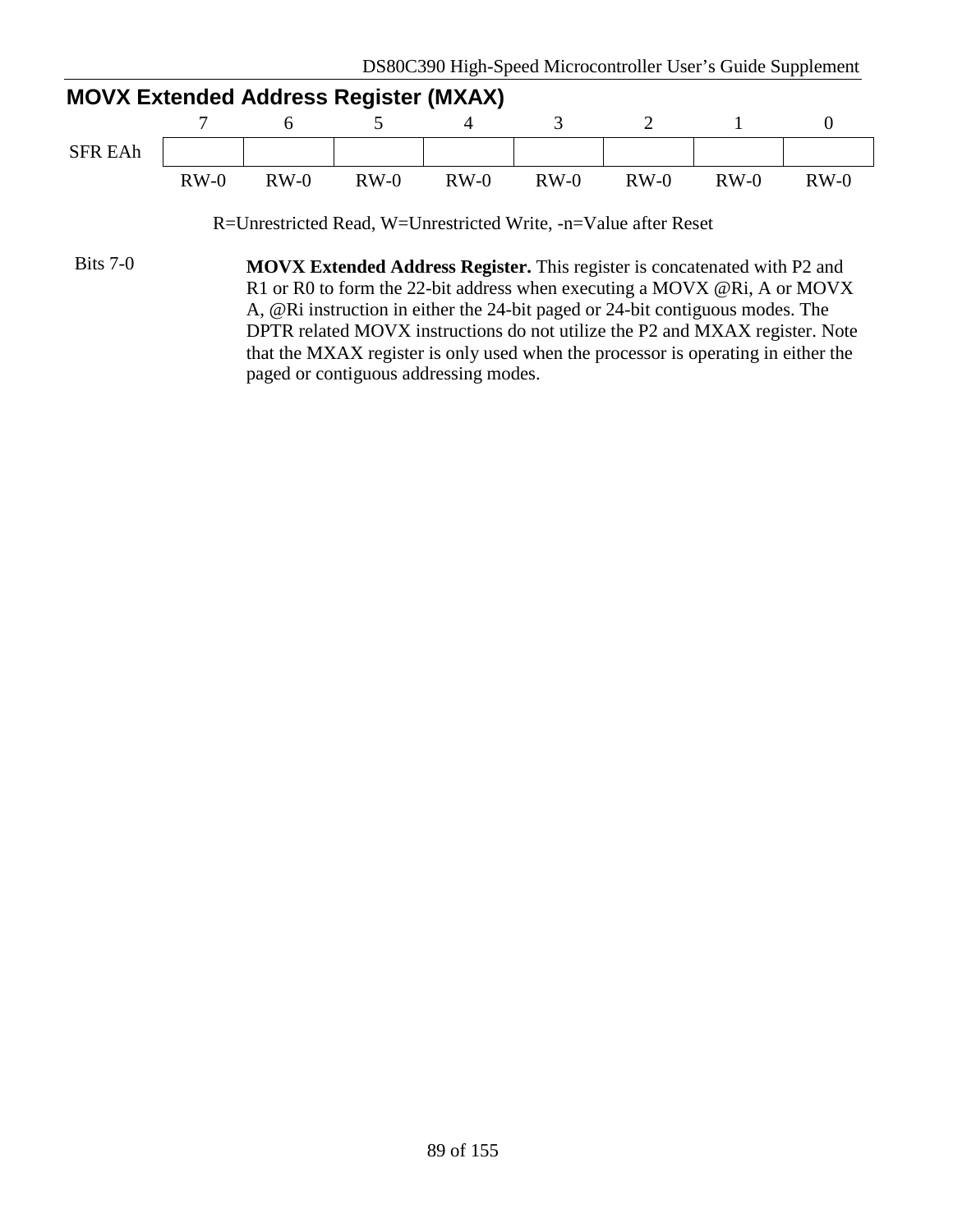|                       | 7                                                                                                                                                                                                                                                                                                                                                                                                                                                                                                                                                                                                                                                                                                            | <b>CAN 1 Message Center 1 Control Register (C1M1C)</b><br>6                                                                                                                                                                                                                                                                                                                                                                                                                                                                                                                                                                             | 5      | $\overline{4}$ | 3            | $\overline{2}$ | $\mathbf{1}$   | $\boldsymbol{0}$ |  |
|-----------------------|--------------------------------------------------------------------------------------------------------------------------------------------------------------------------------------------------------------------------------------------------------------------------------------------------------------------------------------------------------------------------------------------------------------------------------------------------------------------------------------------------------------------------------------------------------------------------------------------------------------------------------------------------------------------------------------------------------------|-----------------------------------------------------------------------------------------------------------------------------------------------------------------------------------------------------------------------------------------------------------------------------------------------------------------------------------------------------------------------------------------------------------------------------------------------------------------------------------------------------------------------------------------------------------------------------------------------------------------------------------------|--------|----------------|--------------|----------------|----------------|------------------|--|
| <b>SFR EBh</b>        | <b>MSRDY</b>                                                                                                                                                                                                                                                                                                                                                                                                                                                                                                                                                                                                                                                                                                 | ETI                                                                                                                                                                                                                                                                                                                                                                                                                                                                                                                                                                                                                                     | ERI    | <b>INTRQ</b>   | <b>EXTRQ</b> | <b>MTRQ</b>    | <b>ROW/TIH</b> | <b>DTUP</b>      |  |
|                       | $RW-0$                                                                                                                                                                                                                                                                                                                                                                                                                                                                                                                                                                                                                                                                                                       | $RW-0$                                                                                                                                                                                                                                                                                                                                                                                                                                                                                                                                                                                                                                  | $RW-0$ | $RW-0$         | $RC-0$       | $R*-0$         | $R^*$ -0       | $R^*$ -0         |  |
|                       |                                                                                                                                                                                                                                                                                                                                                                                                                                                                                                                                                                                                                                                                                                              | R=Unrestricted Read, C=Clear Only, $*$ = See description below, -n=Value after Reset                                                                                                                                                                                                                                                                                                                                                                                                                                                                                                                                                    |        |                |              |                |                |                  |  |
| <b>MSRDY</b><br>Bit 7 | CAN 1 Message Center 1 Ready. This bit is used by the Microcontroller to<br>prevent the CAN module from accessing message center 1 while the<br>microcontroller is updating message attributes. These include as identifiers<br>(arbitration registers 0-3), data byte registers 0-7, data byte count (DTBYC3-<br>DTBYC1), direction control $(T/\overline{R})$ , the extended or standard mode bit<br>(EX/ST), and the mask enables (MEME and MDME) associated with this<br>message center. When this bit is 0, the CAN 1 processor will ignore this<br>message center for transmit, receive, or remote frame request operations.<br>MSRDY is cleared following a microcontroller hardware reset or a reset |                                                                                                                                                                                                                                                                                                                                                                                                                                                                                                                                                                                                                                         |        |                |              |                |                |                  |  |
|                       |                                                                                                                                                                                                                                                                                                                                                                                                                                                                                                                                                                                                                                                                                                              | generated by the CRST bit in the CAN 1 Control Register, and must also<br>remain in a cleared mode until all the CAN 1 initialization has been<br>completed. Individual message MSRDY controls can be changed after<br>initialization to reconfigure specific messages, without interrupting the<br>communication of other messages on the CAN 1 Bus.                                                                                                                                                                                                                                                                                   |        |                |              |                |                |                  |  |
| <b>ETI</b><br>Bit 6   |                                                                                                                                                                                                                                                                                                                                                                                                                                                                                                                                                                                                                                                                                                              | CAN 1 Message Center 1 Enable Transmit Interrupt. Setting ETI to a 1<br>will enable a successful CAN 1 transmission in message center 1 to set the<br>INTRQ bit for this message center which in turn will issue an interrupt to the<br>microcontroller. When ETI is cleared to 0 a successful transmission will not<br>set INTRQ bit and will not generate an interrupt. Note that the ETI bit located<br>in Message Center 15 is ignored by the CAN module, since the message<br>center 15 is a receive only message center.                                                                                                          |        |                |              |                |                |                  |  |
| <b>ERI</b><br>Bit 5   |                                                                                                                                                                                                                                                                                                                                                                                                                                                                                                                                                                                                                                                                                                              | CAN 1 Message Center 1 Enable Receive Interrupt. Setting ERI to a 1<br>will enable a successful CAN 1 reception and storage in message center 1 to<br>set the INTRQ bit for this message center which in turn will issue an interrupt<br>to the microcontroller. When ERI is cleared to 0 a successful reception will<br>not set the INTRQ bit and as such will not generate an interrupt.                                                                                                                                                                                                                                              |        |                |              |                |                |                  |  |
| <b>INTRQ</b><br>Bit 4 |                                                                                                                                                                                                                                                                                                                                                                                                                                                                                                                                                                                                                                                                                                              | CAN 1 Message Center 1 Interrupt Request. This bit serves as a CAN<br>interrupt flag, indicating the successful transmission or reception of a<br>message in this message center. INTRQ is automatically set when ERI=1 and<br>message center 1 successfully receives and stores a message. The INTRQ bit<br>is also set to a 1 when ETI is set and the CAN 1 logic completes a successful<br>transmission. The INTRQ interrupt request must be also enabled via the EA<br>global mask in the IE SFR register if the interrupt is to be acknowledged by<br>the microcontroller interrupt logic. This flag must be cleared via software. |        |                |              |                |                |                  |  |
| <b>EXTRQ</b><br>Bit 3 |                                                                                                                                                                                                                                                                                                                                                                                                                                                                                                                                                                                                                                                                                                              | CAN 1 Message Center 1 External Transmit Request. When EXTRQ is<br>cleared to a 0, there are no pending requests by external CAN nodes for this<br>message. When EXTRQ is set to a 1, a request has been made for this<br>message by an external CAN node, but the CAN 1 controller has not yet                                                                                                                                                                                                                                                                                                                                         |        |                |              |                |                |                  |  |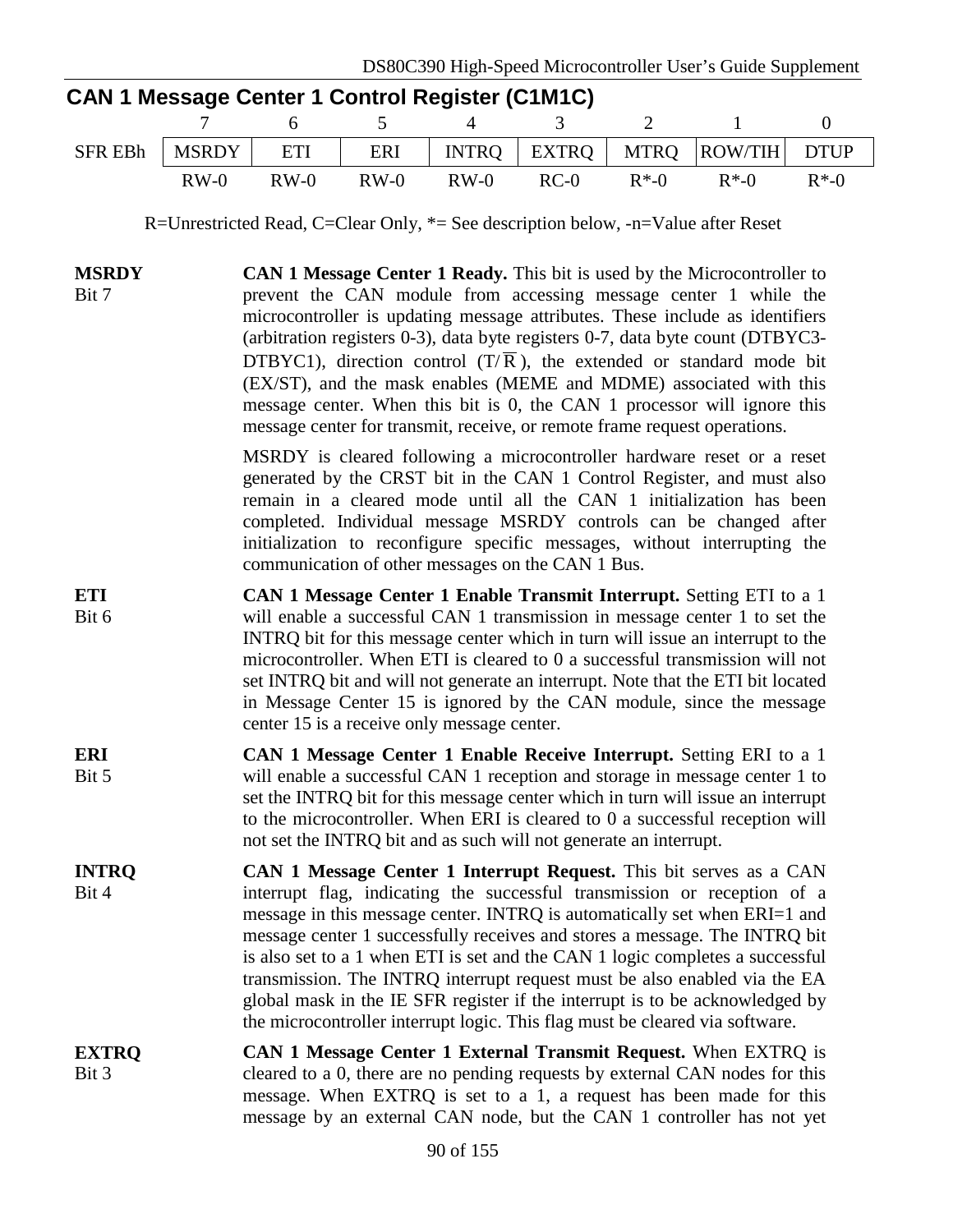completed the service request. Following the completion of a requested transmission by a message center programmed for transmission ( $T/\overline{R} = 1$ ), the EXTRQ bit will be cleared by the CAN 1 controller. A remote request is only answered by a message center programmed for transmission  $(T/\overline{R} = 1)$ when  $DTUP = 1$  and  $THI = 0$ , i.e. when new data was loaded and is not being currently modified by the micro. Note that a message center programmed for a receive mode (T/ $\overline{R}$  = 0) will also detect a remote frame request and will set the EXTRQ bit in a similar manner, but will not automatically transmit a data frame and as such will not automatically clear the EXTRQ bit.

**CAN 1 Message Center 1 Microcontroller Transmit Request.** When set, this bit indicates that the message center is requesting that a message be transmitted. The bit is cleared when the transmission is complete, allowing this bit to be used to both initiate and monitor the progress of the transmission. The bit can be set via software or the CAN module, depending on the state of the Transmit/Receive bit in the CAN 1 Message 1 Format Register (located in MOVX space). This bit is cleared when the CRST bit is set, the CAN module experiences a system reset, or the conditions described below. Note that the MTRQ bit located in Message Center 15 is ignored by the CAN module, since the Message Center 15 is a receive only message center.

#### $T/R = 0$  (receive)

When software sets this bit, a remote frame request previously loaded into the message center will be transmitted. The CAN 1 Module will clear this bit following the successful transmission of the frame request message.

#### $T/\overline{R}$  =1 (transmit)

When software sets this bit, a data frame previously loaded into the message center will be transmitted. When  $T/\overline{R} = 1$ , the MTRQ bit will also be set by the CAN 1 controller at the same time that the EXTRQ bit is set by a message request from an external node.

**ROW/TIH** Bit 1 **CAN 1 Message Center 1 Receive Overwrite/Transmit Inhibit.** The Receive Overwrite (ROW) and Transmit Inhibit (TIH) bits share the same bit location. When  $T/\overline{R} = 0$  the bit has the ROW function, serving as a flag that an overwrite of incoming data may have occurred. When  $T/\overline{R} = 1$  the bit has the Transmit Inhibit function, allowing software to disable the transmission of a message while the data contents are being updated.

#### **Receive Overwrite:** ( $T/\overline{R} = 0$ , ROW is Read Only)

The CAN 1 controller automatically sets this bit 0 if a new message is received and stored while the DTUP bit was still set. When set, ROW indicates that the previous message was potentially lost and may not have been read, since the microcontroller had not cleared the DTUP bit prior to the new load. When ROW  $= 0$ , no new message has been received and stored while DTUP was set to '1' since this bit was last cleared. Note that the ROW bit will not be set when the WTOE bit is cleared to a 0, since all overwrites are disabled. This is due to the fact that even if the incoming message matches the respective message center that as long as  $DTUP = 1$  in the respective message center, the combination of WTOE

**MTRQ** Bit 2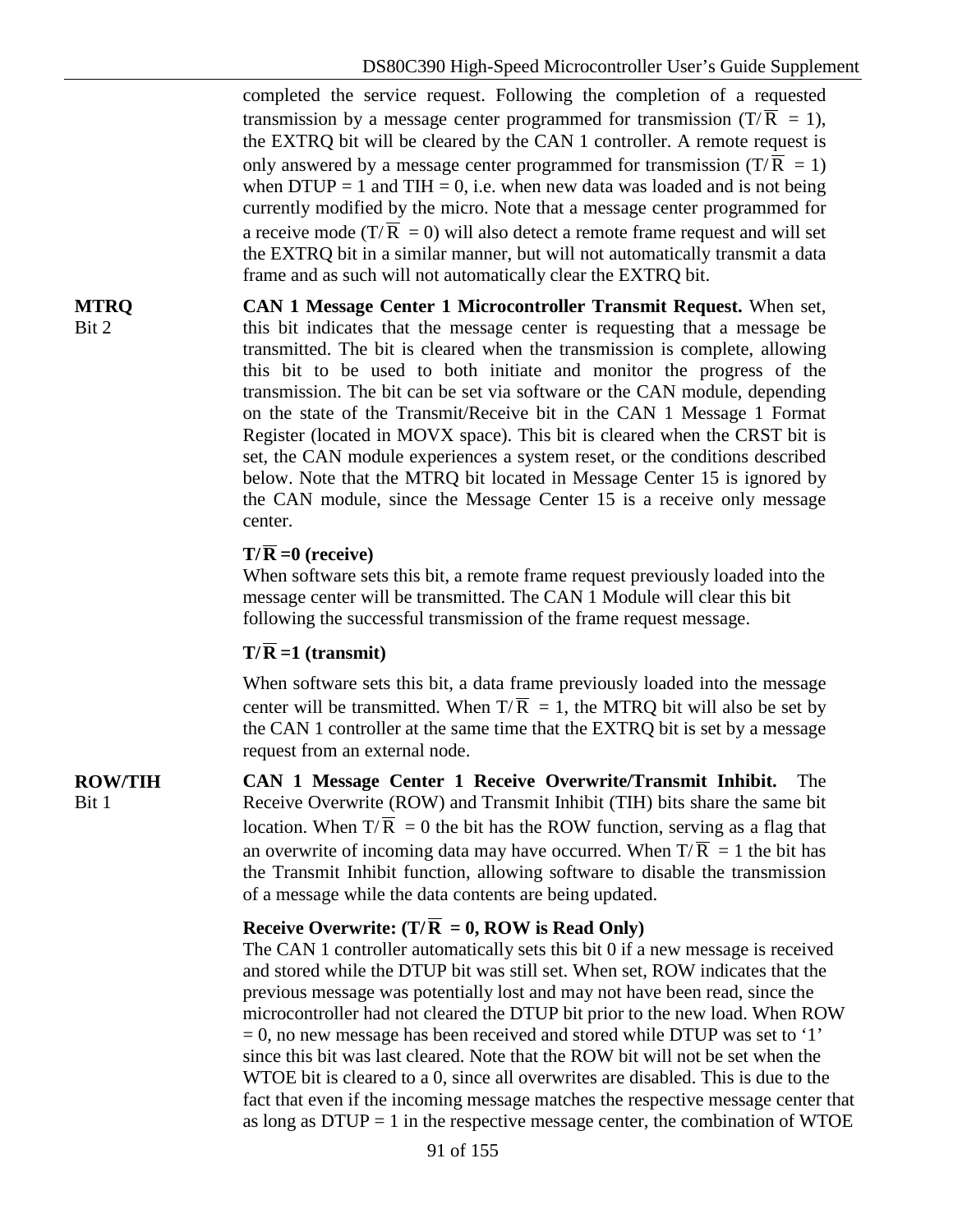$= 0$  and DTUP  $= 1$  will force the CAN module to ignore the respective message center when the CAN is processing the incoming data.

ROW is cleared by the CAN module when the microcontroller clears the DTUP bit associated with the same message center. INTRQ is automatically set when the ERI=1 and message center 1 successfully receives and stores a message.

ROW will reflect the actual message center relationships for message centers 1 to 14. Message center 15 utilizes a special shadow message buffer, and the ROW bit for that message center indicates an overwrite of the buffer as opposed to the actual message center 15. The ROW bit for message center 15 is cleared once the shadow buffer is loaded into the message center 15, and the shadow buffer is cleared to allow a new message to be loaded. The shadow buffer is automatically loaded into message center 15 when the microcontroller clears the DTUP and EXTRQ bits in message center 15.

#### **Transmit Inhibit:** (T/ $\overline{R} = 1$ , TIH is unrestricted Read/Write)

The TIH allows the microcontroller to disable the transmission of the message when the data contents of the message are being updated. TIH  $= 1$ directs the CAN 1 controller not to transmit the associated message. TIH  $= 0$ enables the CAN 1 controller to transmit the message. If  $THH = 1$  when a remote frame request is received by the message center, EXTRQ will be set to a 1. Following the Remote Frame Request and after the microcontroller has established the proper data to be sent, the microcontroller will clear the TIH bit to a 0, which will allow the CAN module to send the data requested by the previous Remote Frame Request. Note that the TIH bit associated with Message Center 15 is ignored because it is a receive only message center.

**CAN 1 Message Center 1 Data Updated.** This bit indicates that new data has been loaded into the data portion of the message center. The exact function of the DTUP bit is dependent on whether the message center is configured in a receive  $(T/\overline{R} = 0)$  or transmit  $(T/\overline{R} = 1)$  mode. Some functions are also dependent on the state of the WTOE bit. The DTUP bit is only cleared by a software write to the bit, a system reset, or the setting of the CRST bit.

#### $T/\overline{R} = 0$  (receive)

In this mode (T/ $\overline{R} = 0$ ) the DTUP bit is set when new data has been successfully received and is ready to be read by the microcontroller. The exact meaning of the DTUP bit during a message center read is determined by the WTOE bit in the CAN 1 Control Register.

If WTOE  $= 1$  (message center overwrite enabled), DTUP should be polled before and after reading the message center to ascertain if an overwrite of the data occurred during the read. For example, software should clear DTUP before reading the message center and then again after the message center read. If DTUP has been set, then a new message was received and software should read the message center again to read the new data. If DTUP remained cleared, no additional data was received and the data is complete.

**DTUP** Bit 0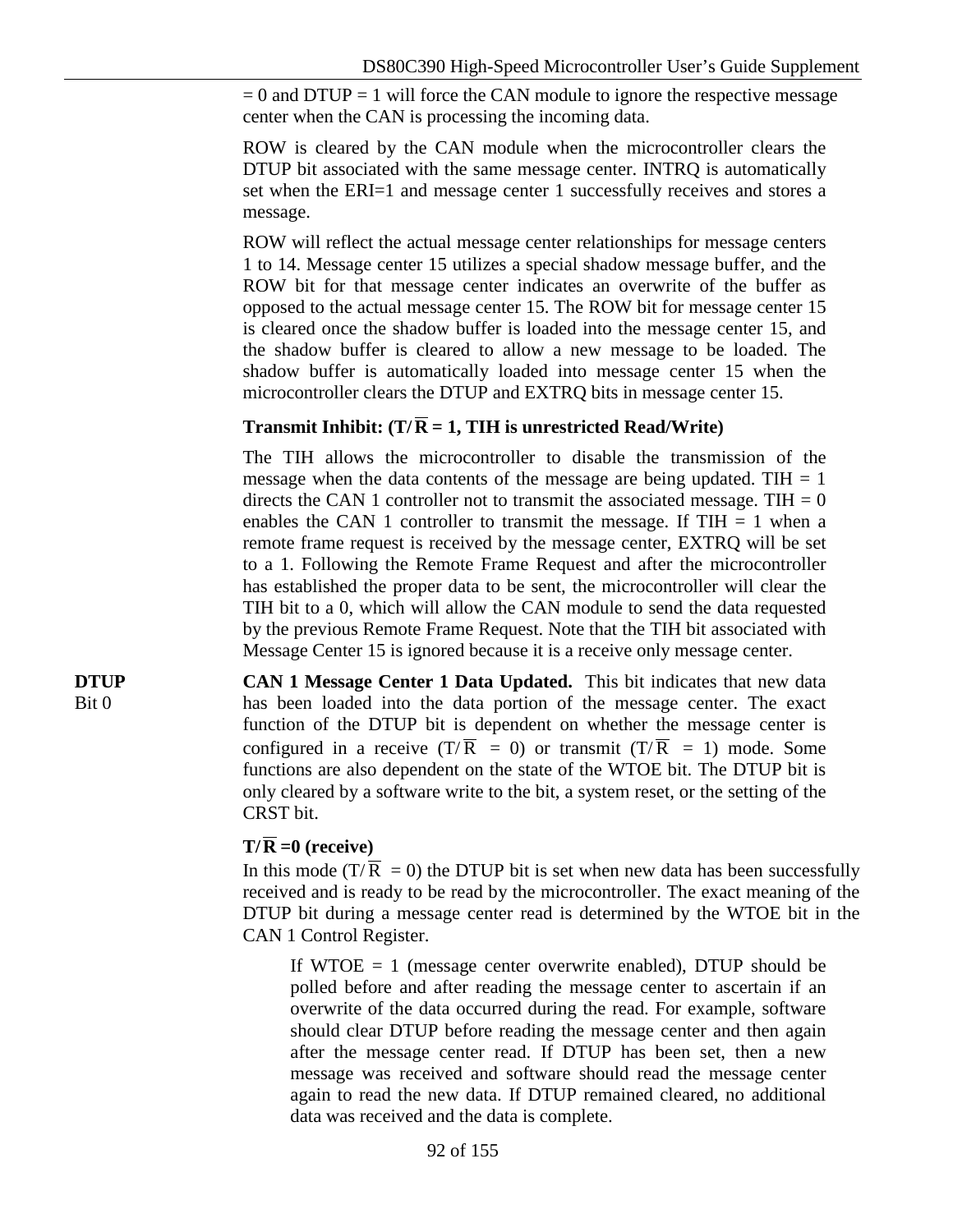If WTOE=0 the processor is not permitted to overwrite this message center, so it is only necessary to clear the DTUP bit after reading the message center.

The state of the DTUP bit in the receive mode does not inhibit remote frame request transmission in the receive mode. The only gating item for remote frame transmission in the receive mode is that the MSRDY and MTRQ bits must both be set.

#### $T/\overline{R}$  =1 (transmit)

In this mode, software must set  $THI = 1$  and clear  $DTUP = 0$  prior to doing an update of the associated message center. This prevents the CAN module from transmitting the data while the microcontroller is updating it. Once the microcontroller has finished configuring the message center, software must clear TIH = 0 and set MSRDY=MTRQ =DTUP =1, to enable the CAN module to transmit the data.

The CAN module will **not** clear the DTUP after the transmission, but the microcontroller can verify that the transmission has been completed, by checking the MTRQ bit, which will be cleared (MTRQ  $= 0$ ) after the transmission has been successfully completed.

### **CAN 1 Message Center 2 Control Register (C1M2C)**

|        |        |               |        | SFR ECh   MSRDY   ETI   ERI   INTRQ   EXTRQ   MTRQ   ROW/TIH   DTUP |                  |
|--------|--------|---------------|--------|---------------------------------------------------------------------|------------------|
| $RW-0$ | $RW-0$ | $RW-0$ $RW-0$ | $RC-0$ | $R^*$ -0 $R^*$ -0                                                   | $R^*$ - $\Omega$ |

R=Unrestricted Read, C=Clear Only, \*= See description below, -n=Value after Reset

**C1M2C**  $Rits 7-0$ Operation of the bits in this register are identical to those found in the CAN 1 Message One Control Register (C1M1C;ABh). Please consult the description of that register for more information.

## **CAN 1 Message Center 3 Control Register (C1M3C)**

| $SFR$ EDh   MSRDY   ETI |        |        |        |        |      |        | ERI   INTRQ   EXTRQ   MTRQ  ROW/TIH  DTUP |          |
|-------------------------|--------|--------|--------|--------|------|--------|-------------------------------------------|----------|
|                         | $RW-0$ | $RW-0$ | $RW-0$ | $RW-0$ | RC-0 | $R*.0$ | $R*.0$                                    | $R^*$ -0 |

R=Unrestricted Read, C=Clear Only, \*= See description below, -n=Value after Reset

**C1M3C** Bits 7-0 Operation of the bits in this register are identical to those found in the CAN 1 Message One Control Register (C1M1C;ABh). Please consult the description of that register for more information.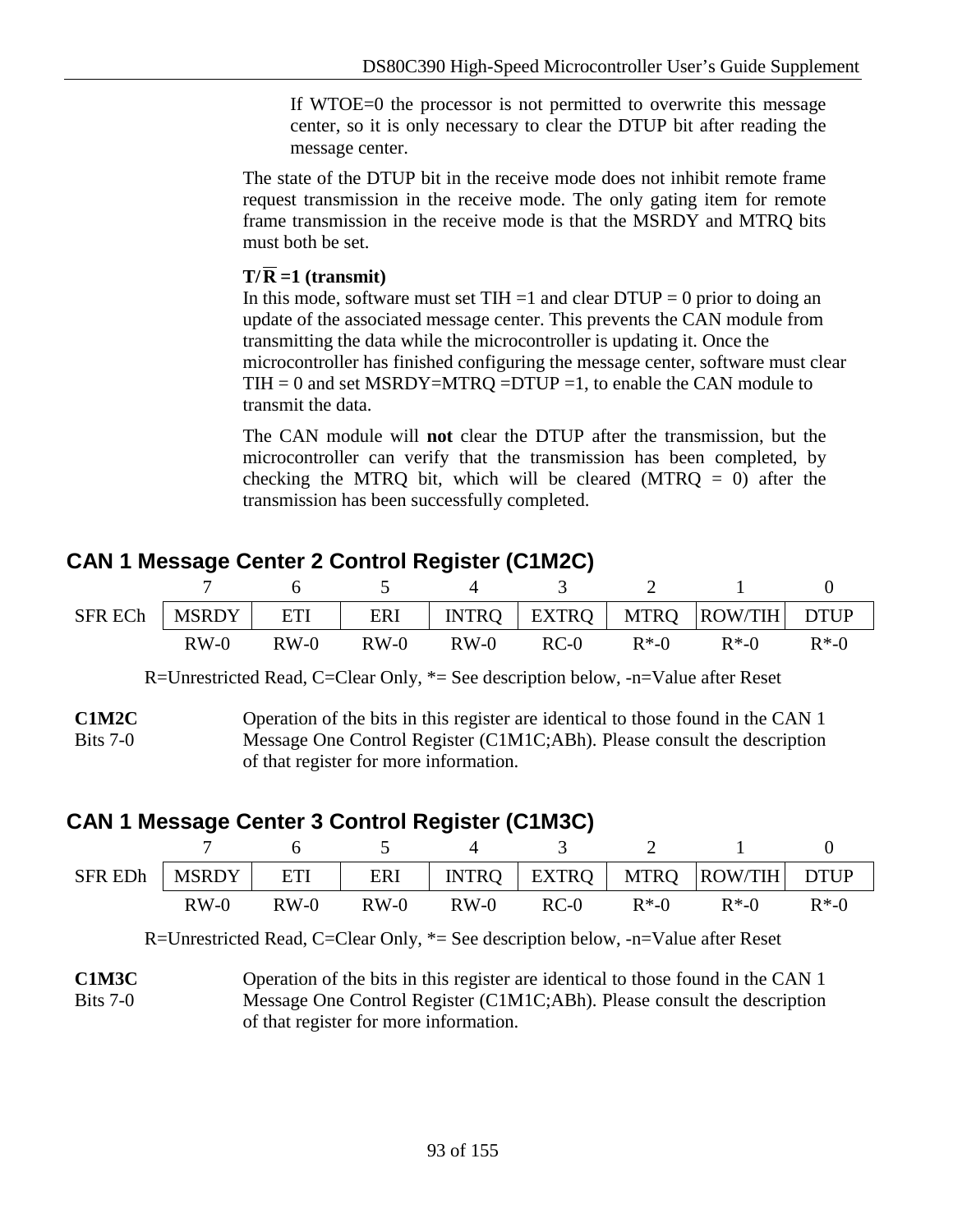| <u>UAN LIVICSSAYC UCIRCL + UURRUU REYISIGI (UTIVITU)</u> |        |        |        |        |        |          |                                                                     |  |  |
|----------------------------------------------------------|--------|--------|--------|--------|--------|----------|---------------------------------------------------------------------|--|--|
|                                                          |        |        |        |        |        |          | 7 6 5 4 3 2 1                                                       |  |  |
|                                                          |        |        |        |        |        |          | SFR EEh   MSRDY   ETI   ERI   INTRQ   EXTRQ   MTRQ   ROW/TIH   DTUP |  |  |
|                                                          | $RW-0$ | $RW-0$ | $RW-0$ | $RW-0$ | $RC-0$ | $R^*$ -0 | $R^*$ -0 $R^*$ -0                                                   |  |  |

### **CAN 1 Message Center 4 Control Register (C1M4C)**

R=Unrestricted Read, C=Clear Only, \*= See description below, -n=Value after Reset

### **CAN 1 Message Center 5 Control Register (C1M5C)**

| <b>SFR EFh</b> | <b>MSRDY</b> |        |        |        |        |                  | ETI   ERI   INTRQ   EXTRQ   MTRQ   ROW/TIH DTUP |          |
|----------------|--------------|--------|--------|--------|--------|------------------|-------------------------------------------------|----------|
|                | $RW-0$       | $RW-0$ | $RW-0$ | $RW-0$ | $RC-0$ | $R^*$ - $\Omega$ | $R^*$ -0                                        | $R^*$ -0 |

R=Unrestricted Read, C=Clear Only, \*= See description below, -n=Value after Reset

**C1M5C** Bits 7-0 Operation of the bits in this register are identical to those found in the CAN 1 Message One Control Register (C1M1C;ABh). Please consult the description of that register for more information.

### **B Register (B)**

| <b>SFR F0h</b> | B.7    | <b>B.6</b> | B.5    | B.4    | B.3    | B.2    | B.1    | B.0    |
|----------------|--------|------------|--------|--------|--------|--------|--------|--------|
|                | $RW-0$ | $RW-0$     | $RW-0$ | $RW-0$ | $RW-0$ | $RW-0$ | $RW-0$ | $RW-0$ |

R=Unrestricted Read, W=Unrestricted Write, -n=Value after Reset

**B.7-0** Bits 7-0 **B Register.** This register serves as a second accumulator for certain arithmetic operations. It is functionally identical to the B register found in the 80C32.

## **CAN 1 Message Center 6 Control Register (C1M6C)**

| SFR F3h | <b>MSRDY</b> | ETI    |        |        |        |          | ERI   INTRQ   EXTRQ   MTRQ  ROW/TIH   DTUP |          |
|---------|--------------|--------|--------|--------|--------|----------|--------------------------------------------|----------|
|         | $RW-0$       | $RW-0$ | $RW-0$ | $RW-0$ | $RC-0$ | $R^*$ -0 | $R*.0$                                     | $R^*$ -0 |

R=Unrestricted Read, C=Clear Only, \*= See description below, -n=Value after Reset

**C1M6C** Bits 7-0 Operation of the bits in this register are identical to those found in the CAN 1 Message One Control Register (C1M1C;ABh). Please consult the description of that register for more information.

**C1M4C** Bits 7-0 Operation of the bits in this register are identical to those found in the CAN 1 Message One Control Register (C1M1C;ABh). Please consult the description of that register for more information.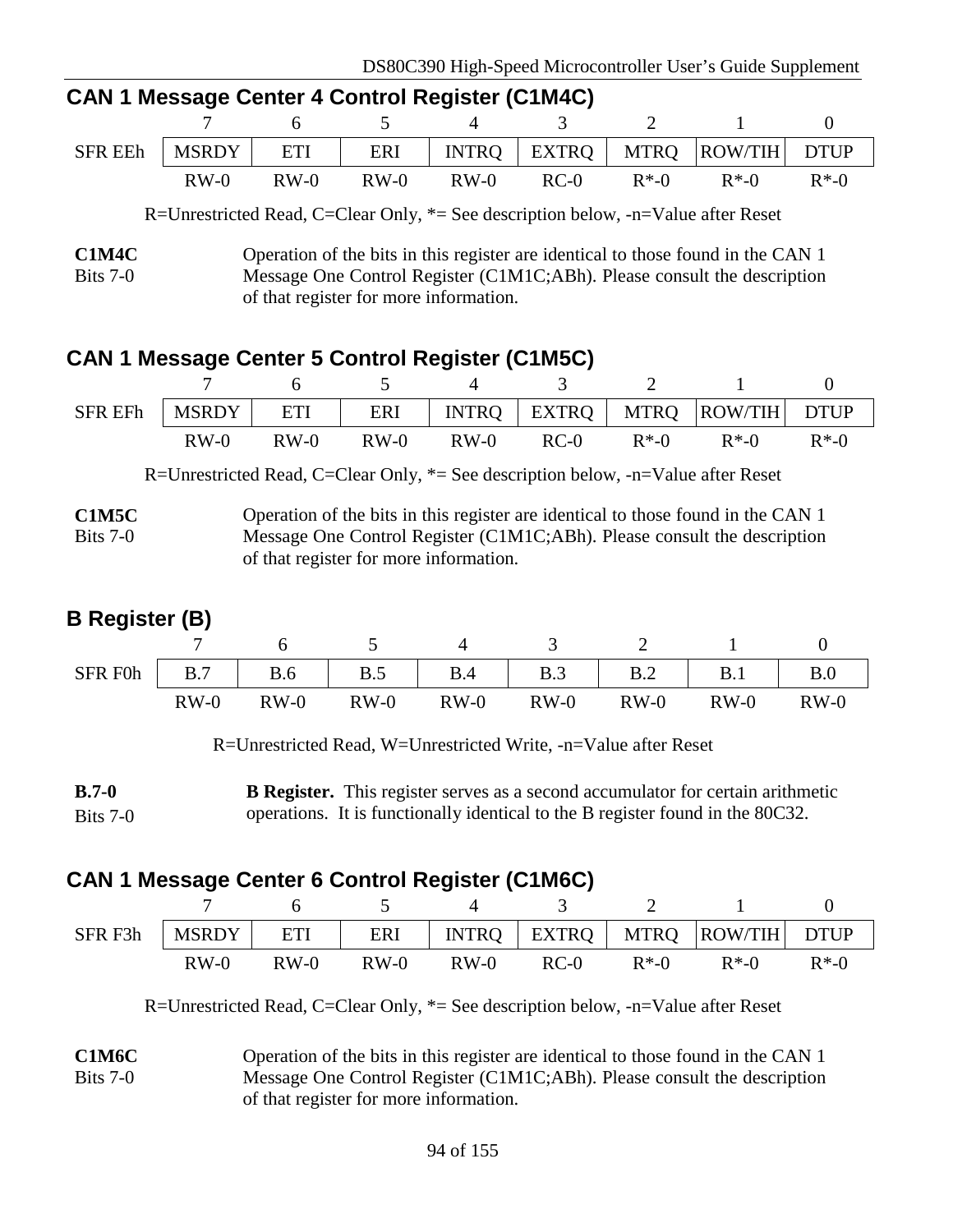| <u>UAN I MESSAYE UEINEI 7 UUNIUU NEYISIGI (UTIMTU)</u> |        |      |        |        |        |          |                                                        |          |  |  |
|--------------------------------------------------------|--------|------|--------|--------|--------|----------|--------------------------------------------------------|----------|--|--|
|                                                        |        |      |        |        |        |          | $7 \t 6 \t 5 \t 4 \t 3 \t 2 \t 1$                      |          |  |  |
| SFR F4h                                                |        |      |        |        |        |          | MSRDY   ETI   ERI   INTRQ   EXTRQ   MTRQ  ROW/TIH DTUP |          |  |  |
|                                                        | $RW-0$ | RW-0 | $RW-0$ | $RW-0$ | $RC-0$ | $R^*$ -0 | $R^*$ -0                                               | $R^*$ -0 |  |  |

### **CAN 1 Message Center 7 Control Register (C1M7C)**

R=Unrestricted Read, C=Clear Only, \*= See description below, -n=Value after Reset

### **CAN 1 Message Center 8 Control Register (C1M8C)**

| SFR F5h |        |        |        |        |        |          | MSRDY   ETI   ERI   INTRQ   EXTRQ   MTRQ   ROW/TIH DTUP |          |
|---------|--------|--------|--------|--------|--------|----------|---------------------------------------------------------|----------|
|         | $RW-0$ | $RW-0$ | $RW-0$ | $RW-0$ | $RC-0$ | $R^*$ -0 | $R*.0$                                                  | $R^*$ -0 |

R=Unrestricted Read, C=Clear Only, \*= See description below, -n=Value after Reset

**C1M8C** Bits 7-0 Operation of the bits in this register are identical to those found in the CAN 1 Message One Control Register (C1M1C;ABh). Please consult the description of that register for more information.

### **CAN 1 Message Center 9 Control Register (C1M9C)**

|        |        |        |        |      |        | SFR F6h   MSRDY   ETI   ERI   INTRQ   EXTRQ   MTRQ   ROW/TIH   DTUP |          |
|--------|--------|--------|--------|------|--------|---------------------------------------------------------------------|----------|
| $RW-0$ | $RW-0$ | $RW-0$ | $RW-0$ | RC-0 | $R*.0$ | $R^*$ -0                                                            | $R^*$ -0 |

R=Unrestricted Read, C=Clear Only, \*= See description below, -n=Value after Reset

**C1M9C** Bits 7-0 Operation of the bits in this register are identical to those found in the CAN 1 Message One Control Register (C1M1C;ABh). Please consult the description of that register for more information.

## **CAN 1 Message Center 10 Control Register (C1M10C)**

| SFR F7h | <b>MSRDY</b> | ETI    | ERI    | INTRQ  |        |          | EXTRQ   MTRQ  ROW/TIH   DTUP |          |
|---------|--------------|--------|--------|--------|--------|----------|------------------------------|----------|
|         | $RW-0$       | $RW-0$ | $RW-0$ | $RW-0$ | $RC-0$ | $R^*$ -0 | $R^*$ -0                     | $R^*$ -0 |

R=Unrestricted Read, C=Clear Only, \*= See description below, -n=Value after Reset

**C1M10C** Bits 7-0 Operation of the bits in this register are identical to those found in the CAN 1 Message One Control Register (C1M1C;ABh). Please consult the description of that register for more information.

**C1M7C** Bits 7-0 Operation of the bits in this register are identical to those found in the CAN 1 Message One Control Register (C1M1C;ABh). Please consult the description of that register for more information.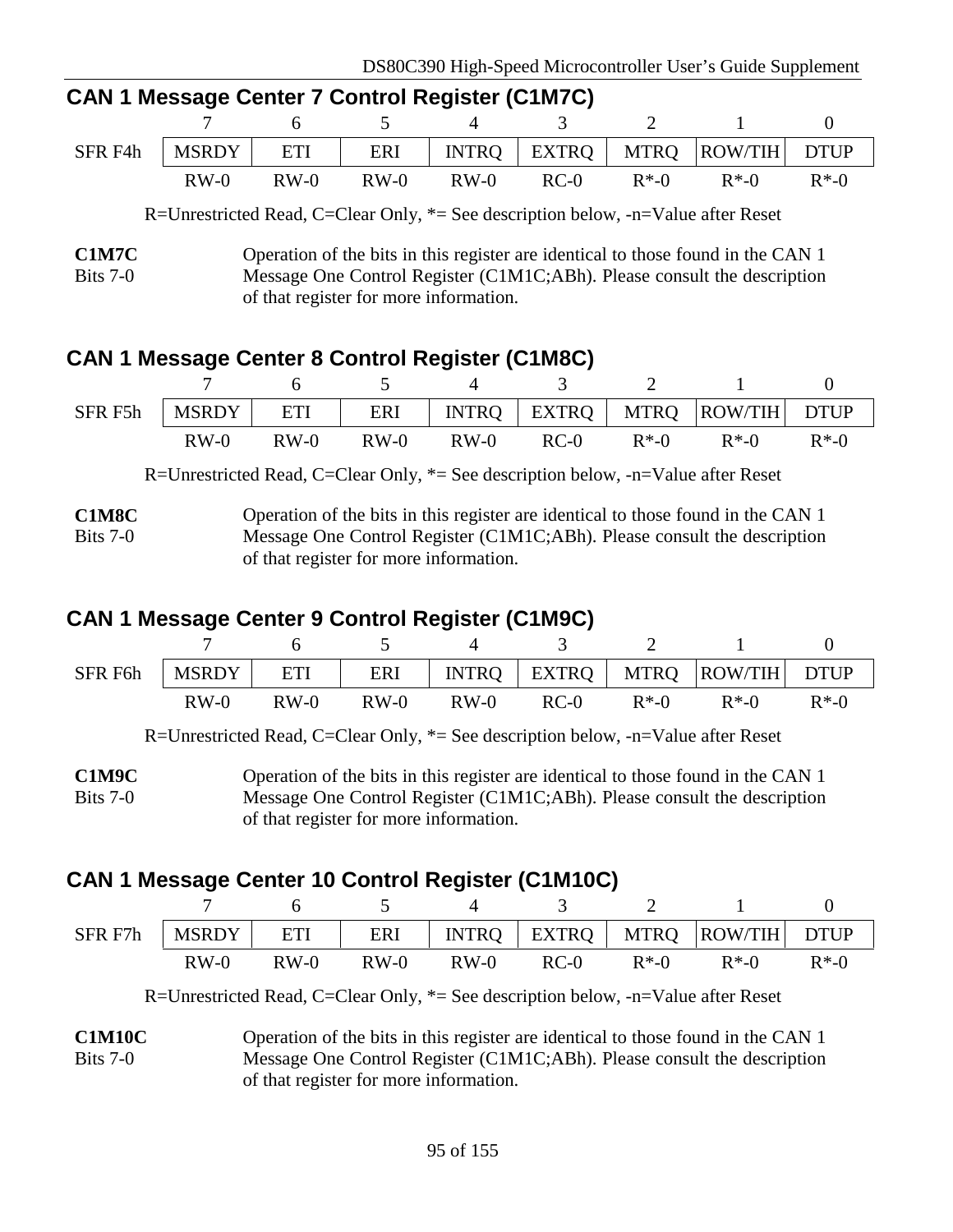|                          | <b>Extended Interrupt Priority (EIP)</b> |                                                         |        |                |                                                                                            |                |              |                 |  |  |  |  |
|--------------------------|------------------------------------------|---------------------------------------------------------|--------|----------------|--------------------------------------------------------------------------------------------|----------------|--------------|-----------------|--|--|--|--|
|                          | 7                                        | 6                                                       | 5      | $\overline{4}$ | 3                                                                                          | $\overline{2}$ | $\mathbf{1}$ | $\overline{0}$  |  |  |  |  |
| SFR F8h                  | <b>CANBIP</b>                            | COP                                                     | C1IP   | <b>PWDI</b>    | PX5                                                                                        | PX4            | PX3          | PX <sub>2</sub> |  |  |  |  |
|                          | $RW-0$                                   | $RW-0$                                                  | $RW-0$ | $RW-0$         | $RW-0$                                                                                     | $RW-0$         | $RW-0$       | $RW-0$          |  |  |  |  |
|                          |                                          |                                                         |        |                | R=Unrestricted Read, W=Unrestricted Write, $-n = Value$ after Reset                        |                |              |                 |  |  |  |  |
| <b>CANBIP</b><br>Bit 7   |                                          | 0/1 Activity Interrupt                                  |        |                | CAN 0/1 Activity Interrupt Priority. This bit controls the priority of the CAN             |                |              |                 |  |  |  |  |
|                          |                                          |                                                         |        |                | $0 =$ The CAN 0/1 Activity Interrupt is a low priority interrupt.                          |                |              |                 |  |  |  |  |
|                          |                                          |                                                         |        |                | $1 =$ The CAN 0/1 Activity Interrupt is a high priority interrupt.                         |                |              |                 |  |  |  |  |
| <b>C0IP</b>              |                                          |                                                         |        |                | <b>CAN 0 Interrupt Priority.</b> This bit controls the priority of the CAN 0 Interrupt     |                |              |                 |  |  |  |  |
| Bit 6                    |                                          |                                                         |        |                | $0 =$ The CAN 0 Interrupt is a low priority interrupt.                                     |                |              |                 |  |  |  |  |
|                          |                                          |                                                         |        |                | $1 =$ The CAN 0 Interrupt is a high priority interrupt.                                    |                |              |                 |  |  |  |  |
| C1IP                     |                                          |                                                         |        |                | CAN 1 Interrupt Priority. This bit controls the priority of the CAN 1 Interrupt            |                |              |                 |  |  |  |  |
| Bit 5                    |                                          |                                                         |        |                | $0 =$ The CAN 1 Interrupt is a low priority interrupt.                                     |                |              |                 |  |  |  |  |
|                          |                                          |                                                         |        |                | $1 =$ The CAN 1 Interrupt is a high priority interrupt.                                    |                |              |                 |  |  |  |  |
| <b>PWDI</b>              |                                          |                                                         |        |                | <b>Interrupt Priority.</b> This bit controls the priority of the watchdog interrupt.       |                |              |                 |  |  |  |  |
| Bit 4                    |                                          |                                                         |        |                | $0 =$ The watchdog interrupt is a low priority interrupt.                                  |                |              |                 |  |  |  |  |
|                          |                                          |                                                         |        |                | $1 =$ The watchdog interrupt is a high priority interrupt.                                 |                |              |                 |  |  |  |  |
| PX5<br>Bit 3             |                                          | 5.                                                      |        |                | <b>External Interrupt 5 Priority.</b> This bit controls the priority of external interrupt |                |              |                 |  |  |  |  |
|                          |                                          |                                                         |        |                | $0 =$ External interrupt 5 is a low priority interrupt.                                    |                |              |                 |  |  |  |  |
|                          |                                          |                                                         |        |                | $1 =$ External interrupt 5 is a high priority interrupt.                                   |                |              |                 |  |  |  |  |
| PX4<br>Bit 2             |                                          | 4.                                                      |        |                | <b>External Interrupt 4 Priority.</b> This bit controls the priority of external interrupt |                |              |                 |  |  |  |  |
|                          |                                          |                                                         |        |                | $0 =$ External interrupt 4 is a low priority interrupt.                                    |                |              |                 |  |  |  |  |
|                          |                                          |                                                         |        |                | $1 =$ External interrupt 4 is a high priority interrupt.                                   |                |              |                 |  |  |  |  |
| PX3<br>Bit 1             |                                          | 3.                                                      |        |                | External Interrupt 3 Priority. This bit controls the priority of external interrupt        |                |              |                 |  |  |  |  |
|                          |                                          |                                                         |        |                | $0 =$ External interrupt 3 is a low priority interrupt.                                    |                |              |                 |  |  |  |  |
|                          |                                          |                                                         |        |                | $1 =$ External interrupt 3 is a high priority interrupt.                                   |                |              |                 |  |  |  |  |
| PX <sub>2</sub><br>Bit 0 |                                          | 2.                                                      |        |                | <b>External Interrupt 2 Priority.</b> This bit controls the priority of external interrupt |                |              |                 |  |  |  |  |
|                          |                                          | $0 =$ External interrupt 2 is a low priority interrupt. |        |                |                                                                                            |                |              |                 |  |  |  |  |
|                          |                                          |                                                         |        |                | $1 =$ External interrupt 2 is a high priority interrupt.                                   |                |              |                 |  |  |  |  |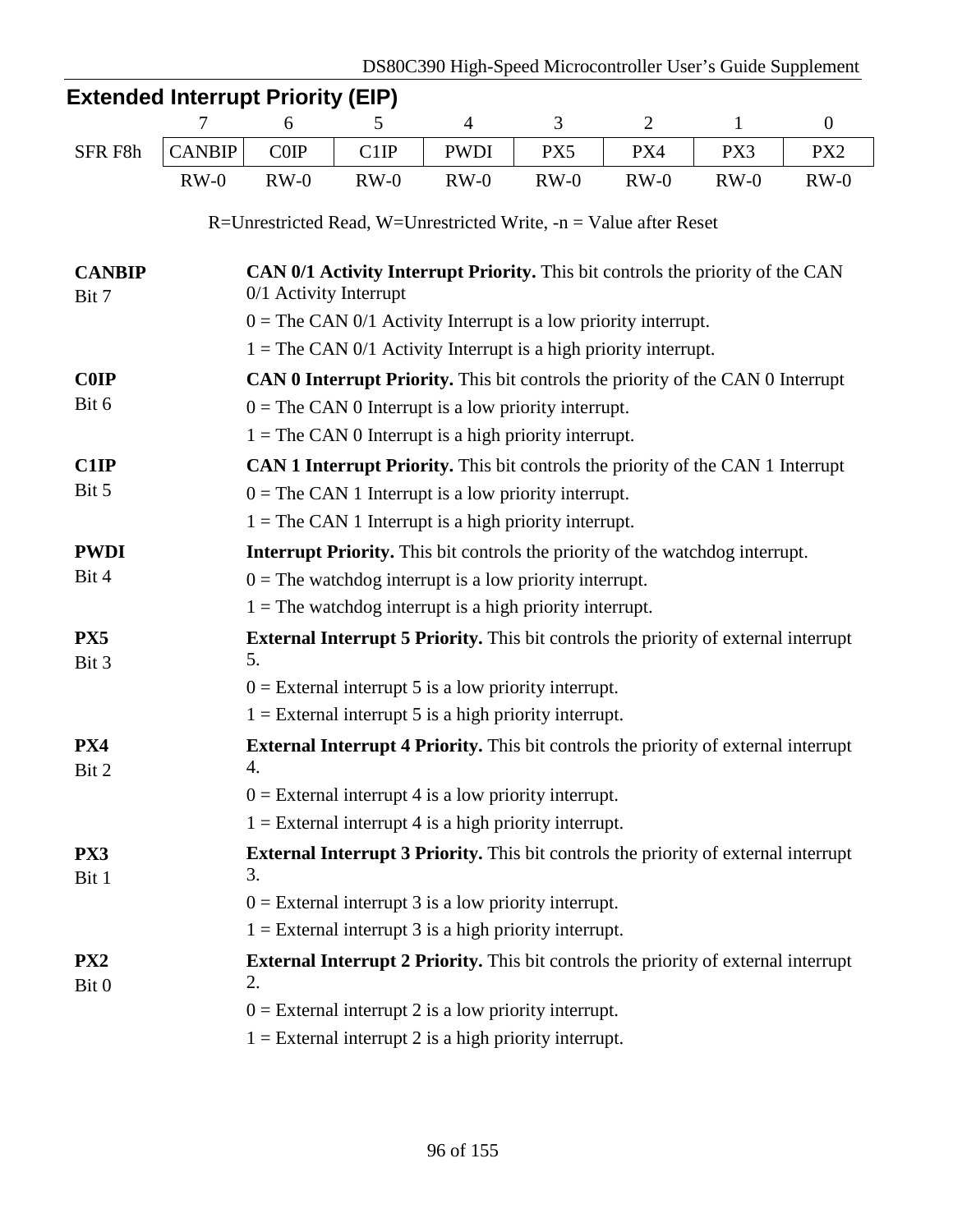| <b>CAN I MESSAGE CENTER IT CONTROL REGISTER (CTIVITTC)</b> |        |  |  |  |               |  |                                                                           |  |  |  |
|------------------------------------------------------------|--------|--|--|--|---------------|--|---------------------------------------------------------------------------|--|--|--|
|                                                            |        |  |  |  | 7 6 5 4 3 2 1 |  |                                                                           |  |  |  |
|                                                            |        |  |  |  |               |  | SFR FBh   MSRDY   ETI   ERI   INTRQ   EXTRQ   MTRQ   ROW/TIH   DTUP       |  |  |  |
|                                                            | $RW-0$ |  |  |  |               |  | RW-0 RW-0 RW-0 RC-0 R <sup>*</sup> -0 R <sup>*</sup> -0 R <sup>*</sup> -0 |  |  |  |

## **CAN 1 Message Center 11 Control Register (C1M11C)**

R=Unrestricted Read, C=Clear Only, \*= See description below, -n=Value after Reset

### **CAN 1 Message Center 12 Control Register (C1M12C)**

| SFR FCh | <b>MSRDY</b> | ETI    | ERI    |        |        |          | INTRQ   EXTRQ   MTRQ  ROW/TIH   DTUP |          |
|---------|--------------|--------|--------|--------|--------|----------|--------------------------------------|----------|
|         | $RW-0$       | $RW-0$ | $RW-0$ | $RW-0$ | $RC-0$ | $R^*$ -0 | $R^*$ -0                             | $R^*$ -0 |

R=Unrestricted Read, C=Clear Only, \*= See description below, -n=Value after Reset

**C1M12C** Bits 7-0 Operation of the bits in this register are identical to those found in the CAN 1 Message One Control Register (C1M1C;ABh). Please consult the description of that register for more information.

### **CAN 1 Message Center 13 Control Register (C1M13C)**

| <b>SFR FDh</b> | MSRDY  | ETI    |        |        |      |          | ERI   INTRQ   EXTRQ   MTRQ   ROW/TIH   DTUP |          |
|----------------|--------|--------|--------|--------|------|----------|---------------------------------------------|----------|
|                | $RW-0$ | $RW-0$ | $RW-0$ | $RW-0$ | RC-0 | $R^*$ -0 | $R*.0$                                      | $R^*$ -0 |

R=Unrestricted Read, C=Clear Only, \*= See description below, -n=Value after Reset

**C1M13C** Bits 7-0 Operation of the bits in this register are identical to those found in the CAN 1 Message One Control Register (C1M1C;ABh). Please consult the description of that register for more information.

## **CAN 1 Message Center 14 Control Register (C1M14C)**

| <b>SFR FEh</b> | <b>MSRDY</b> | ETI    | ERI    |        |        |          | INTRQ   EXTRQ   MTRQ  ROW/TIH   DTUP |          |
|----------------|--------------|--------|--------|--------|--------|----------|--------------------------------------|----------|
|                | $RW-0$       | $RW-0$ | $RW-0$ | $RW-0$ | $RC-0$ | $R^*$ -0 | $R^*$ -0                             | $R^*$ -0 |

R=Unrestricted Read, C=Clear Only, \*= See description below, -n=Value after Reset

**C1M14C** Bits 7-0 Operation of the bits in this register are identical to those found in the CAN 1 Message One Control Register (C1M1C;ABh). Please consult the description of that register for more information.

**C1M11C** Bits 7-0 Operation of the bits in this register are identical to those found in the CAN 1 Message One Control Register (C1M1C;ABh). Please consult the description of that register for more information.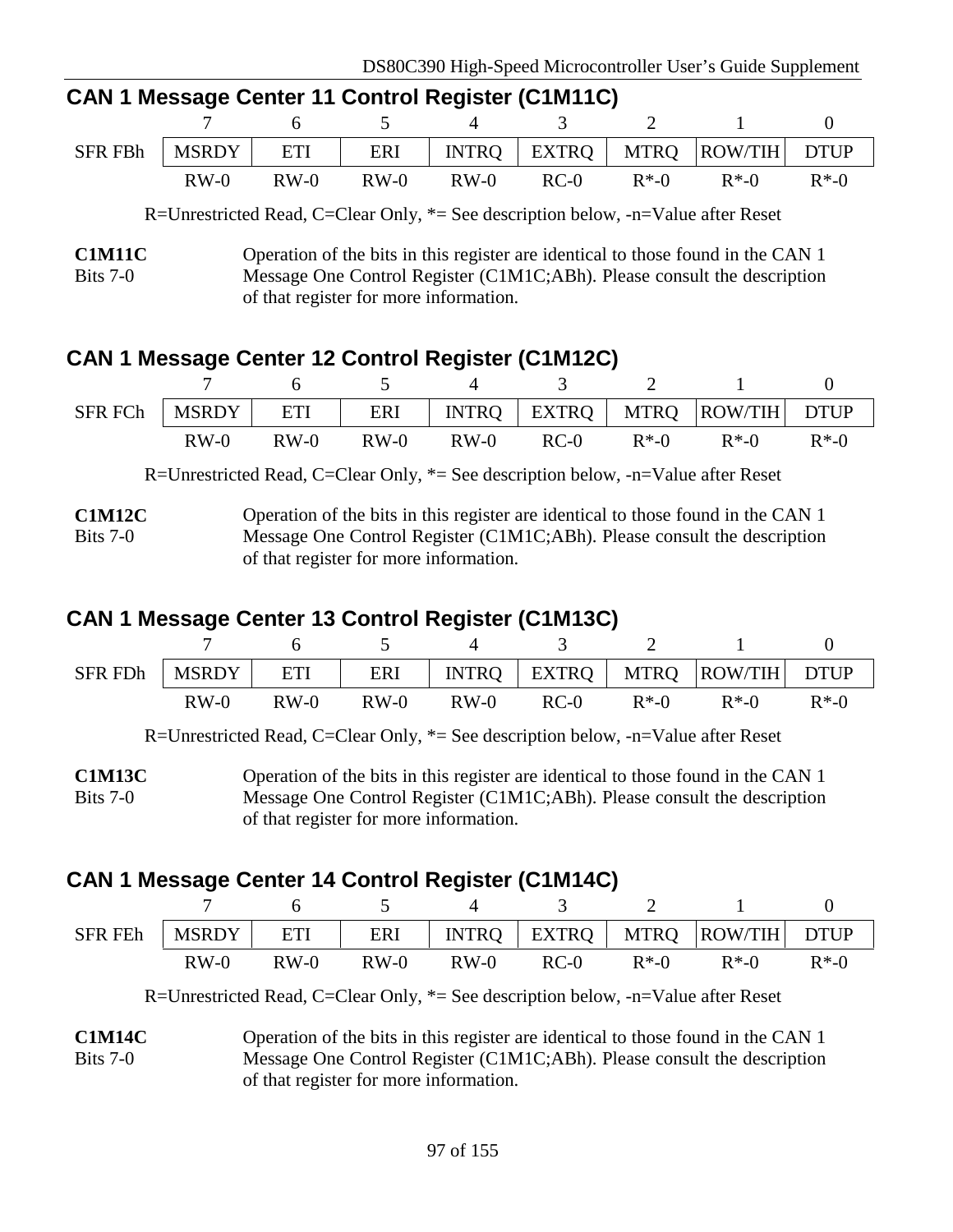| <b>CAN 1 Message Center 15 Control Register (C1M14C)</b> |        |        |        |        |               |          |                                                         |          |  |
|----------------------------------------------------------|--------|--------|--------|--------|---------------|----------|---------------------------------------------------------|----------|--|
|                                                          |        |        |        |        | 7 6 5 4 3 2 1 |          |                                                         |          |  |
| <b>SFR FFh</b>                                           |        |        |        |        |               |          | MSRDY   ETI   ERI   INTRO   EXTRO   MTRO   ROW/TIH DTUP |          |  |
|                                                          | $RW-0$ | $RW-0$ | $RW-0$ | $RW-0$ | $RC-0$        | $R^*$ -0 | $R^*$ -0                                                | $R^*$ -0 |  |

R=Unrestricted Read, C=Clear Only, \*= See description below, -n=Value after Reset

**C1M15C** Bits 7-0 Operation of the bits in this register are identical to those found in the CAN 1 Message One Control Register (C1M1C;ABh). Please consult the description of that register for more information.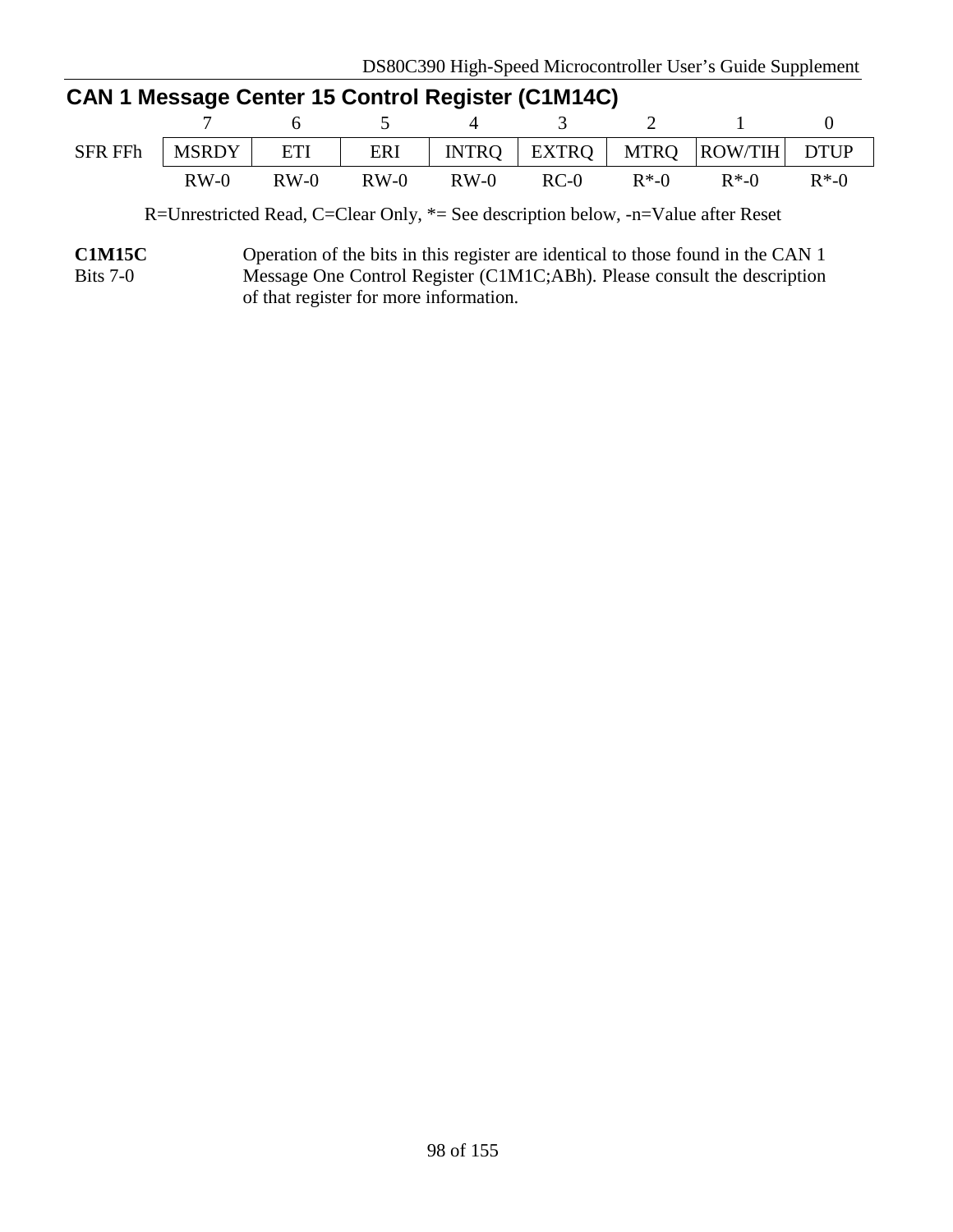## **ADDENDUM TO SECTION 5: CPU TIMING**

#### **SYSTEM CLOCK SELECTION**

The internal clocking options of the DS80C390 differs slightly from that described in the High-Speed Microcontroller User's Guide. Most members of the family offer the option of 4, 256, or 1024 clocks per machine cycle. The DS80C390 can operate at 1, 2, 4 or 1024 clocks per machine cycle. The logical operation of the system clock divide control function is shown below. A 3:1 multiplexer, controlled by CD1, CD0 (PMR.7-6), selects one of three sources for the internal system clock:

- **Crystal oscillator or external clock source**
- (Crystal oscillator or external clock source) divided by 256
- (Crystal oscillator or external clock source) frequency multiplied by 2 or 4 times.



#### **Figure 5- 1 SYSTEM CLOCK CONTROL DIAGRAM**

The system clock control circuitry generates two clock signals that are used by the microcontroller. The *internal system clock* provides the timebase for timers and internal peripherals. The system clock is run through a divide by 4 circuit to generate the *machine cycle clock* that provides the timebase for CPU operations. All instructions execute in one to five machine cycles. It is important to note the distinction between these two clock signals, as they are sometimes confused, creating errors in timing calculations.

Setting CD1, CD0 to 0 enables the frequency multiplier, either doubling or quadrupling the frequency of the crystal oscillator or external clock source. The  $4X/\overline{2X}$  bit controls the multiplying factor, selecting twice or four times the frequency when set to 0 or 1, respectively. Enabling the frequency multiplier results in apparent instruction execution speeds of 2 or 1 clocks. Regardless of the configuration of the frequency multiplier, the system clock of the microcontroller can never be operated faster than 40 MHz. This means that the maximum crystal oscillator or external clock source is 10 MHz when using the 4X setting, and 20 MHz when using the 2X setting.

The primary advantage of the clock multiplier is that it allows the microcontroller to use slower crystals to achieve the same performance level. This reduces EMI and cost, as slower crystals are generally more available and thus less expensive.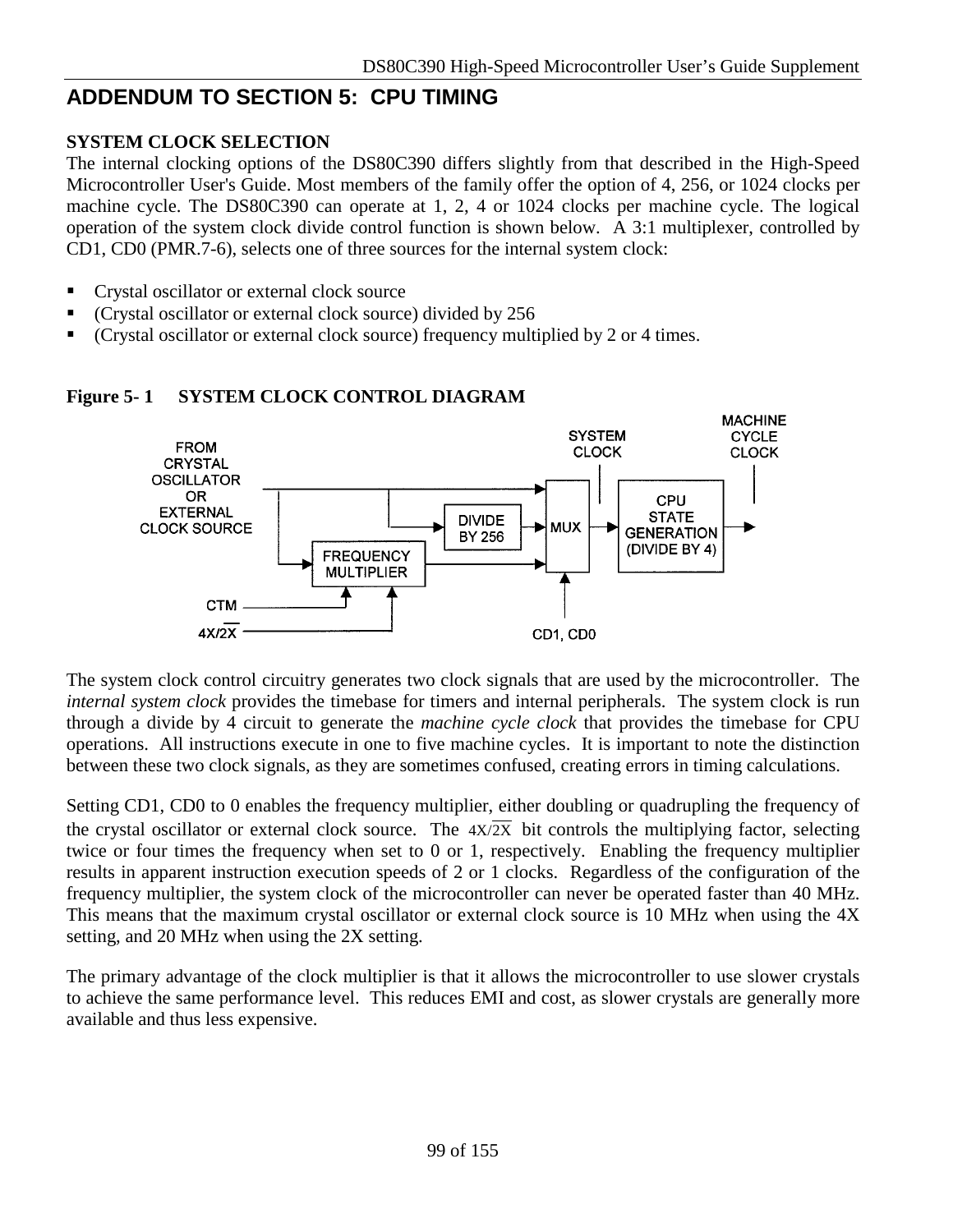|     | o romani Cloch Control Minison Table 5- r |       |                              |                  |                                |  |  |  |  |
|-----|-------------------------------------------|-------|------------------------------|------------------|--------------------------------|--|--|--|--|
| CD1 | CD0                                       | 4X/2X | <b>Name</b>                  | <b>Clocks/MC</b> | <b>Max. External Frequency</b> |  |  |  |  |
|     |                                           |       | Frequency Multiplier (2X)    |                  | <b>20 MHz</b>                  |  |  |  |  |
|     |                                           |       | Frequency Multiplier (4X)    |                  | <b>10 MHz</b>                  |  |  |  |  |
|     |                                           | N/A   | Reserved                     |                  |                                |  |  |  |  |
|     |                                           | N/A   | Divide-by-four (Default)     |                  | 40 MHz                         |  |  |  |  |
|     |                                           | N/A   | <b>Power Management Mode</b> | 1024             | 40 MHz                         |  |  |  |  |

#### **SYSTEM CLOCK CONFIGURATION Table 5- 1**

The system clock and machine cycle rate changes one machine cycle after the instruction changing the control bits. Note that the change will affect all aspects of system operation, including timers and baud rates. The use of the switchback feature, described later, can eliminate many of the issues associated with the Power Management Mode's affect on peripherals such as the serial port. Table 5-2 illustrates the effect of the clock modes on the operation of the timers.

#### **EFFECT OF CLOCK MODES ON TIMER OPERATION Table 5- 2**

| CD <sub>1</sub> | CD0 | 4X/2X | <b>OSC. CYCLES</b><br><b>PER</b><br><b>MACHINE</b><br><b>CYCLE</b> | <b>OSC. CYCLES</b><br><b>PER TIMER</b><br>$0/1/2$ CLOCK |         | <b>OSC. CYCLES</b><br><b>PER TIMER 2</b><br><b>CLOCK, BAUD</b><br><b>RATE GEN.</b> |                   | <b>OSC. CYCLES</b><br>PER SERIAL<br><b>PORT CLOCK</b><br><b>MODE 0</b> |      | <b>OSC. CYCLES</b><br>PER SERIAL<br>PORT CLOCK<br><b>MODE 2</b> |      |
|-----------------|-----|-------|--------------------------------------------------------------------|---------------------------------------------------------|---------|------------------------------------------------------------------------------------|-------------------|------------------------------------------------------------------------|------|-----------------------------------------------------------------|------|
|                 |     |       |                                                                    | $TxM=1$                                                 | $TxM=0$ |                                                                                    | $T2M=1$   $T2M=0$ | $SM2=0$                                                                |      | $SM2=1$ $ SMOD=0 SMOD=1$                                        |      |
| $\Omega$        |     | 0     |                                                                    | 12                                                      |         |                                                                                    |                   |                                                                        |      | 64                                                              | 32   |
| $\Omega$        | 0   |       |                                                                    | 12                                                      |         |                                                                                    |                   |                                                                        |      | 64                                                              | 32   |
| $\Omega$        |     | N/A   | Reserved                                                           |                                                         |         |                                                                                    |                   |                                                                        |      |                                                                 |      |
|                 | 0   | N/A   | 4                                                                  | 12                                                      |         |                                                                                    |                   | 12                                                                     |      | 64                                                              | 32   |
|                 |     | N/A   | 1024                                                               | 3072                                                    | 1024    | 512                                                                                | 512               | 3072                                                                   | 1024 | 16,384                                                          | 8192 |

#### **Changing the system clock/machine cycle clock frequency**

The microcontroller incorporates a special locking sequence to ensure "glitch-free" switching of the internal clock signals. All changes to the CD1, CD0 bits must pass through the 10 (divide-by-four) state. For example, to change from 00 (frequency multiplier) to 11 (PMM), the software must change the bits in the following sequence:  $00 \Rightarrow 10 \Rightarrow 11$ . Attempts to switch between invalid states will fail, leaving the CD1, CD0 bits unchanged.

The following sequence must be followed when switching to the frequency multiplier as the internal time source. This sequence can only be performed when the device is in divide-by-four operation. The steps must be followed in this order, although it is possible to have other instructions between them. Any deviation from this order will cause the CD1, CD0 bits to remain unchanged. Switching from frequency multiplier to non-multiplier mode requires no steps other than the changing of the CD1, CD0 bits.

- 1. Ensure that the CD1, CD0 bits are set to 10, and the RGMD (EXIF.2) bit  $= 0$ .
- 2. Clear the CTM (Crystal Multiplier Enable) bit.
- 3. Set the  $4X/\overline{2X}$  bit to the appropriate state.
- 4. Set the CTM (Crystal Multiplier Enable) bit.
- 5. Poll the CKRDY bit (EXIF.4), waiting until it is set to 1. This will take approximately 65536 cycles of the external crystal or clock source.
- 6. Set CD1, CD0 to 00. The frequency multiplier will be engaged on the machine cycle following the write to these bits.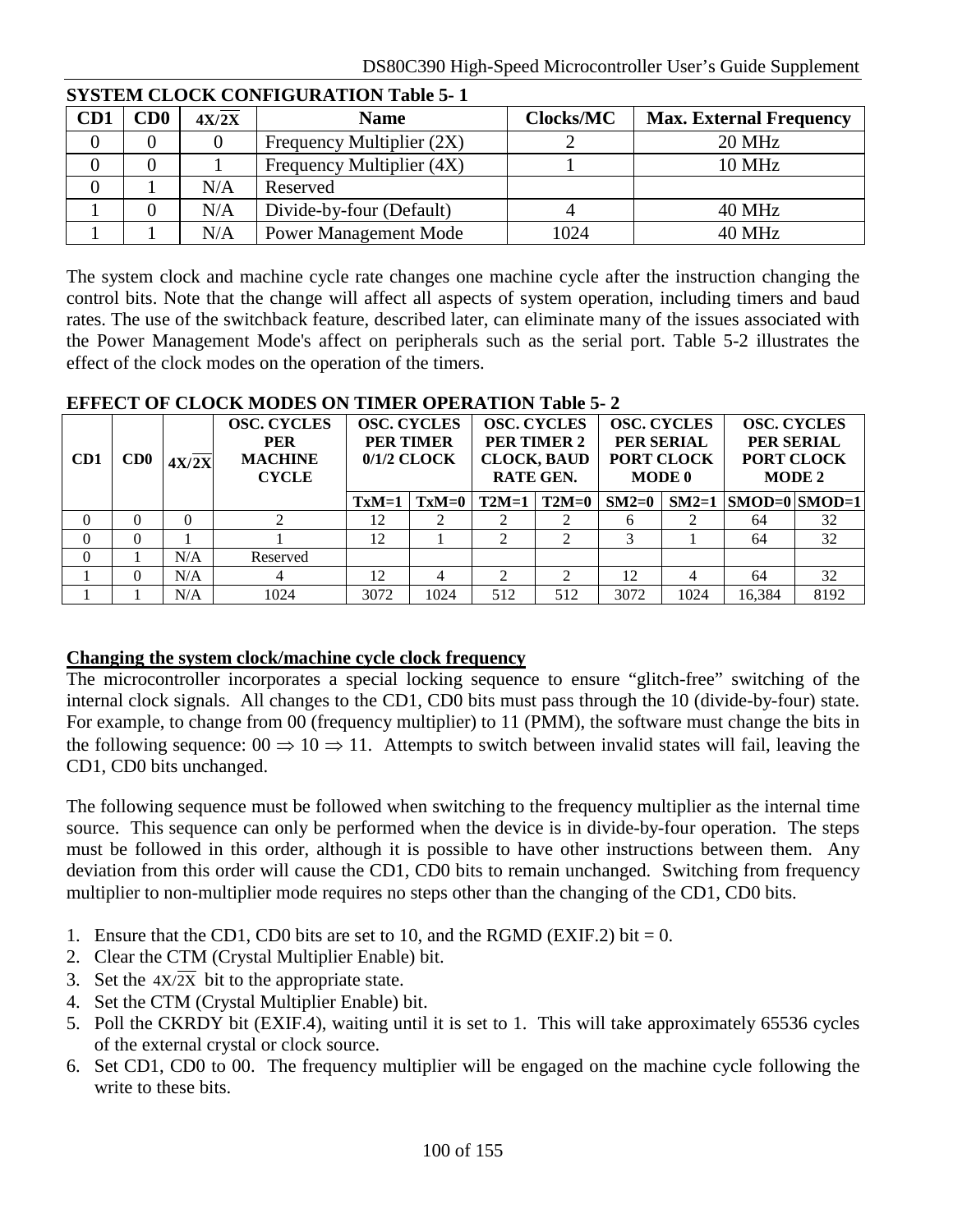### **ADDENDUM TO SECTION 6: MEMORY ACCESS**

#### **EXTERNAL MEMORY INTERFACING**

The DS80C390 follows the memory interface convention established by the industry standard 80C32/80C52, but with many added improvements. Most notably, the device incorporates a 22-bit addressing capability that supports up to four megabytes of program memory and four megabytes of data memory. Externally the memory is accessed via a multiplexed or demultiplexed 20-bit address bus/8-bit data bus and four chip enable (active during program memory access) or four peripheral enable (active during data memory access) signals. Multiplexed addressing mode mimics the traditional 8051 memory interface, with the address MSB presented on Port 2 and the address LSB and data multiplexed on Port 0. The multiplexed mode requires an external latch to demultiplex the address LSB and data. When the MUX pin is pulled high, the address LSB and data are demultiplexed, with the address MSB presented on Port 2, address LSB on Port 1, and the data on Port 0. The elimination of the demultiplexing latch removes a delay element in the memory timing, and can in some cases allow the use of slower, less expensive memory devices. The following table illustrates the locations of the external memory control signals.

| <b>Address/Data Bus</b> | <b>CE3 - CE0</b>                   | <b>PCE3 - PCE0</b>                 | Addr 19-16   Addr 15-8 |    | <b>Addr 7-0</b> | Data Bus       |
|-------------------------|------------------------------------|------------------------------------|------------------------|----|-----------------|----------------|
| Multiplexed             | P <sub>4.3</sub> -P <sub>4.0</sub> | P5.7-P5.4                          | P4.7-P4.4              | P2 | P <sub>0</sub>  | P(             |
| Demultiplexed           | P <sub>4.3</sub> -P <sub>4.0</sub> | P <sub>5.7</sub> -P <sub>5.4</sub> | P4 7-P4 4              | P2 | D1              | P <sub>(</sub> |

|  |  | <b>EXTERNAL MEMORY ADDRESSING PIN ASSIGNMENTS Table 6-1</b> |
|--|--|-------------------------------------------------------------|
|--|--|-------------------------------------------------------------|

Each upper order address line (A16-A19) and chip or peripheral enable is individually enabled via the P4CNT and P5CNT registers. Enabling upper order address lines controls the maximum size of the external memories that can be addressed, and enabling chip or peripheral enables controls the number of external memories that can be addressed. For example, if P4CNT.5-3 are set to 101b, A17 and A16 will be enabled (along with A15-0), permitting a maximum memory device size of  $2^{18}$  or  $256$  KB.

The configurable program/code chip enable ( $\overline{\text{CEx}}$ ) and MOVX chip enable ( $\overline{\text{PCEx}}$ ) signals issued by the microprocessor are used when accessing multiple external memory devices. External chip enable lines are only required if more than one physical block of memory will be used. In the standard 8051 configuration,  $\overline{PSEN}$  is used as the output enable for the program memory device, and  $\overline{RD}$  and  $\overline{WR}$ control the input or output functions of the data (SRAM) device. The chip enables of these devices can be tied to their active state if only one of each will be used. To support a larger amount of memory, however, the microprocessor must generate chip or data enables to select one of several memory devices. The following tables demonstrate how to enable various combinations of high-order address lines and chip enables.

|                  |                        | <b>Port 4 Pin Function</b> |          |          |                  | <b>Port 4 Pin Function</b> |                            |             |                         |
|------------------|------------------------|----------------------------|----------|----------|------------------|----------------------------|----------------------------|-------------|-------------------------|
|                  | (A19-A16 Address Pins) |                            |          |          |                  |                            | (Code Memory Chip Enables) |             |                         |
| <b>P4CNT.5-3</b> | P <sub>4.7</sub>       | <b>P4.6</b>                | P4.5     | P4.4     | <b>P4CNT.2-0</b> | P4.3                       | <b>P4.2</b>                | <b>P4.1</b> | P4.0                    |
| 000              | $\rm LO$               | $\rm LO$                   | $\rm LO$ | $\rm LO$ | 000              | $\rm LO$                   | $\rm LO$                   | $\rm LO$    | $\rm LO$                |
| 100              | $\rm UO$               | $\rm LO$                   | I/O      | A16      | 100              | $\rm LO$                   | $\rm LO$                   | $\rm LO$    | $\overline{\text{CE0}}$ |
| 101              | I/O                    | I/O                        | A17      | A16      | 101              | $\rm LO$                   | $\rm LO$                   | CE1         | $\overline{\text{CE0}}$ |
| 110              | $\rm I/O$              | A18                        | A17      | A16      | 110              | $\rm LO$                   | CE2                        | CE1         | $\overline{\text{CE0}}$ |
| $111$ (default)  | A19                    | A18                        | A17      | A16      | 111(default)     | CE3                        | CE2                        | CE1         | CE <sub>0</sub>         |

**EXTENDED ADDRESS AND CHIP ENABLE GENERATION** Table 6-2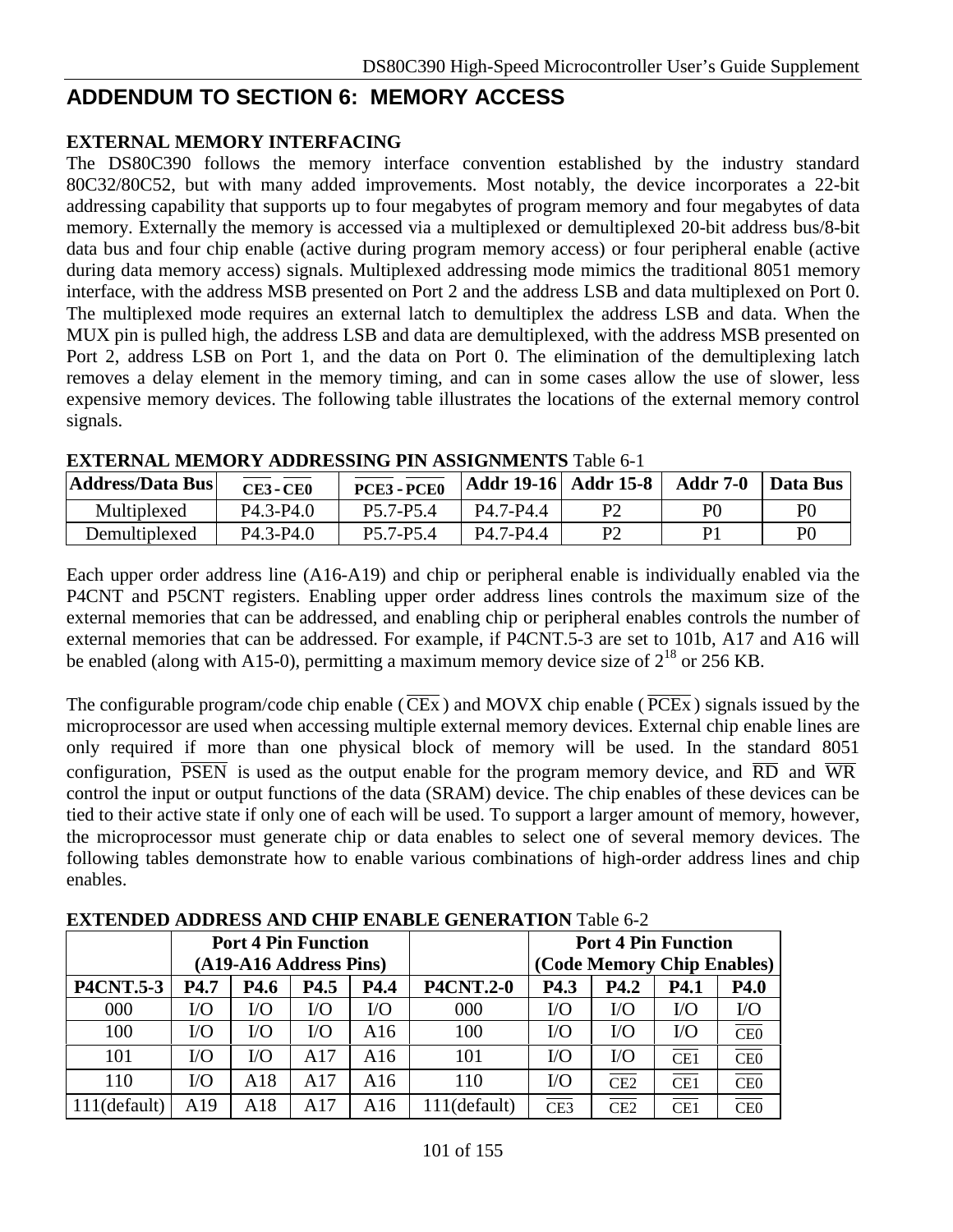|                  | <b>Port 5 Pin Function</b><br>(MOVX Memory Chip Enables) |                  |                  |                  |  |  |  |
|------------------|----------------------------------------------------------|------------------|------------------|------------------|--|--|--|
| <b>P5CNT.2-0</b> | P <sub>5.7</sub><br>P5.5<br>P5.4<br>P <sub>5.6</sub>     |                  |                  |                  |  |  |  |
| 000(default)     | $VO$                                                     | $\rm LO$         | $VO$             | $\rm LO$         |  |  |  |
| 100              | $VO$                                                     | I/O              | $\rm LO$         | PCE <sub>0</sub> |  |  |  |
| 101              | $\rm LO$                                                 | $\rm LO$         | PCE1             | PCE <sub>0</sub> |  |  |  |
| 110              | $VO$                                                     | PCE <sub>2</sub> | PCE <sub>1</sub> | PCE <sub>0</sub> |  |  |  |
| 111              | PCE <sub>3</sub>                                         | PCE <sub>2</sub> | PCE <sub>1</sub> | PCE <sub>0</sub> |  |  |  |

The following table illustrates how memory is segmented based on the setting of the Port 4 P4.7-4 Configuration Control bits (P4CNT.5-3)

| <b>PROGRAM MEMORY CHIP ENABLE BOUNDARIES Table 6-3</b> |  |
|--------------------------------------------------------|--|
|                                                        |  |

| <b>P4CNT.5-3</b> | $\overline{CE0}$ | CE <sub>1</sub> | CE <sub>2</sub> | CE3             | <b>Maximum Memory</b><br>size per Chip Enable |
|------------------|------------------|-----------------|-----------------|-----------------|-----------------------------------------------|
| 000              | 0h-7FFFh         | 8000h-FFFFh     | 10000h-17FFFh   | 18000h-1FFFFh   | 32 kilobytes                                  |
| 100              | $0h-1$ FFFFh     | 20000h-3FFFFh   | 40000h-5FFFFh   | 60000h-7FFFFh   | 128 kilobytes                                 |
| 101              | $0h-3$ FFFFh     | 40000h-7FFFFh   | 80000h-BFFFFh   | C0000h-FFFFFh   | 256 kilobytes                                 |
| 110              | $0h-7$ FFFFh     | 80000h-FFFFFh   | 100000h-17FFFFh | 180000h-1FFFFFh | 512 kilobytes                                 |
| 111(default)     | $0$ -FFFFFh      | 100000h-1FFFFFh | 200000h-2FFFFFh | 300000h-3FFFFFh | megabyte                                      |

Following any reset, the device defaults to 16-bit mode addressing. In 16-bit addressing mode the device will be configured with P4.7-P4.4 as address lines and P4.3-P4.0 configured as  $\overline{CE3-0}$ , with the first program fetch being performed from 00000h with  $\overline{CE0}$  active (low).

#### **Using the combined chip enable signals**

The DS80C390 incorporates a feature allowing  $\overline{PCEx}$  and  $\overline{CEx}$  signals to be combined. This is useful when incorporating modifiable code memory as part of a bootstrap loader or for in-system reprogrammability. Setting the one or more PDCE3−0 bits (MCON.3-0) causes the corresponding chip enable signal to be asserted for both MOVC and MOVX operations. Write access to combined program and data memory blocks is controlled by the  $\overline{WR}$  signal, and read access is controlled by the  $\overline{PSEN}$ signal. This feature is especially useful if the design achieves in-system reprogrammability via external Flash memory, in which a single device is accessed via both MOVC instructions (program fetch) and MOVX write operations (updates to code memory). In this case, the internal SRAM is placed in the program/data configuration and loaded with a small bootstrap loader program transferred from the external Flash memory. The device then executes the internal bootstrap loader routine to modify/update the program memory located in the external Flash memory.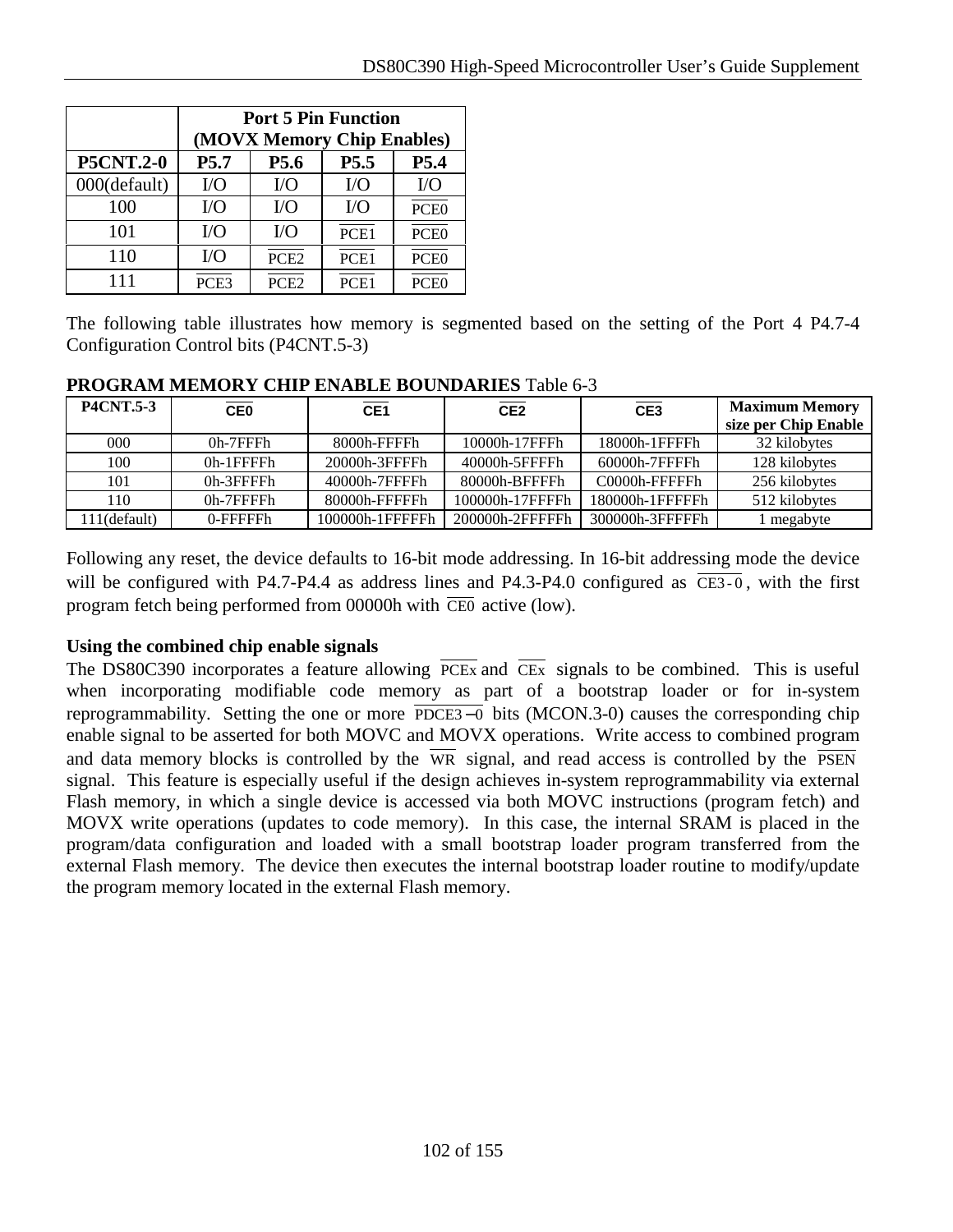## **ADDENDUM TO SECTION 7: POWER MANAGEMENT**

The DS80C390 supports the general power management features of the DS87C520 described in the High-Speed Microcontroller. Exceptions are noted below.

#### **Power Management Modes**

Power management mode 1 (PMM1) is not supported on the DS80C390..

#### **Switching between clock sources**

The ring oscillator on the DS80C390 is similar to that on the DS80C320. As such it does not support the "run from ring" feature which allows the microprocessor to use the ring oscillator as a clock source after the external crystal has stabilized (CKRY=1).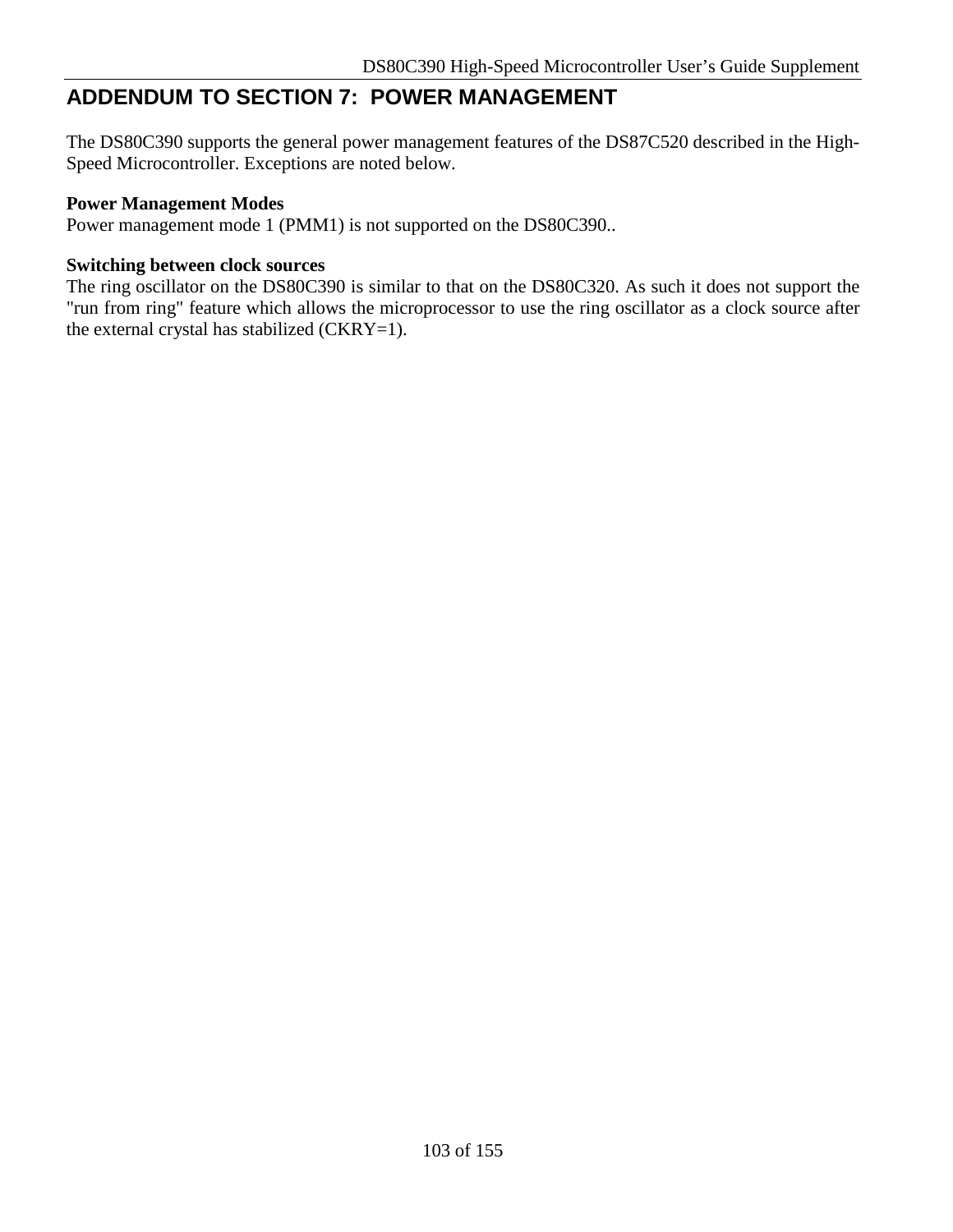## **ADDENDUM TO SECTION 10: PARALLEL I/O**

Changes to this section primarily involve the additional functionality associated with Port 4 and 5, and the use of Port 1 as the address LSB in non-multiplexed memory mode. Because the DS80C390 is a ROMless device, Port 0 and 2 do not support general purpose I/O.

### **Port 1 General Purpose I/O**

When the device is operating in multiplexed memory mode (MUX pin is tied to a logic low) port 1 serves as a general purpose I/O port. Data written to the port latch serves to set both level and direction of the data on the pin. More detail on the functions of port 1 pins configured for general purpose I/O is provided under the description of port 1 and port 3 in the High-Speed Microcontroller User's Guide.

## **Non-multiplexed Address Bus A0-A7**

When the device is operating in non-multiplexed memory mode ( $\overline{MUX}$  pin is tied to a logic high) port 1 serves LSB of the external address bus. When operating as the LSB of the address bus the port 1 pins have extremely strong drivers that allow the bus to move 100 pF loads with the timing shown in the electrical specifications.

When used as an address bus, the A0-7 pins will provide true drive capability for both logic levels. No pull-ups are needed. In fact, pull-ups will degrade the memory interface timing. Members of the High-Speed Microcontroller family employ a two-state drive system on A0-7. That is, the pin is driven hard for a period to allow the greatest possible setup or access time. Then the pin states are held in a weak latch until forced to the next state or overwritten by an external device. This assures a smooth transition between logic states and also allows a longer hold time. In general, the data is held (hold time) on A0-7 until another device overwrites the bus. This latch effect is generally transparent to the user.

### **Current-limited transitions**

The DS80C390 does not employ the current-limited transition feature described in the High-Speed Microcontroller User's Guide.

## **Ports 4 and 5**

Ports 4 and 5 are general purpose I/O ports with optional special functions associated with each pin. Enabling the special function automatically converts the I/O pin to that function. To insure proper operation, each alternate function pin should be programmed to a logic 1.

The drive characteristics of these pins may change depending on whether the pin is configured for general I/O or as the special function associated with that pin. When in I/O mode, the logic 0 is created by a strong pull-down. The logic 1 is created by a strong transition pull-up that changes to a weak pull-up. When a pin is configured in its alternate function, and that function concerns memory interfacing (A16-A17,  $\overline{PCE0-3}$ , or  $\overline{CE0-3}$ ) the pins will be driven using the stronger memory interface values shown in the DC electrical characteristics of the data sheet.

### **OUTPUT FUNCTIONS**

Although 8051 I/O ports appear to be true I/O, their output characteristics are dependent on the individual port and pin conditions. When software writes a logic 0 to the port for output, the port is pulled to ground. When software writes a logic 1 to the port for output, ports 1,  $\overline{3}$ , 4, or 5 will drive weak pull-ups (after the strong transition from 0 to 1). Port 0 will go tri-state. Thus as long as the port is not heavily loaded, true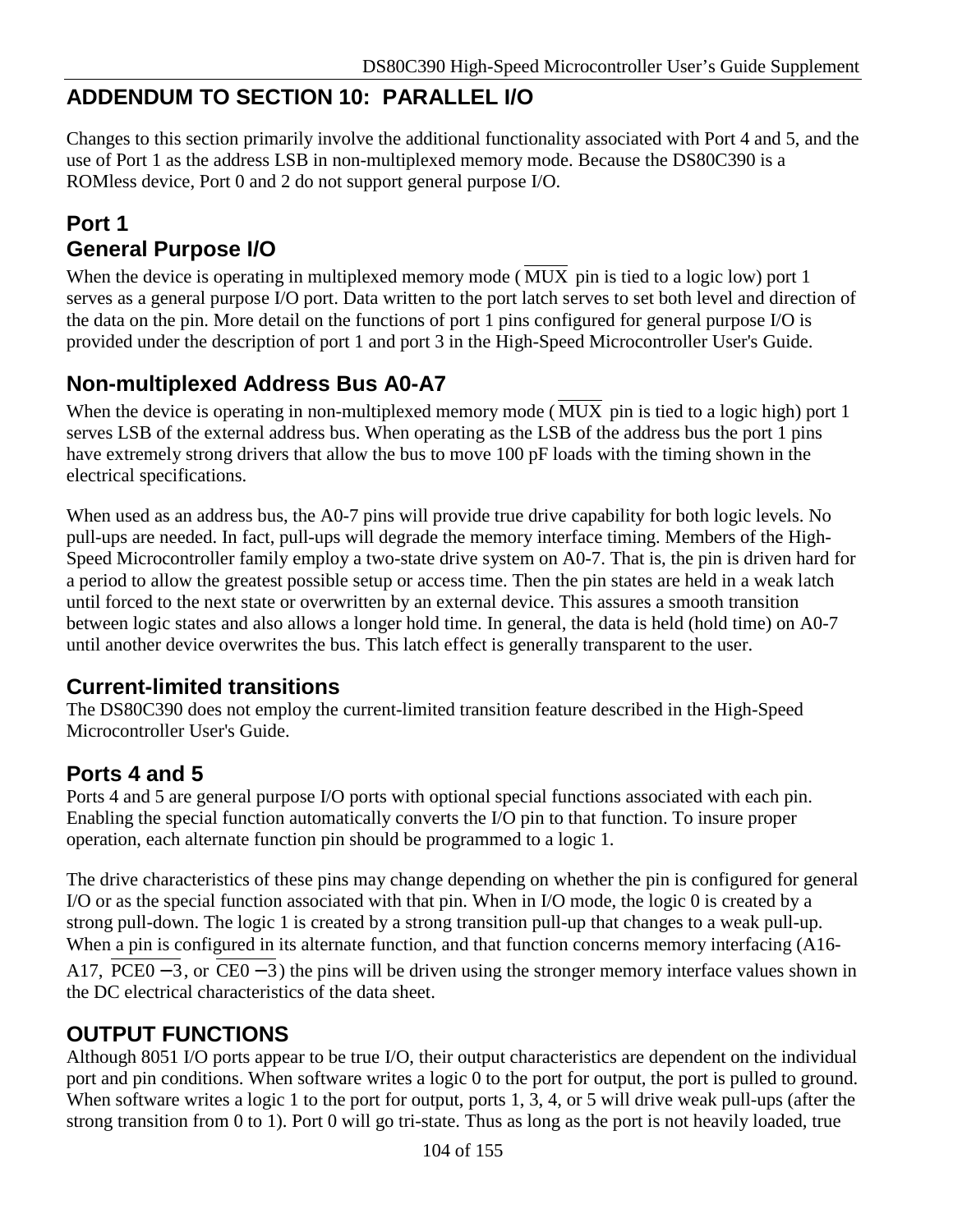logic values will be output. DC drive capability is provided in the electrical specifications. Note that the DC current available from an I/O port pin is a function of the permissible voltage drop. Transition current is available to help move the port pin from a 0 to a 1. Since the logic 0 driver is strong, no additional drive current is needed in the 1 to 0 direction. The transition current is applied when the port latch is changed from a logic 0 to a logic 1. Simply writing a logic 1 where a 1 was already in place does not change the strength of the pull-up. This transition current is applied for a one half of a machine cycle. The absolute current is not guaranteed, but is approximately 2 mA at 5V.

When serving as an I/O port, the drive will vary as follows. For a logic 0, the port will invoke a strong pull-down. For a logic 1, the port will invoke a strong pull-up for two oscillator cycles to assist with the logic transition. Then, the port will revert to a weak pull-up. This weak pull-up will be maintained until the port transitions from a 1 to a 0. The weak pull-up can be overdriven by external circuits. This allows the output 1 state to serve as the input state as well.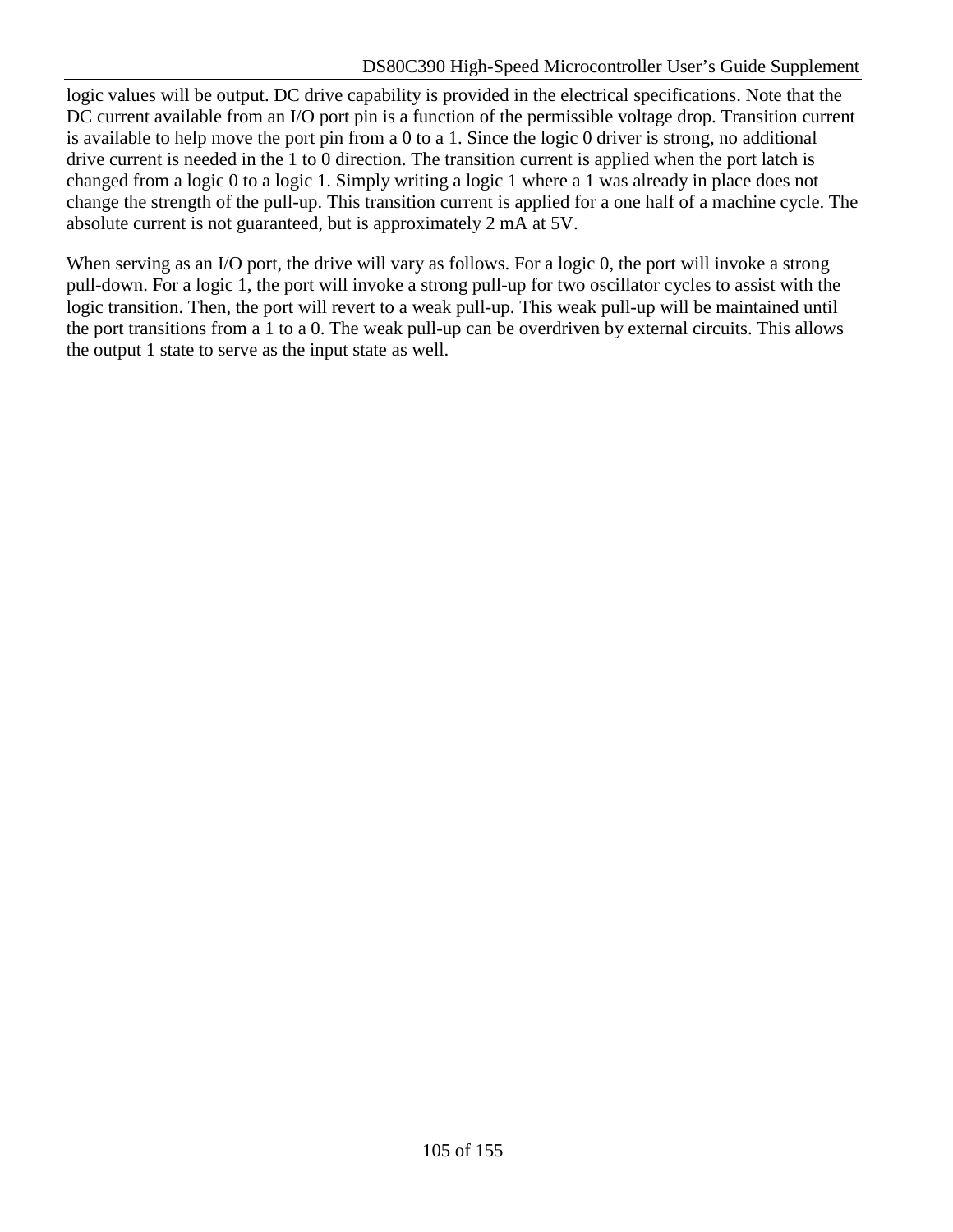## **ADDENDUM TO SECTION 11: PROGRAMMABLE TIMERS**

The timers of the DS80C390 are very similar to the those of described in the High-Speed Microcontroller User's Guide. The primary changes concern the removal of the PMM2 option and the inclusion of the frequency multiplier settings. The following figures replace the corresponding figures in Section 11 of the High-Speed Microcontroller User's Guide. The effect on the timers is summarized in tabular form in Section 5, EFFECT OF CLOCK MODES ON TIMER OPERATION Table 5- 2.

> **TIMER/COUNTER 0 AND 1 MODES 0 AND 1**

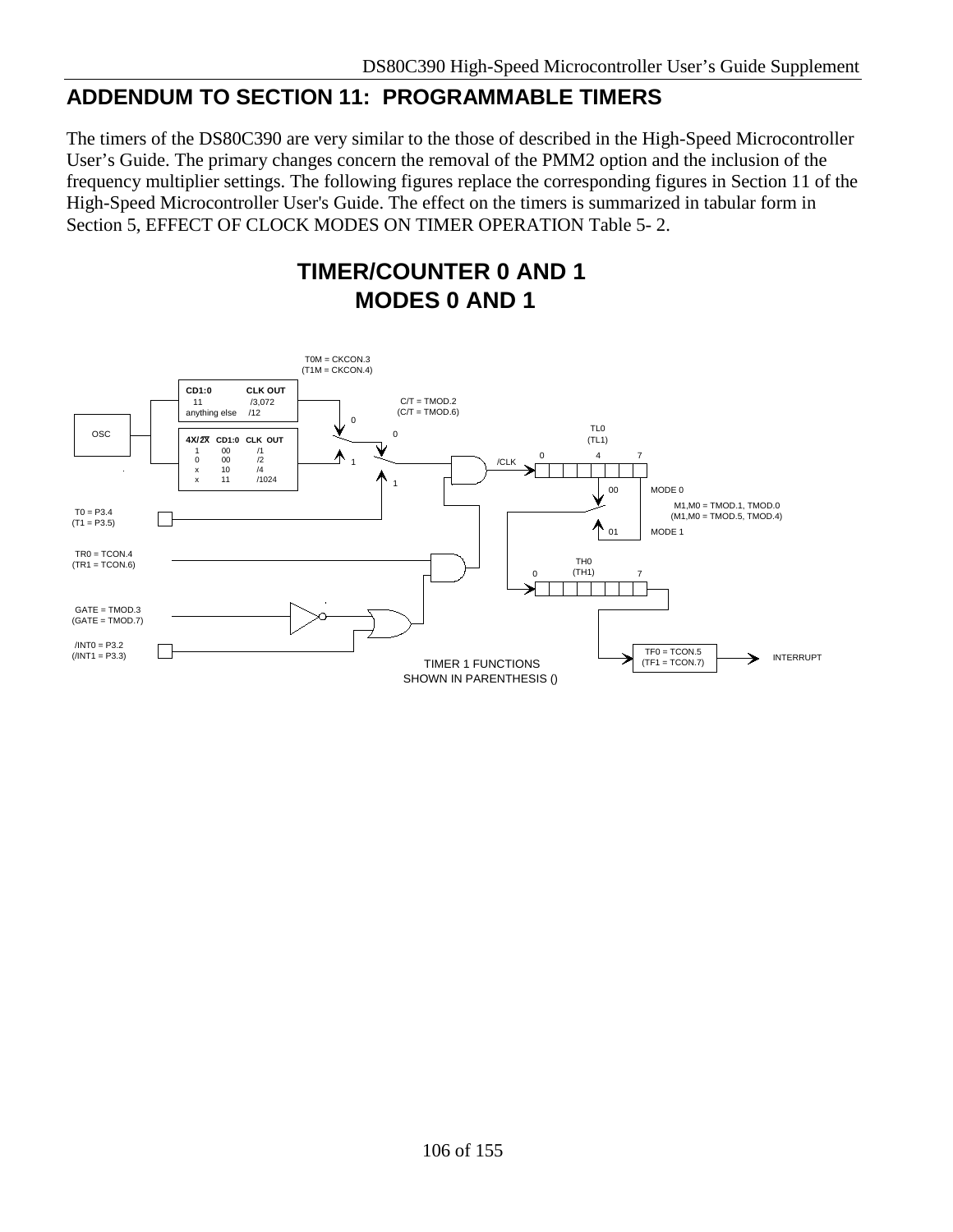

**TIMER/COUNTER 0 MODE 3**

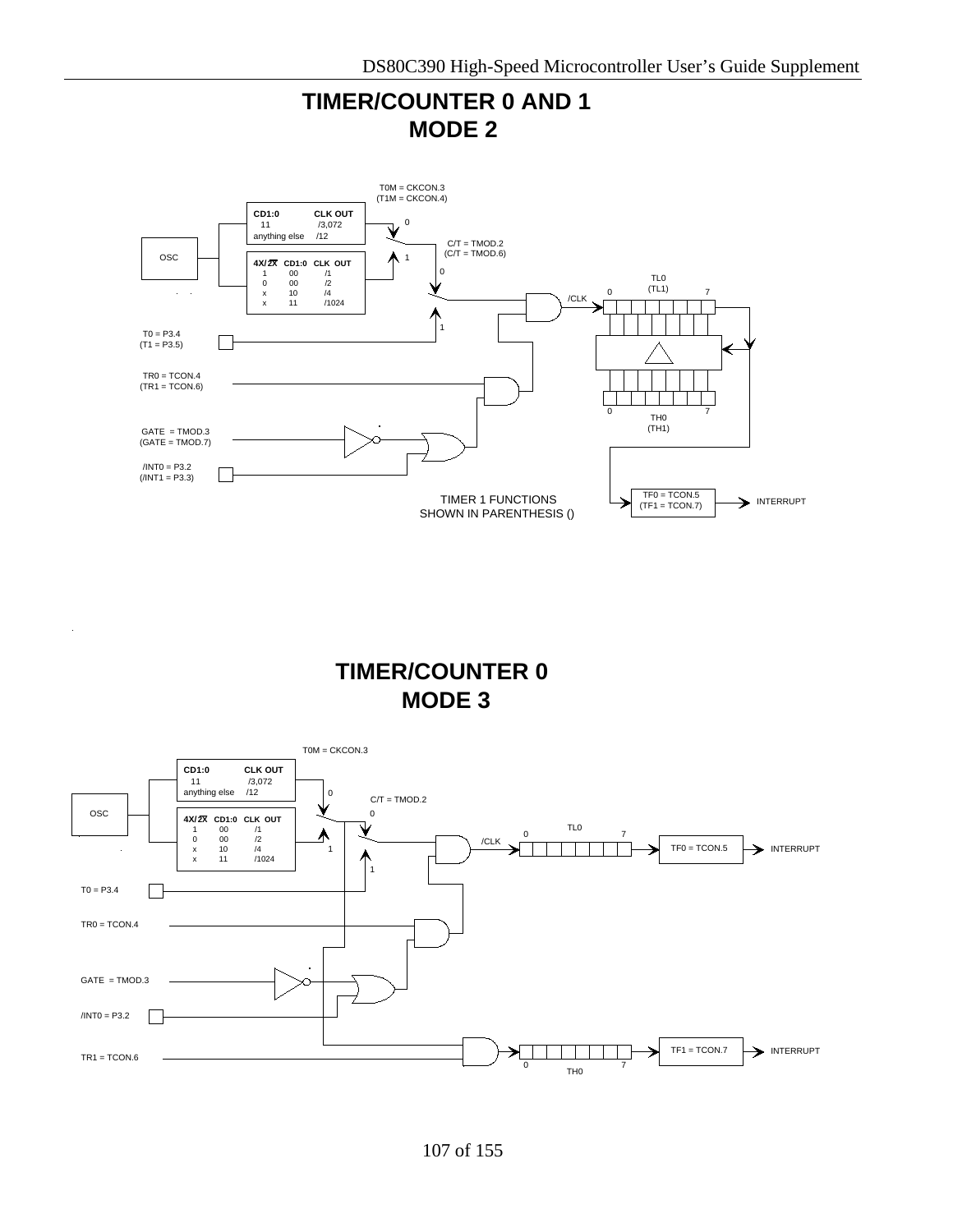

# **TIMER/COUNTER 2 BAUD RATE GENERATOR MODE**

/RL2(T2CON.0) = 0; RCLK(T2CON.5) = 1 or TCLK(T2CON.4) = 1

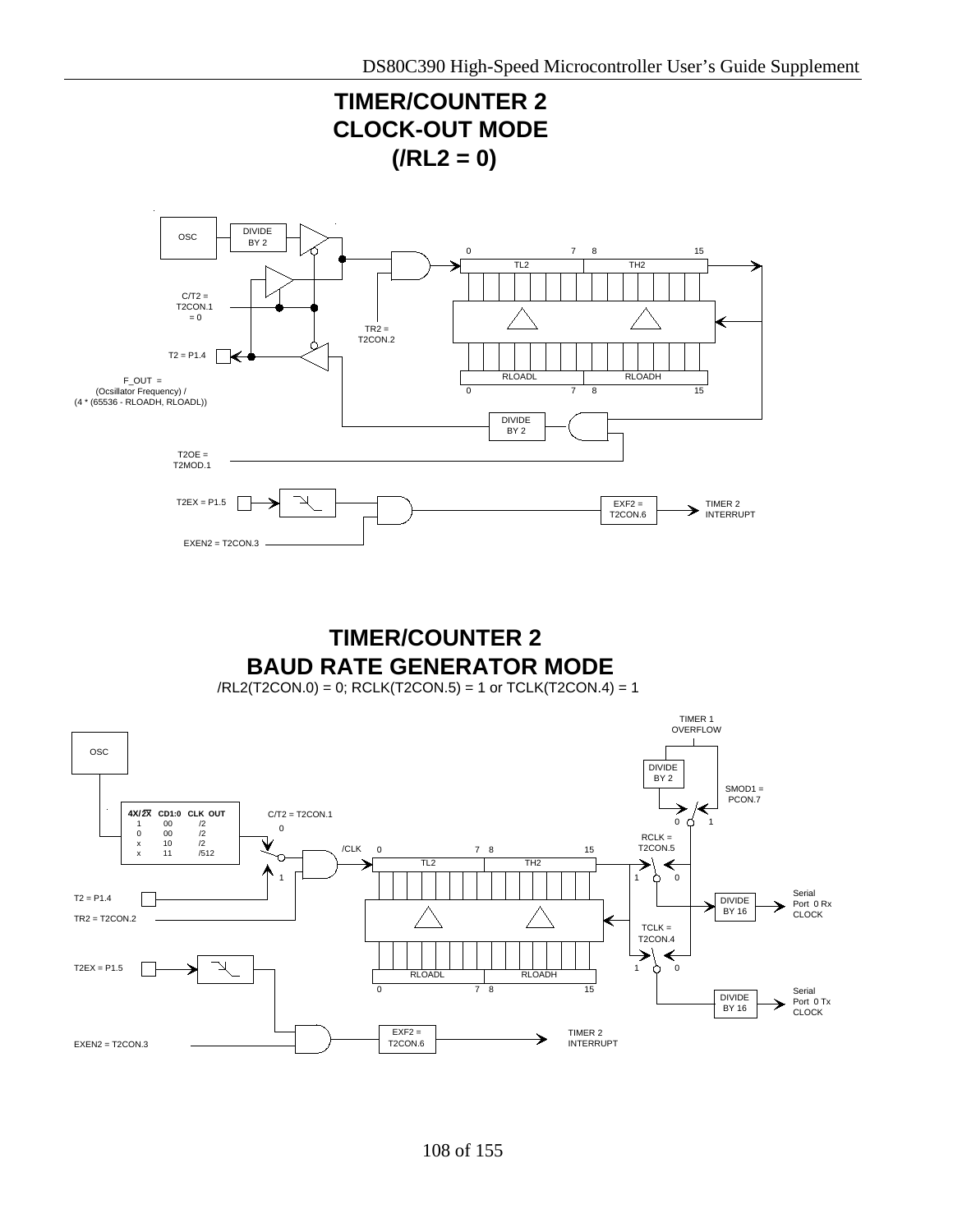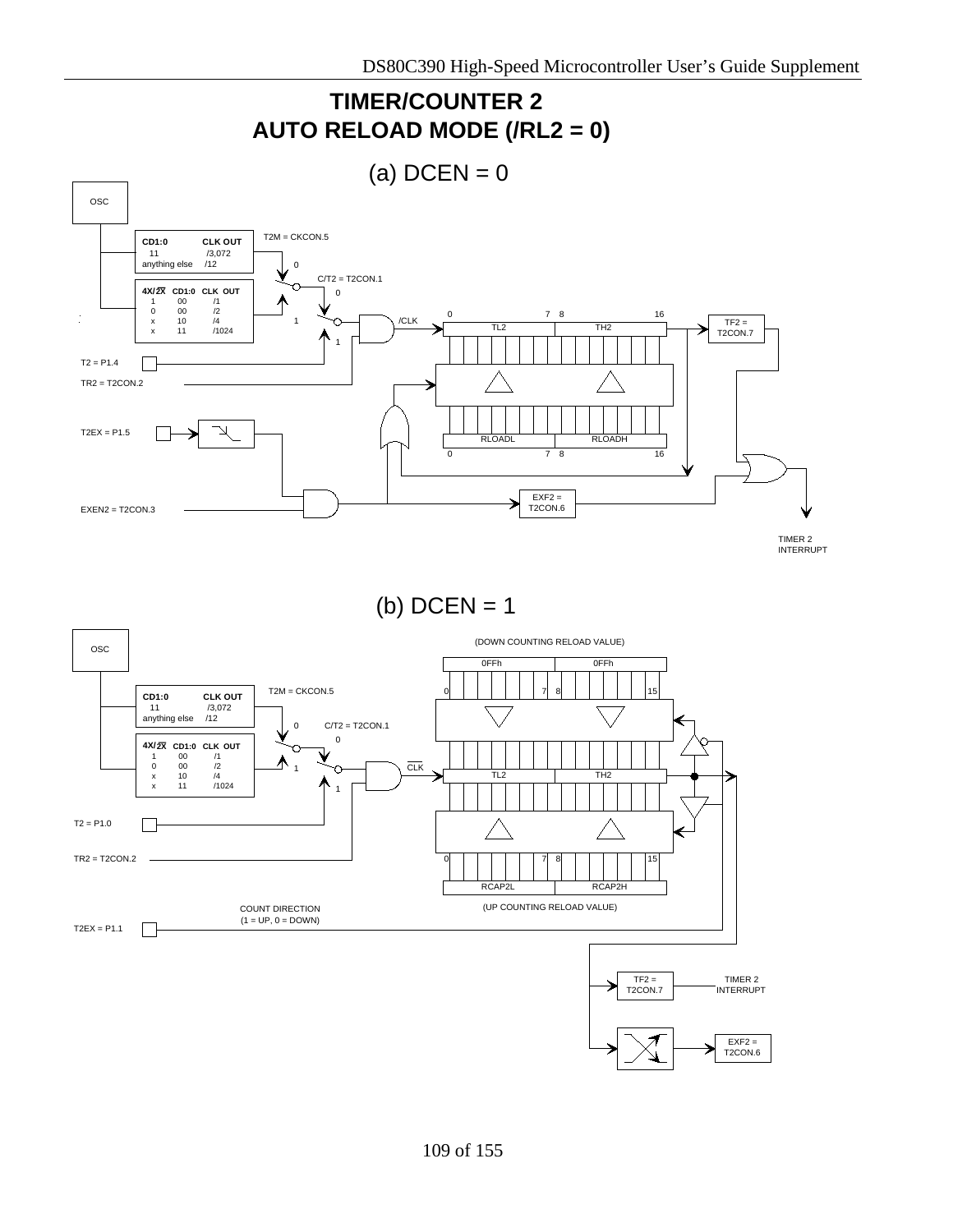### **Divide by 13 option**

The other change to the timers associated with the DS80C390 is the inclusion of a divide by 13 option for Timer 1 and Timer 2. The option in independently enabled for each timer by setting the D13T1 (for timer 1) or D13T2 (for timer 2) bits. When enabled by setting the appropriate bits, the timer input from the T1 or T2 external pins will be replaced by a timebase that is OSC/13. The following figure illustrates the operation of these bits.



# **As shown in High-Speed Microcontroller User's Guide**



# **As implemented in DS80C390 with divide by 13 option**

The setting of the divide by 13 bits will affect all operations of timer 1 and all operations of timer except baud rate generator mode. The baud rate generator mode of Timer 2 will not be affected by any setting of the D13T2 bit.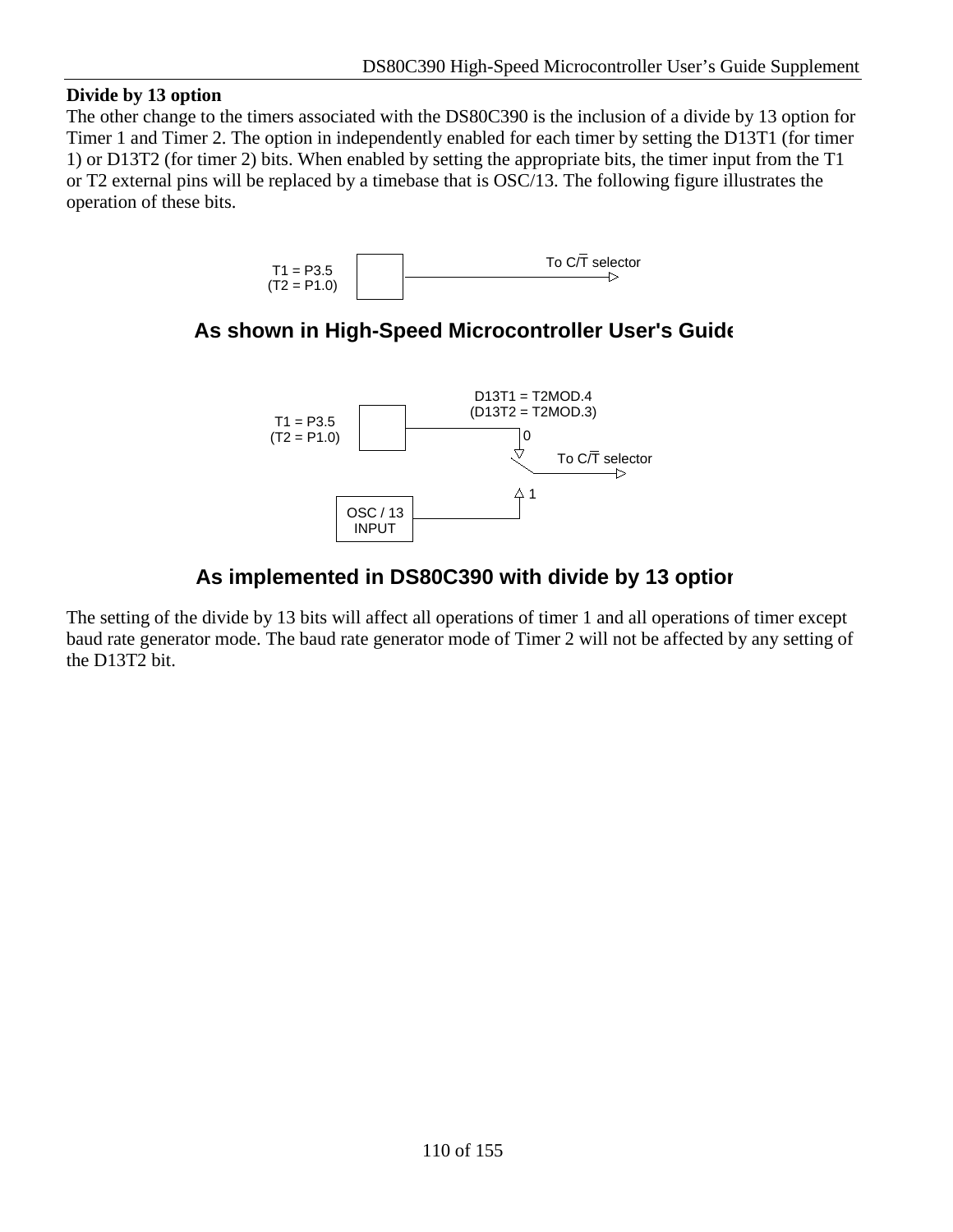# **ADDENDUM TO SECTION 13: TIMED ACCESS PROTECTION**

A number of Timed Access protected bits are associated with the new features of the DS80C390. Please consult the High-Speed Microcontroller User's Guide for complete information on the use of the Timed Access feature.

| POR (WDCON.6):               | Power-on Reset                                                       |
|------------------------------|----------------------------------------------------------------------|
| WDIF (WDCON.3):              | Watchdog Interrupt Flag                                              |
| EWT (WDCON.1):               | Watchdog Timer Enable                                                |
| RWT (WDCON.0):               | <b>Watchdog Reset</b>                                                |
| BGS (EXIF.0):                | <b>Bandgap Stop</b>                                                  |
| SA (ACON.2):                 | <b>Stack Address Mode</b>                                            |
| AM1-AM0 (ACON.1-ACON.0):     | Address Mode Bit 1 and Bit 0                                         |
| IDM1-IDM0 (MCON.7-MCON.6):   | <b>Internal Memory Configuration and</b><br>Location Bit 1 and Bit 0 |
| CMA (MCON.5):                | <b>CAN Data Memory Assignment</b>                                    |
| PDCE3-PDCE.0 (MCON.3-        | Program/Data Chip Enables                                            |
| MCON.0                       |                                                                      |
| CRST (C0C.3):                | <b>CAN 0 Reset</b>                                                   |
| CRST (C1C.3):                | <b>CAN 1 Reset</b>                                                   |
| SBCAN (P4CNT.6):             | Single Bus CAN                                                       |
| P4CNT.5-P4CNT.0:             | Port 4 Pin Configuration Control Bits                                |
| P5CNT.2-P5CNT.0:             | Port 5 Pin (P5.7-P5.5) Configuration<br><b>Control Bits</b>          |
| <b>IRDACK</b> (COR.7):       | <b>IRDA Clock Output Enable</b>                                      |
| C1BPR7-C1BPR6 (COR.6-COR.5): | <b>CAN 1 Baud Rate Pre-scale Bits</b>                                |
| C0BPR7-C0BPR6 (COR.4-COR.3): | <b>CAN 0 Baud Rate Pre-scale Bits</b>                                |
| COD1-COD0 (COR.2-COR.1):     | CAN Clock Output Divide Bit 1 and Bit 0                              |
| CLKOE (COR.0):               | <b>CAN Clock Output Enable</b>                                       |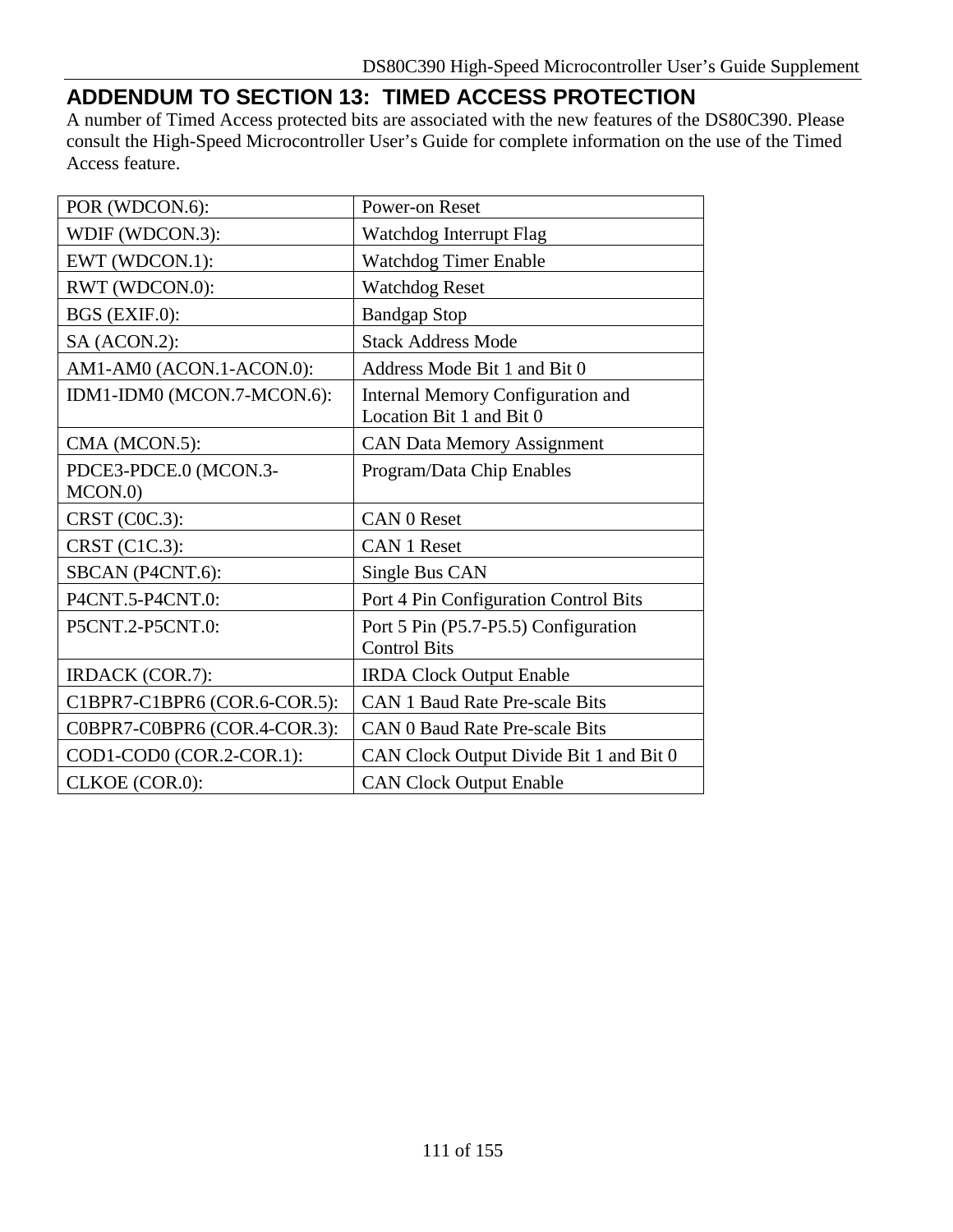# **ADDENDUM TO SECTION 16: INSTRUCTION SET DETAILS**

The DS80C390 supports one of three different address modes, selected via the AM1 and AM0 bits in the ACON register. The processor operates in either the traditional 16-bit address mode, 22-bit paged address mode or in a 22-bit contiguous address mode. When operating in the 16-bit addressing mode (AM1, AM0 = 00b), all instruction cycle timing and byte counts will be identical to the 8051 family. Use of the 24-bit paged address mode is binary code-compliant with the traditional (16-bit) 8051 compilers, but allows for up to 4M bytes of program and 4M bytes of data memory to be supported via a new Address Page SFR which supports an internal bank switch mechanism. The 22-bit contiguous mode requires a compiler that supports contiguous program flow over the entire 22-bit address range via the addition of an operand and/or cycles to eight basic instructions.

## **16-BIT (8051 STANDARD) ADDRESSING MODE**

This addressing mode is identical to that used by the 8051 family and most members of the High-Speed Microcontroller. The microcontroller defaults to this mode following a reset. This mode can also be used to run code compiled or assembled for the 22-bit contiguous mode, as long as the following four instructions are not executed:

MOV DPTR, #data24, ACALL addr19 LCALL addr24 LJMP addr24

These four branch instructions are the only instructions that will cause the compiler to generate additional operands relative to the 16-bit addressing mode. Note that the number of cycles per instruction may appear different from other instructions, but this is ignored by most assemblers or compilers and as such does not pose a problem with the binary output.

By selecting the 24-bit contiguous mode prior using any one of these four branch instructions, it is possible to run 24-bit contiguous compiled code in the default 16-bit address configuration. Once the AM0 and AM1 bits are set to the 24-bit contiguous address mode, the instructions seen above will execute properly. When the 24-bit paged address mode is selected, all instructions complied under the traditional 16-bit address mode will execute normally at any point in code.

## **22-BIT PAGED ADDRESSING MODE**

The DS80C390 incorporates an internal 8-bit Address Page Register (AP), an 8-bit extended DPTR Register (DPX), and an 8-bit extended DPTR1 Register (DPX1) as hardware support for 22-bit addressing in the paged address mode  $(AM1, AM0 = 01b)$ . The only difference found in executing code in the traditional 16-bit mode and the 22-bit paged mode is the additional of one machine cycle when executing the ACALL, LCALL, RET and RETI instructions as well as when the hardware processes an interrupt.

The DS80C390 supports interrupts from any location in the 22-bit address field. When an interrupt request is acknowledged, the current contents of the 22-bit Program Counter (PC) is pushed onto the stack, and the page value (00h) and the lower 16-bit address of the interrupt vector is then written to the PC before the execution of the LCALL. This means that all interrupt vectors are fetched from address 0000xxh, rather than the current page as defined by the AP register. The RETI instruction will pop the three address bytes from the stack, and will restore these bytes back to the PC at the conclusion of the interrupt service routine. Interrupt service routines that branch over page boundaries must save the current contents of AP before altering the AP register, as it is not automatically saved on the stack. This mechanism will support up to three levels of nesting for interrupts.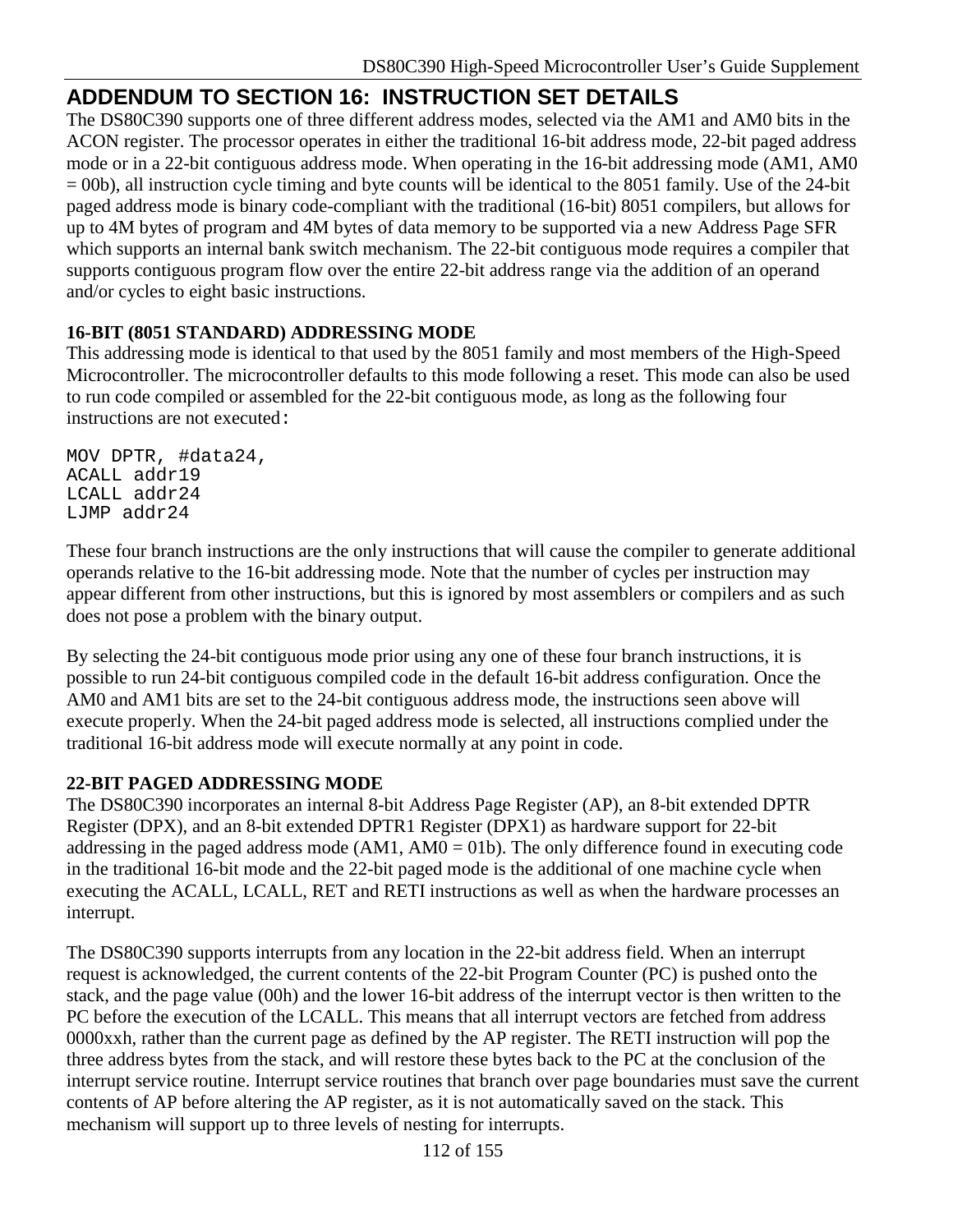One additional machine cycle is required to handle the 8 bits associated with the extension to 22-bit addressing. The storage of the 22-bit address during an interrupt, LCALL, or ACALL instruction also requires three bytes of stack memory as opposed to the traditional two bytes in the 16-bit address mode. In this mode, the third byte of the PC (PC[22:16]) is not incremented when the lower 16 bits in the lower two bytes of the PC (PC[15:0]) rolls over from FFFFh to 0000h. In the 22-bit paged address mode PC[22:16] functions only as a storage register which is loaded by the Address Page (AP) register whenever the processor executes either a LJMP, ACALL or LCALL instruction. PC[22:16] is stored and retrieved from the stack with the lower 16-bit of address in PC[15:0] when stack operation is required.

Execution of DPTR-related instructions in the paged address mode is limited to the 64K byte page that is pointed by the current content of the selected extended DPTR register. The values in the DPX and DPX1 registers are not affected when the lower 16 bits of the selected DPTR overflows or underflowed. The execution of either the JMP @A+DPTR or the MOVC A, @A+DPTR instruction is limited to the current 64 KB page as specified by the PCX register. The contents of the DPX and DPX1 registers will not affect the operation of either instruction.

The modification of the instructions in the 22-bit page address mode is summarized in the following table.

|                   |                | <b>INSTRUCTION CODE</b> |                |                |                |                                           |                       |                |            |                |                |                                 |
|-------------------|----------------|-------------------------|----------------|----------------|----------------|-------------------------------------------|-----------------------|----------------|------------|----------------|----------------|---------------------------------|
| <b>MNEMONIC</b>   |                |                         |                |                |                | $D_7$ $D_6$ $D_5$ $D_4$ $D_3$ $D_2$ $D_1$ |                       | $D_0$          | <b>HEX</b> | <b>BYTE</b>    | <b>CYCLE</b>   | <b>EXPLANATION</b>              |
| <b>ACALL</b> addr | $a_{10}$       | a <sub>9</sub>          | $a_8$          | $\mathbf{1}$   | $\overline{0}$ | $\theta$                                  | $\overline{0}$        | $\mathbf{1}$   | Byte 1     | 2              | $\overline{4}$ | $(PC_{15:0}) = (PC_{15:0}) + 2$ |
| 11                | a <sub>7</sub> | a <sub>6</sub>          | a <sub>5</sub> | a <sub>8</sub> | a <sub>3</sub> | a <sub>2</sub>                            | a <sub>1</sub>        | a <sub>0</sub> | Byte 2     |                |                | $(SP) = (SP) + 1$               |
|                   |                |                         |                |                |                |                                           |                       |                |            |                |                | $((SP)) = (PC_{7:0})$           |
|                   |                |                         |                |                |                |                                           |                       |                |            |                |                | $(SP) = (SP) + 1$               |
|                   |                |                         |                |                |                |                                           |                       |                |            |                |                | $((SP)) = (PC_{15-8})$          |
|                   |                |                         |                |                |                |                                           |                       |                |            |                |                | $(SP) = (SP) + 1$               |
|                   |                |                         |                |                |                |                                           |                       |                |            |                |                | $((SP))=(PC_{23:16})$           |
|                   |                |                         |                |                |                |                                           |                       |                |            |                |                | $(PC_{10:0}) = addr11$          |
|                   |                |                         |                |                |                |                                           |                       |                |            |                |                | $(PC_{23:16})=(AP_{7:0})$       |
| LCALL addr        | $\Omega$       | $\Omega$                | $\Omega$       | 1              | $\overline{0}$ | $\Omega$                                  | 1                     | $\Omega$       | 12         | $\overline{3}$ | 5              | $(PC15:0)=(PC15:0)+3$           |
| 16                | $a_{15}$       | $a_{14}$                | $a_{13}$       | $a_{12}$       | $a_{11}$       | $a_{10}$                                  | <b>a</b> <sup>o</sup> | a <sub>8</sub> | Byte 2     |                |                | $(SP) = (SP) + 1$               |
|                   | a <sub>7</sub> | a <sub>6</sub>          | a <sub>5</sub> | a <sub>5</sub> | a <sub>3</sub> | a <sub>2</sub>                            | a <sub>1</sub>        | a <sub>0</sub> | Byte 3     |                |                | $((SP)) = (PC_{7:0})$           |
|                   |                |                         |                |                |                |                                           |                       |                |            |                |                | $(SP) = (SP) + 1$               |
|                   |                |                         |                |                |                |                                           |                       |                |            |                |                | $((SP)) = (PC_{15-8})$          |
|                   |                |                         |                |                |                |                                           |                       |                |            |                |                | $(SP) = (SP) + 1$               |
|                   |                |                         |                |                |                |                                           |                       |                |            |                |                | $((SP))=(PC_{23:16})$           |
|                   |                |                         |                |                |                |                                           |                       |                |            |                |                | $(PC)=addr16$                   |
|                   |                |                         |                |                |                |                                           |                       |                |            |                |                | $(PC_{23:16})=(AP_{7:0})$       |
| <b>RET</b>        | $\theta$       | $\Omega$                | 1              | $\Omega$       | $\theta$       | $\theta$                                  | 1                     | $\theta$       | 22         | $\mathbf{1}$   | 5              | $(PC_{23:16}) = ((SP))$         |
|                   |                |                         |                |                |                |                                           |                       |                |            |                |                | $(SP)= (SP)-1$                  |
|                   |                |                         |                |                |                |                                           |                       |                |            |                |                | $(PC_{15-8})=(\text{(SP)})$     |
|                   |                |                         |                |                |                |                                           |                       |                |            |                |                | $(SP)= (SP)-1$                  |
|                   |                |                         |                |                |                |                                           |                       |                |            |                |                | $(PC_{7:0})=(\text{(SP)})$      |
|                   |                |                         |                |                |                |                                           |                       |                |            |                |                | $(SP)= (SP)-1$                  |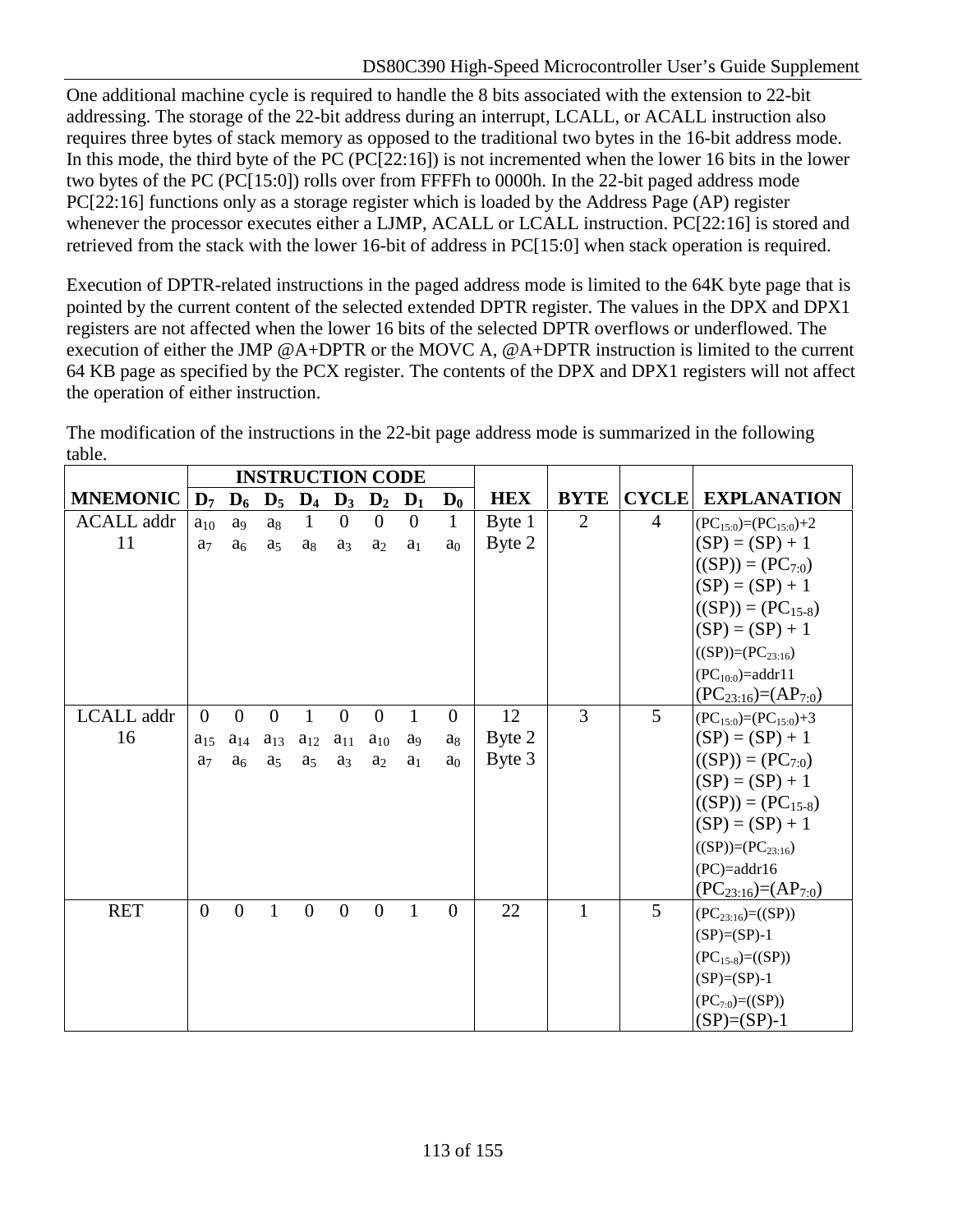DS80C390 High-Speed Microcontroller User's Guide Supplement

| <b>RETI</b> | $\bigcirc$ |  | $\overline{0}$ |  | 32 |  | $(PC_{23:16}) = ((SP))$              |
|-------------|------------|--|----------------|--|----|--|--------------------------------------|
|             |            |  |                |  |    |  | $(SP)= (SP)-1$                       |
|             |            |  |                |  |    |  | $(PC_{15-8}) = ((SP))$               |
|             |            |  |                |  |    |  |                                      |
|             |            |  |                |  |    |  | $(SP)=(SP)-1$<br>$(PC_{7:0})=((SP))$ |
|             |            |  |                |  |    |  | $(SP)= (SP)-1$                       |

### **22-BIT CONTIGUOUS ADDRESSING MODE**

When the AM1 bit is set, the DS80C390 will operate in its 22-bit contiguous addressing mode. This addressing mode is supported by a full 22-bit Program Counter with eight modified instructions that operate over the full 22-bit address range. All modified branching instructions will automatically store and restore the entire contents of the 22-bit Program Counter. The 22-bit DPTR and DPTR1 registers will function identically to the Program Counter to allow access to the full 22- bit data memory range.

All the DS80C390 instruction opcodes retain binary compatibility to the 8051. Modified instructions are only different with respect to their cycle/byte/operand count and operate within a contiguous 24-bit address field. Note that all instructions which utilize the DPTR register now make use of a full 24-bit register (DPTR=DPX+DPH+DPL and DPTR1=DPX1+DPH1+DPL1). This mode of operation requires software tools (assembler or compiler) specifically designed to accept the modified length of the new instructions.

The instructions modified to operate in the 24-bit address mode are summarized in the following table.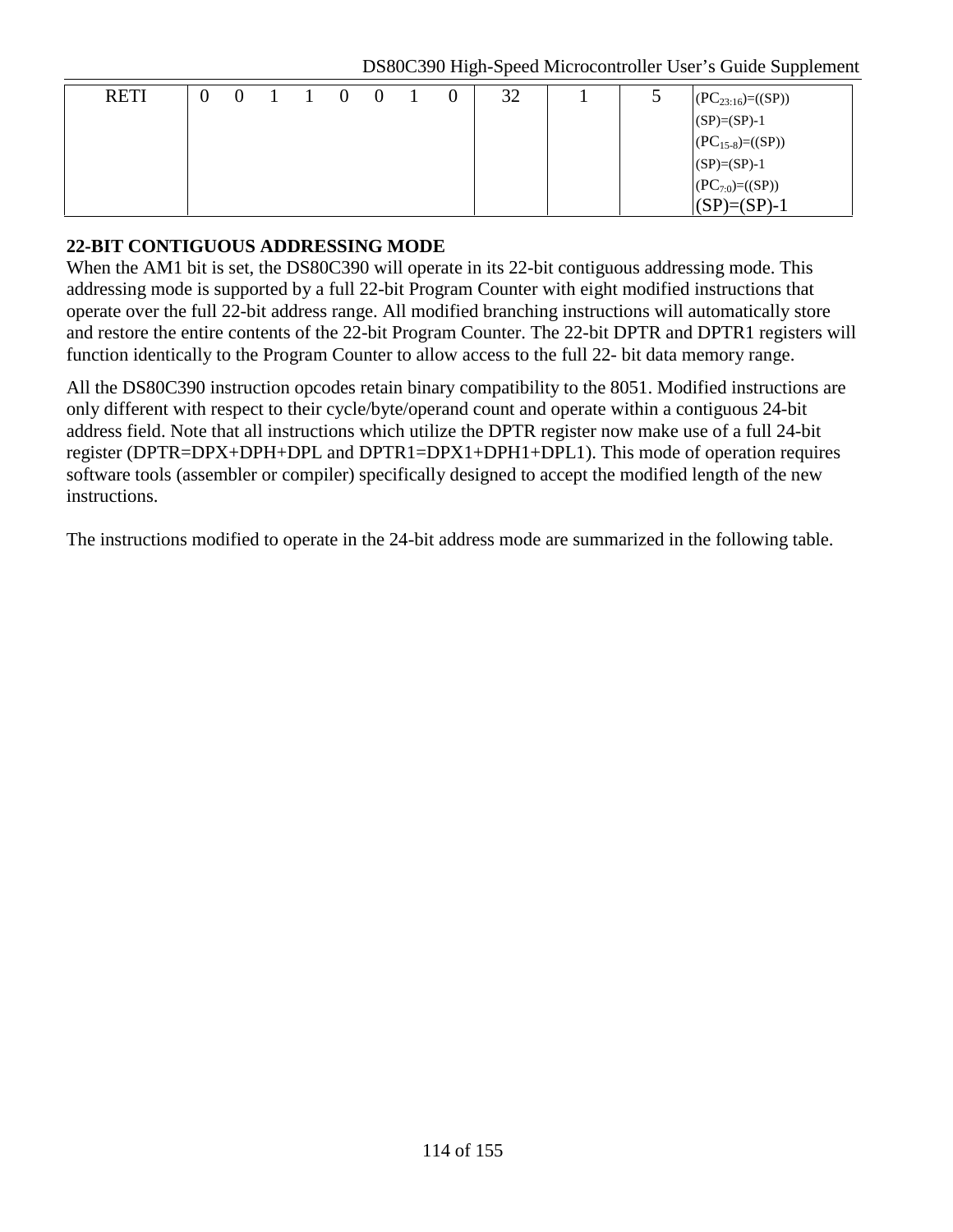DS80C390 High-Speed Microcontroller User's Guide Supplement

|                   |                      |                      |                      |                                              |                | <b>INSTRUCTION CODE</b>                   |                            |                            |                |                |                |                                                  |
|-------------------|----------------------|----------------------|----------------------|----------------------------------------------|----------------|-------------------------------------------|----------------------------|----------------------------|----------------|----------------|----------------|--------------------------------------------------|
| <b>MNEMONIC</b>   |                      |                      |                      |                                              |                | $D_7$ $D_6$ $D_5$ $D_4$ $D_3$ $D_2$ $D_1$ |                            | $\mathbf{D}_0$             | <b>HEX</b>     | <b>BYTE</b>    | <b>CYCLE</b>   | <b>EXPLANATION</b>                               |
| <b>ACALL</b> addr | $a_{18}$             | $a_{17}$             | $a_{16}$             | 1                                            | $\theta$       | $\overline{0}$                            | $\overline{0}$             | $\mathbf{1}$               | Byte 1         | 3              | 5              | $(PC)=(PC)+3$                                    |
| 19                | $a_{15}$             | $a_{14}$             | $a_{13}$             | $a_{12}$                                     | $a_{11}$       | $a_{10}$                                  | a <sub>9</sub>             | ag                         | Byte 2         |                |                | $(SP)= (SP)+1$                                   |
|                   | a <sub>7</sub>       | a <sub>6</sub>       | a <sub>5</sub>       | $a_8$                                        | a <sub>3</sub> | a <sub>2</sub>                            | a <sub>1</sub>             | a <sub>0</sub>             | Byte 3         |                |                | $((SP))=(PC_{7:0})$                              |
|                   |                      |                      |                      |                                              |                |                                           |                            |                            |                |                |                | $(SP)= (SP)+1$                                   |
|                   |                      |                      |                      |                                              |                |                                           |                            |                            |                |                |                | $((SP))=(PC_{15:8})$                             |
|                   |                      |                      |                      |                                              |                |                                           |                            |                            |                |                |                | $(SP)= (SP)+1$                                   |
|                   |                      |                      |                      |                                              |                |                                           |                            |                            |                |                |                | $((SP))=(PC_{23:16})$                            |
|                   |                      |                      |                      |                                              |                |                                           |                            |                            |                |                |                | $(PC18:0) = addr19$                              |
| AJMP addr 19      | $a_{18}$             | $a_{17}$             | $a_{16}$             | $\overline{0}$                               | $\overline{0}$ | $\overline{0}$                            | $\overline{0}$             | $\mathbf{1}$               | Byte 1         | 3              | 5              | $(PC)=(PC)+3$                                    |
|                   | $a_{15}$             | $a_{14}$             | $a_{13}$             | $a_{12}$                                     | $a_{11}$       | $a_{10}$                                  | a <sub>9</sub>             | a <sub>8</sub>             | Byte 2         |                |                | $(PC_{18:0}) = addr19$                           |
|                   | a <sub>7</sub>       | a <sub>6</sub>       | $\mathbf{a}_5$       | a <sub>8</sub>                               | $a_3$          | a <sub>2</sub>                            | a <sub>1</sub>             | a <sub>0</sub>             | Byte 3         |                |                |                                                  |
| <b>INC DPTR</b>   | $\mathbf{1}$         | $\overline{0}$       | $\mathbf{1}$         | $\overline{0}$                               | $\overline{0}$ | $\theta$                                  | 1                          | $\mathbf{1}$               | A <sub>3</sub> | $\mathbf{1}$   | $\overline{4}$ | $(DPTR) = (DPTR) + 1$                            |
|                   |                      |                      |                      |                                              |                |                                           |                            |                            |                |                |                | $(PC18:0) = addr19$                              |
| LCALL addr24      | $\overline{0}$       | $\overline{0}$       | $\overline{0}$       | $\mathbf{1}$                                 | $\overline{0}$ | $\overline{0}$                            | 1                          | $\overline{0}$             | 12             | $\overline{4}$ | 6              | $(PC)=(PC)+4$                                    |
|                   | $a_{23}$             | $a_{22}$             | $a_{21}$             | $a_{20}$                                     | $a_{19}$       | $a_{18}$                                  | $a_{17}$                   | $a_{16}$                   | Byte 2         |                |                | $(SP)= (SP)+1$<br>$((SP))=(PC_{7:0})$            |
|                   | $a_{15}$             | $a_{14}$             | $a_{13}$             | $a_{12}$                                     | $a_{11}$       | $a_{10}$                                  | a <sub>9</sub>             | $a_8$                      | Byte 3         |                |                | $(SP)= (SP)+1$                                   |
|                   | a <sub>7</sub>       | a <sub>6</sub>       | a <sub>5</sub>       | a <sub>5</sub>                               | a <sub>3</sub> | a <sub>2</sub>                            | a <sub>1</sub>             | a <sub>0</sub>             | Byte 4         |                |                | $((SP))=(PC_{15:8})$                             |
|                   |                      |                      |                      |                                              |                |                                           |                            |                            |                |                |                | $(SP)= (SP)+1$                                   |
|                   |                      |                      |                      |                                              |                |                                           |                            |                            |                |                |                | $((SP))=(PC_{23:16})$                            |
| LJMP addr24       | $\overline{0}$       | $\overline{0}$       | $\boldsymbol{0}$     | $\overline{0}$                               | $\mathbf{0}$   | $\overline{0}$                            | $\mathbf{1}$               | $\overline{0}$             | 02             | $\overline{4}$ | 5              | $(PC_{23:0}) = addr24$<br>$(PC_{23:0}) = addr24$ |
|                   |                      |                      |                      |                                              | $a_{19}$       |                                           |                            |                            | Byte 2         |                |                |                                                  |
|                   | $a_{23}$<br>$a_{15}$ | $a_{22}$<br>$a_{14}$ | $a_{21}$<br>$a_{13}$ | $a_{20}$<br>$a_{12}$                         | $a_{11}$       | $a_{18}$<br>$a_{10}$                      | $a_{17}$<br>a <sub>9</sub> | $a_{16}$<br>a <sub>8</sub> | Byte 3         |                |                |                                                  |
|                   | a <sub>7</sub>       | a <sub>6</sub>       | a <sub>5</sub>       | a <sub>5</sub>                               | a <sub>3</sub> | a <sub>2</sub>                            | a <sub>1</sub>             | a <sub>0</sub>             | Byte 4         |                |                |                                                  |
| MOV DPTR,         | 1                    | $\overline{0}$       | $\overline{0}$       | 1                                            | $\overline{0}$ | $\theta$                                  | $\theta$                   | $\overline{0}$             | 90             | $\overline{4}$ | 3              | $(DPX)=\#data23:9$                               |
| #data24           | $d_{23}$             |                      |                      | $d_{22}$ $d_{21}$ $d_{20}$ $d_{19}$ $d_{18}$ |                |                                           | $d_{17}$                   | $d_{16}$                   | Byte 2         |                |                | $(DPH)=\#data15:8$                               |
|                   | $d_{15}$             | $d_{14}$             | $d_{13}$             | $d_{12}$ $d_{11}$                            |                | $d_{10}$                                  | $d_9$                      | $d_8$                      | Byte 3         |                |                | $(DPL)=\#data7:0$                                |
|                   | $d_7$                | $d_6$                | $d_5$                | d <sub>5</sub>                               | $d_3$          | $d_2$                                     | d <sub>1</sub>             | $d_0$                      | Byte 4         |                |                |                                                  |
| <b>RET</b>        | $\Omega$             | $\Omega$             | 1                    | $\theta$                                     | $\overline{0}$ | $\Omega$                                  | 1                          | $\Omega$                   | 22             | $\mathbf{1}$   | 5              | $(PC_{23:16}) = ((SP))$                          |
|                   |                      |                      |                      |                                              |                |                                           |                            |                            |                |                |                | $(SP)= (SP)-1$                                   |
|                   |                      |                      |                      |                                              |                |                                           |                            |                            |                |                |                | $(PC_{15-8})=(\text{(SP)})$                      |
|                   |                      |                      |                      |                                              |                |                                           |                            |                            |                |                |                | $(SP)= (SP)-1$                                   |
|                   |                      |                      |                      |                                              |                |                                           |                            |                            |                |                |                | $(PC_{7:0})=(\text{(SP)})$                       |
|                   |                      |                      |                      |                                              |                |                                           |                            |                            |                |                |                | $(SP)= (SP)-1$                                   |
| <b>RETI</b>       | $\overline{0}$       | $\overline{0}$       | $\mathbf{1}$         | $\mathbf{1}$                                 | $\mathbf{0}$   | $\overline{0}$                            | $\mathbf{1}$               | $\overline{0}$             | 32             | $\mathbf{1}$   | 5              | $(PC_{23:16}) = ((SP))$                          |
|                   |                      |                      |                      |                                              |                |                                           |                            |                            |                |                |                | $(SP)= (SP)-1$                                   |
|                   |                      |                      |                      |                                              |                |                                           |                            |                            |                |                |                | $(PC_{15-8})=(\text{(SP)})$                      |
|                   |                      |                      |                      |                                              |                |                                           |                            |                            |                |                |                | $(SP)= (SP)-1$                                   |
|                   |                      |                      |                      |                                              |                |                                           |                            |                            |                |                |                | $(PC_{7:0})=(\text{(SP)})$                       |
|                   |                      |                      |                      |                                              |                |                                           |                            |                            |                |                |                | $(SP)= (SP)-1$                                   |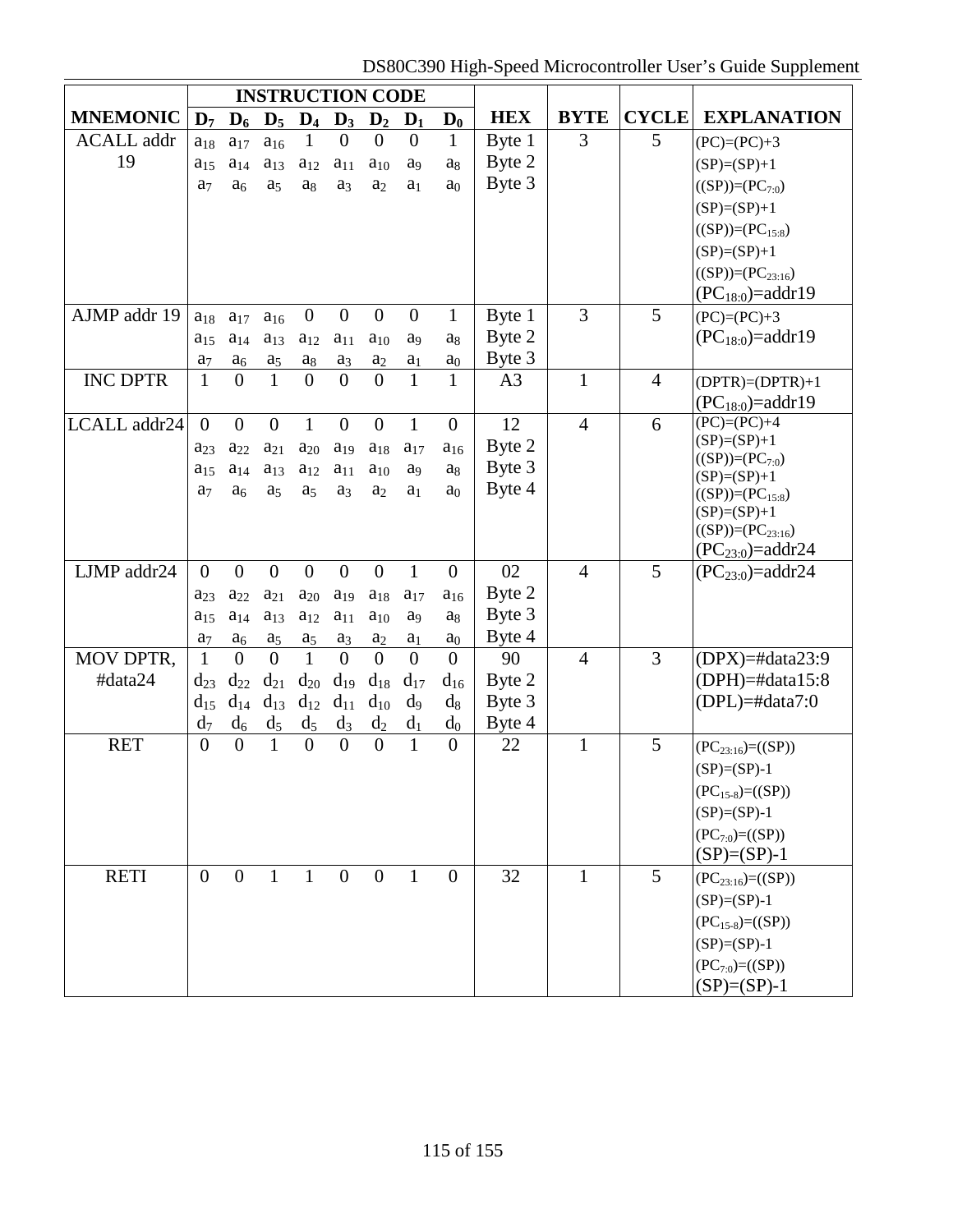# **SECTION 18: CONTROLLER AREA NETWORK (CAN) MODULE**

The DS80C390 incorporates two identical CAN controllers (CAN 0 and CAN 1). Each of these CAN units provide operating modes which are fully compliant with the CAN 2.0B specification. The microcontroller interface to the CAN controllers is broken into two groups of registers. To simplify the software associated with the operation of the CAN controllers, all of the global CAN status and controls as well as the individual message center control/status registers are located in the Special Function Register map. The remaining registers associated with the data identification, identification masks, format and data are located in the MOVX space. Each of the SFR and MOVX registers are configured as dual port memories to allow both the CAN controller and the microcontroller access to the required functions.

The basic functions covered by the CAN controllers include the use of 11-bit standard or 29-bit extended acceptance identifiers, as programmed by the microcontroller for each message center. Each CAN unit provides storage for up to 15 messages, with the standard 8 byte data field, in each message. Each of the first 14 message centers is programmable in either a transmit or receive mode. Message center 15 is designed as a receive only message center with a FIFO buffer to prevent the inadvertent loss of data when the microcontroller is busy and is not allowed time to retrieve the incoming message prior to the acceptance of a second message into message center 15. Message 15 also utilizes an independent set of mask registers and Identification registers, which are only applied once an incoming message has not been accepted by any of the first fourteen message centers. A second filter test is also supported for all message centers (1 - 15) to allow the CAN controller to use two separate 8 bit media masks and media arbitration fields to verify the contents of the first two byte of data of each incoming message, before accepting an incoming message. This feature allows the CAN unit to directly support the use of higher CAN protocols which make use of the first and/or second byte of data as a part of the acceptance layer for storing incoming messages. Each message center can also be programmed independently to perform testing of the incoming data with or without the use of the global masks.

Global controls and status registers in each CAN module allow the microcontroller to evaluate error messages, validate new data and the location of such data, establish the bus timing for the CAN Bus, establish the Identification mask bits, and verify the source of individual messages. In addition each message center is individually equipped with the necessary status and controls to establish directions, interrupt generation, identification mode (standard or extended), data field size, data status, automatic remote frame request and acknowledgment, and masked or non-masked identification acceptance testing. Utilizing the Single Bus CAN mode (SBCAN=1) ties the inputs and outputs of both CAN modules together, effectively creating a single CAN module with 30 message centers.

The priority order associated with the CAN module transmitting or receiving a message is determined by the inverse of the number of the message center, and is independent of the arbitration bits assigned to the message center. Thus message center 2 has a higher priority than message center 14. To avoid a priority inversion the CAN modules are configured to reload the transmit buffer with the message of the highest priority (lowest message center number) whenever an arbitration is lost or an error condition occurs.

The following tables illustrate the locations of the MOVX SRAM registers and bits used by the CAN controllers. Following the tables are descriptions of the function of the bits and registers.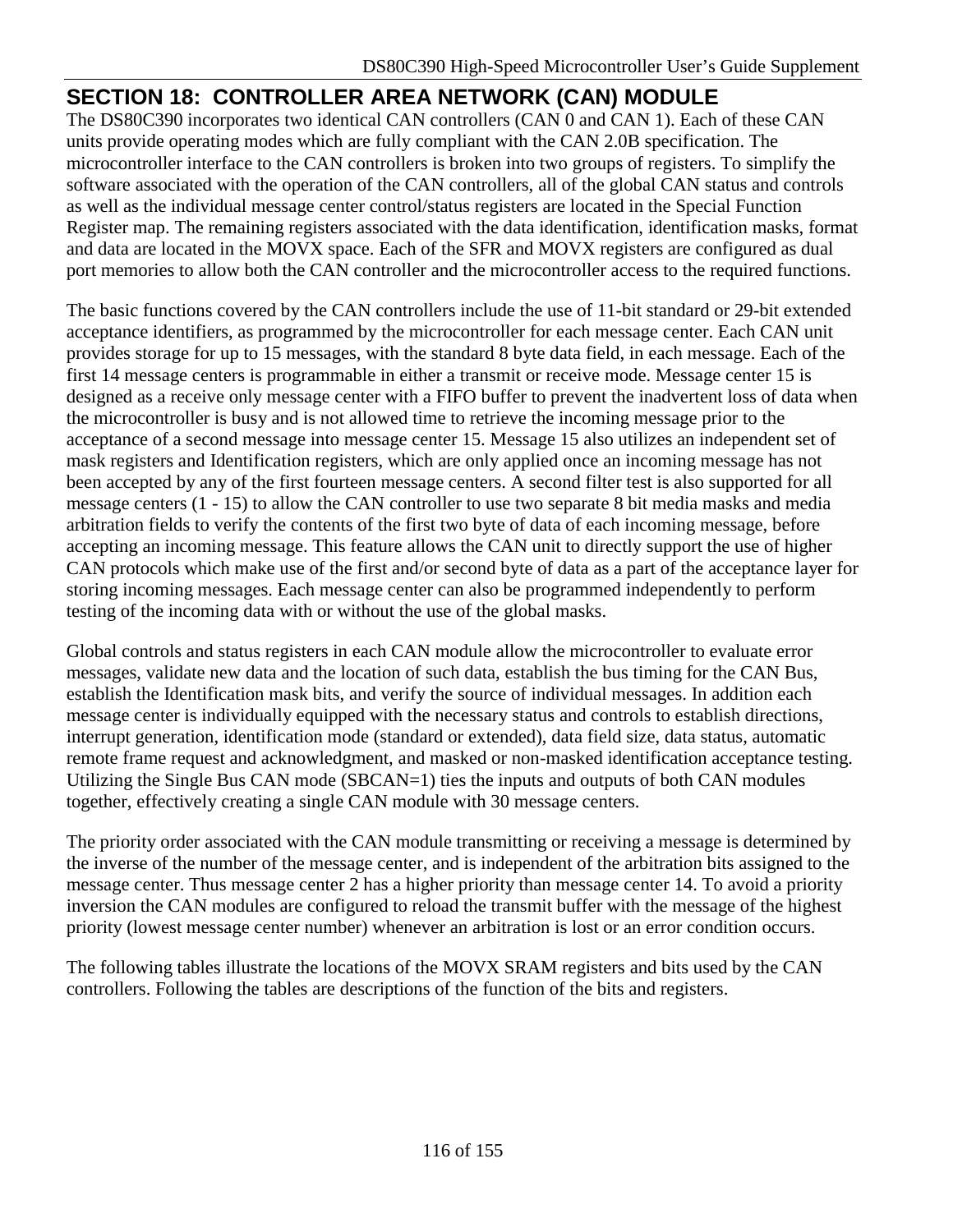# **MOVX MESSAGE CENTERS FOR CAN 0**

|                 | CAN V CONTROL/STATUS/MASIX REGISTERS |                   |        |                         |                   |                   |                  |                   |                      |  |  |  |
|-----------------|--------------------------------------|-------------------|--------|-------------------------|-------------------|-------------------|------------------|-------------------|----------------------|--|--|--|
|                 |                                      |                   |        |                         |                   |                   |                  |                   | <b>MOVX</b> Data     |  |  |  |
| <b>Register</b> | 7                                    | 6                 | 5      | $\overline{\mathbf{4}}$ | 3                 | $\overline{2}$    | $\mathbf{1}$     | $\mathbf{0}$      | Address <sup>1</sup> |  |  |  |
| C0MID0          | MID07                                | MID <sub>06</sub> | MID05  | MID <sub>04</sub>       | MID <sub>03</sub> | MID <sub>02</sub> | MID01            | MID <sub>00</sub> | xxxx00h              |  |  |  |
| C0MA0           | M0AA7                                | M0AA6             | M0AA5  | M0AA4                   | M0AA3             | M0AA2             | M0AA1            | M0AA0             | xxxx01h              |  |  |  |
| C0MID1          | MID17                                | MID16             | MID15  | MID14                   | MID13             | MID12             | MID11            | MID <sub>10</sub> | xxxx02h              |  |  |  |
| C0MA1           | M1AA7                                | M1AA6             | M1AA5  | M1AA4                   | M1AA3             | M1AA2             | M1AA1            | M1AA0             | xxxx03h              |  |  |  |
| C0BT0           | SJW1                                 | SJW <sub>0</sub>  | BPR5   | BPR4                    | BPR3              | BPR <sub>2</sub>  | BPR1             | BPR <sub>0</sub>  | xxxx04h              |  |  |  |
| C0BT1           | <b>SMP</b>                           | TSEG26            | TSEG25 | TSEG24                  | TSEG13            | TSEG12            | TSEG11           | TSEG10            | xxxx05h              |  |  |  |
| C0SGM0          | ID28                                 | ID27              | ID26   | ID25                    | ID24              | ID23              | ID22             | ID21              | xxxx06h              |  |  |  |
| C0SGM1          | ID20                                 | ID19              | ID18   | $\mathbf{0}$            | $\Omega$          | $\mathbf{0}$      | $\mathbf{0}$     | $\boldsymbol{0}$  | xxxx07h              |  |  |  |
| C0EGM0          | ID28                                 | ID27              | ID26   | ID25                    | ID24              | ID23              | ID22             | ID21              | xxxx08h              |  |  |  |
| C0EGM1          | ID20                                 | ID19              | ID18   | ID17                    | ID16              | ID15              | ID14             | ID13              | xxxx09h              |  |  |  |
| C0EGM2          | ID12                                 | ID11              | ID10   | ID9                     | ID8               | ID7               | ID <sub>6</sub>  | ID5               | xxxx0Ah              |  |  |  |
| C0EGM3          | ID4                                  | ID3               | ID2    | ID1                     | ID0               | $\overline{0}$    | $\theta$         | $\overline{0}$    | xxxx0Bh              |  |  |  |
| <b>C0M15M0</b>  | ID28                                 | ID27              | ID26   | ID25                    | ID24              | ID23              | ID22             | ID21              | xxxx0Ch              |  |  |  |
| <b>C0M15M1</b>  | ID20                                 | ID19              | ID18   | ID17                    | ID16              | ID15              | ID14             | ID13              | xxxx0Dh              |  |  |  |
| C0M15M2         | ID12                                 | ID11              | ID10   | ID <sub>9</sub>         | ID8               | ID7               | ID <sub>6</sub>  | ID5               | xxxx0Eh              |  |  |  |
| C0M15M3         | ID <sub>4</sub>                      | ID3               | ID2    | ID1                     | ID0               | $\boldsymbol{0}$  | $\boldsymbol{0}$ | $\boldsymbol{0}$  | xxxx0Fh              |  |  |  |

### **CAN 0 CONTROL/STATUS/MASK REGISTERS**

### **CAN 0 MESSAGE CENTER 1**

|          |                          |                                        |  | Reserved                               |                  |       |             |             | $xxxx10h - 11h$ |  |  |
|----------|--------------------------|----------------------------------------|--|----------------------------------------|------------------|-------|-------------|-------------|-----------------|--|--|
| C0M1AR0  |                          |                                        |  | CAN 0 MESSAGE 1 ARBITRATION REGISTER 0 |                  |       |             |             | xxxx12h         |  |  |
| C0M1AR1  |                          | CAN 0 MESSAGE 1 ARBITRATION REGISTER 1 |  |                                        |                  |       |             |             |                 |  |  |
| C0M1AR2  |                          | CAN 0 MESSAGE 1 ARBITRATION REGISTER 2 |  |                                        |                  |       |             |             |                 |  |  |
| C0M1AR3  |                          |                                        |  | CAN 0 MESSAGE 1 ARBITRATION REGISTER 3 |                  |       |             | <b>WTOE</b> | xxxx15h         |  |  |
| COM1F    | DTBYC3DTBYC2DTBYC1DTBYC0 |                                        |  |                                        | $T/\overline{R}$ | EX/ST | <b>MEME</b> | <b>MDME</b> | xxxx16h         |  |  |
| C0M1D0-7 |                          | CAN 0 MESSAGE 1 DATA BYTES 0 - 7       |  |                                        |                  |       |             |             |                 |  |  |
|          |                          |                                        |  | Reserved                               |                  |       |             |             | xxxx1Fh         |  |  |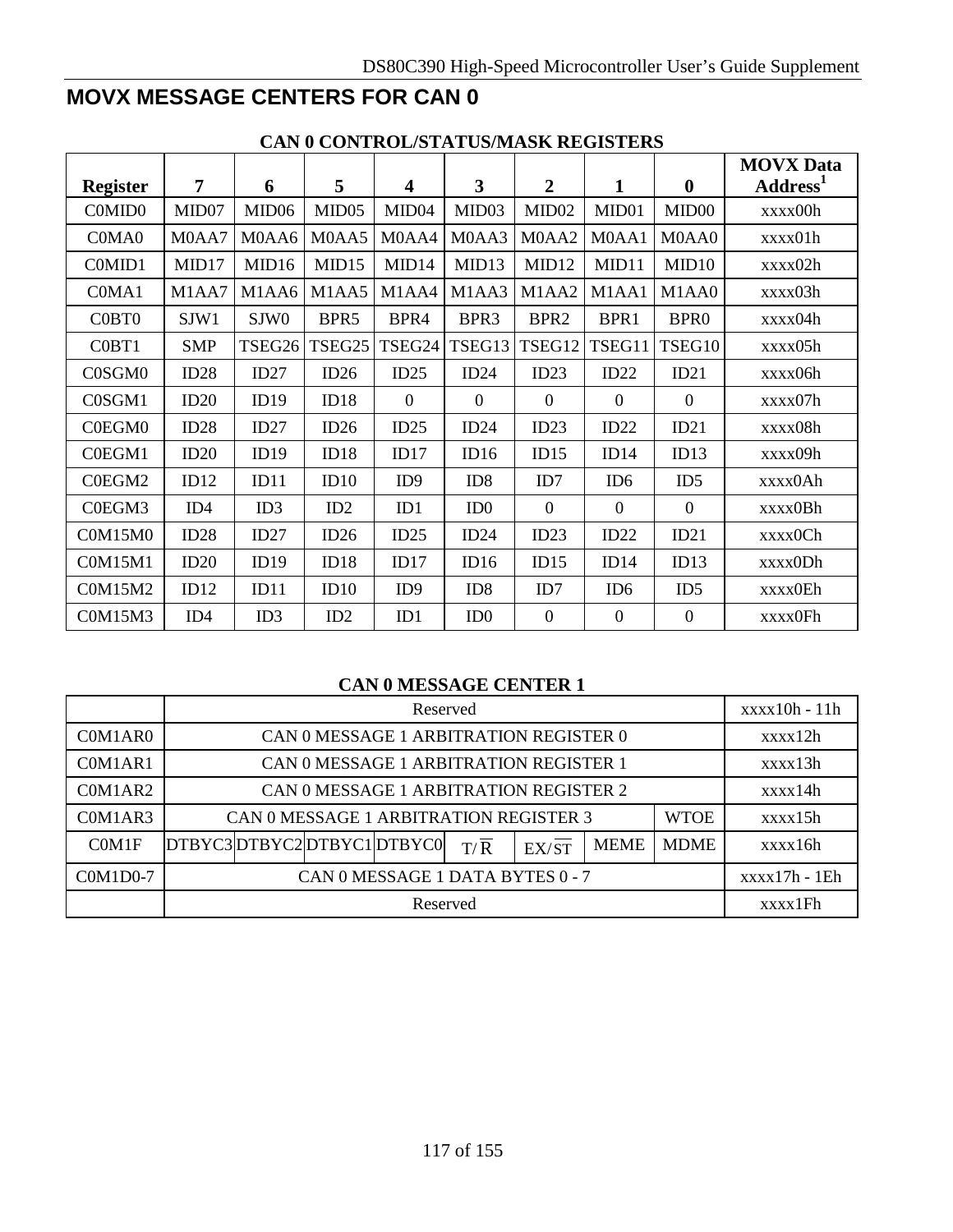| CAN V MIESSAVIE CENTEIS 2-14                                    |                 |
|-----------------------------------------------------------------|-----------------|
| MESSAGE CENTER 2 REGISTERS (similar to Message Center 1)        | $xxxx20h - 2Fh$ |
| MESSAGE CENTER 3 REGISTERS (similar to Message Center 1)        | $xxxx30h - 3Fh$ |
| MESSAGE CENTER 4 REGISTERS (similar to Message Center 1)        | $xxxx40h - 4Fh$ |
| MESSAGE CENTER 5 REGISTERS (similar to Message Center 1)        | $xxxx50h - 5Fh$ |
| <b>MESSAGE CENTER 6 REGISTERS</b> (similar to Message Center 1) | $xxxx60h - 6Fh$ |
| MESSAGE CENTER 7 REGISTERS (similar to Message Center 1)        | $xxxx70h - 7Fh$ |
| MESSAGE CENTER 8 REGISTERS (similar to Message Center 1)        | xxxx80h - 8Fh   |
| MESSAGE CENTER 9 REGISTERS (similar to Message Center 1)        | $xxxx90h - 9Fh$ |
| MESSAGE CENTER 10 REGISTERS (similar to Message Center 1)       | xxxxA0h - AFh   |
| MESSAGE CENTER 11 REGISTERS (similar to Message Center 1)       | xxxxB0h - BFh   |
| MESSAGE CENTER 12 REGISTERS (similar to Message Center 1)       | xxxxC0h - CFh   |
| MESSAGE CENTER 13 REGISTERS (similar to Message Center 1)       | xxxxD0h - DFh   |
| MESSAGE CENTER 14 REGISTERS (similar to Message Center 1)       | xxxxE0h - EFh   |

## **CAN 0 MESSAGE CENTERS 2-14**

### **CAN 0 MESSAGE CENTER 15**

|           |                          |                                         |  | Reserved |       |             |             | $xxxxF0h - F1h$ |  |  |
|-----------|--------------------------|-----------------------------------------|--|----------|-------|-------------|-------------|-----------------|--|--|
| C0M15AR0  |                          | CAN 0 MESSAGE 15 ARBITRATION REGISTER 0 |  |          |       |             |             | xxxxF2h         |  |  |
| C0M15AR1  |                          | CAN 0 MESSAGE 15 ARBITRATION REGISTER 1 |  |          |       |             |             |                 |  |  |
| COM15AR2  |                          | CAN 0 MESSAGE 15 ARBITRATION REGISTER 2 |  |          |       |             |             |                 |  |  |
| C0M15AR3  |                          | CAN 0 MESSAGE 15 ARBITRATION REGISTER 3 |  |          |       |             | <b>WTOE</b> | xxxxF5h         |  |  |
| COM15F    | DTBYC3DTBYC2DTBYC1DTBYC0 |                                         |  | $\Omega$ | EX/ST | <b>MEME</b> | <b>MDME</b> | xxxxF6h         |  |  |
| C0M15D0-7 |                          | CAN 0 MESSAGE 15 DATA BYTE 0 - 7        |  |          |       |             |             |                 |  |  |
|           |                          |                                         |  | Reserved |       |             |             | <b>xxxxFFh</b>  |  |  |

### **Notes:**

<sup>1</sup>The first two bytes of the CAN 0 MOVX memory address are dependent on the setting of the CMA bit (MCON.5) CMA=0, xxxx=00EE; CMA=1, xxxx=4010.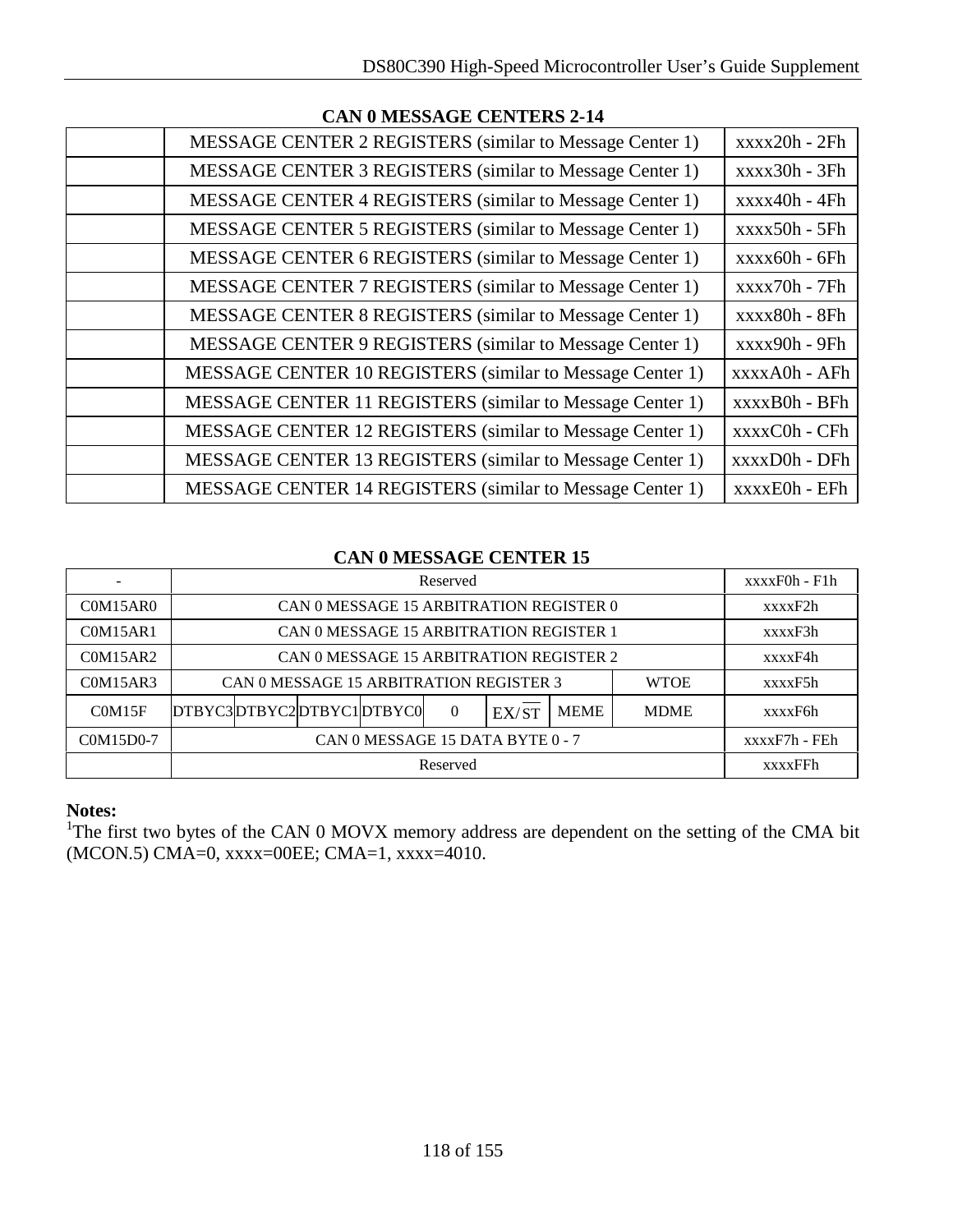# **MOVX MESSAGE CENTERS FOR CAN 1**

| <b>Register</b>                            | 7               | 6                 | 5                 | 4                 | 3                         | $\overline{2}$      | 1               | $\mathbf{0}$                                     | <b>MOVX Data</b><br>Address <sup>1</sup> |
|--------------------------------------------|-----------------|-------------------|-------------------|-------------------|---------------------------|---------------------|-----------------|--------------------------------------------------|------------------------------------------|
| C1MID0                                     | MID07           | MID <sub>06</sub> | MID <sub>05</sub> | MID <sub>04</sub> | MID <sub>03</sub>         | MID <sub>02</sub>   | MID01           | MID <sub>00</sub>                                | xxxx00h                                  |
| C <sub>1</sub> M <sub>A</sub> <sup>0</sup> | M0AA7           |                   |                   |                   | $M0AA6$ MOAA5 MOAA4 MOAA3 | M0AA2 M0AA1 M0AA0   |                 |                                                  | xxxx01h                                  |
| C1MID1                                     | MID17           | MID16             | MID15             | MID14             | MID13                     | MID12               | MID11           | MID10                                            | xxxx02h                                  |
| C1MA1                                      | M1AA7           |                   |                   |                   | $M1AA6$ M1AA5 M1AA4 M1AA3 | $MLAA2$ M1AA1 M1AA0 |                 |                                                  | xxxx03h                                  |
| C <sub>1</sub> B <sub>T0</sub>             | SJW1            | SJW <sub>0</sub>  | BPR <sub>5</sub>  | BPR4              | BPR3                      | BPR <sub>2</sub>    | BPR1            | BPR <sub>0</sub>                                 | xxxx04h                                  |
| C <sub>1</sub> B <sub>T</sub> 1            | <b>SMP</b>      |                   |                   |                   |                           |                     |                 | TSEG26 TSEG25 TSEG24 TSEG13 TSEG12 TSEG11 TSEG10 | xxxx05h                                  |
| C1SGM0                                     | ID28            | ID27              | ID26              | ID25              | ID24                      | ID23                | ID22            | ID21                                             | xxxx06h                                  |
| C1SGM1                                     | ID20            | ID19              | ID18              | $\overline{0}$    | $\overline{0}$            | $\overline{0}$      | $\theta$        | $\theta$                                         | xxxx07h                                  |
| C1EGM0                                     | ID28            | ID27              | ID26              | ID25              | ID24                      | ID23                | ID22            | ID21                                             | xxxx08h                                  |
| C1EGM1                                     | ID20            | ID19              | ID18              | ID17              | ID16                      | ID15                | ID14            | ID13                                             | xxxx09h                                  |
| C1EGM2                                     | ID12            | ID11              | ID10              | ID9               | ID <sub>8</sub>           | ID7                 | ID <sub>6</sub> | ID5                                              | xxxx0Ah                                  |
| C1EGM3                                     | ID <sub>4</sub> | ID3               | ID2               | ID1               | ID <sub>0</sub>           | $\overline{0}$      | $\overline{0}$  | $\theta$                                         | xxxx0Bh                                  |
| C1M15M0                                    | ID28            | ID27              | ID26              | ID25              | ID24                      | ID23                | ID22            | ID21                                             | xxxx0Ch                                  |
| C1M15M1                                    | ID20            | ID19              | ID18              | ID17              | ID16                      | ID15                | ID14            | ID13                                             | xxxx0Dh                                  |
| C1M15M2                                    | ID12            | ID11              | ID10              | ID <sub>9</sub>   | ID8                       | ID7                 | ID <sub>6</sub> | ID5                                              | xxxx0Eh                                  |
| C1M15M3                                    | ID4             | ID3               | ID2               | ID1               | ID <sub>0</sub>           | $\overline{0}$      | $\theta$        | $\overline{0}$                                   | xxxx0Fh                                  |

## **CAN 1 CONTROL/STATUS/MASK REGISTERS**

### **CAN 1 MESSAGE CENTER 1**

|                                               |                           |                                        |  | Reserved                               |                  |       |             |             | $xxxx10h - 11h$ |  |  |
|-----------------------------------------------|---------------------------|----------------------------------------|--|----------------------------------------|------------------|-------|-------------|-------------|-----------------|--|--|
| C <sub>1</sub> M <sub>1</sub> AR <sub>0</sub> |                           |                                        |  | CAN 1 MESSAGE 1 ARBITRATION REGISTER 0 |                  |       |             |             | xxxx12h         |  |  |
| C1M1AR1                                       |                           | CAN 1 MESSAGE 1 ARBITRATION REGISTER 1 |  |                                        |                  |       |             |             |                 |  |  |
| C1M1AR2                                       |                           | CAN 1 MESSAGE 1 ARBITRATION REGISTER 2 |  |                                        |                  |       |             |             |                 |  |  |
| C1M1AR3                                       |                           | CAN 1 MESSAGE 1 ARBITRATION REGISTER 3 |  |                                        |                  |       |             | <b>WTOE</b> | xxxx15h         |  |  |
| C1M1F                                         | DTBYC3 DTBYC2DTBYC1DTBYC0 |                                        |  |                                        | $T/\overline{R}$ | EX/ST | <b>MEME</b> | <b>MDME</b> | xxxx16h         |  |  |
| C1M1D0-7                                      |                           | CAN 1 MESSAGE 1 DATA BYTES 0 - 7       |  |                                        |                  |       |             |             |                 |  |  |
|                                               |                           |                                        |  | Reserved                               |                  |       |             |             | xxxx1Fh         |  |  |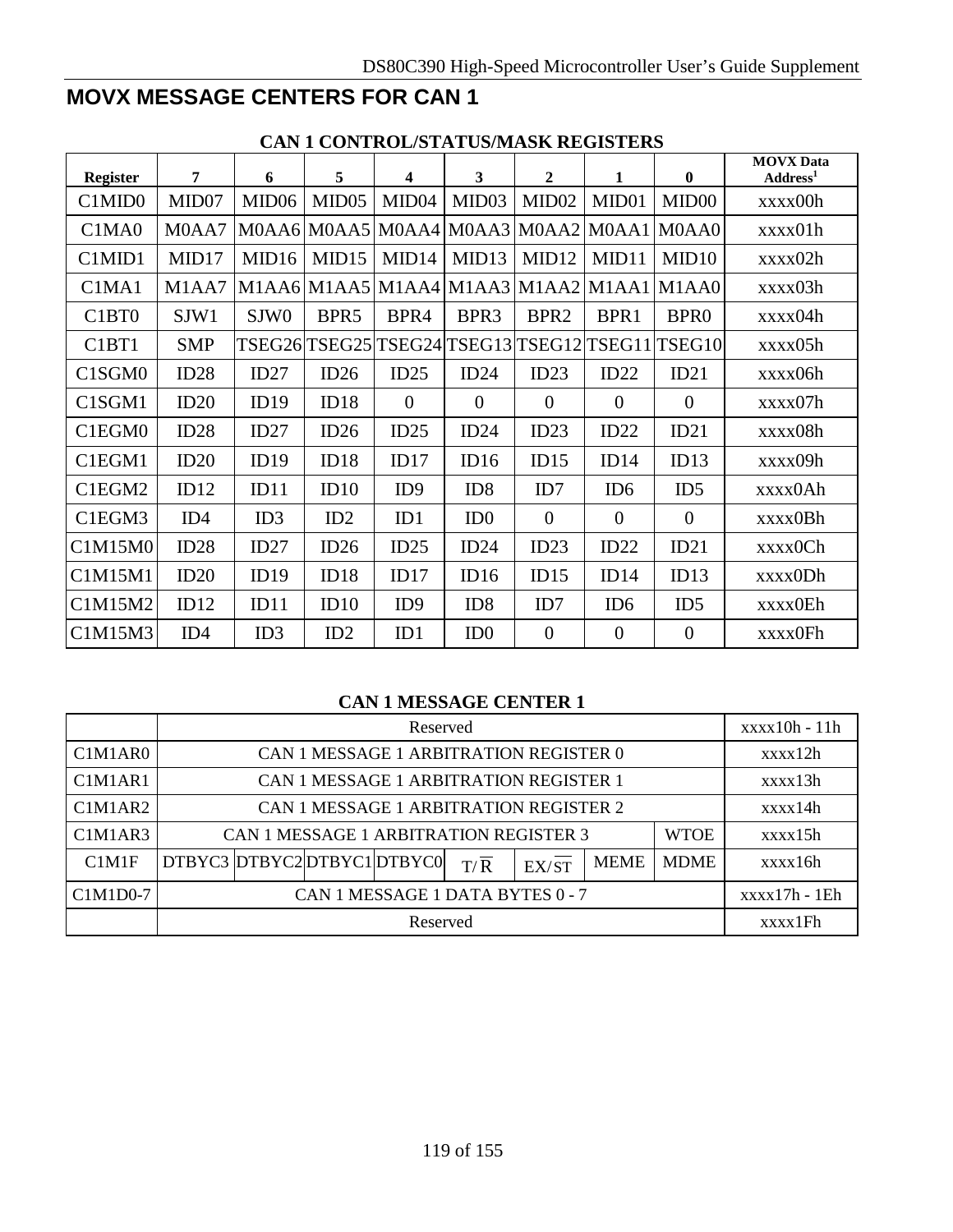| CAN I MESSAGE CENTERS 2-14                                      |                 |
|-----------------------------------------------------------------|-----------------|
| MESSAGE CENTER 2 REGISTERS (similar to Message Center 1)        | $xxxx20h - 2Fh$ |
| MESSAGE CENTER 3 REGISTERS (similar to Message Center 1)        | $xxxx30h - 3Fh$ |
| <b>MESSAGE CENTER 4 REGISTERS</b> (similar to Message Center 1) | $xxxx40h - 4Fh$ |
| MESSAGE CENTER 5 REGISTERS (similar to Message Center 1)        | $xxxx50h - 5Fh$ |
| MESSAGE CENTER 6 REGISTERS (similar to Message Center 1)        | $xxxx60h - 6Fh$ |
| MESSAGE CENTER 7 REGISTERS (similar to Message Center 1)        | $xxxx70h - 7Fh$ |
| MESSAGE CENTER 8 REGISTERS (similar to Message Center 1)        | xxxx80h - 8Fh   |
| MESSAGE CENTER 9 REGISTERS (similar to Message Center 1)        | $xxxx90h - 9Fh$ |
| MESSAGE CENTER 10 REGISTERS (similar to Message Center 1)       | xxxxA0h - AFh   |
| MESSAGE CENTER 11 REGISTERS (similar to Message Center 1)       | xxxxB0h - BFh   |
| MESSAGE CENTER 12 REGISTERS (similar to Message Center 1)       | xxxxC0h - CFh   |
| MESSAGE CENTER 13 REGISTERS (similar to Message Center 1)       | xxxxD0h - DFh   |
| MESSAGE CENTER 14 REGISTERS (similar to Message Center 1)       | xxxxE0h - EFh   |

## **CAN 1 MESSAGE CENTERS 2-14**

### **CAN 1 MESSAGE CENTER 15**

|                     |                          |                                                        |               |  | Reserved |                                         |             |             | $xxxxF0h - F1h$ |  |
|---------------------|--------------------------|--------------------------------------------------------|---------------|--|----------|-----------------------------------------|-------------|-------------|-----------------|--|
| C1M15AR0            |                          |                                                        |               |  |          | CAN 1 MESSAGE 15 ARBITRATION REGISTER 0 |             |             | xxxxF2h         |  |
| C1M15AR1            |                          | CAN 1 MESSAGE 15 ARBITRATION REGISTER 1                |               |  |          |                                         |             |             |                 |  |
| C1M15AR2            |                          | CAN 1 MESSAGE 15 ARBITRATION REGISTER 2                |               |  |          |                                         |             |             |                 |  |
| C1M15AR3            |                          | CAN 1 MESSAGE 15 ARBITRATION REGISTER 3<br><b>WTOE</b> |               |  |          |                                         |             |             |                 |  |
| C1M15F              | DTBYC3DTBYC2DTBYC1DTBYC0 |                                                        |               |  | $\theta$ | EX/ST                                   | <b>MEME</b> | <b>MDME</b> | xxxxF6h         |  |
| C1M15D0-<br>C1M15D7 |                          |                                                        | xxxxF7h - FEh |  |          |                                         |             |             |                 |  |
|                     |                          |                                                        |               |  | Reserved |                                         |             |             | <b>xxxxFFh</b>  |  |

### **Notes:**

<sup>1</sup>The first two bytes of the CAN 1 MOVX memory address are dependent on the setting of the CMA bit (MCON.5) CMA=0, xxxx=00EF; CMA=1, xxxx=4011.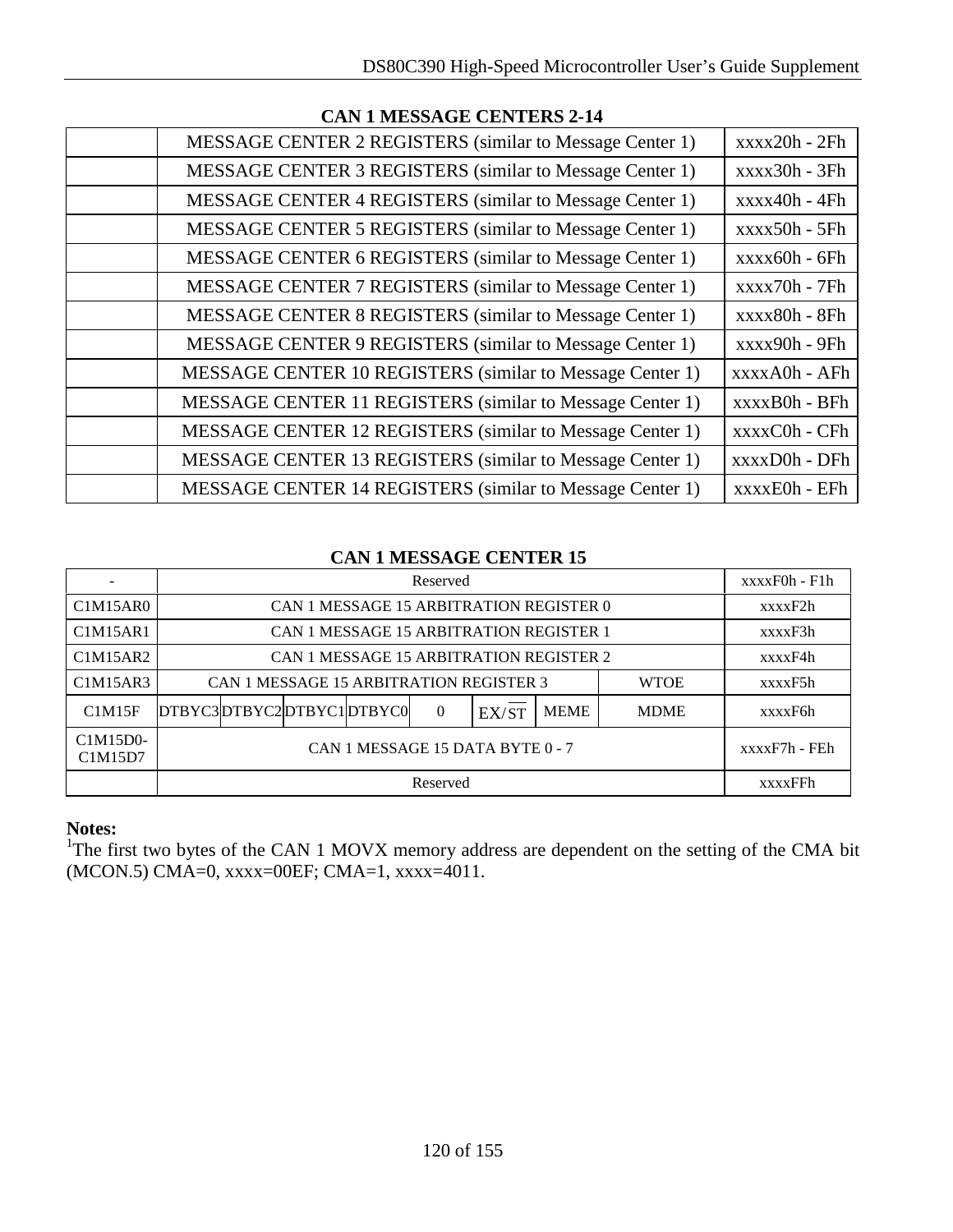# **CAN MOVX Register Description**

Most of the SRAM control registers, including the message centers proper, are mapped into a special location in the MOVX SRAM space. The specific location of the registers is a function of the module number (CAN 0 or CAN 1) and the CMA bit which controls whether the CAN SRAM begins at location 401xxxh or 00Exxxh.

The MOVX CAN Registers consist of a set of one Control/Status/Mask register and 15 message centers. Write access to the Control/Status/Mask registers is only possible when the SWINT bit is set to 1. All message centers for a given CAN module are identical with the exception of 15, which has some minor differences noted in the register descriptions. All of the CAN 1 registers are duplicates of the CAN 0 register set, differing only by address. To simplify the documentation, only one set of registers will be shown, with the following generic notation used for register names and addresses:

n CAN number (0 or 1)

xxxx First four hexadecimal digits of register address

| CMA          | <b>CAN</b> 0 | CAN 1 |
|--------------|--------------|-------|
| $\mathbf{0}$ | 00EE         | 00EF  |
|              | 4010         | 4011  |

y Address based on message center number

|                             | Message center number |
|-----------------------------|-----------------------|
|                             |                       |
| $\mathcal{D}_{\mathcal{A}}$ | 2                     |
|                             |                       |
|                             | 10                    |
| E                           | 15                    |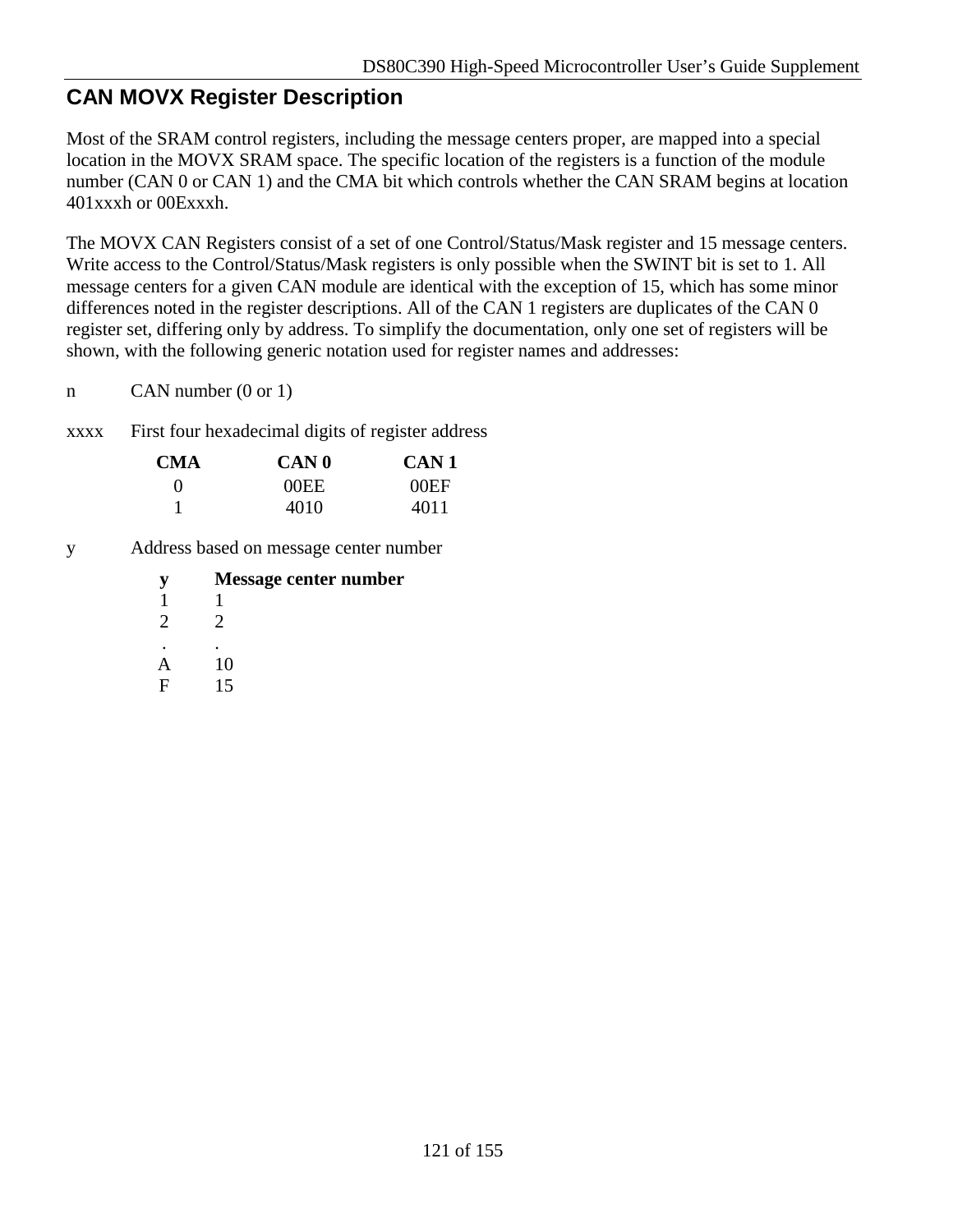| <b>CAN Media ID Mask Register 0 (CnMID0)</b> |   |   |                |  |          |
|----------------------------------------------|---|---|----------------|--|----------|
| <b>MOVX</b><br>Address <sup>1</sup>          | 7 | 6 | $\overline{A}$ |  | $\theta$ |
| xxxx00h                                      |   |   |                |  |          |
| <b>CAN Media ID Mask Register 1 (CnMID1)</b> |   |   |                |  |          |
| <b>MOVX</b><br>Address <sup>1</sup>          |   | 6 | $\overline{A}$ |  | $\theta$ |
| xxxx02h                                      |   |   |                |  |          |

**CAN Media ID Mask Registers 1-0.** These registers function as the mask when performing the Media Identification test. This register can only be modified during a software initialization (SWINT=1). If MDME=0, the Media Identification test will not be performed and the contents of these registers is ignored. If MDME=1, the CAN module will perform an additional qualifying test on Data Bytes 0 and 1 of the incoming message, regardless of the state of the EX/ST bit. Data byte 1 will be compared against CAN Media Byte Arbitration Register 1 utilizing CnMID1 as a mask, and Data byte 0 will be compared against CAN Media Byte Arbitration Register 0 utilizing CnMID0 as a mask. Any bit in the CnMID1, CnMID0 masks programmed to 0 will ignore the state of the corresponding Data Byte bit when performing the test. Any bit in the CnMID1, CnMID0 masks programmed to 1 will force the state of the corresponding Data Byte bit and CAN Media Byte Arbitration Registers 1 and 0 to match before considering the incoming message a match. Programming either Media ID Mask Register to 00h effectively disables the Media ID test for that byte. As such the CnMID1, CnMID0 masks act as a don't care following a system Reset.

# **CAN Media Arbitration Register 0 (CnMA0)**

| <b>MOVX</b>          |                |  |  |   |  |
|----------------------|----------------|--|--|---|--|
| Address <sup>1</sup> | $\overline{ }$ |  |  | - |  |
| xxxx01h              |                |  |  |   |  |

# **CAN Media Arbitration Register 1 (CnMA1)**

| <b>MOVX</b>          |                          |  |   |  |  |
|----------------------|--------------------------|--|---|--|--|
| Address <sup>1</sup> | $\overline{\phantom{0}}$ |  | 4 |  |  |
| xxxx03h              |                          |  |   |  |  |

**CAN Media Arbitration Register 1-0.** These registers function as the arbitration field when performing the Media Identification test. If MDME=0, the Media Identification test will not be performed and the contents of these registers is ignored. If MDME=1, the CAN module will perform an additional qualifying test on Data Bytes 0 and 1 of the incoming message, as mentioned in the description of the CAN Media ID Mask Registers. This register can only be modified during a software initialization (SWINT=1).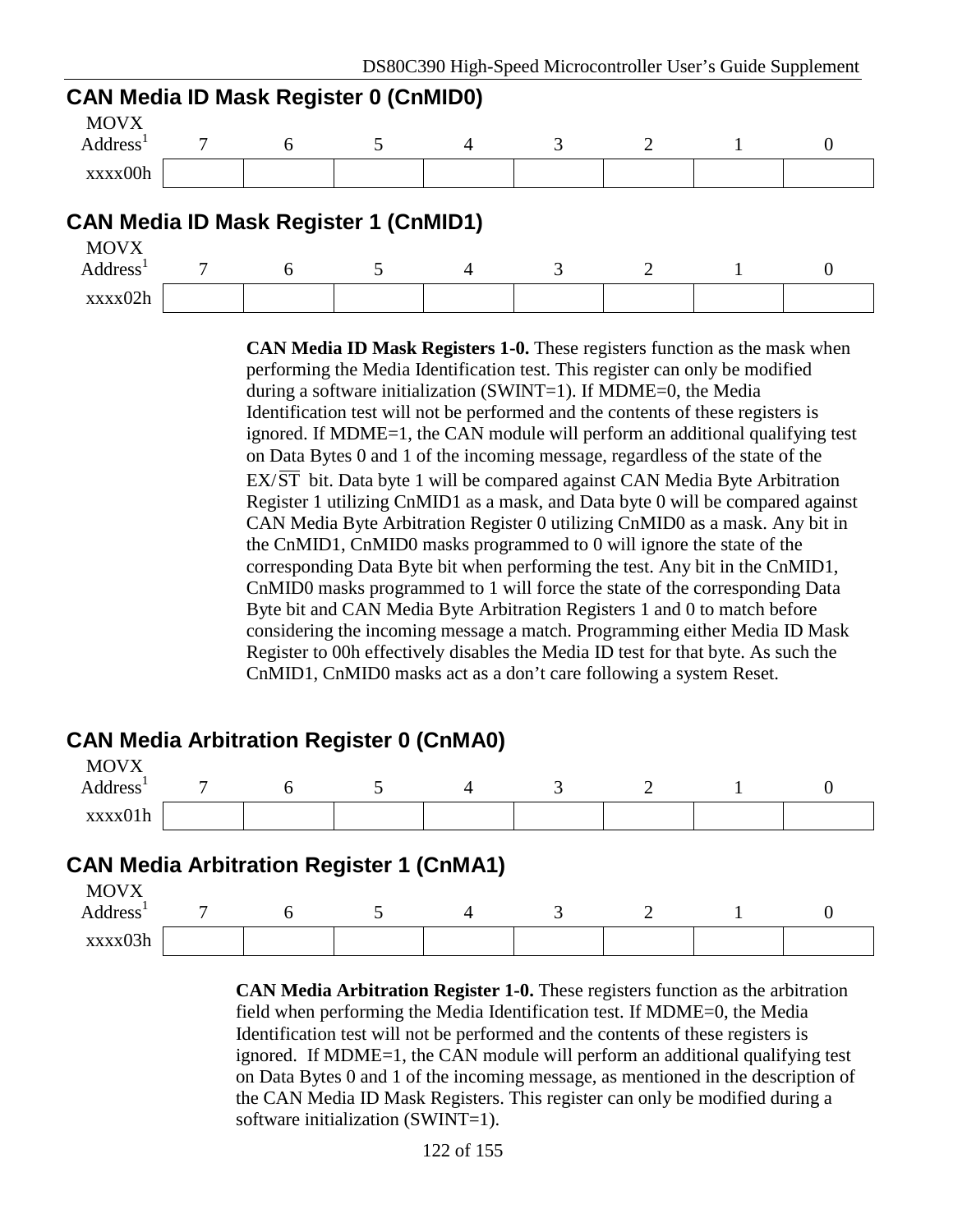# **CAN Bus Timing Register 0 (CnBT0)**

| <b>MOVX</b>    |      |                  |                  |      |      |                  |      |                  |
|----------------|------|------------------|------------------|------|------|------------------|------|------------------|
| <b>Address</b> |      |                  |                  |      |      | -                |      |                  |
| xxxx04h        | SJW1 | SJW <sub>0</sub> | BPR <sub>5</sub> | BPR4 | BPR3 | BPR <sub>2</sub> | BPR1 | BPR <sub>0</sub> |

**SJW1, SJW0** Bits 7-6 **CAN Synchronization Jump Width Select.** These bits specify the maximum number of time quanta  $(t<sub>qu</sub>)$  cycles that a bit may be lengthened or shortened in one resynchronization to compensate for Phase Errors detected by the CAN controller when receiving data. These bits can only be modified during a software initialization (SWINT=1).

|  | SJW1 SJW0 Synchronization Jump Width<br>(Number in parenthesis is SJW value used in bit timing calculations) |
|--|--------------------------------------------------------------------------------------------------------------|
|  | 0 0 1 t <sub>ou</sub> (1)                                                                                    |
|  | 0 1 2 t <sub>ou</sub> (2)                                                                                    |
|  | 1 0 3 t <sub>qu</sub> (3)                                                                                    |

**BPR5 - BPR0** Bits 5-0 **CAN Baud Rate Prescaler.** The sixty four states defined by the binary combinations of the BPR5 - BPR0 bits determine the value of the prescaler, which in turn defines the cycle time associated with one time quanta. These bits can only be modified during a software initialization (SWINT=1).

1  $1 \t 4 t_{\text{qu}}(4)$ 

| BPR5 | BPR4 | <b>BPR3</b> | BPR2 BPR1 BPR0 |           | <b>Baud Rate Prescale Value</b><br>(BRPV) |
|------|------|-------------|----------------|-----------|-------------------------------------------|
|      |      |             |                |           |                                           |
|      |      |             |                |           |                                           |
|      | ٠    | ٠           | $\bullet$      | $\bullet$ |                                           |
|      | ٠    | $\bullet$   | $\bullet$      | ٠         |                                           |
|      |      |             |                |           | 63                                        |
|      |      |             |                |           | 64                                        |
|      |      |             |                |           |                                           |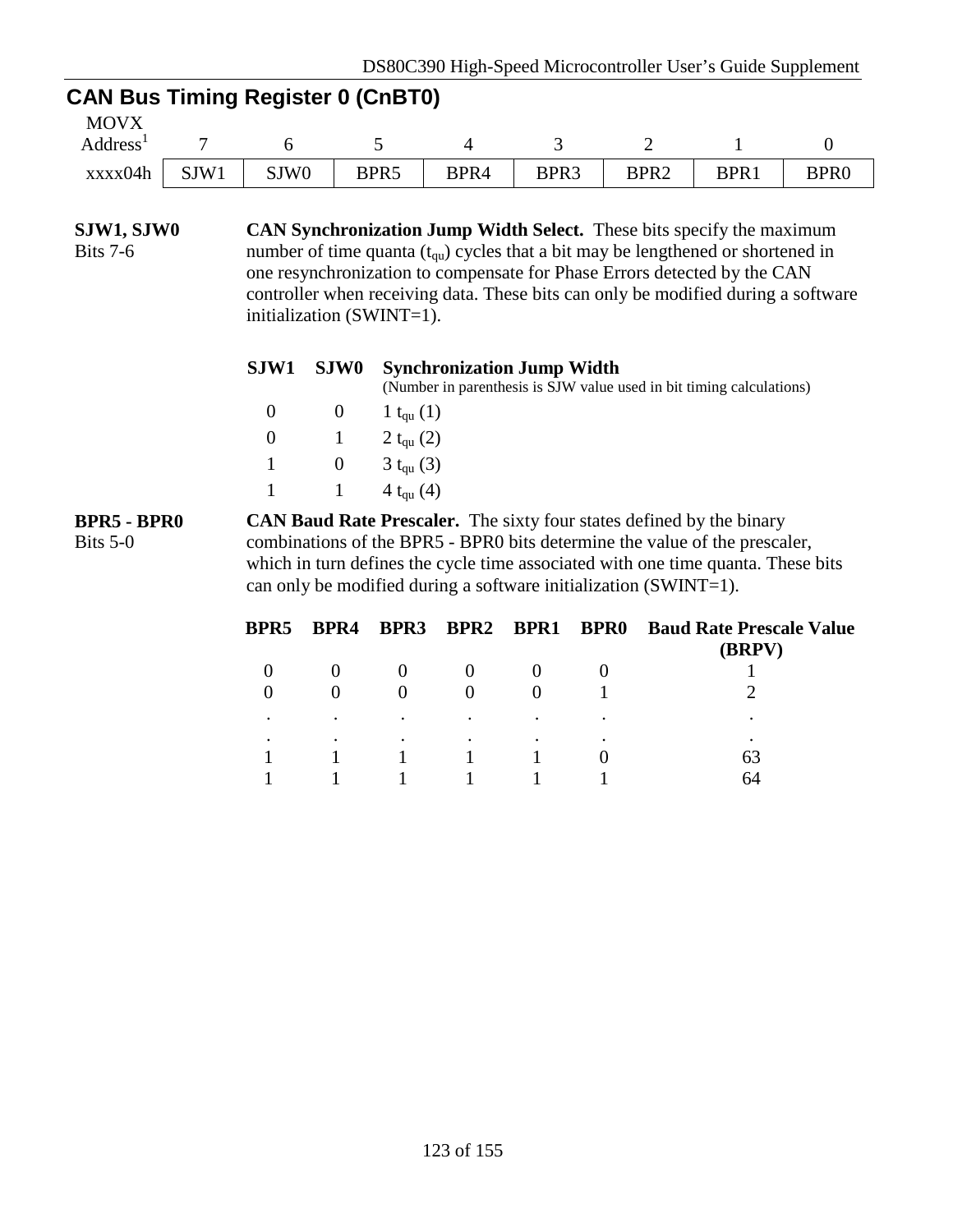# **CAN Bus Timing Register 1 (CnBT1)**

| MOVX           |            |        |  |                                                  |        |        |                    |
|----------------|------------|--------|--|--------------------------------------------------|--------|--------|--------------------|
| <b>Address</b> |            |        |  |                                                  |        |        |                    |
| xxxx05h        | <b>SMP</b> | TSEG26 |  | $\mid$ TSEG25 $\mid$ TSEG24 $\mid$ TSEG13 $\mid$ | TSEG12 | TSEG11 | TSEG <sub>10</sub> |

#### **SMP** Bit 7 **CAN Sampling Rate.** The Sampling Rate (SMP) bit determines the number of samples to be taken during each receive bit time. Programming  $SMP = 0$  will take only one sample during each bit time. Programming  $SMP = 1$  will direct the CAN logic to take three samples during each bit time, and to use a majority voting circuit to determine the final bit value. When SMP is set to a 1, two additional  $t_{\text{cm}}$ clock cycles are be added to Time Segment One. SMP should not be set to one when the Baud Rate Prescale Value (BRPV) is less than 4. This bit can only be modified during a software initialization (SWINT=1).

#### **TSEG26-24** Bits 6-4 **CAN Time Segment 2 Select.** The eight states defined by the TSEG26 - TSEG24 bits determine the number of clock cycles in the Phase Segment 2 portion of the nominal bit time, which occurs after the sample time. These bits can only be modified during a software initialization (SWINT=1).

| TSEG26    | TSEG25 | TSEG24    | <b>Time Segment Two Length</b><br>(Number in parenthesis is TS2_LEN value used in<br>bit timing calculations) |
|-----------|--------|-----------|---------------------------------------------------------------------------------------------------------------|
|           |        | 0         | Invalid                                                                                                       |
| $\theta$  |        |           | 2 $t_{qu}$ (2)                                                                                                |
| $\theta$  |        | $\theta$  | $3 t_{qu} (3)$                                                                                                |
| $\bullet$ | ٠      | $\bullet$ |                                                                                                               |
|           |        | 0         | 7 t <sub>qu</sub> (7)                                                                                         |
|           |        |           | $8 t_{qu} (8)$                                                                                                |

#### **TSEG13-10** Bits 3-0 **CAN Time Segment 1 Select.** The sixteen states defined by the TSEG13 - TSEG10 bits determine the number of clock cycles in the Phase Segment 1 portion of the nominal bit time, which occurs before the sample time. These bits can only be modified during a software initialization (SWINT=1).

| <b>TSEG13</b> | TSEG12 | TSEG11 | TSEG10 | <b>Time Segment One Length</b><br>(Number in parenthesis is TS1_LEN<br>value used in bit timing calculations) |
|---------------|--------|--------|--------|---------------------------------------------------------------------------------------------------------------|
|               |        |        |        | Invalid                                                                                                       |
|               |        |        |        | 2 $t_{qu}$ (2)                                                                                                |
|               |        |        | U      | $3 t_{qu} (3)$                                                                                                |
|               | ٠      |        |        | ٠                                                                                                             |
|               |        |        | U      | 15 $t_{qu}$ (15)                                                                                              |
|               |        |        |        | $16 t_{qu} (16)$                                                                                              |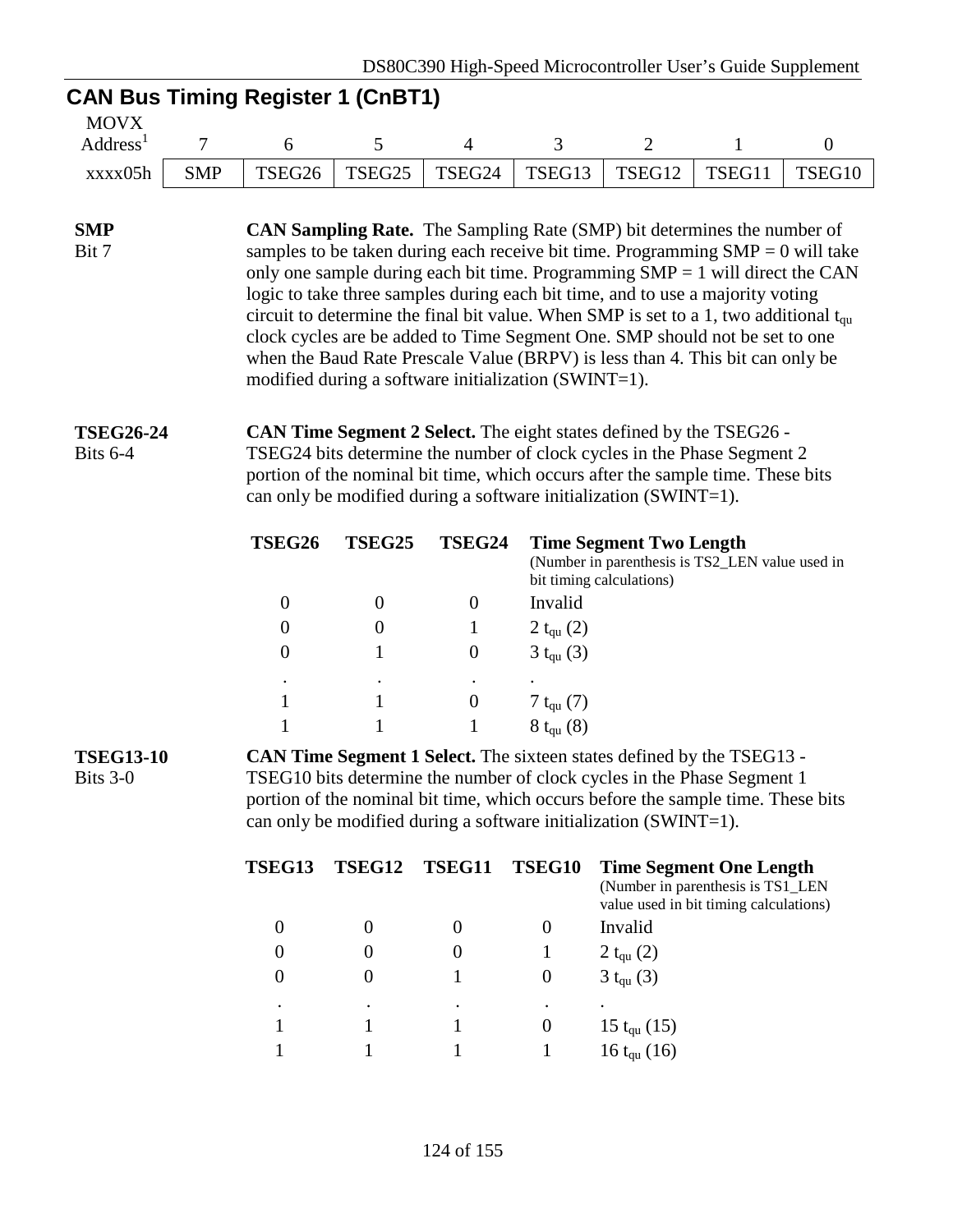## **CAN Standard Global Mask Register 0 (CnSGM0)**

| MOVX                 |  |  |  |                                                                               |
|----------------------|--|--|--|-------------------------------------------------------------------------------|
| Address <sup>1</sup> |  |  |  |                                                                               |
|                      |  |  |  | XXXX06h  MASK28  MASK27   MASK26   MASK25   MASK24   MASK23   MASK22   MASK21 |

# **CAN Standard Global Mask Register 1 (CnSGM1)**

| <b>MOVX</b>    |                                          |  |  |  |
|----------------|------------------------------------------|--|--|--|
| <b>Address</b> |                                          |  |  |  |
|                | $\chi$ xxx07h   MASK20   MASK19   MASK18 |  |  |  |

**CAN Standard Global Mask Registers 1-0.** These registers function as the mask when performing the 11-bit global identification test on incoming messages for Message Centers 1-14. If MEME=0, the incoming message ID field must match the corresponding message center arbitration value exactly, effectively ignoring the contents of these registers. These registers are only used when performing the standard identification test, and their contents are ignored when  $EX/\overline{ST}$  =1. These registers can only be modified during a software initialization  $(SWINT=1)$ .

Any mask bit in the CnSGM1, CnSGM0 mask programmed to a 0 will create a don't care condition when the respective bit in the incoming message ID field is compared with the corresponding arbitration bits in Message Centers 1-14. Any bit in these masks programmed to a 1 will force the respective bit in the incoming message ID field to match identically with the corresponding arbitration bits in Message Centers 1-14, before said message will be loaded into Message Centers 1-14.

The five least significant bits in the CnSGM1 register are not used, and will not perform any comparison of these bit locations. A read of these bits will produce the last bit values written to these bit locations by the microcontroller or an indeterminate value following a power-up.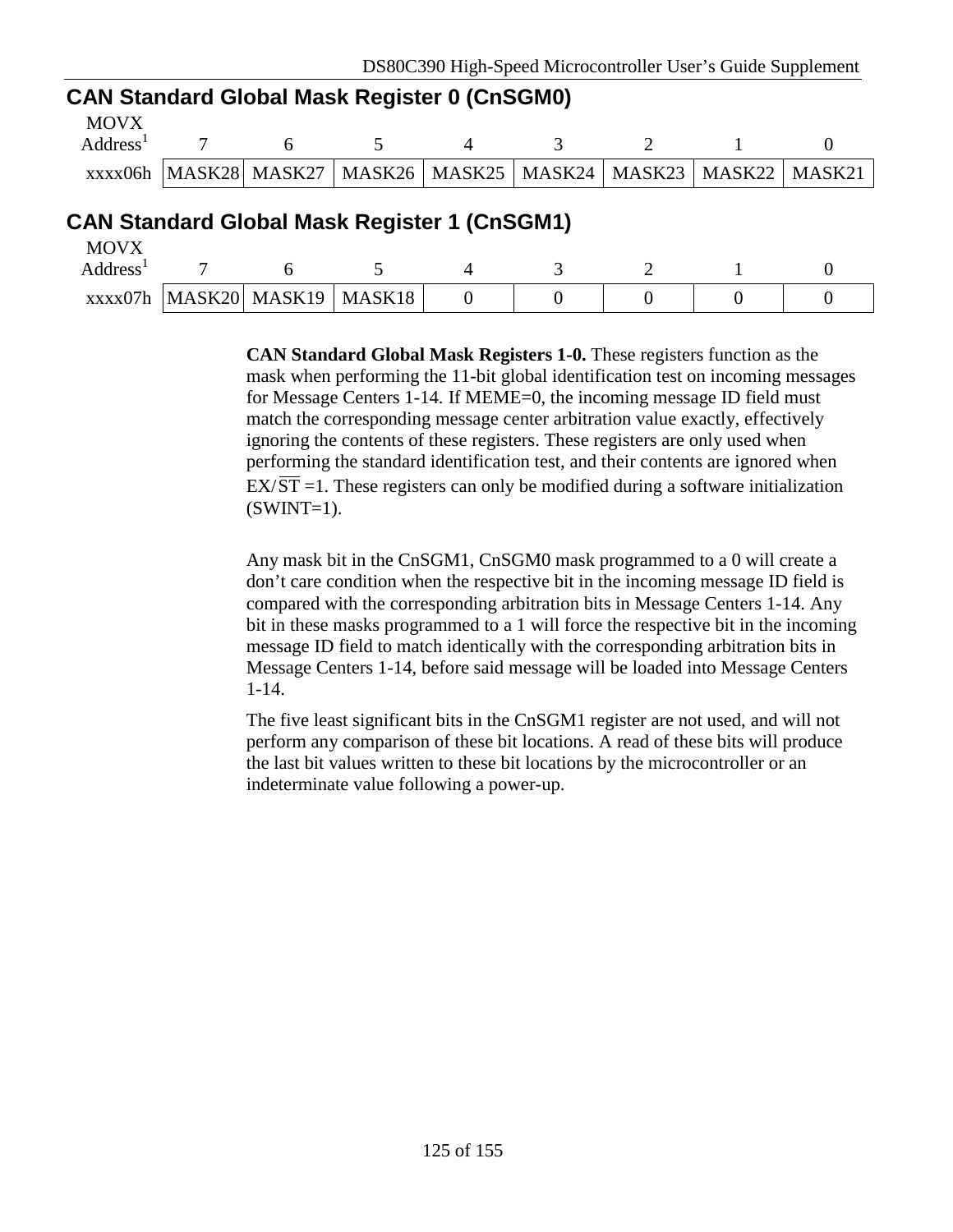|             | <b>CAN Extended Global Mask Register 0 (CnEGM0)</b> |                          |                                                                                 |  |                   |  |  |  |  |  |
|-------------|-----------------------------------------------------|--------------------------|---------------------------------------------------------------------------------|--|-------------------|--|--|--|--|--|
| <b>MOVX</b> |                                                     |                          |                                                                                 |  |                   |  |  |  |  |  |
|             |                                                     | $\text{Address}^1$ 7 6 5 |                                                                                 |  | $\frac{1}{4}$ 3 7 |  |  |  |  |  |
|             |                                                     |                          | xxxx08h   MASK28   MASK27   MASK26   MASK25   MASK24   MASK23   MASK22   MASK21 |  |                   |  |  |  |  |  |

# **CAN Extended Global Mask Register 1 (CnEGM1)**

| MOVX                 |  |  |                                                                               |  |  |
|----------------------|--|--|-------------------------------------------------------------------------------|--|--|
| Address <sup>1</sup> |  |  |                                                                               |  |  |
|                      |  |  | xxxx09h  MASK20  MASK19   MASK18   MASK17   MASK16   MASK15   MASK14   MASK13 |  |  |

# **CAN Extended Global Mask Register 2 (CnEGM2)**

| <b>MOVX</b>          |  |                                            |       |       |       |                   |
|----------------------|--|--------------------------------------------|-------|-------|-------|-------------------|
| Address <sup>1</sup> |  |                                            |       |       |       |                   |
|                      |  | xxxx0Ah   MASK12   MASK11   MASK10   MASK9 | MASK8 | MASK7 | MASK6 | MASK <sub>5</sub> |

# **CAN Extended Global Mask Register 3 (CnEGM3)**

| <b>MOVX</b> |       |       |                   |       |              |  |  |
|-------------|-------|-------|-------------------|-------|--------------|--|--|
| Address     |       |       |                   |       |              |  |  |
| xxxx0Bh     | MASK4 | MASK3 | MASK <sub>2</sub> | MASK1 | <b>MASK0</b> |  |  |

**CAN Extended Global Mask Registers 0-3.** These registers function as the mask when performing the Extended Global Identification test ( $EX/\overline{ST}$  =1) for Message Centers 1-14. When  $EX/\overline{ST} = 0$  the contents of this register will be ignored. These registers can only be modified during a software initialization  $(SWINT=1)$ .

When  $EX/\overline{ST}$  =1, the 29-bits of the message ID will be compared against the 29bits of the CAN Message Center y Arbitration Registers, using the 29 bits of the CAN Extended Global Mask Registers as a mask. Any bit in the Extended Global Mask Registers set to 0 will ignore the state of the corresponding bit in the incoming message ID field when performing the test. Any bit in the Extended Global Mask Registers set to 1 will force the state of the corresponding bit in the incoming message ID field and CAN message center arbitration Registers 0-3 to match before considering the incoming message a match.

The three least significant bits in the CnEGM3 are not used, and will not perform any comparison of these bit locations. A read of these bits will always return 0, and writes to these bits will be ignored.

Programming all Mask registers to 00h effectively disables the Global ID test for that message, accepting all messages. As such the Global mask registers act as a don't care following a system Reset.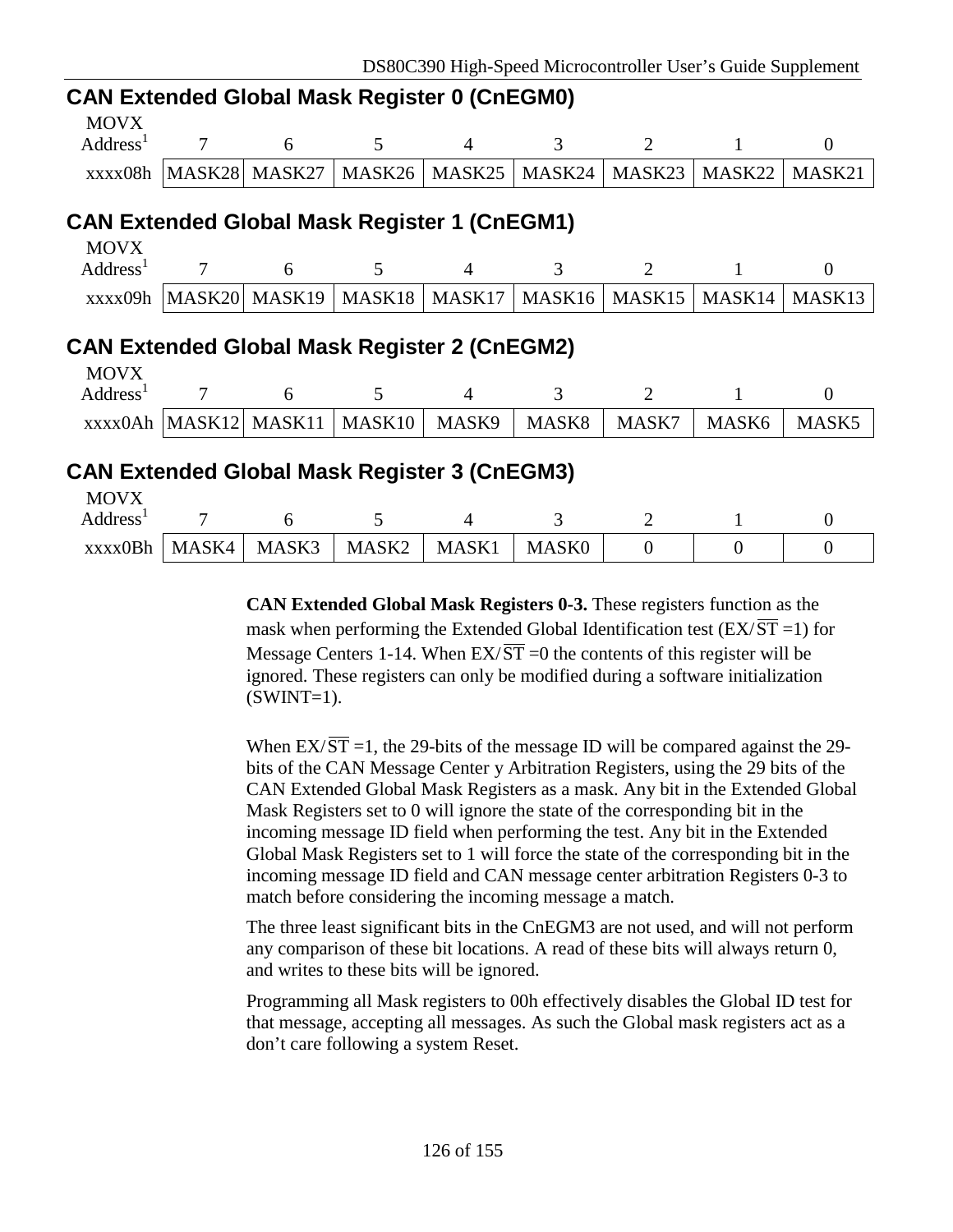### **CAN Message Center 15 Mask Register 0 (CnM15M0)**

| <b>MOVX</b><br>Address <sup>1</sup>             | 6 |                                                                                     | $\mathcal{R}$ |  |  |
|-------------------------------------------------|---|-------------------------------------------------------------------------------------|---------------|--|--|
|                                                 |   | $\chi$ xxx0Ch  MASK28  MASK27   MASK26   MASK25   MASK24   MASK23   MASK22   MASK21 |               |  |  |
| CAN Message Center 15 Mask Register 1 (CnM15M1) |   |                                                                                     |               |  |  |

| MOVX                 |  |  |                                                                                 |  |  |
|----------------------|--|--|---------------------------------------------------------------------------------|--|--|
| Address <sup>1</sup> |  |  |                                                                                 |  |  |
|                      |  |  | xxxx0Dh   MASK20   MASK19   MASK18   MASK17   MASK16   MASK15   MASK14   MASK13 |  |  |

# **CAN 0 Message Center 15 Mask Register 2 (CnM15M2)**

| <b>MOVX</b>    |  |                               |       |       |       |                   |
|----------------|--|-------------------------------|-------|-------|-------|-------------------|
| <b>Address</b> |  |                               |       |       |       |                   |
| xxxx0Eh        |  | MASK12  MASK11  MASK10  MASK9 | MASK8 | MASK7 | MASK6 | MASK <sub>5</sub> |

# **CAN 0 Message Center 15 Mask Register 3 (CnM15M3)**

| <b>MOVX</b>    |       |       |                   |       |              |  |  |
|----------------|-------|-------|-------------------|-------|--------------|--|--|
| <b>Address</b> |       |       |                   |       |              |  |  |
| xxxx0Fh        | MASK4 | MASK3 | MASK <sub>2</sub> | MASK1 | <b>MASKO</b> |  |  |

**MASK28-MASK0 CAN Message Center 15 Mask Registers 0-3.** These registers function as the mask when performing the Extended Global Identification test ( $EX/\overline{ST}$  =1) for Message Center 15 only. These registers can only be modified during a software initialization (SWINT=1).

> When  $EX/\overline{ST}$  =1, the 29 bits of the message ID will be compared against the 29 bits of the CAN Message Center 15 Arbitration Registers, using the 29 bits of the CAN Message Center 15 Mask Registers as a mask. When  $EX/ST = 0$ , the 11 bits of the message ID will be compared against the most significant 11 bits of the CAN Message Center 15 Arbitration Registers, using the most significant 11 bits of the CAN Message Center 15 Mask Registers as a mask. Any bit in the CAN Message Center 15 Mask Registers set to 0 will ignore the state of the corresponding bit in the incoming message ID field when performing the test. Any bit in the CAN Message Center 15 Mask Registers set to 1 will force the state of the corresponding bit in the incoming message ID field and CAN message center arbitration Registers 0-3 to match before considering the incoming message a match.

> The three least significant bits in the CnM15M3 register are not used, and will not perform any comparison of these bit locations. A read of these bits will always return 0, and writes to these bits will be ignored.

> Programming all Mask registers to 00h effectively disables the Message Center 15 ID test, accepting all messages. As such the Message Center 15 mask registers act as a don't care following a system Reset.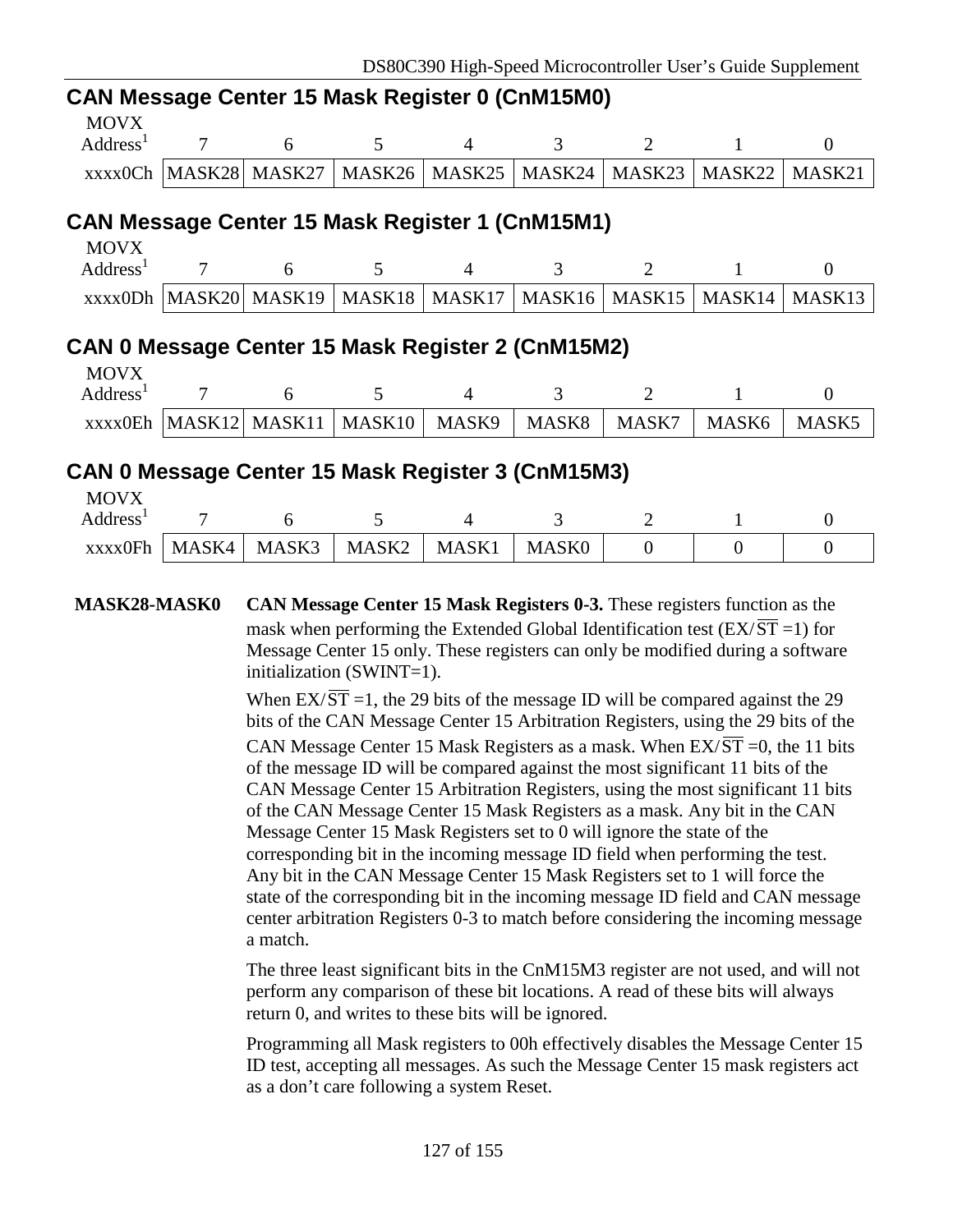# **CAN MESSAGE CENTER MOVX REGISTER DESCRIPTIONS**

| <b>CAN Message Center y Arbitration Register 0 (CnMyAR0)</b>                                        |                |      |      |                 |                                                                                                                                                                                                                                                                                                                                                                                                                                                                                                                                               |                |                 |                  |
|-----------------------------------------------------------------------------------------------------|----------------|------|------|-----------------|-----------------------------------------------------------------------------------------------------------------------------------------------------------------------------------------------------------------------------------------------------------------------------------------------------------------------------------------------------------------------------------------------------------------------------------------------------------------------------------------------------------------------------------------------|----------------|-----------------|------------------|
| <b>MOVX</b><br>Address <sup>1</sup>                                                                 | $\tau$         | 6    | 5    | $\overline{4}$  | 3                                                                                                                                                                                                                                                                                                                                                                                                                                                                                                                                             | $\overline{2}$ | $\mathbf{1}$    | $\overline{0}$   |
| xxxxy2h                                                                                             | ID28           | ID27 | ID26 | ID25            | ID24                                                                                                                                                                                                                                                                                                                                                                                                                                                                                                                                          | ID23           | ID22            | ID21             |
| <b>CAN Message Center y Arbitration Register 1 (CnMyAR1)</b>                                        |                |      |      |                 |                                                                                                                                                                                                                                                                                                                                                                                                                                                                                                                                               |                |                 |                  |
| <b>MOVX</b>                                                                                         |                |      |      |                 |                                                                                                                                                                                                                                                                                                                                                                                                                                                                                                                                               |                |                 |                  |
| Address <sup>1</sup>                                                                                | 7              | 6    | 5    | $\overline{4}$  | 3                                                                                                                                                                                                                                                                                                                                                                                                                                                                                                                                             | $\overline{2}$ | $\mathbf{1}$    | $\overline{0}$   |
| xxxxy3h                                                                                             | ID20           | ID19 | ID18 | ID17            | ID16                                                                                                                                                                                                                                                                                                                                                                                                                                                                                                                                          | ID15           | ID14            | ID13             |
|                                                                                                     |                |      |      |                 |                                                                                                                                                                                                                                                                                                                                                                                                                                                                                                                                               |                |                 |                  |
| <b>CAN Message Center y Arbitration Register 2 (CnMyAR2)</b>                                        |                |      |      |                 |                                                                                                                                                                                                                                                                                                                                                                                                                                                                                                                                               |                |                 |                  |
| <b>MOVX</b><br>Address <sup>1</sup>                                                                 | $\overline{7}$ | 6    | 5    | $\overline{4}$  | 3                                                                                                                                                                                                                                                                                                                                                                                                                                                                                                                                             | $\overline{2}$ | $\mathbf{1}$    | $\boldsymbol{0}$ |
| xxxxy4h                                                                                             | ID12           | ID11 | ID10 | ID <sub>9</sub> | ID <sub>8</sub>                                                                                                                                                                                                                                                                                                                                                                                                                                                                                                                               | ID7            | ID <sub>6</sub> | ID5              |
| <b>CAN Message Center y Arbitration Register 3 (CnMyAR3)</b><br><b>MOVX</b><br>Address <sup>1</sup> | 7              | 6    | 5    | $\overline{4}$  | 3                                                                                                                                                                                                                                                                                                                                                                                                                                                                                                                                             | $\overline{2}$ | 1               | $\overline{0}$   |
| xxxxy5h                                                                                             | ID4            | ID3  | ID2  | ID1             | ID <sub>0</sub>                                                                                                                                                                                                                                                                                                                                                                                                                                                                                                                               | $\overline{0}$ | $\overline{0}$  | <b>WTOE</b>      |
| <b>ID28-ID0</b>                                                                                     |                |      |      |                 | CAN Message Center y Arbitration Registers 0-3. These bits form the<br>arbitration value/identification number for the message center y. When the<br>message center is configured in a transmit mode, these registers will be the source<br>of the 29-bit ID message field (when $EX/\overline{ST} = 1$ ) or the 11-bit ID message field<br>(when $EX/\overline{ST}$ =0). When $EX/\overline{ST}$ =1, the 29 message ID bits will correspond to<br>ID28-ID0 as shown above. When $EX/\overline{ST} = 0$ , the message ID bits 10-0 correspond |                |                 |                  |

for message center y, against which incoming messages are compared to ascertain if they are valid for that message center. When  $EX/\overline{ST} = 1$ , all 29 bits of the arbitration are used, but when  $EX/\overline{ST} = 0$ , only the most significant 11 bits are used.

| Bits $2-1$                            | <i>Reserved</i> – Bits 2 and 1 of the CnMyAR3 register are not used in arbitration. A                                                                                                                                                                                                                                                                                     |
|---------------------------------------|---------------------------------------------------------------------------------------------------------------------------------------------------------------------------------------------------------------------------------------------------------------------------------------------------------------------------------------------------------------------------|
| (CMyAR3 only)                         | read of these bits will always return 0, and writes to these bits will be ignored.                                                                                                                                                                                                                                                                                        |
| <b>WTOE</b><br>Bit 0<br>(CMxAR3 only) | Write-over Enable. This bit controls the ability of a new message to overwrite<br>an existing message in the corresponding message center in receive mode. The<br>DTUP and EXTRQ bits for the message center in question must also be<br>considered to determine the effect of this bit as shown below. The WTOE bit can<br>only be programmed when the SWINT bit is set. |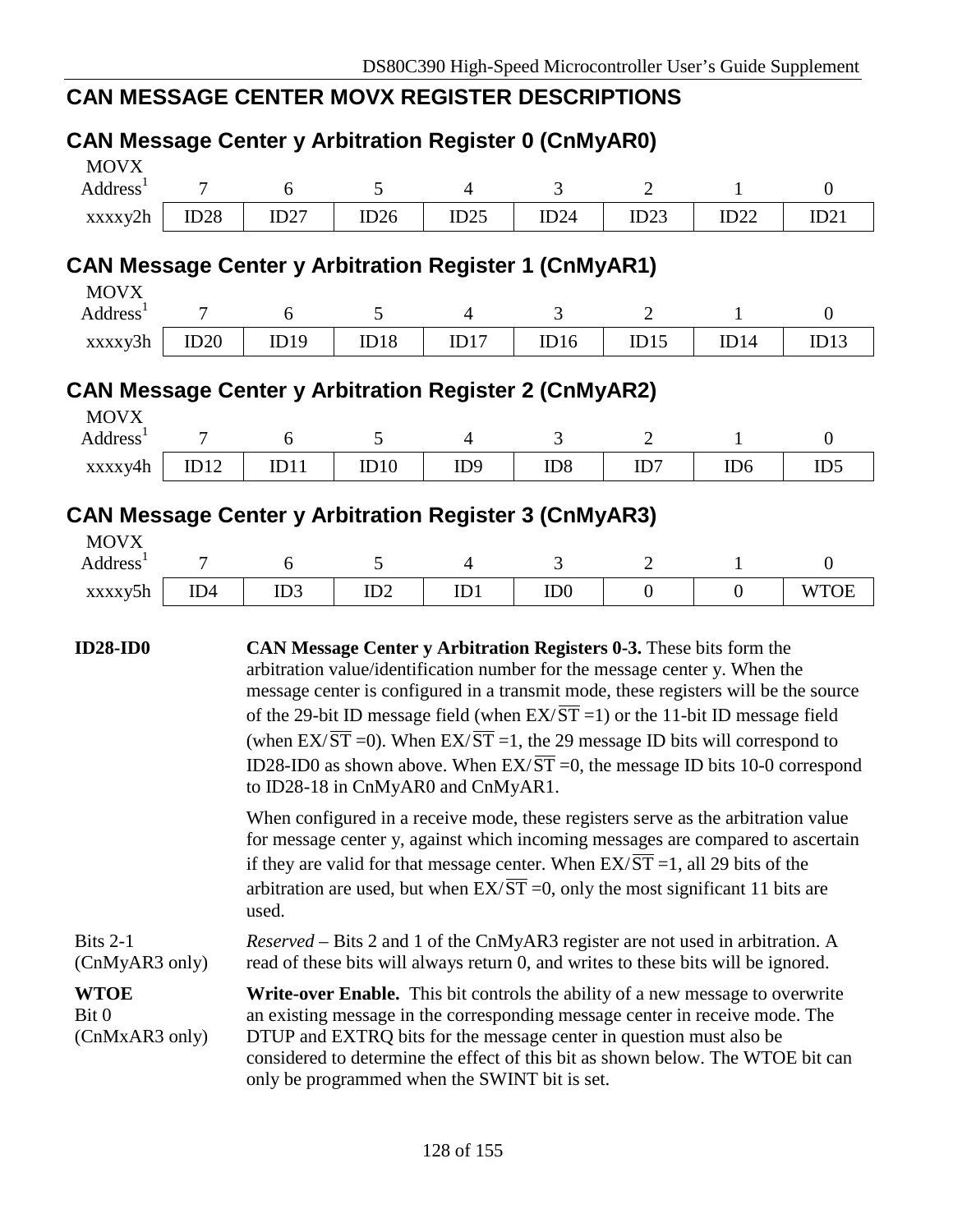#### **WTOE DTUP EXTRQ Result when new message detected**

0 0 0 0 There is currently no unread message or pending external frame request in the message center, so the matching message will be written to appropriate message center (1-15) 0 1 x The message center (1-15) has an unread message or pending external frame request. The incoming matching message will be ignored and the message center remains unchanged. The CAN module will proceed to the next lower priority message center to evaluate the incoming message ID and arbitration bits and related masking operations. (No overwrite) 0 x 1 The message center (1-15) has an unread message or pending external frame request. The incoming matching message will be ignored and the message center remains unchanged. The CAN module will proceed to the next lower priority message center to evaluate the incoming message ID and arbitration bits and related masking operations. (No overwrite) 1 0 x There is currently no unread message or pending external frame request in the message center, so the matching message will be written to appropriate message center (1-15) 1 1 x The new matching message will be stored, overwriting the previously stored message. The ROW bit will be set to indicate the overwrite operation.

### *Special notes for message center 15*

The ROW bit in message center 15 is associated with an overwrite of the shadow buffer for message center 15. The EXTRQ and DTUP bits are also shadow buffered to allow the buffered message and the message center 15 value to take on different relationships. The EXTRQ and DTUP values read by software are the current message center 15 values, rather than those of the shadow buffer as is the case with the ROW bit. The shadow buffer is automatically loaded into message center 15 when **both** the DTUP bit and EXTRQ bit are cleared. If either DTUP=1 or EXTRQ=1 when clearing the other, any message in the shadow buffer will not be transferred to the message 15 registers, and any incoming messages for message 15 will be stored in the shadow buffer if  $WTOE = 1$ , or will be lost if  $WTOE = 0.$ 

### *Special notes concerning remote frames*

For remote frames, which can be received by transmit message centers (1-14) in case of a matching identifier, WTOE and EXTRQ are evaluated. If  $((WTOE = 1)$ OR (WTOE = 0 and EXTRQ = 1)), the respective transmit message center  $(1-14)$ arbitration bits can be overwritten.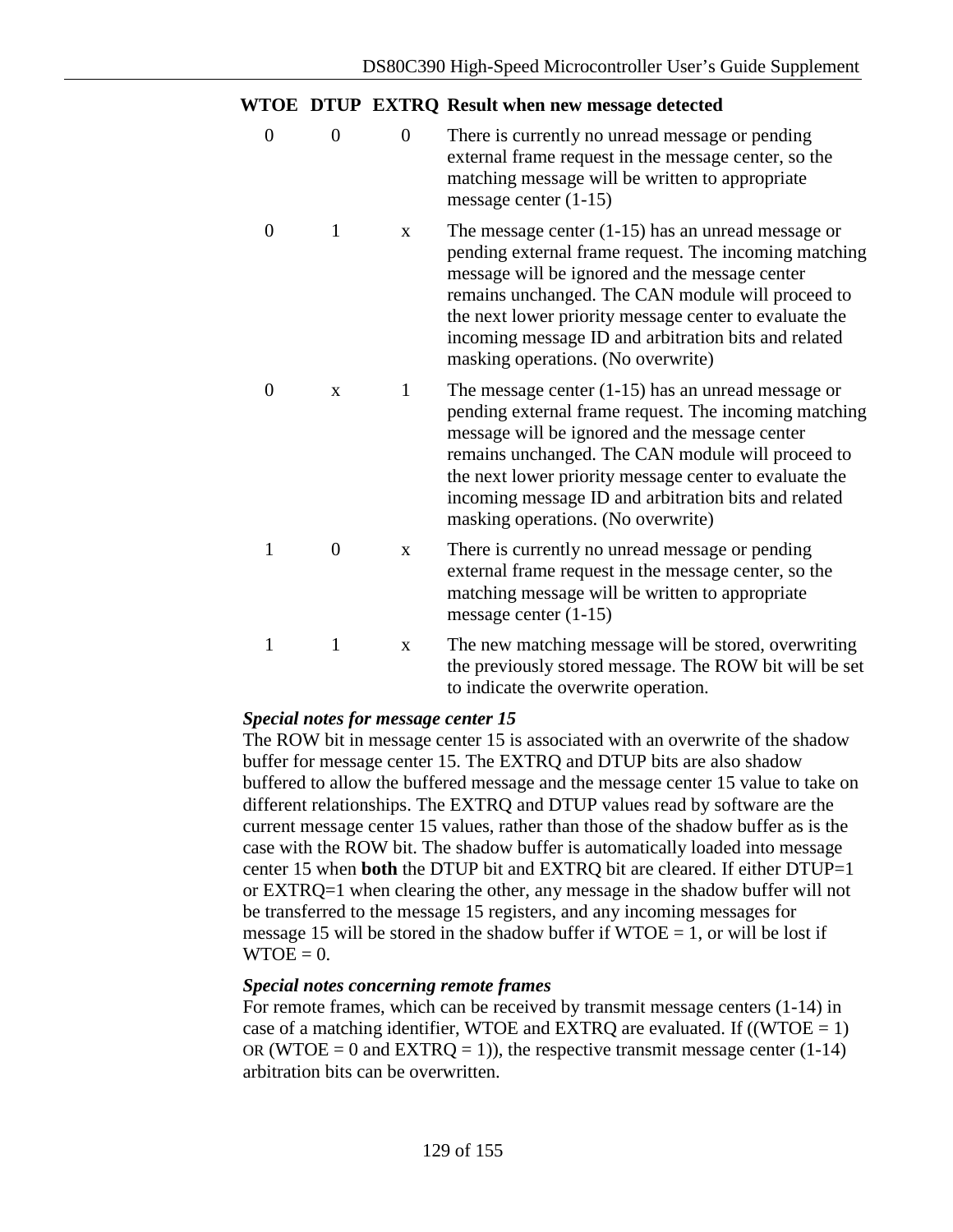# **CAN Message Center y Format Register (CnMyF)**

| <b>MOVX</b>    |                      |                    |     |       |             |             |
|----------------|----------------------|--------------------|-----|-------|-------------|-------------|
| <b>Address</b> |                      |                    |     |       |             |             |
| xxxxy6h        | DTBYC3 DTBYC2 DTBYC1 | DTBYC <sub>0</sub> | T/R | EX/ST | <b>MEME</b> | <b>MDME</b> |

| DTBYC3-0<br>Bits 7-4      | <b>Data Byte Count.</b> These bits indicate the number of bytes within the data field of<br>the message. When performing a transmit, software sets the DTBYC bits to<br>establish the number of bytes that are to be transmitted. When receiving a<br>message, the DTBYC bits indicate the (binary) number of bytes of data in the<br>incoming message; i.e., $0000b = 0$ data bytes and $1000b = 8$ data bytes.                                            |  |  |  |  |
|---------------------------|-------------------------------------------------------------------------------------------------------------------------------------------------------------------------------------------------------------------------------------------------------------------------------------------------------------------------------------------------------------------------------------------------------------------------------------------------------------|--|--|--|--|
| $T/\overline{R}$<br>Bit 3 | <b>Transmit/Receive Select.</b> This bit is programmed by the application software to<br>indicate if the message is to be transmitted $(T/\overline{R} = 1)$ or received $(T/\overline{R} = 0)$ . This<br>bit can only be modified when $MSRDY = 0$ .                                                                                                                                                                                                       |  |  |  |  |
|                           | This bit does not exist for Message Center 15 and will always return 0 when read<br>from Message Center 15.                                                                                                                                                                                                                                                                                                                                                 |  |  |  |  |
| EX/ST<br>Bit 2            | <b>Extended or Standard Identifier.</b> This bit determines whether the respective<br>message is to utilize the extended 29-bit Identification format ( $EX/\overline{ST} = 1$ ) or the<br>standard 11-bit Identification format ( $EX/\overline{ST} = 0$ ). Message centers programmed<br>for one format will only receive/send extended messages in that format and will<br>ignore the alternate format. This bit can only be modified when $MSRDY = 0$ . |  |  |  |  |
| <b>MEME</b><br>Bit 1      | <b>Message Identification Mask Enable.</b> The MEME bit enables (MEME = 1) or<br>disables (MEME = 0) the use of the Message Identification Masking process,<br>associated with the testing of the Identification field in the incoming message.<br>This bit can only be modified when $MSRDY = 0$ .                                                                                                                                                         |  |  |  |  |
|                           | $0 =$ The mask registers are ignored when evaluating the identification bits of the<br>incoming message, and the identification bits of the incoming message and the<br>message center arbitration bits must match exactly to allow receipt of the<br>incoming message. This is equivalent to programming the mask with all zeros.<br>An exact match is also required before a remote data request is allowed.                                              |  |  |  |  |
|                           | $1 =$ The mask registers are enabled, comparing only those bits message<br>identification and arbitration bits which correspond to a 1 in the mask register.                                                                                                                                                                                                                                                                                                |  |  |  |  |
| <b>MDME</b><br>Bit 0      | <b>Media Identification Mask Enable.</b> The MDME bit enables (MEME $= 1$ ) or<br>disables (MEME = 0) the use of the first two bytes of the data field as a message<br>qualifier. This bit can only be modified when $MSRDY = 0$ .                                                                                                                                                                                                                          |  |  |  |  |
|                           | $0 =$ The first two bytes of the data field are ignored and not compared.                                                                                                                                                                                                                                                                                                                                                                                   |  |  |  |  |
|                           | $1 =$ The first two data bytes are masked by the respective Media Mask ID Register<br>and then compared with the Media Arbitration Register Zero and One bytes.<br>Only those bits in the first two data bytes and the arbitration registers<br>corresponding to a 1 in the mask register are compared. When MDME=1 the<br>test is also performed before a remote request of data from a remote node is<br>accepted.                                        |  |  |  |  |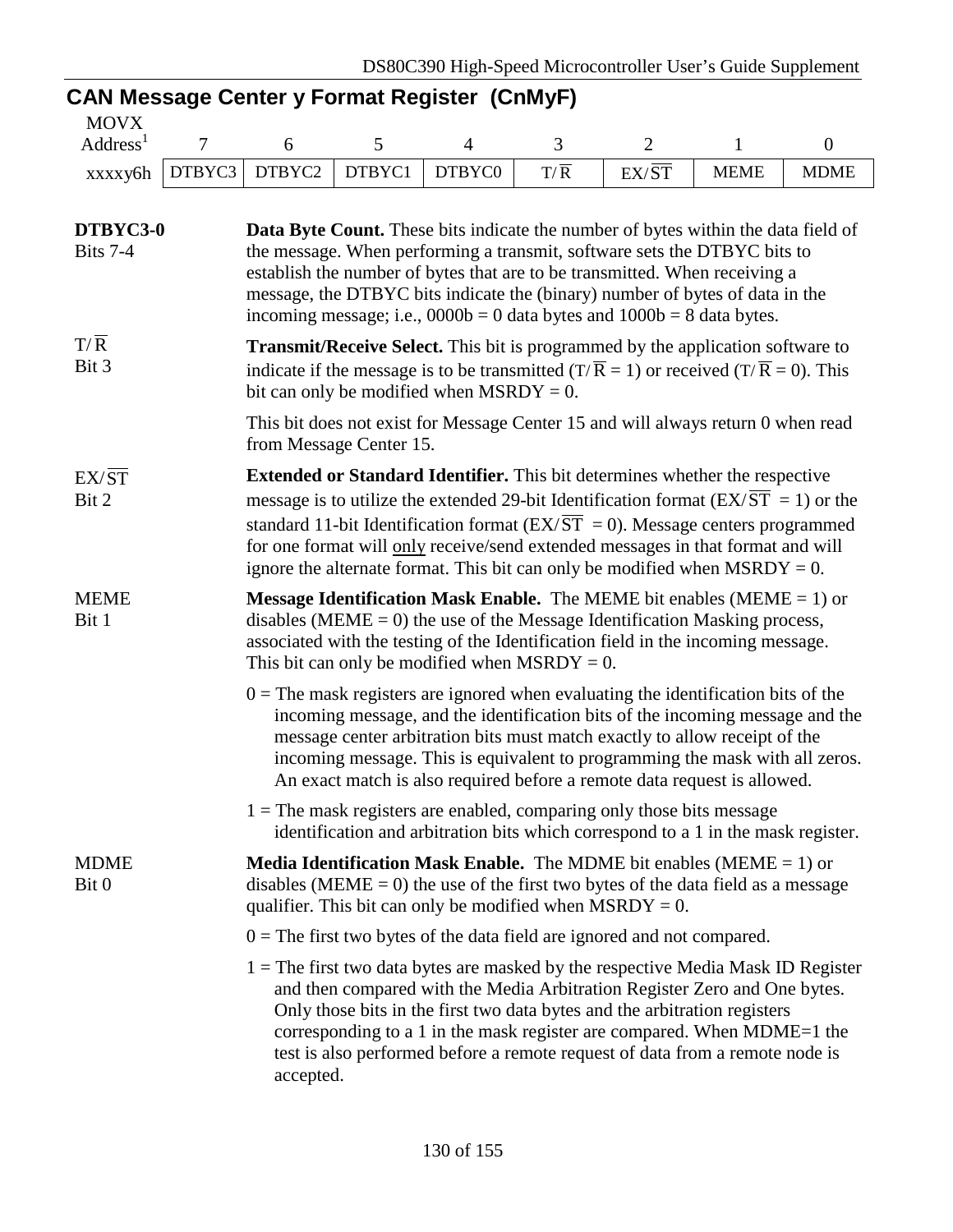| <b>CAN Message Center y Data Byte 0 (CnMyD0)</b><br><b>MOVX</b> |                |                   |   |                |                                                                              |                |              |                |
|-----------------------------------------------------------------|----------------|-------------------|---|----------------|------------------------------------------------------------------------------|----------------|--------------|----------------|
| Address <sup>1</sup>                                            | $\overline{7}$ | 6                 | 5 | $\overline{4}$ | 3                                                                            | 2              |              | $\overline{0}$ |
| xxxxy7h                                                         |                |                   |   |                |                                                                              |                |              |                |
| <b>CAN Message Center y Data Byte 1 (CnMyD1)</b><br><b>MOVX</b> |                |                   |   |                |                                                                              |                |              |                |
| Address <sup>1</sup>                                            | 7              | 6                 | 5 | 4              | 3                                                                            | 2              | 1            | $\mathbf{0}$   |
| xxxxy8h                                                         |                |                   |   |                |                                                                              |                |              |                |
| <b>CAN Message Center y Data Byte 2 (CnMyD2)</b><br><b>MOVX</b> |                |                   |   |                |                                                                              |                |              |                |
| Address <sup>1</sup>                                            |                | 6                 | 5 | 4              | 3                                                                            | $\overline{2}$ |              | $\mathbf{0}$   |
| xxxxy9h                                                         |                |                   |   |                |                                                                              |                |              |                |
| <b>CAN Message Center y Data Byte 3 (CnMyD3)</b><br><b>MOVX</b> |                |                   |   |                |                                                                              |                |              |                |
| Address <sup>1</sup>                                            | 7              | 6                 | 5 | $\overline{4}$ | 3                                                                            | 2              |              | $\theta$       |
| xxxxyAh                                                         |                |                   |   |                |                                                                              |                |              |                |
| <b>CAN Message Center y Data Byte 4 (CnMyD4)</b><br><b>MOVX</b> |                |                   |   |                |                                                                              |                |              |                |
| Address <sup>1</sup>                                            | 7              | 6                 | 5 |                | 3                                                                            | $\overline{2}$ |              | $\overline{0}$ |
| xxxxyBh                                                         |                |                   |   |                |                                                                              |                |              |                |
| <b>CAN Message Center y Data Byte 5 (CnMyD5)</b><br><b>MOVX</b> |                |                   |   |                |                                                                              |                |              |                |
| Address <sup>1</sup>                                            |                | 6                 | 5 | $\overline{4}$ | 3                                                                            | 2              |              | $\overline{0}$ |
| xxxxyCh                                                         |                |                   |   |                |                                                                              |                |              |                |
| <b>CAN Message Center y Data Byte 6 (C0MyD6)</b><br><b>MOVX</b> |                |                   |   |                |                                                                              |                |              |                |
| Address <sup>1</sup>                                            | 7              | 6                 | 5 | 4              | 3                                                                            | $\overline{2}$ | $\mathbf{1}$ | $\overline{0}$ |
| xxxxyDh                                                         |                |                   |   |                |                                                                              |                |              |                |
| <b>CAN Message Center y Data Byte 7 (C0MyD7)</b><br><b>MOVX</b> |                |                   |   |                |                                                                              |                |              |                |
| Address <sup>1</sup>                                            | 7              | 6                 | 5 | 4              | 3                                                                            | $\overline{2}$ |              | $\overline{0}$ |
| xxxxyEh                                                         |                |                   |   |                |                                                                              |                |              |                |
| CnMyD0-<br>CnMyD7                                               |                | or received data. |   |                | CAN Message Center y Data Bytes 0-7. These bytes hold data to be transmitted |                |              |                |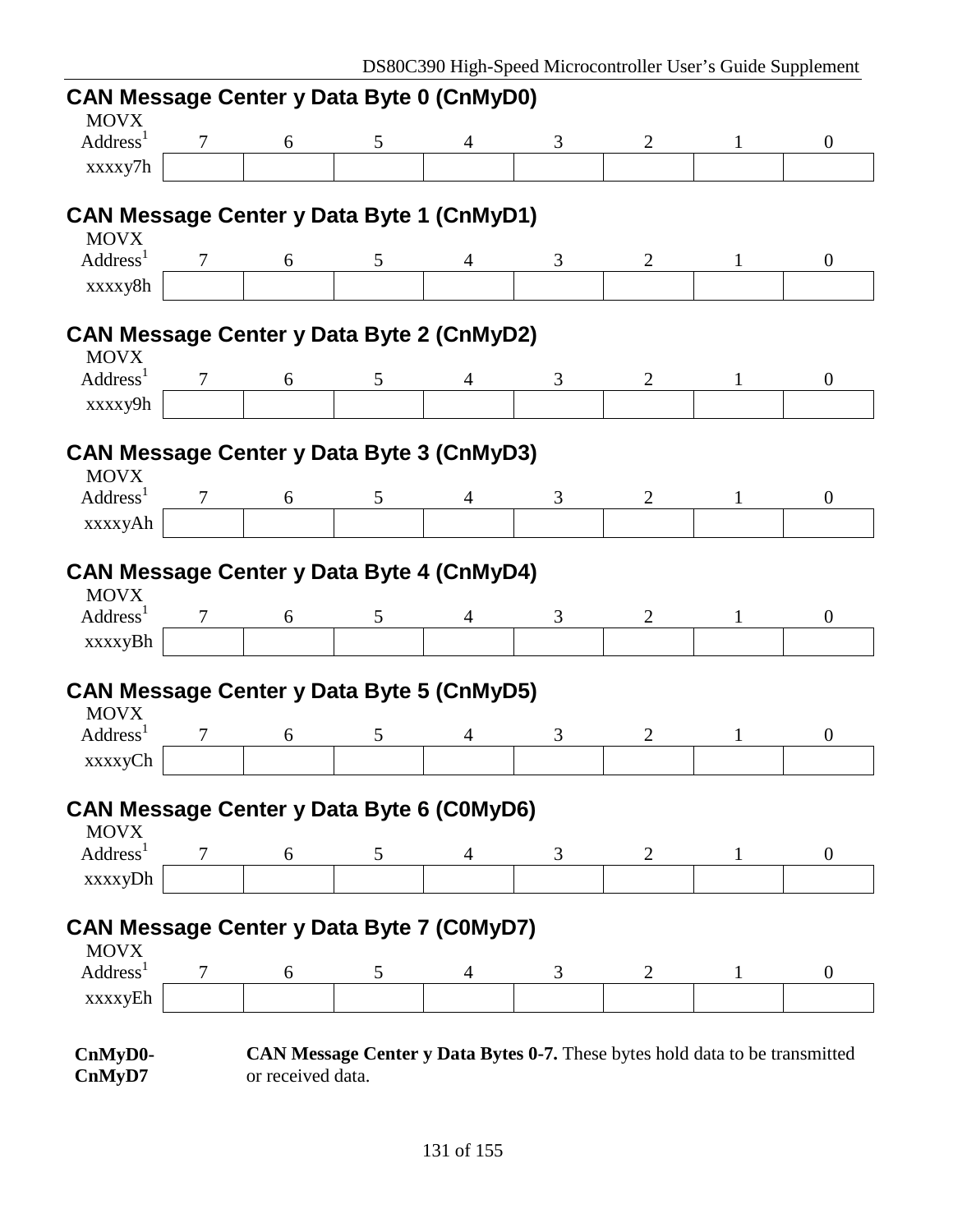# **Frame Types**

The CAN 2.0B protocol specifies two different message formats, the standard 11-bit (CAN 2.0A) and the extended 29-bit (CAN 2.0 B), and four different Frame Types for CAN Bus communications.

The Standard Format seen below makes use of an 11-bit identifier.

### **Figure 16- 1 CAN 2.0A Format**



The Extended Format seen below makes use of a 29 bit identifier.

### **Figure 16- 2 CAN 2.0B Format**



The four different Frame Types for CAN Bus communications are the Data Frame, the Remote Frame, the Error Frame and the Overload Frame.

### **Data Frame:**

The Data Frame is formulated to carry data from a transmitter to a receiver. The preceding two figures are examples of data frames in the standard and extended formats. The Data Frame is composed of seven fields. These include the Start of Frame, Arbitration Field, Control Field, Data Field, CRC Field, Acknowledge Field and an End of Frame. A description of these fields follows.

**Start of Frame - SOF:** (Standard and Extended Format)

The Start of Frame is a dominant bit which signals the start of a Data or Remote Frame. The dominant forces a hard synchronization, initiating the CAN controller receive mode.

### **Arbitration Field:** (Standard and Extended Format)

The Arbitration Field contains the identifier of the message and a dominant Remote Request (RTR) bit. The identifier is composed of one field in the standard 11-bit format or two fields in the extended 29-bit format. Two additional bits, the Substitution Remote Request (SRR) bit and the Identifier Extension (IDE) bit, separate the two fields in the Extended Format.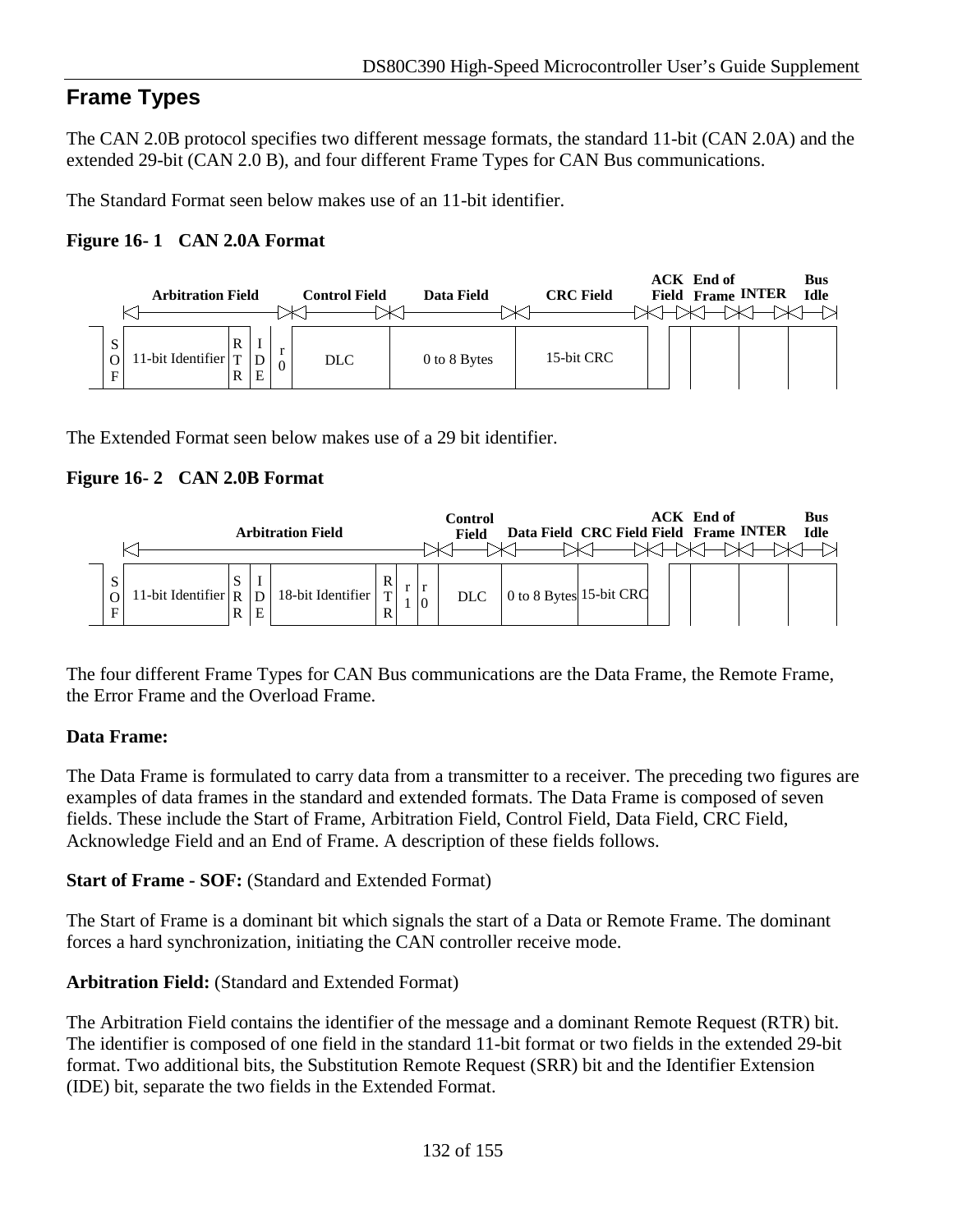### **Remote Request (RTR) bit:** (Standard and Extended Format)

The Remote Request bit is a dominant bit in Data Frames and a recessive bit in Remote Frames.

### **Substitution Remote Request (SRR) bit:** (Extended Format)

The Substitution Remote Request bit is a recessive bit and is substituted for the RTR bit when using the Extended Format.

#### **Identifier Extension (IDE) bit:** (Extended Format)

The Identifier Extension (IDE) bit is a dominant bit in the Standard Format and a recessive bit in the Extended Format. The IDE bit is located in the Arbitration Field in the Standard Format and is located in the Control Field in the Extended Format.

#### **Control Field:** (Standard and Extended Format)

The Control Field is made up of six bits in two fields. The first field is made up of two reserved bits which are transmitted as dominant bits. The second field contains four bits which make up the Data Length Code (DLC). The DLC determines the number of data bytes in the Data Field of the Data Frame and is programmed through the use of the CAN Message Format Registers, located in each of the 15 message centers.

### **Figure 16- 3 Control Field**



### **Data Field:** (Standard and Extended Format)

The Data Field is made up of 0 to 8 bytes in a Data Frame and 0 bytes in a Remote Frame. The number of data bytes associated with a message center is programmed through the use of the CAN Message Format Registers, located in each of the 15 message centers. The data field contents are saved to the respective message center if the identifier test is successful, no errors are detected through the last bit of the end of frame, and an Error Frame does not immediately following the Data or Remote Frame. The data field is transmitted Least Significant Byte first, with the Msb of each byte transmitted first.

### **CRC Field:** (Standard and Extended Format)

The CRC Field is made up of a 15 bit code which is the computed Cyclic Redundancy Check using the destuffed bits in the Start of Frame, the Arbitration Field, the Control Filed, and the Data Field (when present), and a CRC delimiter. The CRC calculation is limited to 127 bit maximum code word (a shortened BCH Code) with a CRC sequence length of 15 bits.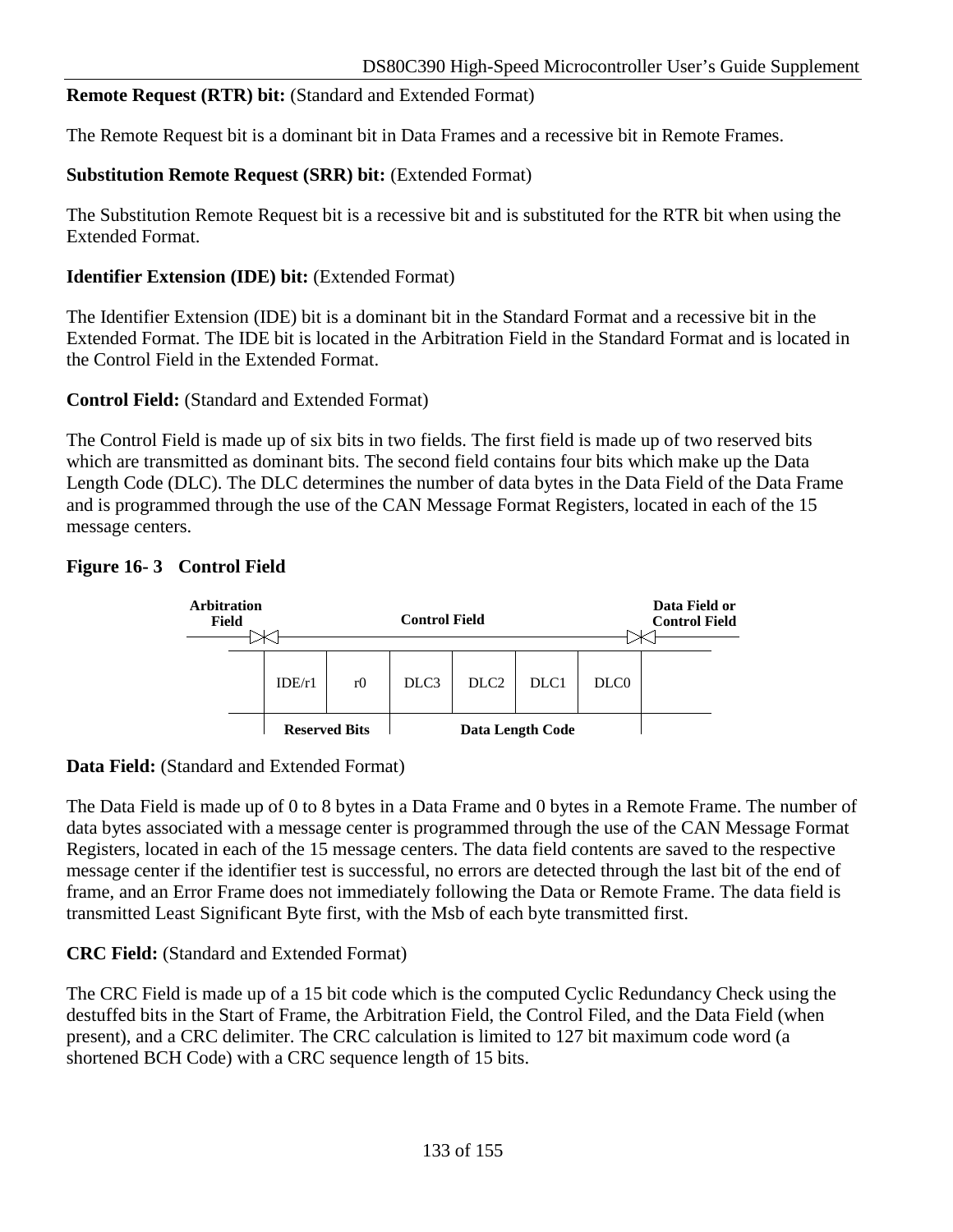#### **Figure 16- 4 CRC Field**



#### **Acknowledge Field (ACK):** (Standard and Extended Format)

The ACK Field is made up of two bits. The transmitting node will send two recessive bits in the ACK field. The receiving nodes which have received the message and found the CRC Sequence to be correct will reply by driving the ACK Slot with a dominant bit. The ACK Delimiter is always a recessive bit.

#### **Figure 16- 5 Acknowledge Field**



**End of Frame:** (Standard and Extended Format)

The End of Frame for both the Data and Remote Frame is established by the transmitter by sending seven recessive bits.

#### **Interframe Spacing (Intermission):** (Standard and Extended Format)

Data Frames and Remote Frames are separated from preceding frames by three recessive bits termed the Intermission. During the Intermission the only allowed signaling to the bus is by an Overload condition. No node is allowed to start a message transmission of a Data or Remote Frame during this period. If no node becomes active following the Interframe Space an indeterminate number of recessive bit times will transpire in the Bus Idle condition until the next transmission of a new Data or Remote Frame by a node.

#### **Figure 16- 6 Intermission**

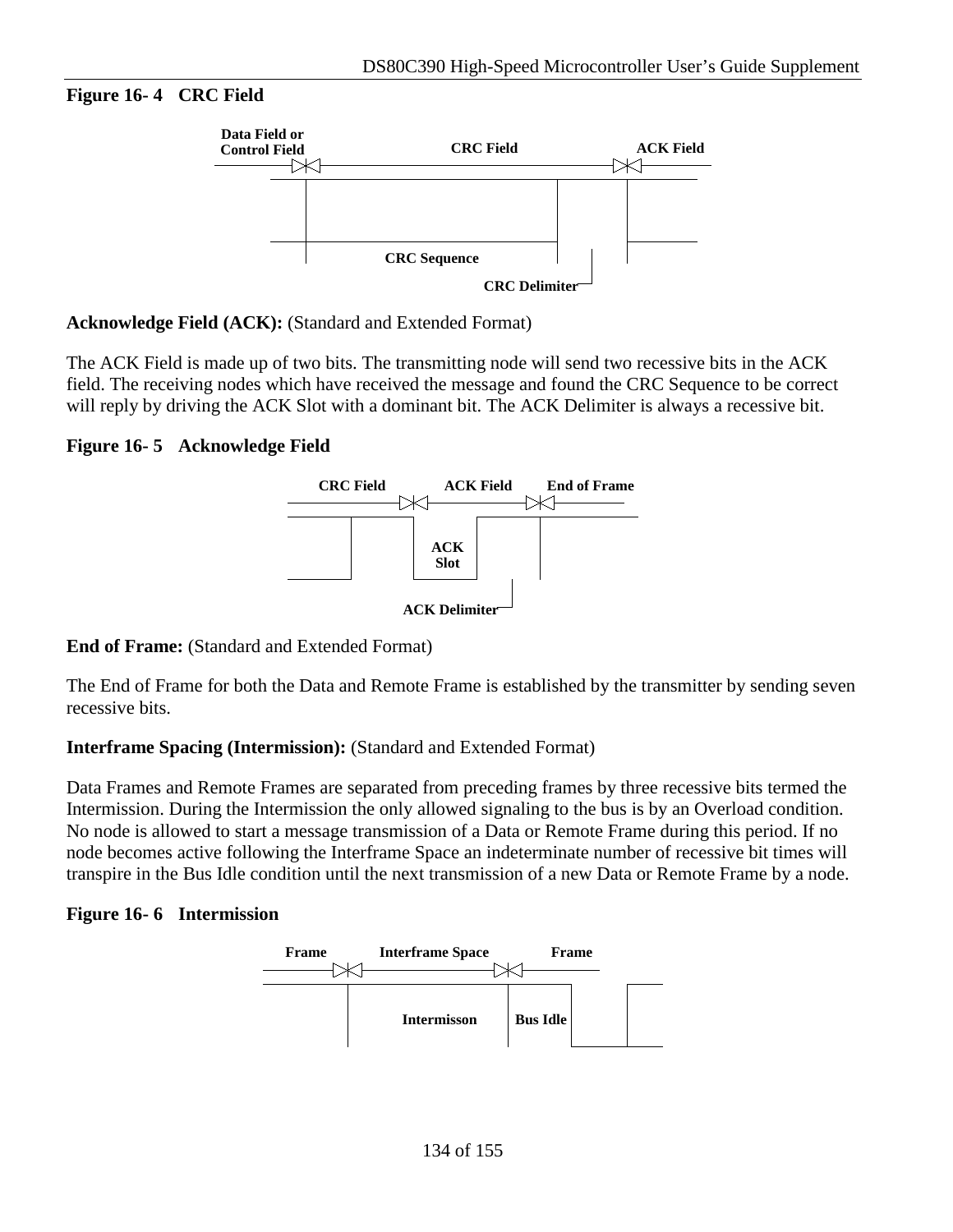### **Remote Frame:** (Standard and Extended Format)

The Remote Frame is transmitted by a CAN controller to request the transmission of the Data Frame with the same identifier. The Remote Frame is composed of seven fields. These include the Start of Frame, Arbitration Field, Control Field, Data Field, CRC Field, Acknowledge Field and an End of Frame.

### **Figure 16- 7 Remote Frame**



The Remote Frame is used when a CAN processor wishes to request data from another node. Sending a Remote Frame initiates a transmission of data from a source node with the same identifier (masked groups included). The primary bit pattern difference between a Data Frame and a Remote Frame is the RTR bit, which in the Remote Frame is sent as a recessive bit, and in the Data Frame is sent as a dominant bit. The Remote Frame also does not contain a data field, independent of the programmed values in the DTBYC3 - DTBYC0 bits in the respective CAN Message Format Register.

### **Error Frame**:

The Error Frame is transmitted by a CAN controller when the CAN processor detects a bus error. The Error Frame is composed of two different fields. These are 1) the superposition of the Error Flags from different nodes and 2) the Error Delimiter.

### **Figure 16- 8 Error Frame**



The Error Frame is composed of six dominant bits, which violate the CAN specification bit stuffing rule. If either of the CAN processors detect an error condition, that CAN processor will transmit an Error Frame. When this happens all nodes on the bus will detect the bit stuff error condition and will transmit their own Error Frame. The superpositioning of all of these Error Frames will lead to a total Error Frame length between 6 and 12 bits, depending on the response time and number of nodes in the system. Any messages (Data or Remote Frame) received by the CAN processors (successful or not) which are followed by an Error Frame will be discarded. After the transmission of an Error Flag each CAN processor will send an error delimiter (eight recessive bits) and will monitor the bus until it detects the change from the dominant to recessive bit level. The CAN modules will issue an Error Frame each time an Error Frame is detected. Following a series of Error Frames the CAN modules will enter into an Error Passive Mode. In the Error Passive Mode the CAN processors will transmit six recessive bits, and wait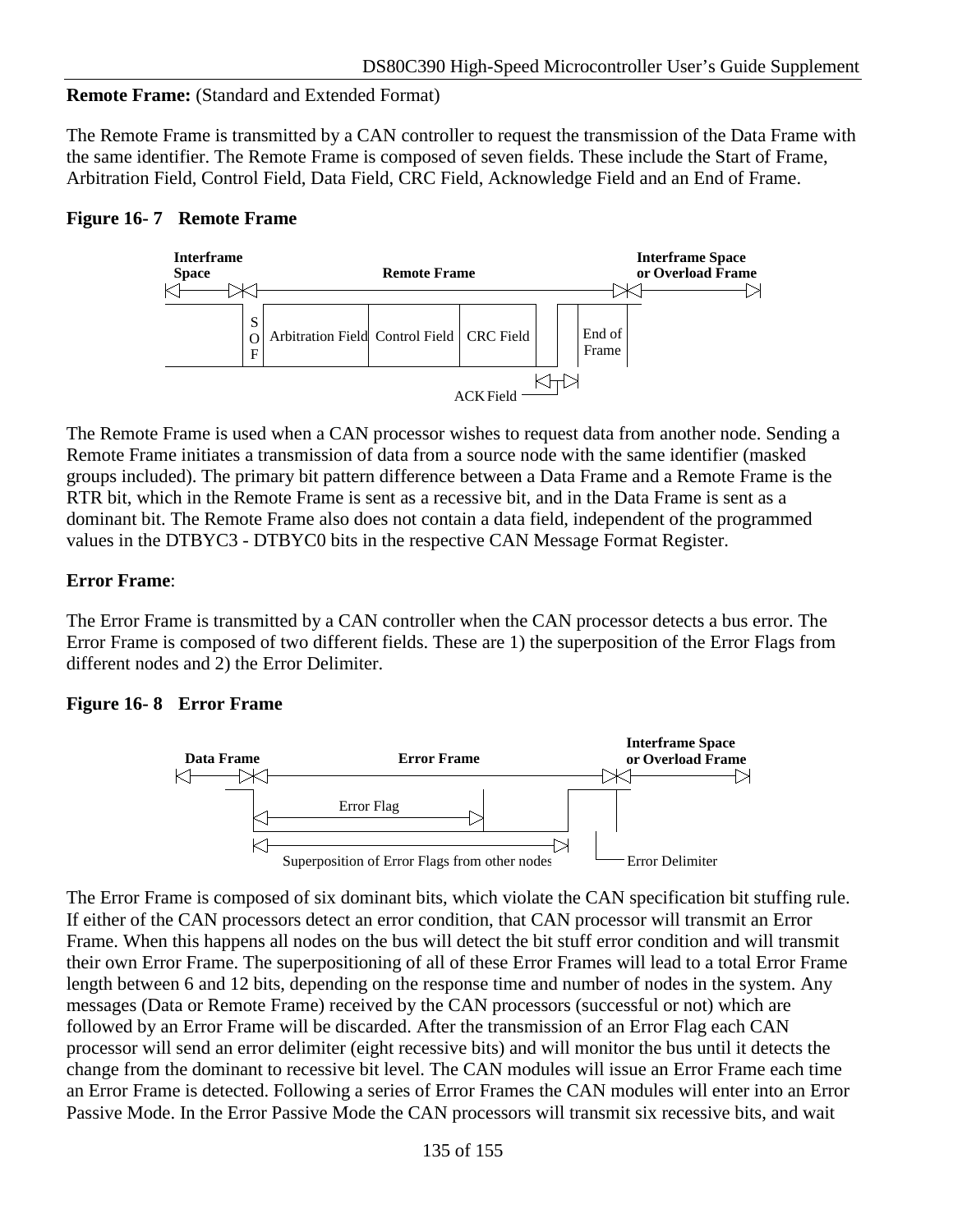until six equal bits of the same polarity have been detected. At this point the CAN processor will begin the next internal receive or transmission operation.

### **Overload Frame:**

The Overload Frame provides an extra delay between Data or Remote Frames. The Overload Frame is composed of two different fields: the Overload Flag and the Overload Delimiter.

### **Figure 16- 9 Overload Frame**



There are three conditions which lead to the transmission of an Overload Flag:

- 1) The internal conditions of a CAN receiver require a delay before the next Data or Remote Frame is sent. The DS80C390 CAN controllers are designed to prevent this condition for data rates at or below the 1 Mbit per second data rate.
- 2) The CAN processor detects a dominant bit at the first and second bit position of the Intermission.
- 3) If the CAN processor detects a dominant bit at the eighth bit of an Error Delimiter or Overload Delimiter, it will start transmitting an Overload Frame.

The error counters will not be incremented as a result of number 3. The CAN processor will only start an Overload Frame at the first bit of an expected Intermission if initiated by condition 1. Conditions 2 and 3 will result in the CAN processor transmitting an Overload Frame starting one bit after detecting the dominant bit. The Overload Flag consists of six dominant bits that correspond to an Error Flag. Because the Overload Frame is only transmitted at the first bit time of the Interframe Space, it is possible for the CAN processor to discriminate between an Error Frame and an Overload Frame. The Overload Flag destroys the Intermission field. When such a condition is detected, the CAN processor will detect the Overload condition and will begin transmitting an Overload Frame. After the transmission of an Overload Frame the CAN processors will monitor the bus for a dominant to recessive level change. The CAN processor will then begin the transmission of six additional recessive bits, for a total of seven recessive bits on the bus. The Overload Delimiter consists of eight recessive bits.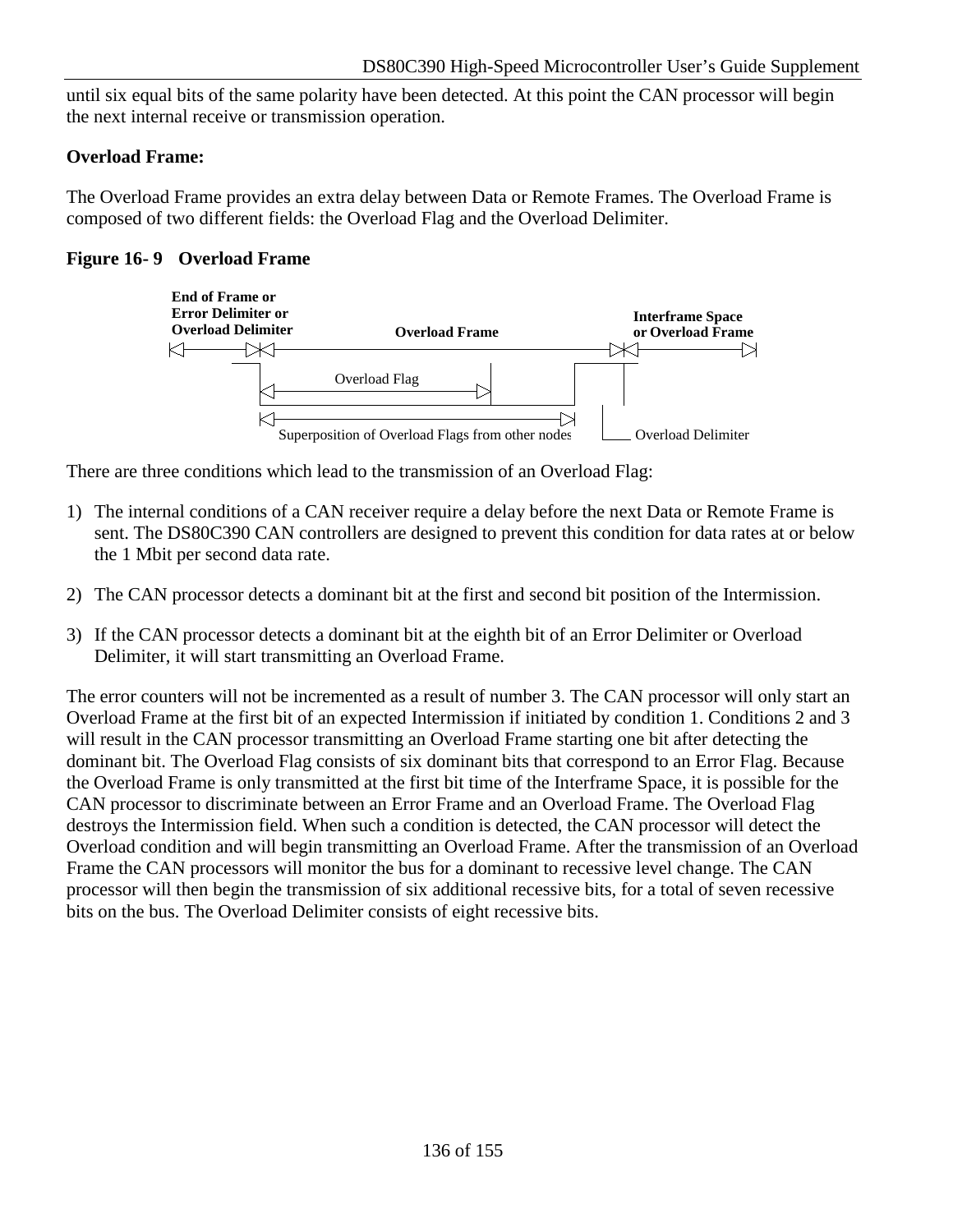# **Initializing the CAN controllers**

Software initialization of each CAN controller begins with the setting of the Software Initialization bit (SWINT) in the appropriate CAN Control SFR Register. When SWINT=1, the respective CAN module is disabled and the corresponding CAN transmit output will be placed in a recessive state. This in turn allows the microcontroller to write information into the CAN MOVX SRAM Control/Status/Mask registers without the possibility of corrupting data transmissions or receptions in progress. Setting SWINT will not clear the receive and transmit error counters, but will allow the microcontroller to write a common value to both error counters via the CAN Transmit Error SFR Register. Consult the description of the SWINT bit for specifics of the software initialization process.

All CAN registers located in the SFR memory map, with the exception of the CAN 0 and CAN 1 Control Registers, are cleared to a 00 Hex following a system Reset. The CAN 0 and CAN 1 Control Registers, are set to 0B Hex following a system Reset. CAN registers located in the MOVX memory map are indeterminate following a system Reset. A system Reset also clears both the receive and transmit error counters in the CAN controllers, takes the CAN processors off line, and sets the SWINT bit in the CAN 0/1 Control Register.

Following a reset, the following general registers must be initialized for proper operation of the CAN modules. These registers are in addition to specific registers associated with mask, format, or specific message centers.

| <b>Register</b>                                      | <b>Significance</b>                                                                                                                                                                                    |
|------------------------------------------------------|--------------------------------------------------------------------------------------------------------------------------------------------------------------------------------------------------------|
| P5CNT (SFR A2h)                                      | CO_I/O (P5CNT.3) must be set to enable CAN 0 pins P5.1 and P5.0.<br>C1_I/O (P5CNT.4) must be set to enable CAN 1 pins P5.2 and P5.3                                                                    |
| C0BT0, C0BT1<br>C1BT0, C1BT1<br>(MOVX SRAM xxxx04-5) | These MOVX SRAM control registers must be set to configure CAN 0<br>(C0BT0, C0BT1) or CAN 1 (C1BT0, C1BT1) bus timing. The exact<br>values are dependent on the network configuration and environment. |
| COR (SFR CEh)                                        | $COBPR7-6 (COR.4-3)$ must be configured as part of the CAN 0 bus timing<br>C1BPR7-6 (COR.6-5) must be configured as part of the CAN 1 bus timing                                                       |

# **CAN Interrupts**

Each CAN processor is assigned one individual interrupt and one common CAN Bus Activity Interrupt which are globally enabled or disabled by the EA bit in the IE SFR register. The CAN 0/1 interrupt is generated by either a receive/transmit acknowledgment from one of the fifteen message centers or an error condition which results in a change in the CAN 0/1 Status Register. These interrupts are enabled via the C0IE or C1IE bit (CAN 0 or CAN 1) in the EIE register. The third CAN related interrupt is common to both CAN systems and is supplied to detect CAN bus activity on either CAN input pin. This interrupt is termed the CAN Bus Activity Interrupt, operates independent of the CAN processor, and is only available if one or both of the CAN processors have been connected to the respective Port 5 pins (via C0\_I/O and/or C1\_I/O in the Port 5 Control SFR).

CAN 0/1 receive/transmit interrupt sources are derived from a successful transmit or receive of data within one of the fifteen message centers as determined by the INTRQ bit in the associated CAN 0/1 Message (1-15) Control Register. Each message center (1-15) also provides separate receive and transmit interrupt enables via the ETI and ERI bits in the respective CAN 0/1 Message (1-15) Control Register. This allows each message center to be programmed to issue an interrupt request as per the application requirements of the message center. Each source is determined through the use of the CAN 0/1 Interrupt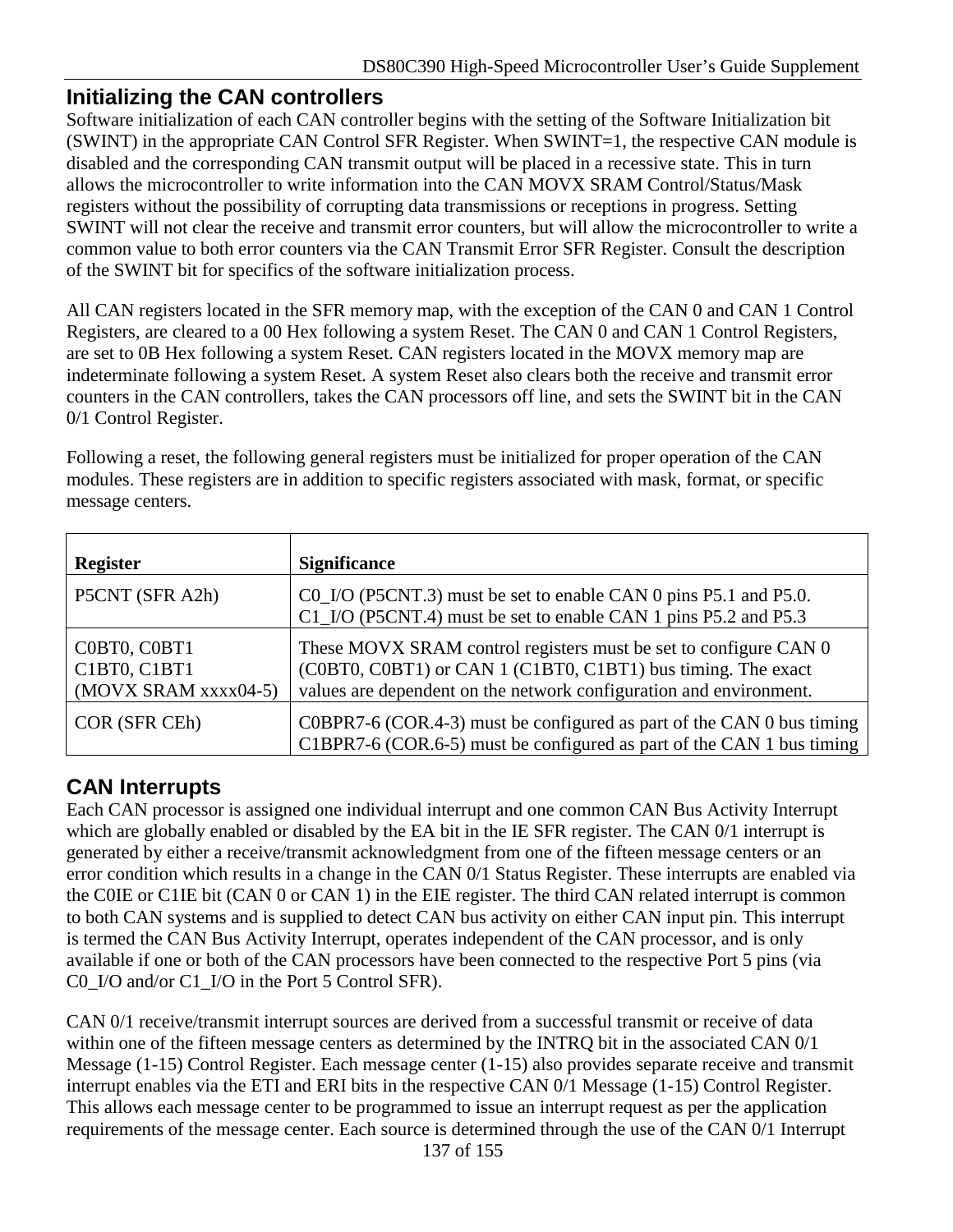SFR Register. Software must clear the respective INTRQ bit in the associated CAN 0/1 Message (1-15) Control Register to clear the interrupt source before leaving the interrupt routine.

The CAN 0/1 Interrupt source is connected to a change in the CAN 0/1 Status Register. Each of the status bits in the CAN 0/1 Status Register represents a potential source for the interrupt. To simplify the application and testing of a device, these sources are broken into two groups which are further enabled via the ERIE and STIE bits of the CAN 0/1 Control register. This allows the non-standard errors typically associated with development to be grouped under the STIE enable. These include the successful receive RXS, successful transmit TXS, wake status WKS, and general set of error conditions reported by ER2 - ER0. Also note that since the RXS and TXS bit are cleared by software, if a second message is received or transmitted before the RXS or TXS bits are cleared and after a read of the CAN 0/1 Status Register, a second interrupt will be generated. The remaining error sources comprise the BSS and CECE bits in the CAN 0/1 Status Register. These read-only bits are separately enabled via the ERIE bit in the CAN 0/1 Control register. A read of the CAN 0/1 Status Register is required to clear either of the two groups of Error interrupts. It is possible that multiple changes to the Status Register may occur before the register is read; in that case the Status Register will generate only one interrupt. The following figure provides a graphical illustration of the interrupt sources and their respective interrupt enables.



**Figure 16- 10 CAN Interrupt Logic**

<sup>138</sup> of 155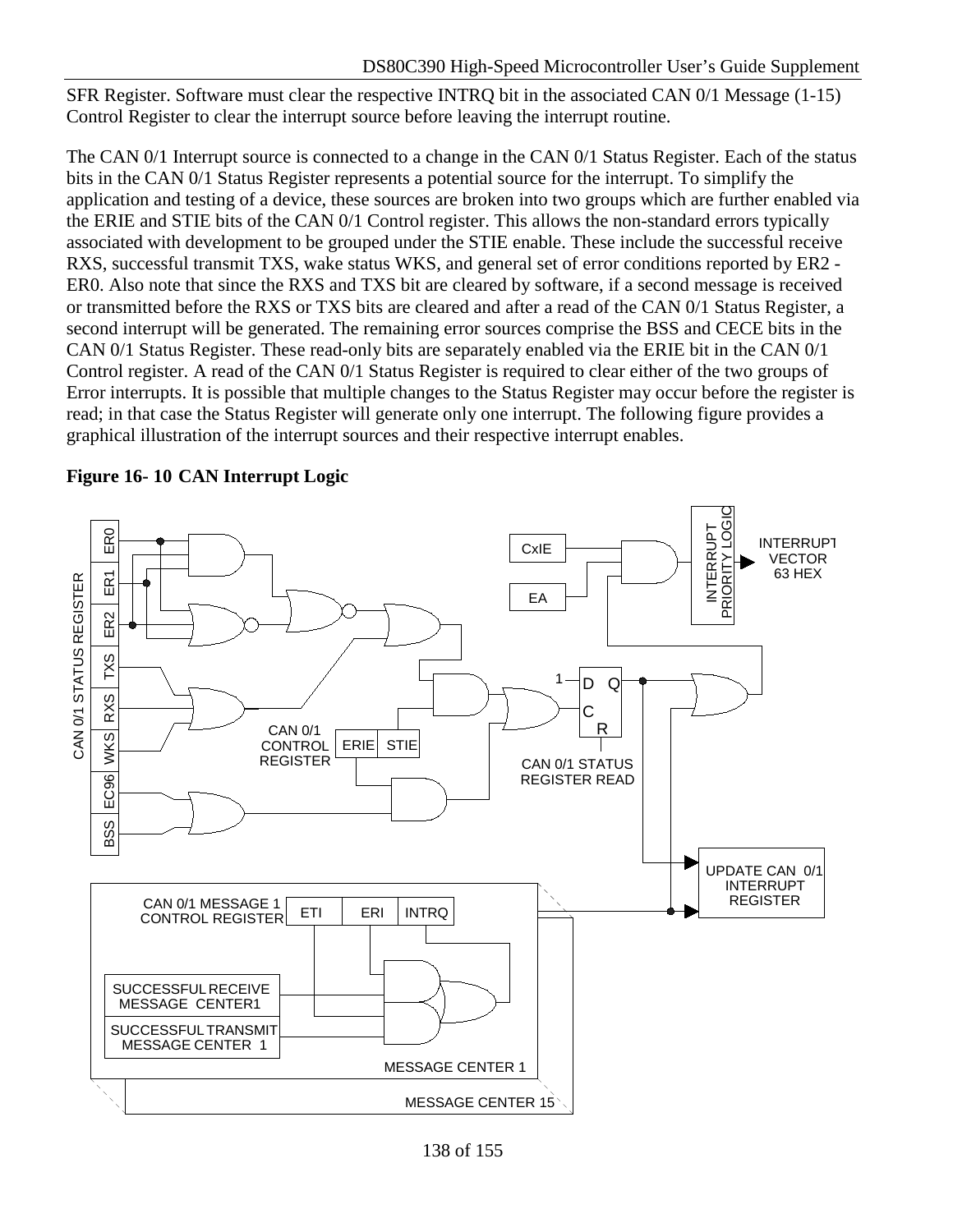## **Arbitration/Masking Considerations**

Each CAN processor evaluates CAN bus activity to determine if an incoming message is loaded into one of the 15 message centers. Acceptance of a message is determined by comparing the message's ID or data field against the corresponding arbitration value loaded into each message center and checking if the bits match. Messages that contain bit errors or which fail arbitration are discarded. The incoming message is tested in order against each enabled message center (enabled by the MSRDY bit in the CAN Message Control Register) from 1 to 15. The first message center to successfully pass the test will receive the incoming message and end the testing, and the message is loaded into the respective message center.

The CAN modules support an optional masking feature that restricts arbitration to those bits that are masked with a 1 in the respective masking register. By selectively programming the message center arbitration registers and the related masks, it is possible to allow groups of incoming messages to be loaded into any single message center. Each pair of mask and arbitration registers has the same number of bits as the message ID in the incoming message. When masking is enabled, only those arbitration and identifier bits that correspond to a 1 in the masking register will be compared. Programming a bit in the mask to a 0 will make the comparison of those arbitration and identifier bits a don't care, automatically registering a match between those bits. If all of the bits in the mask are programmed to a 0, any incoming message arbitration field will match with any message center arbitration value. On the other hand, if a mask is programmed with all 1's all of the arbitration and identifier bits must match identically before the incoming message will be loaded into the message center.

The DS80C390 supports two types of arbitration: basic and media. Basic arbitration compares either 29 bits (EX/ $\overline{ST}$  =1) or 11-bits (EX/ $\overline{ST}$  =0) of the message ID against the corresponding bits in the 4 CAN Arbitration registers (CnMxAR0-3). Each message center can be individually be configured for 29- or 11 bit operation. If the Message Identification Mask Enable bit (MEME) is set, the CAN module will utilize the Standard Global Mask registers (CnSGM0-1) when  $EX/\overline{ST} = 0$  or the Extended Global Mask registers (CnEGM0-3) when  $EX/\overline{ST}$  =1. In either case, only those bits in the message ID and arbitration registers which correspond with a 1 in the mask register will be compared. Bits corresponding with 0 in the mask register will be ignored, creating a don't care condition. Filling the mask register with all 0s while MEME=1 will cause the arbitration circuitry to automatically match all message IDs. When MEME=0, all ID bits in the incoming message are compared directly (bit for bit) with the respective arbitration bits of the message center.

Media arbitration is an optional second arbitration performed when the Media Identification Mask Enable bit (MDME) is set. Media arbitration compares the first and second byte of the data field in each message against two 8-bit Media Arbitration bytes (stored at locations CnMA0, CnMA1). If the incoming arbitration field matches a specific message arbitration value and the first two data bytes match the two 8 bit Media Arbitration bytes (and no bit errors are detected) the message is loaded into the respective message center. Unlike the Identification Mask Enable (MEME), however, when MDME=0 no testing will be performed of the first two bytes of the incoming data field.

### **MESSAGE CENTER 15**

Message center 15 supports an additional set of set of masks to supplement basic arbitration. While this message center performs basic and media arbitration as per message centers 1-14, it also uses the Cn15M3-0 mask registers perform an additional level of filtering during basic (i.e., not media) arbitration. When determining arbitration for message center 15, the contents of Cn15M3-0 are logically ANDed with either CnEGM3-0 (if  $EX/\overline{ST}$  =1 for message center 15) or CnSGM1-0 (if  $EX/\overline{ST}$  =0 for message center 15). This ANDed value is then used in place of CnEGM3-0 or CnSGM1-0 when performing basic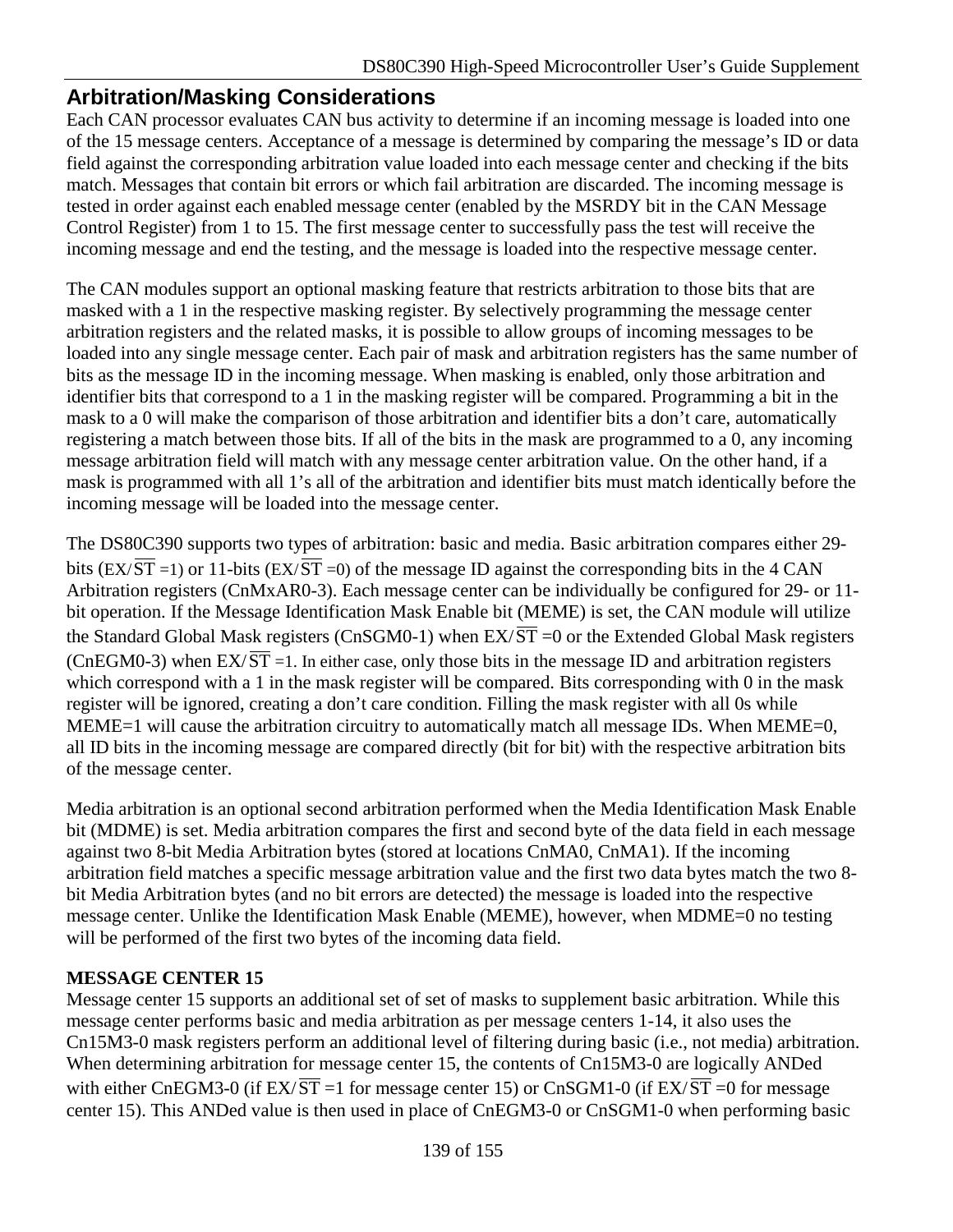arbitration as described previous. If the MDME bit is set then the incoming message must pass the media arbitration test as well.

Message center 15 has a buffered FIFO arrangement to allow up to two received messages to be received without being lost prior to the microcontroller reading of the first message. The first message received by message center 15 is stored in the normal MOVX memory location for Message Center 15, if the previous message has been already read by the microcontroller. If the first message has not been read, then the incoming message is buffered internally until the first message is read, at which time the second message is automatically loaded into the first (MOVX) message 15 slot, allowing software to then read the second message. The CAN module determines if the first message has been read is by software clearing the DTUP bit and the EXTRQ bit. If a third message comes in before the second message has been copied into the MOVX message 15 slot, then the third message will write over the second buffered message. Software should clear the INTRQ bit as well as the DTUP and EXTRQ bit after reading each message in the MOVX message 15 center. The WTOE bit associated with message center 15 has unique operating considerations, described later in the section regarding the function of the WTOE bit.

# **Transmitting and Receiving Messages**

All CAN data is sent and received through message centers. All CAN message centers for both CAN modules are identical with the exception of message center 15. Message center 15 has been designed as a receive only center and is also shadow-buffered to help prevent the loss of incoming messages, when the software is not able to read the first message before the next message is loaded. All message centers, with the exception of message center 15, are capable of four different operations. These are:

Transmitting a data message Receiving a data message Transmitting a remote frame request Receiving a remote frame request

### **Transmitting Data Messages:**

Starting with the lowest numbered message center (highest priority) each CAN module sequentially scans each message center until it finds a message center that is proper enabled for transmission (T/ $\overline{R} = 1$ , TIH  $= 0$ , DTUP = 1, MSRDY = 1, and MTRQ = 1). The contents of the respective message center is then transferred to the transmit buffer and the CAN module attempts to transmit the message. If successful the appropriate MTRQ bit will be cleared to 0, indicating that the message was successfully sent. Following a successful transmission, loss of arbitration, or an error condition, the CAN module will again search for a properly configured message center, starting with the lowest numbered message center. This search relationship will always allow the highest priority message center to be transmitted, independent of the last successful (MTRQ = 0) or unsuccessful (MTRQ = 1) message transmission.

### **Receiving Data Messages:**

Each incoming data message is compared sequentially with each receive enabled (T/ $\overline{R} = 0$ ) message center starting with the lowest numbered message center (highest priority) and proceeding to the highest numbered message center. This testing continues until a match is found (incorporating masking functions as required), at which time the incoming message is stored in the respective message center. Higher numbered message centers that are not reviewed prior to the match will not be evaluated during the current message test. When the WTOE=1, the CAN module can overwrite receive message centers that have DTUP = 1, which will in turn set  $ROW = 1$ . When  $WTOE = 0$ , incoming messages will not overwrite receive message centers that have  $DTUP = 1$ .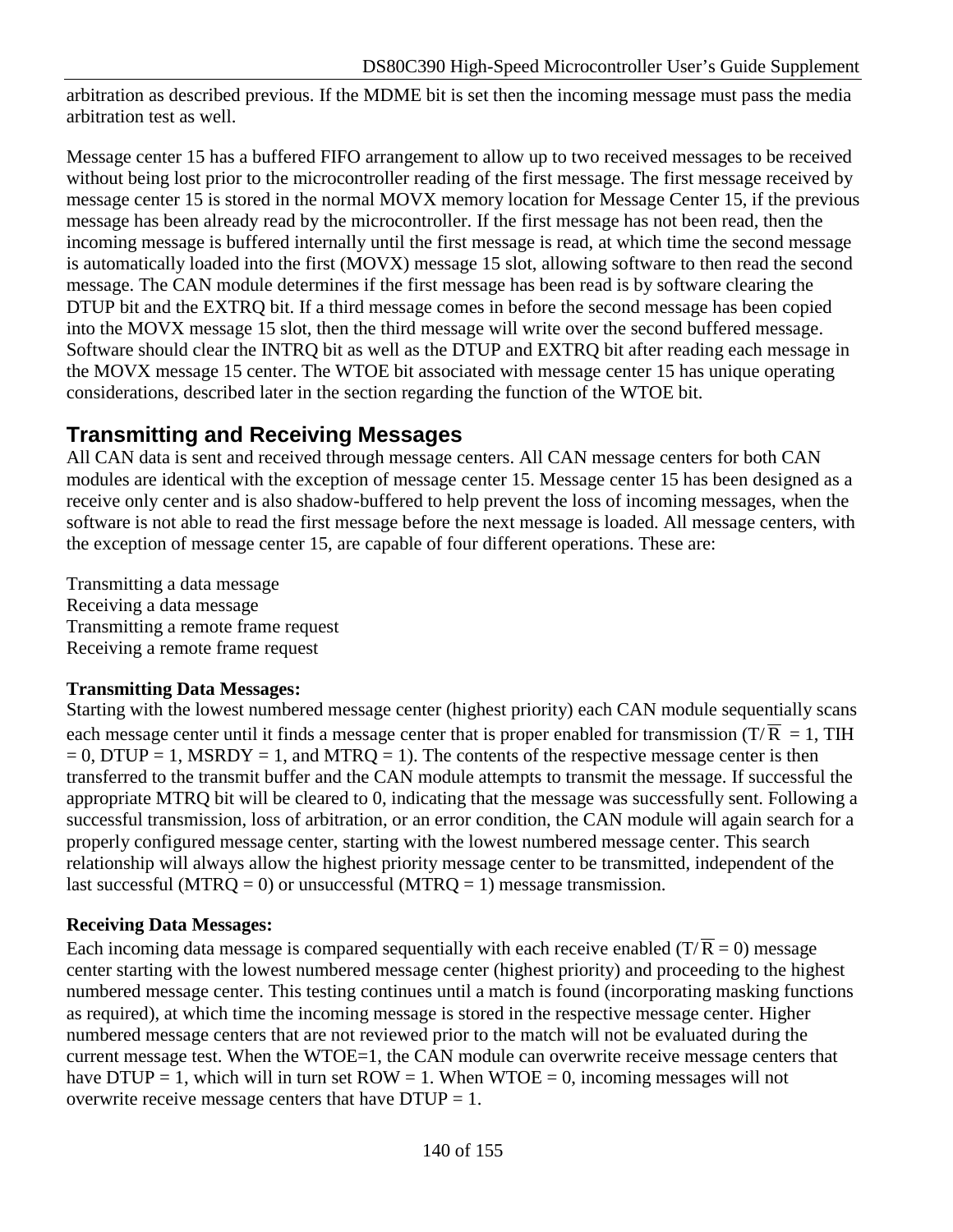Message center 15 is a special receive-only, FIFO-buffered message center, designed to receive messages not accepted by the other message centers. The ROW bit in message center 15 is associated with the overwrite of the shadow buffer for message center 15. The EXTRQ and DTUP bits are shadow buffered to allow the buffered message and the message center 15 value to take on different relationships. The EXTRQ and DTUP values read by the microcontroller are not those of the shadow buffer as is the case with the ROW bit, but are the current values associated with message center 15. The shadow buffer is automatically loaded into message center 15 when **both** the DTUP bit and the EXTRQ bit are cleared. If either DTUP or EXTRQ are left set when clearing the other, any message in the shadow buffer will not be transferred to the message 15 registers, and any incoming messages for message 15 will be stored in the shadow buffer (if  $WTOE = 1$ ), or will be lost if ( $WTOE = 0$ ).

### **Transmitting Remote Frame Requests**

Starting with the lowest numbered message center (highest priority) each CAN module sequentially scans each message center. When it finds a message center properly enabled to transmit a remote frame (T/ $\overline{R}$  = 0, MSRDY = 1, and MTRO = 1), the contents of the respective message center is then transferred to the transmit buffer and the CAN module attempts to transmit the message. If successful the appropriate MTRQ bit will be cleared to 0, indicating that the message was successfully sent. Following a successful transmission, loss of arbitration, or an error condition, the CAN module will again search for a properly configured message center, starting with the lowest numbered message center. This search relationship will always allow the highest priority message center to be transmitted, independent of the last successful  $(MTRQ = 0)$  or unsuccessful  $(MTRQ = 1)$  message transmission. The state of the TIH bit does not effect the transmission of a remote frame request.

#### **Receiving/Responding to Remote Frame Requests**

The remote frame request is handled like a data frame with data length zero and the EXTRQ and RXS bits are set. Each incoming Remote Frame Request (RFR) message is compared sequentially with each enabled (MSRDY = 1) message center starting with the lowest numbered message center (highest priority) and proceeding to the highest numbered message center. Testing continues until a match is found (incorporating masking functions as required), at which time the incoming RFR message is stored in the respective message center, the DTBYC bits are updated to indicate the requested number of return bytes (DTBYC=0 for a remote frame request), and EXTRQ and MTRQ are both set to 1. When the message is successfully received and stored, an interrupt of the corresponding message center will be asserted if enabled by the ERI bit. The EXTRQ bit can be left set if the message center is reconfigured to perform a transmit ( $T/\overline{R} = 1$ ) and used in the standard reply of a remote frame operating with transmit message centers. EXTRQ can also be cleared by software if the current message center is not being used to reply to the remote frame request. Higher numbered message centers (lower priority) that are not reviewed prior to the match will not be evaluated during the current message test. Depending on the state of the transmit/receive bit for that message center, the CAN module will perform one of two responses.

If the microcontroller wishes to request data from another node, it first clears the respective MSRDY bit to 0 and then writes the identifier and control bits in this message center, configures the message center as a receive message center (T/ $\overline{R} = 0$ ) and then sets the MTRQ bit. After a successful transmission, the CAN module will clear MTRQ = 0 and set  $TXS = 1$ . In addition to the TXS bit, if the ETI bit is set, the successful transmission will also set the corresponding INTRQ bit. Requesting data from another node is possible in message centers 1 to 14. As seen above the CAN module sends a remote frame request and receives the data frame in the same message center that sent the request. Therefore, only one mailbox is necessary to do a remote request.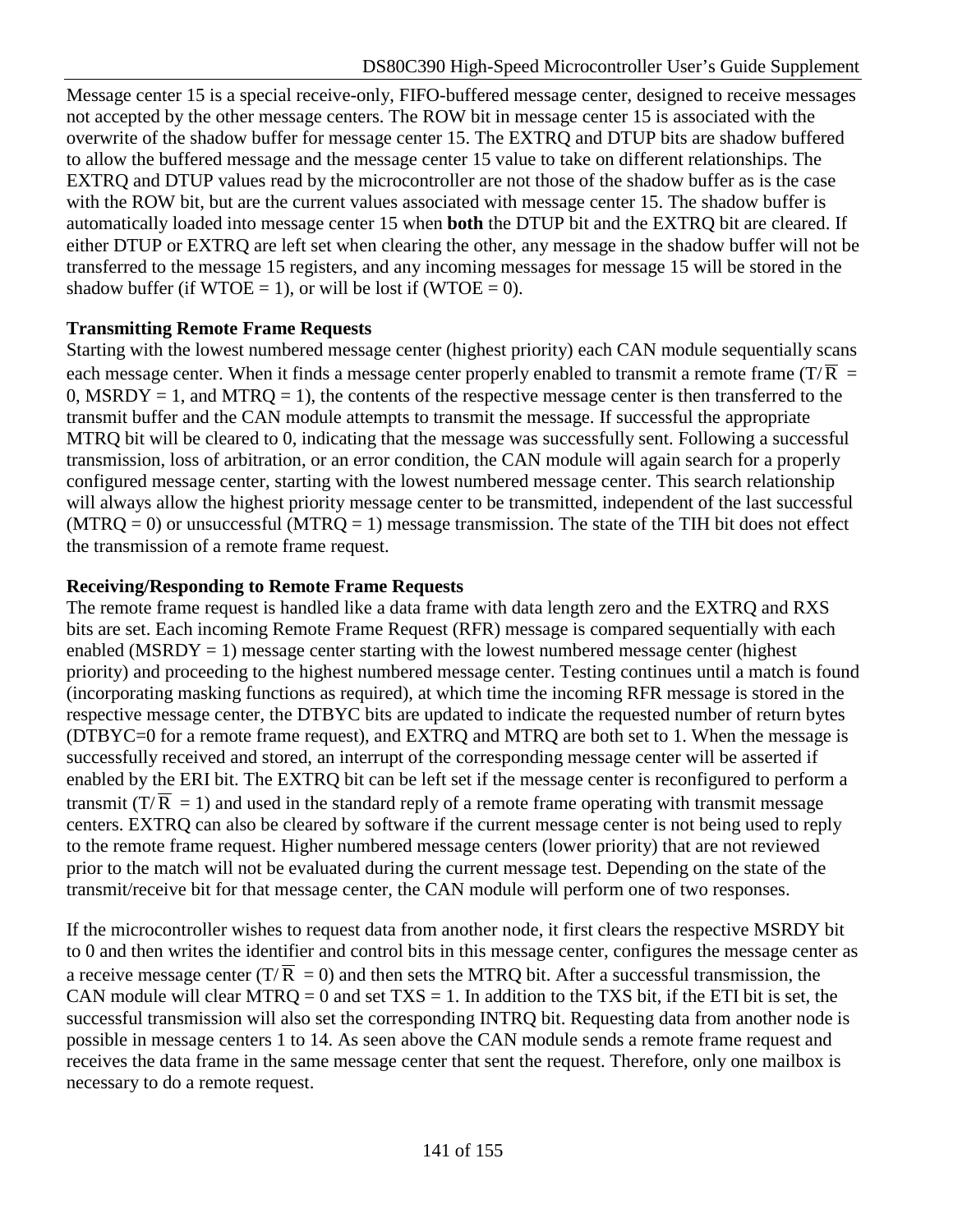Message centers enabled for transmission (T/ $\overline{R} = 1$ ) will set the EXTRQ and MTRQ bits in the corresponding message center when a remote frame request is successfully received, to mark the message as a 'to be sent' message. The CAN module will attempt to automatically transmit the requested if the message center is fully enabled to do so (MSRDY = 1, TIH = 0, DTUP = 1). After the transmission, the TXS bit in the status register is set, the EXTRQ and MTRQ bits are reset to a 0 and a message center interrupt of the corresponding message center is asserted if enabled by the respective ETI bit. If the transmit inhibit bit is set (TIH  $= 1$ ), the message center will receive the RFR, modifying the DTBYC and/or arbitration bits if necessary, but the return data will not be transmitted until  $THI = 0$ .

If software wants to modify the data in a message center configured for transmission of an answer to a remote request (EXTRQ set to a 1), the microcontroller must set the TIH = 1 and DTUP = 0. The microcontroller may then access the data byte registers 0 -7, data byte count (DTBYC3–0), the extended or standard mode bit  $(EX/\overline{ST}$ ), and the mask enables (MEME and MDME) of the message center to load the required settings. Following the set up, the software should reset TIH to a 0 and sets DTUP to a 1 bit to signal the CAN that the access is finished. Until the DTUP = 1 and TIH = 0, the transmission of this mailbox is not permitted. Thus, the CAN will transmit the newest data and reset  $\text{EXT}PQ = 0$  after the transmission is complete. The message center must first be disabled to change the identifier or the direction control  $(T/\overline{R})$ .

Message centers enabled for reception  $(T/\overline{R} = 0)$  will **not** automatically transmit the requested data. The Remote Frame Request will, however, continue to store the requested number of return bytes in DTBYC and set EXTRQ = 1. No data bytes are received or stored from a remote frame request. The message center can then be configured via software to either function as transmitter  $(T/\overline{R} = 1)$  and transmit the requested data, or the microcontroller can configure another message center in a transmit mode (T/ $\overline{R} = 1$ ) to send the requested data. Note that the MTRQ bit is not set by the loading of a matching remote frame request, when  $T/\overline{R} = 0$ . RXS must be previously cleared by software or a system reset.

When a remote frame is received the CAN module can be configure to either automatically transmit data back to the remote node or to allow the microcontroller to intervene and establish the conditions of the transmitting of the return message. The following examples outline various options to respond to remote frame requests.

### **Case 1) Automatic Reply**

CAN Controller receives a remote frame Request (RFR) and automatically transmits data without additional software intervention.

- 1. Software sets  $T/\overline{R} = 1$ , MSRDY = 0, DTUP = 0, and TIH = 1.
- 2. Software loads data into respective message center.
- 3. Software sets MSRDY = 1, DTUP = 1 and TIH = 0 in same instruction. Note: Software does not change MTRQ  $= 0$  from previous completed transmission
- 4. CAN does not transmit data (MTRO  $= 0$ ), but waits for RFR.
- 5. CAN successfully receives RFR.
- 6. CAN forces MTRQ = 1 and EXTRQ = 1
- 7. CAN loads DTBYC from RFR and ID into arbitration registers.
- 8. CAN automatically transmits data in respective message center.
- 9. CAN clears  $EXTRO = 0$  and  $MTRO = 0$ .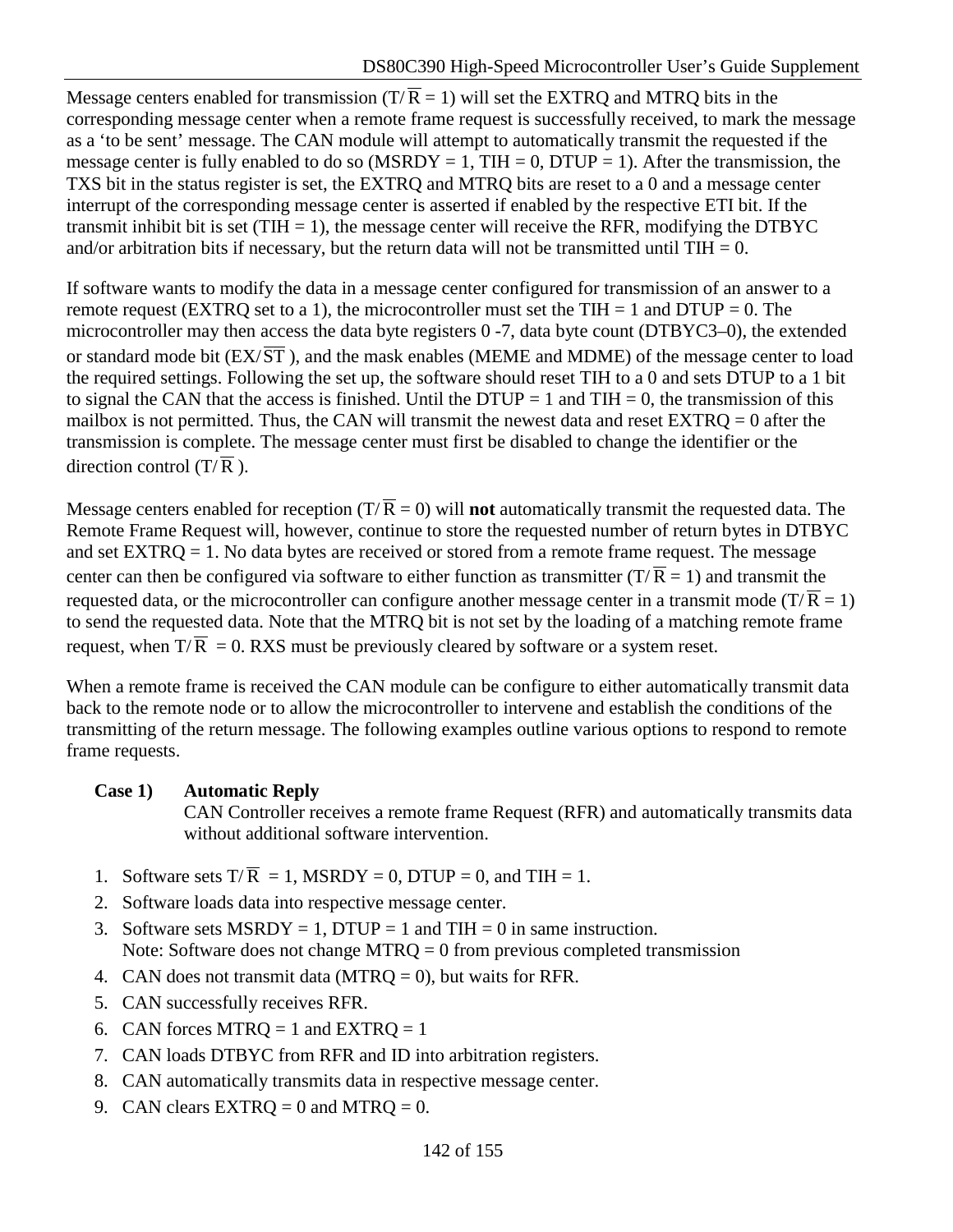### **Case 2)** Software-Initiated Reply (Using TIH as Gating Control) CAN module wishes to receive an RFR and wait for software to determine when and what will be transmitted in reference to RFR.

- 1. Software sets  $T/\overline{R} = 1$ , MSRDY = 0, DTUP = 0, and TIH = 1.
- 2. Software then loads data into respective message center.
- 3. Software sets MSRDY = 1, DTUP = 1 and TIH = 1 in same instruction. Note: Software does not change MTRQ = 0 from previous completed transmission
- 4. CAN does not transmit data (MTRQ = 0), but waits for RFR.
- 5. CAN successfully receives RFR.
- 6. CAN forces MTRQ = 1 and EXTRQ = 1.
- 7. CAN loads DTBYC from RFR and ID into arbitration registers.
- 8. CAN waits for software to read message center and determine the fact that  $\text{EXT} \text{RQ} = 1$ .
- 9. Software may load data into message center (or it may already have the data established).
- 10. Software writes  $MSRDY = 1$ ,  $DTUP = 1$  and  $TH = 0$  in same instruction.
- 11. CAN will automatically transmit data (as per RFR DTBYC) in respective message center.
- 12. CAN clears  $EXTRQ = 0$  and  $MTRQ = 0$ .
- **Case 3)** Software-Initiated Reply (Reply via same message center, using TIH as Gating Control) CAN module wishes to receive an RFR in a receive-configured ( $T/\overline{R} = 0$ ) message center. When the data is received, the message center will be reconfigured send data back to the remote request node. This relationship is not possible for message center 15.
- 1. Software sets  $T/\overline{R} = 0$ , MSRDY = 1, and DTUP = 0 and awaits either data frame or RFR. Note: Software does not change MTRQ = 0 from previous completed transmission
- 2. CAN successfully receives RFR.
- 3. CAN forces  $EXTRQ = 1$  and  $DTUP = 1$ .
- 4. MTRQ can not be written to a 1 by the CAN when  $T/\overline{R} = 0$  and is left as MTRQ = 0
- 5. CAN loads DTBYC from RFR and ID into arbitration registers.
- 6. CAN waits for Software to read message center and determine the fact that  $\text{EXT} \mathbf{R} \mathbf{Q} = 1$ .
- 7. Software disables message center and converts message center into transmit message center.
- 8. Software clears  $MSRDY = 0$  to disable message center. Software leaves  $EXTRQ = 1$ .
- 9. Software then forces message center to transmit mode,  $T/R = 1$ .
- 10. Software writes  $MSRDY = 0$ , DTUP = 0 and TIH = 1 in preparation to load data.
- 11. Software loads data into message center.
- 12. Software writes  $MSRDY = 1$ ,  $MTRQ = 1$ ,  $DTUP = 1$  and  $THI = 0$  in same instruction.
- 13. Note that Software leaves EXTRQ = 1.
- 14. CAN will automatically transmit data (as per RFR DTBYC) in respective message center.
- 15. CAN clears  $EXTRQ = 0$  and  $MTRQ = 0$ .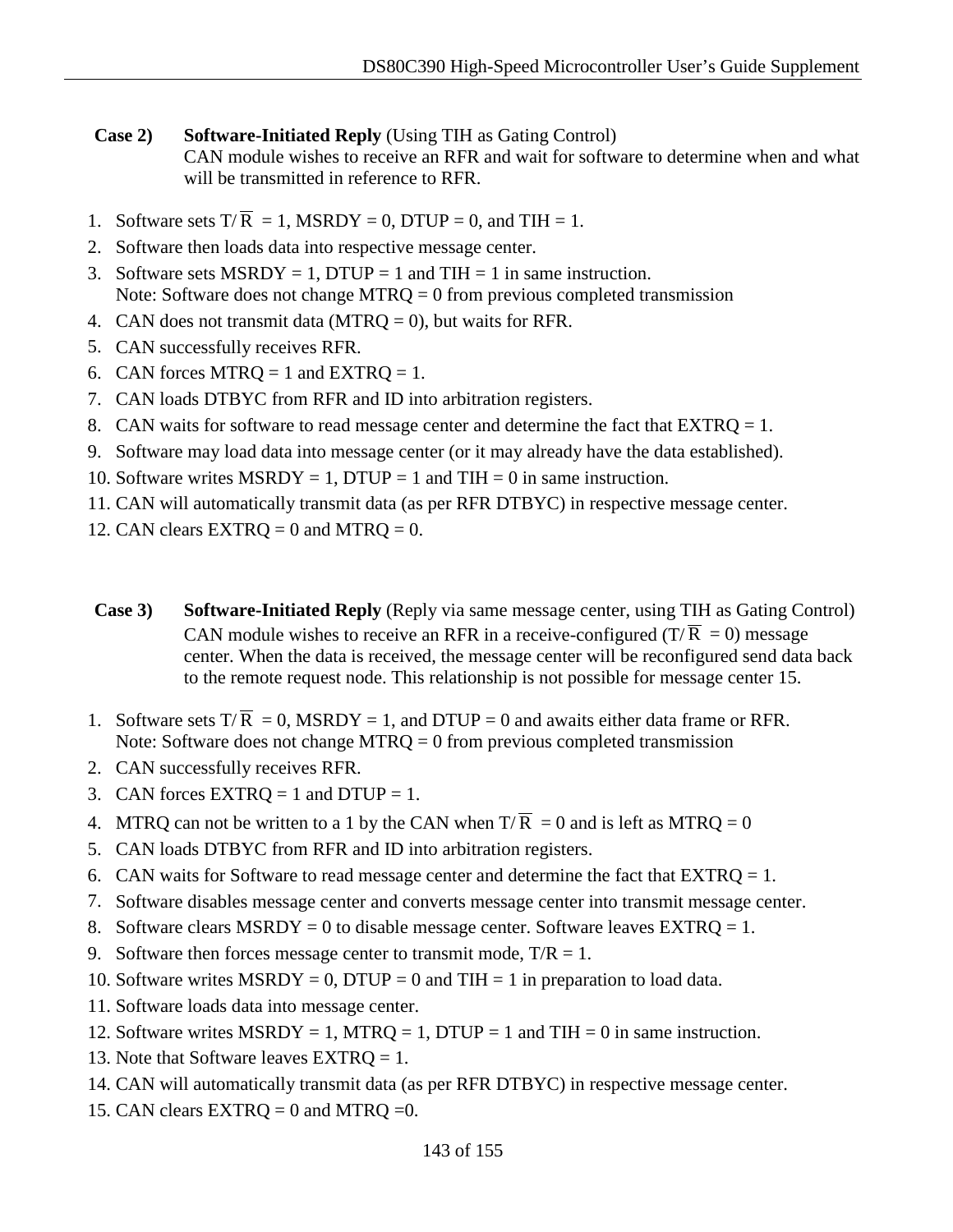- **Case 4)** Software-Initiated Reply (Reply via same different center, using TIH as Gating Control) CAN Controller wishes to receive an RFR in a message center (denoted MC1) configured also be able to receive data (T/ $\overline{R} = 0$ ) and to wait for software to select another message center (denoted MC2) to send data back to remote request node.
- 1. Software sets  $T/\overline{R} = 0$ , MSRDY = 1, and DTUP = 0 in MC1 and awaits either data frame or RFR. Note: Software does not change MTRQ = 0 in MC1 from previous completed transmission.
- 2. CAN successfully receives RFR in MC1.
- 3. CAN forces  $EXTRQ = 1$  and  $DTUP = 1$  in MC1. MTRQ can not be written to a 1 by the CAN when  $T/\overline{R} = 0$  and is left as MTRQ = 0
- 4. CAN loads DTBYC from RFR and ID into arbitration registers in MC1.
- 5. CAN waits for Software to read message center and determine the fact that  $\text{EXT}RO = 1$ .
- 6. Software disables in MC1 to transfer information to MC2.
- 7. Software clears  $MSRDY = 0$  to disable MC1. Software leaves  $EXTRO = 1$ .
- 8. Software clears MSRDY = 0 in a MC2.
- 9. Software forces MC2 to transmit mode  $T/\overline{R} = 1$ .
- 10. Software loads ID and DTBYC value from MC1 into ID and DTBYC value for MC2.
- 11. Software writes  $MSRDY = 0$ , DTUP = 0 and TIH = 1 in MC2 in preparation to load data to MC2.
- 12. Software loads data into MC2.
- 13. Software writes  $MSRDY = 1$ ,  $MTRQ = 1$  EXTRQ = 0, DTUP = 1 and TIH = 0 in MC2 in same instruction. Note that CAN has not set EXTRQ in MC2, and is not required to be set for transmission of data

from MC2.

- 14. CAN will automatically transmit data (as per RFR DTBYC) in MC2.
- 15. CAN clears MTRQ =0 (leaving previous EXTRQ = 0 cleared).
- 16. Software sets  $T/\overline{R} = 0$ , MSRDY = 1, EXTRQ = 0, and DTUP = 0 in MC1 and awaits either next RFR or data frame.

Note that MTRQ is still cleared in MC1 since MC1 has not been set to a transmit mode.

# **Remote Frame Handling in Relation to the DTBYC Bits**

The DTBYC bits in the CAN Message Format Register perform a slightly modified function when Remote Frames are used. When remote frames are used, the data length code will be overwritten by the data length code field of the incoming remote request frame. These requested data bytes will be sent in the data frame which answers the remote request. The following example demonstrates how the DTBYC bits are modified by a received remote frame request.

- 1. Assume the microcontroller has programmed the following into a message center: DTBYC = 5, data field = 75 AF 43 2E 12 78 90 00 (Note that only the first through the fifth data bytes will be recognized because DTBYC=5)
- 2. When the CAN module successfully receives a remote frame with the following data: Identifier = ID, DTBYC = 2, RTR = 1.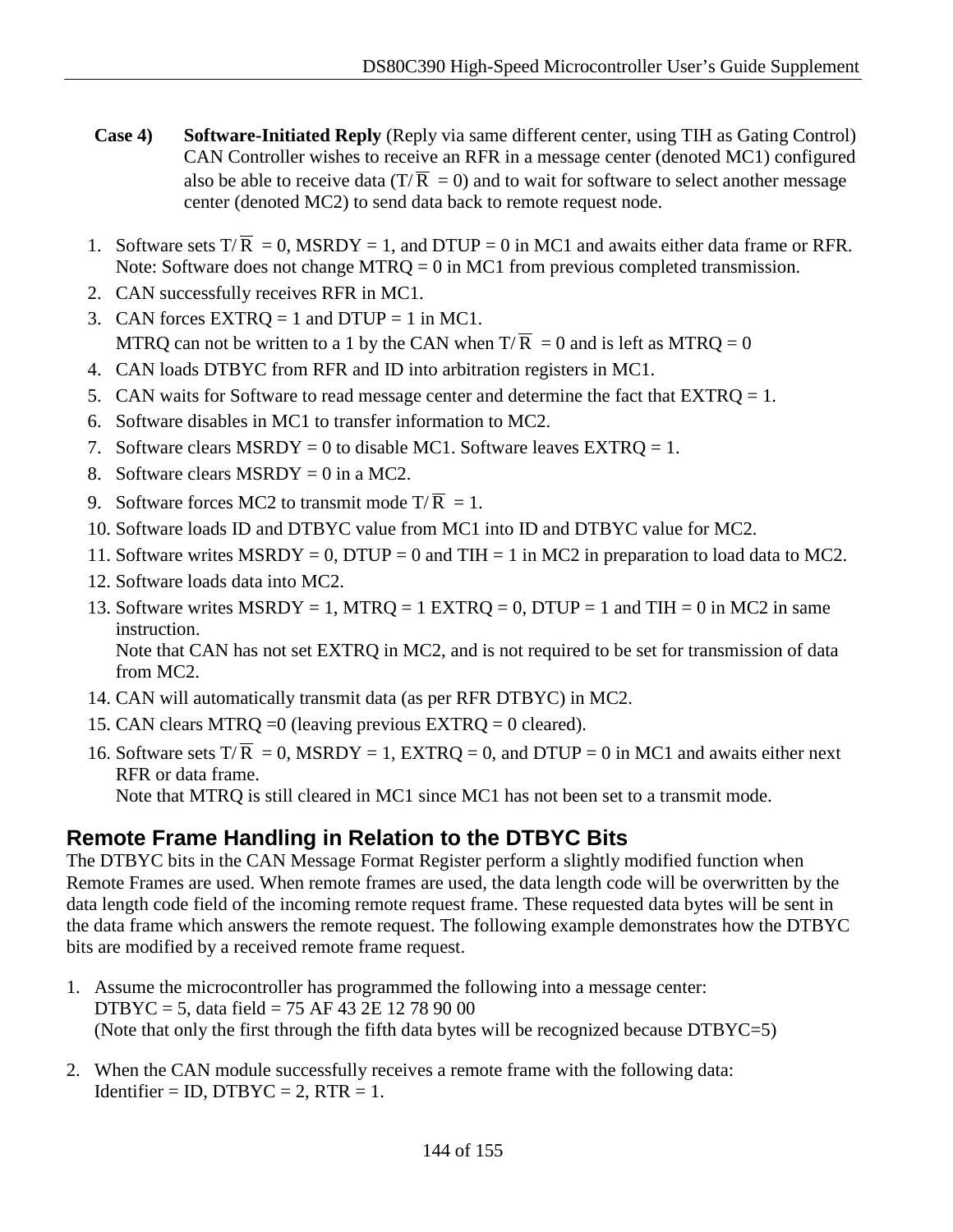3. The incoming message will overwrite the identifier and the data length code. The new data in the message center will be:

DTBYC = 2, data field = 75 AF 43 2E 12 78 90 00

(Note that now only the first and second data bytes are recognized because DTBYC is now 2)

4. The outgoing response will be a data frame containing the following information:  $DTBYC = 2$ , data field = 75 AF

### **Important Information Concerning ID Changes when Awaiting Data from a Previous Remote Frame Request:**

The use of acceptance filtering (MEME=1) in conjunction with remote frame requests can result in a modification of the message center arbitration registers. When a message center is configured to transmit a remote frame request (MTRQ = 1, EXTRQ = 0,  $T/\overline{R} = 0$  and MSRDY = 1) it is possible for a second Frame Request from an external node to modify the initial Arbitration Register value of the current message center prior to the current message center receiving the requested data if arbitration masks are used. When a remote frame request is received, the message ID is loaded into that message center's arbitration registers. When message identification masking is not used (MEME=0), the message ID will always match the arbitration value, so the process will be transparent. If masking is used, however, the message ID ANDed with the appropriate mask will be loaded into that message center's arbitration registers, resulting in a change of the arbitration values for that message center. To prevent this situation, acceptance filtering should be disabled (MEME  $= 0$ ) for any message center configured for remote frame handling. An alternate solution would be to disable the overwrite feature for that message center, which also prevents incoming messages from altering the message center ID.

## **Overwrite Enable/Disable Feature**

The Write Over Enable bit (WTOE) located in each message center (CnMxAR3.0) enables or disables the overwriting of unread messages in message centers 1 through 15. Programming WTOE = 1 following a system reset or CRST bit-enabled reset allows newly received messages which pass arbitration to overwrite unread (i.e., message centers with DTUP=1) messages. When an overwrite occurs the Receive Overwrite (ROW) bit in the respective CAN Message Control Register will be set. When  $WTOE = 0$ , message centers which have data waiting to be read (indicated by  $DTUP = 1$ ) or transmitted (EXTRQ=1) will not be overwritten by incoming data.

Special care must be taken when reading data from a message center with the overwrite feature enabled (WTOE  $= 1$ ). The caution is needed because the WTOE bit, when set, allows an incoming message to overwrite the message center. If this overwrite occurs at the same time that software is attempting to read several bytes from the message center (such as a multi-byte data field), it is possible that the read could return a mix of information from the old and overwriting messages. To avoid this situation, software should clear the DTUP bit to 0 prior to reading the message center, and then verify afterwards that the DTUP bit remained at 0. If DTUP remains cleared after the read, no overwrite occurred and the returned data was correct. If  $DTUP = 1$  after the read then software again should clear  $DTUP = 0$  and re-read the message center, since a possible overwrite has occurred. The original message will be lost (as planned since WTOE=1), but new message should be available on the next read.

One important use of the WTOE bit is to allow the microprocessor to program multiple message centers with the same ID when operating in the receive mode, with WTOE=0. This allows the CAN module to store multiple incoming messages in a series of message centers, creating a large storage area for highspeed recovery of large amounts of data. The CPU is required to manage the use of these message centers to keep track of the incoming data, but the use of multiple message centers and disabling of their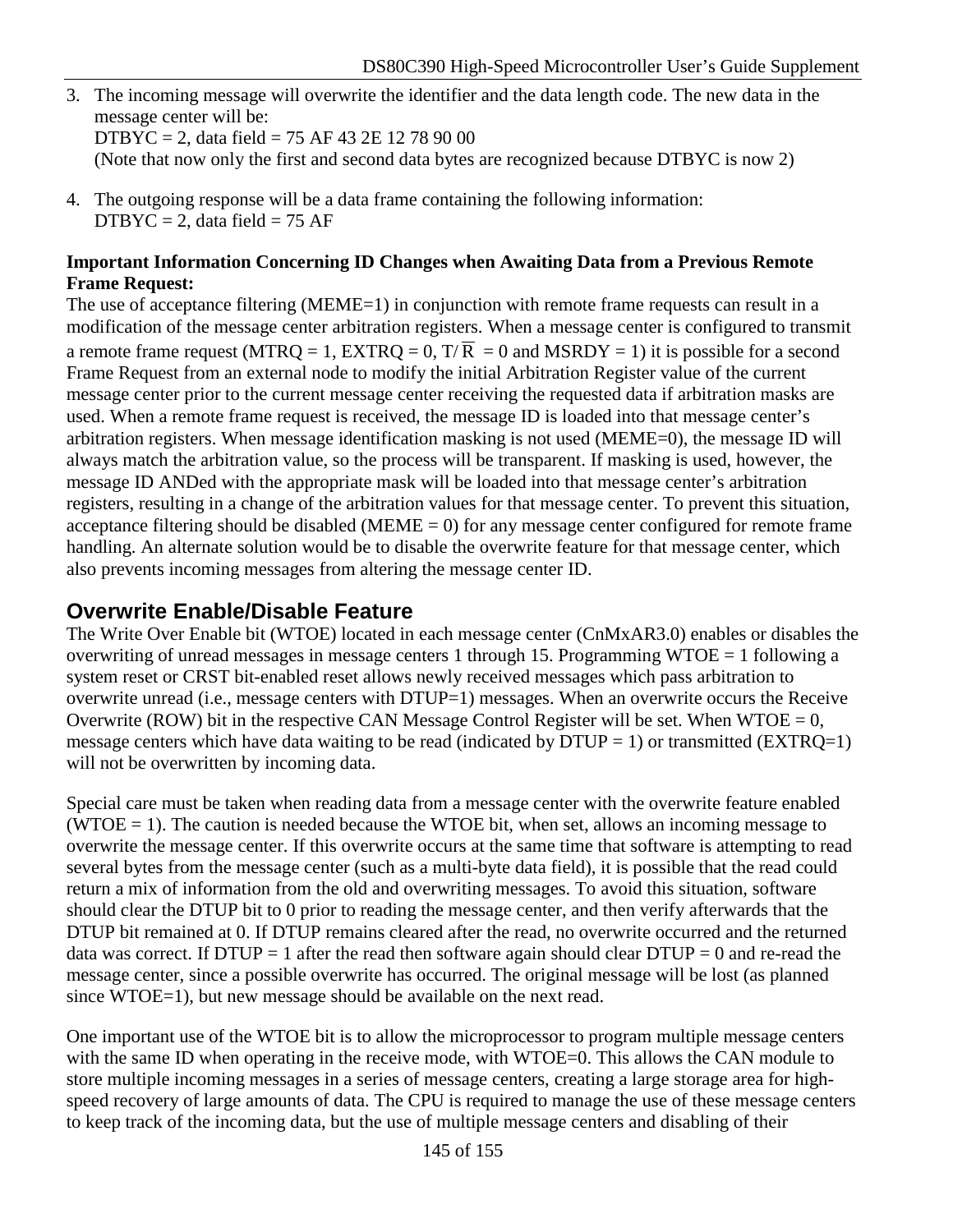overwrite (WTOE=0) function prevents the module from potentially losing data during a high-speed data transfer. In transmit mode, the WTOE bit prevents a message center ID from being overwritten by an incoming remote frame.

The following examples demonstrate the use of the WTOE and other bits when using multiple message centers with the same arbitration value. Case 2 illustrates the approach described above for configuring multiple message centers to capture a large amount of data at a relatively high rate.

## **Case 1: WTOE=1 (Overwrites allowed)**

- 1. Software configures message center  $1 \& 2$  with the same arbitration value (abbreviated AV).
- 2. Software configures message center 1 & 2 to receive  $(T/\overline{R} = 0)$  and to allow message overwrite  $WTOE=1$ .
- 3. The first message received that matches AV will be stored into message center 1, DTUP = 1.
- 4. The second message that matches AV will be stored into message center 1, DTUP =  $ROW = 1$ .
- 5. The third message that matches AV will be stored into message center 1.
- 6. etc.

Note that in this example message center 2 will never receive a message, and that if software does not read message center 1 before the second message is received, the first message will be lost.

## **Case 2: WTOE=0 (Overwrites disabled)**

- 1. Software configures message center  $1 \& 2$  with the same arbitration value (abbreviated AV).
- 2. Software configures message center 1 & 2 to receive  $(T/\overline{R} = 0)$  and to disable message overwrite WTOE=0.
- 3. The first message received that matches AV will be stored in message center 1, DTUP = 1.
- 4. The second message received that matches AV will be stored in message center 2, DTUP = 1
- 5. Software reads message center 1 and then programs message center 1 DTUP =  $0$ .
- 6. The third message received that matches AV will be stored into message center 1, DTUP = 1.
- 7. Software reads message center 2 and then programs message center  $2 D T U P = 0$ .
- 8. The fourth message received that matches AV will be stored into message center 2, DTUP = 1
- 9. etc.

Note that in this example message center 1 or 2 will never be overwritten. The user must insure that the proper number of message centers be allocated to the same arbitration value when using this arrangement. If software fails to read the allocated message group, an incoming message may be lost without software realizing it (ROW is never set when  $WTOE = 0$ ). To put a message center back into operation software must force  $DTUP = 0$  and  $EXTRQ = 0$ . This indicates that software has read the message center.

## **Special Considerations for Message Center 15**

Message center 15 incorporates a shadow message center used to buffer incoming messages, in addition to the standard message center registers. When the message center is empty (DTUP=EXTRQ=0), incoming messages are loaded directly into the message center registers. When the message center has unread data (DTUP =1) or a pending remote frame request ( $EXTRQ = 1$ ), incoming messages are loaded into the shadow message center. Unread contents of the shadow message center are automatically loaded into the message center when it becomes empty (DTUP=0). An overwrite condition is possible when both the message center 15 and shadow message centers are full.

The response of message center 15 to the overwrite condition is dependent on the Writeover Enable (WTOE) bit. When overwrite is enabled (WTOE = 1) and there is unread data (DTUP = 1) or a pending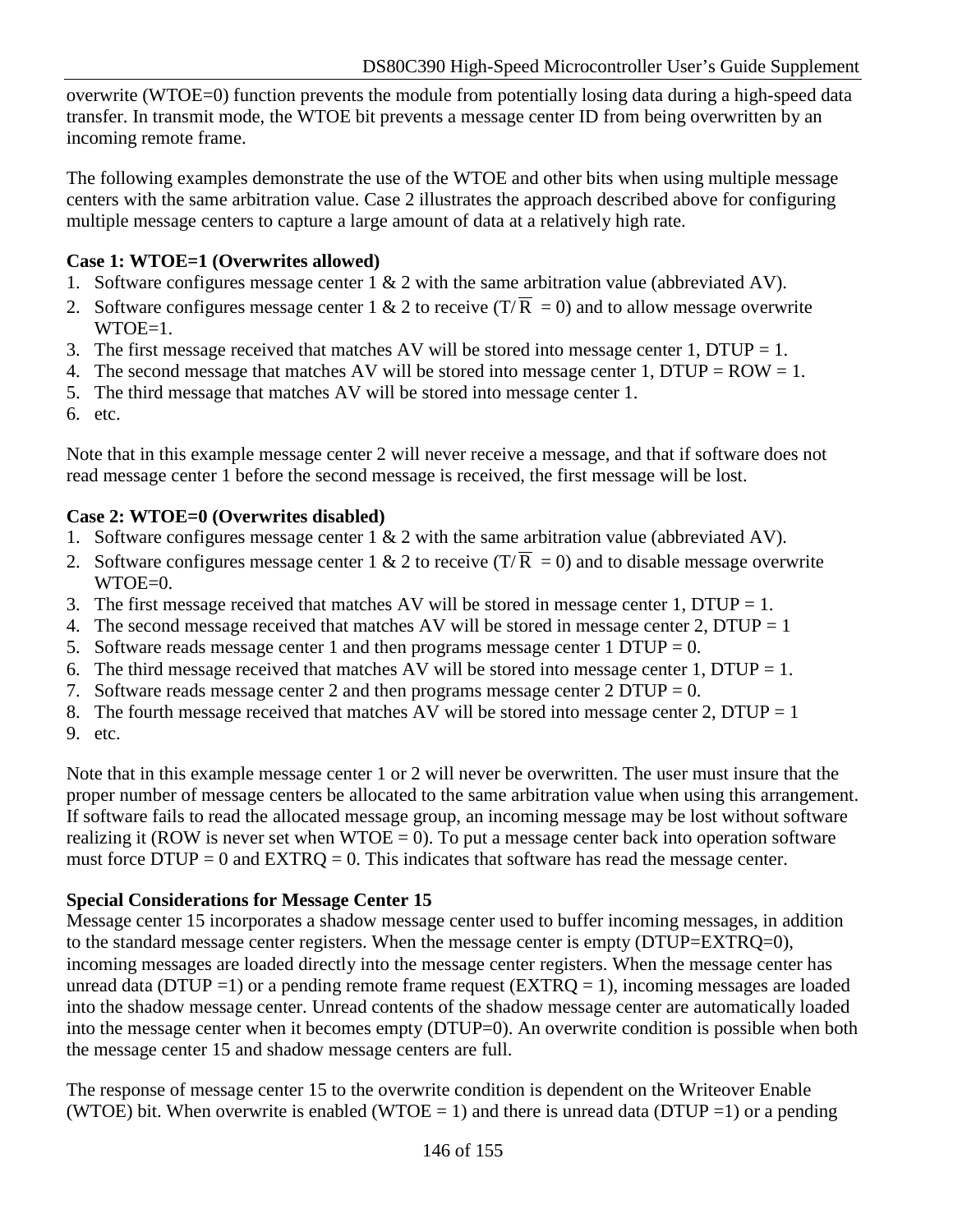remote frame request ( $EXTRQ = 1$ ), successfully received messages are stored in the shadow message center, overwriting existing data. If the shadow message center contained previously unread data at the time of the overwrite, the message center 15 ROW bit will be set. If the shadow message center was empty at the time of the overwrite, then the incoming message will overwrite the previous message in the shadow buffer and ROW will be set to a 1. Note that the message center 15 ROW bit reflects only an overwrite of the shadow message center, not the message center registers as with message centers 1-14.

When WTOE = 0 and there is unread data (DTUP = 1) or a pending remote frame request (EXTRQ = 1) in message center 15 and there is already a message stored in the shadow buffer, incoming messages will not be stored in either the message center or shadow buffers.

# **Bus Off / Bus Off Recovery and Error Counter Operation**

Each CAN module contains two SFR registers that allow the software to monitor and modify (under controlled conditions) the error counts associated with the transmit and receive error counters in each CAN module. These registers can be read at any time. Writing the CAN Transmit Error Counter registers updates both the Transmit Error Counter registers and the Receive Error Counter registers with the same value. Details are given in the SFR description of these registers. These counters are incremented or decremented according to CAN specification version 2.0B, summarized in the rules below. The error counters are initialized by a  $CRST = 1$  or a system reset to 00h. The error counters remain unchanged when the CAN module enters and exits from a low power mode via the SIESTA or PDE bit. Changes to the error counters are performed according to the following rules. This level of detail is not necessary for the average CAN user, and full information is provided in the CAN 2.0B specification. More than one rule may apply to a given message.

| <b>Condition</b>                                                                                                                                                                                              | <b>Effect on error counters</b>          |
|---------------------------------------------------------------------------------------------------------------------------------------------------------------------------------------------------------------|------------------------------------------|
| Error detected by receiver, unless the detected error<br>was a bit error during the sending of an active error<br>flag or an overload flag.                                                                   | Receive Error Counter incremented by 1.  |
| Receiver detects a dominant bit as the first bit after<br>sending an error flag.                                                                                                                              | Receive Error Counter incremented by 8.  |
| Transmitter sends an error flag.                                                                                                                                                                              | Transmit Error Counter incremented by 8. |
| Note, however, that the transmit error count will not<br>change if:                                                                                                                                           |                                          |
| The transmitter is error passive and detects an<br>1)<br>acknowledgement error because of not detecting a<br>dominant acknowledge and does not detect a<br>dominant bit while sending its passive error flag. |                                          |
| 2) Or, if the transmitter sends an error flag because a<br>stuff error occurred during arbitration, and has<br>been sent as recessive but monitored as dominant.                                              |                                          |
| Transmitter detects a bit error while sending an active<br>error flag or an overload flag.                                                                                                                    | Transmit Error Counter incremented by 8. |
| Receiver detects a bit error while sending an active<br>error flag or an overload flag.                                                                                                                       | Receive Error Counter incremented by 8.  |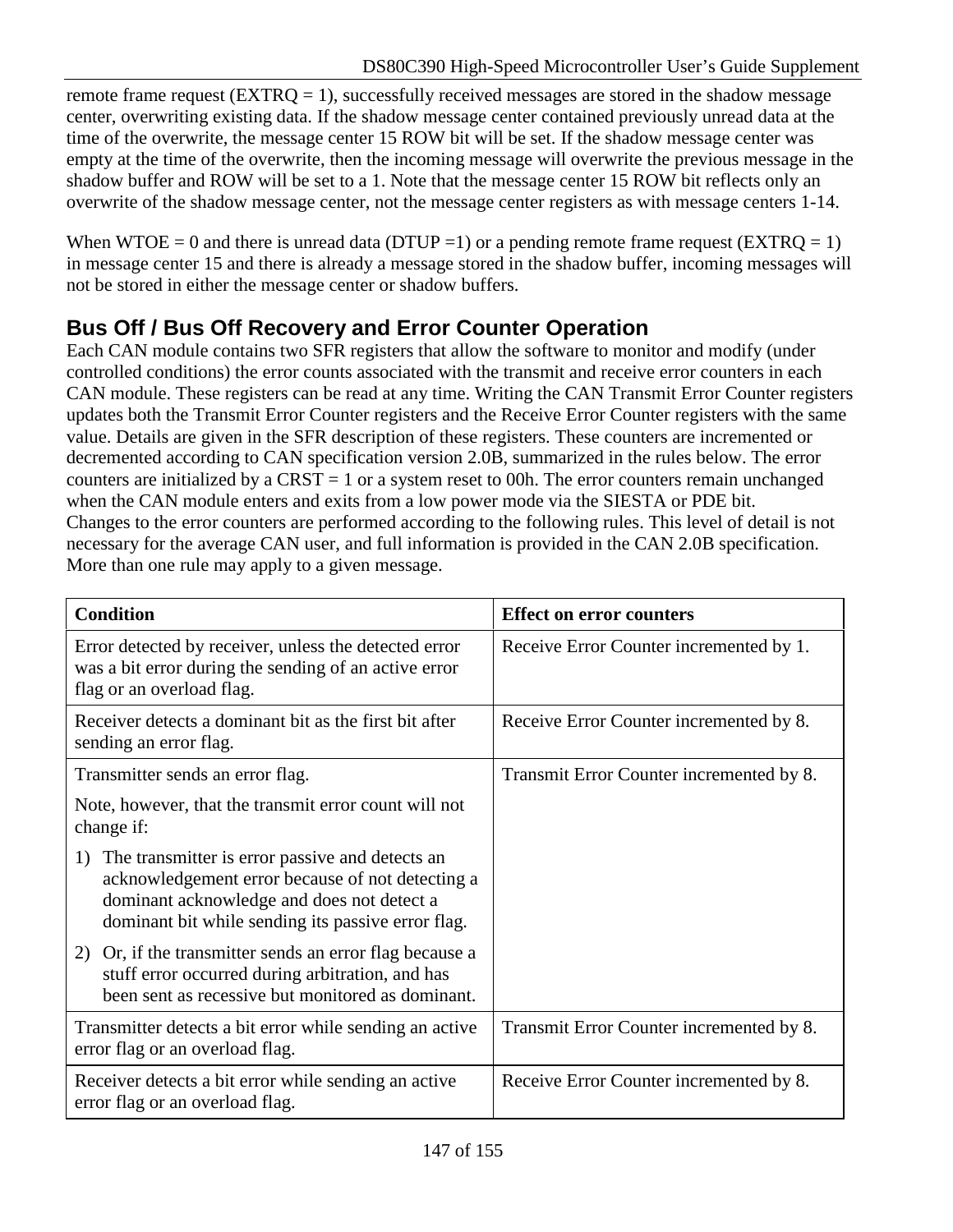| Node detects the 14th consecutive dominant bit (in<br>case of an active error flag or an overload flag), or<br>detects the 8th consecutive dominant bit following a<br>passive error flag, or after a sequence of additional<br>eight consecutive dominant bits. | Transmit Error Counter incremented by 8.<br>Receive Error Counter incremented by 8. |
|------------------------------------------------------------------------------------------------------------------------------------------------------------------------------------------------------------------------------------------------------------------|-------------------------------------------------------------------------------------|
| Message is successfully transmitted (acknowledge)<br>received and no error until end of frame is complete)                                                                                                                                                       | Transmit Error Count is decremented by 1<br>(unless it was already $0$ ).           |
| A message has been successfully received (reception<br>without error up to the acknowledge slot and the<br>successful sending of the acknowledge bit), and the<br>receive error count was between 1 and 127.                                                     | Receive Error Counter decremented by 1.                                             |
| A message has been successfully received (reception<br>without error up to the acknowledge slot and the<br>successful sending of the acknowledge bit), and the<br>receive error count was greater than 127.                                                      | Receive Error Counter is set to a value<br>between 119 and 127.                     |

A node is error passive when the transmit error count equals or exceeds 128, or when the receive error count equals or exceeds 128. An error condition letting a node become error passive causes the node to send an active error flag. An error passive node becomes error active again when both the transmit error count and the receive error count are less than or equal to 127.

A node is bus off when the transmit error count is greater than or equal to 256. A bus off node will become error active (no longer bus off) with its error counters both set to 0 after 128 occurrence of 11 consecutive recessive bits have been monitored on the bus.

After exceeding the error passive limit (128), the receive error counter will not be increased any further. When a message was received correctly, the counter is set again to a value between 119 and 127 (compare with CAN 2.0B specification). After reaching the "bus off" status, the transmit error counter is undefined while the receive error counter is cleared and changes its function. The receive error counter will be incremented after every 11 consecutive recessive bits on the bus. These 11 bits correspond to the gap between two messages on the bus. If the receive error counter reaches the count 128, following the bus off recovery sequence, the CAN module changes automatically back to the status of "bus on" and then sets SWINT = 1. After setting SWINT, all internal flags of the CAN module are reset and the error counters are cleared. A recovery from a bus off condition does not alter any of the previously programmed MOVX memory values and will also not alter SFR registers, apart from the transmit and receive error SFR registers and the error conditions displayed in CAN Status Register. The bus timing will remain as previously programmed.

# **Bit Timing**

Bit timing in the CAN 2.0B specification is based on a unit called the nominal bit time. The nominal bit time is further subdivided into four specific time periods.

- 1. The SYNC\_SEG time segment is where an edge is expected when synchronizing to the CAN Bus.
- 2. The PROP\_SEG time segment is provided to compensate for the physical times associated with the CAN Bus network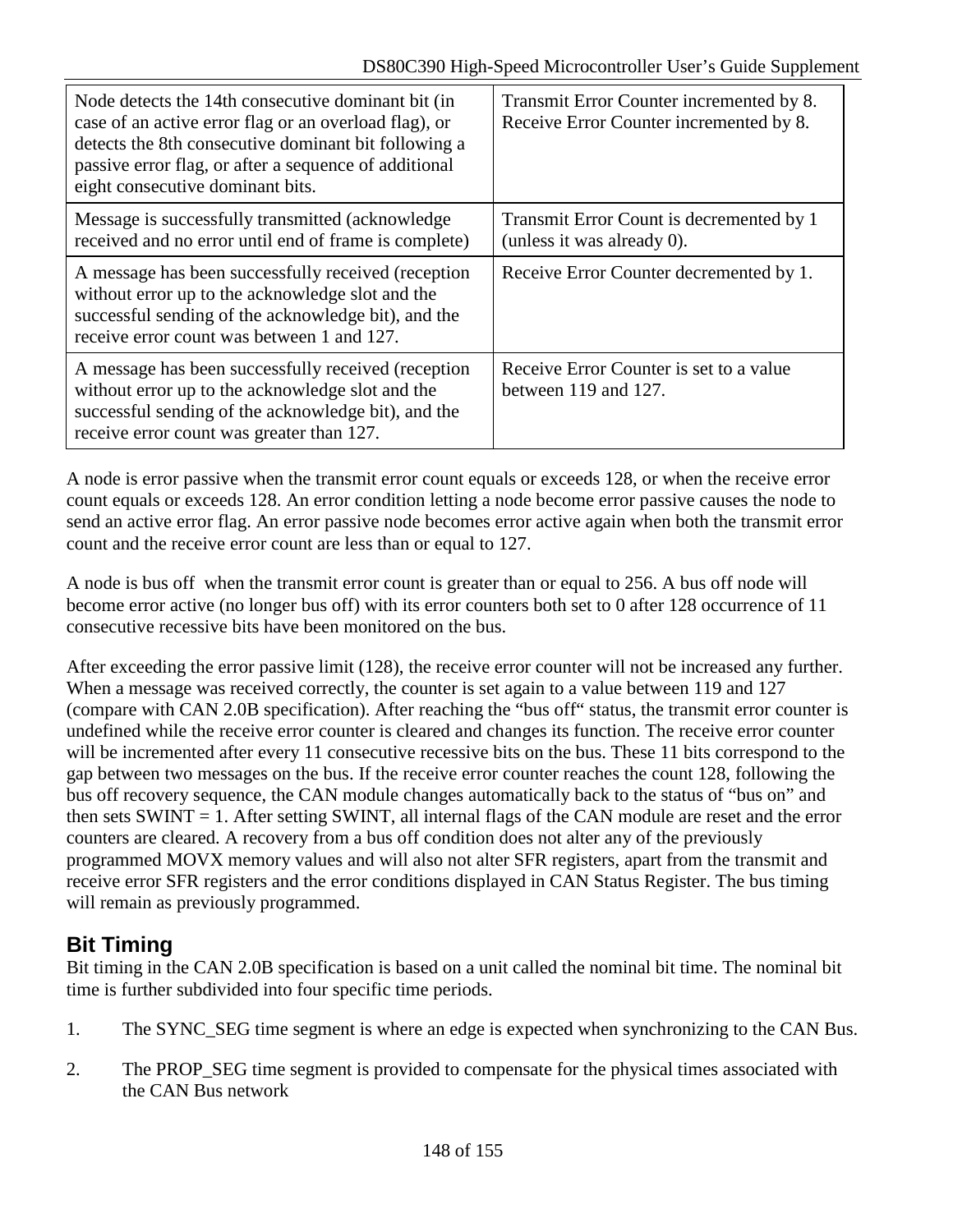3 & 4. The PHASE\_SEG1 and PHASE\_SEG2 time segments compensate for edge phase errors. The PHASE\_SEG1 and PHASE\_SEG2 time segments can be lengthened or shorted through the use of the SJW1 and SJW0 bits in the CAN 0/1 Bus Timing Register Zero.

The CAN bus is data is evaluated at the sample point. A time quantum  $(t<sub>OU</sub>)$  is a unit of time derived from the division of the microprocessor crystal oscillator by both the Baud Rate Prescaler (programmed by the BPR5 - BPR0 bits in the CAN 0/1 Bus Timing register) and the System Clock Divider (programmed by the SCD2 - SCD0 bits in the Clock Output Register). Combining the PROP\_SEG and PHASE\_SEG1 time segments into one time period termed  $t_{TSEGI}$  and equating the SYNC\_SEG time segment to  $t_{SYNC}$  seg and PHASE\_SEG2 to t<sub>TSEG2</sub>, provides the basis for the time segments outlined below and in the CAN Bus Timing SFR Register descriptions. These are shown in the following figure.

## **Figure 16- 11 Bit Timing**



The CAN 0/1 Bus Timing Register Zero (C0BT0/C1BT0) contains the control bits for the PHASE\_SEG1 and PHASE\_SEG2 time segments as well as the Baud Rate Prescaler (BPR5-0) bits. CAN 0/1 Bus Timing Register One (C0BT1/C1BT1) controls the sampling rate, the Time Segment Two bits that control the number of clock cycles assigned to the Phase Segment 2 portion, and the Time segment One bits that determine the number of clock cycles assigned to the Phase Segment 1 portion. The value of both of the Bus Timing registers are automatically loaded into the CAN module following each software change of the SWINT bit from a 1 to a 0 by the microcontroller. The bit timing parameters must be configured before starting operation of the CAN module. These registers can only be modified during a software initialization (SWINT = 1), when the CAN module is NOT in a bus off mode, and after the removal of a system reset or a CAN reset. To avoid unpredictable behavior of the CAN module the Bus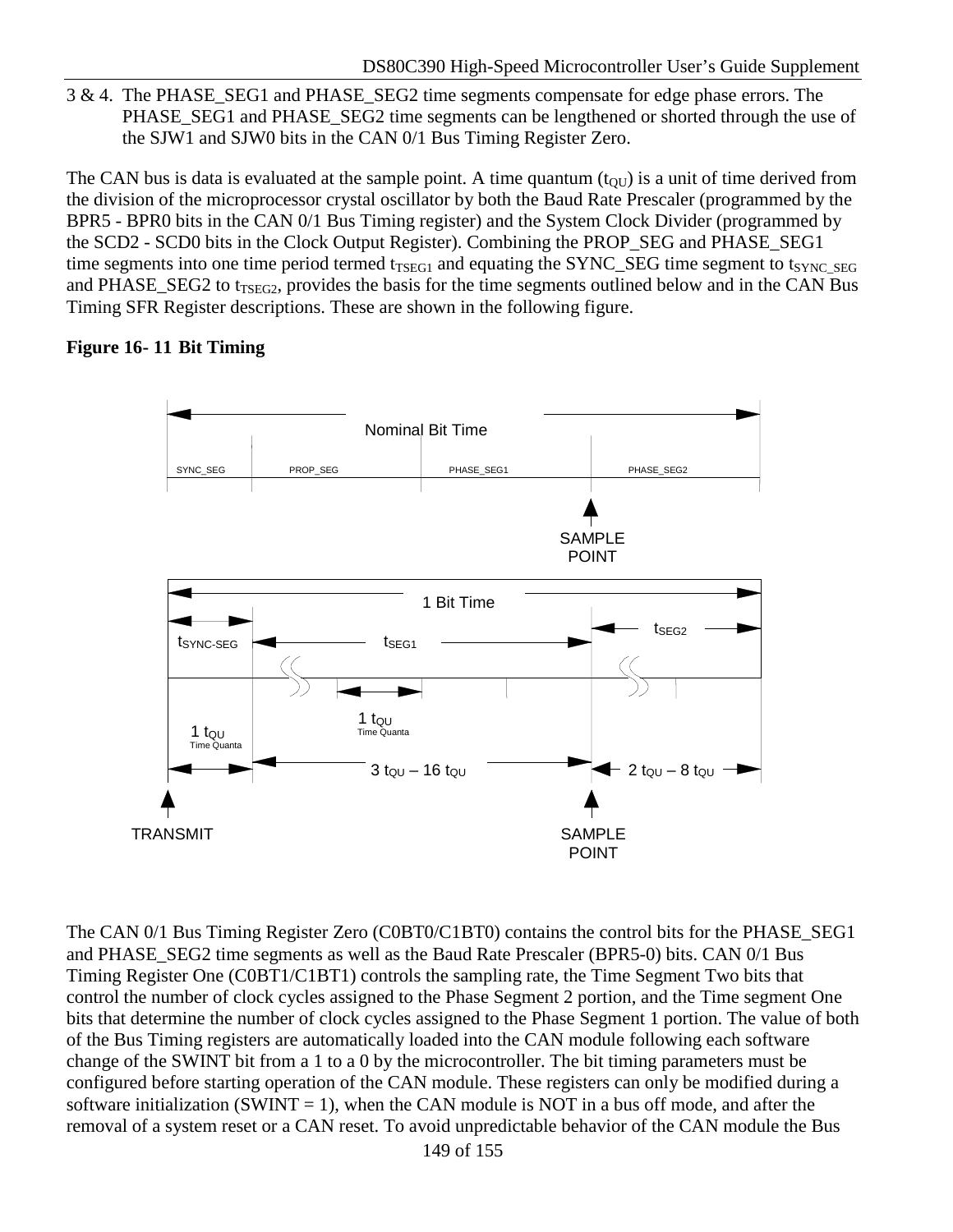Timing Registers should never be written with all zeros. To prevent this the SWINT is forced to 0 when  $TSEG1 = TSEG2 = 00h$ .

The timing of the various time segments is determined via the following formulae. Most users will never need to perform these calculations, as other devices already attached to the network will dictate the bus timing parameters.

> $t_{\text{QU}} = \frac{\text{BRPV} \cdot \text{CCD}}{\text{Fosc}}$  $t$ SYNC  $_{\text{SEG}} = 1 \cdot t$   $_{\text{QU}}$  $t_{TSEG1} = (TS1$  LEN)  $\cdot$  tou  $t_{TSEG2} = (TS2 LEN) \cdot \text{t}_{OU}$  $t$ sJW =  $(SJW) \cdot t$ QU QU  $\omega$  per bit =  $\frac{1}{\omega}$ to per bit =  $\frac{1}{\text{baud rate}}$ .

*(only integer values are permitted.)*

where BPRV is the CAN baud rate prescaler value found in the description of the C0BT0/C1BT0 registers, F<sub>OSC</sub> is the crystal or external oscillator frequency of the microprocessor, and TS1\_LEN and TS2\_LEN are listed in the description of the TSEG26-24 and TSEG13-10 bits in the CAN Bus Timing Register 1. SJW is listed in the description of the SJW1-0 bits in the CAN Bus Timing Register 0. The CCD is the CAN clock divide value, calculated from the following table.

| CD1 | CD0 | $4X/\overline{2X}$ | <b>CCD</b> |
|-----|-----|--------------------|------------|
|     |     |                    |            |
|     |     |                    |            |
|     |     |                    |            |
|     |     | Δ                  |            |

The following restrictions apply to the above equations:

 $t_{TSEG1} \geq t_{TSEG2}$  $t_{TSEG2} \geq t_{SIW}$  $t_{\text{SIW}} < t_{\text{TSEG1}}$  $2 \leq$  TS1\_LEN  $\leq$  16  $2 \leq TS2$  LEN  $\leq 8$  $(TS1$  LEN + TS2 LEN +1)  $\leq 25$ 

The nominal bit time applies when a synchronization edge falls within the  $t_{\text{SYNC}}$  seg period. The maximum bit time occurs when the synchronization edge falls outside of the t<sub>SYNC</sub> seg period, and the synchronization jump width time is added to perform the resynchronization.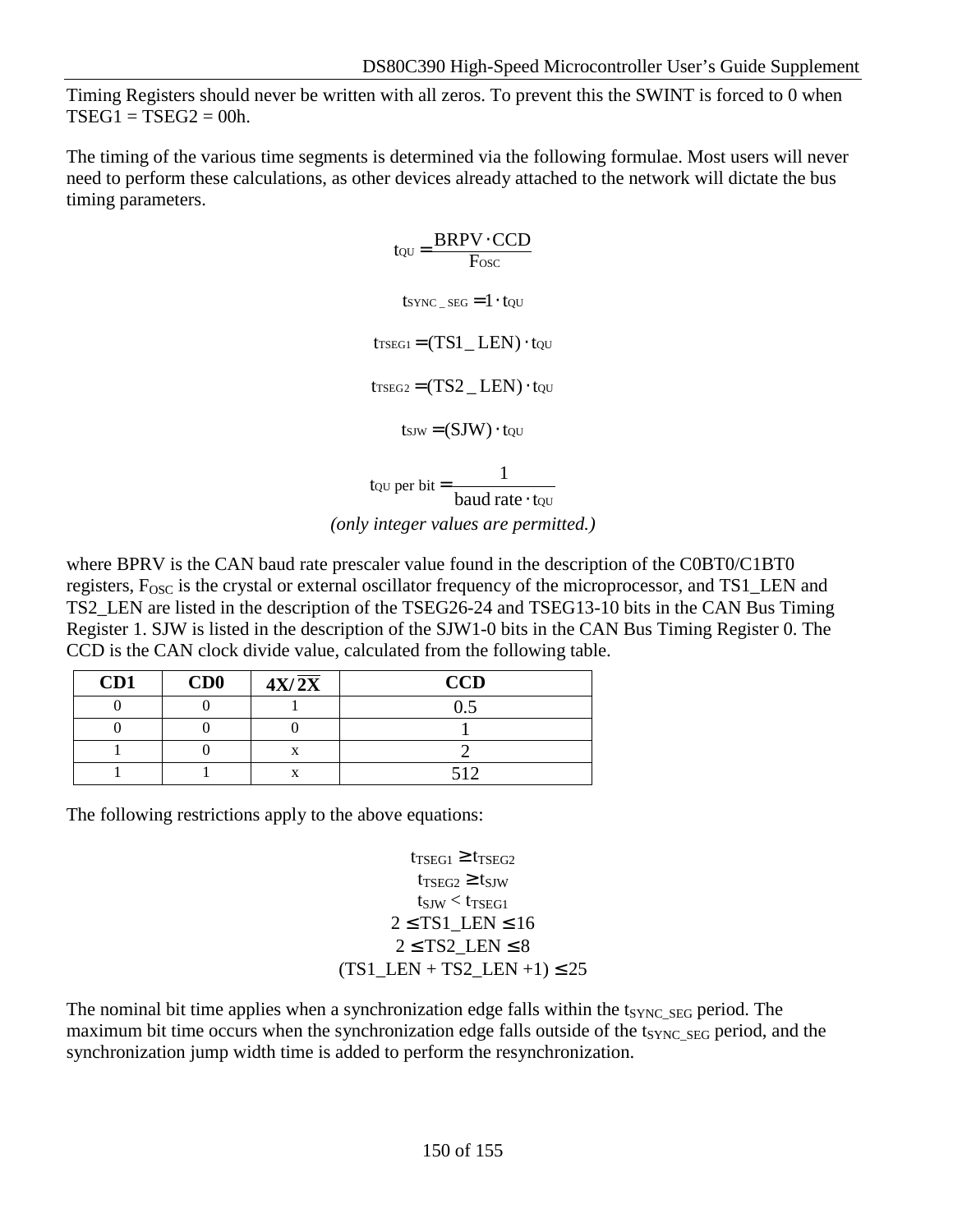nominal bit time =  $t_{\text{SYNC}}$  seg +  $t_{\text{TSEG1}} + t_{\text{TSEG2}}$ 

$$
= \frac{(BRPV)(CCD)[1+(TS1\_LEN)+(TS2\_LEN)]}{Fosc}
$$

maximum bit time=  $t_{\text{SYNC}}$  seg +  $t_{\text{TSEG1}} + t_{\text{TSEG2}} + t_{\text{SIW}}$ 

$$
= \frac{(BRPV)(CCD)[1 + (TS1 \_LEN) + (TS2 \_LEN) + (SJW)]}{Fosc}
$$
  
CAN baud rate 
$$
= \frac{Fosc}{(BRPV)(CCD)[1 + (TS1 \_LEN) + (TS2 \_LEN)]}
$$

#### **Threefold Bit Sampling:**

The DS80C390 supports the ability perform one or three samplings of each bit, based on the SMP bit (CxBT1.7). The single sample mode (SMP=0) is available in all settings and takes one sample during each bit time. The triple sampling mode (SMP=1) samples each bit three times for increased noise immunity. This mode can only be used when the baud rate prescale value (BPRV) is greater than 3.

#### **Bus Rate Timing Example:**

The following table shows a few example bit timing settings for common oscillator frequency and baud rate selections. Because of the large number of variables, there are many combinations not shown that can achieve a desired baud rate. There are a number of approaches to determining all the bit timing factors, but this utilizes the most common, i.e., the oscillator frequency and baud rate have already been determined by system constraints.

| $F_{\rm{OSC}}$ | <b>Baud rate</b> | <b>BRPV</b>    | <b>CCD</b>     | $t_{QU}$ | $t_{QU}$ |                | TS1_LEN TS2_LEN | <b>SJW</b>     | $SMP=1$           |
|----------------|------------------|----------------|----------------|----------|----------|----------------|-----------------|----------------|-------------------|
|                |                  |                |                |          | per bit  |                |                 |                | <b>Permitted?</b> |
| 40 MHz         | 1 Mbps           | $\overline{2}$ | 2              | $100$ ns | 10       | 5              | 4               | 3              | NO                |
|                | 500 kbps         | 4              | $\overline{2}$ | $200$ ns | 10       | 5              | $\overline{4}$  | 3              | <b>YES</b>        |
|                | 250 kbps         | $\mathfrak{S}$ | 2              | $250$ ns | 16       | 10             | 5               | $\overline{4}$ | <b>YES</b>        |
|                | 125 kbps         | 10             | 2              | $500$ ns | 16       | 10             | 5               | $\overline{4}$ | <b>YES</b>        |
|                |                  |                |                |          |          |                |                 |                |                   |
| <b>16 MHz</b>  | 1 Mbps           |                | 2              | $125$ ns | 8        | $\overline{4}$ | 3               | $\overline{4}$ | NO                |
|                | 500 kbps         |                | 2              | $125$ ns | 16       | 10             | 5               | $\overline{4}$ | NO                |
|                | 250 kbps         | $\overline{2}$ | $\overline{2}$ | $250$ ns | 16       | 10             | 5               | $\overline{4}$ | NO                |
|                | 125 kbps         | $\overline{4}$ | $\overline{2}$ | $500$ ns | 16       | 10             | 5               | $\overline{4}$ | <b>YES</b>        |
|                |                  |                |                |          |          |                |                 |                |                   |
| 8 MHz          | 1 Mbps           | 1              | 1              | $125$ ns | 8        | $\overline{4}$ | 3               | $\overline{2}$ | NO                |
|                | $500$ kbps       |                |                | $125$ ns | 16       | 10             | 5               | $\overline{4}$ | NO                |
|                | 250 kbps         |                |                | $250$ ns | 16       | 10             | 5               | $\overline{4}$ | NO                |
|                | 125 kbps         | $\overline{2}$ | $\overline{2}$ | $500$ ns | 16       | 10             | 5               | $\overline{4}$ | N <sub>O</sub>    |

#### **Additional Bit Timing Examples (assumes CCD=1)**

As an aid to understanding, the following is an explanation of how the table row illustrating an oscillator frequency of 16 MHz and a CAN baud rate of 125 kbps is derived.

Various combinations of BRPV are selected until one is located that meets the " $t_{\text{OU}}$  per bit" criteria, i.e., an integer value less than 24. Selecting BRPV=4, the previously described equations state that there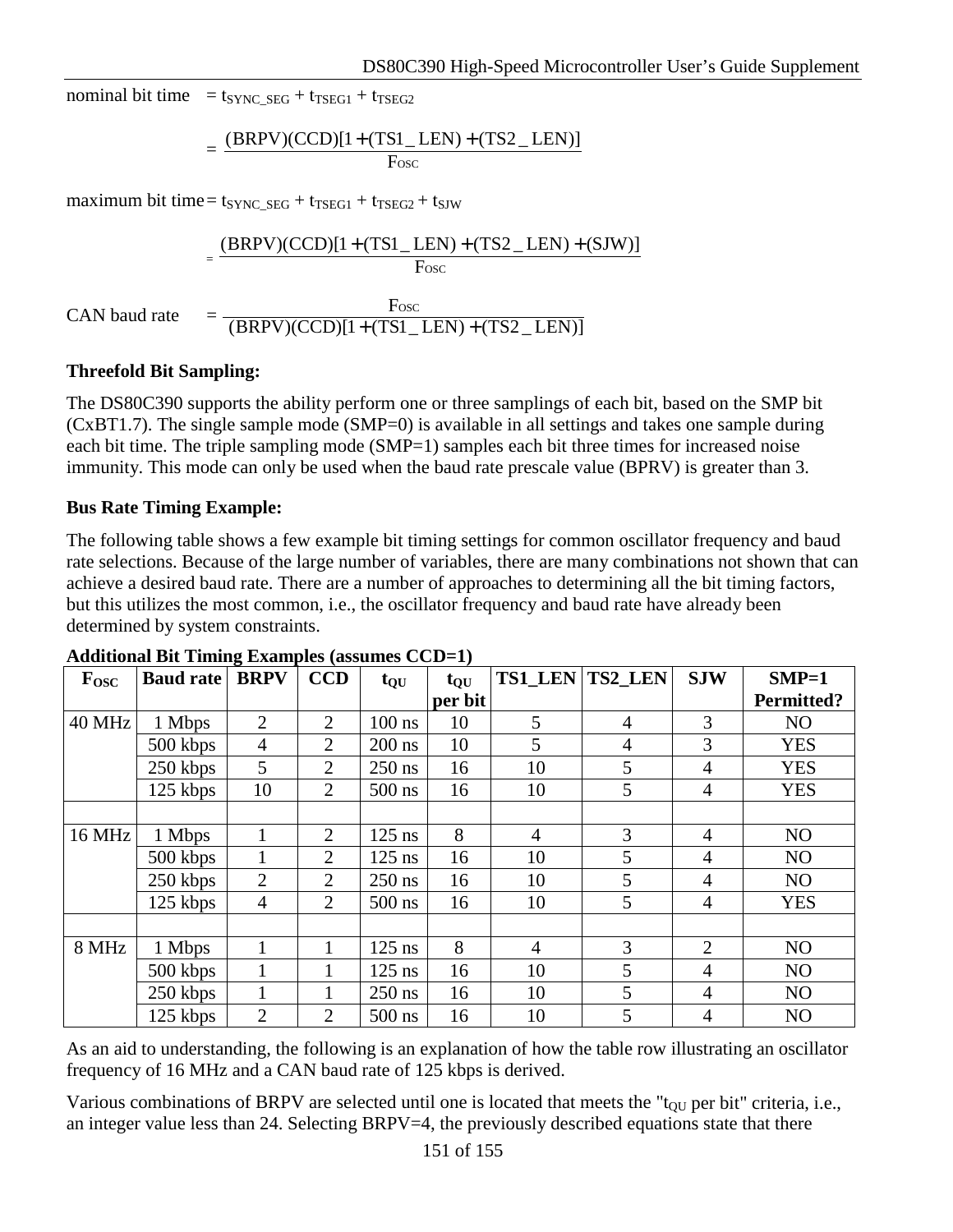should be 16 t<sub>QU</sub> per bit. That leaves 16-1 or 15 t<sub>QU</sub> remaining for TS1\_LEN and TS2\_LEN, which are arbitrarily assigned as shown. Because BRPV  $> 3$ , the triple sampling feature (SMP=1) may be used if desired.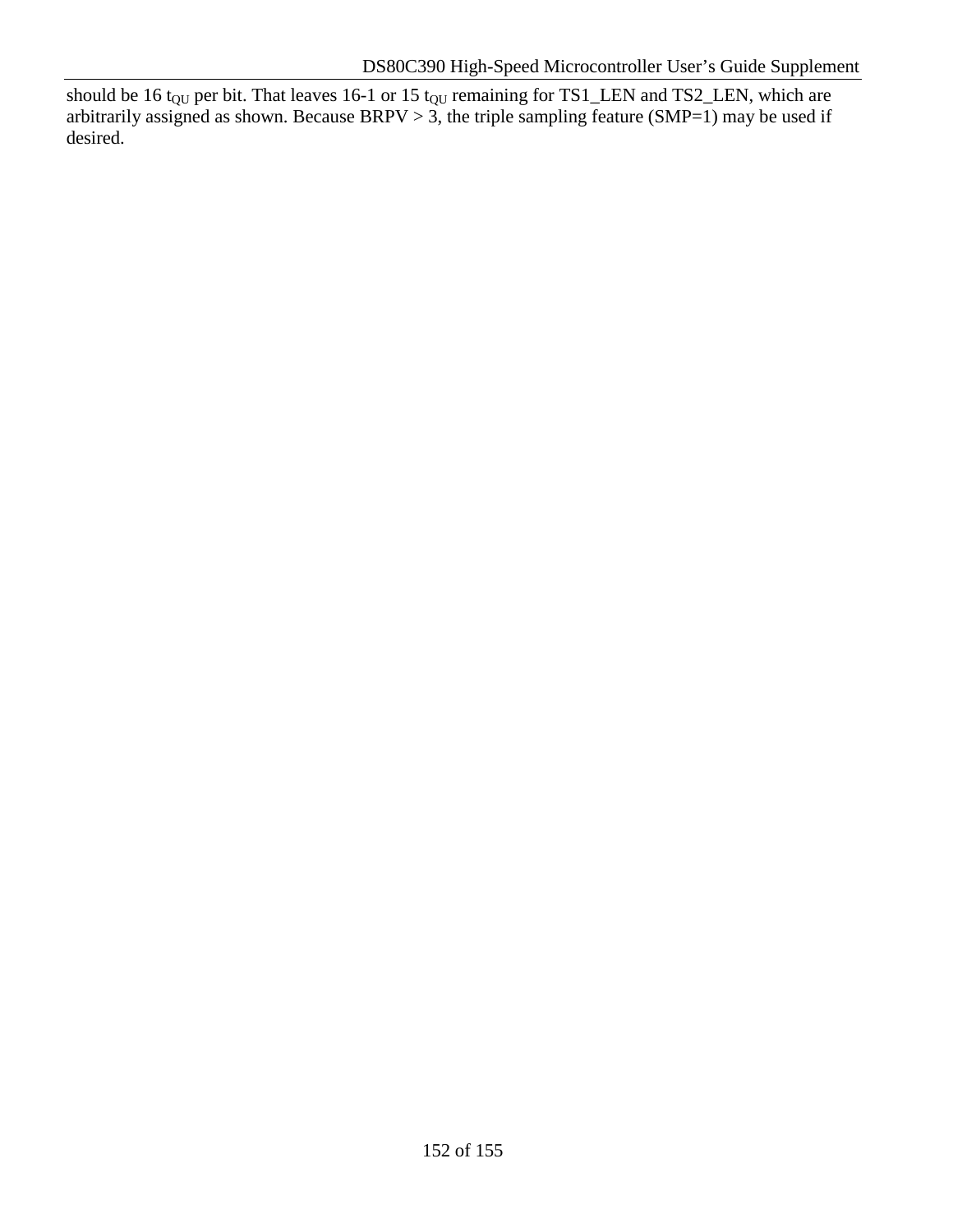# **SECTION 19: ARITHMETIC ACCELERATOR**

The DS80C390 incorporates an arithmetic accelerator which performs 32- and 16-bit calculations while maintaining 8051 software compatibility. Math operations are performed by sequentially loading three special registers. The mathematical operation is determined by the sequence in which three dedicated SFRs (MA, MB and MC) are accessed, eliminating the need for a special step to choose the operation. The arithmetic accelerator has four functions: multiply, divide, shift right/left, and normalize. The normalize function facilitates the conversion of 4-byte unsigned binary integers into floating point format. An integral 40-bit accumulator, described later, supports multiply-and-add and divide-and-add operations. The following table shows the operations supported by the math accelerator and their time of execution.

| AM FHARLIC ACCELERATION EACCOTION TIMED TWO TAIL |                                   |                        |  |  |  |
|--------------------------------------------------|-----------------------------------|------------------------|--|--|--|
| <b>Operation</b>                                 | <b>Result</b>                     | <b>Execution Time</b>  |  |  |  |
| 32-bit/16-bit divide                             | 32-bit quotient, 16-bit remainder | $36$ t <sub>CLCL</sub> |  |  |  |
| 16-bit/16-bit divide                             | 16-bit quotient, 16-bit remainder | $24$ t <sub>CLCL</sub> |  |  |  |
| 16-bit/16-bit multiply                           | 32-bit product                    | $24$ t <sub>CLCL</sub> |  |  |  |
| 32-bit shift left/right                          | 32-bit result                     | $36$ t <sub>CLCL</sub> |  |  |  |
| 32-bit normalize                                 | 32-bit mantissa, 5 bit exponent   | $36$ t <sub>CLCL</sub> |  |  |  |

## **ARITHMETIC ACCELERATOR EXECUTION TIMES** Table 19-1

The following is a brief summary of the bits and registers used in conjunction with arithmetic acceleration operations. Please consult the SFR listing in Section 4for a complete description of all these registers.

| <b>LSHIFT</b>                     | <b>Left Shift.</b> This bit determines whether shift operations proceed from LSb to MSb or                                                                                                                    |
|-----------------------------------|---------------------------------------------------------------------------------------------------------------------------------------------------------------------------------------------------------------|
| MCNT0.7                           | vice versa.                                                                                                                                                                                                   |
| <b>CSE</b>                        | <b>Circular Shift Enable.</b> This bit determines whether shift operations will wrap                                                                                                                          |
| MCNT <sub>0.6</sub>               | between the LSb and MSb.                                                                                                                                                                                      |
| <b>SCE</b>                        | Shift Carry Enable. This bit determines whether the arithmetic accelerator carry bit                                                                                                                          |
| MCNT <sub>0.5</sub>               | is included in the shift process.                                                                                                                                                                             |
| <b>MAS4-0</b>                     | <b>Multiplier Register Shift Bits.</b> When performing a shift operation, these bits                                                                                                                          |
| MCNT0.4-                          | determine how many shifts to perform. Following a normalize operation, these bits                                                                                                                             |
| 0.                                | will contain indicate the number shifts performed.                                                                                                                                                            |
| <b>MST</b>                        | Multiply/Accumulate Status Flag. This bit serves as a busy flag for the arithmetic                                                                                                                            |
| MCNT1.7                           | accumulator operations.                                                                                                                                                                                       |
| <b>MOF</b>                        | Multiply Overflow Flag. This bit is set when a divide by zero or when the result of                                                                                                                           |
| MCNT <sub>1.6</sub>               | a calculation exceeds FFFFh.                                                                                                                                                                                  |
| <b>SCB</b><br>MCNT <sub>1.5</sub> | Shift Carry Bit. This bit serves as the carry bit during arithmetic accelerator shift<br>operations when SCE=1. This bit must be cleared (or set) via software as desired<br>before each new shift operation. |
| <b>CLM</b><br>MCNT1.4             | <b>Clear Accelerator Registers.</b> Setting this bit clears the MA, MB, and MC registers.                                                                                                                     |
| <b>MA</b>                         | <b>Multiplier A Register.</b> This register is used as both a source and result register for                                                                                                                  |
| $MA.7-0$                          | various arithmetic accelerator functions.                                                                                                                                                                     |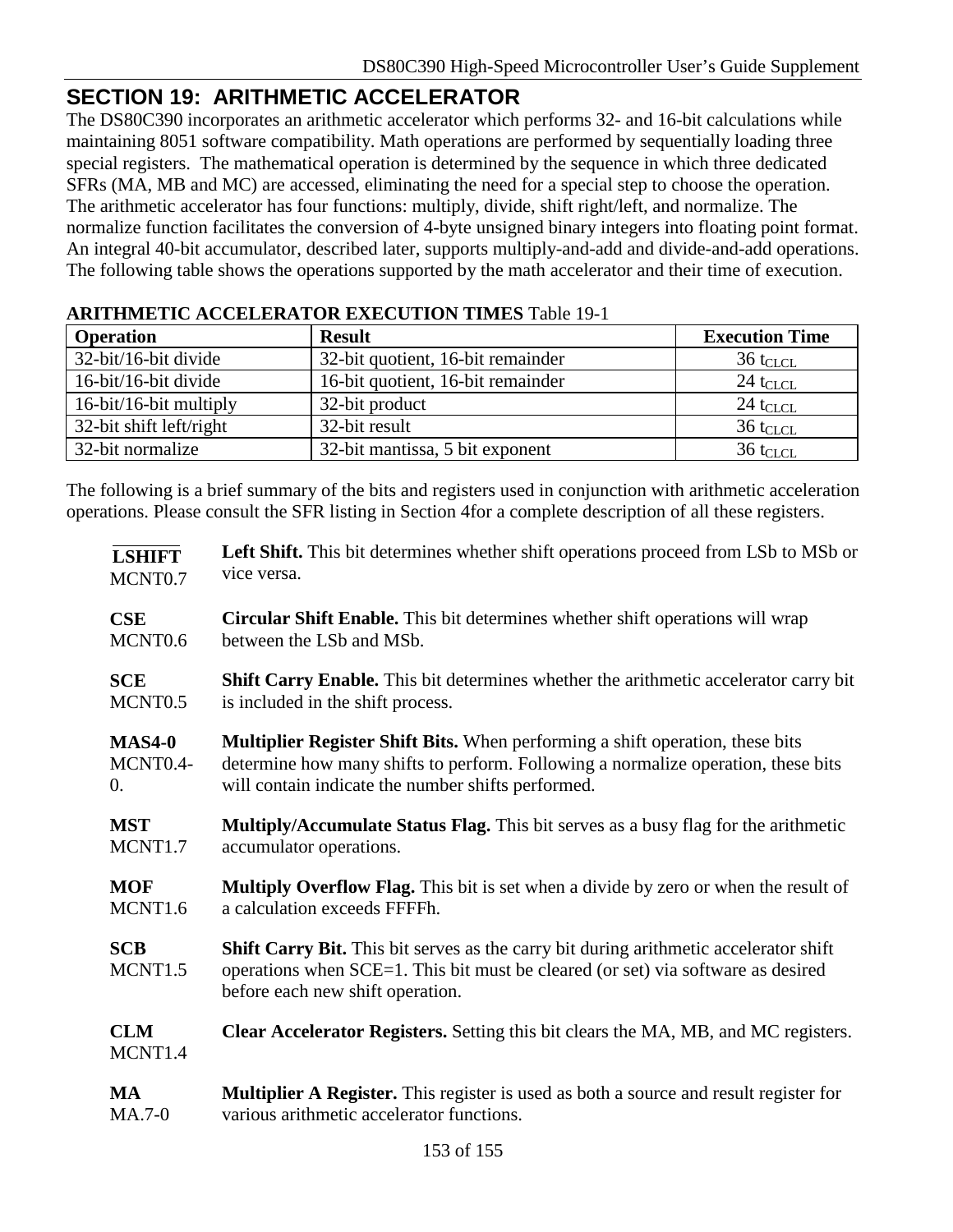**MB** MB.7-0 **Multiplier B Register.** This register is used as both a source and result register for various arithmetic accelerator functions.

**MC** MC.7-0 **Multiplier C Register.** This register serves as the 40-bit accumulator of the arithmetic accelerator.

The following procedures illustrate how to use the arithmetic accelerator. The MA and MB registers must be loaded and read in the order shown for proper operation, although accesses to any other registers can be performed between access to the MA or MB registers. An access to the MA, MB, or MC registers out of sequence will corrupt the operation, requiring the software to clear the MST bit to restart the math accelerator state machine.

## Divide (32/16 or 16/16)

The divide operation utilizes a 32 or 16 bit dividend and a 16-bit divisor. The dividend is loaded into MA (four bytes in the case of a 32-bit dividend, 2 bytes for a 16-bit dividend) and the 16-bit divisor is loaded into MB. The quotient is stored in MA and the remainder in MB. The optional test of the MOF bit can be performed to detect a divide by zero operation if software has not previously checked for a non-zero divisor.

- 1. Load MA with dividend LSB.
- 2. *Load MA with dividend LSB+1*\*
- 3. *Load MA with dividend LSB+2*\*
- 4. Load MA with dividend MSB.
- 5. Load MB with divisor LSB.
- 6. Load MB with divisor MSB.
- 7. Poll the MST bit until cleared (9 machine cycles).
- 8. Check MOF bit (MCNT1.6) to see if divide by zero occurred. (optional)
- 9. Read MA to retrieve the quotient MSB.
- 10. Read MA to retrieve the quotient LSB+2.
- 11. Read MA to retrieve the quotient LSB+1.
- 12. Read MA to retrieve the quotient LSB.
- 13. Read MB to retrieve the remainder MSB.
- 14. Read MB to retrieve the remainder LSB.

\*Steps 2 and 3 not performed for 16 bit dividend.

## Multiply (16x16)

This function multiplies two 16-bit values in MA and MB and places the 32-bit product into MA. If the product exceeds FFFFh then the Multiply Overflow Flag (MOF) will be set

- 1. Load MB with multiplier LSB.
- 2. Load MB with multiplier MSB.
- 3. Load MA with multiplicand LSB.
- 4. Load MA with multiplicand MSB.
- 5. Poll the MST bit until cleared (6 machine cycles).
- 6. Read MA for product MSB.
- 7. Read MA for product LSB+2.
- 8. Read MA for product LSB+1.
- 9. Read MA for product LSB.
- 10. Check MOF bit (MCNT1.6) to see if product exceeded FFFFh. (optional)